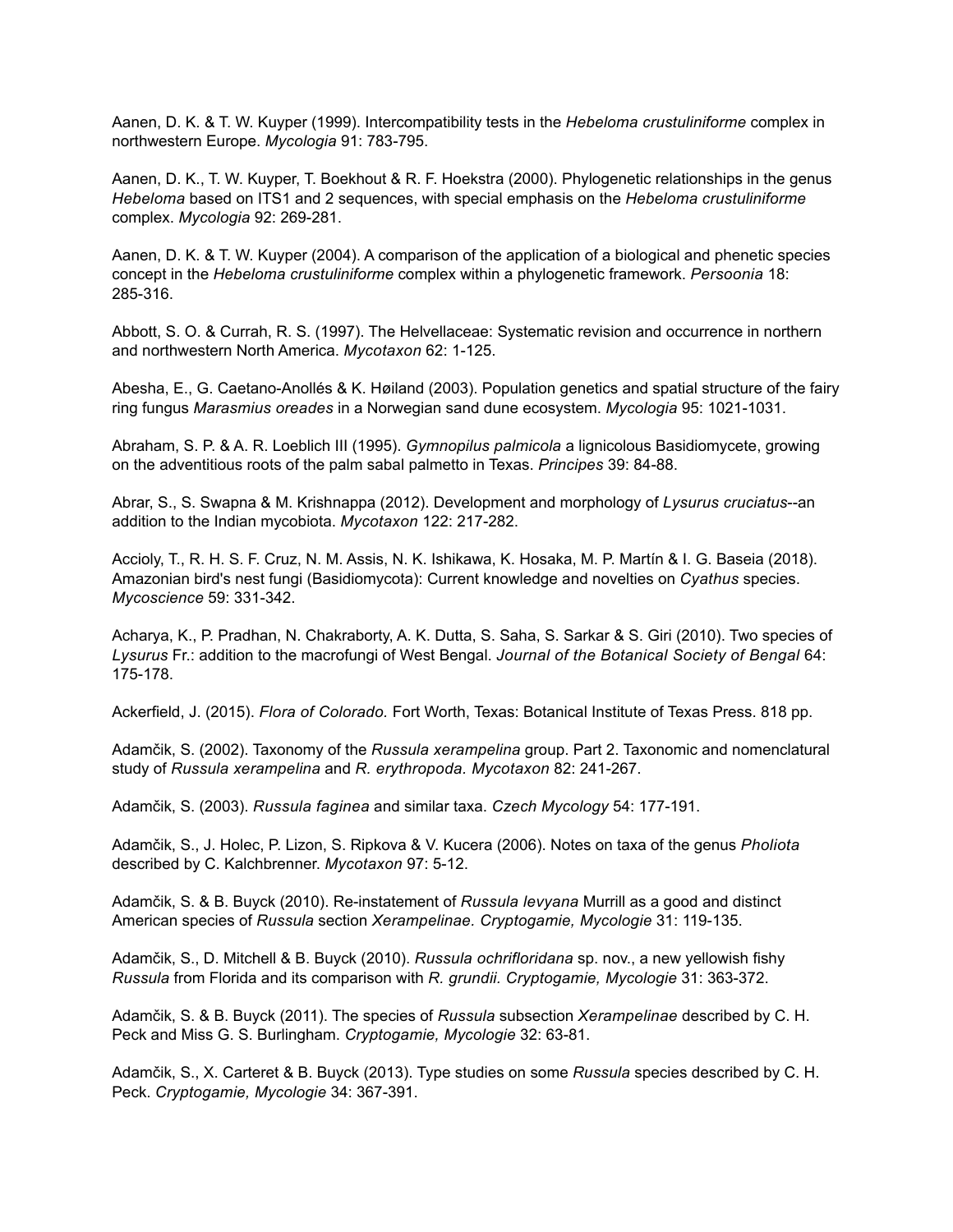Adamčik, S. & B. Buyck (2014). Type studies in *Russula* subsection *Nigricantes* from the eastern United States. *Cryptogamie, Mycologie* 35: 293-309.

Adamčik, S., S. Jančovičová & B. Buyck (2015). Type-studies in American *Russula* subsection *Decolorantes* (Russulales, Basidiomycota), part II. *Phytotaxa* 231: 245-259.

Adamčik, S., M. Cabon, U. Eberhardt, M. Saba, F. Hampe, M. Slokák, J. Kleine, H. Marxmüller, S. Jančovičová, D. H. Pfister, A. N. Khalid, M. Kolarík, K. Marhold & A. Verbeken (2016). A molecular analysis reveals hidden species diversity within the current concept of *Russula maculata* (Russulaceae, Basidiomycota). *Phytotaxa* 270: 71-88.

Adamčik, S., M. Slovák, U. Eberhardt, A. Ronikier, T. Jairus, F. Hampe & A. Verbeken (2016). Molecular inference, multivariate morphometrics and ecological assessment are applied in concert to delimit species in the *Russula clavipes* complex. *Mycologia* 108: 716-730.

Adamčik, S., S. Jančovičová & B. Buyck (2018). The Russulas described by Charles Horton Peck. *Cryptogamie, Mycologie* 39: 3-108.

Adaskaveg, J. E. & R. L. Gilberton (1988). *Ganoderma meredithae*, a new species on pines in the southeastern United States. *Mycotaxon* 31: 251-257.

Agerer, R. (1993). Ectomycorrhizae of *Hydnellum peckii* on Norway spruce and their chlamydospores. *Mycologia* 85: 74-83.

Agerer, R., D. Klostermeyer, W. Steglich, F. Franz & G. Acker (1996). Ectomycorrhizae of *Albatrellus ovinus* (Scutigeraceae) on Norway spruce with some remarks on the systematic position of the family. *Mycotaxon* 59: 289-307.

Agerer, R. (1999). Never change a functionally successful principle: The evolution of Boletales s.l. (Hymenomycetes, Basidiomycota) as seen from below-ground features. *Sendtnera* 6: 5-91.

Agerer, R. (2002). Rhizomorph structures confirm the relationship between Lycoperdales and Agaricaceae (Hymenomycetes, Basidiomycota). *Nova Hedwigia* 75: 367-385.

Agnello, C., M. Carbone & C. Braaten (2013). *Wolfina aurantiopsis*, a rare species in the family *Chorioactidaceae (Pezizales). Ascomycete.org* 5: 39-45.

Agretious Thomas, K. & P. Manimohan (2003). The genus *Agrocybe* in Kerala State, India. *Mycotaxon* 86: 317-333.

Aime, M. C. (1999). Generic concepts in the Crepidotaceae as inferred from Nuclear Large Subunit Ribosomal DNA sequences, morphology, and basidiospore dormancy patterns. Master of Science thesis, Virginia Polytechnic and State University.

Aime, M. C. (2001). Biosystematic studies in *Crepidotus* and the Crepidotaceae. Doctoral dissertation, Virginia Polytechnic and State University.

Aime, M. C. & J. Ball (2002). The mating system in two species of *Crepidotus. Mycotaxon* 81: 191-194.

Aime. M. C., R. Vilgalys & O. K. Miller (2005). The Crepidotaceae (Basidiomycota, Agaricales): Phylogeny and taxonomy of the genera and revision of the family based on molecular evidence. *American Journal of Botany* 92: 74-82.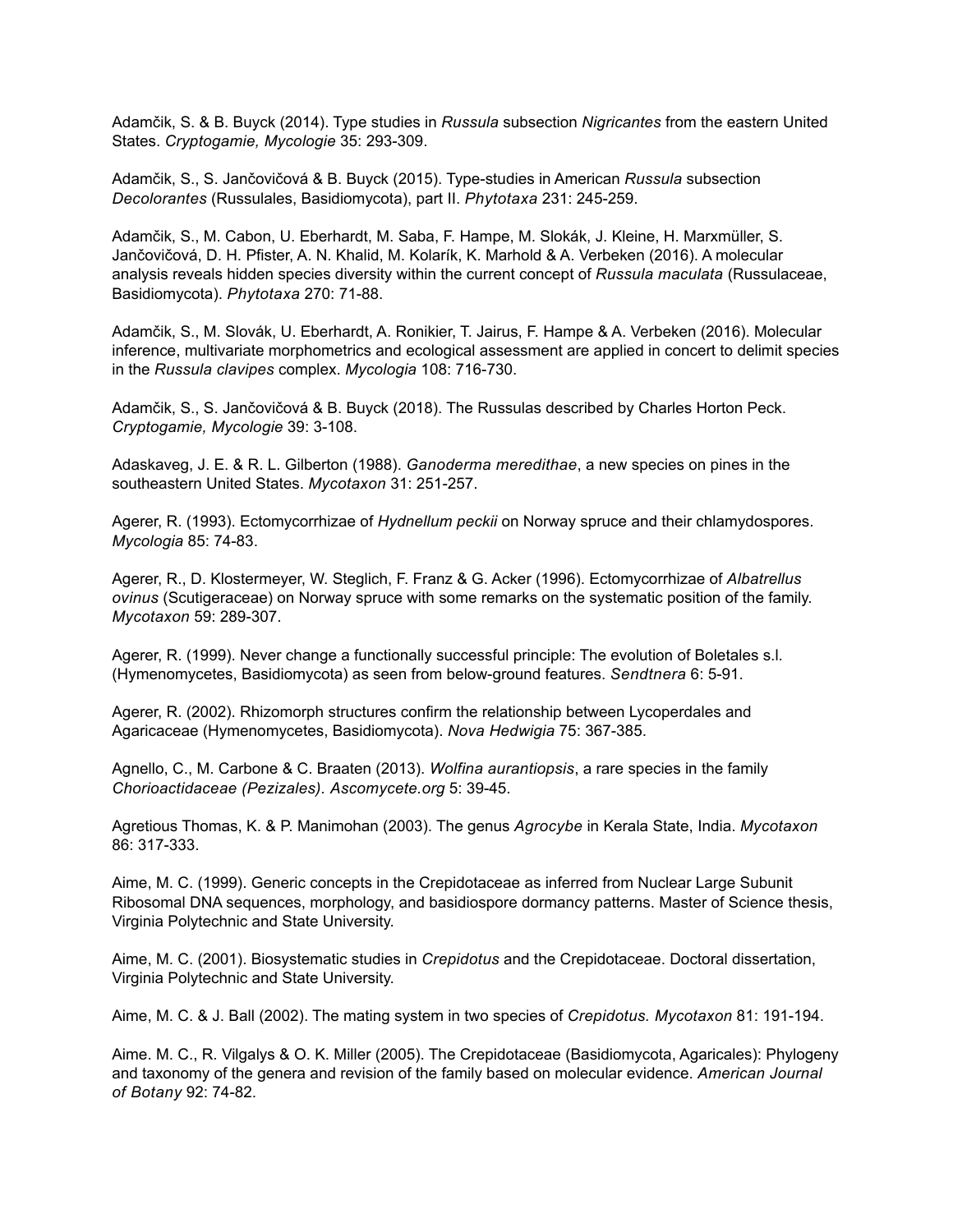Akers, B. P. & W. J. Sundberg (1998). Lepiotaceae of Florida, I. *Lepiota s. str.,* section *Ovisporae. Mycotaxon* 69: 429-436.

Akers, B. P. & W. J. Sundberg (1999). Lepiotaceae of Florida, II. *Lepiota s. str.,* section *Fuscovinacae. Mycotaxon* 70: 453-460.

Akers, B. P. & W. J. Sundberg (2000). Lepiotaceae of Florida, III. *Lepiota s. str.,* section *Lepiota. Mycotaxon* 75: 137-145.

Akers, B. P., S. A. Angels & J. W. Kimbrough (2000). *Leucoagaricus viridiflavoides*, a new species from Florida, with notes on related taxa. *Mycotaxon* 76: 39-50.

Akers, B. P. & W. J. Sundberg (2001). Lepiotaceae of Florida, IV. Stenosporic species of *Lepiota s. str.. Mycotaxon* 80: 469-479.

Alberto, E., A. Fazio & J. E. Wright (1998). Reevaluation of *Hohenbuehelia nigra* and species with close affinities. *Mycologia* 90: 142-150.

Alcántara, D. M. (2014). *Spathularia flavida.* Retrieved 15 April 2019 from: http:// www.micobotanicajaen.com/Revista/Articulos/DMerinoA/Pirineos20142/SpathulariaFlavida.pdf

Alexander, S. J., D. Pilz, N. S. Weber, E. Brown & V. A. Rockwell (2002). Mushrooms, trees, and money: value estimates of commercial mushrooms and timber in the Pacific Northwest. *Environmental Management* 30: 129-141.

Alfredo, D. S., I. G. Baseia, T. Accioly, B. D. B. Silva, M. P. Moura, P. Marinho & M. P. Martín (2017). Revision of species previously reported from Brazil under *Morganella. Mycological Progress* 16: 965-985.

Al-Mughrabi, K. & T. Hsiang (1998). The mating system of *Daedaleopsis confragosa. Mycologia* 90: 82-84.

Alvarado, P., G. Moreno, A. Vizzini, G. Consiglio, J. L. Manjón & L. Setti (2015). *Atractosporocybe*, *Leucocybe* and *Rhizocybe*: three new clitocyboid genera in the Tricholomatoid clade (Agaricales) with notes on *Clitocybe* and *Lepista*. *Mycologia* 107: 123-136.

Alvarado, P., P. -A. Moreau, B. Dima, A. Vizzini, G. Consiglio, G. Moreno, L. Setti, T. Kekki, S. Huhtinen, K. Liimatainen & T. Niskanen (2018). Pseudoclitocybaceae fam. nov. (Agaricales, Tricholomatineae), a new arrangement at family, genus and species level. *Fungal Diversity* 90: 109-133.

Alvarenga, L. M. & S. Xavier-Santos (2017). New records of Dacrymycetes (Fungi: Basidiomycota) from the Cerrado Biome (Brazilian Savanna) and Midwest Region, Brazil. *Check List* 13: 335-342.

Alves, C. R. & V. G. Cortez (2016). Gasteroid *Phallomycetidae (Basidiomycota)* from the Parque Estadual São Camilo, Paraná, Brazil. *Iheringia Serie Botanica* 71: 27-42.

Amir, R., D. Levanon, Y. Hadar & I. Chet (1992). Formation of sclerotia by *Morchella esculenta*: relationship between media composition and turgor potential in the mycelium. *Mycological Research* 96: 943-948.

Amir, R., D. Levanon, Y. Hadar & I. Chet (1993). Morphology and physiology of *Morchella esculenta*  during sclerotial formation. *Mycological Research* 97: 683-689.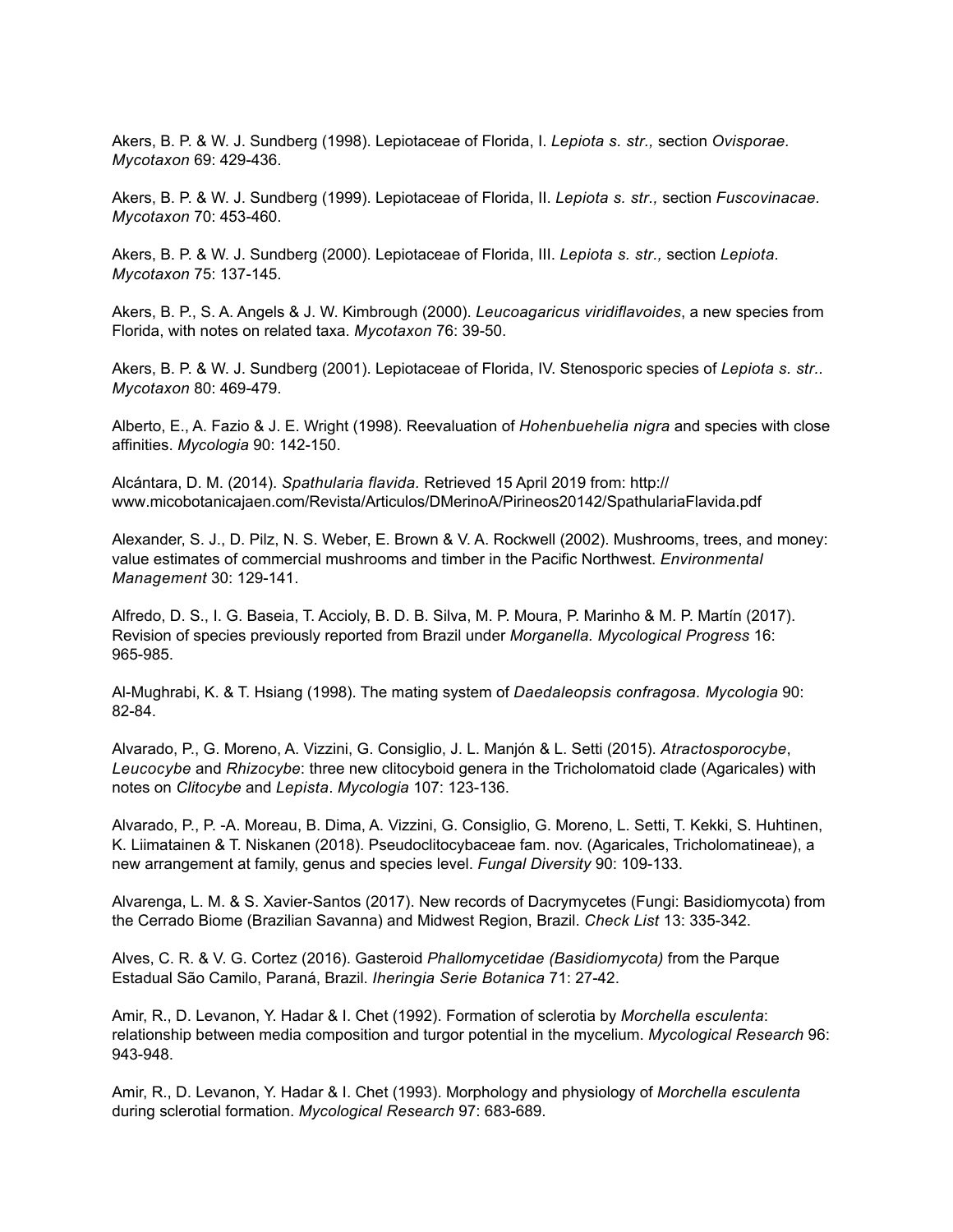Amir, R., D. Levanon, Y. Hadar & I. Chet (1994). The role of source-sink relationships in translocation during sclerotial formation by *Morchella esculenta. Mycological Research* 98: 1409-1414.

Amir, R., D. Levanon, Y. Hadar & I. Chet (1995). Factors affecting translocation and sclerotial formation in *Morchella esculenta. Experimental Mycology* 19: 61-70.

Amir, R., E. Steudle, D. Levanon, Y. Hadar & I. Chet (1995). Turgor changes in *Morchella esculenta*  during translocation and sclerotial formation. *Experimental Mycology* 19: 129-136.

Ammirati, J. F. & A. H. Smith (1969). Studies in the genus *Cortinarius*, I: Section *Dermocybe*, *Cortinarius aureifolius* complex. *The Michigan Botanist* 8: 175-180.

Ammirati, J. F. (1972). The section *Dermocybe* of *Cortinarius.* Ph. D. thesis, University of Michigan. 282 pp.

Ammirati, J. F. & A. H. Smith (1972). Studies in the genus *Cortinarius*, II: Section *Dermocybe*, new and interesting species from Michigan. *The Michigan Botanist* 11: 13-25.

Ammirati, J. F. (1975). *Cortinarius,* section *Dermocybe–Cortinarius clelandii. Mycotaxon* 3: 95-101.

Ammirati, J. F. & A. H. Smith (1977). Studies in the genus *Cortinarius*, III: Section *Dermocybe*, new North American species. *Mycotaxon* 5: 381-397.

Ammirati, J. F., Thiers, H. D. & Horgan, P. A.. (1977). Amatoxin-containing mushrooms: *Amanita ocreata* and *A. phalloides* in California. *Mycologia* 69: 1095-1108.

Ammirati, J. F. & A. H. Smith (1978). Studies in the genus *Cortinarius*, IV: Section *Dermocybe*, new North American species. *Mycotaxon* 7: 256-264.

Ammirati, J. F. & Ovrebo, C. L. (1979). Type studies: Some *Cortinarius* and *Tricholoma* species described by Charles Horton Peck. *Mycotaxon* 8: 353-371.

Ammirati, J. F. & A. H. Smith (1984). *Cortinarius* II: A preliminary treatment of species in the subgenus *Dermocybe*, section *Sanguinei,* in North America, north of Mexico. *McIlvainea* 6: 54-64.

Ammirati, J. F. & H. E. Bigelow (1984). *Cortinarius iodes* versus *Cortinarius heliotropicus. Mycotaxon* 20: 461-471.

Ammirati, J. F. (1988). *Dermocybe* (or *Cortinarius*, subgenus *Dermocybe*): Some species in the sections *Dermocybe, Holoxanthae*, and *Malicoriae*. *McIlvainea* 8: 48-59.

Ammirati, J. F. (1988). *Dermocybe* (Cortinariaceae, Agaricales): North American names - new combinations, synonyms, and notes. *Mycotaxon* 33: 437-446.

Ammirati, J. F. (1989). *Dermocybe,* subgenus *Dermocybe,* section *Sanguineae* in northern California*. Mycotaxon* 34: 21-36.

Ammirati, J. F., A. D. Parker & P. B. Matheny (2007). *Cleistocybe*, a new genus of Agaricales. *Mycoscience* 48: 282-289.

Ammirati, J. F., K. W. Hughes, K. Liimatainen, T. Niskanen & P. B. Matheny (2012). *Cortinarius hesleri* from eastern North America and related species from Europe and western North America. *Botany* 91: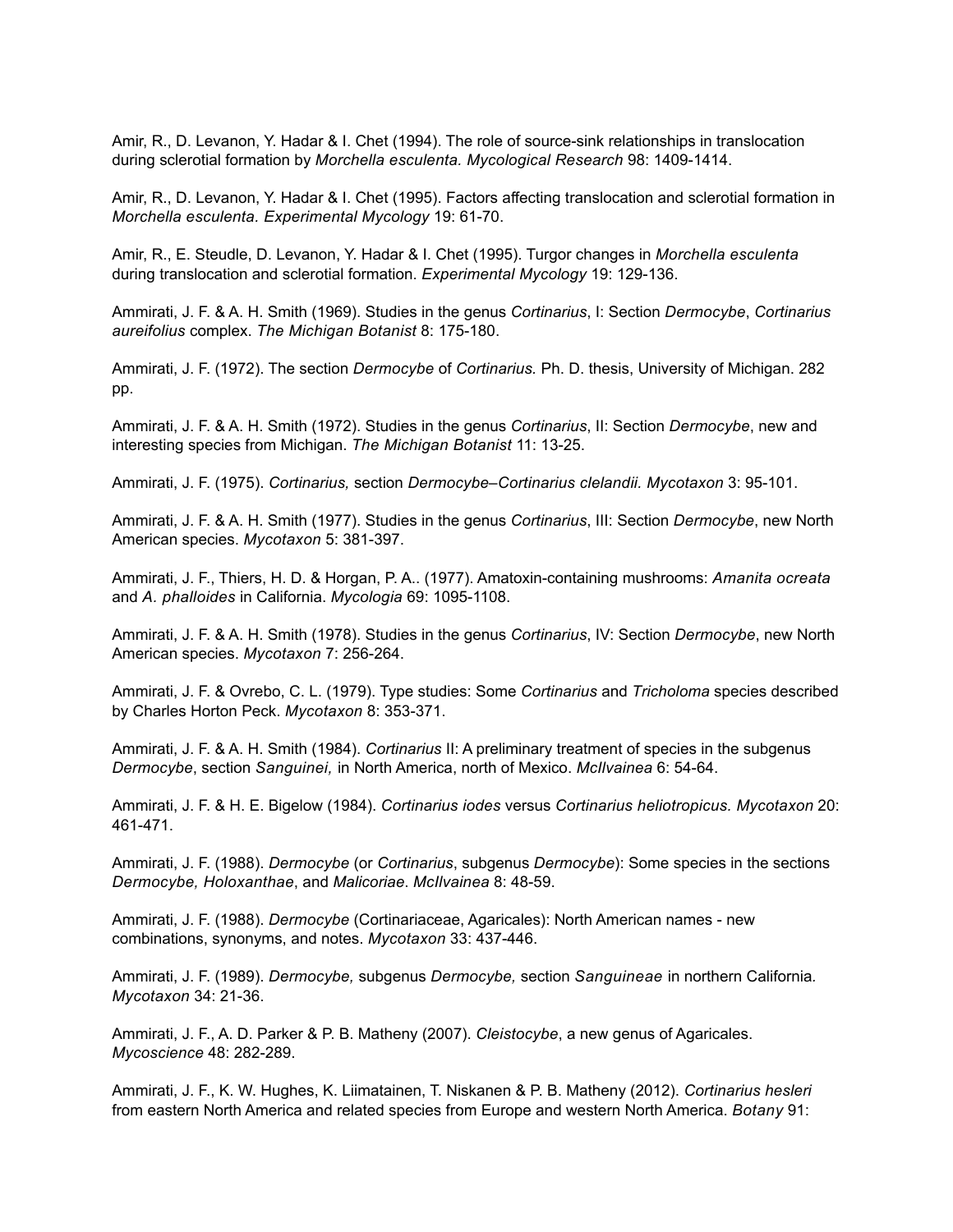91-98.

Ammirati, J. F., T. Niskanen, K. Liimatainen, D. Bojantchev, U. Peintner, R. Kuhnert-Finkernagel & C. Cripps (2017). Spring and early summer species of *Cortinarius*, subgenus *Telamonia*, section *Colymbadini* and /Flavobasilis, in the mountains of western North America. *Mycologia* 109: 443-458.

Andary, C., Privat, G. & Bourrier, M. (1985). Variations of monomethylhydrazine content in *Gyromitra esculenta. Mycologia* 77: 259-264.

Anderson, J. B. & R. C. Ulrich (1979). Biological species of *Armillaria mellea* in North America. *Mycologia* 71: 402-412.

Anderson, J. B. (1986). Biological species of *Armillaria* in North America: Redesignation of groups IV and VIII and enumeration of voucher strains for other groups. *Mycologia* 78: 837-839.

Andrew, C., U. Büntgen, S. Egli, B. Senn-Irlet, J. -A. Grytnes, J. Heilmann-Clausen, L. Boddy, C. Bässler, A. C. Gange, E. Heegaard, K. Høiland, P. M. Kirk, I. Krisai-Greilhüber, T. W. Kuyper & H. Kauserud (2019). Open-source data reveal how collections-based fungal diversity is sensitive to global change. *Applications in Plant Sciences* 7: e1227.

Angelini, C. & C. Losi (2013). Polyporoid fungi in the Dominican Republic. 1st part. Ganodermataceae & Hymenochaetaceae. *Rivista Micologica Romana. Bollettino dell'Associazione Micologica Ecologica Romana* 89: 27-39.

Angelini, C., M. Contu & A. Vizzini (2014). *Tricholosporum caraibicum* (*Basidiomycota*, *Tricholomataceae*), a new species from the Dominican Republic. *Mycosphere* 5: 430-439.

Antonin, V., R. E. Halling & M. E. Noordeloos (1997). Generic concepts within the groups of *Marasmius* and *Collybia sensu lato*. *Mycotaxon* 63: 359-368.

Antonin, V. & J. Herink (1999). Notes on the variability of *Gymnopus luxurians* (Tricholomataceae). *Czech Mycology* 52: 41-49.

Antonin, V. & M. E. Noordeloos (2010). *A monograph of marasmioid and collybioid fungi in Europe*. Berchtesgaden, Germany: IHW Verlag. 480 pp.

Antonin, V., M. Beran, J. Borovicka, D. Dvorak & J. Holec (2011). *Clitocybula familia* (Fungi, Agaricales)- taxonomy, distribution, ecology and first records in the Czech Republic and Slovakia. *Czech Mycology*  63: 1-11.

Antonín, V. (2012). Some taxonomic and ecological notes on *Volvariella caesiotincta* (Basidiomycota, Pluteaceae) and its distribution in the Czech Republic. *Acta Musei Moraviae, Scientiae Biologicae* 97: 87-99.

Antonin, V., J. Borovicka, J. Holec, A. Piltaver & M. Kolarik (2019). Taxonomic update of *Clitocybula* sensu lato with a new generic classification. *Fungal Biology* 123: 431-447.

Apfelbaum, S. I. & A. Haney (1984). Ascocarp formation by *Morchella angusticeps* after wildfire. *The Michigan botanist* 23: 99-102.

Arauzo, S. (2012). Una nueva especie del género *Porpoloma* descubierta en el País Vasco. *Errotari* 9: 84-91.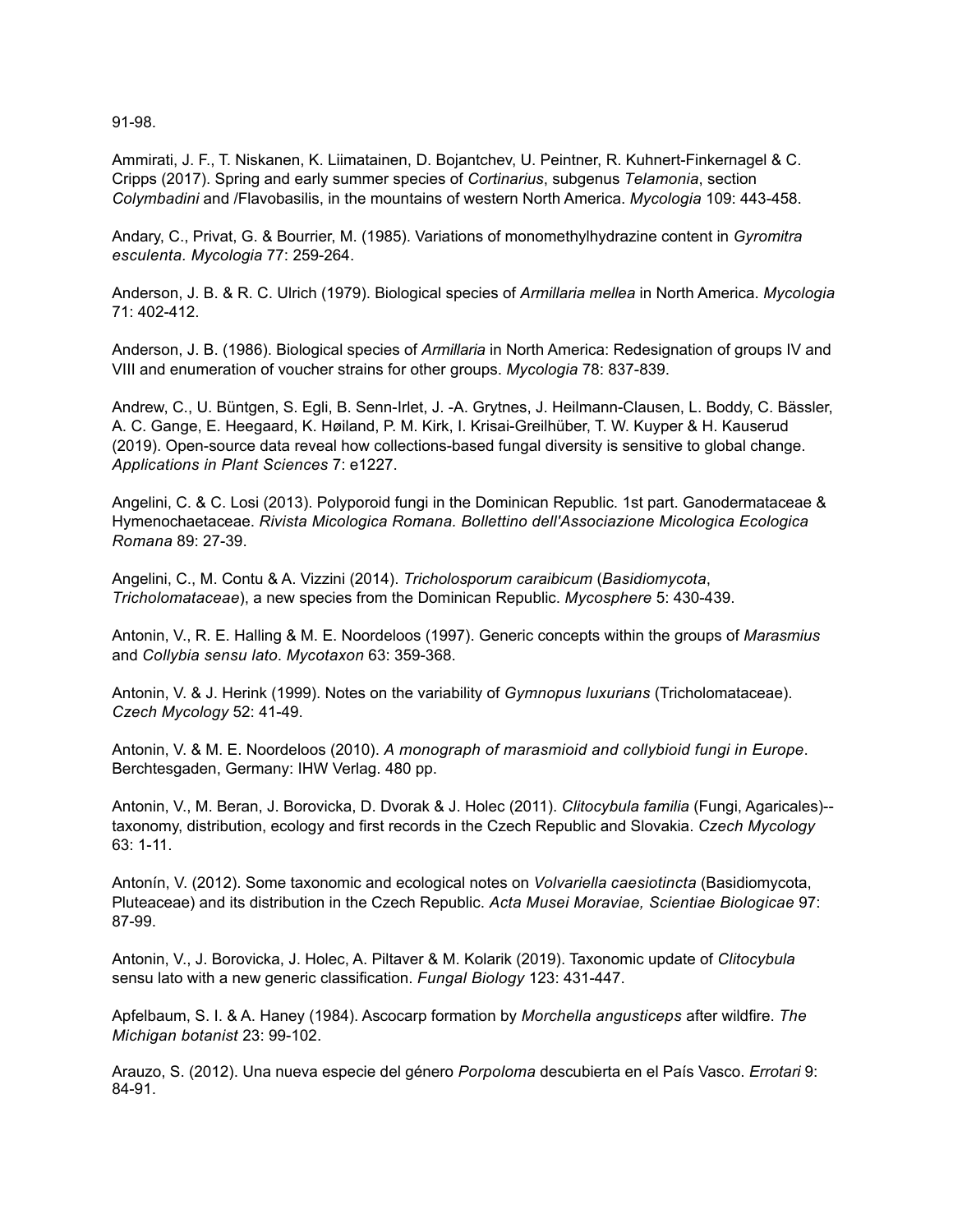Arauzo, S. & P. Iglesias (2014). La familia Geoglossaceae ss.str. en la Península Ibérica y la Macaronesia. *Errotari Asociación Micológica de Durango* 11: 166-259.

Arenal, F., M. Villarreal & F. Esteve-Raventos (2003). *Psathyrella albofloccosa*, a new species of section Cystopsathra. *Mycotaxon* 87: 173-177.

Armstrong, D. A. (2008). *Rocky Mountain mammals: A handbook of mammals of Rocky Mountain National Park and vicinity, third edition*. Boulder, Co: University Press of Colorado. 264 pp.

Armstrong, T. M. & Methven, A. S. (2001). Improved method of in vitro production of *Cyathus stercoreus* gastrocarps. *Micologia Aplicada International* 13: 69-71.

Arnett, Jr., R. H., N. M. Downie & H. E. Jaques (1980). *How to know the beetles.* Second edition. Dubuque, IA: Wm. C Brown. 416 pp.

Arnett, Jr., R. H. (2000). *American Insects: A handbook of the insects of America North of Mexico.*  Second edition. Boca Raton, FL: CRC Press.

Arnolds, E. (1986). Notes on Hygrophoraceae IX. *Camarophyllopsis* Herink, an older name for *Hygrotrama* Sing. *Mycotaxon* 25: 639-644.

Arnolds, E. (1992). Notulae ad floram agaricinam Neerlandicam--XIX. A revision of *Dermoloma* (J. Lange) Sing.--1. *Persoonia* 14: 519-532.

Arnolds, E. (1993). Notulae ad floram agaricinam Neerlandicam--XX. A revision of *Dermoloma* (J. Lange) Sing.--2. *Persoonia* 15: 187-196.

Arnolds, E. (1995). Hygrophoraceae (Agaricales) in New York state and adjacent areas. 1. Introduction and *Hygrocybe* subsect. *squamulosae. Mycotaxon* 53: 1-27.

Arnolds, E. (1996). Een voorlopige sleutel tot het geslacht *Panaeolus* (Vlekplaat) in Nederland. *Coolia* 39: 142-147.

Arnolds, E. (2002). *Dermoloma magicum spec. nov.*, a grassland fungus mimicking *Porporloma metapodium. Persoonia* 17: 665-668.

Arnolds, E. (2003). De stekelzwammen en pruikzwammen van Nederland en Belgie (The hydnoid fungi of the Netherlands and Belgium). *Coolia* 46 (3 suppl.): 1-96.

Arnolds, E. (2003). Notulae ad floram agaricinam Neerlandicam--XL: New combinations in *Conocybe* and *Pholiotina*. *Persoonia* 18: 225-230.

Arnolds, E. & A. Hausknecht (2003). Notulae ad floram agaricinam Neerlandicam--XLI: *Conocybe* and *Pholiotina*. *Persoonia* 18: 239-252.

Arnolds, E. (2006). A confusing duo: *Calocybe cerina* and *Callistosporium pinicola* (Agaricales). *Acta Mycologica* 41: 29-40.

Arora, D. (1986). *Mushrooms demystified: A comprehensive guide to the fleshy fungi*. Berkeley: Ten Speed Press. 959 pp.

Arora, D. (2008). California porcini: Three new taxa, observations on their harvest, and the tragedy of no commons. *Economic Botany* 62: 356-375.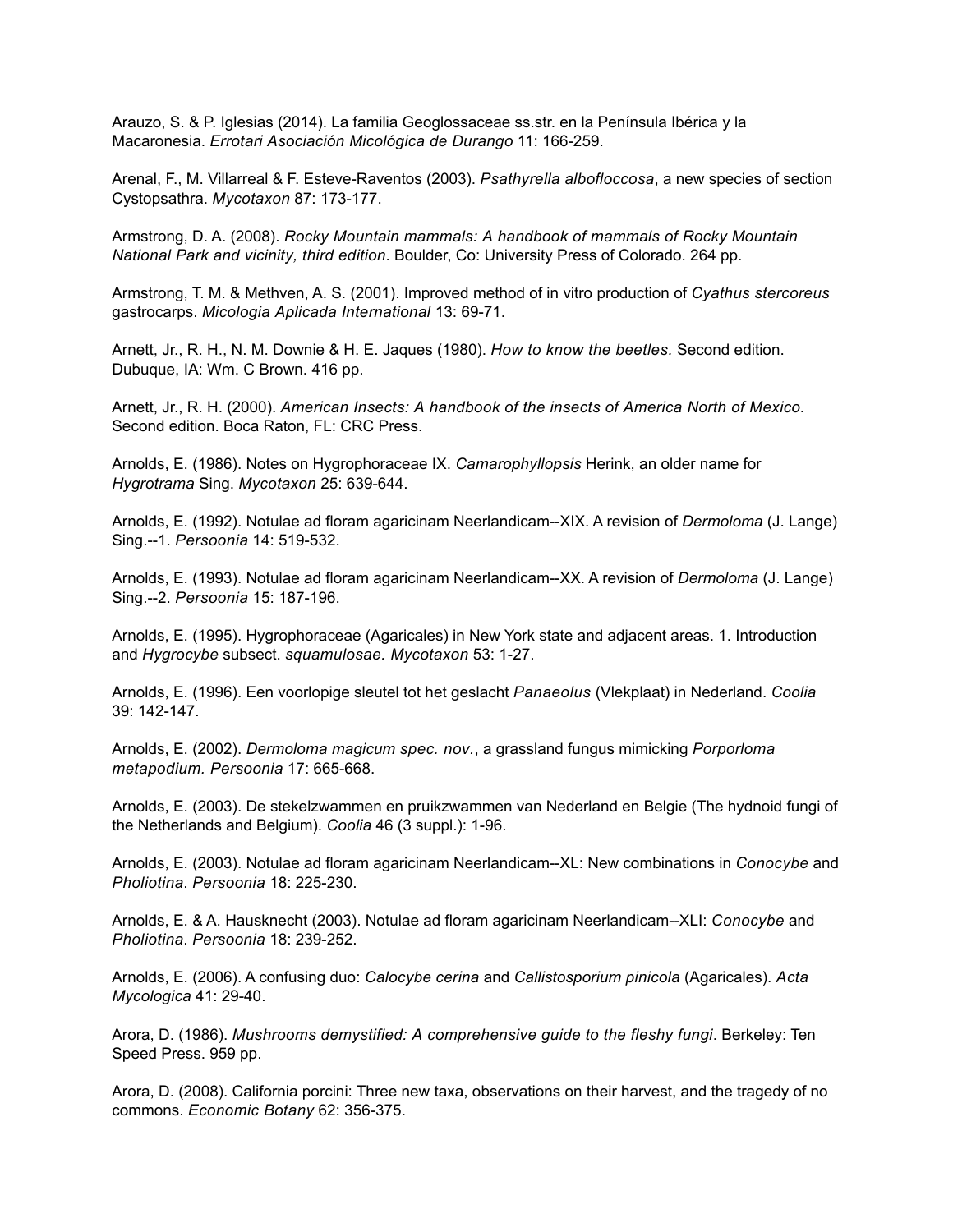Arora, D. & S. M. Dunham (2008). A new, commercially valuable chanterelle species, *Cantharellus californicus* sp. nov., associated with live oak in California, USA. *Economic Botany* 62: 376-391.

Arora, D. & J. L. Frank (2014). *Boletus rubriceps*, a new species of porcini from the southwestern USA. *North American Fungi* 9: 1-11.

Arora, D. & J. L. Frank (2014). Clarifying the butter Boletes: a new genus, *Butyriboletus*, is established to accommodate *Boletus* sect. *Appendiculati*, and six new species are described. *Mycologia* 106: 464-480.

Arora, D. & N. H. Nguyen (2014). A new species of *Russula*, subgenus *Compactae* from California. *North American Fungi* 9: 1-7.

Arrillaga, P., I. Olariaga & P. M. Pasaban (2003). *Porpoloma metapodium* (Fr.: Fr.) Sing., primera cita en la Península Ibérica. *Munibe* 54: 129-132.

Asef, M. R. (2013). The genus *Helvella* in Iran. *Mycologia Iranica* 1: 9-13.

Atkinson, G. F. (1901). *Studies of American fungi: mushrooms edible poisonous etc.* Ithaca: Andrus & Church. 322 pp.

Atkinson, G. F. (1903). A new species of *Calostoma*. *The Journal of Mycology* 9: 14-17.

Atkinson, G. F. (1906). Two new species belonging to *Naucoria* and *Stropharia. The Journal of Mycology* 12: 193-194.

Atkinson, G. F. (1908). Notes on some new fungi from the United States. *Annales Mycologici* 6: 54-62.

Atkinson, G. F. (1918). Some new species of *Inocybe. American Journal of Botany* 5: 210-218.

Audet, S. (2010). Essai de decoupage systematique du genre *Scutiger* (Basidiomycota): *Albatrellopsis*, *Albatrellus*, *Polyporoletus*, *Scutiger* et description de six nouveaux genres. *Mycotaxon* 111: 431-464.

Avis, P. G., D. J. McLaughlin, B. C. Dentinger & P. B. Reich (2003). Long-term increase in nitrogen supply alters above- and below-ground ectomycorrhizal communities and increases the dominance of *Russula* spp. in a temperate oak savanna. *New Phytologist* 160: 239-253.

Avis, P. G. (2012). Ectomycorrhizal iconoclasts: the ITS rDNA diversity and nitrophilic tendencies of fetid *Russula. Mycologia* 104: 998-1007.

Ayala-Vásquez, O., R. Valenzuela, E. Aguirre-Acosta, T. Raymundo & J. García-Jiménez (2018). Species of Boletaceae (Boletales, Basidiomycota) with ornamented spores from temperate forests at the state of Oaxaca, Mexico. *Studies in Fungi* 3: 271-292.

Baier, J. (1995). *Mushrooms & Toadstools: An illustrated guide.* Transl. Kindlova, E. Prague: Aventium Publishing House. 184 pp.

Baird, R. E. (1986). *Study of the stipitate hydnums from the southern Appalachian Mountains-- Genera:* Bankera, Hydnellum, Phellodon, Sarcodon. Berlin: J. Cramer, 156 pp.

Baird, R. E. & S. R. Khan (1986). The stipitate hydnums (Thelephoraceae) of Florida. *Brittonia* 38: 171-184.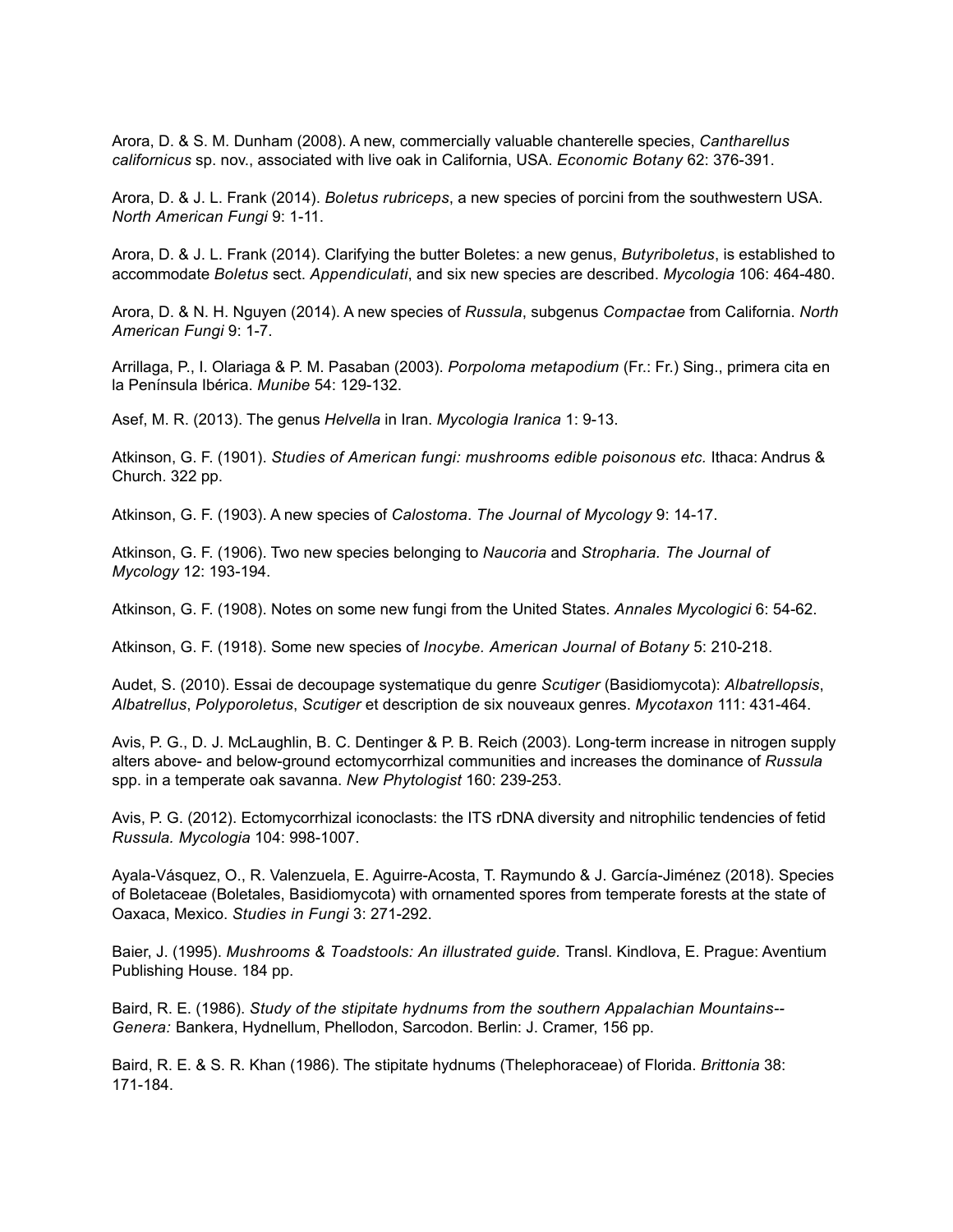Baird, R. E. & S. R. Khan (1987). Spore ornamentation of North American *Phellodon* species. *Mycologia* 79: 334-337.

Baldassarre, G. (2014). *Ducks, Geese, and Swans of North America.* 2 volumes. Baltimore: Johns Hopkins University Press. 1027 pp.

Baldrian, P. & Gabriel, J. (2002). Intraspecific variability in growth response to cadmium of the woodrotting fungus *Piptoporus betulinus. Mycologia* 94: 428-436.

Ballero, M. & M. Contu (1989). *Dermoloma pragensis* (Kubicka ex Bon) Ballero et Contu, *Dermoloma emilii-dlouhyi* Svrček e *Dermoloma intermedium* Bon (Basidiomycetes, Agaricales): Tre specie poco note. *Atti della Società Toscana di Scienze Naturali, Memorie, Serie B* 96: 83-86.

Ballinger, R. E. & J. D. Lunch (1983). *How to know the amphibians and reptiles.* Dubuque, IA: Wm. C. Brown. 229 pp.

Bandala, V. M. & Montoya, L. (1994). Further investigations on *Phaeocollybia* with notes on infrageneric classification. *Mycotaxon* 52: 397-422.

Bandala, V. M., L. Montoya & E. Horak (1998). New data on the genus *Phaeocollybia* based on type studies. *Mycologia* 90: 118-124.

Bandala, V. M. & L. Montoya (2000a). A revision of some *Crepidotus* species related to Mexican taxa. *Mycological Research* 104: 495-506.

Bandala, V. M. & Montoya, L. (2000b). A taxonomic revision of some American *Crepidotus. Mycologia* 92: 341-353.

Bandala, V. M. & L. Montoya (2008a). Type studies in the genus *Crepidotus. Mycotaxon* 103: 235-254.

Bandala, V. M., L. Montoya & M. Mata (2008b). *Crepidotus crocophyllus* found in Costa Rica and Mexico and revision of related species in subsection *Fulvifibrillosi. Mycologia* 100: 335-346.

Bandala, V. M., R. Ryoo, L. Montoya & K. Kang-Hyeon (2012). New species and new records of *Crinipellis* from tropical and subtropical forests of the east coast of Mexico. *Mycologia* 104: 733-745.

Bandoni, R. J. & G. C. Hughes (1984). A new *Dacrymyces* from British Columbia. *Mycologia* 76: 63-66.

Bandoni, R. J. (1988). Taxonomic overview of the Tremellales. *Studies in Mycology* 30: 87-100.

Bandoni, R. & J. Ginns (1998). Notes on *Tremella mesenterica* and allied species. *Canadian Journal of Botany* 76: 1544-1557.

Banerjee, P. & W. J. Sundberg (1993). Three new species and a new variety of *Pluteus* from the United States. *Mycotaxon* 47: 389-394.

Banerjee, P. & W. J. Sundberg (1995). The genus *Pluteus* section *Pluteus* (Pluteaceae, Agaricales) in the Midwestern United States. *Mycotaxon* 53: 189-246.

Banik, M. T., J. A. Paul & H. H. Burdsall (1995). Identification of *Armillaria* species from Wisconsin and adjacent areas. *Mycologia* 87: 707-712.

Banik, M. T., T. J. Volk & H. H. Burdsall (1996). *Armillaria* species of the Olympic Peninsula of Washington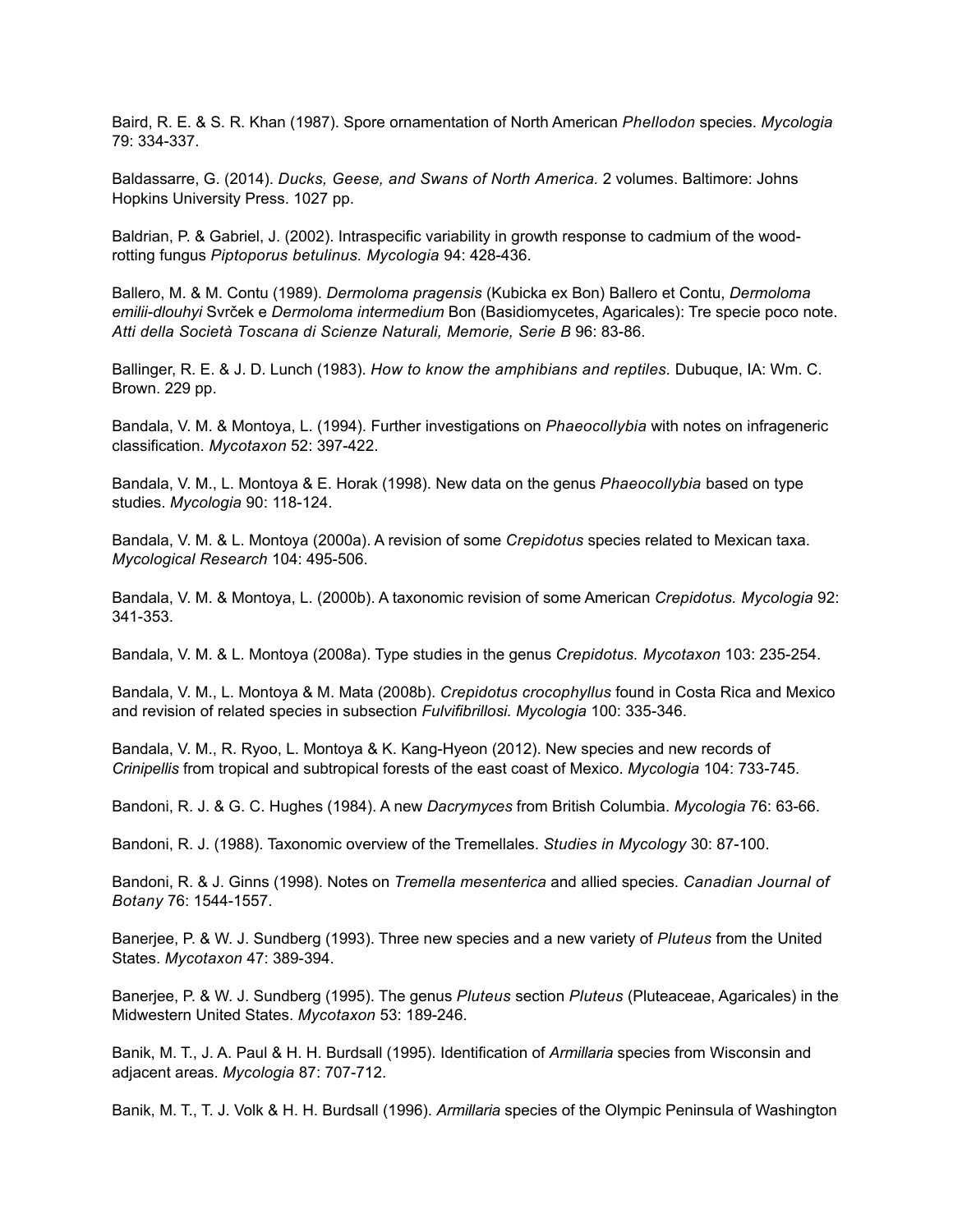state, including confirmation of North American biological species XI. *Mycologia* 88: 492-496.

Banik, M. T. & H. H. Burdsall (1999). Incompatibility between *Laetiporus cincinnatus* and *L*. *sulphureus* in culture. *Mycotaxon* 70: 461-469.

Banik, M. T. & H. H. Burdsall (2000). Incompatibility groups among North American populations of *Laetiporus sulphureus* sensu lato. *Mycologia* 92: 649-655.

Banik, M. T., D. L. Lindner, Y. Ota & T. Hattori (2010). Relationships among North American and Japanese *Laetiporus* isolates inferred from molecular phylogenies and single-spore incompatibility reactions. *Mycologia* 102: 911-917.

Baral, H. O. & G, Marson (2000). Monographic revision of *Gelatinopsis* and *Calloriopsis* (*Calloriopsideae, Leotiales*). In: Associazione Micologica Bresadola, ed. *Micologia 2000*. Brescia, Italy: Grafica Sette, 23-46.

Baral, H. O. (2000). Key to *Ascocoryne*. Retrieved 12/26/13 from the *AscoFrance* website: www.ascofrance.com/uploads/forum\_file/5598.doc

Baral, H. O. (2000). Dichotomous key to *Lachnellula* (worldwide). Retrieved 1/5/20 from the AscoFrance website: http://ascofrance.com/uploads/forum\_file/Lachnellula-Baral-2008-0001.pdf

Baral, H. O. (2004). The European and North American species of *Sarcoscypha*. Retrieved from the Web site of H. O. Baral: http://www.gbif-mycology.de/HostedSites/Baral/Sarcoscypha.htm

Barbosa, J. A. D., L. Delgat, S. G. Elias, A. Verbeken, M. A. Neves & A. A. de Carvalho, Jr. (2020). A new section, *Lactifluus* section *Neotropicus* (Russulaceae), and two new *Lactifluus* species from the Atlantic Forest, Brazil. *Systematics and Biodiversity* 18: 347-361.

Barbosa-Silva, A., C. L. Ovrebo, B. Ortiz-Santana, M. C. A. Sá, M. A. Sulzbacher, M. Roy & F. Wartchow (2017). *Tylopilus aquarius*, comb. et stat. nov., and its new variety from Brazil. *Sydowia* 69: 115-122.

Barge, E. G. & C. L. Cripps (2016). New reports, phylogenetic analysis, and a key to *Lactarius* Pers. in the Greater Yellowstone Ecosystem informed by molecular data. *MycoKeys* 15: 1-58.

Barge, E. G., C. L. Cripps & T. W. Osmundson (2016). Systematics of the ectomycorrhizal genus *Lactarius* in the Rocky Mountaon alpine zone. *Mycologia* 108: 414-440.

Barkman, J. J.& M. E. Noordeloos (1986). *Entoloma juniperinum:* a new species from *Juniperus* heaths in northwestern Europe. *Persoonia* 13: 123-125.

Barnes, E. H. (1979). *Atlas and Manual of Plant Pathology*. New York: Plenum Press. 325 pp.

Barnhart, H. (1994) A trial key to Gymnopilus in the Pacific Northwest. Retrieved 12 September 2020 from the Pacific Northwest Key Council website: http://www.svims.ca/council/Gymnop.rtf

Baroni, T. J. (1978). Chemical spot-test reactions–boletes. *Mycologia* 70: 1064-1076.

Baroni, T. J. (1981). A revision of *Rhodocybe* Maire (Agaricales). Vaduz, Germany: J. Cramer. 194 pp.

Baroni, T. J. & Ovrebo, C. L. (1983). *Tricholoma manzanitae*–a new species from California. *Mycotaxon* 18: 299-302.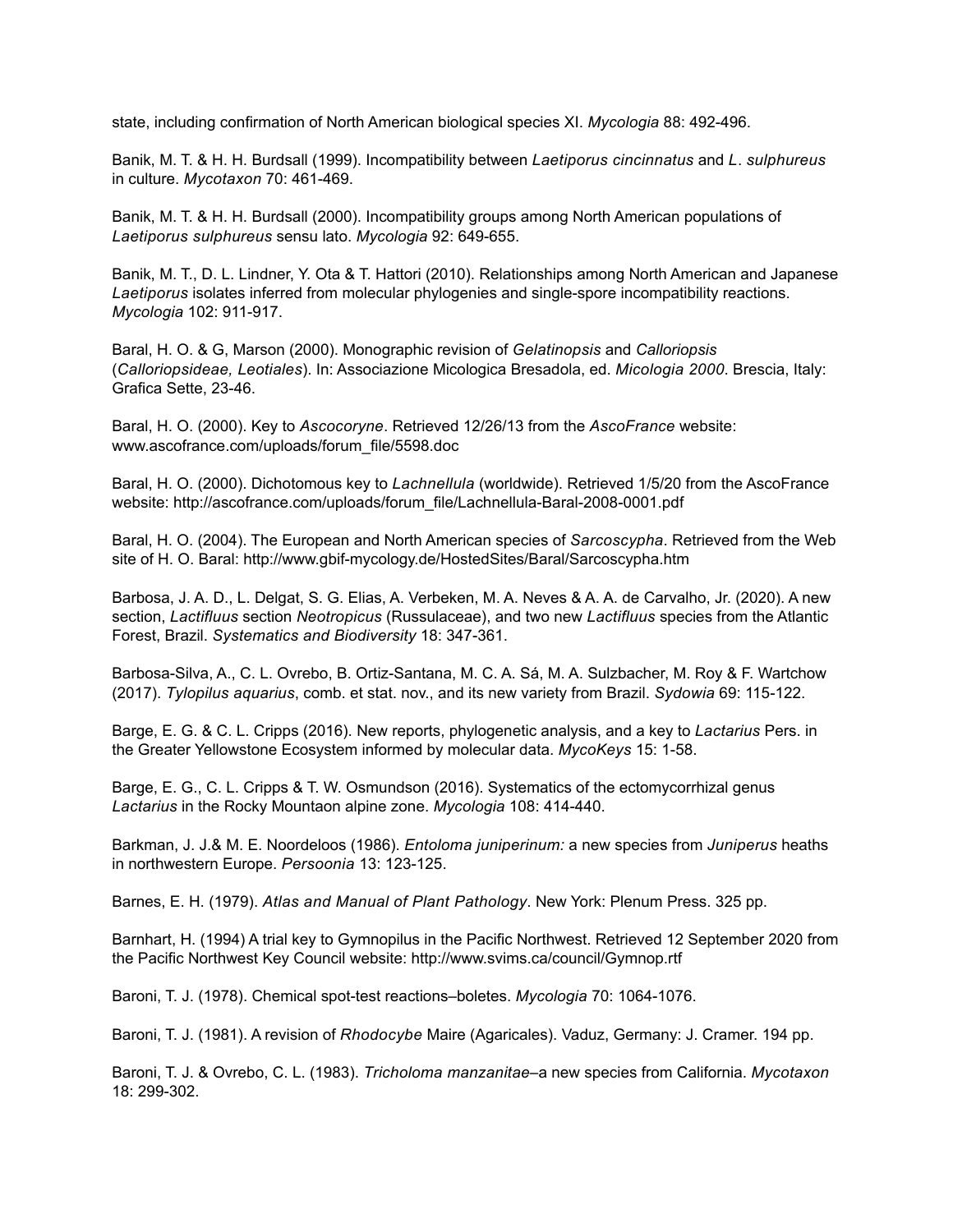Baroni, T. J. & D. L. Largent (1989). The genus *Rhodocybe*: New combinations and a revised key to Section *Rhodophana* in North America. *Mycotaxon* 34: 47-53.

Baroni, T. J. (1990). Entolomataceae in eastern North America I: New species of *Claudopus* and *Rhodocybe* from the southern Appalachian mountains. *Mycotaxon* 36: 313-323.

Baroni, T. J. & E. E. Both (1991). *Chalciporus piperatoides* in North America. *Mycologia* 83: 559-564.

Baroni, T. J. & Horak, E. (1994). Entolomataceae in North America III: New taxa, new combinations and notes on species of *Rhodocybe. Mycologia* 86: 138-145.

Baroni, T. J. & Lodge, D. J. (1998). *Alboleptonia* from the Greater Antilles. *Mycologia* 90: 680-696.

Baroni, T. J. & E. E. Both (1998). *Tylopilus violatinctus,* a new species of *Tylopilus* for North America, with comments on other violaceous colored *Tylopilus* taxa. *Bulletin of the Buffalo Society of Natural Sciences* 36: 261-264.

Baroni, T. J., E. E. Both & A. E. Bessette (1998). *Tylopilus rhodoconius, comb. nov.–*new records, critical observations, illustrations, and notes on biogeography. *Bulletin of the Buffalo Society of Natural Sciences* 36: 257-260.

Baroni, T. J. & R. E. Halling (2000). Some Entolomataceae (Agaricales) from Costa Rica. *Brittonia* 52: 121-135.

Baroni, T. J., V. Hofstetter, D. L. Largent & R. Vilgalys (2011). *Entocybe* is proposed as a new genus in the Entolomataceae (Agaricomycetes, Basidiomycota) based on morphological and molecular evidence. *North American Fungi* 6: 1-19.

Baroni, T. J., B. R. Kropp, V. S. Evenson & M. Wilhelm (2014). *Cercopemyces crocodilinus*, a new genus and species related to *Ripartitella*, is described from North America. *Mycologia* 106: 785-796.

Baroni, T. J. (2017). *Mushrooms of the northeastern United States and eastern Canada.* Portland, OR: Timber Press. 600 pp.

Baroni, T. J., M. W. Beug, S. A. Cantrell, T. A. Clements, T. Iturriaga, T. Læssøe, M. E. Holgado Rojas, F. M. Aguilar, M. O. Quispe, D. J. Lodge & K. O'Donnell (2018). Four new species of *Morchella* from the Americas. *Mycologia* 110: 1205-1221.

Baroni, T. J., C. Angelini, S. E. Bergemann, D. J. Lodge, L. Lacey, T. A. Curtis & S. A. Cantrell (2020). Rhodocybe-Clitopilus clade (Entolomataceae, Basidiomycota) in the Dominican Republic: new taxa and first reports of *Clitocella*, Clitopilus, and *Rhodocybe* for Hispaniola. *Mycological Progress* 19: 1083-1099.

Barrasa, J. M, F. Esteve-Raventos & R. M. Dahncke (2006). *Clitocybula canariensis* (*Tricholomataceae*), a new brown-rot fungus from the Canary Islands (Spain). *Fungal Diversity* 22: 1-11.

Barrasa, J. M., F. Esteve-Raventós & V. J. Rico (2009). *Lichenomphalia meridionalis* comb. nov., a common and frequently misidentified species in south-western Europe. *The Lichenologist* 41: 203-207.

Barron, G. (1999). *Mushrooms of northeast North America.* Canada: Lone Pine. 336 pp.

Bas, C. (1969). Morphology and subdivision of *Amanita* and a monograph on its section *Lepidella. Persoonia* 5: 285-579.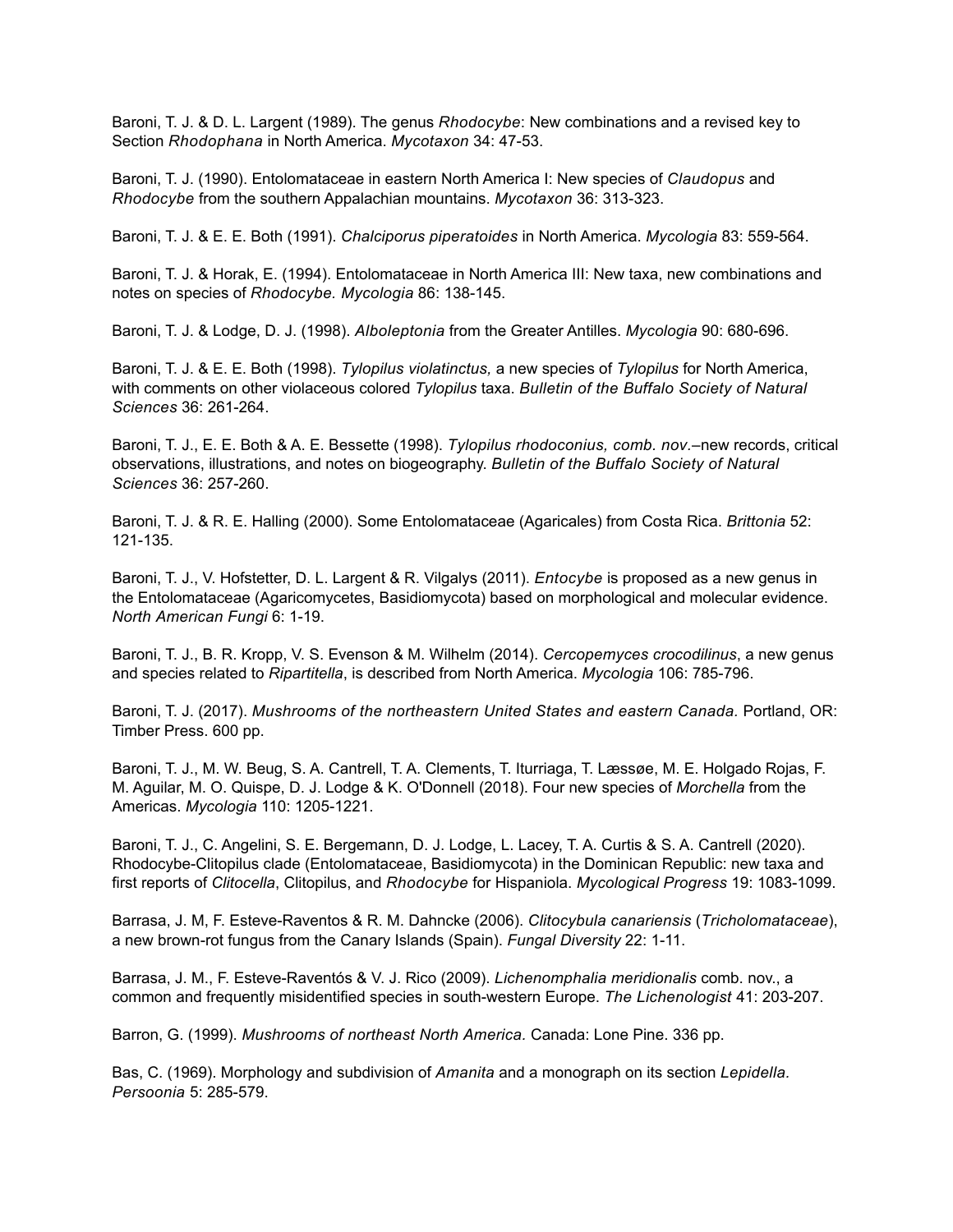Bas, C., Th. W. Kuyper, M. E. Noordeloos & E. C. Vellinga (1988). *Flora Agaricina Neerlandica: Critical monographs on families of agarics and boleti occurring in the Netherlands. Volume 1*. Rotterdam: A. A. Balkema. 182 pp.

Bas, C., Th. W. Kuyper, M. E. Noordeloos & E. C. Vellinga (1990). *Flora Agaricina Neerlandica: Critical monographs on families of agarics and boleti occurring in the Netherlands. Volume 2*. Rotterdam: A. A. Balkema. 137 pp.

Bas, C., Th. W. Kuyper, M. E. Noordeloos & E. C. Vellinga (1995). *Flora Agaricina Neerlandica: Critical monographs on families of agarics and boleti occurring in the Netherlands. Volume 3.* Rotterdam: A. A. Balkema. 183 pp.

Bas, C., Th. W. Kuyper, M. E. Noordeloos & E. C. Vellinga (1999). *Flora Agaricina Neerlandica: Critical monographs on families of agarics and boleti occurring in the Netherlands. Volume 4.* Rotterdam: A. A. Balkema. 191 pp.

Bas, C. & M. E. Noordeloos (1996). Notulae ad floram agaricinam neerlandicam XXIX: Two new species of *Psilocybe. Persoonia* 16: 239-44.

Bas, C. (2003). A broader view on *Amanita.* Retrieved April 19, 2008 from the *Gruppo Micologico 'G. Bresadola'* Web site: http://www.mtsn.tn.it/bresadola/bgmb/bgmb\_2000\_2\_bas.asp

Baseia, I. G. & A. I. Milanez (2002). *Geastrum setiferum* (Gasteromycetes): a new species with a setose endoperidium. *Mycotaxon* 84: 135-139.

Baseia, I. G., T. B. Gibertonia & L. C. Maia (2003). *Phallus pygmaeus*, a new minute species from a Brazilian tropical rain forest. *Mycotaxon* 85: 77-79.

Baseia, I. G., M. A, Cavalcanti & A. I. Milanez (2003). Additions to our knowledge of the genus *Geastrum* (Phallales, Geastraceae) in Brazil. *Mycotaxon* 85: 409-416.

Baseia, I. G. (2003). Contribution to the study of the genus *Calvatia* (Lycoperdaceae) in Brazil. *Mycotaxon* 88: 107-112.

Baseia, I. G. (2005). Some notes on the genera *Bovista* and *Lycoperdon* (*Lycoperdaceae*) in Brazil. *Mycotaxon* 91: 81-86.

Baseia, I. G. (2005). *Bovista* (Lycoperdaceae): dois novos registros para o Brasil. *Acta Botanica Brasilica* 19: 899-903.

Baseia, I. G. & F. D. Calonge (2005). *Aseroe floriformis,* a new phalloid with a sunflower-shaped receptacle. *Mycotaxon* 92: 169-172.

Baseia, I. G. & Calonge, F. D. (2006). *Geastrum hirsutum*: a new earthstar fungus with a hairy exoperidium. *Mycotaxon* 95: 301-304.

Baseia, I. G., B. D. B. Silva, A. G. Leite & L. C. Maia (2007). O gênero *Calostoma* (Boletales, Agaricomycetidae) em áreas de cerrado e semi-árido no Brasil. *Acta Botanica Brasilica* 21: 277-280.

Basso, M. T. (1999). *Lactarius* Pers. (Fungi Europaei 7.) Lomazzo: Massimo Candusso. 845 pp.

Bateman, G. L. & S. Nabb (2000). *Volvariella speciosa* in arable fields. *Mycologist* 14: 16.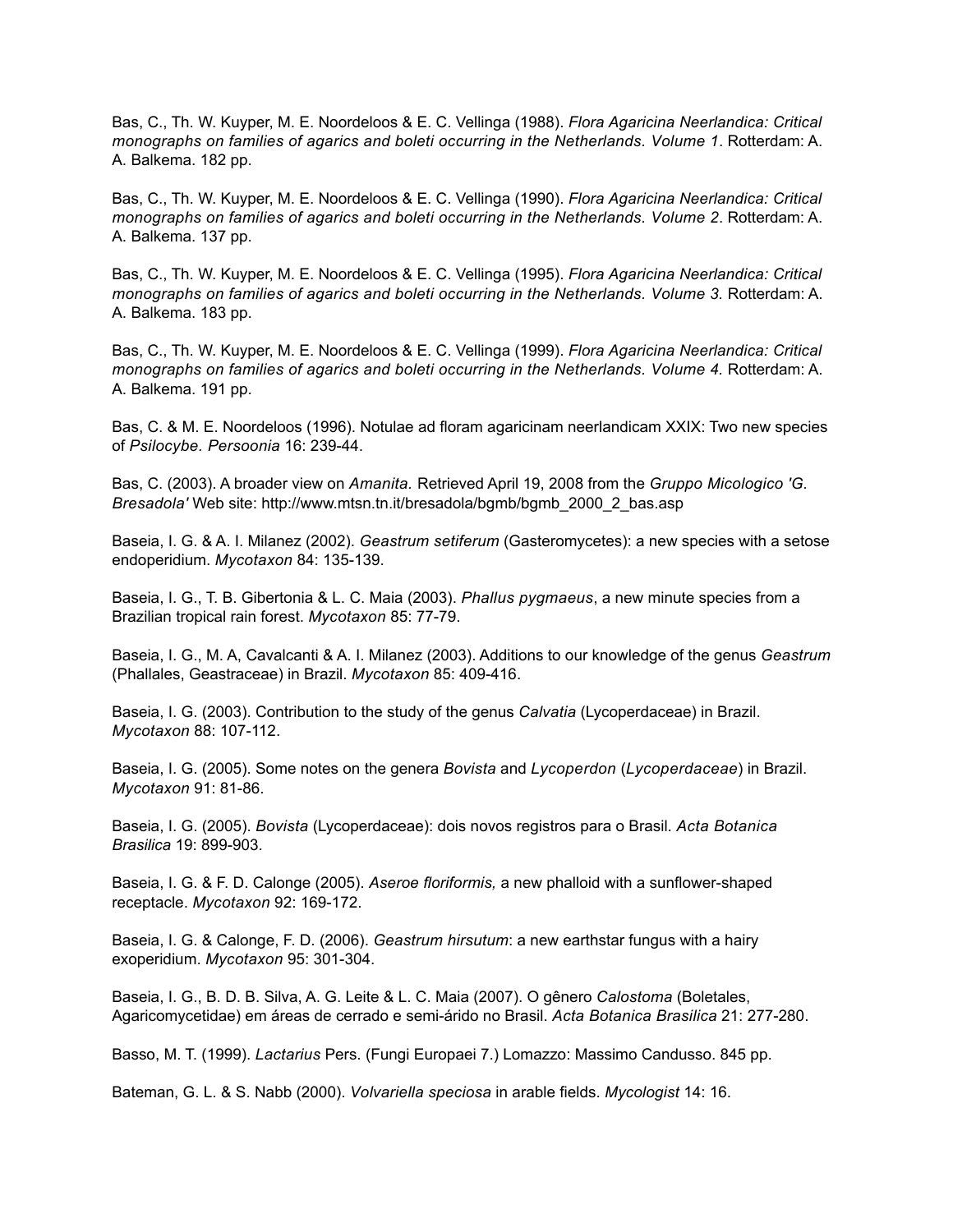Bates, S. T. (2004). Arizona members of the Geastraceae and Lycoperdaceae (Basidiomycotina, Fungi). Masters thesis, Arizona State University.

Bates, S. T., R. W. Robertson & D. E. Desjardin (2009). Arizona gasteroid fungi I: *Lycoperdaceae*  (*Agaricales, Basidiomycota*). *Fungal Diversity* 37: 153-207.

Batra, L. R. & S. W. T. Batra (1963). Indian Discomycetes. *The University of Kansas Science Bulletin* 44: 109-256.

Batra, L. R. (1976). *Helvella* and *Gyromitra* (Pezizales: Operculatae) in the southern Appalachians. In B. C. Parker & M. K. Roane, eds. *Distributional history of the biota of the southern Appalachians. Part IV. Algae & fungi: biogeography, systematics and ecology.* Charlottesville, Virginia: University Press of Virginia. 145-204.

Baumgartner, K. & D. M. Rizzo (2001). Distribution of *Armillaria* species in California. *Mycologia* 93: 821-830.

Bazzicalupo, A. L., B. Buyck, I. Saar, J. Vauras, D. Carmen & M. L. Berbee (2017). Troubles with mycorrhizal mushroom identification where morpological differentiation lags behind barcode sequence divergence. *Taxon* 66: 791-810.

Beardslee, H. C. (1914). Notes on a few Asheville fungi. *Mycologia* 6: 88-92.

Beardslee, H. C. (1918). The russulas of North Carolina. *Journal of the Elisha Mitchell Scientific Society* 33: 147-197.

Beardslee, H. C. (1919). A new species of *Amanita. Journal of the Elisha Mitchell Scientific Society* 34: 198-199.

Beardslee, H. C. & G. S. Burlingham (1940). Interesting species of *Lactariae* from Florida. *Mycologia* 32: 575-586.

Becerril-Navarrete, A.M., V.M. Gómez-Reyes, E. N. P. Villa & R. Medel-Ortiz (2018). Nuevos registros de *Xylaria* (Xylariaceae) para el estado de Michoacán, Mexico. *Scientia Fungorum* 48: 61-75.

Bedry, R., I. Baudrimont, G. Deffieux, E. E. Creppy, J. P. Pomies, J. M. Ragnaud, M. Dupon, D. Neau, C. Gabinski, S. De Witte, J. C. Chapalain, and P. Godeau. (2001). Wild mushroom intoxication as a cause of rhabdomyolysis. *New England Journal of Medicine* 345: 798-802.

Began, T. J. (1988). The genus *Amanita* in southern Illinois including cultural characters and a detailed study of volval anatomy in section *Lepidella.* MA Thesis, Southern Illinois University. Carbondale, IL. 127 pp.

Beker, H. J., U. Eberhardt & J. Vesterholt (2010). *Hebeloma hiemale* Bres. in artic/alpine habitats. *North American Fungi* 5: 51-65.

Benazza-Bouregba, M., Savoie, J. -M., Fortas, Z. & Billette. A new record of *Tricholoma caligatum* (Tricholomataceae) from North Africa with a discussion of related species. *Phytotaxa* 282: 119-128.

Benedict, R. G., L. R. Brady & D. E. Stuntz (1972). Taxonomic status of *Pholiota aurea. Mycologia* 64: 1167-1169.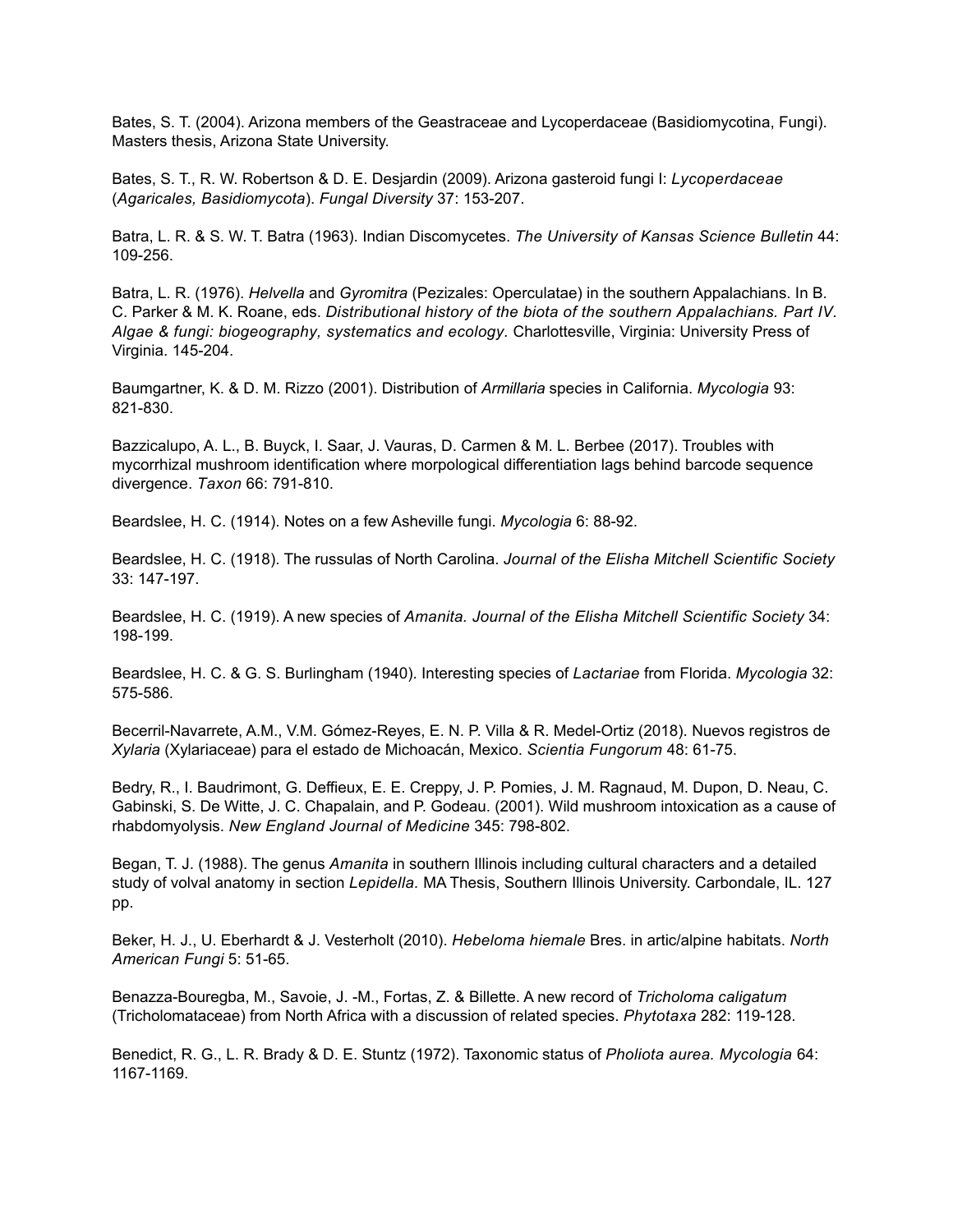Bera, M. S. Paloi, A. K. Dutta, P. Pradhan, A. Roy & K. Acharya (2018). Contribution to the macromycetes of West Bengal, India: 23-27. *Journal of Threatened Taxa* 10: 12270-12276.

Berbee, M. L., E. Y. Y. Wong & C. K. M. Tsui (2016). Phylogenetic evidence places the coralloid jelly fungus *Tremellodendropsis tuberosa* (Tremellodendropsidales) among early diverging Agaricomycetes. *Mycological Progress* 15: 939-946.

Bergemann, S. E. & Miller, S. L. (2002). Size, distribution, and persistence of genets in local populations of the late-stage ectomycorrhizal basidiomycete, *Russula brevipes. New Phytologist* 156: 313-320.

Bergemann, S. E., G. W. Douhan, M. Garbelotto & S. L. Miller (2006). No evidence of population structure across three isolated subpopulations of *Russula brevipes* in an oak/pine woodland. *New Phytologist* 170: 177-184.

Bergemann, S. E. & M. Garbelotto (2006). High diversity of fungi recovered from the roots of mature tanoak (*Lithocarpus densiflorus*) in northern California. *Canadian Journal of Botany* 84: 1380-1394.

Bergemann, S. E., G. W. Douhan, M. Garbelotto & S. L. Miller (2006). No evidence of population structure across three isolated subpopulations of *Russula brevipes* in an oak/pine woodland. *New Phytologist* 170: 177-184.

Bergerow, D., H. Nilsson, M. Unterseher & W. Maier (2010). Current state and perspectives of fungal DNA barcoding and rapid identification procedures. *Applied Microbiology and Biotechnology* 87: 99-108.

Bergius, N. & Danell, E. (2000). The Swedish matsutake (*Tricholoma nauseosum* syn. *T. matsutake*): Distribution, abundance and ecology. *Scandinavian Journal of Forest Research* 15: 318-325.

Bermudes, D., R. H. Petersen & K. H. Nealson (1992). Low-level bioluminescence detected in *Mycena haematopus* basidiocarps. *Mycological Research* 84: 799-802.

Berres, M. E., L. J. Szabo & D. J. McLaughlin (1995). Phylogenetic relationships in auriculariaceous basidiomycetes based on 25S ribosomal DNA sequences. *Mycologia* 87: 821-840.

Berthet, P. & R. P. Korf (1969). Sur la position taxonomique du genre *Jafnea* Korf. *Le Naturaliste Canadien* 96: 247-249.

Berube, J. A. & M. Dessureault (1988). Morphological characterization of *Armillaria ostoyae* and *Armillaria sinapina* sp. nov*. Canadian Journal of Botany* 66: 2027-2034.

Berube, J. A. & M. Dessureault (1989). Morphological studies of the *Armillaria mellea* complex: Two new species, *A. gemina* and *A. calvescens. Mycologia* 81: 216-225.

Bessette, A. & W. J. Sundberg (1987). *Mushrooms: A Quick Reference Guide to Mushrooms of North America*. New York: MacMillan.175 pp.

Besette, A. E., O. K. Miller, Jr., A. R. Bessette & H. H. Miller (1995). *Mushrooms of North America in color: A field guide companion to seldom-illustrated fungi.* Syracuse, NY: Syracuse UP. 172 pp.

Besette, A. E., A. R. Bessette & D. W. Fischer (1997). *Mushrooms of northeastern North America.* Syracuse, NY: Syracuse UP. 584 pp.

Bessette, A. E., E. E. Both, A. R. Bessette, D. L. Dunaway & W. C. Roody (1998). New taxa of boletes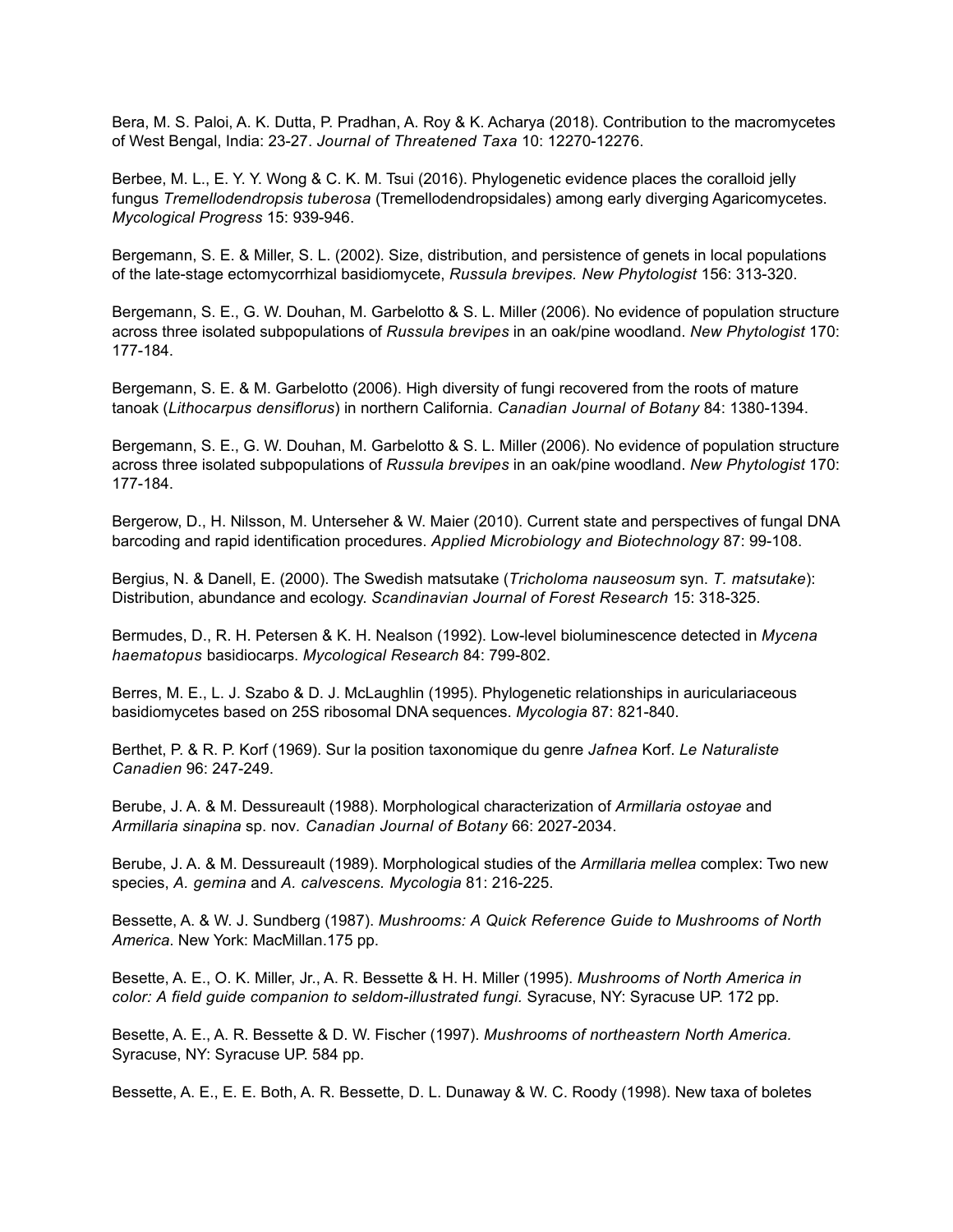from the southern United States. *Bulletin of the Buffalo Society of Natural Sciences* 36: 233-237.

Bessette, A. E., W. C. Roody & A. R. Bessette (2000). *North American boletes: A color guide to the fleshy pored mushrooms*. Syracuse, NY: Syracuse UP. 399 pp.

Bessette, A. E., W. C. Roody, A. R. Bessette & D. L. Dunaway (2007). *Mushrooms of the southeastern United States*. Syracuse, NY: Syracuse UP. 373 pp.

Bessette, A. E., D. B. Harris & A. E. Bessette (2009). *Milk Mushrooms of North America: A Field Identification Guide to the Genus* Lactarius. Syracuse, NY: Syracuse University Press. 297 pp.

Bessete, A. E., W. C. Roody, W. E. Sturgeon & A. R. Bessette (2012). *Waxcap mushrooms of eastern North America. Syracuse: Syracuse University Press.* 179 pp.

Bessette, A. E., A. R. Bessette. W. C. Roody & S. A. Trudell (2013). *Tricholomas of North America*. Austin, Texas: University of Texas Press. 207 pp.

Bessette, A. E., W. C. Roody & A. R. Bessette (2016). *Boletes of eastern North America*. Syracuse, NY: Syracuse University Press. 469 pp.

Betak, J., K. Partel & M. Kriz (2012). *Ionomidotis irregularis* (Ascomycota, *Helotiales*) in the Czech Republic with comments on its distribution and ecology in Europe. *Czech Mycology* 64: 79-92.

Beug, M. W., A. E. Bessette & A. R. Bessette (2014). *Ascomycete fungi of North America: a mushroom reference guide.* Austin: University of Texas Press. 488 pp.

Beugelsdijk, D.C.M., S. van der Linde, G.C. Zuccarello, H.C. den Bakker, S.G.A. Draisma & M.E. Noordeloos (2008). A phylogenetic study of *Boletus* section *Boletus* in Europe. *Persoonia* 20: 1-7.

Bidartondo, M. I., J. Baar & T. D. Bruns (2001). Low ectomycorrhizal innoculum potential and diversity from soils in and near ancient forests of bristlecone pine (*Pinus longaeva*). *Canadian Journal of Botany* 79: 293-299.

Bidartondo, M. I. & T. D. Bruns (2001). Extreme specificity in epiparasitic Monotropoideae (Ericaceae): widespread phylogenetic and geographical structure. *Molecular Ecology* 10: 2285-2295.

Bidartondo, M. I. (2008). Preserving accuracy in GenBank. *Science* 319: 1616.

Bigelow, H. E. (1959). Notes on fungi from northern Canada. IV. Tricholomataceae. *Canadian Journal of Botany* 37: 769-779.

Bigelow, H. E. & A. H. Smith (1969). The status of *Lepista*--A new section of *Clitocybe. Brittonia* 21: 144-177.

Bigelow, H. E. (1970). *Omphalina* in North America. *Mycologia* 62: 1-32.

Bigelow, H. E. & Smith, A. H. (1970). A new *Clitocybe* from Michigan. *The Michigan Botanist* 9: 30-33.

Bigelow. H. E. & A. H. Smith (1973). *Cantharocybe*, a new genus of Agaricales. *Mycologia* 65: 485-488.

Bigelow, H. E. (1973). The genus *Clitocybula. Mycologia* 65: 1101-1116.

Bigelow, H. E., O. K. Miller, Jr. & H. D. Thiers (1976). A new species of *Omphalotus*. *Mycotaxon* 3: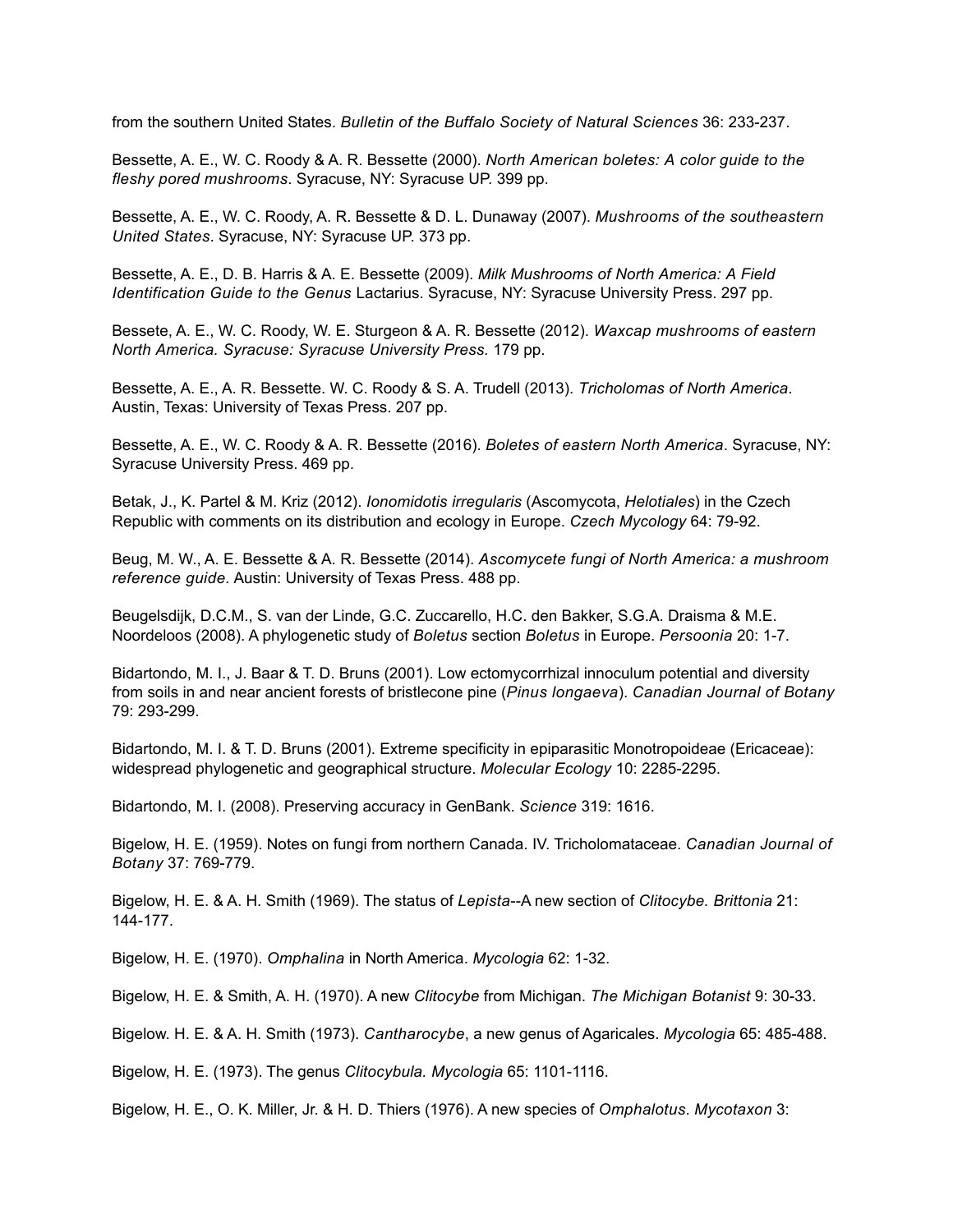363-372.

Bigelow, H. E. (1977). A new *Clitocybe* from Texas. *Mycologia* 69: 1047-1049.

Bigelow, H. E. (1977). New taxa of *Clitocybe. Mycotaxon* 6: 181-185.

Bigelow, H. E. (1978). The cantharelloid fungi of New England and adjacent areas. *Mycologia* 70: 707-756.

Bigelow, H. E, (1979). A contribution to *Tricholoma. Beih. Sydowia Ann. Mycol*. 2.8: 54-62.

Bigelow, H. E. & Kimbrough, J. W. (1980). *Tricholoma titans*, a new species from Florida. *Mycotaxon* 11: 425-429.

Bigelow, H. E. (1981). Spore ornamentation in the Tricholomataceae I. *Mycologia* 73: 128-140.

Bigelow, H. E. (1982). Species described in *Clitocybe* by C. H. Peck and W. A. Murrill. *Sydowia* 35: 37-74.

Bigelow, H. E. (1982). *North American species of Clitocybe. Part I.* Germany: J. Cramer. 280 pp.

Bigelow, H. E. (1983). Some clampless species of *Clitocybe. Cryptogamie, Mycologie* 4: 93-98.

Bigelow, H. E. (1985). *North American species of Clitocybe. Part II.* Germany: J. Cramer. 191 pp.

Bills, G. F. & O. K. Miller, Jr. (1984). Southern Appalachian russulas I. *Mycologia* 76: 975-1002.

Bills, G. F. (1984). Southern Appalachian russulas II. *Mycotaxon* 21: 491-517.

Bills, G. F. (1985). Southern Appalachian russulas. III. The identity of *Russula eccentrica* and *R. morgani* (Russulaceae). *Brittonia* 37: 360-365.

Bills, G. F. (1986). Notes on *Lactarius* in the high-elevation forests of the southern Appalachians. *Mycologia* 78: 70-79.

Bills, G. F. (1989). Southern Appalachian russulas IV. *Mycologia* 81: 57-65.

Binder, M. (1999). *Zur molekularen Systematik der Boletales: Boletinae und Sclerodermatinae* subordo nov. Dissertation, University of Regensburg. 148 pp.

Binder, M. & H. Besl (2000). 28S rDNA sequence data and chemotaxonomical analyses on the generic concept of *Leccinum* (Boletales). In: Associazione Micologica Bresadola, ed. *Micologia 2000*. Brescia, Italy: Grafica Sette, 75-86.

Binder, M. & A. Bresinsky (2002). *Retiboletus*, a new genus for a species complex in the Boletaceae producing retipolides. *Feddes Repertorium* 113: 30-40.

Binder, M. & A. Bresinsky (2002). Derivation of a polymorphic lineage of Gasteromycetes from boletoid ancestors. *Mycologia* 94: 85-98.

Binder, M. & D. S. Hibbett (2002). Higher-level phylogenetic relationships of homobasidiomycetes (mushroom-forming fungi) inferred from four rDNA regions. *Molecular Phylogenetics and Evolution* 22: 76-90.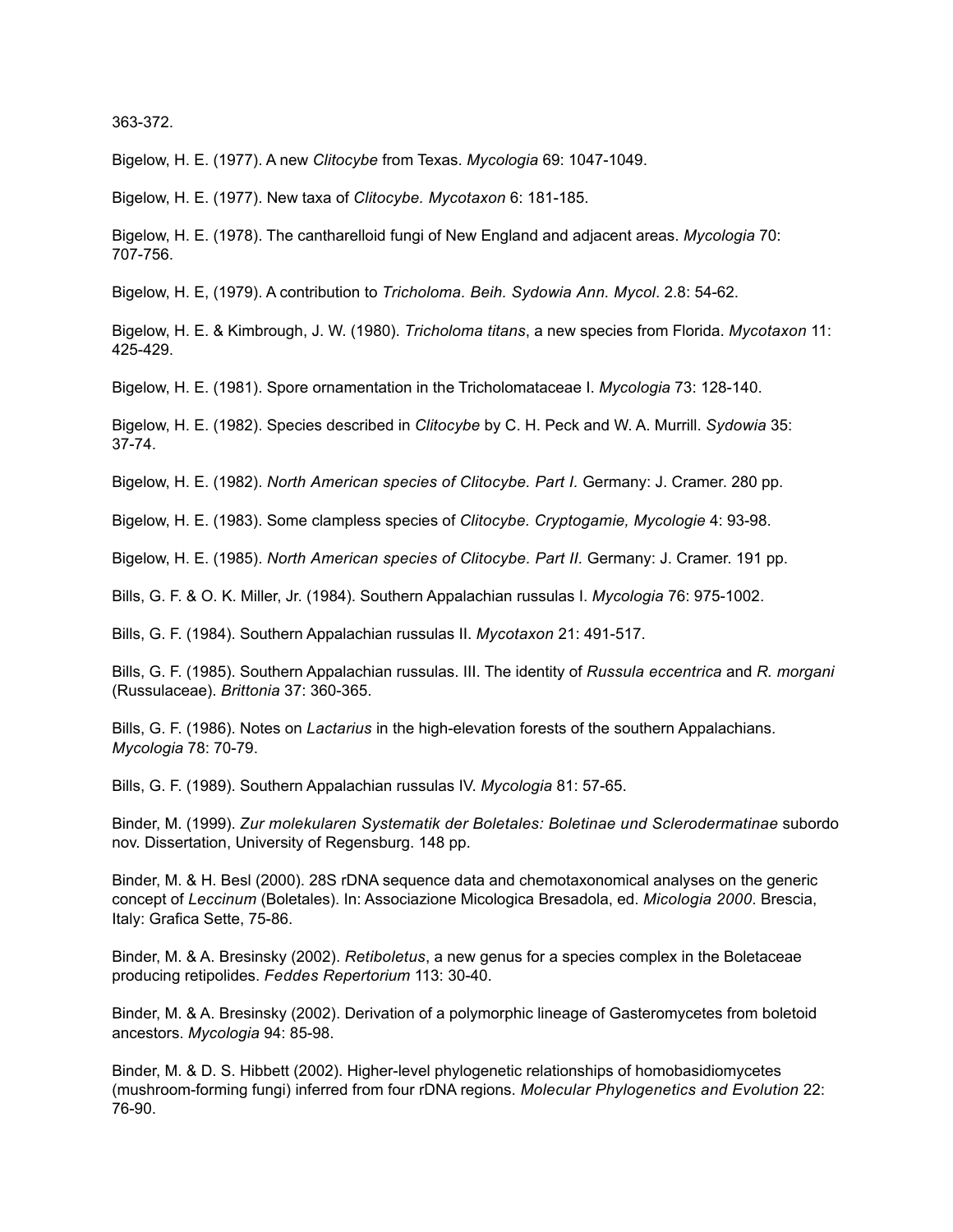Binder, M. & D. Hibbett (2004). Toward a global phylogeny of the boletes. Retrieved from the Clark University Web site: http://www.clarku.edu/faculty/dhibbett/boletales\_stuff/Global\_Boletales\_2004\_28S.gif

Binder, M., D. S. Hibbett, K. -H. Larsson, E. Larsson, E. Langer & G. Langer (2005). The phylogenetic distribution of resupinate forms across the major clades of mushroom-forming fungi (Homobasidiomycetes). *Systematics and Biodiversity* 3: 1-45.

Binder, M. & D. S. Hibbet (2006). Molecular systematics and biological diversification of Boletales. *Mycologia* 98: 971-981.

Binder, M., K.-H. Larsson, P. B. Matheny & D. S. Hibbett (2010). Amylocorticiales ord. nov. and Jaapiales ord. nov.: Early diverging clades of Agaricomycetidae dominated by corticoid forms. *Mycologia* 102: 865-880.

Binder, M., A. Justo, R. Riley, A. Salamov, F. Lopez-Giraldez, E. Sjökvist, A. Copelan, B. Foster, H. Sun, E. Larsson, K.-H. Larsson, J. Townsend, I. V. Grigoriev & D. S. Hibbett (2017). Phylogenetic and phylogenomic overview of the Polyporales. *Mycologia* 105: 1350-1373.

Binion, D. E., H. H. Burdsall, Jr., S. L. Stephenson, O. K. Miller, Jr., W. C. Roody & L. N. Vasilyeva (2008). *Macrofungi associated with oaks of eastern North America.* Morgantown, WV: West Virginia University Press. 467 pp.

Bird, C. J. & Grund, D. W. (1979). Nova Scotian species of *Hygrophorus. Proceedings of the Nova Scotia Institute of Science* 29: 1-131.

Birkebak, J. M., E. C. Vellinga, A. E. Franco-Molano, M. G. Wood & P. Brandon Matheny (2011). *Lepiota maculans*, an unusual mushroom rediscovered after 105 years. *Southeastern Naturalist* 10: 267-274.

Birkebak, J. M., J. R. Mayor, K. M. Ryberg & P. B. Matheny (2013). A systematic, morphological and ecological overview of the Clavariaceae (Agaricales). *Mycologia* 105: 896-911.

Birkebak, J. M. (2015). Systematics and diversification pattens of morphologically and ecologically diverse lineages of Agaricomycetes: Clavariaceae and Cantharellales. PhD dissertation, University of Tennessee. 120 pp.

Birkebak, J. M., S. Adamčík, B. P. Looney & P. B. Matheny (2016). Multiclocus phylogenetic reconstruction of the Clavariaceae (Agaricales) reveals polyphyly of agaricoid members. *Mycologia* 108: 860-868.

Bissett, J., W. Gams, W. Jaklitsch & G. J. Samuels (2015). Accepted *Trichoderma* names in the year 2015. *IMA Fungus* 6: 263-295.

Blackwell, M. & R. L. Gilbertson (1985). A new species of *Inonotus* (Aphyllophorales, Hymenochaetaceae) on oak in Louisiana. *Mycotaxon* 23: 285-290.

Blackwell, M., D. S. Hibbett, J. W. Taylor & J. W. Spatafora (2006). Research coordination networks: a phylogeny for kingdom Fungi (Deep Hypha). *Mycologia* 98: 829-837.

Blanco-Dios, J. B., Z. Wang, M. Binder & D. S. Hibbett (2006). A new *Sparassis* species from Spain described using molecular and morphological data. *Mycological Research* 110: 1227-1231.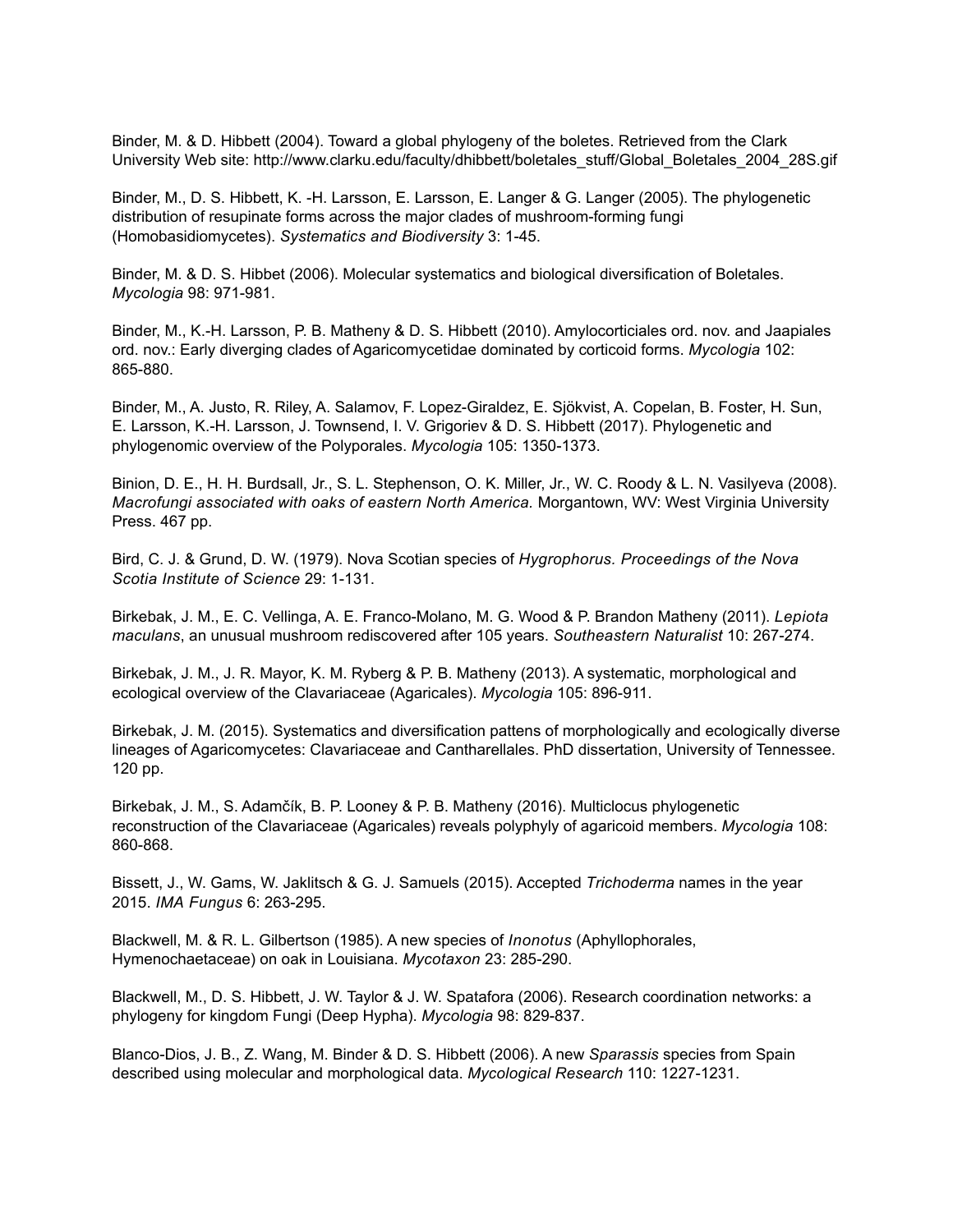Blanco-Dios, J. B. (2011). *Asterophora salvaterrensis* (*Basidiomycota, Agaricales*), a new species from Galicia (Spain). *Mycotaxon* 118: 83-88.

Bland, Roger G. & H. E. Jaques (1978). *How to know the insects.* USA: WCB/McGraw-Hill. 407 pp.

Blanton, R. L. (1976). *Pseudocolus fusiformis*, new to North Carolina. *Mycologia* 68: 1235-1239.

Blanton, R. L. & Burk, W. R. (1980). Notes on *Pseudocolus fusiformis. Mycotaxon* 12: 225-234.

Blenis, P. V., L. B. Nadeau, N. R. Knowles & G. Logue (1997). Evaluation of fungicides and surfactants for control of fairy rings caused by *Marasmius oreades* (Bolt ex. Fr.) Fr. *HortScience* 32: 1077-1084.

Boddy, L. & A. D. M. Rayner (1984). Fungi inhabiting oak twigs before and at fall. *Transactions of the British Mycological Society* 82: 501-505.

Bodman, M. C. (1942). The genus *Tremellodendron. American Midland Naturalist* 27: 203-216.

Boekhout, T. (1986). Notulae ad floram agaricinam Neerlandicam--XII: Small, saprophytic *Volvariella* species in the Netherlands. *Persoonia* 13: 197-211.

Boekhout, T. & M. Enderle (1996). Typification of *Volvariella gloiocephala* (DC.:Fr.) Boekhout & Enderle. *Persoonia* 16: 249-251.

Boertmann, D. (2000). *The Genus Hygrocybe*. Denmark: Danish Mycological Society. 184 pp.

Boertmann, D. (2010). *The genus Hygrocybe*, 2nd revised edition. Denmark: Narayana Press. 200 pp.

Bogart, F. van de (1976). The genus *Coprinus* in western North America, Part I: Section *Coprinus. Mycotaxon* 4: 233-275.

Bogart, F. van de (1979). The genus *Coprinus* in western North America, Part II: Section *Lanatuli. Mycotaxon* 8: 243-291.

Bogart, F. van de (1979). The genus *Coprinus* in western North America, Part III: Section *Atramentarii. Mycotaxon* 10: 155-174.

Bohus, G. (1979). *Agaricus* studies VII. *Sydowia* 7: 63-70.

Bojantchev, D., S. R. Pennycook & R. M. Davis (2011). *Amanita vernicoccora* sp. nov.--the vernal fruiting "coccora" from California. *Mycotaxon* 117: 485-497.

Bojantchev, D. & R. M. Davis (2013). *Amanita augusta*, a new species from California and the Pacific Northwest. *North American Fungi* 8: 1-11.

Bon, M. (1981). Cle monographique des "lepiotes" d'Europe. *Documents Mycologiques* 11: 1-78.

Bon, M. (1988). Cle monographique des russules d'Europe. *Documents Mycologiques* 18: 1-125.

Bone, E. (2011). Mycophilia: Revelations from the weird world of mushrooms. New York: Rodale. 348 pp.

Bonello, P., T. D. Bruns & M. Gardes (1998). Genetic structure of a natural population of the ectomycorrhizal fungus *Suillus pungens. New Phytologist* 138: 533-542.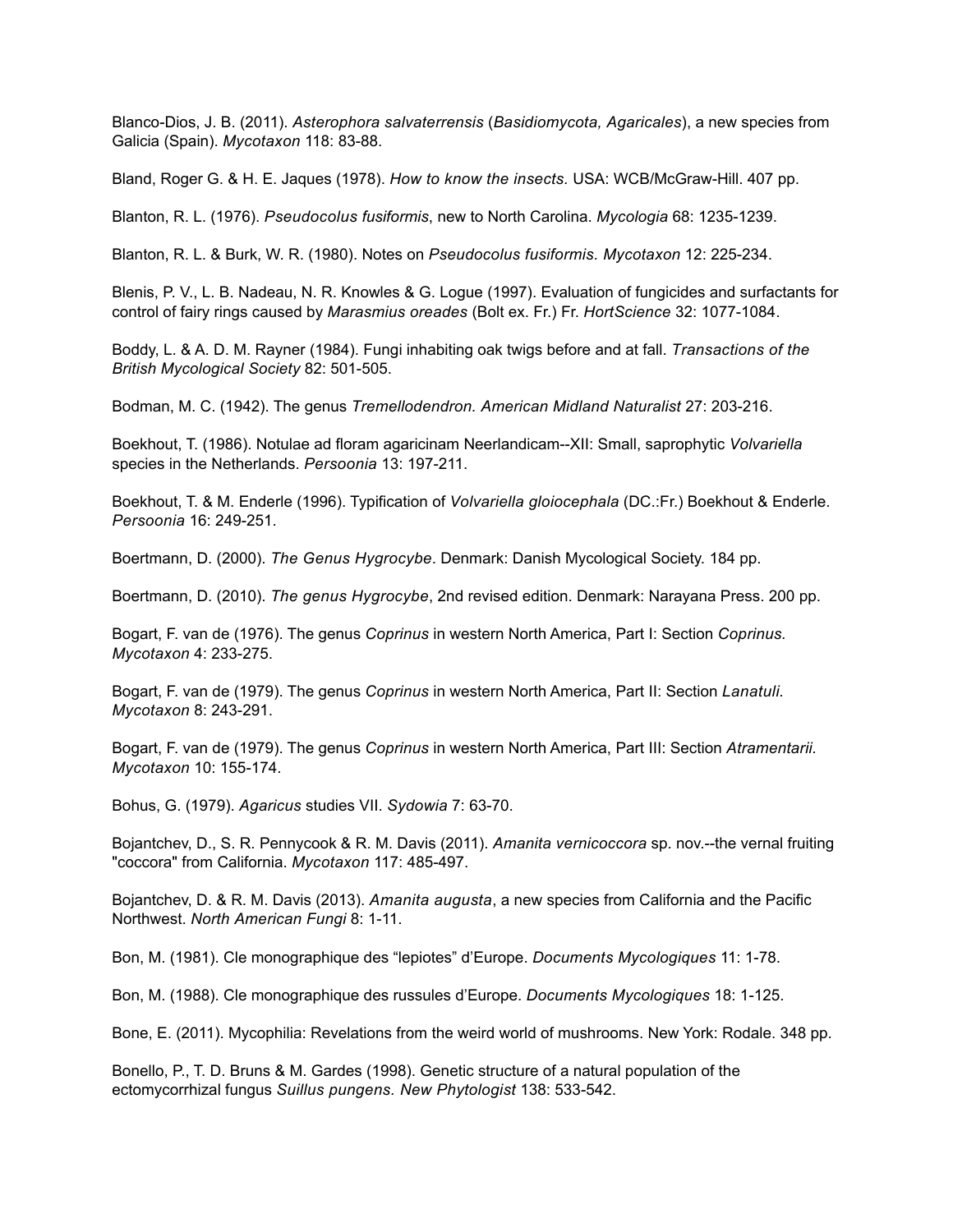Bonito, G. M., A. P. Gryganskyi, J. M. Trappe & R. Vilgalys (2010). A global meta-analysis of *Tuber* ITS rDNA sequences: species diversity, host associations and long-distance dispersal. *Molecular Ecology* 19: 4994-5008.

Booth, E. S. (1982). *How to know the mammals*. Fourth Edition. USA: Wm. C. Brown. 198 pp.

Both, E. E. (1993). *The boletes of North America: A compendium*. Buffalo NY: Buffalo Museum of Science. 436 pp.

Both, E. E. (1998). New taxa of boletes and two boletes with identity problems. *Bulletin of the Buffalo Society of Natural Sciences* 36: 215-232.

Both, E. E., S. Brown & B. Ortiz-Santana (2009). The second record of the European species, *Boletus dupainii*, in North America. *Bulletin of the Buffalo Society of Natural Sciences* 38: 1-4.

Both, E. E. & B. Ortiz-Santana (2010). Clinton, Peck and Frost--the dawn of North American boletology. *Bulletin of the Buffalo Society of Natural Sciences* 39: 11-28.

Both, E. E. & B. Ortiz-Santana (2012). An annotated index to species and intraspecific taxa of boletes (Mycota: Boletales: Boletaceae) in the Clinton Herbarium of the Buffalo Society of Natural Sciences. *Bulletin of the Buffalo Society of Natural Sciences* 41: 3-6.

Boudier, E. (1907). *Histoire et classification des Discomycetes d'Europe.* Paris: Librairie des Sciences **Naturelles** 

Bougher, N. L. & T. Lebel (2001). Sequestrate (truffle-like) fungi of Australia and New Zealand. *Australian Systematic Botany* 14: 439-484.

Bougher, N. L. (2009). Fungi of the Perth Region and Beyond: A Self-Managed Field Book. Retrieved April, 2011 from the Western Australian Naturalists' Club Web site: http://www.fungiperth.org.au

Boyle, H., B. Zimdars, C. Renker & F. Buscot (2006). A molecular phylogeny of *Hebeloma* species from Europe. *Mycological Research* 110: 369-380.

Brandrud, T. E., B. Dima, K. Liimatainen & T. Niskanen (2017). Telamonioid *Cortinarius* species of the *C. puellaris* group from calcareous *Tilia* forests. *Sydowia* 69: 37-45.

Brasfield, T. W. (1938). The Dacrymycetaceae of temperate North America. *The American Midland Naturalist* 20: 211-235.

Brazee, N. J., J. P. Hulvey & R. L. Wick (2011). Evaluation of partial *tef*1, *rpb*2, and nLSU sequences for identification of isolates representing *Armillaria calvescens* and *Armillaria gallica* from northeastern North America. *Fungal Biology* 115: 741-749.

Brazee, N. J. & R. L. Wick (2011). *Armillaria* species distribution and site relationships in *Pinus*- and *Tsuga*-dominated forests in Massachusetts. *Canadian Journal of Forestry Research* 41: 1477-1490.

Brazee, N. J., B. Ortiz-Santana, M. T. Banik & D. L. Lindner (2012). *Armillaria altimontana*, a new species from the western interior of North America. *Mycologia* 104: 1200-1205.

Breitenbach, J. & Kranzlin, F. (1984). *Fungi of Switzerland: A contribution to the knowledge of the fungal flora of Switzerland. Volume 1 Ascomycetes.* Transl. Walters, V. L. & Walters, J. F. Lucern: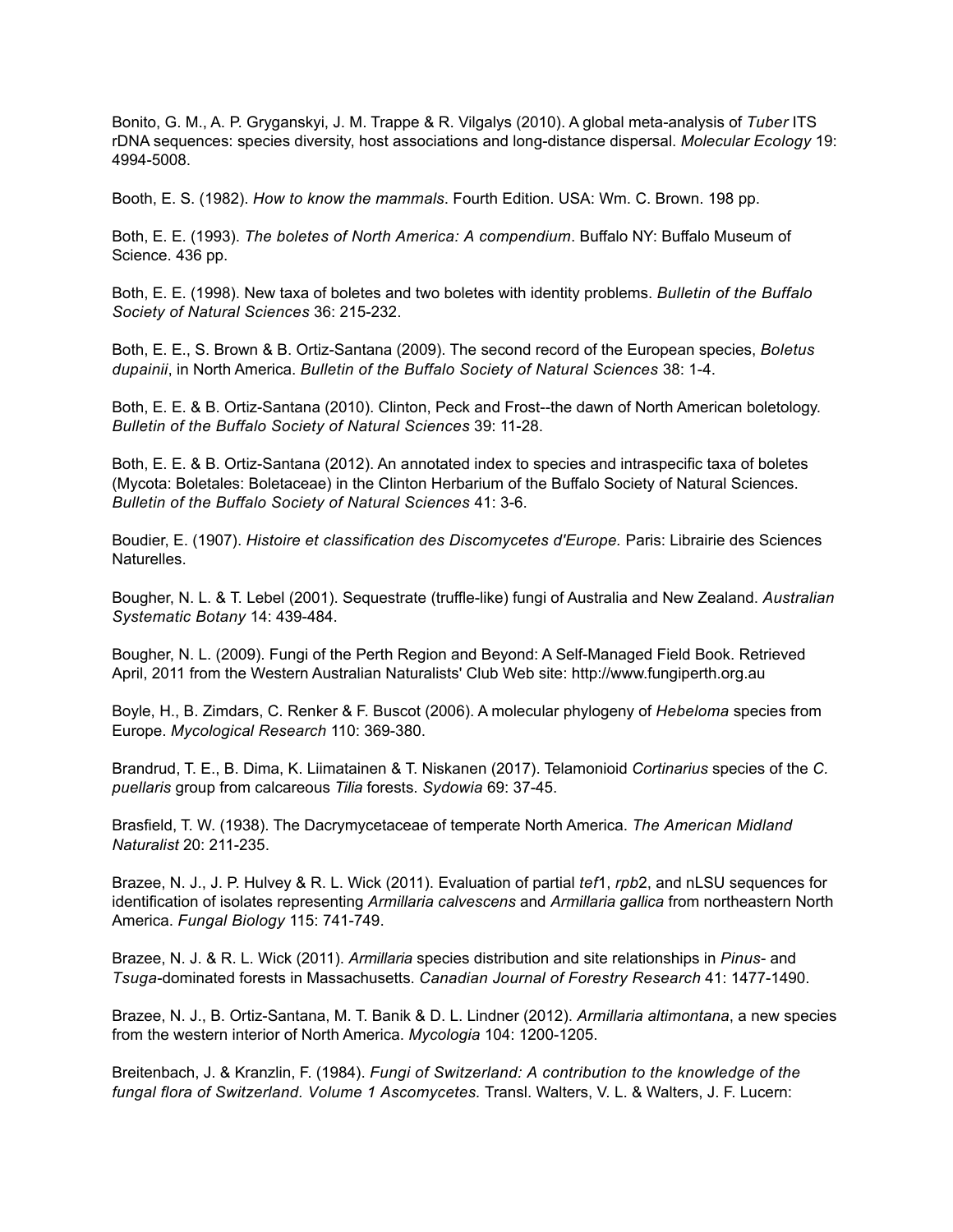Verlag Mykologia. 310 pp.

Breitenbach, J. & Kranzlin, F. (1986). *Fungi of Switzerland: A contribution to the knowledge of the fungal flora of Switzerland. Volume 2 Heterobasidiomycetes, Aphyllophorales, Gasteromycetes.* Transl. Walters, V. L. & Walters, J. F. Lucern: Verlag Mykologia. 412 pp.

Breitenbach, J. & Kranzlin, F. (1991). *Fungi of Switzerland: A contribution to the knowledge of the fungal flora of Switzerland. Volume 3 boletes and agarics 1st part.* Transl. Walters, V. L. & Walters, J. F. Lucern: Verlag Mykologia. 310 pp.

Breitenbach, J. & Kranzlin, F. (1995). *Fungi of Switzerland: A contribution to the knowledge of the fungal flora of Switzerland. Volume 4 agarics 2nd part.* Transl. Walters, V. L. & Walters, J. F. Lucern: Verlag Mykologia. 368 pp.

Breitenbach, J. & Kranzlin, F. (2000). *Fungi of Switzerland: A contribution to the knowledge of the fungal flora of Switzerland. Volume 5 agarics 3rd part.* Transl. Walters, V. L. & Walters, J. F. Lucern: Verlag Mykologia. 338 pp.

Bresinsky, A.., M. Jarosch, M. Fischer, I. Schonberger & B. Wittmann-Bresinsky (1999). Phylogenetic relationships within *Paxillus* s. l. (Basidiomycetes, Boletales): Separation of a southern hemisphere genus. *Plant Biology* 1: 327-333.

Bresinsky, A. & H. Besl (2003). Beitrage zu einer Mykoflora Deutschlands--Schlussel zur Gatungsbestimmung der Blatter-, Leisten- und Rohrenpilze mit Literaturhinweisen zur Artbestimmung. *Regensbeurger Mykologische Schriften* 11: 1-236.

Bridge, P. D. & C. Prior (2007). Introduction or stimulation? The association of *Stropharia aurantiaca* with bark and wood-chip mulches. *European Journal of Soil Biology* 43: 101-108.

Bridge, P. D., B. M. Spooner, R. E. Beever & D. -C. Park (2008). Taxonomy of the fungus commonly known as *Stropharia aurantiaca*, with new combinations in *Leratiomyces. Mycotaxon* 103: 109-121.

Brightman, F. H. & Nicholson, B. E. (1966). *The Oxford book of flowerless plants*. Great Britain: Oxford University Press. 208 pp.

Brock, T. D. (1951). Studies on the nutrition of *Morchella esculenta* Fries. *Mycologia* 43: 402-422.

Brodie, H. J. (1951). The function of the cups of *Polyporus conchifer. Science* 114: 636.

Brodie, H. J. (1952). Interfertility between two distinct forms of *Cyathus olla*. *Mycologia* 44:413-423.

Brodie, H. J. (1967). New record of a large *Cyathus* from western Canada. *Mycologia* 59: 532-533.

Brodie, H. J. (1975). *The bird's nest fungi*. Buffalo: University of Toronto Press.

Brodo, I. M., S. D. Sharnoff & S. Sharnoff (2001), *Lichens of North America*. New Haven: Yale University Press. 795 pp.

van Brummelen, J. (1969). Studies on Discomycetes--III. *Persoonia* 5: 225-231.

Brundrett, M. C. & B. Kendrick (1987). The relationship between the ash bolete (*Boletinellus merulioides*) and an aphid parasitic on ash tree roots. *Symbiosis* 3: 315-320.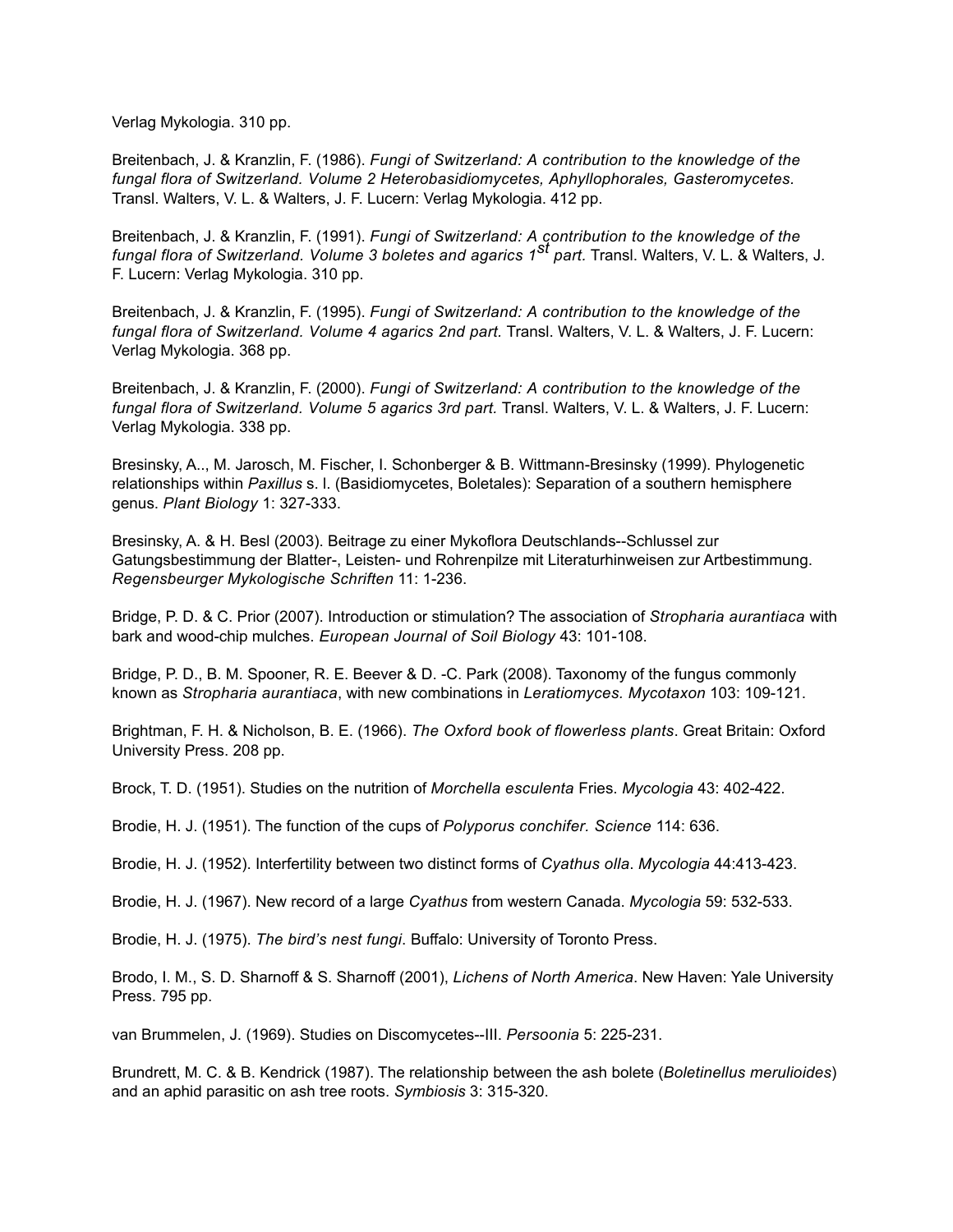Brundrett, M. C. (2009). Mycorrhizal associations and other means of nutrition of vascular plants: understanding the global diversity of host plants by resolving conflicting information and developing reliable means of diagnosis. *Plant and Soil* 320: 37-77.

Brundrett, M. C. & L. Tedersoo (2020). Resolving the mycorrhizal status of important northern hemisphere trees. Plant Soil. DOI: 10.1007/s11104-020-04627-9

Brunner, I. L. & O. K. Miller, Jr. (1988). *Calocybe fallax*: Its ecology and cultural behavior. *Mycotaxon* 33: 41-50.

Bruns, T. D. & Palmer, J. D. (1989). Evolution of mushroom mitochondrial DNA: *Suillus* and related genera. *Journal of Molecular Evolution* 28: 349-362.

Bruns, T. D., T. M. Szaro, M. Gardes, K. W. Cullings, J. J. Pan, D. L. Taylor, T. R. Horton, A. Kretzer, M. Barbolotto & Y. Li (1998). A sequence database for the identification of ectomycorrhizal basidiomycetes by phylogenetic analysis. *Molecular Ecology* 7: 257-272.

Bruns, T. D., M. I. Bidartondo & D. L. Taylor (2002). Host specificity in ectomycorrhizal communities: What do the exceptions tell us? *Integ. and Comp. Biol.* 42: 352-359.

Bruns, T. D., J. Tan, M. Bidartondo, T. Szaro & D. Redecker (2002). Survival of *Suillus pungens* and *Amanita francheti* ectomycorrhizal genets was rare or absent after a stand-replacing wildfire. *New Phytologist* 155: 517-523.

Bruns, T. D. & R. P. Shefferson (2004). Evolutionary studies of ectomycorrhizal fungi: recent advances and future directions. *Canadian Journal of Botany* 82: 1122-1132.

Brusis, O. A. (1972). A new species of *Fistulina* from Mexico. *Mycologia* 64: 1248-1251.

Buczacki, S., C. Shields & D. Ovenden (2012). *Collins Fungi Guide.* London: HarperCollins. 640 pp.

Bulliard, J. B. F. (1781-1798). *Herbier de la France.* Paris: Jne. Didot, Debure & Belin. 600 pp.

Bunyard, B. A., M. S. Nicholson & D. J. Royse (1994). A systematic assessment of *Morchella* using RFLP analysis of the 28s ribosomal RNA gene. *Mycologia* 86: 762-772.

Bunyard, B. A., M. S. Nicholson & D. J. Royse (1995). Phylogenetic resolution of *Morchella, Verpa*, and *Disciotis* [Pezizales: Morchellaceae] based on restriction enzyme analysis of the 28S ribosomal RNA gene. *Experimental Mycology* 19: 223-233.

Bunyard, B. A., S. Chaichuchote, M. S. Nicholson & D. E. Royse (1996). Ribosomal DNA analysis for resolution of genotypic classes of *Pleurotus. Mycological Research* 100: 143-150.

Bunyard, B. A., M. S. Nicholson & D. J. Royse (1996). Phylogeny of the genus *Agaricus* inferred from restriction analysis of the enzymatically amplified ribosomal DNA. *Fungal Genetics and Biology* 20: 243-253.

Burdsall, H. H. (1968). A revision of the genus *Hydnocystis* (Tuberales) and of the hypogeous species of *Geopora* (Pezizales). *Mycologia* 60: 496-525.

Burdsall, H. H. (1971). Notes on some lignicolous Basidiomycetes of the southeastern United States. *Journal of the Elisha Mitchell Scientific Society* 87: 239-245.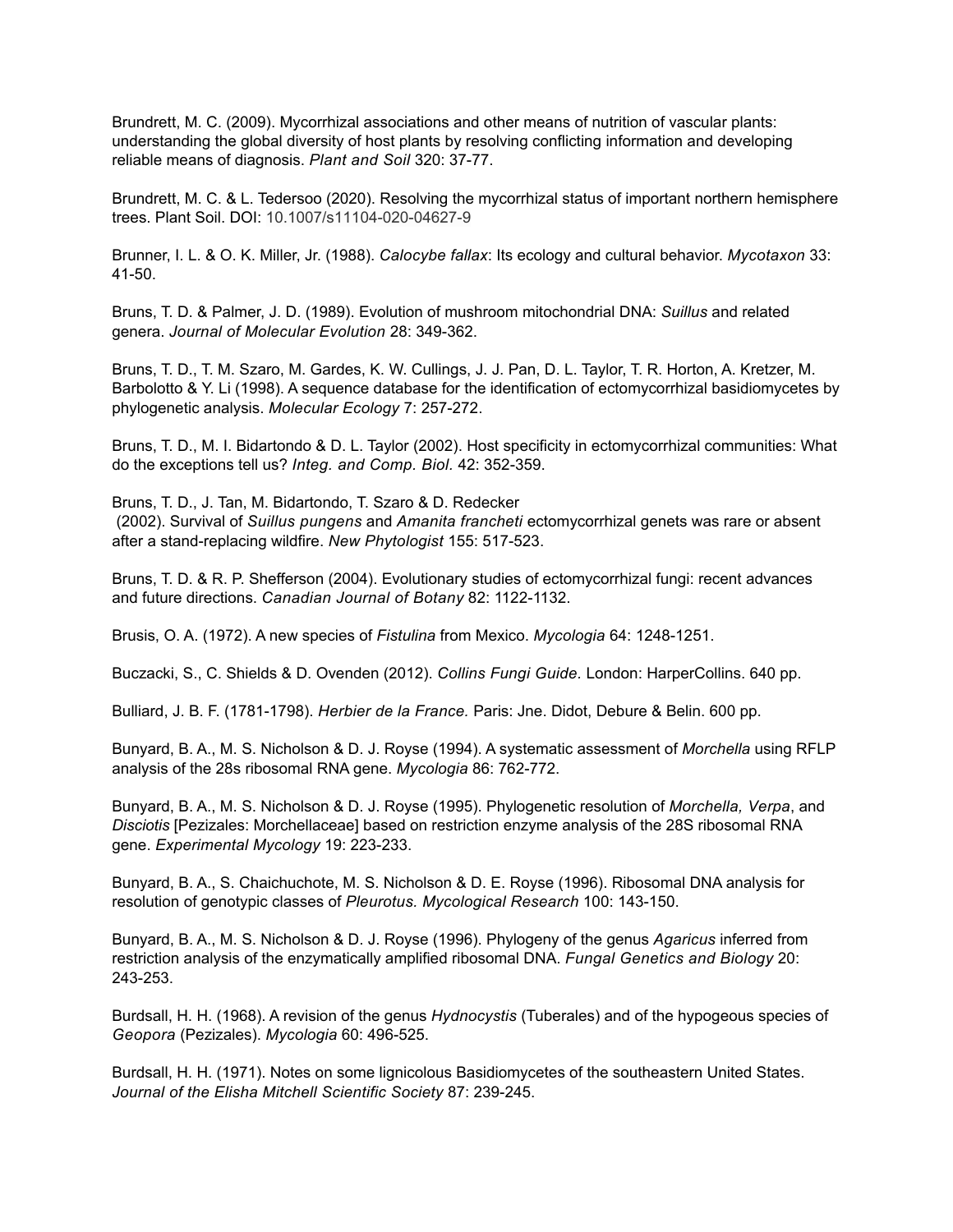Burdsall, H. H. & O. K. Miller, Jr. (1978). Notes on the genus *Panellus. Mycotaxon* 7: 511-514.

Burdsall, H. H. (1985). A contribution to the taxonomy of the genus *Phanerochaete* (Corticiaceae, Aphyllophorales). *Mycologia Memoir* No. 10. Braunschweig, Germany: J. Cramer. 165 pp.

Burdsall, H. H., Jr. & O. K. Miller Jr. (1988). Type studies and nomenclatural considerations in the genus *Sparassis. Mycotaxon* 31: 199-206.

Burdsall, H. H., Jr. & O. K. Miller Jr. (1988). Neotypification of *Sparassis crispa. Mycotaxon* 31: 591-593.

Burdsall, H. H. Jr. & Banik, M. T. (2001). The genus *Laetiporus* in North America. *Harvard Papers in Botany* 6: 43-55.

Burdsall, H. H. & T. J. Volk (2008). *Armillaria solidipes,* an older name for the fungus called *Armillaria ostoyae. North American Fungi* 3: 261-267.

Burk, W. R. (1978). *Pseudocolus fusiformis:* Synonymy and distributional records. *Mycologia* 70: 900-905.

Burk, W. R. (1979). *Clathrus ruber* in California and worldwide distributional records. *Mycotaxon* 8: 463-468.

Burk, W. R. & Lupone, G. F. (1979). *Pisolithus tinctorius*, a pavement breaker in southern California. *Mycotaxon* 8: 469-470.

Burk, W. R., S. L. Flegler & W. M. Hess (1982). Ultrastructural studies of Clathraceae and Phallaceae (Gasteromycetes) spores. *Mycologia* 74: 166-168.

Burlingham, G. S. (1907). Some Lactarii from Windam County, Vermont. *Bulletin of the Torrey Botanical Club* 34: 85-95.

Burlingham, G. S. (1908). A study of the *Lactariae* of the United States. *Memoirs of the Torrey Botanical Club* 14: 1-109.

Burlingham, G. S. (1913). The Lactarieae of the Pacific Coast. *Mycologia* 5: 305-311.

Burlingham, G. S. (1915). *Russula. North American Flora* 9: 201-236.

Burlingham, G. S. (1918). New species of *Russula* from Massachusetts. *Mycologia* 10: 93-96.

Burlingham, G. S. (1924). Notes on species of *Russula. Mycologia* 16: 16-23.

Burlingham, G. S. (1936). New or noteworthy species of *Russula* and *Lactaria. Mycologia* 28: 253-267.

Burlingham, G. S. (1942). Spore ornamentation of some American Russulae and a new species of *Lactaria. Mycologia* 34: 8-12.

Burlingham, G. S. (1945). Noteworthy species of *Lepiota* and *Lactaria. Mycologia* 37: 53-64.

Burnap, C. E. (1897). Contributions from the cryptogamic laboratory of Harvard University. XXXVIII. Notes on the genus *Calostoma. Botanical Gazette* 23: 180-192.

Burnett, J. H. (1968). *Fundamentals of mycology.* London: Edward Arnold. 546 pp.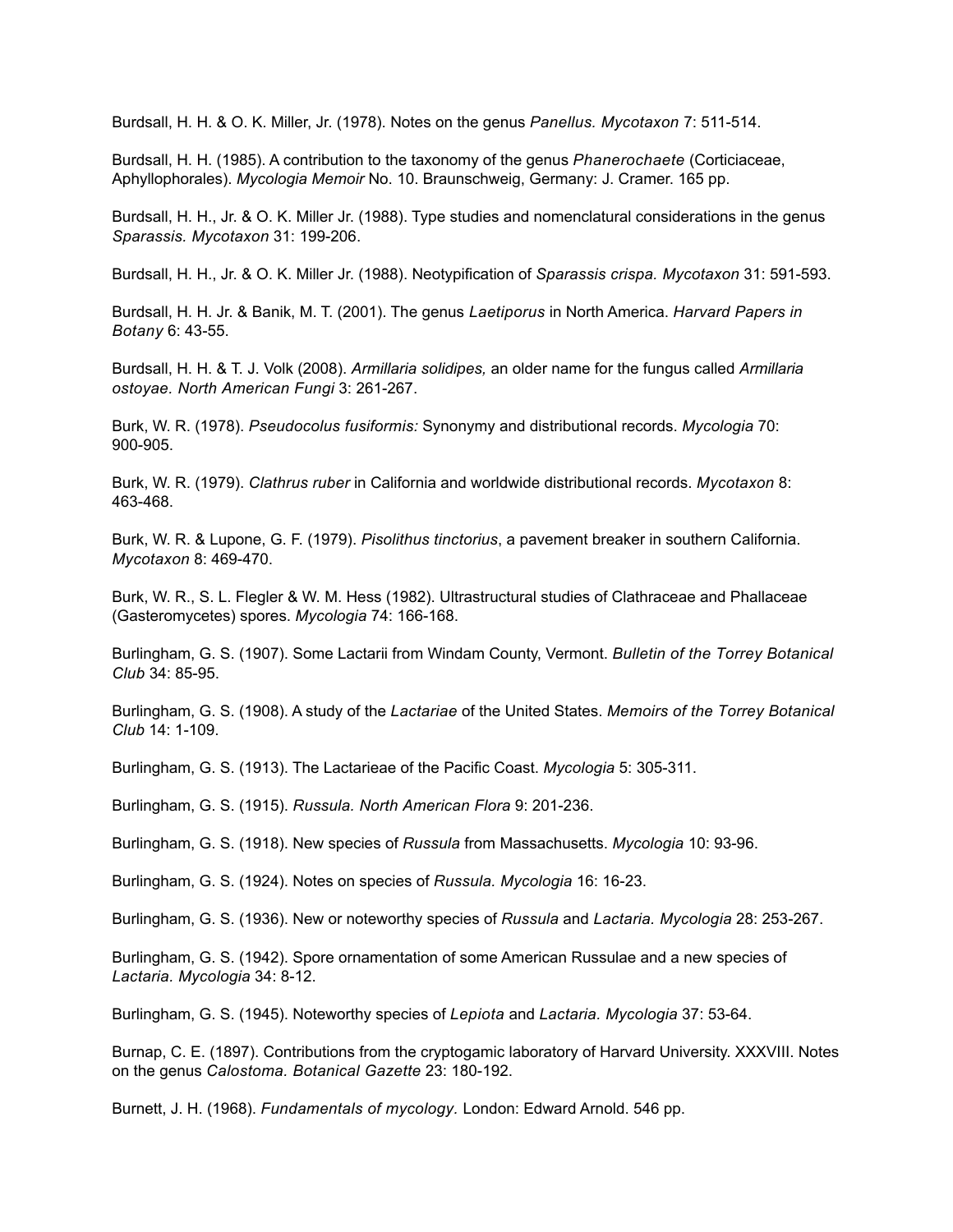Burt, E. A. (1896). The Phalloideae of the United States. II. Systematic account. *Botanical Gazette* 22: 379-391.

Burt, E. A. (1920). The Thelephoraceae of North America. XII. *Stereum. Annals of the Missouri Botanical Garden* 7: 81-249.

Burt, E. A. (1922). The North American species of *Clavaria* with illustrations of the type specimens. *Annals of the Missouri Botanical Garden* 9: 1-78.

Burt, E. A. (1914). The Thelephoraceae of North America. II. *Craterellus. Annals of the Missouri Botanical Garden* 1: 327-350.

Burt, E. A. (1925). The Thelephoraceae of North America. XIV. *Annals of the Missouri Botanical Garden* 12: 213-357.

Buscot, F. & Roux, J. (1987). Association between living roots and ascocarps of *Morchella rotunda. Transactions of the British Mycological Society* 89: 249-252.

Buscot, F. (1989). Field observation on growth and development of *Morchella rotunda* and *Mitrophora semilibera* in relation to forest soil temperature. *Canadian Journal of Botany* 67: 589-593.

Buscot, F. & Kottke, I. (1990). The association of *Morchella rotunda* (Pers.) Boudier with roots of *Picea abies* (L.) Karst. *New Phytologist* 116: 425-430.

Buscot, F. & Bernillon, J. (1991). Mycosporins and related compounds in field and cultured mycelial structures of *Morchella esculenta. Mycological Research* 95: 752-754.

Buscot, F. (1992). Synthesis of two types of association between *Morchella esculenta* and *Picea abies*  under controlled culture conditions. *Journal of Plant Physiology* 141: 12-17.

Buscot, F. (1992). Mycorrhizal succession and morel biology. In Read, D.J., D. H. Lewis, A. Filter & I. J. Alexander, eds. *Mycorrhizas in Ecosystems*. CAB International. 220-224.

Buscot, F. (1993). Mycelial differentiation of *Morchella esculenta* in pure culture. *Mycological Research* 97: 136-140.

Buscot, F., D. Wipf, C. Di Battista, J. -C. Munch, B. Botton & F. Martin (1996). DNA polymorphism in morels: PCR/RFLP analysis of the ribosomal DNA spacers and microsatellite-primed PCR. *Mycological Research* 100: 63-71.

Buyck, B. (1991). The study of microscopic features in *Russula* 1. spores and basidia. *Russulales News* 1: 8-26.

Buyck, B. (1991). The study of microscopic features in *Russula* 2. sterile cells of the hymenium. *Russulales News* 1(2): 62-85.

Buyck, B. (1995). Towards a global and integrated approach on the taxonomy of Russulales. *Russulales News* 3: 3-17.

Buyck, B. (1999). Validation of *Russula dennisii. Mycotaxon* 73: 275-280.

Buyck, B. & Horak, E. (1999). New taxa of pleurotoid Russulaceae. (1999). *Mycologia* 91: 532-537.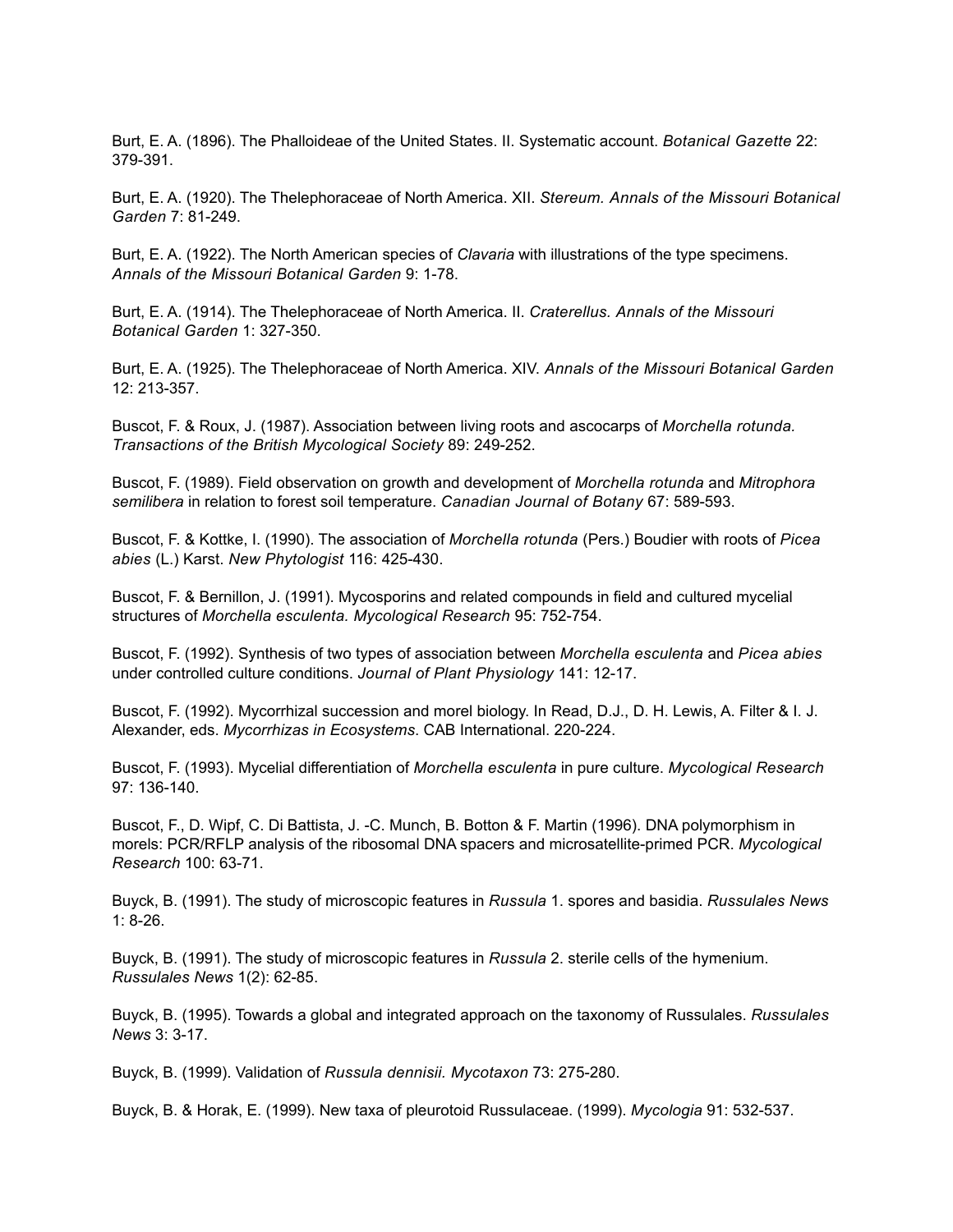Buyck, B. & Meijer, A. (1999). *Russula obtusopunctata*, a new synonym for *Lactarius venezuelanus*. *Mycotaxon* 73: 267-273.

Buyck, B. & Ovrebo, C. L. (2002). New and interesting *Russula* species from Panama. *Mycologia* 94: 888-901.

Buyck, B. (2003). Notes on the central-American *Russula cremiolilacina* var. *coccolobicola* (= *R. littoralis* Pegler). *Cryptogamie, Mycologie* 24: 117-124.

Buyck, B. & D. Mitchell (2003). *Russula lentiginosa* sp. nov. from West Virginia, USA: a probable link between tropical and temperate Russula-groups. *Cryptogamie, Mycologie* 24: 317-325.

Buyck, B. (2004). Short diagnoses and descriptions for some exotic *Russula* (Basidiomycotina). *Cryptogamie, Mycologie* 25: 127-128.

Buyck, B. (2005). First record of the rare, northern *Russula xantho* from near Wildacres, North Carolina. *Cryptogamie, Mycologie* 26: 283-291.

Buyck, B. (2006). Provisional key to subsection Virescentinae in the U. S. Retrieved September 27, 2006 from the *Russulales News* Web site: http://www.mtsn.tn.it/russulales-news/id\_virescentinae.asp

Buyck, B.,D. Mitchell & J. Parrent (2006). *Russula parvovirescens* sp. nov., a common but ignored species in the eastern United States. *Mycologia* 98: 612-615.

Buyck, B. (2007). A new initiative toward the study of *Russula* in the eastern United States. *Pagine di Micologia* 27: 81-86.

Buyck, B., V. Hofstetter, U. Eberhardt, A. Verbeken & F. Kauff (2008). Walking the thin line between *Russula* and *Lactarius*: the dilemma of *Russula* subsect. *Ochricompactae. Fungal Diversity* 28: 15-40.

Buyck, B., S. Adamcik & D. P. Lewis (2008). *Russula* section *Xerampelinae* in Texas. *Cryptogamie, Mycologie* 29: 121-128.

Buyck, B., V. Hofstetter, A. Verbeken & R. Walleyn (2010). Proposal 1919: To conserve *Lactarius* nom. cons. (*Basidiomycota*) with a conserved type. *Mycotaxon* 111: 504-508.

Buyck, B., D. P. Lewis, G. Eyssartier & V. Hofstetter (2010). *Cantharellus quercophilus* sp. nov. and its comparison to other small, yellow or brown American chanterelles. *Cryptogamie, Mycologie* 31: 17-33.

Buyck, B. (2010). Description form for recording field characteristics of Russulaceae. Published by the author.

Buyck, B., C. Cruaud, A. Couloux & V. Hofstetter (2011). *Cantharellus texensis* sp. nov. from Texas, a southern lookalike of *C*. *cinnabarinus* revealed by *tef*-*1* sequence data. *Mycologia* 103: 1037-1046.

Buyck, B. & V. Hofstetter (2011). The contribution of *tef-1* sequences to species delimitation in the *Cantharellus cibarius* complex in the southeastern USA. *Fungal Diversity* 49: 35-46.

Buyck, B., E. Randrianjohany & G. Eyssartier (2012). Observations on some enigmatic *Cantharellus* (Cantharellales, Basidiomycota) with lilac-violaceous tints from Africa and Madagascar. *Cryptogamie, Mycologie* 33: 167-179.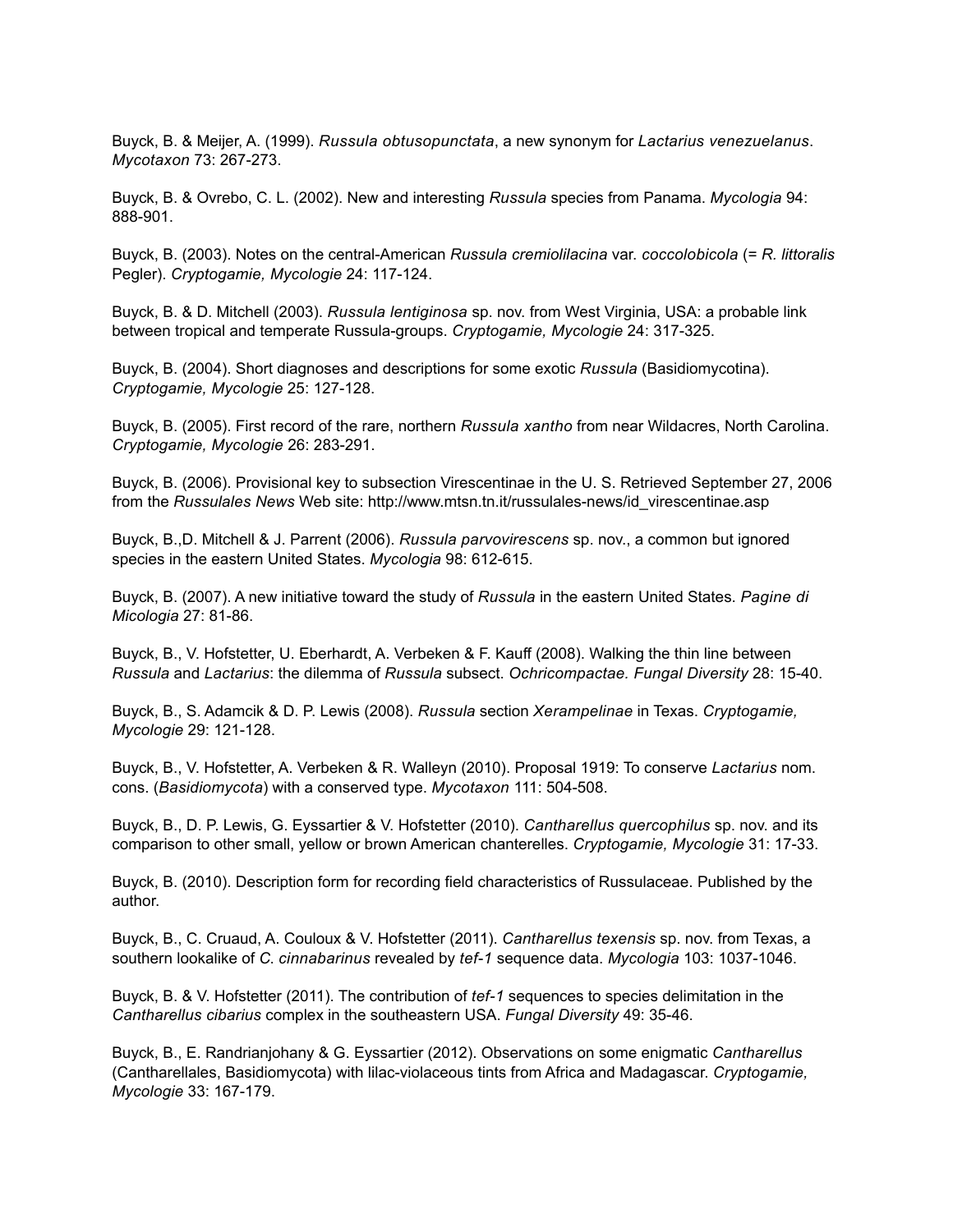Buyck, B. & S, Adamčik (2013). Type studies in *Russula* subsection *Lactarioideae* from North America and a tentative key to North American species. *Cryptogamie*, *Mycologie* 34: 259-279.

Buyck, B. & S. Adamčik (2013). The *Russula xerampelina* complex (Russulales, Agaricomycotina) in North America. *Scripta Botanica Belgica* 51: 117-131.

Buyck, B., F. Kauff, G. Eyssartier, A. Couloux & V. Hofstetter (2014). A multilocus phylogeny for worldwide *Cantharellus* (Cantharellales, Agaricomycetidae). *Fungal Diversity* 64: 101-121.

Buyck, B. (2014). Exploring the diversity of "smooth chanterelles" (*Cantharellus*, Cantharellales). *Cryptogamie, Mycologie* 35: 23-40.

Buyck, B., S. Jančovičová & S. Adamčik (2015). The study of *Russula* in the western United States. *Cryptogamie, Mycologie* 36: 193-211.

Buyck, B. (2016). Towards completing the world inventory for *Cantharellus. Cryptogamie, Mycologie* 37: 255-258.

Buyck, B., I. Olariaga, B. Looney, J. Justice & V. Hofstetter (2016). Wisconsin chanterelles revisited and first indications for very wide distributions of *Cantharellus* species in the United States east of the Rocky Mountains. *Cryptogamie, Mycologie* 37: 345-366.

Buyck, B., I. Olariaga, J. Justice, D. Lewis, W. Roody & V. Hofstetter (2016). The dilemma of species recognition in the field when sequence data are not in phase with phenotypic variability. *Cryptogamie, Mycologie* 37: 367-389.

Buyck, B., P. -A. Moreau, R. Courtecuisse, A. Kong, M. Roy & V. Hofstetter (2016). *Cantharellus coccolabae* sp. nov. and *Cantharellus garnieri*, two tropical members of *Cantharellus* subg. *Cinnabarinus. Cryptogamie, Mycolgie* 37: 391-403.

Buyck, B., V. Hofstetter & I. Olariaga (2016). Setting the record straight on North American *Cantharellus. Cryptogamie, Mycologie* 37: 405-417.

Buyck, B., et al. (2017). Fungal biodiversity profiles 21-30. *Cryptogamie, Mycologie* 38: 101-146.

Buyck, B., X. -H. Wang, K. Adamčiková, M. Cabon, S. Jančovicová, V. Hofstetter & S. Adamčík (2020). One step closer to unravelling the origin of *Russula*: subgenus *Glutinosae* subg. nov. *Mycosphere* 11: 285-304.

Cabarroi-Hernández, M., A. R. Villalobos-Arámbula, M. G. Torres-Torres, C. Decock & L. Guzmán-Dávalos (2019). The *Ganoderma weberianum-resinaceum* lineage: multilocus phylogenetic analysis and morphology confirm *G*. *mexicanum* and *G*. *parvulum* in the Neotropics. *MycoKeys* 59: 95-131.

Cabon, M., U. Eberhardt, B. Looney, F. Hampe, M. Kolarik, S. Jančovičová, A. Verbeken & S. Adamčik (2017). New insights in *Russula* subsect. *Rubrinae*: phylogeny and the quest for synamorphic characters. *Mycological Progress* 16: 877-892.

Cabral, T. S., P. Marinho, B. T. Goto & I. G. Baseia (2012). *Abrachium*, a new genus in the Clathraceae, and *Itajahya* reassessed. *Mycotaxon* 119: 419-429.

Cabral, T. S., C. R. Clement & I. G. Baseia (2015). Amazonian phalloids: new records for Brazil and South America. *Mycotaxon* 130: 315-320.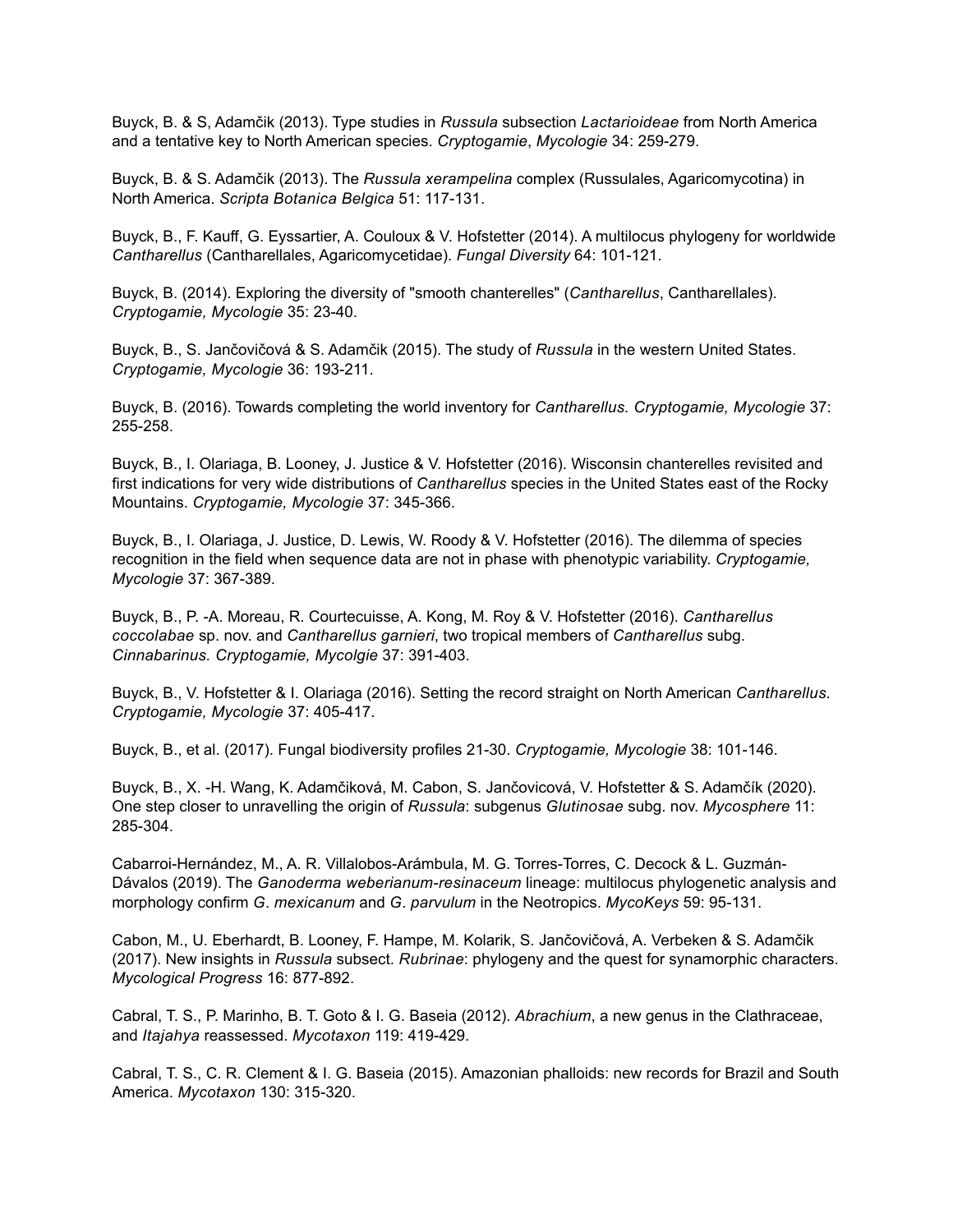Cabral, T. S. (2016). Identificação molecular e integração de espécies amazônicas à filogenia molecular de fungos da ordem Phallales (Phallomycetidae, Basidiomycota). Doctoral thesis, Instituto Nacional de Pesquisas da Amazônica, Manaus, Brazil. 131 pp.

Cabral, T. S., B. DB. Silva, M. P. Martín, C. R. Clement, K. Hosaka & I. G. Baseia (2019). Behind the veil- exploring the diversity in *Phallus indusiatus* s. l. (Phallomycetidae, Basidiomycota). *MycoKeys* 58: 103-127.

Caciali, G., V. Caroti & F. Doveri (1997). Note su alcune Bolbitiaceae Singer. *Rivista di Micologia* 2: 109-123.

Cai, C., R. A. B. Leschen, D. S. Hibbett, F. Xia & D. Huang (2017). Mycophagous rove beetles highlight diverse mushrooms in the Cretaceous. *Nature Communications*. DOI: 10.1038/ncomms14894

Cain, R. F. (1972). Evolution of the fungi. *Mycologia* 64: 1-14.

Cairney, J. W. G. (1991). Rhizomorph structure in *Aseroe rubra* La Bill. (Phallales). *Cryptogamic Botany* 2/3: 242-245.

Cairney, J. W. G. (2002). *Pisolithus*--death of the pan-global super fungus. *New Phytologist* 153: 199-211.

Calaça, F. J. S., V. G. Cortez & S. Xavier-Santos (2020). Dung fungi from Brazil: *Agrocybe pediades* (Fr.) Fayod (Basidiomycota) in Cerrado. *Scientia Plena* 16: 1-6.

Callac, P, I. Jacobe de Haut, M. Imbernon, J. Guinbertaue, C. Desmerger & I. Theochari (2003). A novel homothallic variety of *Agaricus bisporus* comprises rare tetrasporic isolates from Europe. *Mycologia* 95: 222-231.

Callac, P. & Guinberteau, J. (2005). Morphological and molecular characterization of two novel species of *Agaricus* section *Xanthodermati. Mycologia* 97: 416-424.

Callac, P. & J. Chen (2018). 2. Tropical species of Agaricus. In Sánchez, J. E., G. Mata & D. J. Royse, eds. Updates on Tropical Mushrooms. San Cristóbal de Las Casas, Chiapas, México: El Colegio de la Frontera Sur. 25-38.

Callan, B. E. & J. D. Rogers. (1993). A synoptic key to *Xylaria* species from continental United States and Canada based on cultural and anamorphic features. *Mycotaxon* 46: 141-154.

Calonge, F. D., M. Mata & J. Carranza (2003). *Calvatia sporocristata* sp. nov. (Gasteromycetes) from Costa Rica. *Revista de Biologica Tropical* 51: 79-84.

Calonge, F. D., G. Guzmán & F. Ramírez-Guillén (2004). Observaciones sobre los Gasteromycetes de México depositados en los herbarios XAL y XALU. *Boletín de la Sociedad Micológica de Madrid* 28: 337-372.

Calonge, F. D., M. Mata & J. Caranza (2005). Contribución al catálogo de los Gasteromycetes (Basidiomycotina, Fungi) de Costa Rica. *Anales del Jardin Botanico de Madrid* 62: 23-45.

Calonge, F. D. (2005). A tentative key to identify the species of *Phallus. Boletin de la Sociedad Micologica de Madrid* 29: 9-17.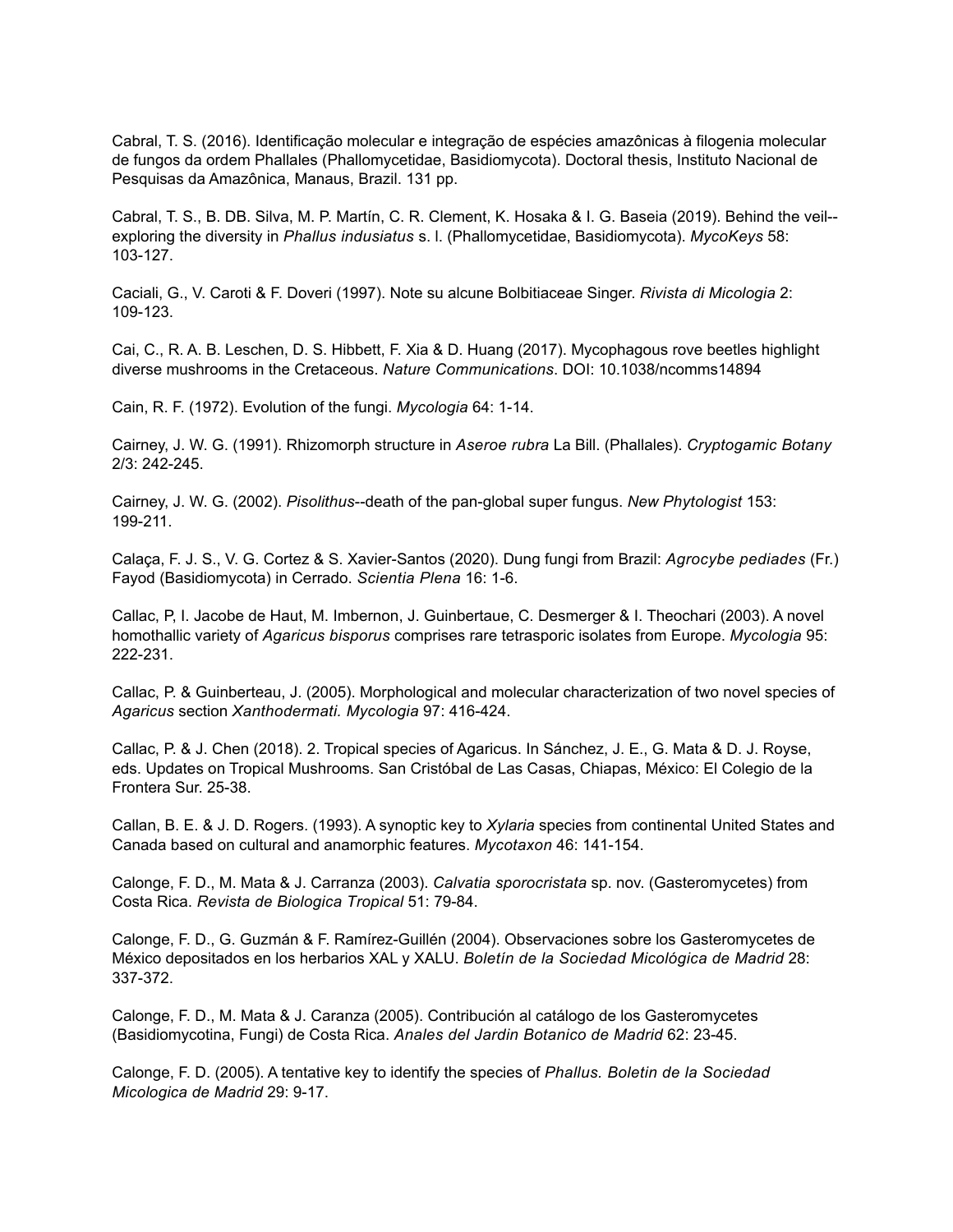Calonge, F. D., G. Guzman, F. Ramirez-Guillen & E. Gandara (2007). Adiciones al catalogo de *Gasteromycetes* de Mexico, con referencia especial a los generos *Blumenavia* y *Tulostoma*. *Boletin de la Sociedad Micologica de Madrid* 31: 151-155.

Calonge, F. D. (2011). *Hongos medicinales.* Madrid: Ediciones Mundi-Prensa. 130 pp.

Calvo-Bado, L., R. Noble, M. Challen, A. Dobrovin-Pennington & T. Elliott (2000). Sexual and genetic identity in the *Agaricus* section *Arvenses. Applied and Environmental Microbiology* 66: 728-734.

Campi, M., Y. Maubet, E. Grassi, N. Niveiro & L. Guzmán-Dávalos (2021). First contribution to the genus *Gymnopilus* (Agaricales, Strophariaceae) in Paraguay. *Rodrigésia* 72: e00752019.2021

Candolle, A. P. de & J. B. A. P. M. de Lamarck (1815). XXIX Morille *Morchella semilibera. Flore Francaise*. Ed. 3, vol. 2. Paris: 212-213.

Candusso, M., A. Gennari & N. Ayala (1994). Agaricales of Baja California - Mexico. *Mycotaxon* 50: 175-189.

Candusso, M. (1997). *Hygrophorus*. *Fungi Europaei* Vol. 6. Alassio, Italy: 784 pp.

Canfield, E. R. & R. L. Gilbertson (1971). Notes on the genus *Albatrellus* in Arizona. *Mycologia* 63: 964-971.

Cantrell, S. A. & Lodge, D. J. (2000). Hygrophoraceae (Agaricales) of the Greater Antilles: *Hygrocybe* subgenus *Hygrocybe. Mycological Research* 104: 873-878.

Cantrell, S. A. & Lodge, D. J. (2004). Hygrophoraceae (Agaricales) of the Greater Antilles: *Hygrocybe* subgenus *Pseudohygrocybe* sections *Coccineae* and *Neohygrocybe. Mycological Research* 108: 1301-1314.

Cao, Y., S.-H. Wu & Y.-C. Dai (2012). Species clarification of the prize medicinal *Ganoderma* mushroom "Lingzhi." *Fungal Diversity* 56: 49-62.

Capelari, M. & T. Asai (2009). *Cystoderma*, *Cystodermella* and *Ripartitella* in Atlantic forest, São Paulo State, Brazil. *Hoehnea* 36: 339-348.

Carbo, J. & M. À. Pérez-de-Gregorio (1999). Cuatro especies de hongos interesantes citadas por primera vez en la Península Ibérica. *Revista Catalana de Micologia* 22: 77-90.

Carbone, M., C. Agnello & P. Alvarado (2013). Phylogenetic studies in the family *Sarcosomataceae* (Ascomycota, *Pezizales*). *Ascomycete.org* 5: 1-12.

Carbone, M., C. Agnello & A. Parker (2013). *Urnula padeniana* (*Pezizales*) sp. nov. and the type study of *Bulgaria mexicana. Ascomycete.org* 5: 13-24.

Carbone, M. & C. Agnello (2013). Notes on *Urnula hiemalis* Nanf. *Ascomycete.org* 5: 53-61.

Carlson, A., A. Justo & D. S. Hibbett (2014). Species delimitation in *Trametes*: a comparison of ITS, RPB1, RPB2 and TEF1 gene phylogenies. *Mycologia* 106: 735-745.

Carlsson, R. & C. -A. Hæggström (2005). *Geastrum rufescens* in the Åland Islands, SW Finland. *Karstenia* 45: 63-68.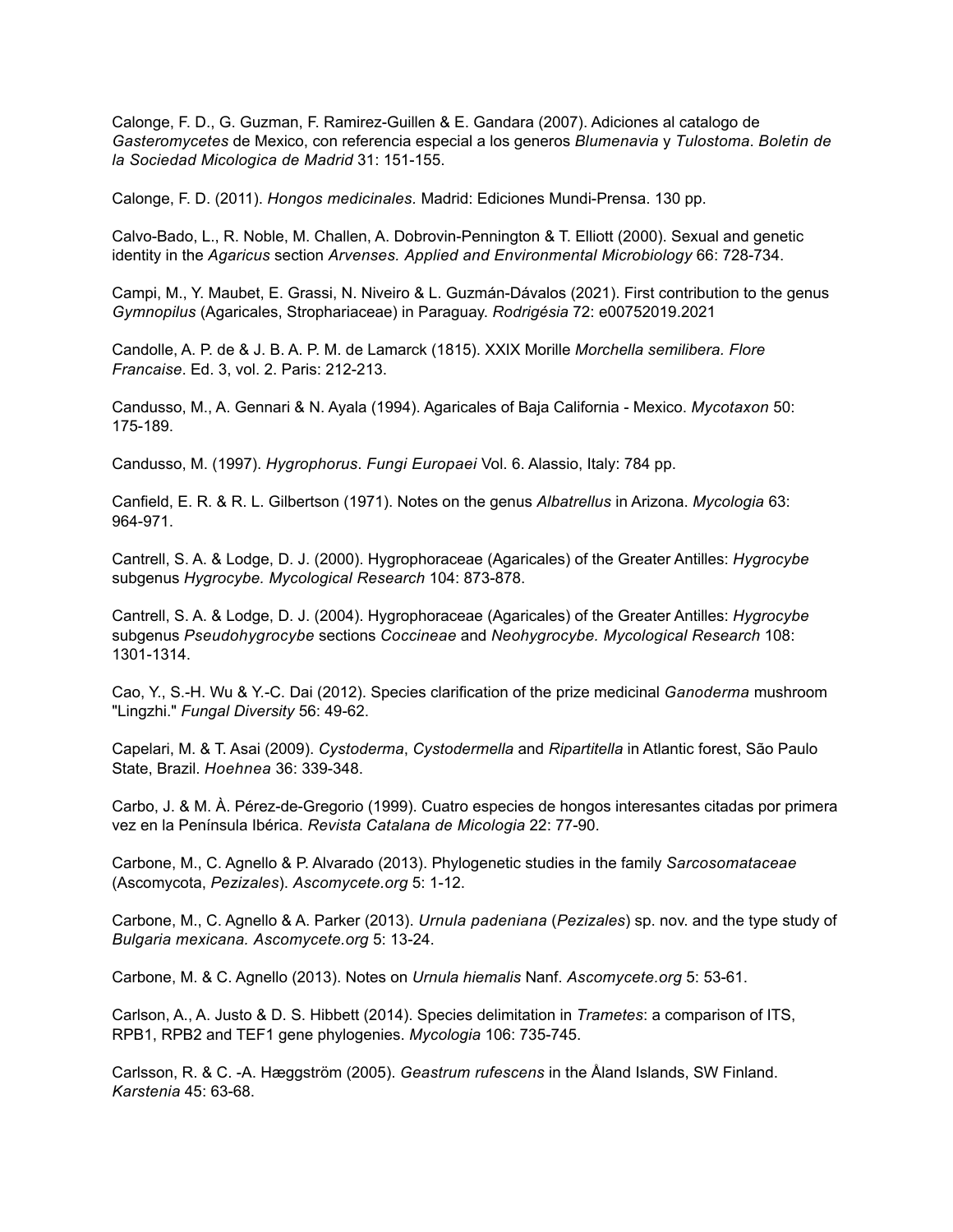Carpenter, S. E., Trappe, J. M. & Ammirati, J. (1987). Observations of fungal succession in the Mount St. Helens devastation zone, 1980-1983. *Canadian Journal of Botany* 65: 716-728.

Carris, L. M., T. L. Peevr & S. W. McCotter (2015). Mitospore stages of *Disciotis*, *Gyromitra* and *Morchella* in the inland Pacific Northwest USA. *Mycologia* 107: 729-744.

Cash, E. K. (1958). Some new Discomycetes from California. *Mycologia* 50: 642-656.

Castellano, M. A., G. G. Guerrero, J. G. Jiménez & J. M. Trappe (2012). *Elaphomyces appalachiensis* and *E. verruculosus* sp. nov. (Ascomycota, Eurotiales, Elaphomycetaceae) from eastern North America. *Revista Mexicana de Micologia* 35: 17-22.

Castellano, M. A., T. F. Elliott & J. M. Trappe (2018). Three new black *Elaphomyces* species (*Elaphomycetaceae*, *Eurotiales*, *Ascomycota*) from eastern North America with notes on selected European species. *Fungal Systematics and Evolution* 1: 1-12.

Castro-Mendoza, E., O. K. Miller, Jr. & D. A. Stetler (1983). Basidiospore wall ultrastructure and tissue system morphology in the genus *Calostoma* in North America. *Mycologia* 75: 36-45.

Castro-Santuiste, S., S. Sierra, L. Guzmán-Dávalos & I. Luna-Vega (2017). A review of the taxonomy and species diversity in Dacrymycetes (Fungi, Basidiomycota) in Mexico. *Nova Hedwigia* 105: 365-384.

Castro-Santiuste, S., S. Sierra, L. Guzmán-Dávalos, J. Cifuentes, T. Evans, C. R. Martínez-González, H. Alvarado-Sizzo & I. Luna-Vega (2020). *Dacryopinax* (Fungi: Dacrymycetales) in Mexico. *Phytotaxa* 446: 006-022.

Cavalcanti, L. H., A. C. C. Bezerra, A. A. A. Costa, I. N. Ferreira & M. F. A. Bezerra (2008). Occurence and distribution of the Ceratiomyxales (Myxomycetes) in northeastern Brail. *Brazilian Archives of Biology and Technology* 51: 971-980.

Cavaliere, A. R. (1964). Common fleshy fungi from central Arizona. *The Southwestern Naturalist* 8: 196-203.

Cázares, E., J. García, J. Castillo & J. M. Trappe (1992). Hypogeous fungi from northern Mexico. *Mycologia* 84: 341-359.

Cazares, E. & Trappe, J. M. (1994). Spore dispersal of ectomycorrhizal fungi on a glacier forefront by mammal mycophagy. *Mycologia* 86: 507-510.

César, E., V. M. Bandala, L. Montoya & A. Ramos (2018). A new *Gymnopus* species with rhizomorphs and its record as nesting material by birds (*Tyrannideae*) in the subtropical cloud forest from eastern Mexico. *MycoKeys* 42: 21-34.

Chacko, R. J. & J. D. Rogers (1981). Cultural characteristics of some species of *Xylaria. Mycologia* 73: 415-428.

Chadde, S. W. (2017). *Prairie plants of Illinois*. Lexington, KY: Pathfinder Books. 289 pp.

Chai, H., Z. -Q. Liang, R. Xue, S. Jiang, S. -H. Luo, Y. Wang, L. -L. Wu, L. -P. Tang, Y. Chen, D. Hong & N. -K. Zeng (2019). New and noteworthy boletes from subtropical and tropical China. *MycoKeys* 46: 55-96.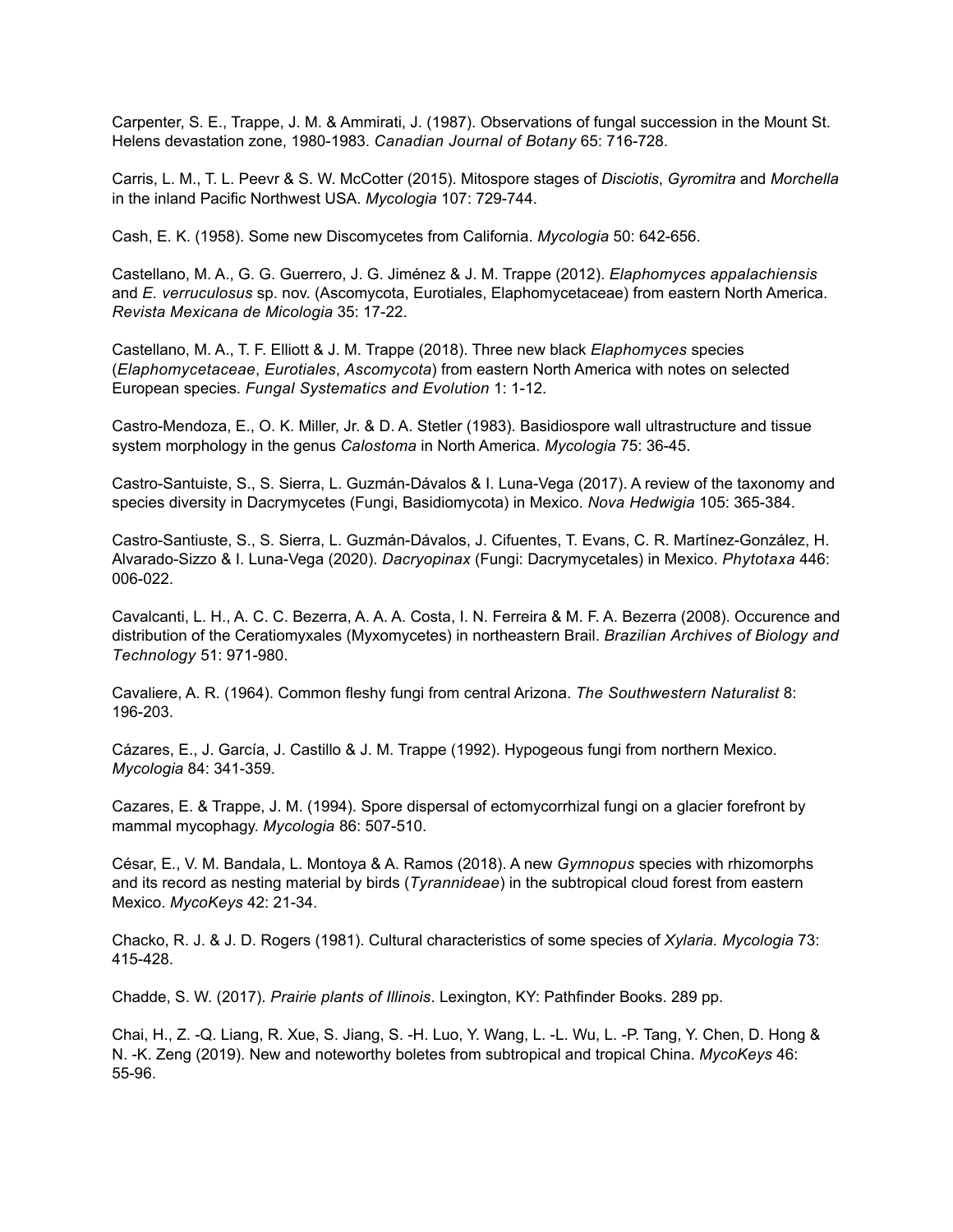Challen, M. P., R. W. Kerrigan & P. Callac (2003). A phylogenetic reconstruction and emendation of *Agaricus* section *Duploannulatae. Mycologia* 95: 61-73.

Chamuris, G. P. (1985). On distinguishing *Stereum gausapatum* from the "*S. hirsutum*-complex." *Mycotaxon* 22: 1-12.

Chamuris, G. P. (1985). Infrageneric taxa in *Stereum*, and keys to North American species. *Mycotaxon* 22: 105-117.

Chamuris, G. P. & S. P. Falk (1987). The population structure of *Peniophora rufa* in an aspen plantation. *Mycologia* 79: 451-457.

Chamuris, G. P. (1988). *The non-stipitate stereoid fungi in the northeastern United States and adjacent Canada.* Berlin: J. Cramer. 247 pp.

Rodríguez-Ramírez, E. C., C. R. Martínez-González, P. A. González-Ávila & I. Luna-Vega (2020). *Tylopilus hayatae*, a new endemic bolete species in relict Mexican beech forest. *Phytotaxa* 441: 035-046.

Chapela, I. H. & Garbelotto, M. (2004). Phylogeography and evolution in matsutake and close allies inferred by analyses of ITS sequences and AFLPs. *Mycologia* 96: 730-741.

Chen, C. (1999). *Genetic and molecular systematic study on the genus* Montagnea *Fr., a desert adapted Gasteromycete.* Blacksburg, Virginia: Virginia Polytechnic Institute and State University thesis.

Chen, C. -C., B. Cao, T. Hattori, B. -K. Cui, C. -Y. Chen & S. -H. Wu (2020). Phylogenetic placement of *Paratrichaptum* and reconsideration of *Gloeophyllales*. *Fungal Systematics and Evolution* 5: 119-129.

Chen, C. -C., C. -Y. Chen, Y. W. Lim & S. -H. Wu (2020). Phylogeny and taxonomy of *Ceriporia* and other related taxa and description of three new species. *Mycologia* 112: 64-82.

Chen, C. -C., B. Cao, T. Hattori, B. K. Cui, C. -Y. Chen & S. -H. Wu (2020). Phylogenetic placement of *Paratrichaptum* and reconsideration of *Gloeophyllales. Fungal Systematics and Evolution* 5: 119-129.

Chen, C. -J. (1998) *Molecular and morphological studies in the genus* Tremella. Berlin: J. Cramer. 225 pp.

Chen, J.-Y. & P.-G. Liu (2005). A new species of *Morchella (Pezizales,* Ascomycota) from southwestern China. *Mycotaxon* 93: 89-93.

Chen, J., B. Cui, S. He, J. A. Cooper, M. D. Barrett, J. Chen, J. Song & Y. Dai (2016). Molecular phylogeny and global diversity of the remarkable genus *Bondarzewia* (Basidiomycota, Russulales). *Mycologia* 108: 697-708.

Child, M. (1929). Preliminary studies in the genus *Daldinia. Annals of the Missouri Botanical Garden* 16: 411-480.

Chio, R. E. (1993). Nuevos registros del genero *Pholiota* (Fungi, Basidiomycotina, Agaricales) en Mexico. *Revista Mexicana de Micologia* 8: 63-70.

Chiu, S. W. & Moore, D. (1990). Development of the basidiome of *Volvariella bombycina*. *Mycological Research* 94: 327-337.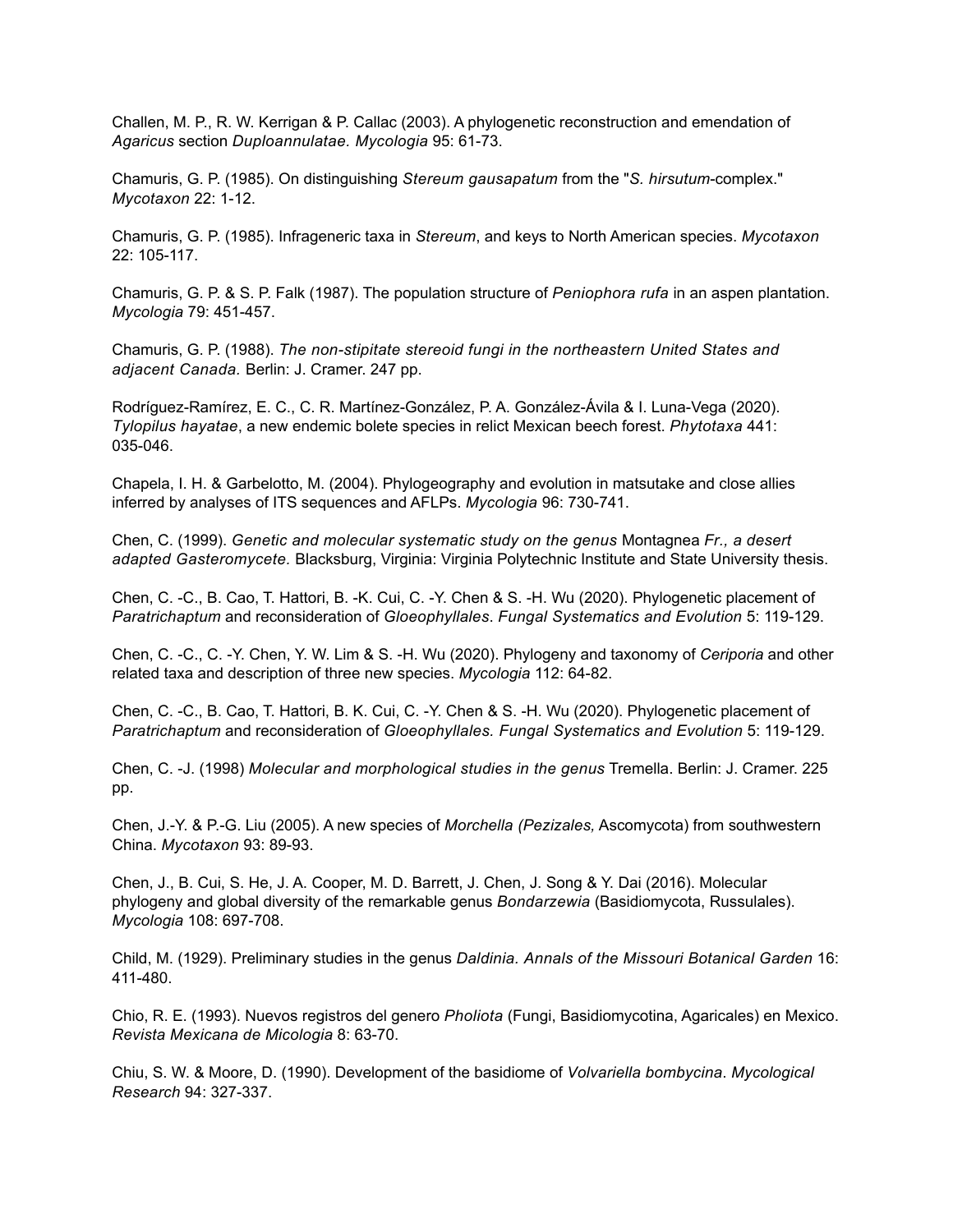Chiu, S. W. & Moore, D. (1993). Cell form, function and lineage in the hymenia of *Coprinus cinereus* and *Volvariella bombycina*. *Mycological Research* 97: 221-226. .

Christensen, M. & Noordeloos, M. E. (1999). Notulae ad floram agaricinam neerlandicam - XXXVI: *Tricholoma. Persoonia* 17: 295-317.

Christensen, M. & J. Heilmann-Clausen (2013). *The genus* Tricholoma*. Fungi of northern Europe--Vol. 4*. Denmark: Narayana Press.228 pp.

Cibula, W. G. (1979). Fungi of the Gulf Coast I. Two new species of *Hygrophorus* Section *Hygrocybe*. *Mycotaxon* 10: 105-115.

Cibula, W. G. & Weber, N. S. (1996). *Hygrocybe andersonii* a new psammophilus *Hygrocybe* from Horn Island, a Mississippi barrier island. *Mycologia* 88: 514-516.

Cifuentes, J., L. Perez-Ramirez & M. Villegas (1989). Desripcion de macromicetos poco estudiados en Mexico, III. *Revista Mexicana de Micologia* 5: 101-115.

Clemencon, H. (1982). Type studies and typifications in *Lyophyllum* (Agaricales). I. Staining species. *Mycotaxon* 15: 67-94.

Clemencon, H. & A. H. Smith (1983). New species of *Lyophyllum* (Agaricales) from North America and a key to the known staining species. *Mycotaxon* 18: 379-437.

Clowez, P., P. Alvarado, M. Becerra, T. Bilbao & P. -A. Moreau (2014). *Morchella fluvialis sp. nov*. (Ascomycota, Pezizales): a new but widespread morel in Spain. *Boletín de la Sociedad Micológica de Madrid* 38: 23-32.

Cobb, B., E. Farnsworth & C. Lowe (2005). *A field guide to ferns and their related families: Northeastern and central North America.* Second edition. Boston: Houghton Mifflin. 415 pp.

Cochran, K. W. & Cochran, M. W. (1978). *Clitocybe clavipes:* Antabuse-like reaction to alcohol. *Mycologia* 70: 1124-1126.

Co-David, D., D. Langeveld & M. E. Noordeloos (2009). Molecular phylogeny and spore evolution of Entolomataceae. *Persoonia* 23: 147-176.

Coetzee, J. C. (2010). Taxonomic notes on the Clathraceae (Phallales: Phallomycetidae) *sensu* Bottomley and a new key to the species in southern Africa. *Bothalia* 40: 155-159.

Coetzee, J. C. & A. E. Van Wyk (2012). Nomenclatural and taxonomic notes on *Calvatia* (*Lycoperdaceae*) and associated genera. *Mycotaxon* 121: 29-36.

Coetzee, M. P. A., B. D. Wingfield, T. C. Harrington, D. Dalevi, T. A. Coutinho & M. J. Wingfield (2000). Geographical diversity of *Armillaria mellea* s. s. based on phylogenetic analysis. *Mycologia* 92: 105-113.

Coker, W. C. (1917). The amanitas of the eastern United States. *Journal of the Elisha Mitchell Scientific Society* 33: 1-88.

Coker, W. C. (1918). The Lactarias of North Carolina. *Journal of the Elisha Mitchell Scientific Society* 34: 1-61.

Coker, W. C. (1919). The hydnums of North Carolina. *Journal of the Elisha Mitchell Scientific Society* 34: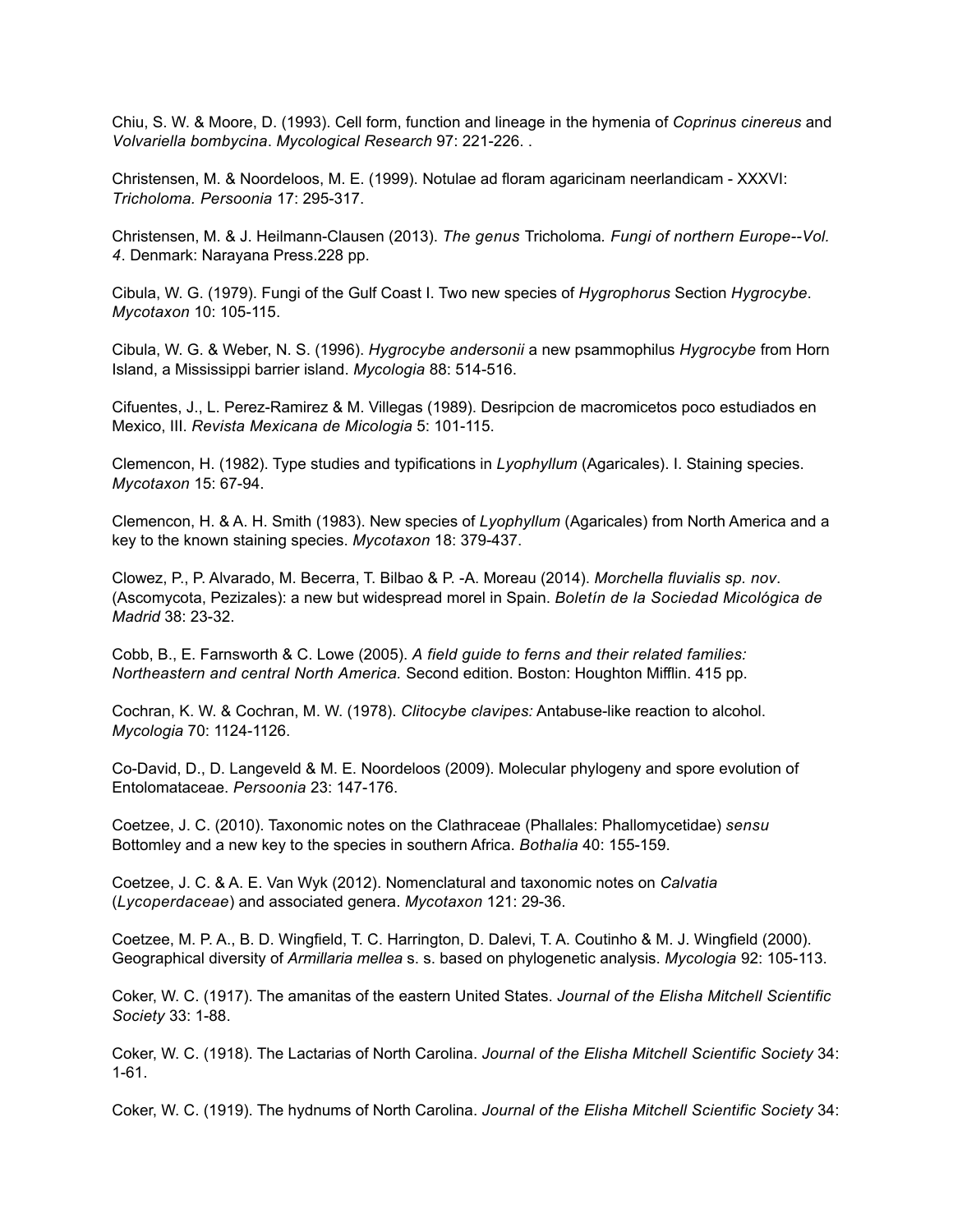163-197.

Coker, W. C. (1919). *Craterellus, Cantharellus* and related genera in North Carolina; with a key to the genera of gill fungi. *Journal of the Elisha Mitchell Scientific Society* 35: 24-48.

Coker, W. C. (1920). Notes on the lower Basidiomycetes of North Carolina. *Journal of the Elisha Mitchell Scientific Society* 35: 113-182.

Coker, W. C. & H. C. Beardslee (1921). The collybias of North Carolina. *Journal of the Elisha Mitchell Scientific Society* 37: 83-107.

Coker, W. C. (1921). Notes on the Thelephoraceae of North Carolina. *Journal of the Elisha Mitchell Scientific Society* 36: 146-196.

Coker, W. C. (1923). The Clavarias of the United States and Canada. Chapel Hill: University of North Carolina Press. 209 pp.

Coker, W. C. (1923). *The club and coral mushrooms (Clavarias) of the United States and Canada*. New York: Dover (1974 reprint).

Coker, W. C. (1928). The Chapel Hill species of the genus *Psalliota*. *Journal of the Elisha Mitchell Scientific Society* 43: 243-255.

Coker, W. C. & J. N. Couch (1928). *The Gasteromycetes of the eastern United States and Canada*. North Carolina: University of North Carolina Press (Dover reprint, 1974).

Coker, W. C. and Beers, A. H. (1943). *The boleti of North Carolina*. New York: Dover. 96 pp. (1971 reprint.)

Coker, W. C. (1947). North Carolina species of *Volvaria*. *Journal of the Elisha Mitchell Scientific Society* 63: 220-230.

Coker, W. C. & A. H. Beers (1951). *The stipitate hydnums of the eastern United States.* Chapel Hill: University of North Carolina Press, 211 pp.

Cole, E. T. (1910). *Guide to the mushrooms.* Worcester, MA: Chas. K. Reed. 206 pp.

Collin-Hansen, C., R. A. Andersen & E. Steinnes (2005). Molecular defense systems are expressed in the king bolete (*Boletus edulis*) growing near metal smelters. *Mycologia* 97: 973-983.

Comandini, O., Haug, I., Rinaldi, A. C. & Kuyper, T. W. (2004). Uniting *Tricholoma sulphureum* and *T. bufonium. Mycological Research* 108: 1162-1171.

Conde, L. F. & Wolf, F. A. (1972). A large sporophore of *Hericium erinaceus. Mycologia* 64: 1187-1189.

Conlon, B. H., Z. W. De Beer, H. H. De Fine Licht, D. K. Aanen & M. Poulsen (2016). Phylogenetic analyses of *Podaxis* specimens from Southern Africa reveal hidden diversity and new insights into associations with termites. *Fungal Biology* 120: 1065-1076.

Contu, M., A. Vizzini, M. Carbone & L. Setti (2009). Identity and neotypification of *Craterellus cinereus* and description of *Cantharellus atrofuscus* sp. nov. *Mycotaxon* 110: 139-149.

Cooke, W. B. (1956). The genus *Phlebia. Mycologia* 48: 386-405.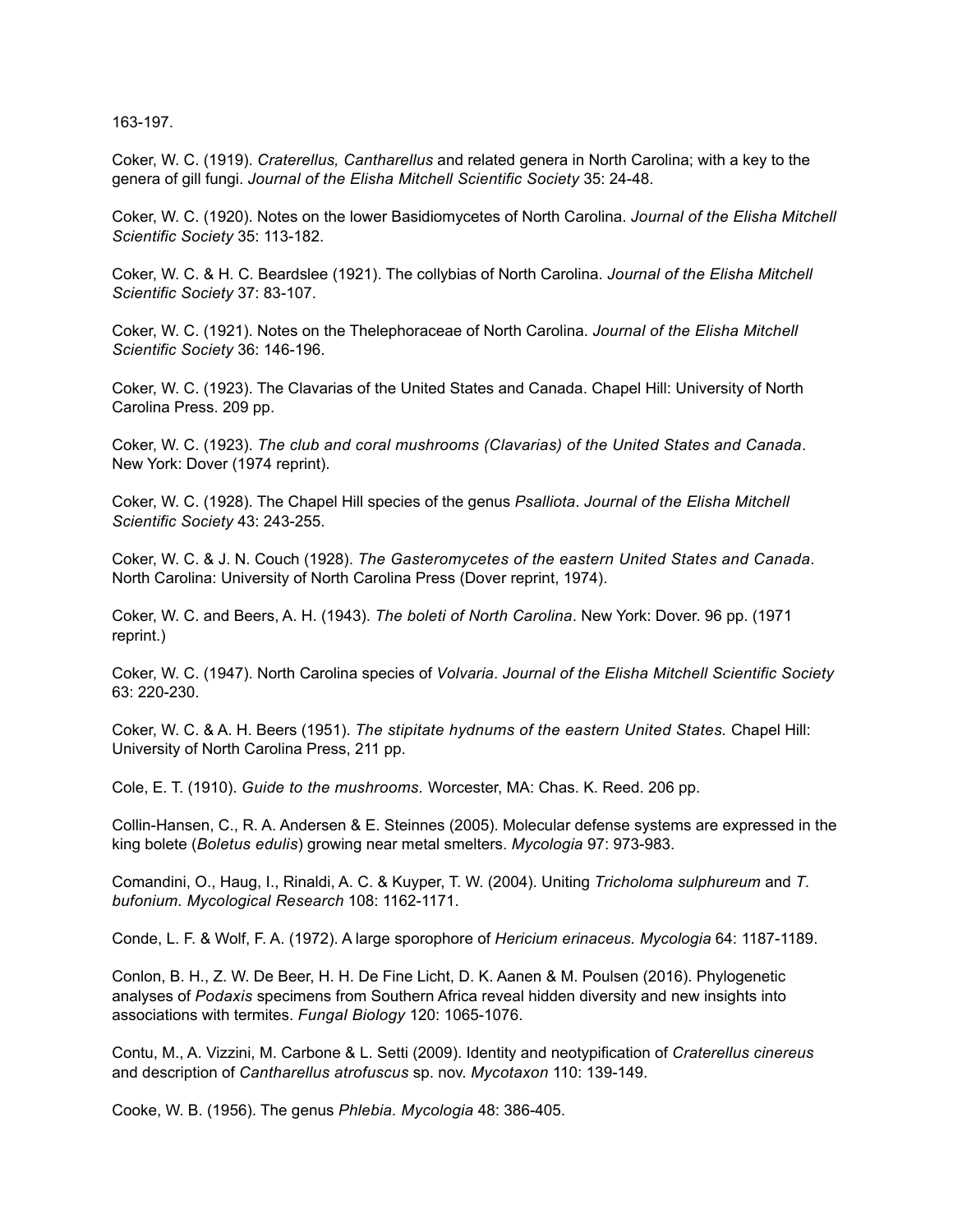Cooper, J. A. & D. Park (2016). The fungal genus *Tricholomopsis* (Agaricales) in New Zealand, including *Tricholomopsis scabra* sp. nov. *Phytotaxa* 288: 069-076.

Corner, E. J. H. (1950). *A monograph of* Clavaria *and allied genera.* Oxford University Press. 740 pp.

Corner, E. J. H. (1953). Addenda Clavariacea. III. Annals of Botany 17: 347-368.

Corner, E. J. H. (1966). *A monograph of cantharelloid fungi.* London: Oxford UP. 255 pp.

Corner, E. J. H. (1966). Species of *Ramaria* (Clavariaceae) without clamps. *Transactions of the British Mycological Society* 49: 101-113.

Corner, E. J. H. (1966). The clavarioid complex of *Aphelaria* and *Tremellodendropsis*. *Transactions of the British Mycological Society* 49: 205-211.

Corner, E. J. H. (1966). The clavarioid complex of *Aphelaria* and *Tremellodendropsis*. *Transactions of the British Mycological Society* 49: 205-211.

Corner, E. J. H. (1968). *A monograph of* Thelephora (Basidiomycetes)*.* Verlag: J. Cramer. 116 pp.

Corriol, G., I. Olariaga, E. Cangini & C. Hannoire (2008). *Floccularia decorosa*, un champignon au bord de l'extinction en France. *Bulletin de la Société Mycologique de France 124: 169-186.*

Cortés-Pérez, A., D. E. Desjardin, B. A. Perry, V. Ramírez-Cruz, F. Ramírez-Guillén & A. R. Villalobos-Arámbula (2019). Two new species of *Mycena* Section *Longisetae* from Mexico. *Current Research in Environmental & Applied Mycology* 9: 36-43.

Cortez, V. G. & G. Coelho (2004). The Stropharioideae (Strophariaceae, Agaricales) from Santa Maria, Rio Grande do Sul, Brazil. *Mycotaxon* 89: 355-378.

Cortez, V. G. & G. Coelho (2005). A new combination in *Lacrymaria* (Agaricales). *Mycotaxon* 93: 129-134.

Cortez, V. G. & R. M. B. da Silveria (2005). First report of *Agrocybe retigera* (Speg.) Singer (Bolbitiaceae, Agaricales) from Brazil. *Biosciências* 13: 227-229.

Cortez, V. G., F. D. Calonge & I. G. Baseia (2007). Rick's species revision 2: *Lycoperdon benjaminii* recombined in *Morganella. Mycotaxon* 102: 425-429.

Cortez, V. G. & R. M. B. da Silveira (2008). The agaric genus *Stropharia* (*Strophariaceae*, *Agaricales*) in Rio Grande do Sul State, Brazil. *Fungal Diversity* 32: 31-57.

Cortez, V. G. & G. Coelho (2008), Occurrence of the rare agaric *Stropharia melanosperma (Strophariaceae)* in Brazil. *Boletín de la Sociedad Micológica de Madrid* 32: 49-56.

Cortez, V. G., I. G. Baseia & R. M. B. da Silveira (2011). Two noteworthy *Phallus* from southern Brazil. *Mycoscience* 52: 436-438.

Cortez, V. G., I. G. Baseia & R. M. B. da Silveria (2011). Gasteroid mycobiota of Rio Grande do Sul State, Brazil: Lysuraceae (Basidiomycota). *Maringá* 33: 87-92.

Cortez, V. G., I. G. Baseia & R. M. B. Silveira (2013). Gasteroid mycobiota of Rio Grande do Sul, Brazil: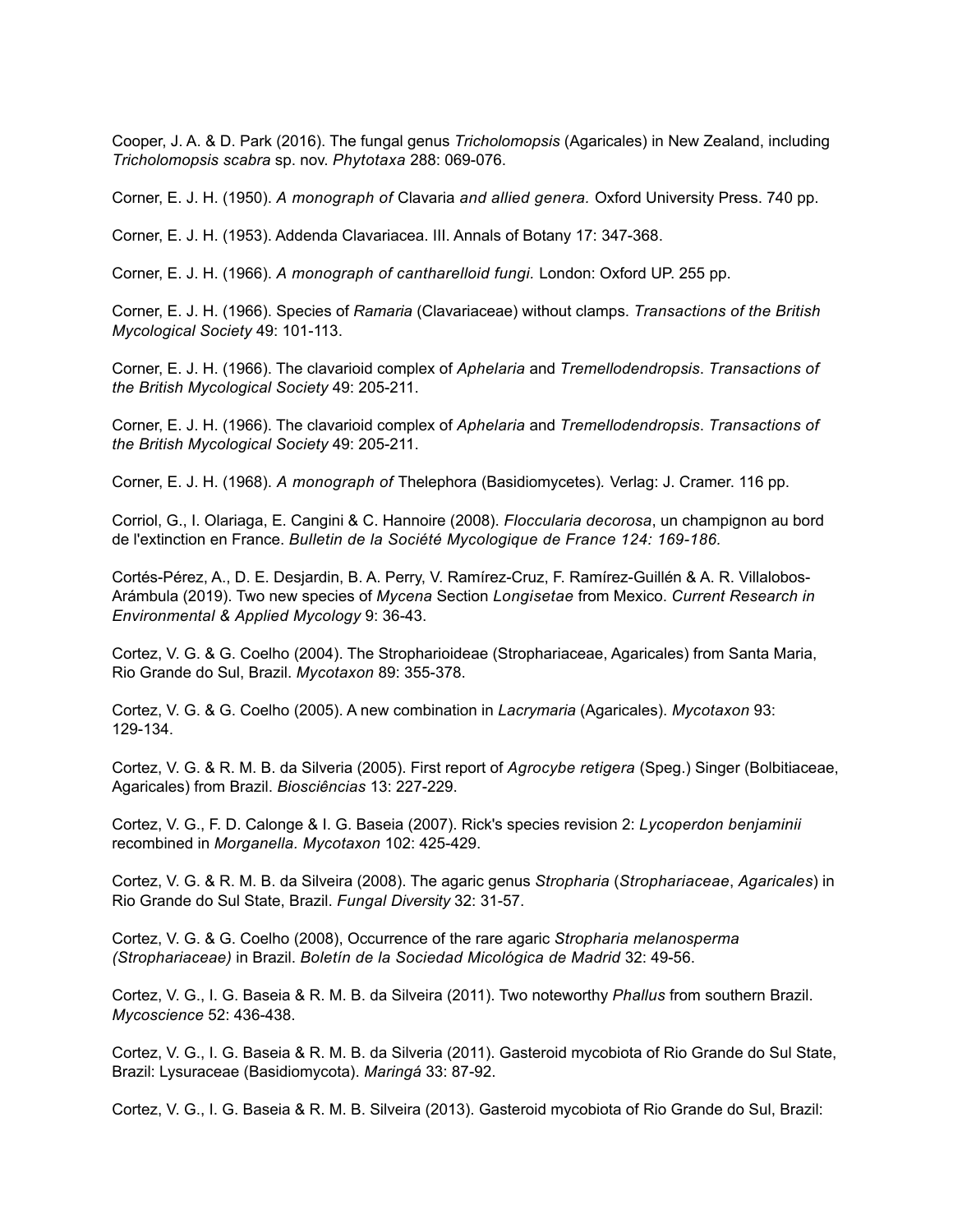*Lycoperdon* and *Vascellum*. *Mycosphere* 4: 745-758.

Cortez, V. G. & A. G. S. Silva-Filho (2017). *Phallus rubicundus* in Brazil. *Studies in Fungi* 2: 59-63.

Cox, D. E. (1976). A new homobasidiomycete with anomalous basidia. *Mycologia* 68: 481-510.

Cräutlein, M. von, H. Korpelainen, M. Pieltiläinen & J. Rikkinen (2011). DNA barcoding: a tool for improved taxon identification and detection of species diversity. *Biodiversity and Conservation* 20: 373-389.

Crawford, D. A. (1954). Studies on New Zealand Clavariaceae. I. *Transactions of the Royal Society of New Zealand* 82: 617-631.

Cripps, C. L. & O. K. Miller, Jr. (1994). A new *Cortinarius* from a mature aspen stand in Montana. *Mycotaxon* 50: 315-321.

Cripps, C. L. (1997). The genus *Inocybe* in Montana aspen stands. *Mycologia* 89: 670-688.

Cripps, C. & Miller, O. K. Jr. (1993). Ectomycorrhizal fungi associated with aspen on three sites in the north-central Rocky Mountains. *Canadian Journal of Botany* 71: 1414-1420.

Cripps, C. L., Ed. (2004). Fungi in forest ecosystems: Systematics, diversity, and ecology. Memoirs of the New York Botanical Garden 89. Bronx: The New York Botanical Garden Press. 364 pp.

Cripps, C. L. & E. Horak (2010). *Amanita* in the Rocky Mountain alpine zone, USA: New records for *A. nivalis* and *A. groenlandica. North American Fungi* 5: 9-21.

Cripps, C. L., E. Larsson & E. Horak (2010). Subgenus *Mallocybe* (*Inocybe*) in the Rocky Mountain alpine zone with molecular reference to European arctic-alpine material. *North American Fungi* 5: 97-126.

Cripps, C. L. & E. Barge (2013). Notes on the genus *Lactarius* from the Rocky Mountain alpine zone in regard to Finnish arctic-alpine species. *Karstenia* 53: 29-37.

Cripps, C. L., V. S. Evenson & M. Kuo (2016). *The essential guide to Rocky Mountain mushrooms by habitat*. Urbana: University of Illinois Press. 260 pp.

Cripps, C. L., E. Larsson & J. Vauras (2019). Nodulose-spored *Inocybe* from the Rocky Mountain alpine zone molecularly linked to European and type specimens. *Mycologia* 112: 133-153.

Crowell, I. H. (1934). The hosts, life history and control of the cedar-apple rust fungus *Gymnosporangium juniperi-virginianae* Schw. *Journal of the Arnold Arboretum* 15: 163-232.

Cui, B. -K., J. Vlasák & Y. -C. Dai (2014). The phylogenetic position of *Osteina obducta* (Polyporales, Basidiomycota) based on samples from northern hemisphere. *Chiang Mai Journal of Science* 41: 838-845.

Cui, D. Z., M. Zhao, H. Y. Yang, C. I. Wang & H. B. Dai (2011). Molecular phylogeny of *Trametes* and related genera based on internal transcribed spacer (ITS) and nearly complete mitochondrial small subunit ribosomal DNA (mt SSU rDNA) sequences. *African Journal of Biotechnology* 10: 18111-18121.

Cunningham, G. H. (1931). The Gasteromycetes of Australasia. X. The Phallales, part I. *Proceedings of the Linnean Society of New South Wales* 56: 1-15.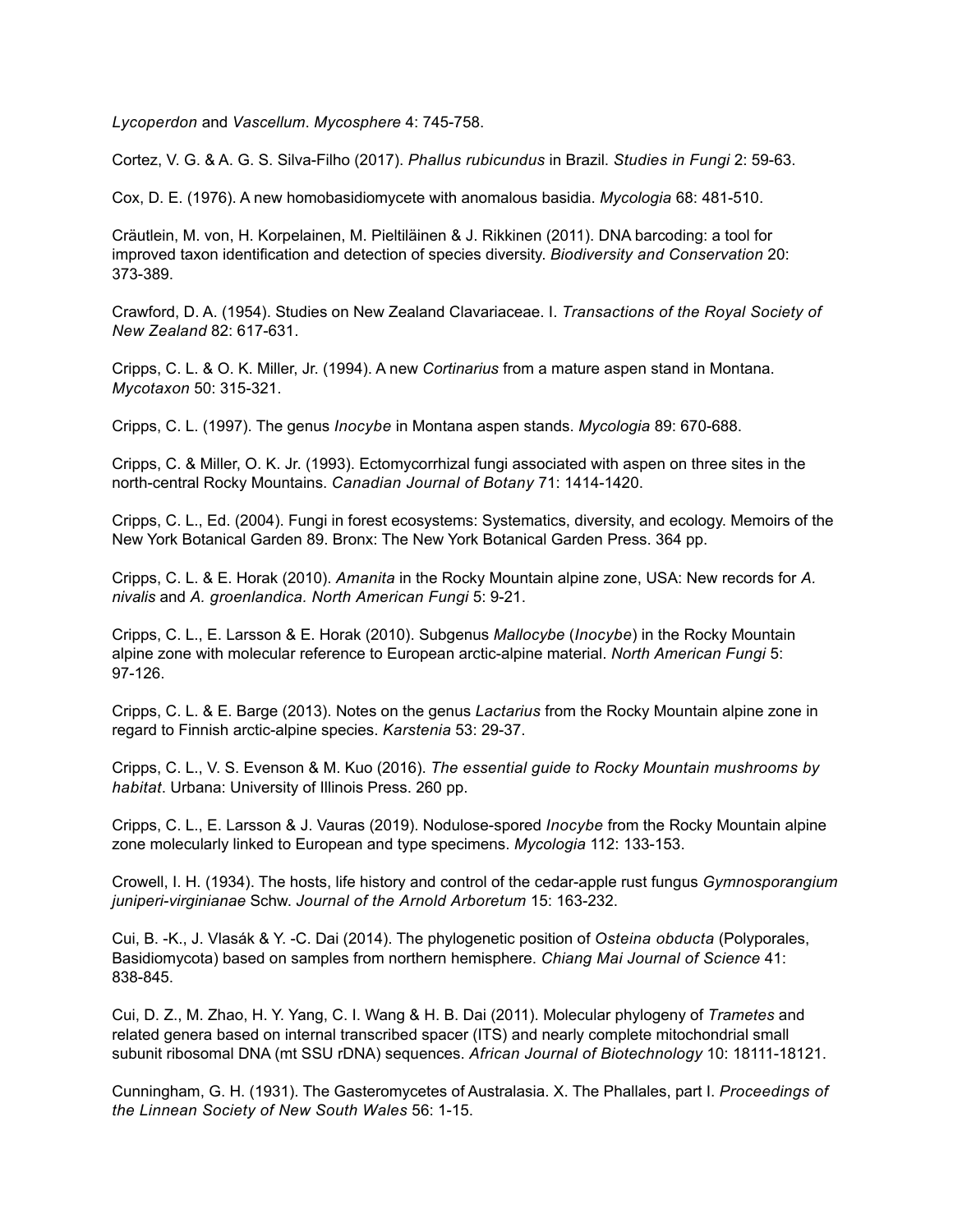Cunningham, G. H. (1931). The Gasteromycetes of Australasia. XI. The Phallales, part II. *Proceedings of the Linnean Society of New South Wales* 56: 182-200.

Cunningham, G. H. (1944/1979). *The Gasteromycetes of Australia and New Zealand*. Germany: J. Cramer. 236 pp.

Czederpiltz, D. L. L., Volk, T. J., & Burdsall, H.H. Jr. (2001). Field observations and inoculation experiments to determine the nature of the carpophoroids associated with *Entoloma abortivum* and *Armillaria. Mycologia* 93: 841-851.

Dahlman, M., E. Danell & J. W. Spatafora (2000). Molecular systematics of *Craterellus:* Cladistic analysis of nuclear LSU rDNA sequence data. *Mycological Research* 104: 388-394.

Dahlstrom, J. L., J. E. Smith & N. S. Weber (2000). Mycorrhiza-like interaction by *Morchella* with species of the Pinaceae in pure culture synthesis. *Mycorrhiza* 9: 279-285.

Dai, Y. -C., Z. Wang, M. Binder & D. S. Hibbett (2006). Phylogeny and a new species of *Sparassis* (Polyporales, Basidiomycota): evidence from mitochondrial *atp*6, nuclear rDNA and *rpb*2 genes. *Mycologia* 98: 584-592.

Dai, Y.-C., H.-J. Xue, J. Vlasak, M. Rajchenberg, B. Wang & L.-W. Zhou (2014). Phylogeny and global diversity of *Polyporus* group Melanopus (Polyporales, Basidiomycota). *Fungal Diversity* 64: 133-144.

Dalgleish, H. J. & K. M. Jacobson (2005). A first assessment of genetic variation among *Morchella esculenta* (morel) populations. *Journal of Heredity* 96: 396-403.

Danel, V. C., P. F. Saviue & D. Garon (2001). Main features of *Cortinarius* spp. poisoning: a literature review. *Toxicon* 39: 1053-1060.

Danell, E. (1994). *Cantharellus cibarius:* Mycorrhiza formation and ecology. Doctoral dissertation, Uppsala University, Sweden.

Darker, G. D. (1967). A revision of the genera of the Hypodermataceae. *Canadian Journal of Botany* 45: 1399-1444.

Das, K., S. K. Singh & F. D. Calonge (2007) *Gasteromycetes* of Western Ghats, India: I. A new form of *Phallus indusiatus*. *Boletín de la Sociedad Micológica de Madrid* 31: 135-138.

Das, K. & D. Mishra (2010). *Leratiomyces squamosus* var. *thraustus* (Kalchbr.) Bridge & Spooner: a new record for India. *Phytotaxonomy* 10: 106-108.

da Silva, B. D. B., T. S. Cabral, M. Martín, P. Marinho, F. D. Calonge & I. G. Baseia (2015). *Mutinus albotruncatus* (Phallales, Agaricomycetes), a new phalloid from the Brazilian semiarid, and a key to the world species. *Phytotaxa* 236: 237-248.

da Silva, P. S., V. G. Cortez & R. M. B. da Silveira (2009). New species of *Stropharia* from *Araucaria angustifolia* forests of southern Brazil. *Mycologia* 101: 539-544.

da Silva, P. S., R. M. B. da Silveira & V. G. Cortez (2014). Notes on *Deconica* and *Psilocybe* (Agaricales) from the southern border of Atlantic forest and Pampa biomes in Brazil. *Sydowia* 66: 217-228.

David, A. & M. Rajchenberg (1985). Pore fungi from French Antilles and Guiana. *Mycotaxon* 22: 285-325.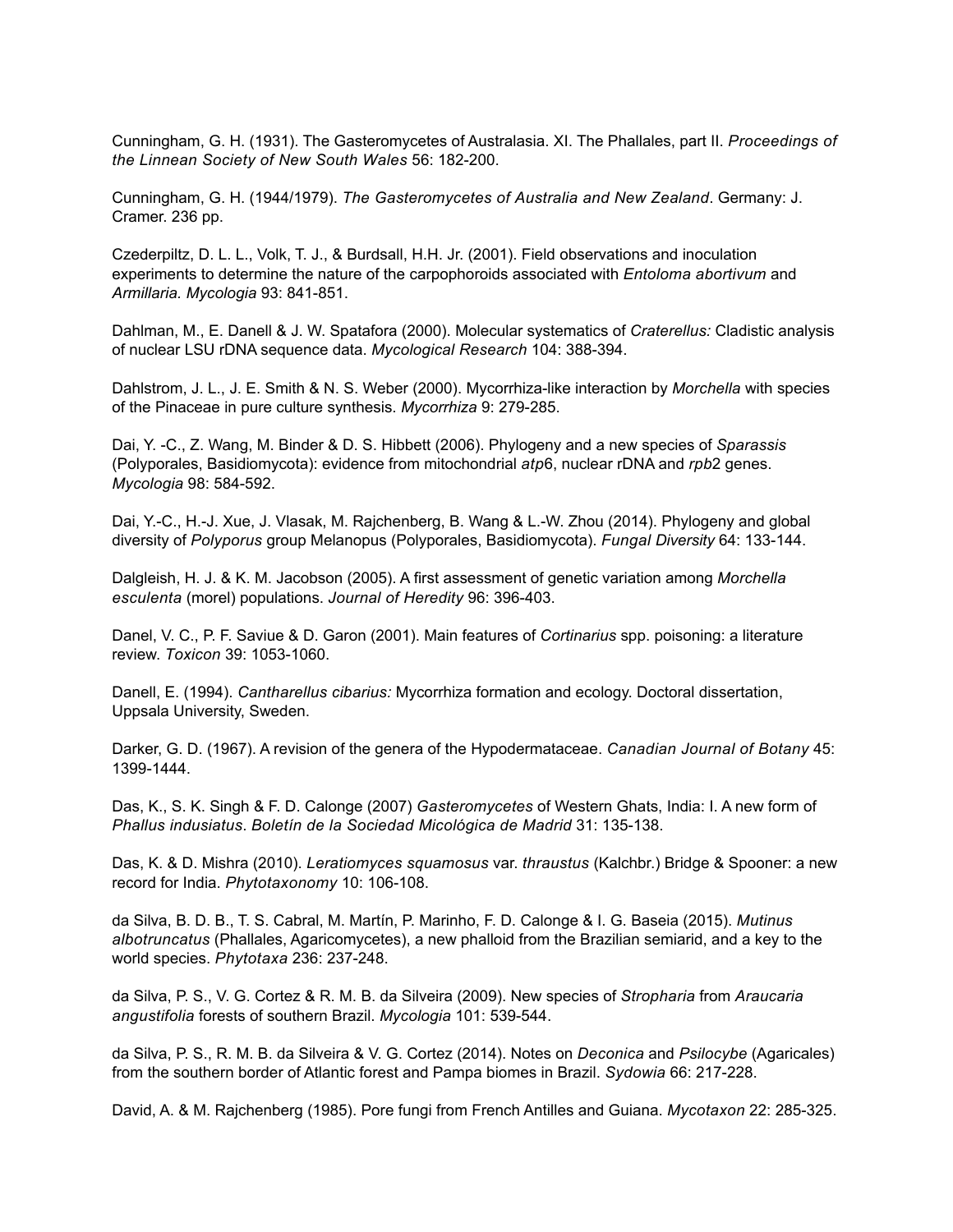Davoodian, N. & R. E. Halling (2013). Validation and typification of *Gyroporus purpurinus. Mycotaxon* 125: 103-105.

De, A. B. (1996). *Royoporus--*a new genus for *Favolus spathulatus*. *Mycotaxon* 60: 143-148.

De, A. B. (1997). Taxonomy of *Royoporus badius* comb. nov. *Mycotaxon* 65: 469-474.

De, A. B. (1998). Taxonomy of *Royoporus pseudobetulinus* comb. nov. *Mycotaxon* 69: 137-143.

De Crop, E., J. Nuytinck, K. Van de Putte, K. Wisitrassameewong, J. Hackel, D. Stubbe, K. D. Hyde, M. Roy, R. E. Halling, P. -A. Moreau, U. Eberhardt & A. Verbeken (2017). A multi-gene phylogeny of *Lactifluus* (*Basidiomycota, Russulales*) translated into a new infrageneric classification of the genus, *Persoonia* 38: 58-80.

De Kok, R. P. J. & E. C. Vellinga (1998). Notulae ad floram agaricinam Neerlandicam - XXXII. *Macrolepiota. Persoonia* 17: 69-79.

Decock, C. & L. Ryvarden (2002). Two undescribed *Microporellus* species and notes on *M. clemensiae, M. setigerus,* and *M. subincarnatus. Czech Mycology* 54: 19-30.

Decock, C. & L. Ryvarden (2003). *Perenniporiella* gen. nov. segregated from *Perenniporia*, including a key to neotropical *Perenniporia* species with pileate basidiomes. *Mycological Research* 107: 93-103.

Decock, C. (2007). On the genus *Microporellus*, with two new species and one recombination (*M. papuensis* spec. nov., *M. adextrinoideus* spec. nov., and *M. terrestris* comb. nov.). *Czech Mycology* 59: 153-170.

Deering, R., F. Dong, D. Rambo & N. P. Money (2001). Airflow patterns around mushrooms and their relationship to spore dispersal. *Mycologia* 93: 732-736.

Degnan, J. H. & N. A. Rosenberg (2009). Gene tree discordance, phylogenetic inference and the multispecies coalescent. *Trends in Ecology and Evolution* 24: 332-340.

Degreef, J., E. Fischer, C. Sharp & O. Raspe (2009). African *Morchella crassipes* (Ascomycota, Pezizales) revealed by analysis of nrDNA ITS. *Nova Hedwigia* 88: 11-22.

Degreef, J., M. Amalfi, C. Decock & V. Demoulin (2013). Two rare Phallales recorded from São Tomé. *Cryptogamie*, *Mycologie* 34: 3-13.

Delgat, L., G. Dierickx. S. de Wilde, C. Angelini, E. de Crop, R. de Lange, R. Halling, C. Manz, J. Nuytinck & A. Verbeken (2019). Looks can be deceiving: the deceptive milkcaps (*Lactifluus*, Russulaceae) exhibit low morphological variance but harbour high genetic diversity. *IMA Fungus* 10: 14.

Delgat, L. R. Courtecuisse, E. De Crop, F. Hampe, T. A. Hofmann, C. Manz, M. Piepenbring, M. Roy & A. Verbeken (2020). *Lactifluus* (*Russulaceae*) diversity in Central America and the Caribbean: melting pot between realms. *Persoonia* 44: 278-300.

Demoulin, V. (1972). Especes nouvelles ou meconnues du genre *Lycoperdon* (Gasteromycetes). *Lejeunia* 62: 1-30.

Demoulin, V. (1973). Phytogeography of the fungal genus *Lycoperdon* in relation to the opening of the Atlantic. *Nature* 242: 123-125.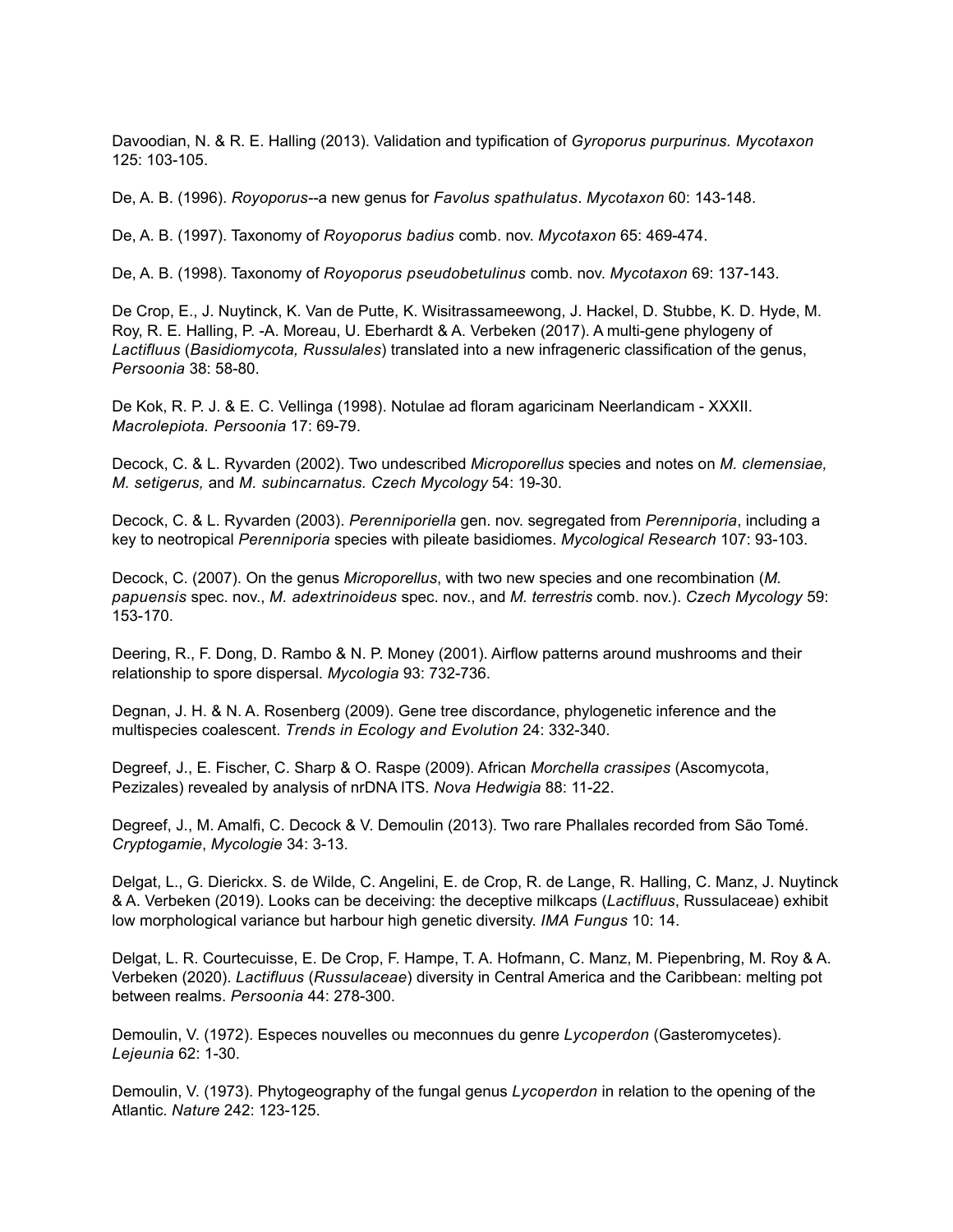Demoulin, V. (1976). Species of *Lycoperdon* with a setose exoperidium. *Mycotaxon* 3: 275-296.

Demoulin, V. (1983). Cle de determination des especes du genre *Lycoperdon* presentes dans le sud de l'Europe. *Revista de Biologia* 12: 65-70.

Demoulin, V. (1989). The typification of *Boletus, Suillus* and *Leccinum* (Fungi). *Taxon* 38: 83-87.

Demoulin, V. & M. Lange (1990). *Calvatia turneri* (Ellis et Everh.) Demoulin et M. Lange, *comb. nov.,* the correct name for *C. tatrensis* Hollos. *Mycotaxon* 38: 221-226.

Demoulin, V. (1993). *Calvatia pachyderma* (Peck) Morg. and *Gastropila fragilis* (Lev.) Homrich et Wright, two possible names for the same fungus. *Mycotaxon* 46: 77-84.

Den Bakker, H. C., G. C. Zuccarello, T. W. Kuyper & M. E. Noordeloos (2004). Evolution and host specificity in the ectomycorrhizal genus *Leccinum. New Phytologist* 163: 201-215.

Den Bakker, H. C., B. Gravendeel & T. W. Kuyper (2004). An ITS phylogeny of *Leccinum* and an analysis of the evolution of minisatellite-like sequences within ITS1. *Mycologia* 96: 102-118.

Den Bakker, H. C. & M. E. Noordeloos (2005). A revision of European species of *Leccinum* Gray and notes on extralimital species. *Persoonia* 18: 511-587.

Den Baker, H. C., G. C. Zuccarello, Th. W. Kuyper & M. E. Noordeloos (2007). Phylogeographic patterns in *Leccinum* sect. *Scabra* and the status of the arctic-alpine species *L. rotundifoliae. Mycological Research* 111: 663-672.

Deng, W., B. Song, Q. lin, Z. Guan & T. Li (2004). 18S rDNA partial sequences of *Dictyophora duplicata* & *Phallus impudicus* and their phylogenetic implications. *Journal of Fungal Research* 2: 35-39.

Deng, H. & Y. -J. Yao (2005). *Tricholoma equestre*, the correct name for *T. flavovirens* (*Agaricales*). *Mycotaxon 94: 325-329.* 

Denison, E. & Palmer, B. (1994). *Missouri's Oaks and Hickories*. Missouri: Conservation Commission of the State of Missouri. 23 pp.

Denison, W. C. (1959). Some species of the genus *Scutellinia. Mycologia* 51: 605-635.

Denison, W. C. (1964). The genus *Cheilymenia* in North America*. Mycologia* 56: 718-737.

Dennis, R. W. G. (1960). Fungi venezueliani: III. *Kew Bulletin* 14: 418-458.

Dennis, R. W. G. (1962). A reassessment of *Belonidium* Mont. & Dur. *Persoonia* 2: 171-191.

Dennis, R. W. G. (1968). *British Ascomycetes.* Stuttgart: J. Cramer. 455 pp.

Dentinger, B. T. M. & D. J. McLaughlin (2006). Reconstructing the Clavariaceae using nuclear large subunity rDNA sequences and a new genus segregated from *Clavaria. Mycologia* 98: 746-762.

Dentinger, B. T. M., J. F. Ammirati, E. E. Both, D. E. Desjardin, R. E. Halling, T. W. Henkel, P. -A. Moreau, E. Nagasawa, K. Soytong, A. F. Taylor, R. Watling, J. -M. Moncalvo & D. J. McLaughlin (2010). Molecular phylogenetics of porcini mushrooms (*Boletus* section *Boletus*). *Molecular Phylogenetics and Evolution* 57: 1276-1292.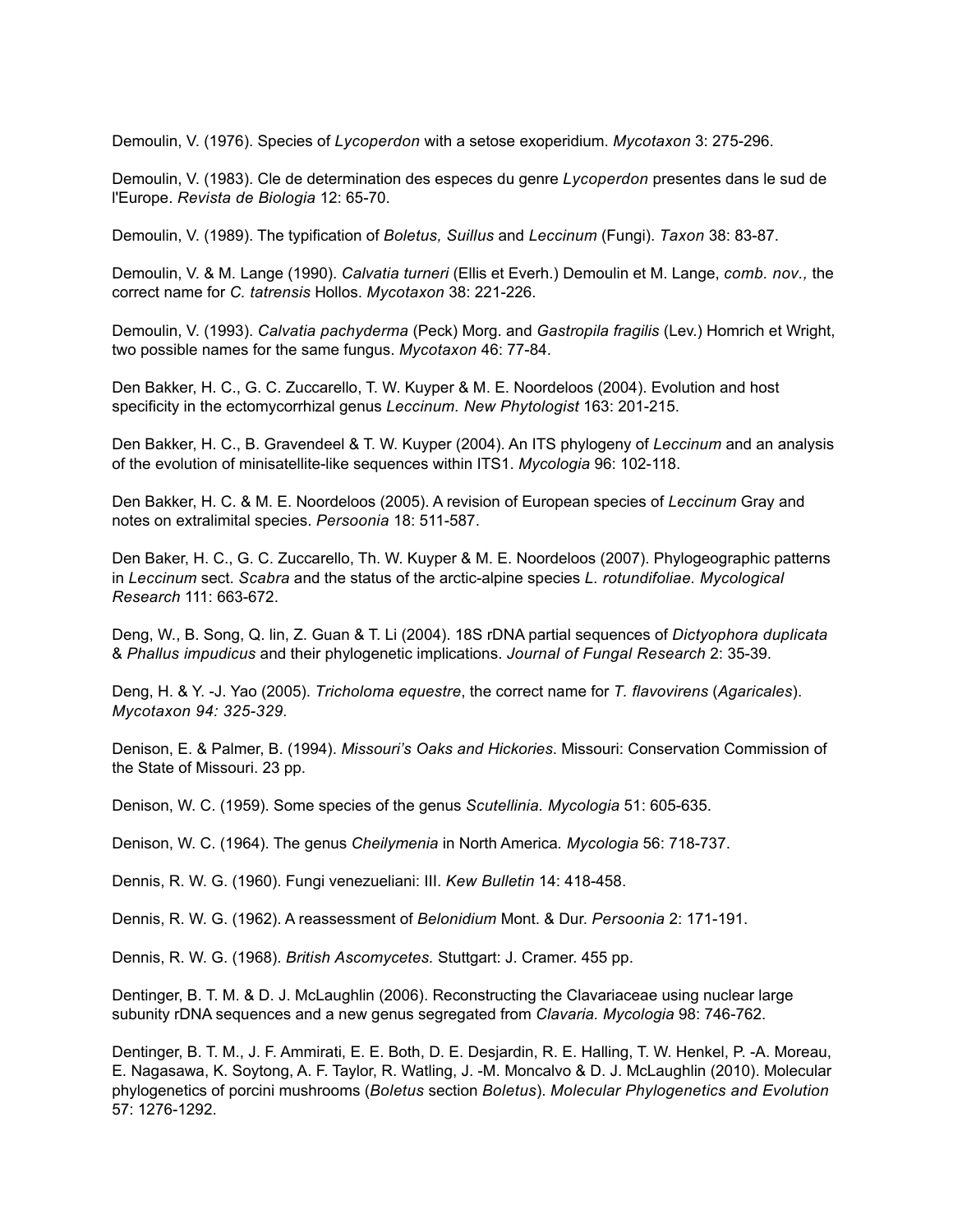Desjardin, D. E. (1985). New marasmioid fungi from California. *Mycologia* 77: 894-902.

Desjardin, D. E. (1987). New and noteworthy marasmioid fungi from California. *Mycologia* 79: 123-134.

Desjardin, D. E. (1987). *The Agaricales (Gilled Fungi) of California. 7. Tricholomataceae I. Marasmioid Fungi: the Genera Baeospora, Crinipellis, Marasmiellus, Marasmius, Micromphale, and Strobilurus*. Eureka, CA: Mad River Press. 99 pp.

Desjardin, D. E. & Petersen, R. H. (1989). Studies on *Marasmius* from eastern North America. II. New species. *Mycotaxon* 34: 71-92.

Desjardin, D. E. (1989). The genus *Marasmius* from the southern Appalachian Mountains. PhD dissertation, University of Tennessee. Retrieved 17 December 2016 from http://trace.tennessee.edu/ utk qraddiss/2513

Desjardin, D. E. (1991). Studies on *Marasmius* from eastern North America. IV. Additions to Sect. *Sicci. Mycologia* 83: 30-39.

Desjardin, D. E., S. A. Gordon & R. H. Petersen (1993). Observations on two rhizomorph-forming species of *Marasmiellus. Mycological Research* 97: 111-122.

Desjardin, D. E. (1997). A synopsis of *Marasmiellus* in the southern Appalachian Mountains. *Mycotaxon* 65: 237-261.

Desjardin, D. E. & Bessette, A. E. (1997). A new *Mycena* from New York. *Mycotaxon* 62: 299-303.

Desjardin, D. E., R. E. Halling & B. A. Perry (1997). *Gymnopus villosipes–a* common collybioid agaric from California. *Mycotaxon* 64: 141-147.

Desjardin, D. E., R. E. Halling & D. E. Hemmes (1999). Agaricales of the Hawaiian Islands. 5. The genera *Rhodocollybia* and *Gymnopus. Mycologia* 91: 166-176.

Desjardin, D. E. (2000). *Strobilurus diminutivus*: A new species from montane California, USA.. In: Associazione Micologica Bresadola, ed. *Micologia 2000*. Brescia, Italy: Grafica Sette, 137-142.

Desjardin, D. E. & D. E. Hemmes (2001). Agaricales of the Hawaiian Islands--7. Notes on *Volvariella, Mycena* sect. Radiatae, *Physalacria, Porpoloma* and *Stropharia. Harvard Papers in Botany* 6: 85-103.

Desjardin, D. E. (2003). A unique ballistosporic hypogeous sequestrate *Lactarius* from California. *Mycologia* 95: 148-155.

Desjardin, D. E., Z. Wang, M. Binder & D. S. Hibbett (2004). *Sparassis cystidiosa* sp. nov. from Thailand is described using morphological and molecular data. *Mycologia* 96: 1010-1014.

Desjardin, D. E. (2004). A new species of *Pseudobaeospora* from California. *Mycotaxon* 90: 69-76.

Desjardin, D. E. & B. A. Perry (2009). A new species of *Phallus* from Sao Tome, Africa. *Mycologia* 101: 545-547.

Desjardin, D. E., M. G. Wood & F. A. Stevens (2015). *California Mushrooms: The Comprehensive Identification Guide.* Portland: Timber Press. 559 pp.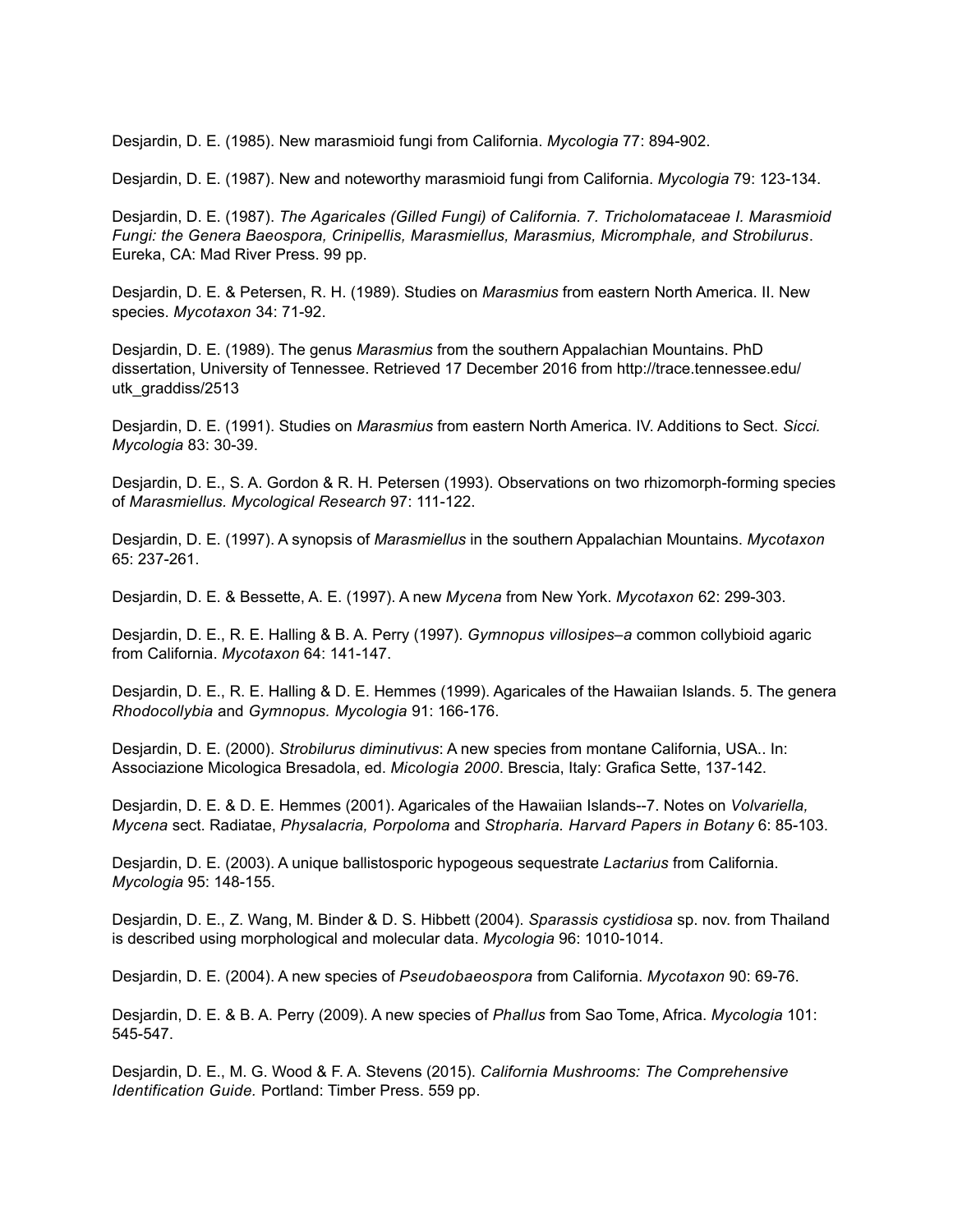Desjardin, D. E. & B. A. Perry (2016). Dark-spored species of Agaricineae from Republic of Sāo Tomé and Príncipe, West Africa. *Mycosphere* 7: 359-391.

Desjardin, D. E., B. A. Perry, J. E. Shay, D. S. Newman & E. Randrianjohany (2017). The type species of *Tetrapyrgos* and *Campanella* (Basidiomycota, Agaricales) are redescribed and epitypified. *Mycosphere* 8: 977-985.

Dettman, J. R. & Kamp, B. J. van der. (2001). The population structure of *Armillaria ostoyae* and *Armillaria sinapina* in the central interior of British Columbia. *Canadian Journal of Botany* 79: 600-611.

Dey, D. C. (2014). Sustaining oak forests in eastern North America: regeneration and recruitment, the pillars of sustainability. *Forest Science* 60: 926-942.

Dharne, C. G. (1964). Taxonomic investigations on the discomycetous genus *Lachnella* Karst. *Phytopathologische Zeitschrift* 53: 101-144.

Dick. E. A. & W. H. Snell (1965). Notes on boletes. XV. *Mycologia* 57: 448-458.

Didukh, M., R. Vilgalys, S. P. Wasser, O. S. Isikhuemhen & E. Nevo (2005). Notes on *Agaricus* section *Duploannulati* using molecular and morphological data. *Mycological Research* 109: 729-740.

Díez, J., B. Anta, J. L. Manjón & M. Honrubia (2001). Genetic variability of *Pisolithus* isolates associated with native hosts and exotic eucalyptus in the western Mediterranean region. *New Phytologist* 149: 577-587.

Dima, B., H. Lindström, K. Liimatainen, A. Olson, K. Soop, I. Kytövuori, A. Dahlberg & T. Niskanen (2016). Typification of Fresian names in *Cortinarius* sections *Anomali, Spilomei,* and *Bolares*, and description of two new species from northern Europe. *Mycological Progress* 15: 903-919. doi: 10.1007/ s11557-016-1217-5

Dios, M. M., G, Moreno & A. Altes (2001). *Podaxis argentinus* and other species of Podaxaceae from Catamarca, Argentina. *Mycotaxon* 80: 453-460.

Dissing, H. & Lange, M. (1967). Notes on the genus *Helvella* in North America. *Mycologia* 59: 349-360.

Dissing, H. (1981). Four new species of Discomycetes (Pezizales) from west Greenland. *Mycologia* 73: 263-273.

Dissing, H. & Pfister, D. H. (1981). *Scabropezia*, a new genus of Pezizaceae (Pezizales). *Nordic Journal of Botany* 1: 102-108.

Dixon, J. R. (1974). *Chlorosplenium* and its segregates. I. Introduction and the genus *Chlorosplenium. Mycotaxon* 1: 65-104.

Dixon, J. R. (1975). *Chlorosplenium* and its segregates. II. The genera *Chlorociboria* and *Chloencoelia. Mycotaxon* 1: 193-237.

Dodd, J. L. (1972). The genus *Clavicorona. Mycologia* 64: 737-773.

Dodge, C. W. (1929). The higher Plectascales. *Annales Mycologici* 27: 10-184.

Donk, M. A. (1964). A conspectus of the families of Aphyllophorales. *Persoonia* 3: 199-324.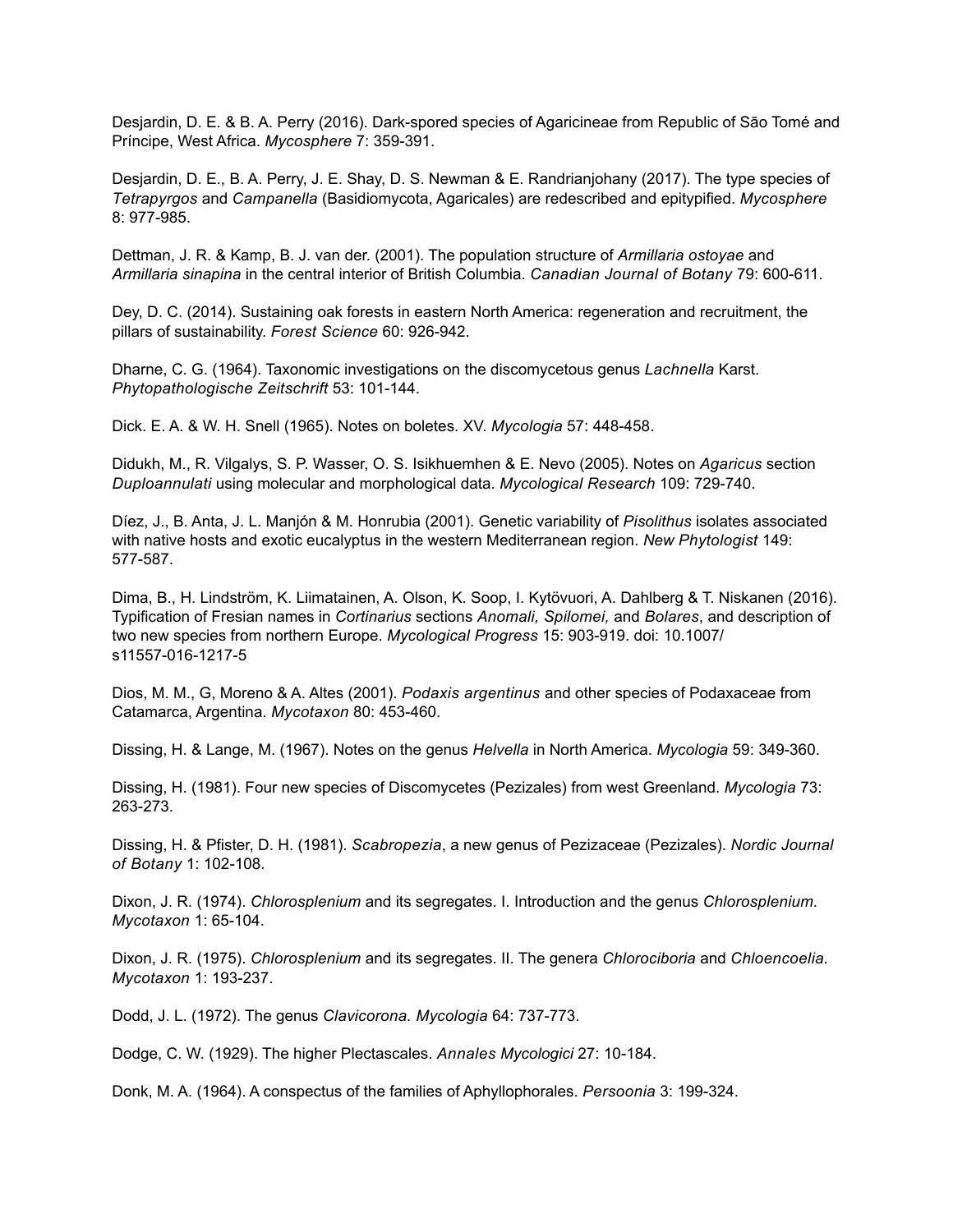Donk, M. A. (1969). Notes on European polypores--II. Notes on Poria. *Persoonia* 5: 47-130.

Donk, M. A. (1969). Notes on European polypores--III. Notes on species with stalked fruitbody. *Persoonia* 5: 237-263.

Donk, M. A. (1969). Notes on *Cantharellus* Sect. *Leptocantharellus. Persoonia* 5: 265-284.

Donley, R., J. V. Jalava & J. van Overbeeke (2013). Management plan for the green dragon (Arisaema dracontium) in Ontario. Ontario Management Plan Series. Retrieved 4 September, 2020 from the Ontario Ministry of Natural Resources website: https://files.ontario.ca/environment-and-energy/species-at-risk/ mnr\_sar\_mtpln\_grndrgn\_en.pdf

Douanla-Meli, C., E. Langer & F. D. Calonge (2005). *Geastrum pleosporus* sp. nov., a new species of Geastraceae identified by morphological and molecular data. *Mycological Progress* 4: 239-250.

Doyle, M. F. & Sundberg, W. J. (1989). The taxonomy, ecology, and distribution of *Marasmius* (Agaricales, Tricholomataceae) in Illinois. *Transactions of the Illinois Academy of Science* 82: 109-120.

Drechsler-Santos, E. R., T. B. Gibertoni & M. A. de Queiroz Cavalcanti (2007). *Podoscypha aculeata*, a new record for the neotropics. *Mycotaxon* 101: 69-72.

Drechsler-Santos, E. R., F. Wartchow, V. R. M. Coimbra, T. B. Gibertomni & M. A. Q. Cavalcanti (2012). Studies on lentinoid fungi (*Lentinus* and *Panus*) from the semi-arid region of Brazil. *Journal of the Torrey Botanical Society* 139: 437-446.

Drehmel, D., Moncalvo, J. & Vilgalys, R. (1999). Molecular phylogeny of *Amanita* based on large-subunit ribosomal DNA sequences: implications for taxonomy and character evolution. *Mycologia* 91: 610-618.

Drehmenl, D., T. James & R. Vilgalys (2008). Molecular phylogeny and biodiversity of the boletes. *Fungi* 1: 17-23.

Dring, D. M. (1964). Gasteromycetes of West Tropical Africa. *Mycological Papers* 98: 1-59.

Dring, D. M. & R. W. Rayner (1967). Some gasteromycetes from eastern Africa. *Journal of the East Africa Natural History Society* 26: 5-46.

Dring, D. M. & A. C. Rose (1977). Additions to West African phalloid fungi. *Kew Bulletin* 31: 741-751.

Dring, D. M. (1980). Contributions toward a rational arrangement of the Clathraceae. *Kew Bulletin* 35: 1-96.

Du, X.-H., Q. Zhao, Z. Yang, K. Hansen, H. Taskin, S. Buyukalaca, D. Dewsbury, J.-M. Moncalvo, G. W. Douhan, V. A. R. G. Robert, P. W. Crous, S. A. Rehner, A. P. Rooney, S. Sink & K. O'Donnell (2012). How well do ITS rDNA sequences differentiate species of true morels (*Morchella*)? *Mycologia* 104: 1351-1368.

Du, X.-H., Q. Zhao & Z. L. Yang (2015). A review on research advances, issues, and perspectives of morels. *Mycology* 6: 78-85.

Duchesne, L. C. & Weber, M. G. (1993). High incidence of the edible morel *Morchella conica* in a jack pine, *Pinus banksiana*, forest following prescribed burning. *The Canadian Field-Naturalist* 107: 114-116.

Duncan, E. G. & J. A. Macdonald (1967). Micro-evolution in *Auricularia auricula. Mycologia* 59: 803-818.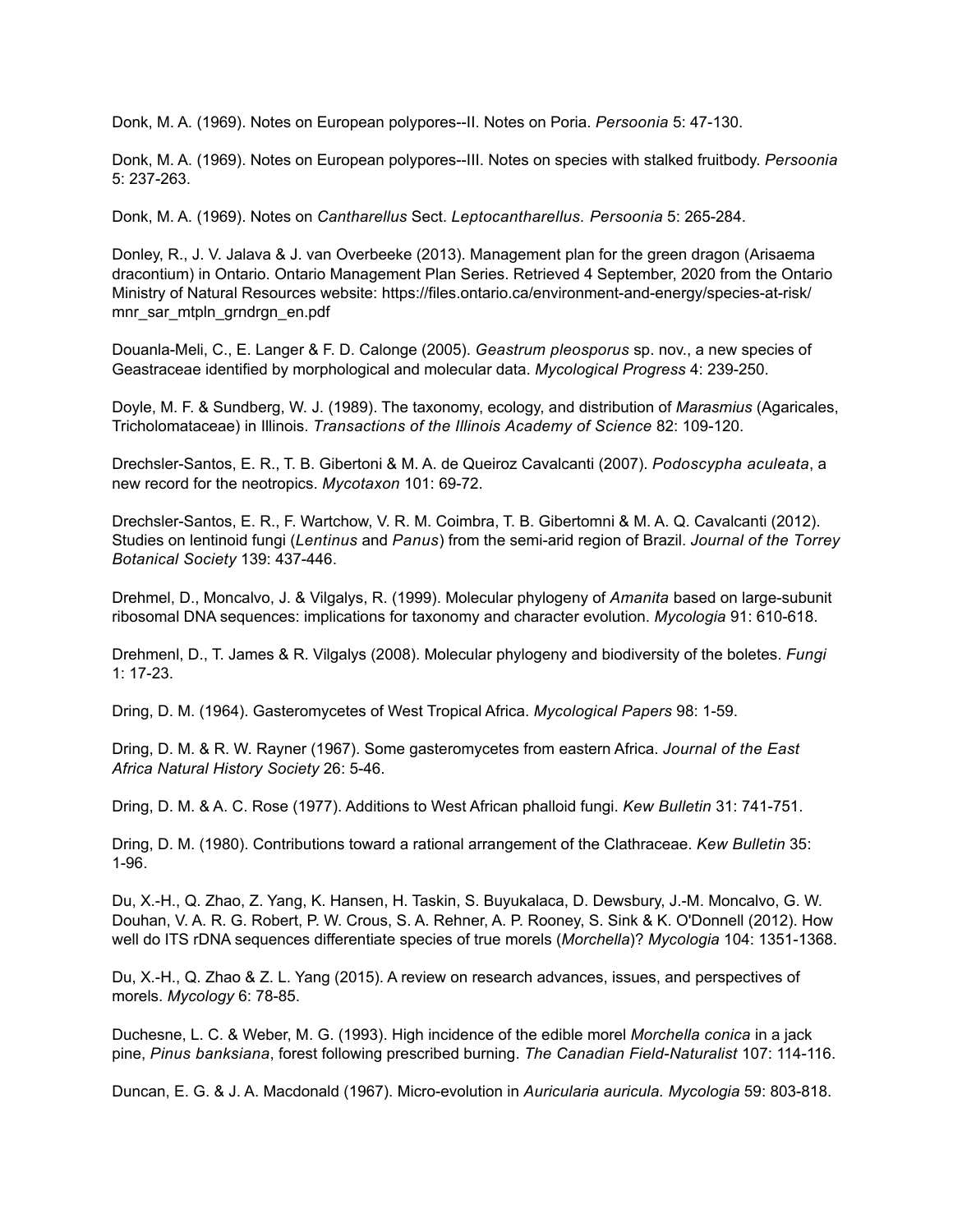Dunham, S. M., T. E. O'Dell & R. Molina (2003). Analysis of nrDNA sequences and microsatellite allele frequencies reveals a cryptic chanterelle species *Cantharellus cascadensis* sp. nov. from the American Pacific Northwest. *Mycological Research* 107: 1163-1177.

Dunham, S. M., T. E. O'Dell & R. Molina (2006). Forest stand age and the occurrence of chanterelle (*Cantharellus*) species in Oregon's central Cascade Mountains. *Mycological Research* 110: 1433-1440.

Dunham, S. M., T. E. O'Dell & R. Molina (2006). Spatial analysis of within-population microsatellite variability reveals restricted gene flow in the Pacific golden chanterelle (*Cantharellus formosus)*. *Mycologia* 98: 250-259.

Dunn, J. L. & J. Alderfer (2009). *Illustrated birds of North America.* Hong Kong: National Geographic Society. 502 pp.

Durall, D. M., S. Gaiet, S. W. Simard, L. Kudrna & S. M. Sakakibara (2006). Effects of clearcut logging and tree species composition on the diversity and community composition of epigeous fruit bodies formed by ectomycorrhizal fungi. *Canadian Journal of Botany* 84: 966-980.

Durand, E. J. (1923). The genera *Midotis, Ionomidotis* and *Cordierites. Proceedings of the American Academy of Arts and Sciences* 59: 3-16.

Duriška, O., V. Antonín, R. Para, M. Tomšovsky & S. Jančovičová (2017). Taxonomy, ecology and distribution of *Melanoleuca strictipes* (Basidiomycota, *Agaricales*) in Europe. *Czech Mycology* 69: 15-30.

Durkin, L., T. Jansson, M. Sanchez, M. Khomich, M. Ryberg, E. Kristiansson & R. H. Nilsson (2020). When mycologists describe new species, not all relevant information is provided (clearly enough). *MycoKeys* 72: 109-128.

Eberhardt, U., H. J. Beker, J. Vila, J. Vesterholt, X. Llimona & R. Gadjieva (2009). *Hebeloma* species associated with *Cistus. Mycological Research* 113: 153-162.

Eberhardt, U., H. J. Beker, T. Borgen, H. Knudsen, N. Schütz & S. A. Elbourne (2021). A survey of *Hebeloma* (Hymenogastraceae) in Greenland. *MycoKeys* 79: 17-118.

Eckblad, F. E. (1968). The genera of operculate Discomycetes: A re-evaluation of their taxonomy, phylogeny and nomenclature. *Nytt Magasin for Botanikk* 15: 1-191.

Eddy, S. & J. C. Underhill (1978). *How to know the freshwater fishes.* USA: Wm. C. Brown. 215 pp.

Eicker, A. & D. A. Reid (1990). *Clathrus transvaalensis*, a new species from the Transvaal, South Africa. *Mycological Research* 94: 422-423.

Elliott, L., C. Gerhardt & C. Davidson (2009). *The frogs and toads of North America.* Boston: Houghton Mifflin Harcourt. 343 pp.

Elliott, M. E. & M. Kaufert (1974). *Peziza badia* and *Peziza badio-confusa. Canadian Journal of Botany* 52: 467-472.

Elliott, T. E. & S. L. Stephenson (2018). *Mushrooms of the southeast*. Portland, OR: Timber Press. 408 pp.

Elliott, T. F., N. L. Bougher, K. O'Donnell & J. M. Trappe (2014). *Morchella australiana* sp. nov., an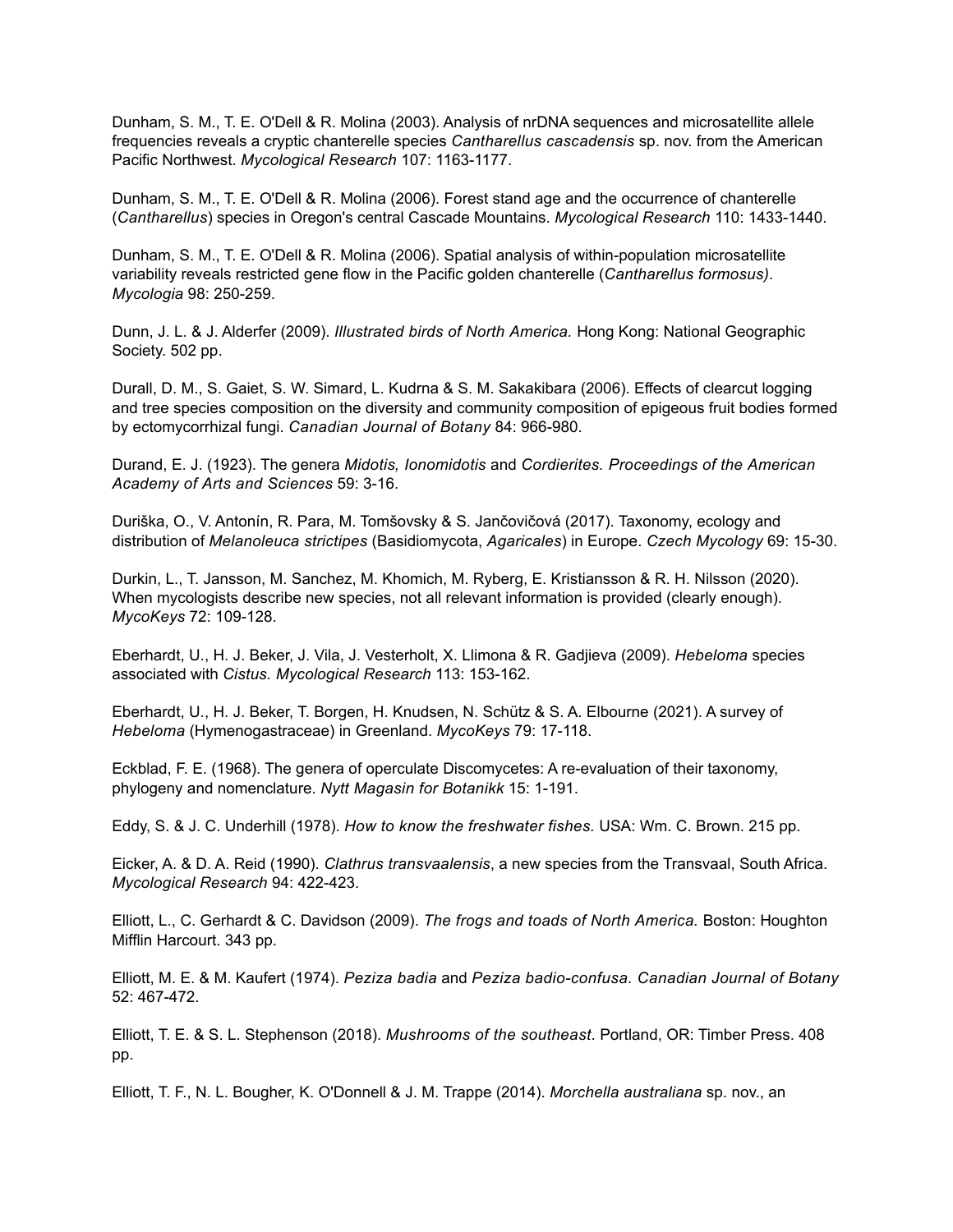apparent Australian endemic from New South Wales and Victoria. *Mycologia* 106: 113-118.

Elliott, T. F. & J. M. Trappe (2018). A worldwide nomenclature revision of sequestrate *Russula* species. *Fungal Systematics and Evolution* 1: 229-242.

Elliott, T. F. & J. M. Trappe (2018). Erratum to: A worldwide nomenclature revision of sequestrate *Russula* species. *Fungal Systematics and Evolution* 2: 361.

Elliott, T. F., M. A. Jusino, J. M. Trappe, H. Lepp, G. -A. Ballard, J. J. Bruhl & K. Vernes (2019). A global review of the ecological significance of symbiotic associations between birds and fungi. *Fungal Diversity* 98: 161-194.

Ellis, J. B. (1882). New North American fungi. *Bulletin of the Torrey Botanical Club* 9: 18-20.

Ellis, J. B. & B. M. Everhart (1892). *The North American Pyrenomycetes: a contribution to mycologic botany*. Newfield, NJ: Ellis & Everhart. 793 pp.

Emery, M. R. & E. S. Barron (2010). Using local ecological knowledge to assess morel decline in the U. S. Mid-Atlantic region. *Economic Botany* 64: 205-216.

Endo, N., W. W. Fangfuk, D. Sakuma, C. Phosri, N. Matsushita, M. Fukada & A. Yamada (2016). Taxonomic consideration of the Japanese red-cap Caesar's mushroom based on morphological and phylogenetic analyses. *Mycoscience* 57: 200-207.

Eriksson, J. & L. Ryvarden (1975). *The Corticiaceae of North Europe. Volume 3:* Coronicium - Hyphoderma*.* Oslo, Norway: Fungiflora. 264 pp.

Eriksson, J. & L. Ryvarden (1976). *The Corticiaceae of North Europe. Volume 4:* Hyphodermella - Mycoacia*.* Oslo, Norway: Fungiflora. 337 pp.

Eriksson, J., K. Hjortstam & L. Ryvarden (1978). *The Corticiaceae of North Europe. Volume 5:*  Mycoaciella - Phanerochaete*.* Oslo, Norway: Fungiflora. 162 pp.

Eriksson, J., K. Hjortstam & L. Ryvarden (1981). *The Corticiaceae of North Europe. Volume 6:* Phlebia - Sarcodontia*.* Oslo, Norway: Fungiflora. 229 pp.

Eriksson, J., K. Hjortstam & L. Ryvarden (1984). *The Corticiaceae of North Europe. Volume 7:*  Schizopora - Suillosporium*.* Oslo, Norway: Fungiflora. 171 pp.

Ernst, C. H. & J. E. Lovich (2009). *Turtles of the United States and Canada.* Second edition. Baltimore: Johns Hopkins University Press. 827 pp.

Esqueda, M., T. Herrera, E. Perez-Silva, A. Aparicio & G. Moreno (2002). Distribution of *Battarrea phalloides* in Mexico. *Mycotaxon* 82: 207-214.

Esser, K. & Lemke, P. A. (2001). *Systematics and evolution: Part B.* (From the series *The Mycota: A comprehensive treatise on fungi as experimental systems for basic and applied research*; Volume VII.) Germany: Springer. 245 pp.

Estades, A. (2007). *Leccinum callitrichum* Redeuilh. *Bulletin de la Société Mycologique de France* 122: 381-386.

Esteve-Raventós, F., G. Moreno, E. Bizio & P. Alvarado (2015). *Inocybe flavobrunnescens*, a new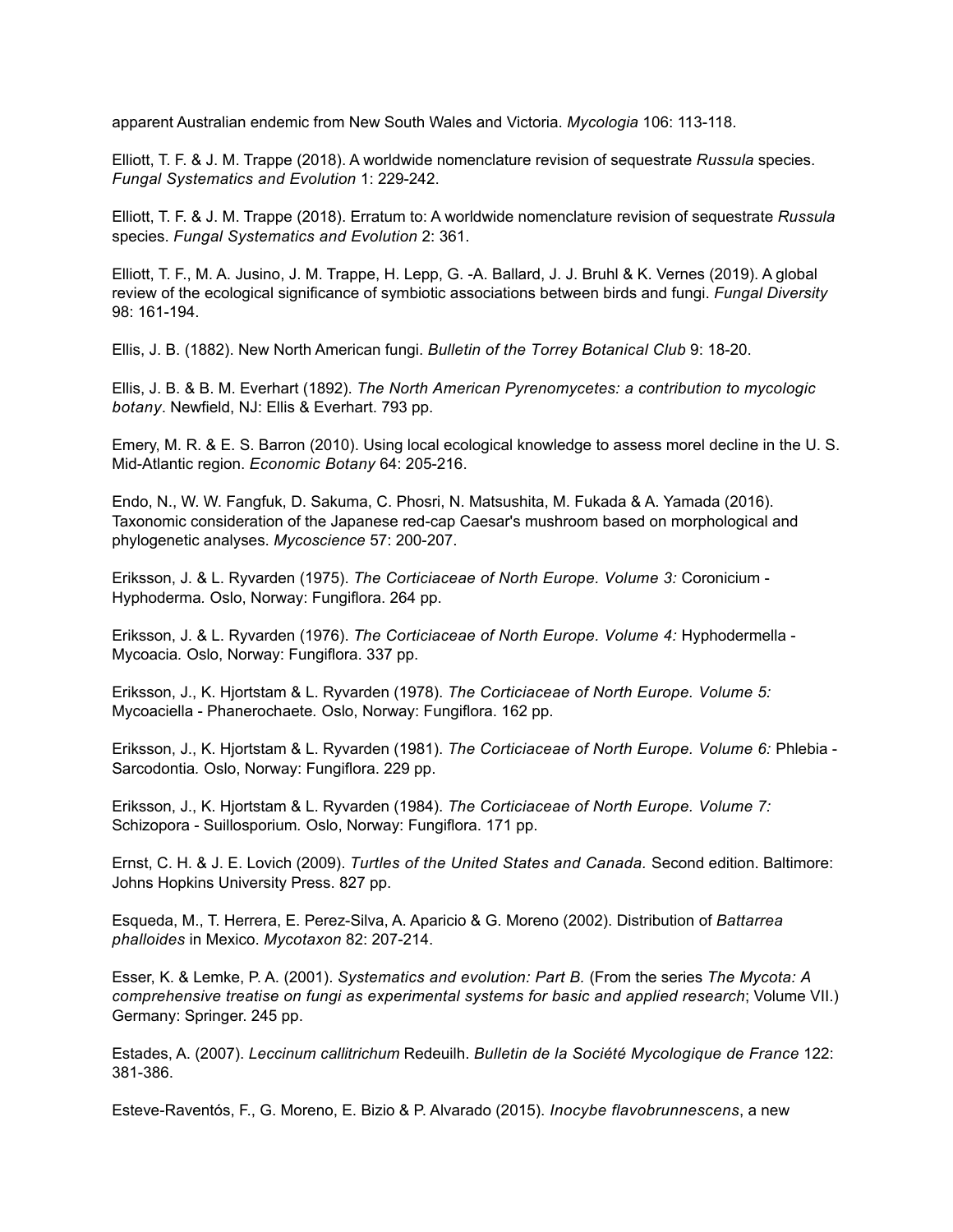species on section *Marginatae. Mycological Progress* 14: 14.

Esteve-Raventós, F., D. Bandini, B. Oertel, V. González, G. Moreno & I. Olariaga (2018). Advances in the knowledge of the *Inocybe mixtilis* group (*Inocybaceae, Agaricomycetes*), through molecular and morphological studies. Persoonia 41: 213-236.

Evenson, V. S. (1997). *Mushrooms of Colorado and the southern Rocky Mountains*. Denver: Denver Botanic Press. 207 pp.

Evenson, V. S. & Denver Botanic Gardens (2015). *Mushrooms of the Rocky Mountain region: Colorado, New Mexico, Utah, Wyoming.* Portland: Timber Press. 298 pp.

Exeter, R. L., L. Norvell & E. Cázares (2006). Ramaria *of the Pacific Northwest*. Salem, OR: United States Department of Interior. 157 pp.

Exeter, R. & L. L. Norvell (2012). How to identify *Phaeocollybia* in the Pacific Northwest North America. Published by the authors.

Eyssartier, G. & B. Buyck (2001). Notes on Australian species described in the genus *Cantharellus* (Basidiomycetes). *Australian Systematic Botany* 14: 587-598.

Eyssartier, G. & M. E. Noordeloos (2002). *Entoloma brunneoserrulatum,* spec. nova. *Ost. Zeitschr. F. Pilzk.* 11: 185-189.

Fabrini, F. C. S. S. & F. Wartchow (2020). Annotated checklist of *Gymnopilus* from Brazil. *Current Research in Environmental & Applied Mycology* 10: 42-49.

Fan, L. -F., Y. -D. Wu, F. Wu & Y. -C. Dai (2021). *Calocera tibetica sp. nov.* (Dacrymycetaceae, Dacrymycetales) from southwestern China. *Phytotaxa* 500: 133-141.

Farnet, A. M., M. Roux & J. Le Petit (1999). Genotypic variations among isolates of *Marasmius quercophilus,* a white-rot fungus isolated from evergreen oak litter. *Canadian Journal of Botany* 77: 884-890.

Farid, A., M. Gelardi, C. Angelini, A. R. Franck, F. Costanzo, L. Kaminsky, E. Ercole, T. J. Baroni, A. L. White, J. R. Garey, M. E. Smith & A. Vizzini (2018). *Phylloporus* and *Phylloboletellus* are no longer alone: *Phylloporopsis* gen. nov. (*Boletaceae*), a new smooth-spored lamellate genus to accommodate the American species *Phylloporus boletinoides. Fungal Systematics and Evolution* 2: 341-359.

Farid, A., A. R. Franck, J. Bolin & J. R. Garey (2020). Expansion of the genus *Imleria* in North America to include *Imleria floridana*, sp. nov., and I*mleria pallida*, comb. nov. *Mycologia* 112: 423-437.

Farr, D. F. (1980). The acanthocyte, a unique cell type in *Stropharia* (Agaricales). *Mycotaxon* 11: 241-249.

Farr, E. R., O. K. Miller Jr. & D. F. Farr (1977). Biosystematic studies in the genus *Pholiota*, stirps *Adiposa. Canadian Journal of Botany* 55: 1167-1180.

Farr, M. L. (1981). *How to know the true slime molds.* Dubuque, IA: Wm. C. Brown. 132 pp.

Fatto, R. M. (1996). *Russula subalbidula* - A southern species. *Mycotaxon* 59: 33-35.

Fatto, R. M. & Bessette, A. E. (1996). A new species of *Callistosporium*. *Mycotaxon* 60: 125-128.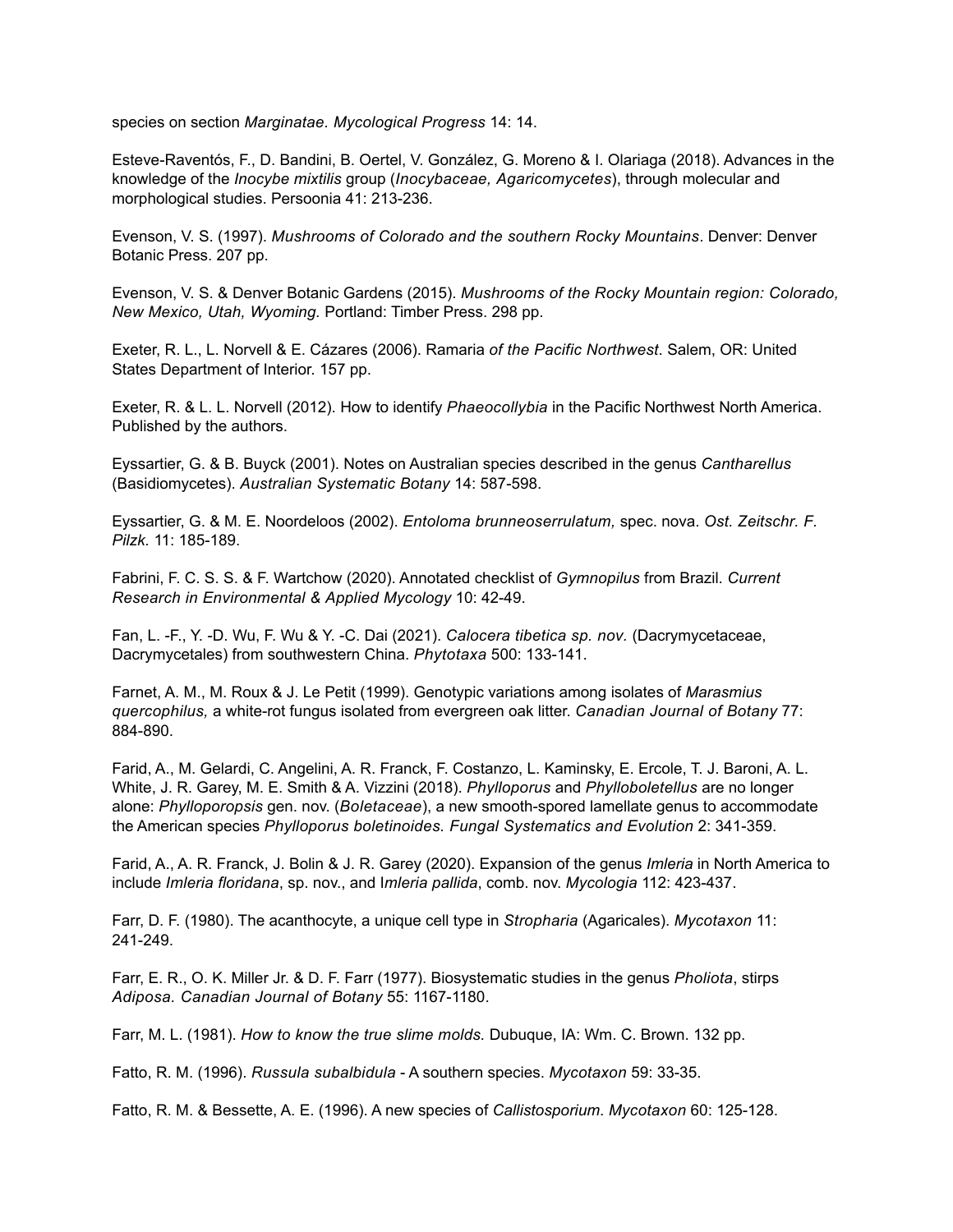Fatto, R. M. (1998). A study of selected Murrill's russulas. Mycotaxon 69: 487-502.

Fatto, R. M. (1999). Three new species of *Russula. Mycotaxon* 70: 167-175.

Fatto, R. M. (2000). Several russulas of the Chiricahua mountains. *Mycotaxon* 75: 265-272.

Fatto, R. M. (2002). Some Russulas of the section Urentinae*. Mycotaxon* 84: 229-244.

Fazolino, E. P., F. D. Calonge & I. G. Baseia (2008). *Geastrum entomophilum*, a new earthstar with an unusual spore dispersal strategy. *Mycotaxon* 104: 449-453.

Fazolino, E. P., L. Trierveiler-Perreira, F. D. Calonge & I. G. Baseia (2010). First records of *Clathrus* (Phallaceae, Agaricomycetes) from the northeast region of Brazil. *Mycotaxon* 113: 195-202.

Fedosova, A. G., E. S. Popov, P. Lizon & V. Kučera (2018). Towards an understanding of the genus *Glutinoglossum* with emphasis on the *Glutinoglossum glutinosum* species complex (Geoglossaceae, Ascomycota). *Persoonia* 41: 18-38.

Feibelman, T. P., J. W. Bennett & W. G. Cibula (1996). *Cantharellus tabernensis:* A new species from the southeastern United States. *Mycologia* 88: 295-301.

Feibelman, T. P., R. L. Doudrick, W. G. Cibula & J. W. Bennett (1997). Phylogenetic relationships within the Cantharellaceae inferred from sequence analysis of the nuclear large subunit rDNA. *Mycological Research* 101: 1423-1430.

Feng, B., X. -H. Wang, D. Ratkowsky, G. Gates, S. S. Lee, T. Grebenc & Z. L. Yang (2016). Multilocus phylogenetic analyses reveal unexpected abundant diversity and significant disjunct distribution pattern of Hedgehog Mushrooms (*Hydnum* L.). *Scientific Reports* 6: 25586.

Ferisin, G. & F. Dovana (2019). Il genere *Pluteus*, sezione *Hispoderma. Rivista Micologia Romana, Bollettino dell'Associazione Micologica Ecologica Romana* 106: 23-51.

Fine, G. A. (1998). *Morel tales: The culture of mushrooming.* Cambridge: Harvard UP.324 pp.

Fischer, E. (1886). IV. *Ithyphallus rugulosus* n. sp. In Zur Entwicklungsgeschichte der Fruchtkörper einiger Phalloideen. *Annales du Jardin Botanique de Buitenzorg* 6: 35-38.

Fischer, M. & M. Binder (2004). Species recognition, geographic distribution and host-pathogen relationships: a case study in a group of lignicolous basidiomycetes, *Phellinus* s.l. *Mycologia* 96: 799-811.

Fischer, M. W. F. & N. P. Money (2009). Why mushrooms form gills: efficiency of the lamellate morphology. Mycological Research 30: 1-7.

Flockhart, D. T. T., L. P. Brower, M. I. Ramirez, K. A. Hobson, L. I. Wassenaar, S. Altizer & D. R. Norris (2017). Regional climate on the breeding grounds predicts variation in the natal origin of monarch butterflies overwintering in Mexico over 38 years. *Global Change Biology* 23: 2565-2576.

Floudas, D. & D. S. Hibbett (2015). Revisiting the taxonomy of *Phanerochaete* (Polyporales, Basidiomycota) using a four gene dataset and extensive ITS sampling. *Fungal Biology* 119: 679-719.

Flynn, T. & Miller, O. K. Jr. (1990). Biosystematics of *Agrocybe molesta* and sibling species allied to *Agrocybe praecox* in North America and Europe. *Mycological Research* 94: 1103-1110.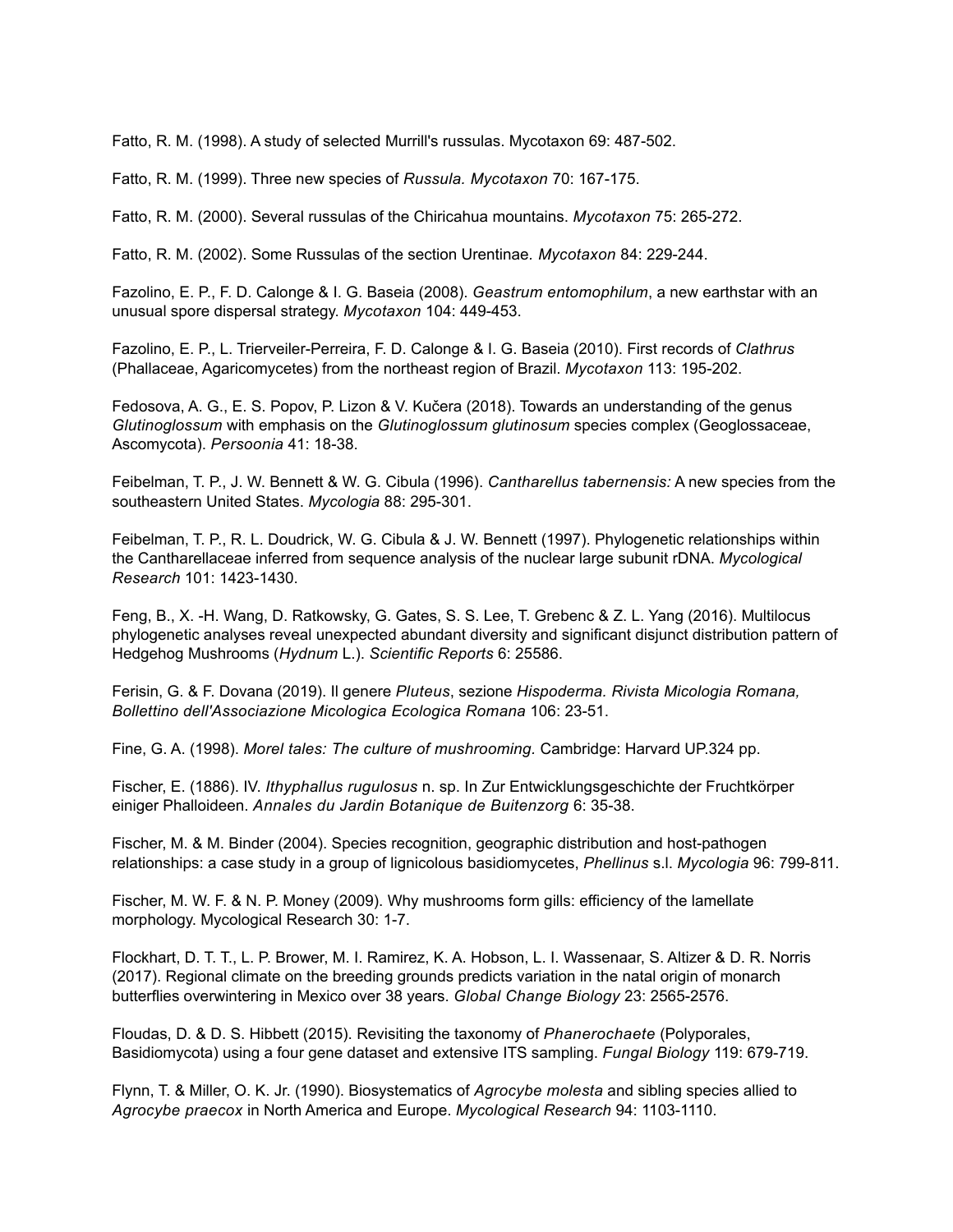Fogel, R. & J. States (2001). Materials for a hypogeous mycoflora of the Great Basin and adjacent cordilleras of the western United States II: *Sapropgaster* gen. et sp. nov. (Basidiomycota, Phallales). *Mycotaxon* 53: 315-320.

Fogel, R. & J. States (2001). Materials for a hypogeous mycoflora of the Great Basin and adjacent cordilleras of the western United States IV: *Zelleromyces rogersonii*, sp. nov. (Basidiomycota, Elasmomycetaceae). *Mycotaxon* 53: 321-326.

Foltz, M. J., K. E. Perez & T. J. Volk (2013). Molecular phylogeny and morphology reveal three new species of *Cantharellus* within 20 m of one another in western Wisconsin, USA. *Mycologia* 105: 447-461.

Fournier, J., F. Flessa, D. Peršoh & M. Stadler (2010). Three new *Xylaria* species from southwestern Europe. *Mycological Progress* 10: 33-52.

Fournier, J. (2014). Update on European species of *Xylaria*. Retrieved 1 September, 2020 from the ASCOFrance website: http://www.ascofrance.fr/uploads/xylaria/201406.pdf

Fox, R. T. V. & Sanson, S. (1996). Lethal effects of an electrical field on *Armillaria mellea* in culture. *Mycological Research* 100: 318-320.

Franco-Molano, A. E. (1993). Studies on *Cystoderma*: A new species and a new combination. *Mycologia* 85: 672-676.

Frank, J. L., A. R. Bessette & A. E. Bessette (2017). *Alessioporus rubriflavus* (Boletaceae), a new species from the eastern United States. *North American Fungi* 12: 1-8.

Frank, J. L., N. Siegel, C. Schwarz, B. Araki & E. C. Vellinga (2020). *Xerocomellus* (*Boletaceae*) in western North America. *Fungal Systematics and Evolution* 6: 265-288.

Freeman, A. E. H. (1979). *Agaricus* in North America: Type studies. *Mycotaxon* 8: 1-49.

Freeman, A. E. H. (1979). *Agaricus* in the southeastern United States. *Mycotaxon* 8: 50-118.

Fries, E. M. (1821). *Systema Mycologicum*, Vol. I. Lund. 520 pp.

Fries, E. M. (1822). *Systema Mycologicum*, Vol. II. Lund. 621 pp.

Fries, E. M. & Hök, C. T. (1835). *Boleti, fungorum generis illustratio*. Uppsala: Regiae Academiae Typographi.

Fries, E. (1849). Discomycetes. In *Summa Vegetabilium Scandinaviae, Sectio posterior*. Sweden: Holmiae & Lipsiae. 346-354.

Fries, N. & G. M. Mueller (1984). Incompatibility systems, cultural features and species circumscriptions in the ectomycorrhizal genus *Laccaria* (Agaricales). *Mycologia* 76: 633-642.

Fries, N. (1985). Intersterility groups in *Paxillus involutus*. *Mycotaxon* 24: 403-409.

Froslev, T. G., T. S. Jeppesen & T. Laessoe. (2006). Seven new calochroid and fulvoid species of *Cortinarius. Mycological Research* 110: 1046-1058.

Frost, C. C. (1874). Catalogue of boleti of New England, with descriptions of new species. *Bulletin of the*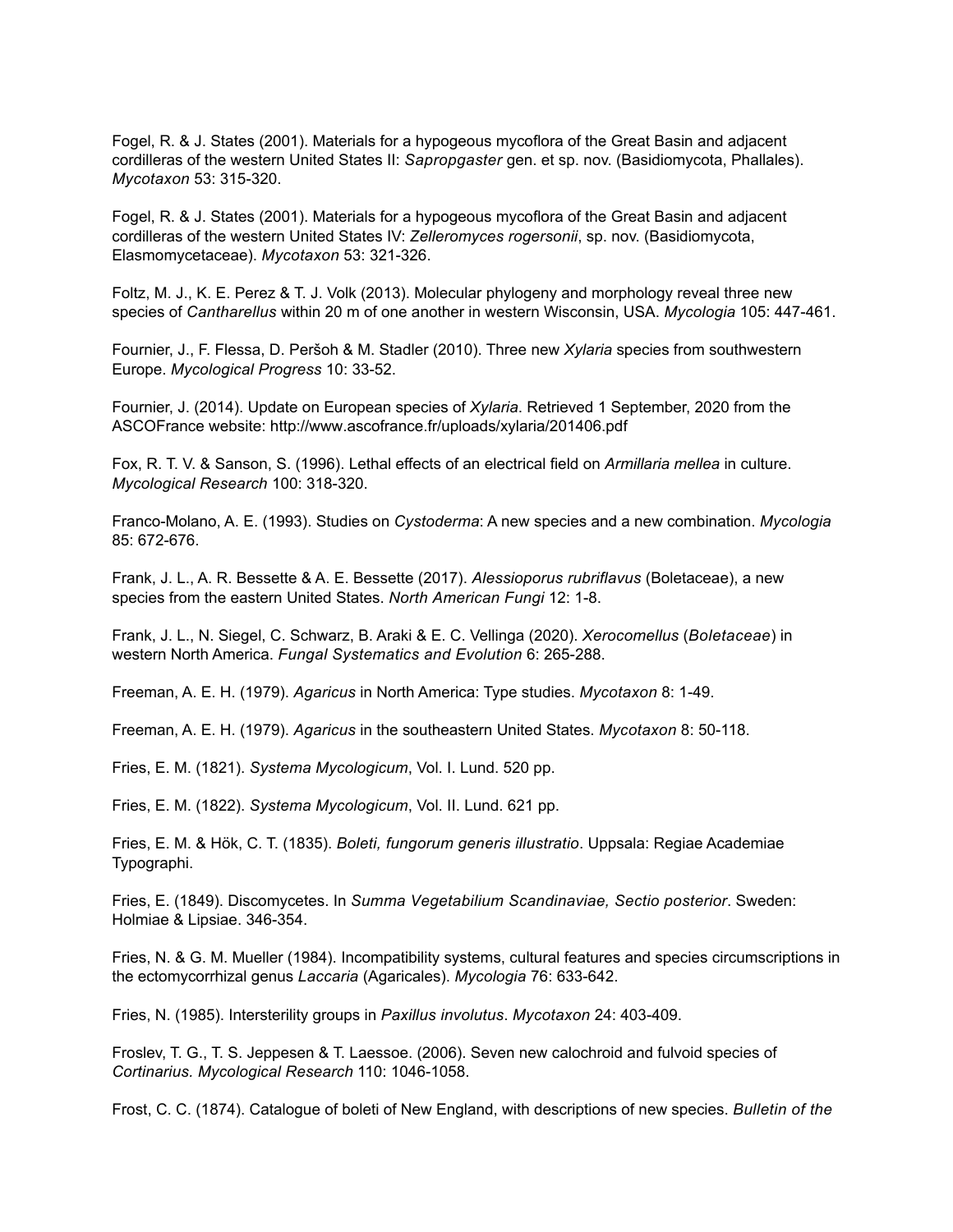*Buffalo Society of Natural Science* 2: 100-105.

Fryar, S. C. (2002). Fungal succession or sequence of fruit bodies? *Fungal Diversity* 10: 5-10.

Fu, S. Z., Q. B. Wang & Y. J. Yao (2006). An annotated checklist of *Leccinum* in China. *Mycotaxon* 96: 47-50.

Fulgenzi, T. D., T. W. Henkel & R. E. Halling (2007). *Tylopilus orsonianus* sp. nov. and *Tylopilus eximius* from Guyana. *Mycologia* 99: 622-627.

Funder, S. (1968). *Practical mycology: Manual for identification of fungi.* New York: Hafner.146 pp.

Furtado, A. N. M., P. P. Daniëls & M. A. Neves (2016). New species and new records of Clavariaceae (Agaricales) from Brazil. *Phytotaxa* 253: 1-26.

Gadd, G. M., S. C. Watkinson & P. S. Dyer, eds. (2007). *Fungi in the environment.* Cambridge: Cambridge University Press. 386 pp.

Galland, M. C. Kemp, R. F. O. & Jurand, M. K. (1979). The species problem in the *Psathyrella candolleana* complex. *Mycotaxon* 8: 329-332.

Gaona, M. G. C., L. Trierveiler-Perreira & Y. E. M. Cano (2017). New records of Phallales from Paraguay. *Mycotaxon* 132: 361-372.

García-Jiménez, J., F. Garza-Ocañas, J. I. de la Fuente, Á. E. Saldivar & O. Ayala-Vásquez (2019). Three new records of *Aureoboletus* Pouzar (Boletaceae, Boletales) from Mexico. *Check List* 15: 759-765.

Garnica, S., M. Weiss, B. Oertel & F. Oberwinkler (2003). Phylogenetic relationships of European *Phlegmacium* species (*Cortinarius*, Agaricales). *Mycologia* 95: 1155-1170.

Garnica, S., M. Weiß, B. Oertel & F. Oberwinkler (2005). A framework for a phylogenetic classification in the genus *Cortinarius* (Basidiomycota, Agaricales) derived from morphological and molecular data. *Canadian Journal of Botany* 83: 1457-1477.

Garnica, S., P. Spahn, B. Oertel, J. Ammirati & F. Oberwinkler (2011). Tracking the evolutionary history of *Cortinarius* species in section *Calochroi*, with transoceanic disjunct distributions. *Evolutionary Biology* 11: 213.

Garnica, S., M. E. Schön, K. Abarenkov, K. Riess, K. Liimatainen, T. Niskanen, B. Dima, K. Soop, T. G. Froslev, T. S. Jeppesen, U. Peitner, R. Kuhnert-Finkernagel, T. E. Brandrud, G. Saar, B. Oertel & J. F. Ammirati (2016). Determining threshold values for barcoding fungi: lessons from *Cortinarius* (Basidiomycota), a highly diverse and widespread ectomycorrhizal genus. *FEMS Microbiology Ecology*. 92: 1-16.

Garnier-Delcourt, M., C. Reckinger, B. Schultheis, M. -T. Tholl & J. Thorn (2012). Notes mycologiques Luxembourgeoises. VI. *Bulletin de la Société des Naturalistes Luxumbourgeois* 113: 117-135.

Ge, Z. W., Z. L. Yang & E. C. Vellinga (2010). The genus *Macrolepiota* (Agaricaceae, Basidiomycota) in China. *Fungal Diversity* 45: 81-98.

Ge, Z. -W., Z. L. Yang, D. H. Pfister, M. Carbone, T. Bau & M. E. Smith (2014). Multigene molecular phylogeny and biogeographic diversification of the earth tongue fungi in the genera *Cudonia* and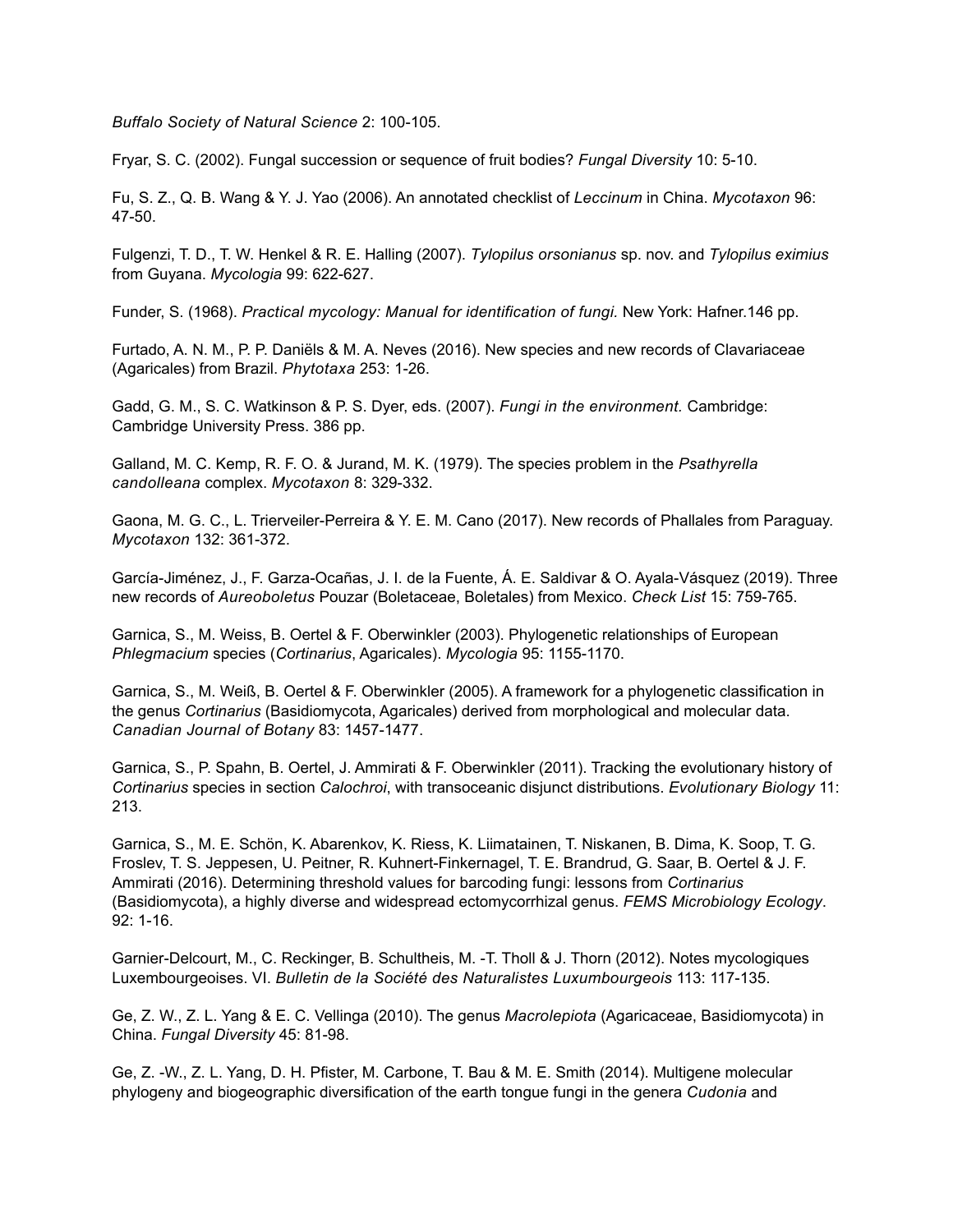*Spathularia* (Rhytismatales, Ascomycota). *PLoS ONE* 9: e103457.

Ge, Z. W., A. Jacobs, E. C. Vellinga, P. Sysouphanthong, R. van der Walt, C. Lavorato, Y. F. An & Z. L. Yang (2018). A multi-gene phylogeny of *Chlorophyllum* (*Agaricaceae*, *Basidiomycota*): new species, new combination and infrageneric classification. *MycoKeys* 32: 65-90.

Gelardi, M., A. Vizzini, E. Ercole, S. Voyron, J.-Z. Sun & X.-Z. Liu (2013). *Boletus sinopulverulentus*, a new species from Shaanxi Province (central China) and notes on *Boletus* and *Xerocomus*. *Sydowia* 65: 45-57.

Gelardi, M., G. Simonini, E. Ercole, P. Davoli & A. Vizzini (2015). *Cupreoboletus* (Boletaceae, Boletinae), a new monotypic genus segregated from *Boletus* sect. *Luridi* to reassign the Mediterranean species *B. poikilochromus. Mycologia* 107: 1254-1269.

Gelardi, M. (2018). Contribution to the knowledge of Chinese boletes. II: *Aureoboletus thibetanus s.l., Neoboletus brunneissimus, Pulveroboletus macrosporus* and *Retiboletus kauffmanii* (part ii). *Rivista Micologica Romana, Bollettino dell' Associazione Micologica Ecologica Romana* 103:27-44.

Gelardi, M., C. Angelini, F. Costanzo, F. Dovana, B. Ortiz-Santana & A. Vizzini (2019). *Neoboletus antillanus* sp. nov. (Boletaceae), first report of a red-pored bolete from the Dominican Republic and insights on the genus *Neoboletus*. *MycoKeys* 49: 73-97.

Gelardi, M., C. Angelini, F. Costanzo, E. Ercole, B. Ortiz-Santana & A. Vizzini (2021). Outstanding pinkish brown-spored Neotropical boletes: *Austroboletus subflavidus* and *Fistulinella gloeocarpa* (Boletaceae, Boletales) from the Dominican Republic. *Mycobiology* 49: 24-45.

Geml, J., D. D. Davis & D. M. Geiser (2005). Phylogenetic analyses reveal deeply divergent species lineages in the genus *Sphaerobolus* (Phallales: Basidiomycota). *Molecular Phylogenetics and Evolution* 35: 313-322.

Geml, J., D. D> Davis & D. M. Geiser (2005). Systematics of the genus *Sphaerobolus* based on molecular and morphological data, with the description of *Sphaerobolus ingoldii* sp. nov. *Mycologia* 97: 680-694.

Geml, J., A. Laursen, K. O'Neill, H. C. Nusbaum & D. L. Taylor (2006). Beringian origins and cryptic speciation events in the fly agaric (*Amanita muscaria*). *Molecular Ecology* 15: 225-239.

Geml, J., G. A. Laursen & D. L. Taylor (2008). Molecular diversity assessment of arctic and boreal *Agaricus* taxa. *Mycologia* 100: 577-589.

Geml, J., G. A. Laursen, I. Timling, J. M. McFarland, M. G. Booth, N. Lennon, C. Nusbaum & D. L. Taylor (2009). Molecular phylogenetic biodiversity assessment of arctic and boreal ectomycorrhizal *Lactarius* Pers. (Russulales; Basidiomycota) in Alaska, based on soil and sporocarp DNA. *Molecular Ecology* 18: 2213-2227.

Geml, J., F. Jauff, C. Brochmann, F. Lutzoni, G. A. Laursen, S. A. Redhead & D. L. Taylor (2012). Frequent circumarctic and rare transequatorial dispersals in the lichenised agaric genus *Lichenomphalia* (*Hygrophoraceae*, *Basidiomycota*). *Fungal Biology* 116: 388-400.

Gerhardt, E. (1996). Taxonomische Revision der Gattungen *Panaeolus* und *Panaeolina* (Fungi, Agaricales, Coprinaceae). *Bibliotheca Botanica* 147: 1-149.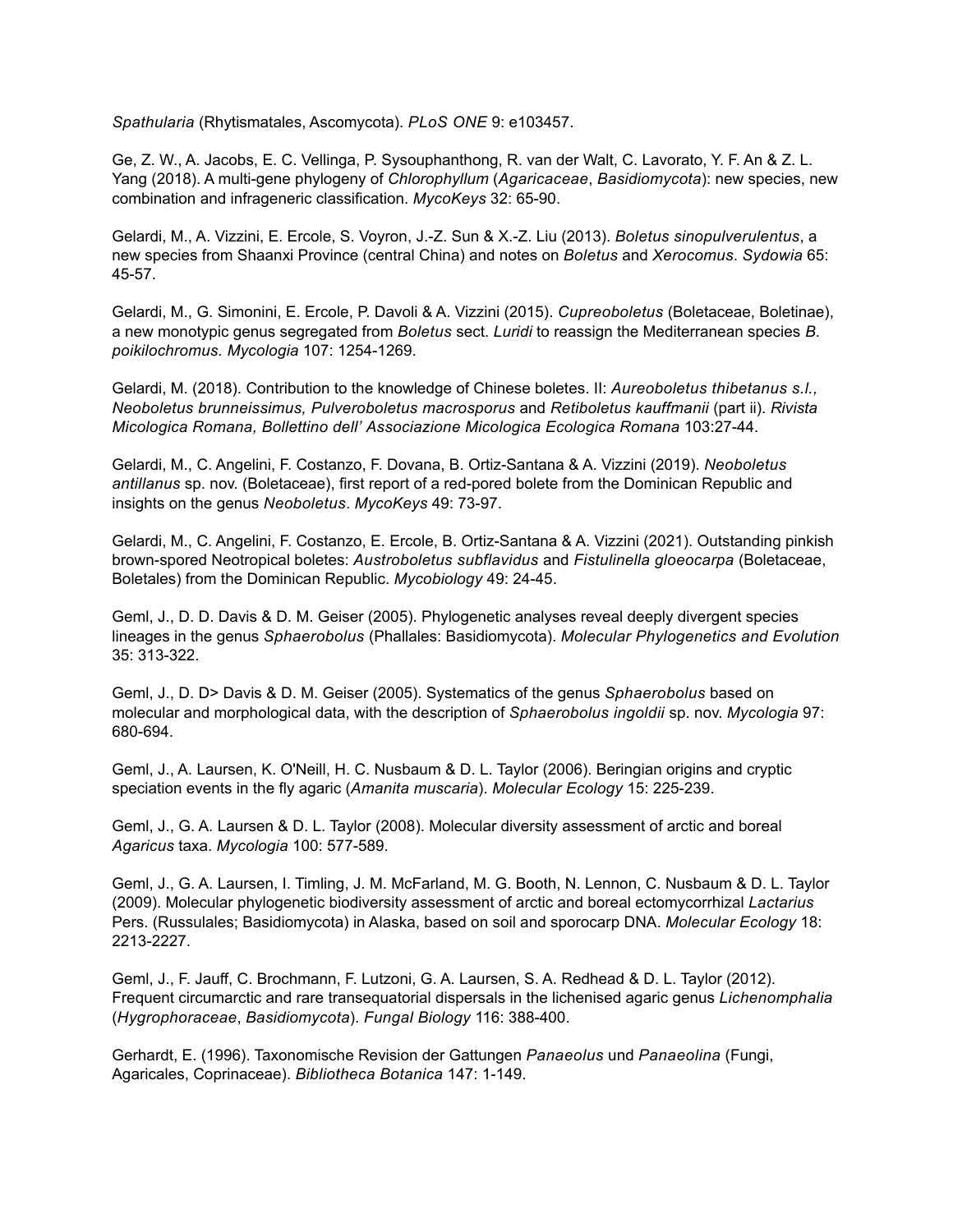Gernandt, D. S., J. L. Platt, J. K. Stone, J. W. Spatafora, A. Holst-Jensen, R. C. Hamelin & L. M. Kohn (2001). Phylogenetics of Helotiales and Rhytismatales based on partial small subunit nuclear ribosomal DNA sequences. *Mycologia* 93: 915-933.

Gessner, R. V., M. A. Romano & R. W. Schultz (1987). Allelic variation and segregation in *Morchella deliciosa* and *M. esculenta. Mycologia* 79: 683-687.

Gessner, R. V. (1995). Genetics and systematics of North American populations of *Morchella. Canadian Journal of Botany* 73 (Suppl. 1): S967-S971.

Ghobad-Nejhad, M & H. Kotiranta (2008). The genus *Inonotus sensu lato* in Iran, with keys to *Inocutis* and *Mensularia* worldwide. *Annales Botanici Fennici* 45: 465-476.

Giachini, A. J. (2004). Systematics, phylogeny, and ecology of *Gomphus sensu lato*. Doctoral dissertation, Oregon State University.

Giachini, A. J., K. Hosaka, E. Nouhra, J. Spatafora & J. M. Trappe (2010). Phylogenetic relationships of the Gomphales based on nuc-25S-rDNA, mit-12S-rDNA, and mit-atp6-DNA combined sequences. *Fungal Biology* 114: 224-234.

Giachini A. J. & M. A. Castellano (2011). A new taxonomic classification for species in *Gomphus* sensu lato. *Mycotaxon* 115: 183-201.

Giazzon, M. D. (2002). The amphibians and reptiles of Logan County, Illinois. *Transactions of the Illinois State Academy of Science* 95: 215-227.

Gibson, J. L. & Kimbrough, J. W. (1988). Ultrastructural observations on Helvellaceae (Pezizales). II Ascosporogenesis of *Gyromitra esculenta. Canadian Journal of Botany* 66: 1743-1749.

Gibson, W. H. (1895). Our edible toadstools and mushrooms. New York: Harper & Brothers. 337 pp.

Gilbertson, R. L. & Burdsall, H. H. Jr. (1972). *Phellinus torulosus* in North America. *Mycologia* 64: 1258-1269.

Gilbertson, R. L., H. H. Burdsall Jr. & M. J. Larsen (1975). Notes on wood-rotting Hymenomycetes in New Mexico. *The Southwestern Naturalist* 19: 347-360.

Gilbertson, R. L. (1976). The genus *Inonotus* (Aphyllophorales: Hymenochaetaceae) in Arizona. *Memoirs of the New York Botanical Garden* 28: 67-85.

Gilbertson, R. L. (1981). North American wood-rotting fungi that cause brown rots. *Mycotaxon* 12: 372-416.

Gilbertson, R. L. & Ryvarden, L. (1986). *North American Polypores.* Volume 1. Oslo: Fungiflora. 433 pp.

Gilbertson, R. L. & Ryvarden, L. (1987). *North American Polypores.* Volume 2. Oslo: Fungiflora. 450 pp.

Gilbertson, R. L. (1980). Wood-rotting fungi of North America. *Mycologia* 72: 1-49.

Gilbertson, R. L. & K. K. Nakasone (2003). New taxa of Hawaiian corticoid fungi are described with keys to *Crustoderma, Radulomyces,* and *Scopuloides. Mycologia* 95: 467-473.

Gilkey, H. M. (1954). Order Tuberales. *North American Flora 2:* 1-36.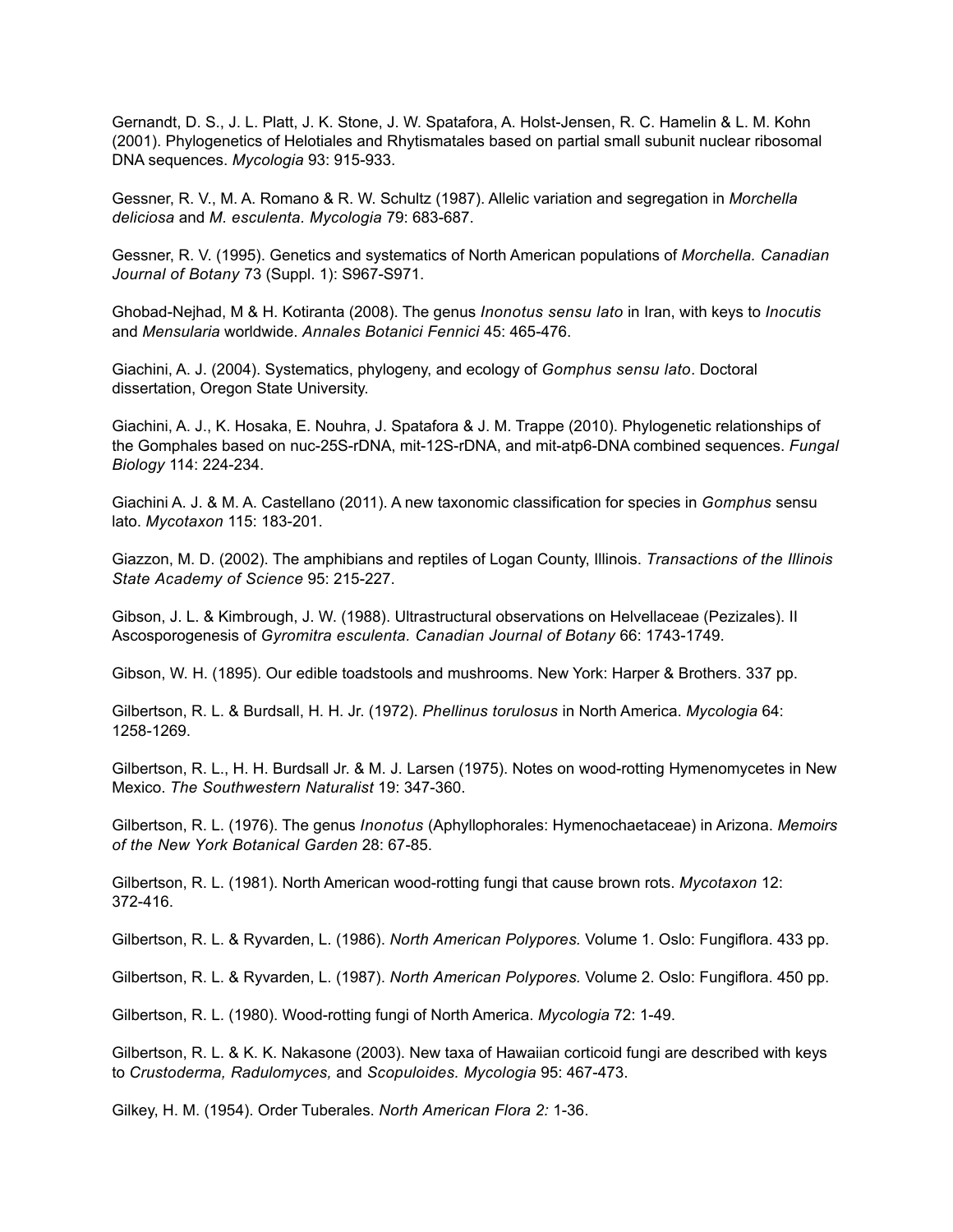Gilkey, H. M. (1961). New species and revisions in the order Tuberales. *Mycologia* 53: 215-220.

Gilliam, M. S. (1975). New North American species of *Marasmius. Mycologia* 67: 817-844.

Gilliam, M. S. (1975). *Marasmius* section Chordales in the Northeastern United States and Canada. *Contributions from the University of Michigan Herbarium* 11: 25-40.

Gilliam, M. S. (1976). The genus *Marasmius* in the northeastern United States and adjacent Canada. *Mycotaxon* 4: 1-144.

Gillman, L. S. & Miller, O. K. (1977). A study of the boreal, alpine, and arctic species of *Melanoleuca. Mycologia* 69: 927-951.

Gilmore, M. R. (1919). Uses of plants by the Indians of the Missouri River region. *Annual Report of the Bureau of American Ethnology to the secretary of the Smithsonian Institution* 33: 1-115.

Ginns, J. H. (1975). *Merulius*: s.s. and s.l., taxonomic disposition and identification of species. *Canadian Journal of Botany* 54: 100-167.

Ginns, J. (1975). *Chlorosplenium versiforme. Fungi Canadenses* 67: 1-2.

Ginns, J. (1985). *Hericium* in North America: Cultural characteristics and mating behavior. *Canadian Journal of Botany* 63: 1551-1563.

Ginns, J. (1986). The genus *Syzygospora* (Heterobasidiomycetes: Syzygosporaceae). *Mycologia* 78: 619-636.

Ginns, J. (1997). The taxonomy and distribution of rare or uncommon species of *Albatrellus* in western North America. *Canadian Journal of Botany* 75: 261-273.

Ginns, J. (2011). *Inonotus macrosporus sp*. *nov*. (Fungi: Basidiomycota: Hymenochaetales) on live *Fraxinus nigra* in Wisconsin, United States of America. *North American Fungi* 6: 1-5.

Ginns, J. & L. Millman (2011). Mysterious Asian beauty conquers eastern Massachusetts. *Fungi* 4: 61-63.

Ginns, J. (2017). *Polypores of British Columbia (Fungi: Basidiomycota).* Province of British Columbia, Victoria, British Columbia. Technical Report 104. 260 pp.

Glick, P. G. (1979). *The mushroom trailguide.* New York: Holt, Rinehart and Winston. 247 pp.

Gminder, A. (2013). Schlüssel der rotporigen Röhrlinge. Retrieved 12 December, 2013 from the Pilze Basel website: http://http://www.pilze-basel.ch/rotporigen\_roehrlinge.pdf

Gminder, A. & T. Böhning (2017). *450 champignons.*Paris: Delachaux et Niestlé.320 pp.

Gogoi, G. & V. Parkash (2014). Some new records of stinkhorns (Phallaceae) from Hollongapar Gibbon Wildlife Sanctuary, Assam, India. *Journal of Mycology* 490847, 8 pp.

Gogoi, G. & V. Parkash (2015). *Lysurus habungianus* sp. nov. (Phallaceae)--a new stinkhorn fungus from India. *Current Research in Environmental & Applied Mycology* 5: 248-255.

Góis, J. S., R. H. S. F. Cruz, C. L. Ovrebo & I. G. Baseia (2018). *Cyathus tenuicorticalis* (Agaricales,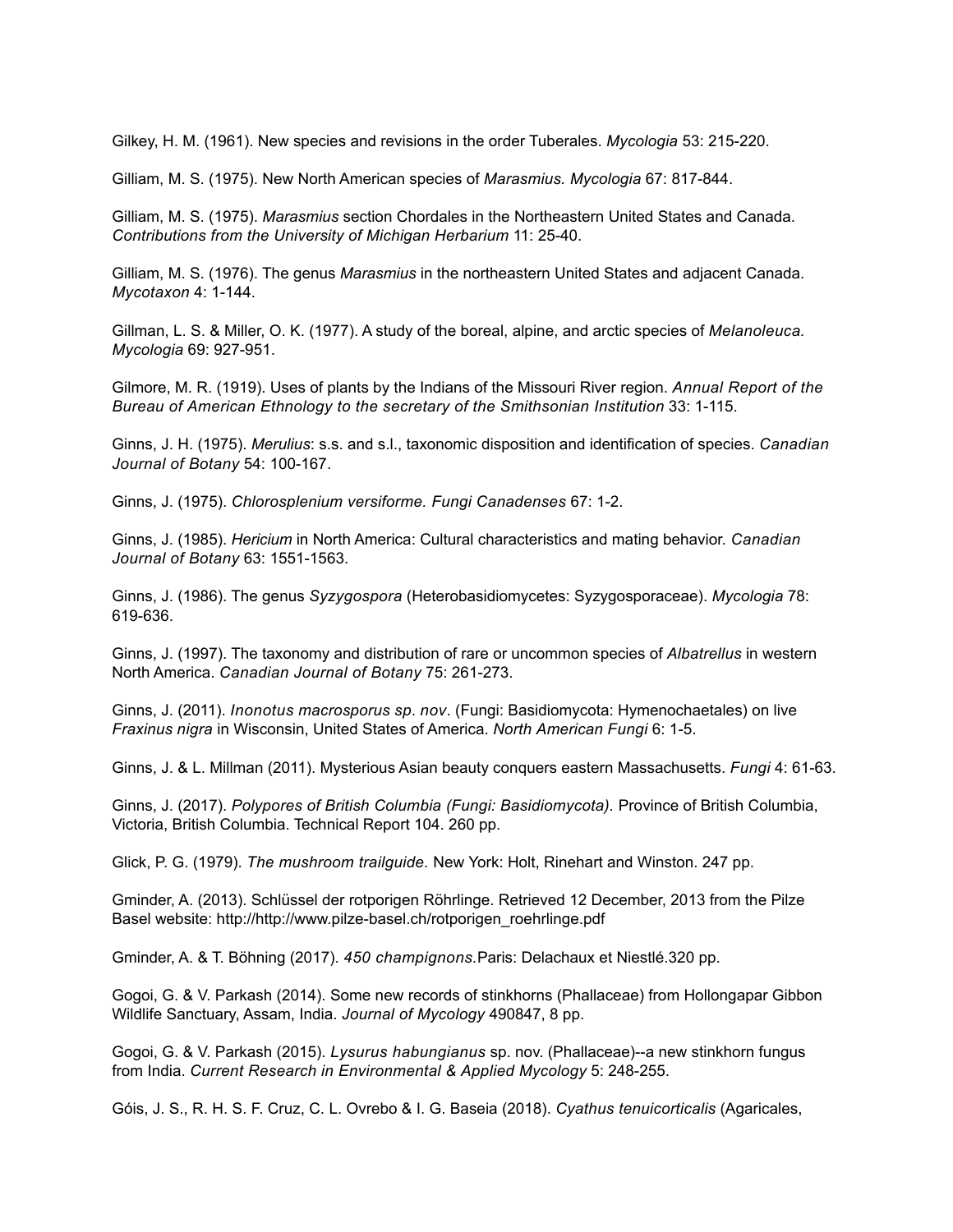Basidiomycota), a new species from La Selva Biological Station, Costa Rica. *Studies in Fungi* 3: 256-263.

Goldstein, D. & R. L. Gilbertson (1981). Cultural morphology and sexuality of *Inonotus arizonicus*. *Mycologia* 73: 167-180.

Goldway, M., R. Amir, D. Goldberg, Y. Hadar & D, Levanon (2000). *Morchella conica* exhibiting a long fruiting season. *Mycological Research* 104: 1000-1004.

Gonzalez, P. & LaBarere, J. (1998). Sequence and secondary structure of the mitochondrial small-subunit rRNA V4, V6, and V9 domains reveal highly species-specific variations within the genus *Agrocybe. Applied and Environmental Microbiology* 64: 4149-4160.

González-Chicas, E., S. Cappello, J. Cifuentes & M. Torres-de la Cruz (2019). New records of Boletales (Basidiomycota) in a tropical oak forest from Mexican southeast. *Botanical Sciences* 97: 423-432.

Gonzalez-Velazquez, A. & Valenzuela, R. (1995). A new species of *Boletellus* (Basidiomycotina, Agaricales: Boletaceae) from Mexico. *Mycotaxon* 55: 399-404.

Gooday, G. W. & J. Zerning (1997). *Ileodictyon cibarium*: the basket fungus as a buckyball. *Mycologist* 11: 184-186.

Goos, R. D. & Shoop, C. R. (1980). A case of mushroom poisoning caused by *Tricholomopsis platyphylla. Mycologia* 72: 433-435.

Gordon, M. & C. Apple (2011). Field monitoring the seasonal variation in *Albatrellus ellisii* mycelium abundance with a species-specific genetic marker. *Mycologia* 103: 950-958.

Gordon, S. A. & Petersen, R. H. (1997). Infraspecific variation among geographically separated collections of *Marasmius androsaceus. Mycological Research* 101: 365-371.

Gordon, S. A. & Petersen, R. H. (1998). Infraspecific variation among geographically separated collections of *Marasmius scorodonius. Mycotaxon* 69: 453-466.

Gordon, S. A., D. E. Desjardin & R. H. Petersen (1994). Mating systems in *Marasmius*: Additional evidence to support sectional consistency. *Mycological Research* 98: 200-204.

Gorjón, S. P. (2020). Genera of corticioid fungi: keys, nomenclature and taxonomy. *Studies in Fungi* 5: 125-309.

Gottlieb, A. M., J. E. Wright & J.-M. Moncalvo (2002). I*nonotus* s. l. in Argentina--morphology, cultural characters and molecular analyses. *Mycological Progress* 1: 229-313.

Graham, V. O. (1944). *Mushrooms of the Great Lakes region*. Chicago: The Chicago Academy of Sciences. 390 pp.

Grand, E. A. (2004). Systematics and species concepts in the genera *Lentinus* Fr. and *Panus* Fr., with emphasis on the *Lentinus tigrinus*, *L. crinitus* and *Panus lecomtei* complexes. Doctoral dissertation, University of Tennessee.

Grand, L. F. (1970). Notes on North Carolina boletes. I. Species of *Boletellus, Phylloporus, Strobilomyces, Tylopilus,* and *Xanthoconium. Journal of the Elisha Mitchell Scientific Society* 86: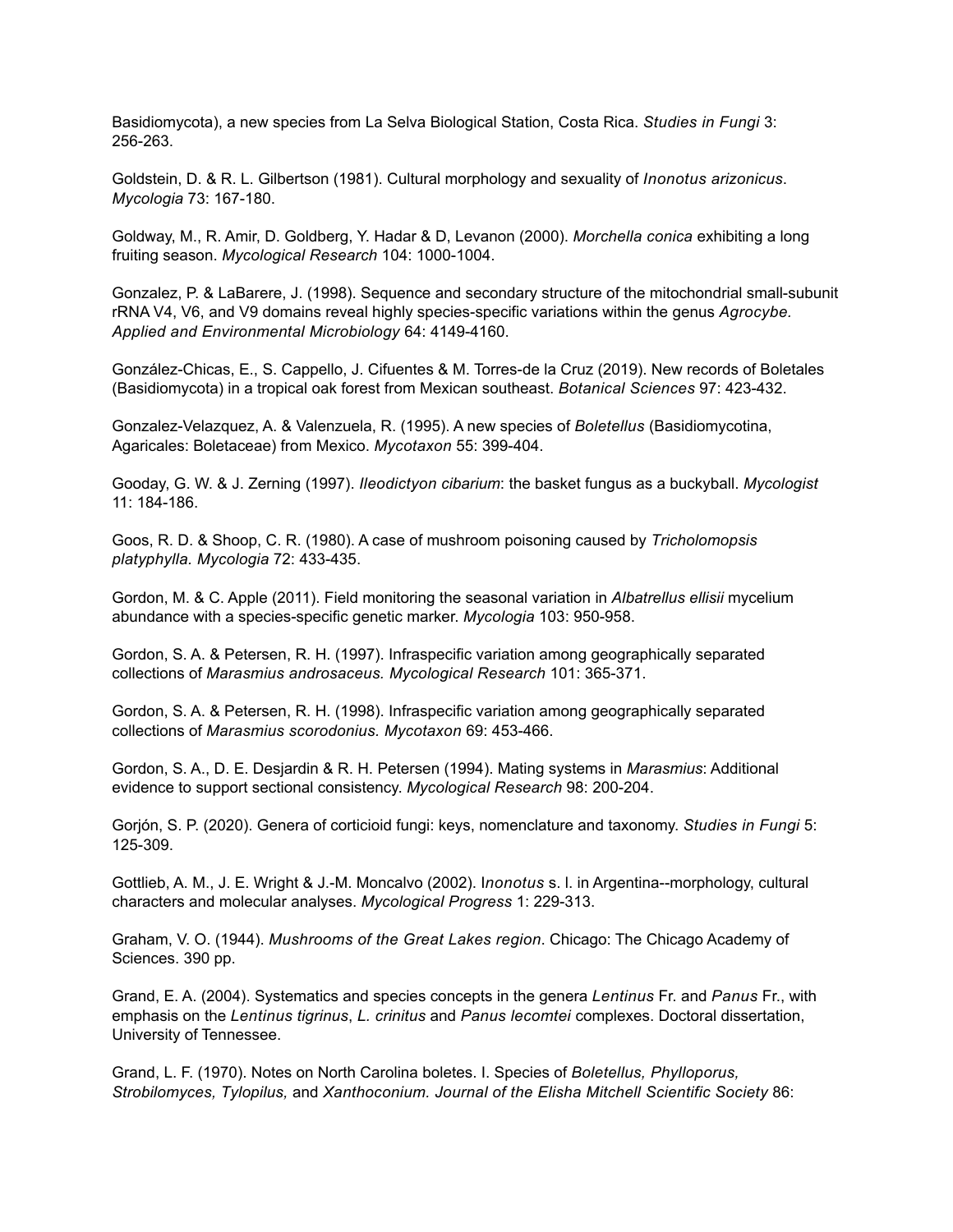49-56.

Grand, L. F. & Smith, A. H. (1971). A previously unrecognized southern species of *Boletus. Mycologia* 63: 114-117.

Grand, L. F. & Smith, A. H. (1971). A new species of *Boletus*, section *Luridi,* from North Carolina*. Mycologia* 63: 884-888.

Grand, L. F. (1976). Distribution, plant associates and variation in basidiocarps of *Pisolithus tinctorius* in the United States. *Mycologia* 68: 672-678.

Grand, L. F. & Lodge, D. J. (1978). Occurrence of *Boletus piedmontensis* in North Carolina and Georgia. *Mycologia* 70: 1267-1268.

Grand, L. F. & Vernia, C. S. (2004). Biogeography and hosts of poroid wood decay fungi in North Carolina: species of *Phellinus* and *Schizopora. Mycotaxon* 89: 181-184.

Gray, S. F. (1821). *A Natural Arrangement of British Plants.* Volume I. London: Baldwin, Cradock & Joy. 824 pp.

Greaves, M. (2014). An introduction to *Scutellinia* and a new British species: *S. torrentis. Field Mycology* 15: 9-11.

Grebenc, T., M. P. Martín & H. Kraigher (2009). Ribosomal ITS diversity among the European species of the genus *Hydnum* (Hydnaceae). *Anales del Jardín Botánico de Madrid* 66S1: 121-132.

Greene, D. F., M. Hesketh & E. Pounden (2010). Emergence of morel (*Morchella*) and pixie cup (*Geopyxis carbonaria*) ascocarps in response to intensity of the forest floor combustion during a wildfire. *Mycologia* 102: 766-773.

Gregory, D. C. (2007). The genus *Clitocybe* of California. Master of Science thesis, San Francisco State University. 262 pp.

Gregory, D. C. (2007). Key to the species of *Clitocybe, Ampulloclitocybe,* and *Infundibulicybe*. Retrieved April, 2008 from the *MykoWeb* Web site: http://www.mykoweb.com/CAF/keys/Clitocybe\_key.pdf

Gregory, T. R. (2008). Understanding evolutionary trees. *Evolution*: *Education and Outreach* 1: 121-137.

Greif, M. D., C. F. C. Gibas, A. Tsuneda & R. S. Currah (2007). Ascoma development and phylogeny of an apothecioid Dothideomycete, *Catinella olivacea. American Journal of Botany* 94: 1890-1899.

Grilli, E. (2000). Studies on the genus *Hebeloma*. Bresadola's conception of *Hebeloma elatum* (Batsch: Fr.) Gillet. In: Associazione Micologica Bresadola, ed. *Micologia 2000*. Brescia, Italy: Grafica Sette, 231-240.

Grootmyers, D. (2021). *An inventory of fungal diversity on Ohio.* Undergraduate research thesis, The Ohio State University. 469 pp.

Grove, J. W. & Hoare, S. C. (1953). The Helvellaceae of the Ottawa district. *The Canadian Field-Naturalist* 67: 96-102.

Groves, J. T. (1964). Poisoning by morels when taken with alcohol. *Mycologia* 56: 779-780.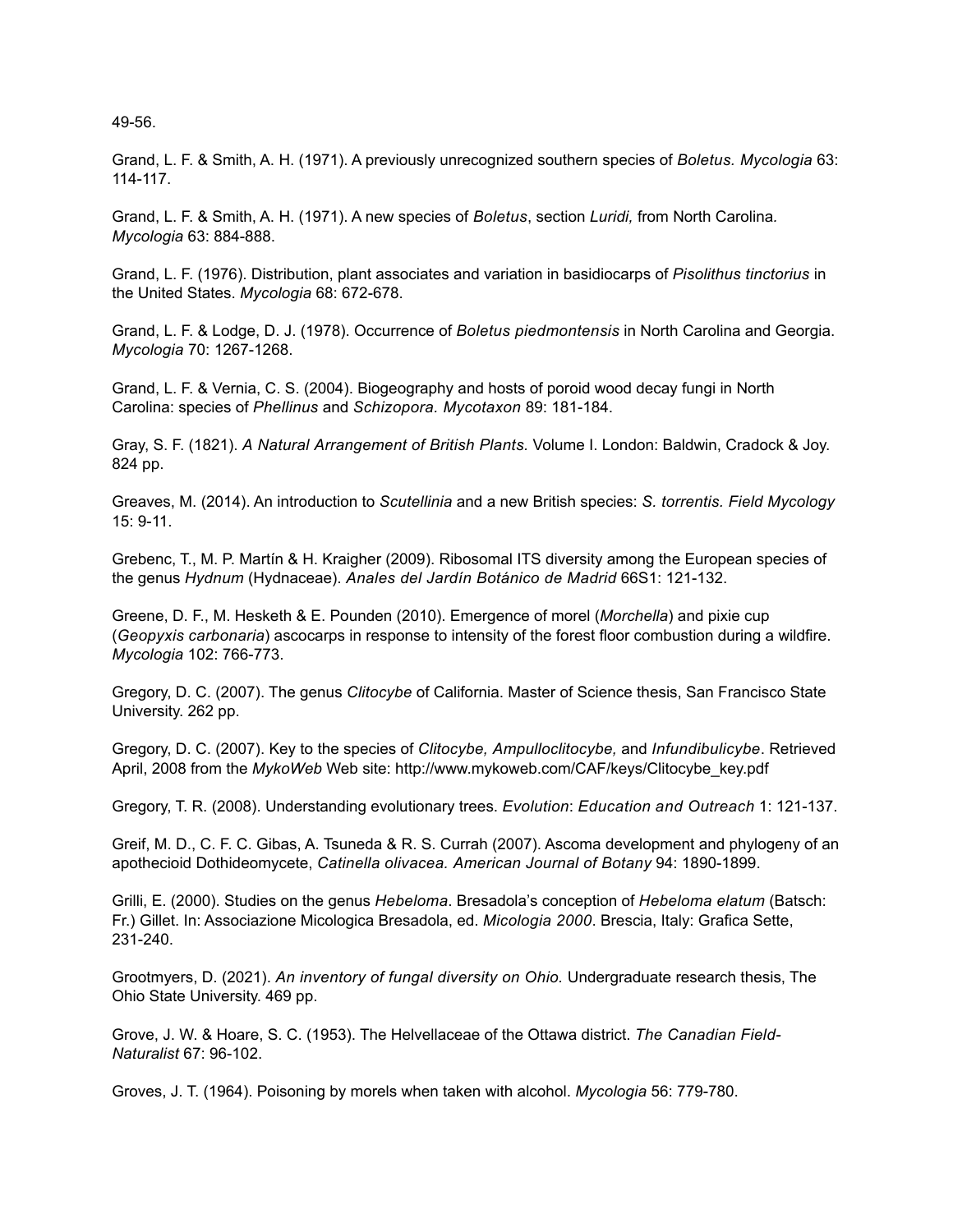Grubisha, L. C., J. M. Trappe, R. Molina & J. W. Spatafora (2001). Biology of the ectomycorrhizal genus *Rhizopogon*. V. Phylogenetic relationships in the Boletales inferred from LSU rDNA sequences. *Mycologia* 93: 82-89.

Grubisha, L. C., N. Levsen, M. S. Olson & D. L. Taylor (2012). Intercontinental divergence in the *Populus*associated ectomycorrhizal fungus, *Tricholoma populinum. New Phytologist* 194: 548-560.

Grund, D. W. & Stuntz, D. E. (1968). Nova Scotian *Inocybes*. I. *Mycologia* 60: 406-425.

Grund, D. W. & Stuntz, D. E. (1970). Nova Scotian *Inocybes*. II. *Mycologia* 62: 925-939.

Grund, D. W. & Stuntz, D. E. (1975). Nova Scotian *Inocybes*. III. *Mycologia* 67: 19-31.

Grund, D. W. & Harrison, K. A. (1976). *Nova Scotian Boletes*. Germany: J. Cramer. 283 pp.

Grund, D. W. & Stuntz, D. E. (1977). Nova Scotian *Inocybes*. IV. *Mycologia* 69: 392-408.

Grund, D. W. & Stuntz, D. E. (1980). Nova Scotian *Inocybes*. V. *Mycologia* 72: 670-688.

Grund, D. W. & Stuntz, D. E. (1981). Nova Scotian *Inocybes*. VI. *Mycologia* 73: 655-674.

Grund, D. W. & Stuntz, D. E. (1983). Nova Scotian *Inocybes*. VII. *Mycologia* 75: 257-270.

Grund, D. W. & Stuntz, D. E. (1984). Nova Scotian *Inocybes*. VIII. *Mycologia* 76: 733-740.

Grupe II, A. C., A. D. Baker, J. K. Uehling, M. E. Smith, T. J. Baroni, D. J. Lodge & T. W. Henkel (2015). *Sarcodon* in the neotropics I: new species from Guyana, Puerto Rico and Belize. *Mycologia* 107: 591-606.

Grupe II, A. C., A. M. Vasco-Palacios, M. E. Smith, T. E. Boekhout & T. W. Henkel (2016). *Sarcodon* in the neotropics II: four new species from Colombia and a key to regional species. *Mycologia* 108: 791-805.

Grupe II, A. C., T. Brennenman, G. Bonito & M. E. Smith (2016). The pecan truffle (*Tuber lyonii*): A gourmet truffle native to the southeastern United States. University of Florida IFAS Extension publication PP330.

Gube, M. (2007). The gleba development of *Langermannia gigantea* (Batsch: Pers.) Rostk. (Basidiomycetes) compared to other Lycoperdaceae, and some systematic implications. *Mycologia* 99: 396-405.

Gubitz, C. (2002). To the knowledge of the ring-less, yellowing species of *Tricholoma*, especially of a white taxon (complex of *Tricholoma argyraceum-scalpturatum*). *Zeitschrift fur Mykologie* 68: 182-198.

Guennel, G. K. (1995). *Guide to Colorado wildflowers. Volume 2: Mountains*. Englewood, Colorado: Westcliffe Publishers. 352 pp.

Guerrero, G. G. & F. G. Ocanas (2005). Estudio de la subunidad mayor del ADN ribosomal nuclear de algunas especies del genero *Cantharellus* en Mexico. *Revista Mexicana de Micologia* 20: 21-26.

Guevara, G. G., J. J. Garcia, T. J. Castillo & O. K. Miller, Jr. (1987). New records of *Lactarius* in Mexico. *Mycotaxon* 30: 157-176.

Guevara, G., G. Bonito & E. Cázares (2013). Revisión del género *Tuber* (Tuberaceae: Pezizales) de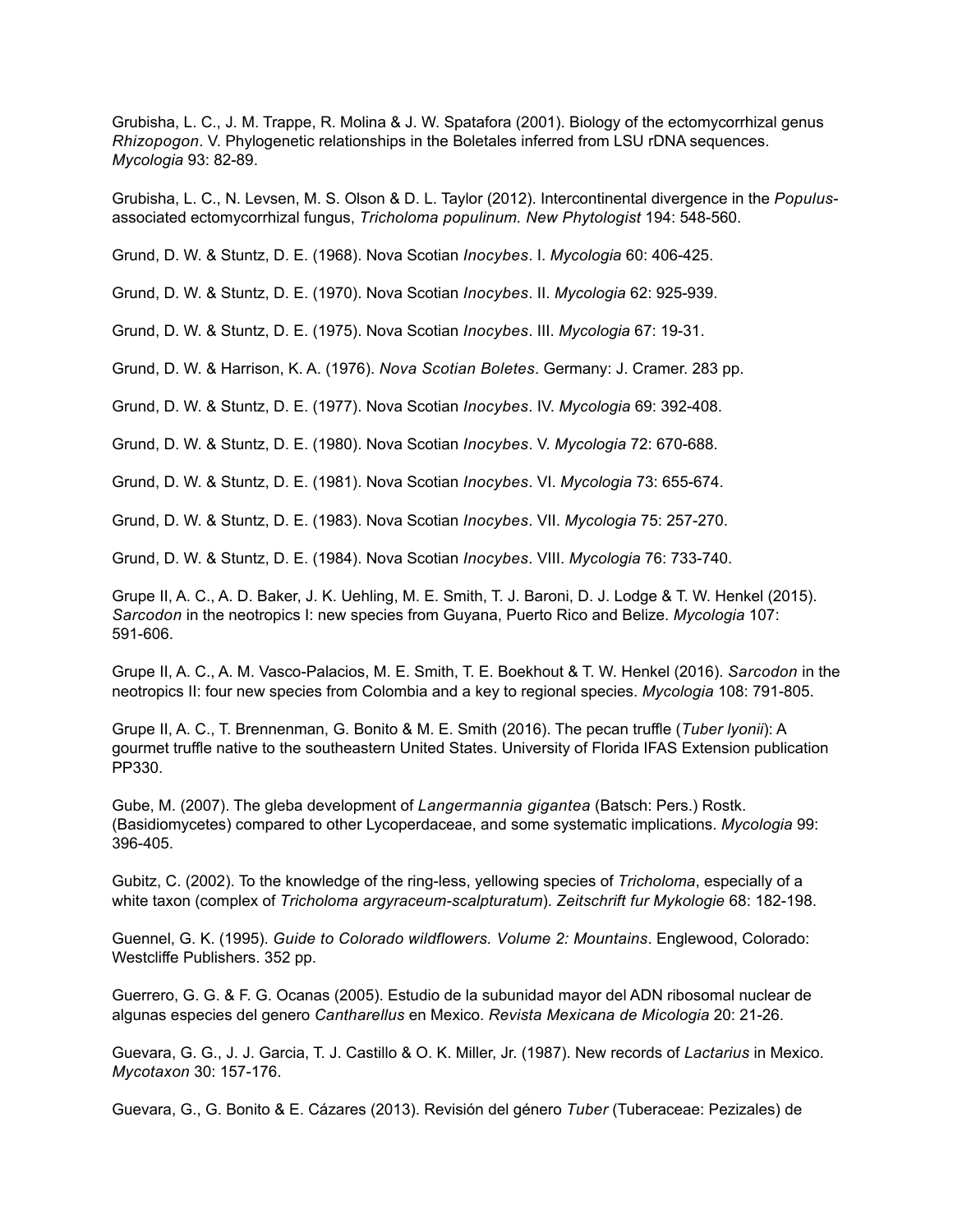México. *Revista Mexicana de Biodiversidad*: S39-S49.

Guild, B. (1977). *The Alaskan mushroom hunter's guide*. Anchorage: Alaska Northwest Publishing Company. 286 pp.

Guinberteau, J. (2017). Sur la découverte d'un nouvel agaric amphi-atlantique de la section *Spissicaules* (Heinem.) Kerrigan: *Agaricus bellanniae* Guinb., Kerrigan & M. Kuo. *Bulletin Semestriel de la Fédération des Associations Mycologiques Méditerranéennes* 51: 7-22.

Gulden, G. (1983). Studies in *Lepista* (Fr.) W. G. Smith section Lepista (Basidiomycotina, Agaricales). *Sydowia* 36: 59-74.

Gulden, G. (1987). The genus *Galerina* on Svalbard. In *Arctic and Alpine Mycology* II, eds. Laursen, G. A., J. F. Ammirati & S. A. Redhead. New York: Springer US. 177-204.

Gulden, G. & H. Hallgrímsson (2000). The genera *Galerina* Earle and *Phaeogalera* Kühner (Basidiomycetes, Agaricales) in Iceland. *Acta Botanica Islandica* 13: 3-54.

Gulden, G., S. Dunham & J. Stockman (2001). DNA studies in the *Galerina marginata* complex. *Mycological Research* 105: 432-440.

Gulden, G., K. Shalchian-Tabrizi & H. Kauserud (2005). *Galerina* Earle: A polyphyletic genus in the consortium of dark-spored agarics. *Mycologia* 97: 823-837.

Gulden, G. (2010). *Galerinas* in cold climates. *North American Fungi* 5: 127-157.

Gulden, G., S. Trudell, T. Frøslev & A. Voitk (2014). Species of *Tricholoma* section *Caligatum* in Newfoundland and Labrador. *Omphalina* 5: 5-9.

Guo-ying, Z., G. Liang, L. Lin & L. He (2011). rDNA internal transcribed spacer sequence analysis of *Craterellus tubaeformis* from North America and Europe. *Canadian Journal of Microbiology* 57: 29-32.

Guzman, G. (1970). Monografia del genero *Scleroderma* Pers. emend. Fr, (Fungi - Basidiomycetes). *Darwiniana* 16: 233-401.

Guzman, G. (1978). A new species of *Panaeolus* from South America. *Mycotaxon* 7: 221-224.

Guzman, G. (1980). Three new sections in the genus *Naematoloma* and a description of a new tropical species. *Mycotaxon* 12: 235-240.

Guzmán, G., R. Valenzuela & J. Castillo (1980). El genero *Spathularia* en México. *Boletín de la Sociedad Mexicana de Micología* 14: 51-59.

Guzman, G. (1981). Distribution of *Amanita nauseosa. Mycotaxon* 12: 522-524.

Guzman, G. (1983). *The genus* Psilocybe*: A systematic revision of the known species including the history, distribution and chemistry of the hallucinogenic species.* Vaduz: J. Cramer. 439 pp.

Guzmán, G. (1984). Nuevos registros de *Lysurus periphragmoides* de México. *Boletín de la Sociedad Mexicana de Micología* 19: 169-171.

Guzman, G., L. Montoya-Bello & V. M. Bandala-Munoz (1988). A new species of *Psathyrella* (Agaricales, Coprinaceae) from Mexico with discussions on the known species. *Brittonia* 40: 229-234.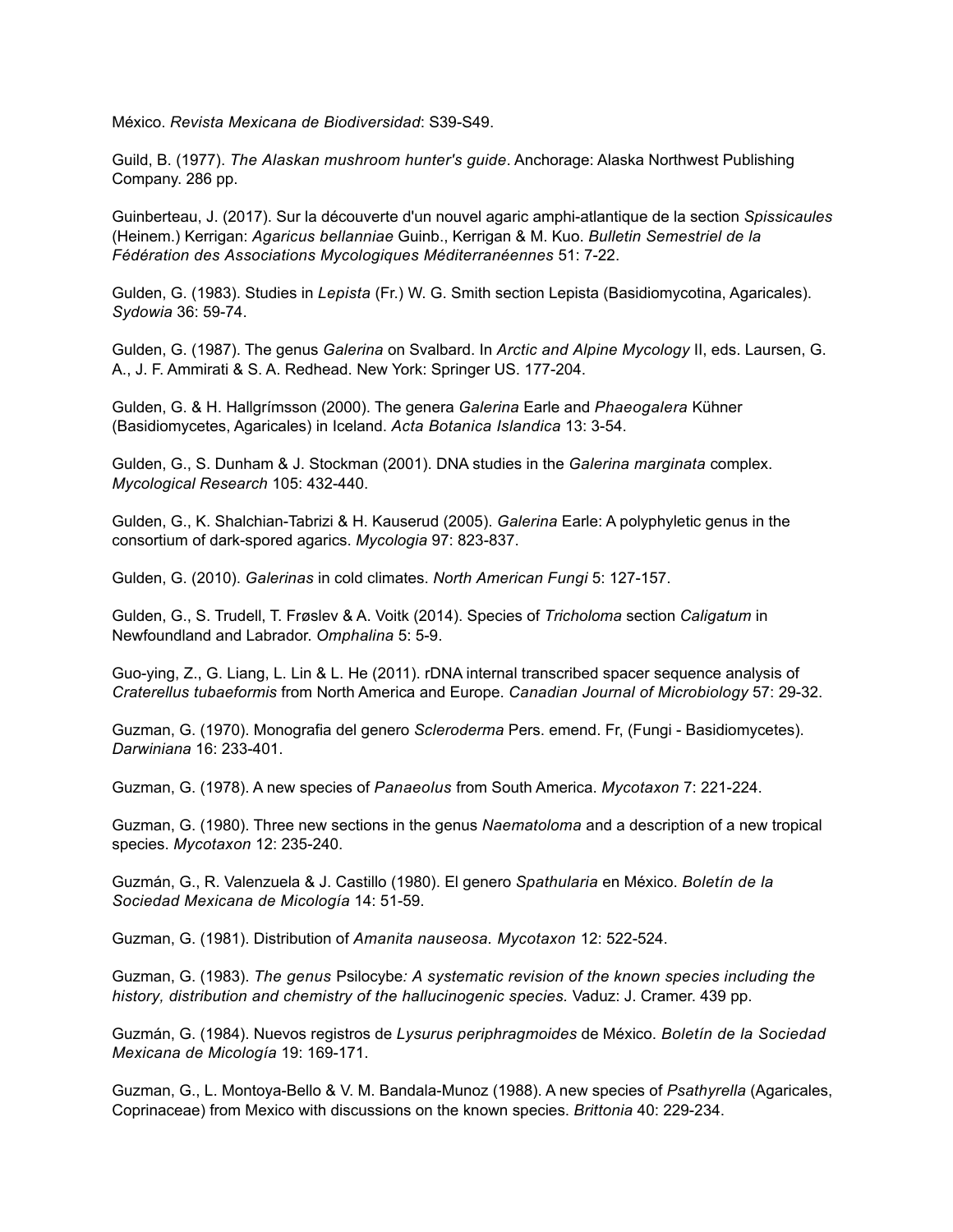Guzman, G., L. Montoya & V. M. Bandala (1990). Las especies y formas de Dictyophora (Fungi, Basidiomycetes, Phallales) en Mexico y observaciones sobre su distribucion en america latina. *Acta Botanica Mexicana* 9: 1-11.

Guzman, G. (1994). Los hongos en la medicina tradicional de Mesoamerica y de Mexico. *Revista Iberoamericana de Micologia* 11: 81-85.

Guzman, G., L. Montoya, G. Mata & D. Salmones (1994). Studies in the genus *Pleurotus*, III. The varieties of *P. ostreatus*-complex based in interbreeding strains and in the study of basidiomata obtained in culture. *Mycotaxon* 50: 365-378.

Guzman, G. & F. Tapia (1998). The known morels in Mexico, a description of a new blushing species, *Morchella rufobrunnea*, and new data on *M. guatemalensis*. *Mycologia* 90: 705-714.

Guzman, G. & Ovrebo, C. L. (2000). New observations on sclerodermataceous fungi. *Mycologia* 92: 174-179.

Guzmán, G., P. Kroegr, F. Ramírez-Guillén & R. Castillo-del-Moral (2008). *Psilocybe (Basidiomycotina, Agaricales, Strophariaceae)* in Canada, with a special review of species from British Columbia. *Mycotaxon* 106: 179-193.

Guzmán, G., A. Cortés-Pérez, L. Guzmán-Dávalos, F. Ramírez-Guillén & M. del R. Sánchez-Jácome (2013). An emendation of *Scleroderma*, new records, and review of the known species in Mexico. *Revista Mexicana de Biodiversidad* 84: S173-S191.

Guzmán-Dávalos, L. & G. Guzmán (1986). *Hongos del estado de Jalisco, VII. El genero Gymnopilus (Cortinariaceae). Revista Mexicana de Micologia* 2: 157-185.

Guzmán-Dávalos, L. & G. Guzmán (1988). *Primer registro de Ripartitella brasiliensis (Fungi, Agaricales) en México. Acta Botánica Mexicana 4*: 9-13.

Guzmán-Dávalos, L. & G. Guzmán (1991). Additions to the genus *Gymnopilus* (Agaricales, Cortinariaceae) from Mexico*. Mycotaxon* 41: 43-56.

Guzmán-Dávalos, L. (1994). New species of *Gymnopilus* (Agaricales, Cortinariaceae) from Mexico. *Mycotaxon* 50: 333-348.

Guzmán-Dávalos, L. & G. Guzmán (1995). Toward a monograph of the genus *Gymnopilus* (Cortinariaceae) in Mexico*. Documents Mycologiques* 25: 197-212.

Guzmán-Dávalos, L. (1995). Further investigations on *Gymnopilus* (Agaricales, Cortinariaceae). A new section and a new species from Mexico*. Mycotaxon* 54: 117-124.

Guzmán-Dávalos, L. (1996). Primer registro de *Gymnopilus* (Agaricales, Cortinariaceae) de Guatemala y un analisis de las especies centroamericanas y del Caribe. *Revista Mexicana de Micologia* 12: 89-96.

Guzmán-Dávalos, L. (1996). New records of the genus *Gymnopilus* (Agaricales, Cortinariaceae) from Mexico. *Mycotaxon* 59: 61-78.

Guzmán-Dávalos, L. & Ovrebo, C. L. (2001). Some species of *Gymnopilus* from Costa Rica and Panama. *Mycologia* 93: 398-404.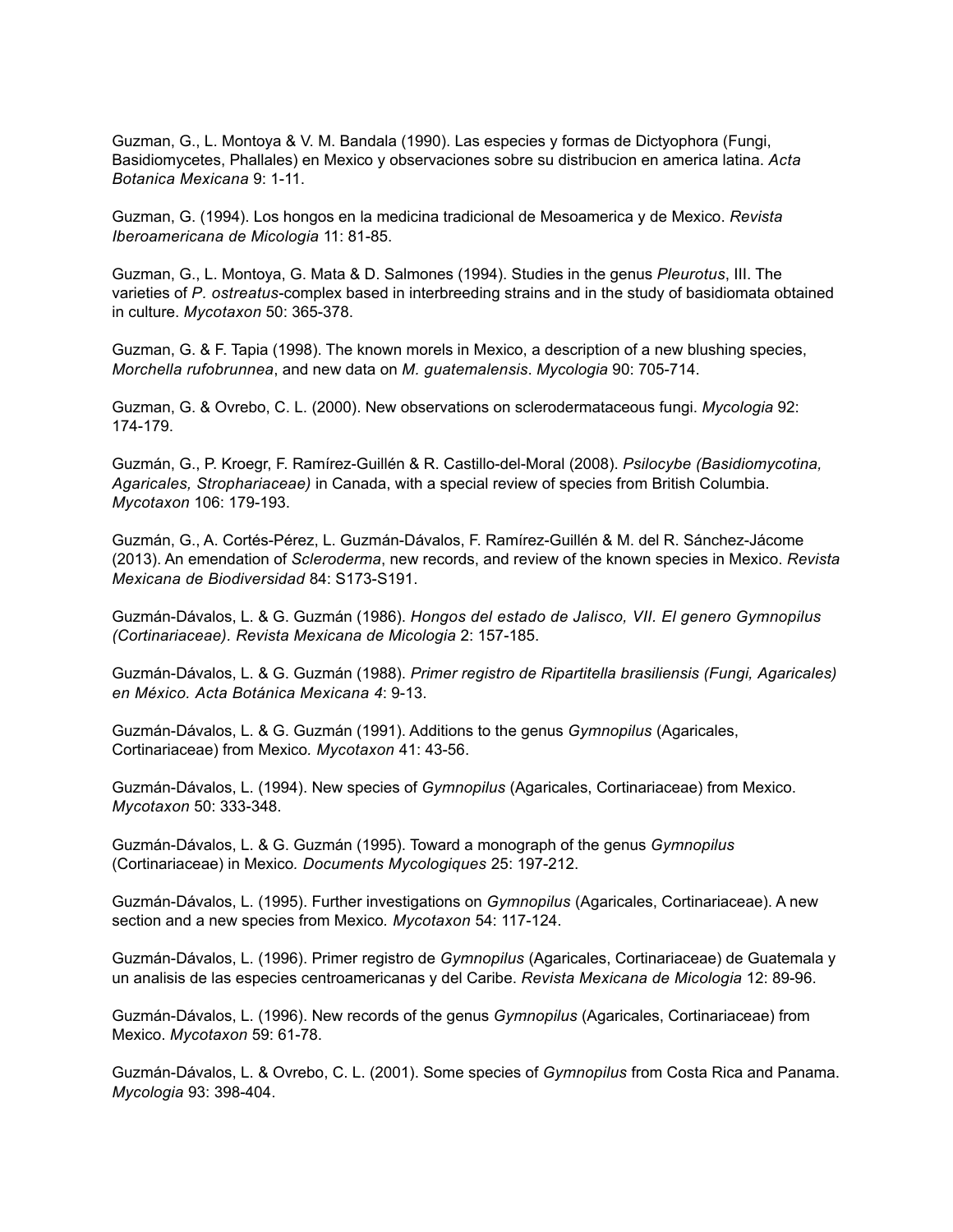Guzmán-Dávalos, L., G. M. Mueller, J. Cifuentes, A. N. Miller & A. Santerre (2003). Traditional infrageneric classification of *Gymnopilus* is not supported by ribosomal DNA sequence data. *Mycologia*  95\*: 1204-1214.

Gyurko, P. (1978). Physiological investigations of ectomycorrhizal fungi. *Mushroom Science X (1). Proceedings of the Tenth International Congress on the Science and Cultivation of Edible Fungi.* 919-925.

Häffner, J. (1993). Die Gattung *Aleuria. Rheinland-Pfälzisches Pilzjournal* 3: 6-59.

Hahn, C. & R. Agerer (1999). Studien zum *Paxillus involutus* Formenkreis. *Nova Hedwigia* 69: 241-310.

Hahn, C. & R. Agerer (1999). Studien zur Systematik der Paxillaceae (Boletales, Basidiomycota). *Sendtnera* 6: 115-133.

Hahn, C., G. Friebes & I. Krisai-Greilhuber (2018). Sarcodon fennicus, a boreo-montane stipitate hydnoid fungus with a remarkable smell. *Österreichische Zeitschrift für Pilzkunde* 27: 43-52.

Haight, J. -E., G. A. Laursen, J. A. Glaeser & D. L. Taylor (2016). Phylogeny of *Fomitopsis pinicola*: a species complex. *Mycologia* 108: 925-938.

Haight, J. -E., K. K. Nakasone, G. A. Laursen, S. A. Redhead, D. L. Taylor & J. A. Glaeser (2019). *Fomitopsis mounceae* and *F. schrenkii*--two new species from North America in the *F. pinicola* complex. *Mycologia* 111: 339-357.

Halama, M. (2009). *Volvariella caesiotincta* P. D. Orton, a new species in the mycobiota of Poland. *Acta Mycologica* 44: 43-48.

Halama, M. (2016). *Agrocybe putaminum* (Agaricales, Basidiomycota), new for Poland. *Polish Botanical Journal* 61: 293-299.

Halbwachs, H., B. T. M. Dentinger, A. P. Detheridge, P. Karasch & G. W. Griffith (2013). Hyphae of waxcap fungi colonise plant roots. *Fungal Biology* 6: 487-492.

Hale, M. E. (1969). *How to know the lichens.* Dubuque, IA: Wm. C. Brown. 226 pp.

Hall, D. & D. E. Stuntz (1971). Pileate Hydnaceae of the Puget Sound area. I. White-spored genera: *Auriscalpium, Hericium, Dentinum* and *Phellodon. Mycologia* 63: 1099-1128.

Hall, D. & D. E. Stuntz (1972a). Pileate Hydnaceae of the Puget Sound area. II. Brown-spored genera: *Hydnum. Mycologia* 64: 15-37.

Hall, D. & D. E. Stuntz (1972b). Pileate Hydnaceae of the Puget Sound area. III. Brown-spored genera: *Hydnellum. Mycologia* 64: 560-590.

Hallen, H., R. Watling & G. Adams (2003). Taxonomy and toxicity of *Conocybe lactea* and related species. *Mycological Research* 107: 969-979.

Hallen, H.E., H. Luo, J. S. Scott-Craig & J. D. Walton (2007). Gene family encoding the major toxins of lethal *Amanita* mushrooms. *Proceedings of the National Academy of Science* 104: 19097-19101.

Hallenberg, N., R. H. Nilsson & G. Robledo (2013). Species complexes in *Hericium* (Russulales, Agaricomycota) and a new species--*Hericium rajchenbergii*--from southern South America. *Mycological*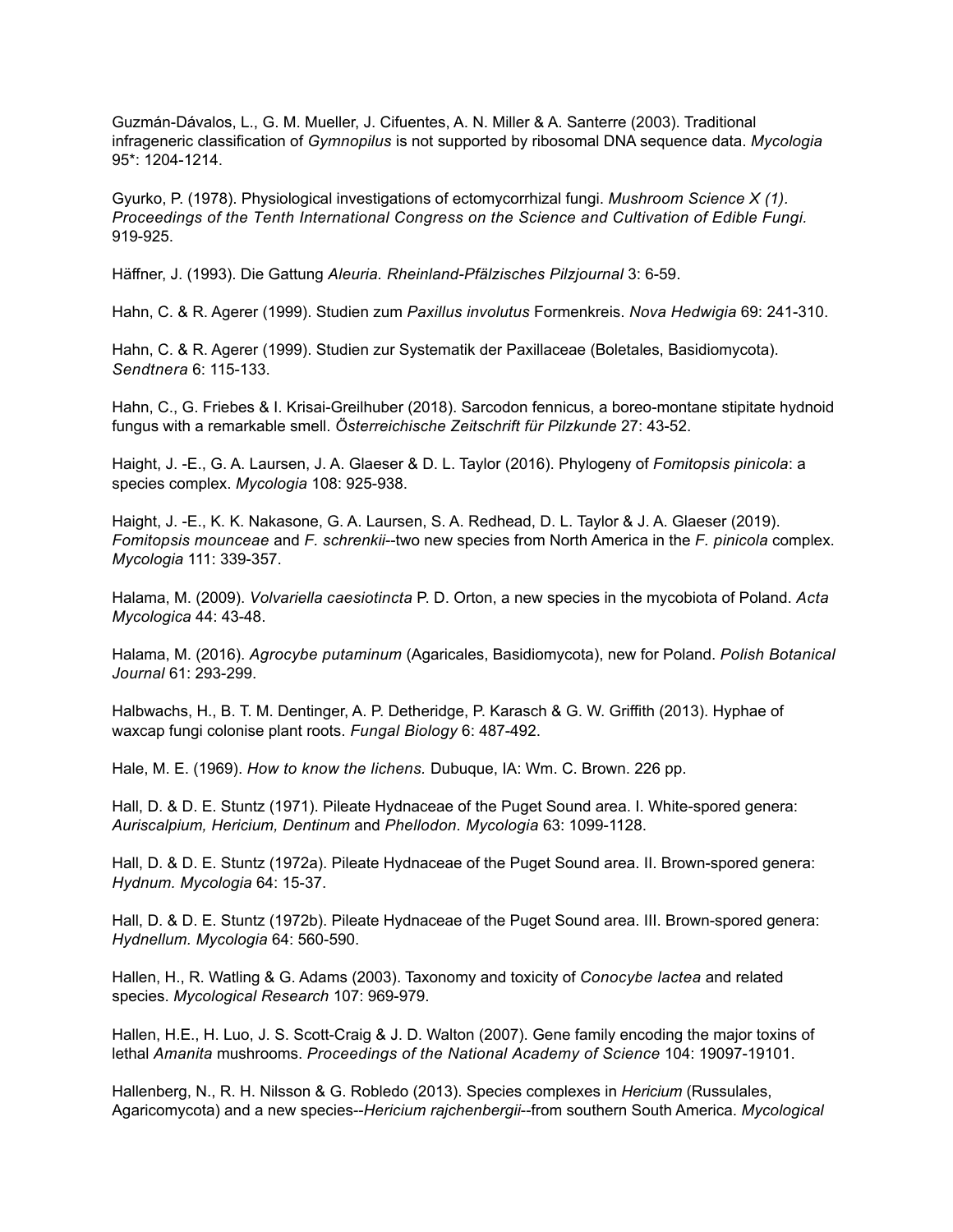*Progress* 12: 413-420.

Halling, R. E. (1977). California boletes VI. Some unreported species from the Sierra Nevada of California. *Mycologia* 69: 206-211.

Halling, R. E. (1979). Notes on *Collybia*. I. *Collybia alkalivirens. Mycotaxon* 8: 453-458.

Halling, R. E. (1981). Notes on *Collybia*. II. Additional taxa that are green in alkaline solution. *Mycologia* 73: 634-642.

Halling, R. E. (1983). *The genus Collybia (Agaricales) in the northeastern United States and adjacent Canada.* Germany: J. Cramer. 148 pp.

Halling, R. E. (1983). Boletes described by Charles C. Frost. *Mycologia* 75: 70-92.

Halling, R. E. (1983). A synopsis of *Marasmius* Section *Globulares* (Tricholomataceae) in the United States. *Brittonia* 35: 317-326.

Halling, R. E. & T. J. Baroni (1985). *Rhodocybe pulchrisperma* (Entolomataceae): A new species from North America. *Brittonia* 37: 182-185.

Halling, R. E. (1989). Notes on *Collybia* III. Three neotropical species of Subg. *Rhodocollybia. Mycologia* 81: 870-875.

Halling, R. E. (1996). Notes on *Collybia* V. *Gymnopus* section *Levipedes* in tropical South America, with comments on *Collybia*. *Brittonia* 48: 487-494.

Halling, R. E. & E. E. Both (1998). Generic affinity of *Boletus separans. Bulletin of the Buffalo Society of Natural Sciences* 36: 239-243.

Halling, R. E. & G. M. Mueller (1999). A new species and a new record for the genus *Xerula* (Agaricales) from Costa Rica. *Mycotaxon* 71: 105-110.

Halling, R. E. & Mueller, G. M. (1999). New boletes from Costa Rica. *Mycologia* 91: 893-899.

Halling, R. E., G. M. Mueller & M. J. Dallwitz (1999). A new *Phylloporus* (Basidiomycetes, Boletaceae) with a key to species in Colombia and Costa Rica. *Mycotaxon* 73: 63-67.

Halling, R. E. (2001). Ectomycorrhizae: Co-evolution, significance, and biogeography. *Annals of the Missouri Botanical Garden* 88: 5-13.

Halling, R. E. & G. M. Mueller (2001). *Tylopilus bulbosus* sp. nov. from Costa Rica. *Harvard Papers in Botany* 6: 109-112.

Halling, R. E. & G. M. Mueller (2003). *Leccinum* (Boletaceae) in Costa Rica. *Mycologia* 95: 488-499.

Halling, R. E., M. Mata & G. M. Mueller (2004). Three new boletes for Costa Rica. In *Fungi and Forest Ecosystems: Systematics, Diversity, and Ecology*., ed. C. Cripps. New York: The New York Botanical Garden. 141-147.

Halling, R. E. & M. Mata (2004). *Boletus flavoruber*: Un nouveau bolet du Costa Rica. *Bull. Soc. Mycol. Fr.* 120: 257-262.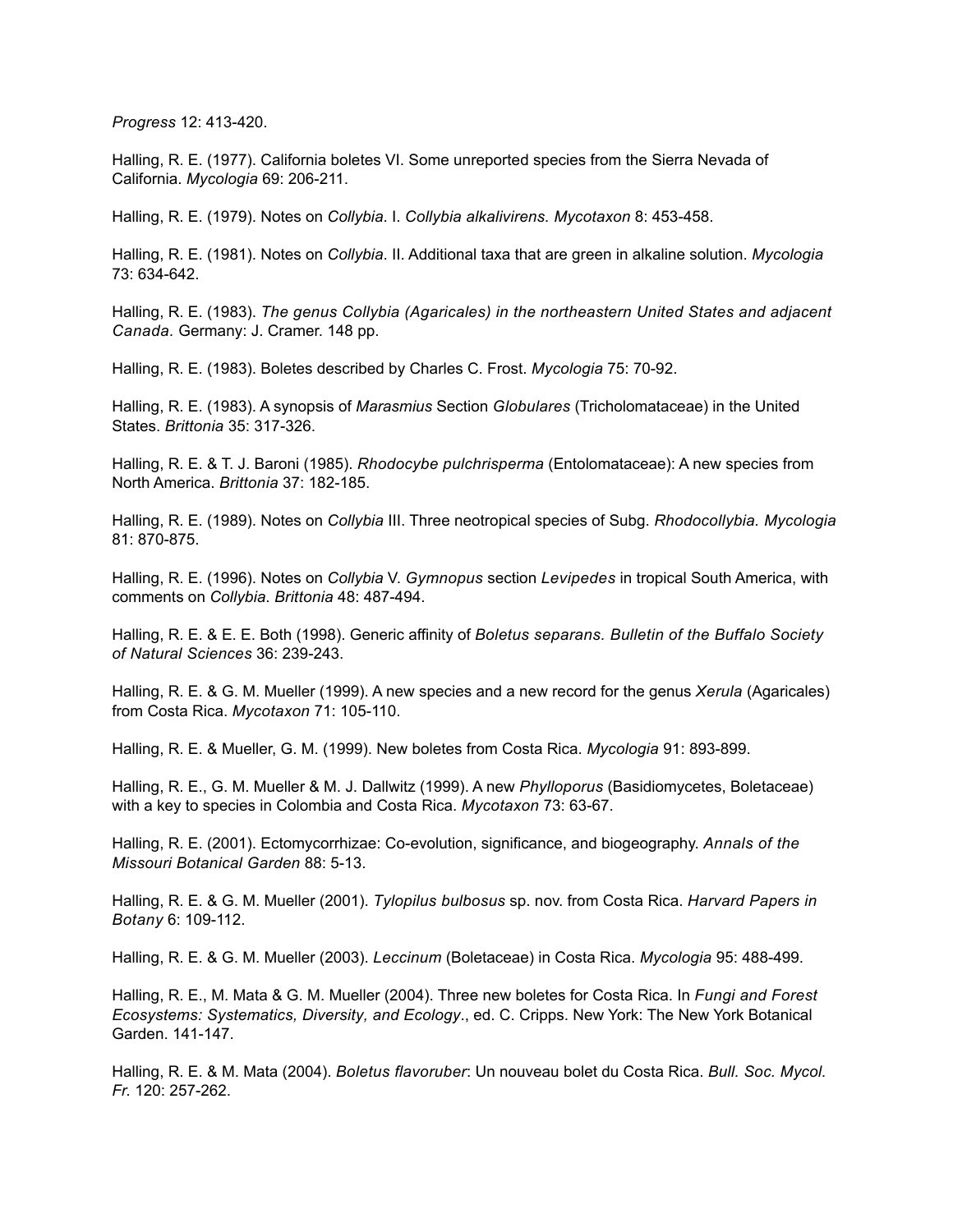Halling, R. E. & G. M. Mueller (2005). *Common Mushrooms of the Talamanca Mountains, Costa Rica. Memoirs of the New York Botanical Garden* 90: 1-197.

Halling, R. E., T. J. Baroni & M. Binder (2007). A new genus of Boletaceae from eastern North America. *Mycologia* 99: 310-316.

Halling, R. E., T. W. Osmundson & M. A. Neves (2008). Pacific boletes: implications for biogeographic relationships. *Mycological Research* 112: 437-447.

Halling, R. E. (2012). Boletes - Boletaceae s. l. Retrieved December 2012 from the New York Botanical Garden website: http://sweetgum.nybg.org/boletineae/index.php

Halling, R. E., M. Nuhn, N. A. Fechner, T. W. Osmundson, K. Soytong, D. Arora, D. S. Hibbett & M. Binder (2012). *Sutorius*: a new genus for *Boletus eximus*. *Mycologia* 104: 951-961.

Halling, R. E., M. Nuhn, T. Osmundson, N. Fechner, J. M. Trappe, K. Soytong, D. Arora, D. S. Hibbett & M. Binder (2012). Affinities of the *Boletus chromapes* group to *Royoungia* and the description of two new genera, *Harrya* and *Australopilus*. *Australian Systematic Botany* 25: 418-431.

Halling, R. E., D. E. Desjardin, N. Fechner, D. Arora, K. Soytong & B. T. M. Dentinger (2014). New porcini (*Boletus* sect. *Boletus*) from Australia and Thailand. *Mycologia* 106: 830-834.

Halling, R. E., N. Fechner, M. Nuhn, T. Osmundson, K. Soytong, D. Arora, M. Binder & D. Hibbett (2015). Evolutionary relationships of *Heimioporus* and *Boletellus* (Boletales), with an emphasis on Australian taxa including new species and new combinations in *Aureoboletus*, *Hemileccinum* and *Xerocomus*. *Australian Systematic Botany* 28: 1-22.

Hallock, R. M. (2019). *A Mushroom Word Guide: Etymology, Pronunciation & Meanings of over 1500 Words.* Middleton, DE: Published by the author.152 pp.

Han, L. H., B. Feng, G. Wu, R. E. Halling, B. Buyck, N. S. Yorou, S. T. N. Ebika & Z. L. Yang (2017). African origin and global distribution patterns: Evidence inferred from phylogenetic and biogeographical analyses of ectomycorrhizal fungal genus Strobilomyces. *Journal of Biogeography* 45: 201-212.

Han, L. -H., Y. -J. Hao, C. Liu, D. -Q. Dai, K. Zhao & L. -Z. Tang (2018). *Strobilomyces rubrobrunneus* (Boletaceae), a new species with reddish brown scales from eastern China. *Phytotaxa* 376: 167-176.

Han, L. H., G. Wu, E. Horak, R. E. Halling, J. Xu, E. S. T. Ndolo, H. Sato, N. Fechner, Y. P. Sharma & Z. L. Yang (2020). Phylogeny and species delimitation of *Strobilomyces* (*Boletaceae*), with an emphasis on the Asian species. *Persoonia* 44: 113-139.

Han, M. -L., Y. -Y. Chen, L. -L. Shen, J. Song, J. Vlasák, Y. -C. Dai & B. -K. Cui (2016). Taxonomy and phylogeny of the brown-rot fungi: *Fomitopsis* and its related genera. *Fungal Diversity* 80: 343-373.

Hanna, J. W., N. B. Klopfenstein, M. -S. Kim, G. I. McDonald & J. A. Moore (2007). Phylogeographic patterns of *Armillaria ostoyae* in the western United States. *Forest Pathology* 37: 192-216.

Hansen, K., T. Læssøe & D. H. Pfister (2001). Phylogenetics of the Pezizaceae, with an emphasis on *Peziza*. *Mycologia* 93: 958-990.

Hansen, K. & D. H. Pfister (2006). Systematics of Pezizomycetes--the operculate discomycetes. *Mycologia* 98: 1029-1040.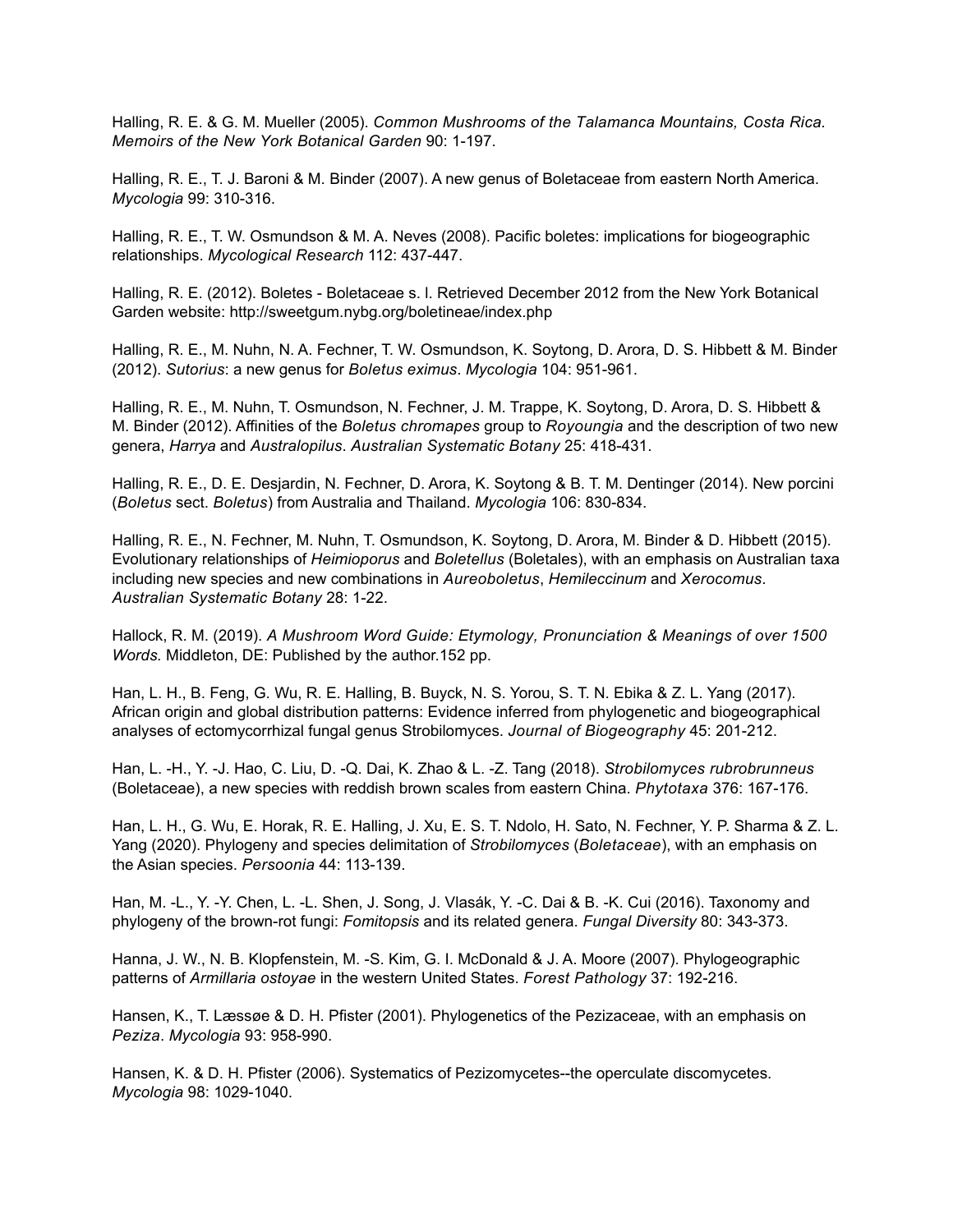Hansen, K., N. S. Weber & S. Landvik (2008). Phylogenetic relationships and distribution of *Karstenella* (Pezizomycetes). *Karstenia* 48: 13-19.

Hansen, K., B. A. Perry, A. W. Dranginis & D. H. Pfister (2013). A phylogeny of highly diverse cup-fungus family Pyronemataceae (Pezizomycetes, Ascomycota) clarifies relationships and evolution of selected life history traits. *Molecular Phylogenetics and Evolution* 67: 311-335.

Hansen, K. & I. Olariaga (2015). Species limits and relationships within *Otidea* inferred from multiple gene phylogenies. *Persoonia* 35: 148-165.

Hansen, L. & Knudsen, H., eds. (1992). *Nordic Macromycetes Vol. 2: Polyporales, Boletales, Agaricales, Russulales*. Copenhagen: Nordsvamp. 474 pp.

Hapuarachchi, K. K., T. C. Wen, C. Y. Deng, J. C. Kang & K. D. Hyde (2015). Taxonomic confusion in the *Ganoderma lucidum* species complex. *Mycosphere* 6: 542-559.

Harbin, M., & Volk, T. J. (1999). The relationship of *Morchella* with plant roots. Abstract #1601: XVI International Botanical Congress, St. Louis, Missouri, USA. p. 59.

Harder, C. B., T. Læssøe, T. G. Frøslev, F. Ekelund, S. Rosendahl & R. Kjøller (2013). A three-gene phylogeny of the *Mycena pura* complex reveals 11 phylogenetic species and shows ITS to be unreliable for species identification. *Fungal Biology* 117: 764-775.

Harlow, W. M. (1946/1954). Fruit key and twig key to trees and shrubs. New York: Dover. 56 pp.

Harmaja, H. (1969). A wider and more natural concept of the genus *Gyromitra* Fr. *Karstenia* 9: 9-12.

Harmaja, H. (1969). A neglected species, *Gyromitra ambigua* (Karst.) Harmaja, n. comb., and *G. infula* s. str. in Fennoscandia. *Karstenia* 9: 13-19.

Harmaja, H. (1969). The genus *Clitocybe* (Agaricales) in Fennoscandia. *Karstenia* 10: 5-168.

Harmaja, H. (1970). Type studies on Agaricales described as *Clitocybe* and *Omphalina. Karstenia* 11: 35-40. .

Harmaja, H. (1973). Amendments of the limits of the genera *Gyromitra* and *Pseudorhizina*, with the description of a new species, *Gyromitra montana*. *Karstenia* 13: 48-58.

Harmaja, H. (1974). Notes on the genus *Helvella*, including the merging of the genus *Wynnella. Karstenia* 14: 102-104.

Harmaja, H. (1974). Two new families of the Pezizales: Karstenellaceae and Pseudorhizinaceae. *Karstenia* 14: 109-112.

Harmaja, H. (1974). *Singerella n. gen.,* a separate genus for *Ciltocybe hydrogramma. Karstenia* 14: 113-115.

Harmaja, H. (1974). *Tarzetta pusilla n. sp.* and *T. spurcata* (Pers.) *n. comb.* from Finland. *Karstenia* 14: 116-120.

Harmaja, H. (1974). Notes on two agarics described in North America: 1. *Rhodocybe smithii nom. nov.,* a new name for *Clitocybe piperata* A. H. Smith. 2. *Cystoderma adnatifolium* (Peck) *n. comb.,* a species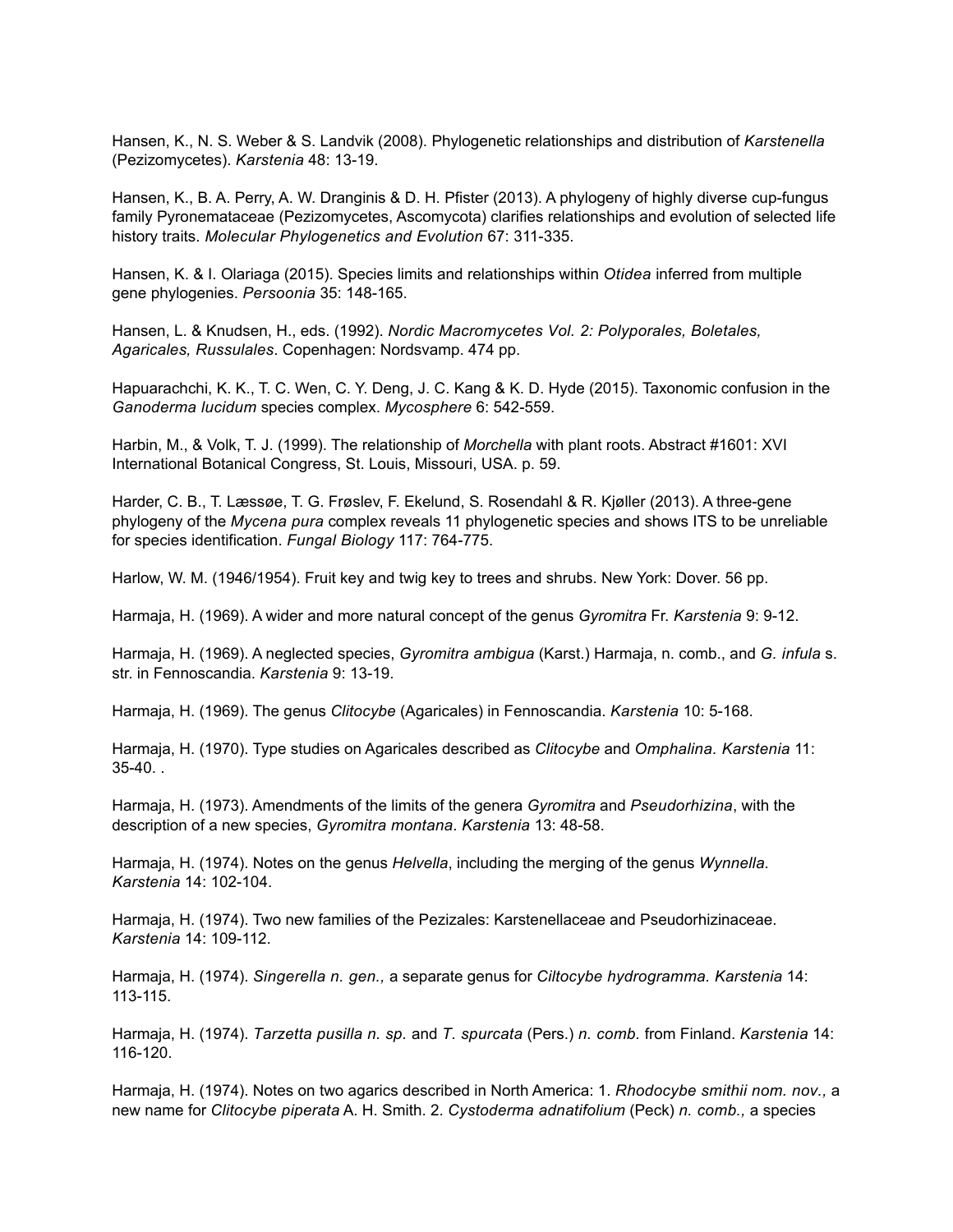new for Europe. *Karstenia* 14: 121-122.

Harmaja, H. (1974). *Pseudoclitocybe atra* (Vel.) *n. comb. Karstenia* 14: 126-128.

Harmaja, H. (1974). Three new taxa of *Lepista: L. fasciculata n. sp., L. singeri n. sp.,* and *Lepista* subgenus *Laevispora n. subg. Karstenia* 14: 129-132.

Harmaja, H. (1974). The generic limit between *Otidea* and *Tarzetta* (*Pustularia auct.*). *Karstenia* 14: 138-142.

Harmaja, H. (1976). A further revision of the generic limit between *Lepista* and *Clitocybe. Karstenia* 15: 13-15.

Harmaja, H. (1976). Type studies in *Clitocybe*. 2. *Karstenia* 15: 16-18.

Harmaja, H. (1976). New species and combinations in the genera *Gyromitra, Helvella*, and *Otidea. Karstenia* 15: 29-32.

Harmaja, H. (1977). A note on *Helvella solitaria* (syn. *H. queletii*) and *H. confusa* n. sp. *Karstenia* 17: 40-44.

Harmaja, H. (1978). New species and new combinations in the pale-spored Agaricales. *Karstenia* 18: 29-30.

Harmaja, H. (1978). New species and combinations in Helvella and Gyromitra. Karstenia 18: 57.

Harmaja, H. (1979). Type studies in *Clitocybe*. 3. *Karstenia* 19: 22-24.

Harmaja, H. (1979). Studies in the genus *Cystoderma*. *Karstenia* 19: 25-29.

Harmaja, H. (1979). Studies on cupulate species of *Helvella. Karstenia* 19: 33-45.

Harmaja, H. (1979). Type studies in *Clitocybe* 4. *Karstenia* 19: 50-51.

Harmaja, H. (2002). *Amylolepiota, Clavicybe* and *Cystodermella,* new genera of the Agaricales. *Karstenia* 42: 39-48.

Harmaja, H. (2003). Notes on *Clitocybe s. lato* (Agaricales). *Annales Botanici Fennici* 40: 213-218.

Harmaja, H. (2009). Studies in *Otidea* (Pezizales). *Karstenia* 48: 33-48.

Harmaja, H. (2010). A new combination in *Leucopholiota* (Agaricales, Fungi). *Phytotaxa* 3: 59-60.

Harrington, F. A. (1990). *Sarcocsypha* in North America (Pezizales, Sarcoscyphaceae). *Mycotaxon* 38: 417-458.

Harrington, F. A. (1998). Relationships among *Sarcoscypha* species: Evidence from molecular and morphological characters. *Mycologia* 90: 235-243.

Harrington, F. A., D. H. Pfister, D. Potter & M. J. Donoghue (1999). Phylogenetic studies within the Pezizales. I. 18S rRNA sequence data and classification. *Mycologia* 91: 41-50.

Harrison, K. A. (1973). The genus *Hericium* in North America. *The Michigan Botanist* 12:177-194.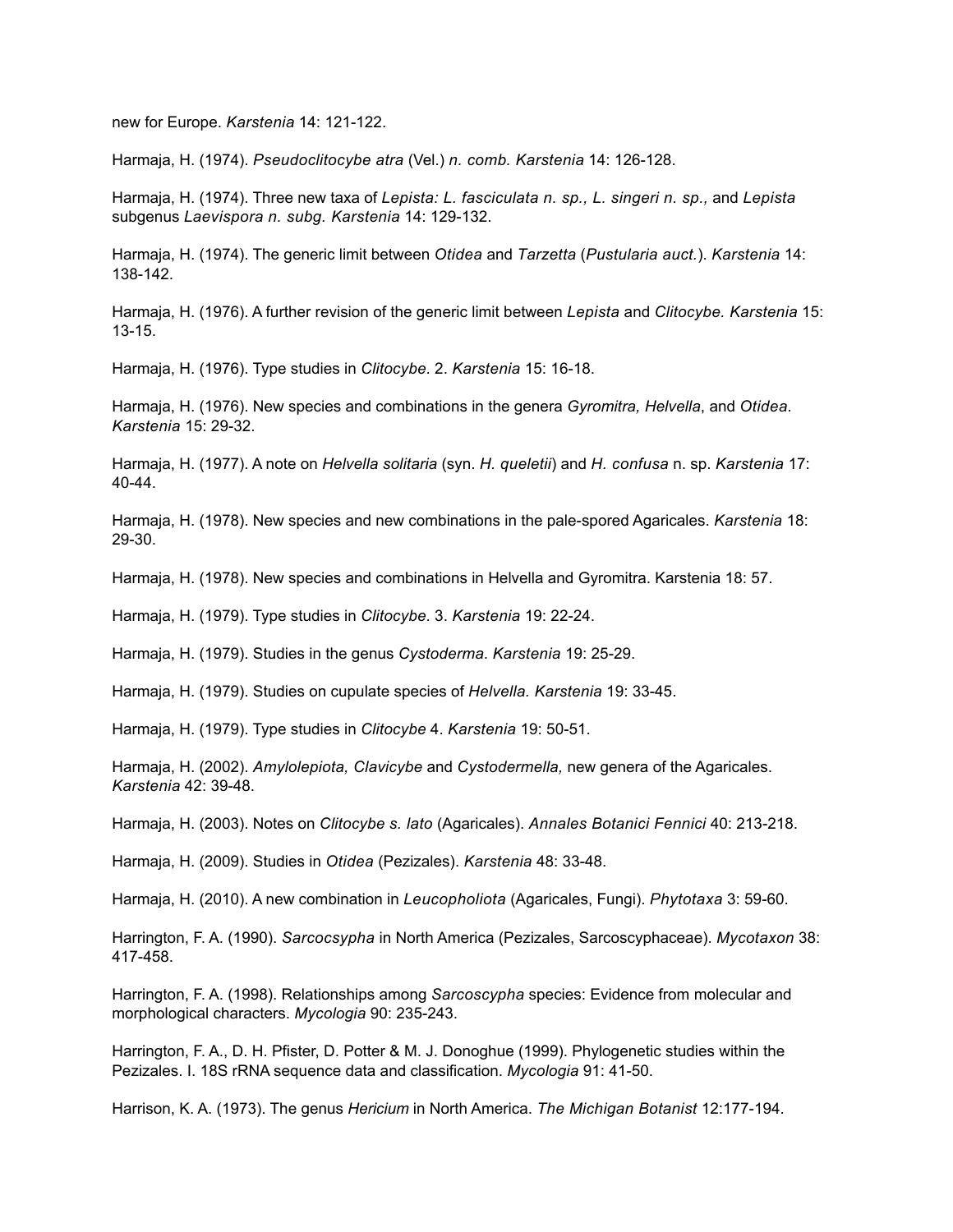Harrison, K. A. & Grund, D. W. (1977). Nova Scotian fleshy fungi: A new albino variant of *Hypomyces lactifluorum* (Schw. Ex Fr.) Tulasne. *Proceedings of the Nova Scotian Institute of Science* 28: 87-91.

Harrison, K. A. & D. W. Grund (1984a). A new stipitate *Hydnum* of Nova Scotia. *Mycotaxon* 20: 95-99.

Harrison, K. A. (1984b). *Creolophus* in North America. *Mycologia* 76: 1121-1123.

Harrison, K. A. & D. W. Grund (1987). Preliminary keys to the terrestrial stipitate hydnums of North America. *Mycotaxon* 28: 419-426.

Harrison, K. A. & D. W. Grund (1987). Differences in European and North American stipitate hydnums. *Mycotaxon* 28: 427-435.

Hausknecht, A., I. Krisai-Greilhuber & H. Voglmayr (2004). Type studies in North American species of Bolbitiaceae belonging to the genera *Conocybe* and *Pholiotina*. *Österreichische Zeitschrift für Pilzkunde* 13: 153-235.

Hausknecht, A. & I. Krisai-Greilhuber (2006). Infrageneric division of the genus *Conocybe*--a classical approach. *Österreichische Zeitschrift für Pilzkunde* 15: 187-212.

Hausknecht, A. & I. Krisai-Greilhuber (2007). Infrageneric division of the genus *Pholiotina*--a classical approach. *Österreichische Zeitschrift für Pilzkunde* 16: 133-145.

Havens, K., C. L. Jolls, J. E. Marik, P. Vitt, A. K. McEachern & D. Kind (2012). Effects of a non-native biocontrol weevil, *Larinus planus,* and other emerging threats on populations of the federally threatened Pitcher's thistle, *Cirsium pitcheri. Biological Conservation* 155: 202-211.

Hawkeswood, T. J. (2019). A record of the stinkhorn fungus, *Phallus cinnabarinus* (W.S. Lee) Kreisel (1996) (Basidiomycota: Phallaceae) from Arcadia, New South Wales, Australia. *Calodema* 708: 1-3.

Hawkeswood, T. J. & B. Sommung (2019). First record of the stinkhorn fungus, *Phallus cinnabarinus* (W.S. Lee) Kreisel (1996) (Basidiomycota: Phallaceae) from Thailand. *Calodema* 711: 1-3.

Hawksworth, D. L. (2011). A new dawn for the naming of fungi: impacts of decisions made in Melbourne in July 2011 on the future publication and regulation of fungal names. *MycoKeys* 1: 7-20.

Hawksworth, D. L., T. W. May & S. A. Redhead (2017). Fungal nomenclature evolving: changes adopted by the 19th international Botanical Congress in Shenzhen 2017, and procedures for the Fungal Nomenclature Session at the 11th International Mycological Congress in Puerto Rico 2018. *IMA Fungus*  8: 211-218. doi: 10.5598/imafungus.2017.08.02.01

Hayward, D. & H. D. Thiers (1984). *Gyrodon lividus* in California. *Mycologia* 76: 573-575.

Házi, J., L. G. Nagy, C. Vágcölgyi & T. Papp (2010). *Coprinellus radicellus*, a new species with northern distribution. *Mycological Progress* 10; 363-371.

He, M. -Q. and 79 coauthors (2019). Notes, outline and divergence times of Basidiomycota. *Fungal Diversity* DOI: 10.1007/s13225-019-00435-4

Healy, R., D. H. Pfister, A. Y. Rossman, L. Marvanová & K. Hansen (2016). Competing sexual-asexual generic names of *Pezizomycetes* and recommendations for use. *IMA Fungus* 7: 285-288.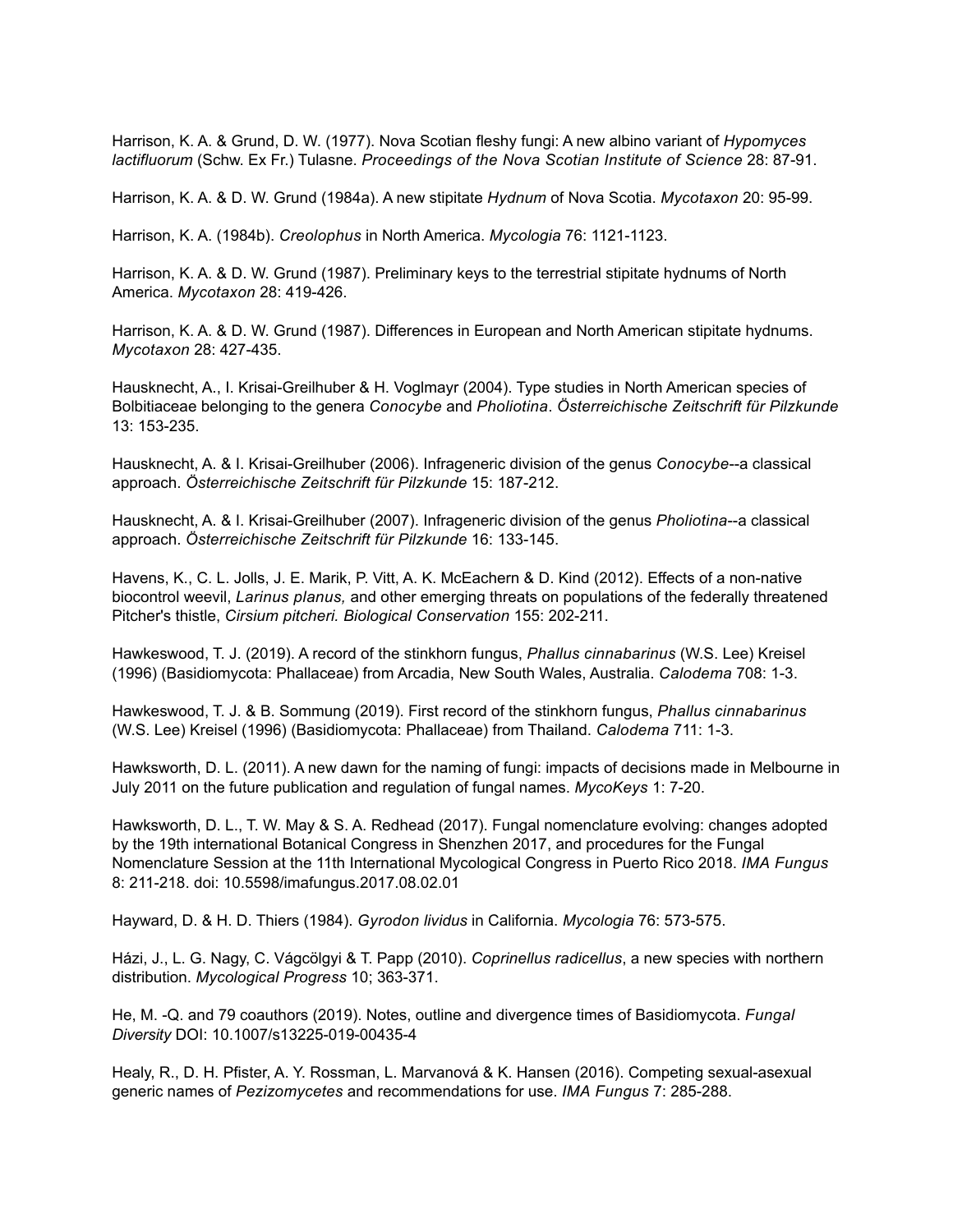Hedh, J., T. Johansson & A. Tunlid (2009). Variation in host specificity and gene content in strains from genetically isolated lineages of the ectomycorrhizal fungus *Paxillus involutus s. lat. Mycorrhiza* 19: 549-558.

Hedh, J., P. Samson, S. Erland & A. Tunlid (2008). Multiple gene genealogies and species recognition in the ectomycorrhizal fungus *Paxillus involutus. Mycological Research* 112: 965-975.

Heil, K. D., S. L. O'Kane, Jr., L. M. Reeves & A. Clifford (2013). *Flora of the Four Corners region: Vascular plants of the San Juan River drainage, Arizona, Colorado, New Mexico, and Utah.* St. Louis: Missouri Botanical Garden Press. 1098 pp.

Heilmann-Clausen, J., A. Verbeken & J. Vesterholt. (1998/2000). The genus *Lactarius*. (*Fungi of Northern Europe, Vol. 2*). Denmark: The Danish Mycological Society. 287 pp.

Heilmann-Clausen, J., M. Christensen, T. G. Frøslev & R. Kjøller (2017). Taxonomy of *Tricholoma* in northern Europe based on ITS sequence data and morphological characters. *Persoonia* 38: 38-57.

Heinemann, P. & J. Rammeloo (1983). Combinaisons et taxons nouveaux de *Gyrodontaceae (Boletinae). Bulletin du Jardin Botanique National de Belgique* 53: 294-297.

Heluta, V. P. (2001). *Gyromitra slonevskii* Heluta: A new Discomycete from Ukraine. *Ukrayins'ki Botanichnya Zhurnal* 58: 83-85.

Heluta, V. P., B. Assyov & V. P. Hayova (2019). Distribution and preliminary assessment of a rare fungus *Hemileccinum depilatum* (Boletales, Basidiomycota) in Ukraine. *Ukrainian Botanical Journal* 76: 427-433.

Hemmes, D. E. & D. E. Desjardin (2002). *Mushrooms of Hawai'i*. Berkeley, CA: Ten Speed Press. 212 pp.

Hemmes, D. E. & D. E. Desjardin (2009). Stinkhorns of the Hawaiian islands. *Fungi* 2: 8-10.

Hemmes, D. E. & D. E. Desjardin (2011). Earthstars (*Geastrum, Myriostoma*) of the Hawaiian Islands including two new species, *Geastrum litchtiforme* and *Geastrum reticulatum. Pacific Science* 65: 477-496.

Henkel, T. W., M. C. Aime, H. Mehl & S. L. Miller (2006). *Cantharellus pleurotoides,* a new and unusual basidiomycete from Guyana. *Mycological Research* 110: 1409-1412.

Henkel, T. W., M. C. Aime & H. K. Mehl (2009). *Craterellus excelsus* sp. nov. from Guyana. *Mycotaxon* 107: 201-208.

Henkel, T. W., A. W. Wilson, M. C. Aime, J. Dierks, J. K. Uehling, M. Roy, H. Schimann, F. Wartchow & G. M. Mueller (2014). Cantharellaceae of Guyana II: New species of *Craterellus*, new South American distribution records for *Cantharellus guyanensis* and *Craterellus excelsus*, and a key to the Neotropical taxa. *Mycologia* 106: 307-324.

Henkel, T. W., K. Obase, D. Husbands, J. K. Uehling, G. Bonito, M. C. Aime & M. E. Smith (2016). New Boletaceae taxa from Guyana: *Binderoboletus segoi* gen. and sp. nov., *Guyanoporus albipodus* gen. and sp. nov., *Singerocomus rubriflavus* gen. and sp. nov., and a new combination for *Xerocomus inundabilis*. *Mycologia* 108: 157-173.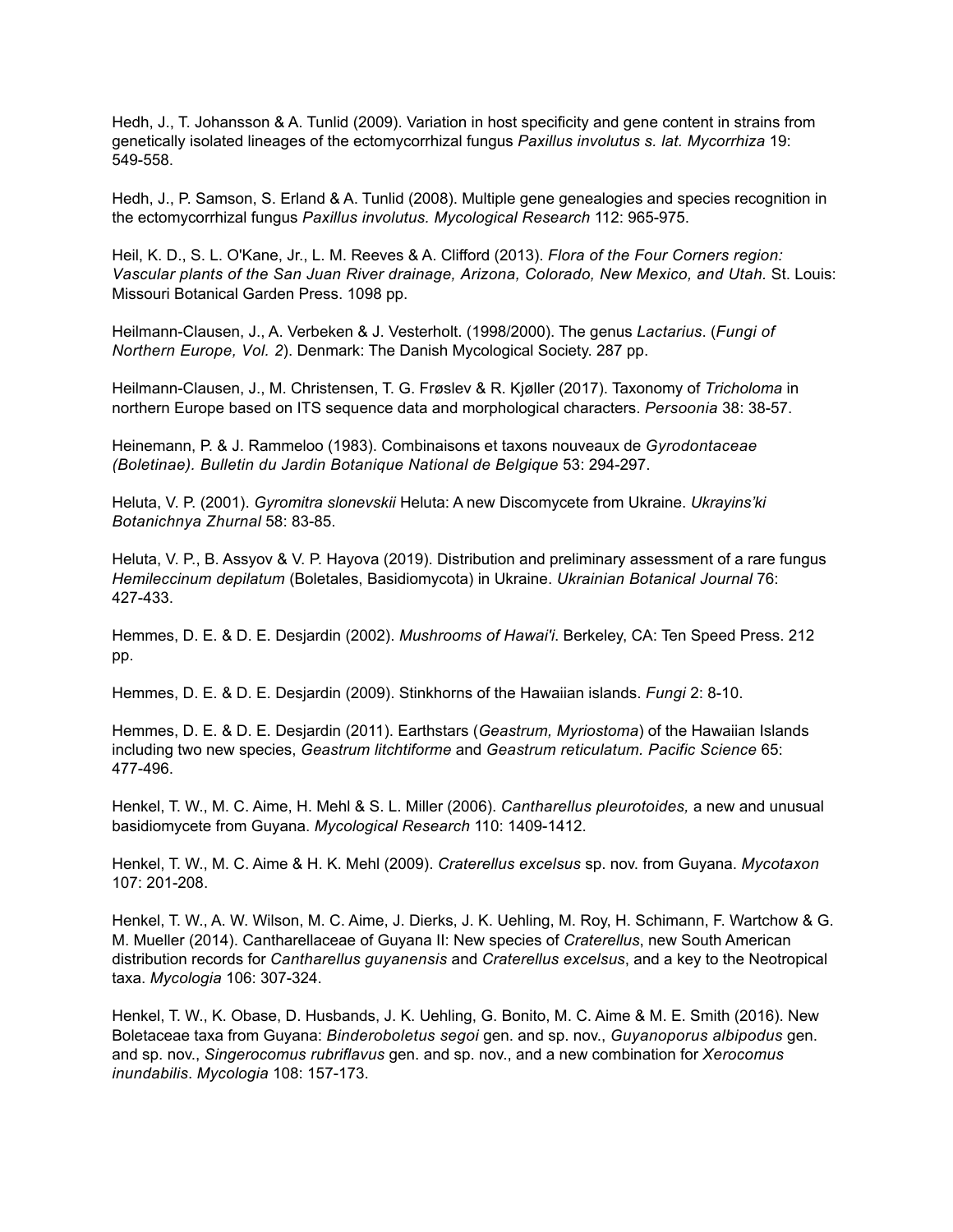Henrici, A. (2008). Keys to *Naucoria* in Britain. *Field Mycology* 9: 55-62.

Henry, L. K. (1949). A review of the Elvellaceae (Fungi) of western Pennsylvania. *Annals of the Carnegie Museum* 31: 281-289.

Hernández Caffot, M. L., G. Robledo & L. S. Domínguez (2013). Gasteroid mycobiota (Basidiomycota) from *Polylepis australis* woodlands of central Argentina. *Mycotaxon* 1234: 491-492.

Hernández Caffot, M. L., K. Hosaka, L. S. Domínguez & C. Urcelay (2018). Molecular and morphological data validate the new combination of *Lysurus sphaerocephalum* from Argentina, with some additional records on Phallales (Agaricomycetes). *Mycologia* 110: 419-433.

Herrera, M. V. M. Bandala & L. Montoya (2018). *Cantharellus violaceovinosus*, a new species from tropical *Quercus* forests in eastern Mexico. *MycoKeys* 32: 91-109.

Hervey, A., G. Bistis & I. Leong (1978). Cultural studies of single ascospore isolates of *Morchella esculenta. Mycologia* 70: 1269-1274.

Hesler, L. R. (1960). *Mushrooms of the Great Smokies: A field guide to some mushrooms and their relatives*. Knoxville: U Tennessee P. 289 pp.

Hesler, L. R. (1960). A study of *Russula* types. *Memoirs of the Torrey Botanical Club* 21. 59 p.

Hesler, L. R. & A. H. Smith (1960). Studies on *Lactarius* - II the North American species of sections *Scrobiculus, Crocei, Theiogali* and *Vellus. Brittonia* 12: 306-350.

Hesler, L. R. (1961). A study of Julius Schaeffer's russulas. *Lloydia* 24: 182-198.

Hesler, L. R. (1961). A study of *Russula* types, II. *Mycologia* 53: 605-625.

Hesler, L. R. (1963). A study of *Rhodophyllus* types. *Brittonia* 15: 324-366.

Hesler, L. R. and Smith, A. H. (1963). *North American Species of Hygrophorus*. Knoxville: U Tennessee P. 416 pp.

Hesler, L. R. & Smith. A. H. (1965). *North American species of Crepidotus*. New York: Hafner. 187 pp.

Hesler, L. R. (1967). *Entoloma in southeastern North America*. Germany: Cramer. 245 pp.

Hesler, L. R. (1969). *North American species of Gymnopilus*. New York: Hafner. 117 pp.

Hesler, L. R. (1974). Name corrections in *Entoloma*. *Mycologia* 66: 715-717.

Hesler, L. R. and Smith, A. H. (1979). *North American species of Lactarius*. Ann Arbor: U of Michigan P. 841 pp.

Hibbett, D. S. & Donoghue, M. J. (1994). Progress toward a phylogenetic classification of the Polyporaceae through parsimony analysis of mitochondrial ribosomal DNA sequences. *Canadian Journal of Botany* 73: S853-S861.

Hibbett, D. S., D. Grimaldi & M. J. Donoghue (1997). Fossil mushrooms from Miocene and Cretaceous ambers and the evolution of Homobasidiomycetes. *American Journal of Botany* 84: 981-991.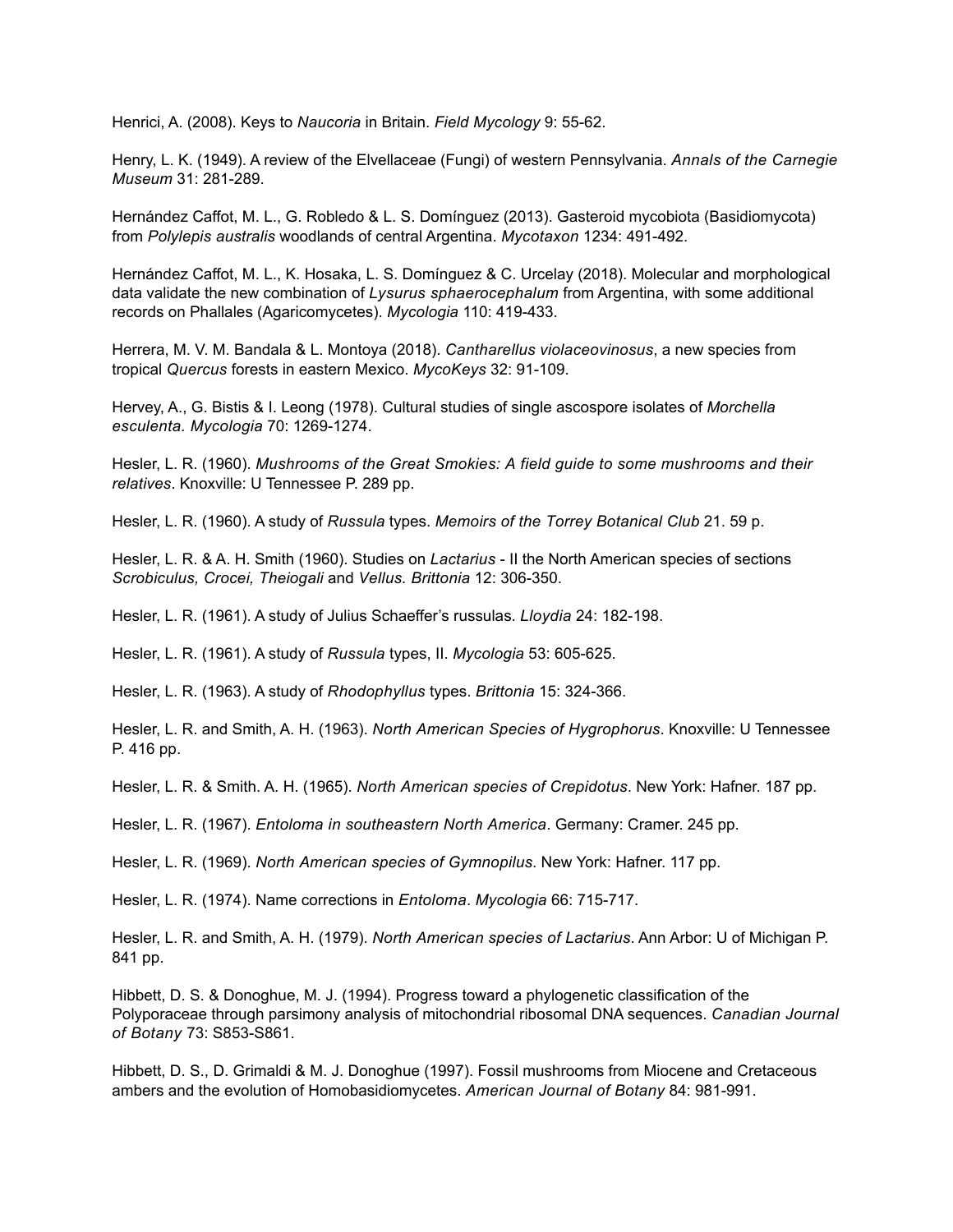Hibbett, D. S., E. M. Pine, E. Langer, G. Langer & M. J. Donoghue (1997). Evolution of gilled mushrooms and puffballs inferred from ribosomal DNA sequences. *Proceedings of the National Academy of Sciences* 94: 12002-12006.

Hibbett, D. S. & M. J. Donoghue (1998). Integrating phylogenetic analysis and classification in fungi. *Mycologia* 90: 347-356.

Hibbett, D. S. & M. Binder (2002). Evolution of complex fruiting-body morphologies in homobasidiomycetes. *Proceedings of the Royal Society of London B* 269: 1963-1969.

Hibbett, D. S., M. Binder, Z. Wang & Y. Goldman (2003). Another fossil agaric from Dominican amber. *Mycologia* 95: 685-687.

Hibbett, D. S. (2006). A phylogenetic overview of the Agaricomycotina. *Mycologia* 98: 917-925.

Hibbett, D. S., M. Binder, J. F. Bischoff, M. Blackwell, P. F. Cannon, O. E. Eriksson, S. Huhndorf, T. James, P. M. Kirk, R. Lucking, H. T. Lumbsch, F. Lutzoni, P. B. Matheny, D. J. McLaughlin, M. J. Powell, S. Redhead, C. L. Schoch, J. W. Spatafora, J. A. Stalpers, R. Vilgalys, C. M. Aime, A. Aptroot, R. Bauer, D. Begerow, G. L. Benny, L. A. Castlebury, P. W. Crous, Y. C. Dai, W. Gams, D. M. Geiser, G. W. Griffith, C. Gueidan, D. L. Hawksworth, G. Hestmark, K. Hosaka, R. A. Humber, K. D. Hyde, J. E. Ironside, U. Koljalg, C. P. Kurtzman, K. H. Larsson, R. Lichtwardt, J. Longcore, J. Miadlikowska, A. Miller, J. M. Moncalvo, S. Mozley-Standridge, F. Oberwinkler, E. Parasto, V. Reeb, J. D. Rogers, C. Roux, L. Ryvarden, J. P. Sampaio, A. Schussler, J. Sugiyama, R. G. Thorn, L. Tibell, W. A. Untereiner, C. Walker, Z. Wang, A. Weir, M. Weiss, M. M. White, K. Winka, Y. J. Yao & N. Zhang (2007). A higher-level phylogenetic classification for the *Fungi. Mycological Research* 111: 509-547.

Hibbett, D. S., R. Bauer, M. Binder, A. J. Giachini, K. Hosaka, A. Justo, E. Larsson, K. H. Larsson, J. D. Lawrey, O. Miettinen, L. G. Nagy, R. H. Nilsson, M. Weiss & R. G. Thorn (2014). Agaricomycetes. In McLaughlin, D. J. & J. W. Spatafora, eds. *Systematics and Evolution, 2nd. Edition. The Mycota VII Part A.* Berlin: Springer-Verlag. 373-428.

Hills, A. E. (2008). The genus *Xerocomus*: A personal view, with a key to the British species. *Field Mycology* 9: 77-96.

Hjortstam, K., K. -H. Larsson & L. Ryvarden (1973). *The Corticiaceae of North Europe. Volume 2:*  Aleurodiscus - Confertobasidium*.* Oslo, Norway: Fungiflora. 231 pp.

Hjortstam, K., K. -H. Larsson & L. Ryvarden (1987). *The Corticiaceae of North Europe. Volume 1: Introduction and keys.* Oslo, Norway: Fungiflora. 59 pp.

Hjortstam, K., K. -H. Larsson & L. Ryvarden (1988). *The Corticiaceae of North Europe. Volume 8:*  Phlebiella, Thanatephorus - Ypsilonidium*.* Oslo, Norway: Fungiflora. 185 pp.

Hjortstam, B., B. M. Spooner & S. G. Oldridge (1990). Some Aphyllophorales and Heterobasidiomycetes from Sabah, Malaysia. *Kew Bulletin* 45: 303-322.

Hobbie, E. A., N. S. Weber & J. M. Trappe (2001). Mycorrhizal vs. saprotrophic status of fungi: the isotopic evidence. *New Phytologist* 150:601-610.

Hobbie, E. A., S. F. Rice, N. S. Weber & J. E. Smith (2016). Isotopic evidence indicates saprotrophy in post-fire *Morchella* in Oregon and Alaska. *Mycologia* 108: 638-645.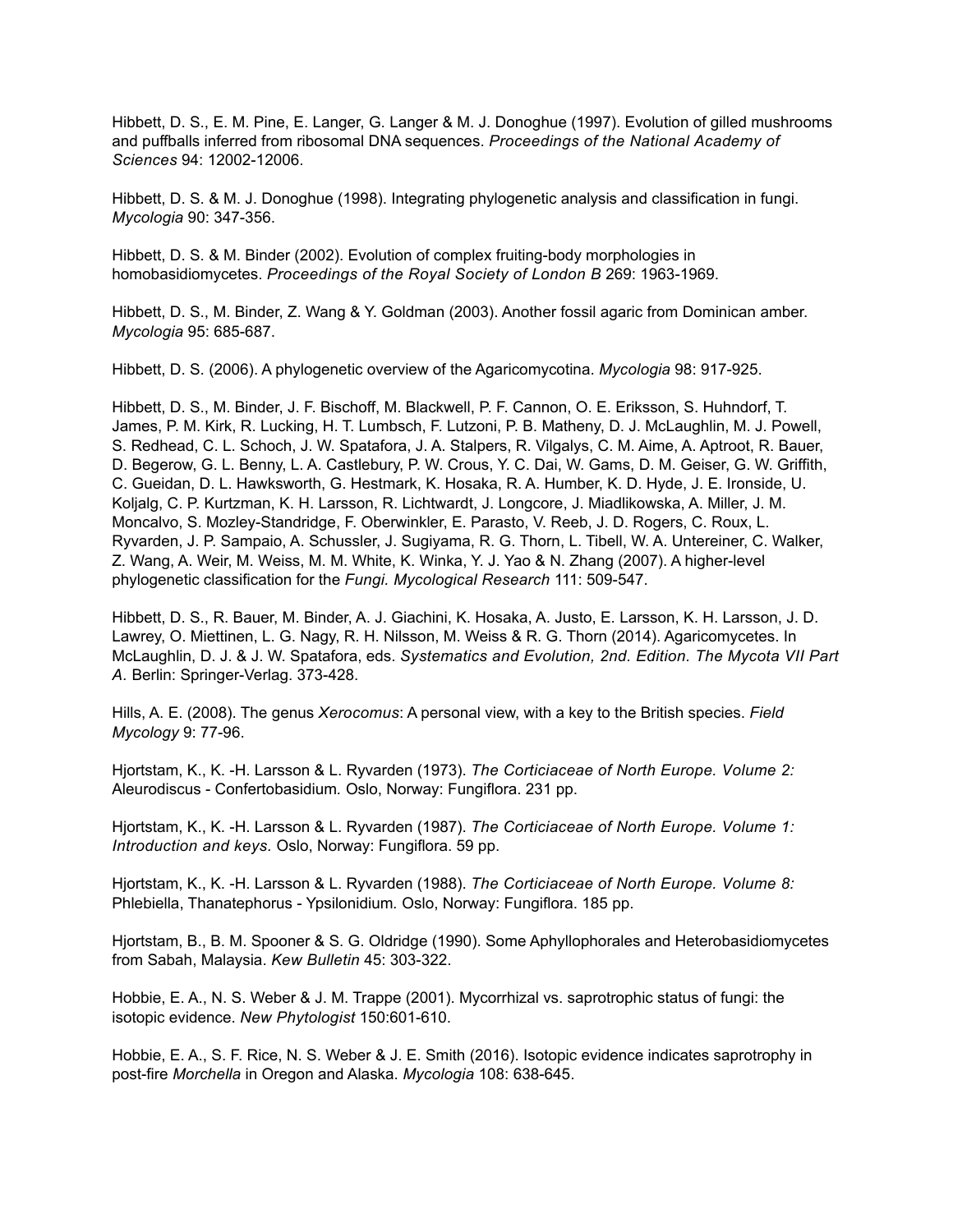Hobbie, E. A., B. A. Schubert, J. M. Craine, E. Linder & A. Pringle (2017). Increased C3 productivity in Midwestern lawns since 1982 revealed by carbon isotopes in *Amanita thiersii. Journal of Geophysical Research: Biogeosciences* 122: 280-288.

Hofmann, J. E. (2013). *Field manual of Illinois mammals*. Champaign, IL: Illinois Natural History Survey. 358 pp.

Hofstetter, V., S. A. Redhead, F. Kauff, J. -M. Moncalvo, P. B. MAtheny & R. Vilgalys (2014). Taxonomic revision and examination of ecological transitions of the Lyophyllaceae (Basidiomycota, Agaricales) based on a multigene phylogeny. *Cryptogamie, Mycologie* 35: 399-425.

Hofstetter, V., B. Buyck, G. Eyssartier, S. Schnee & K. Gindro (2019). The unbearable lightness of sequence-based identification. *Fungal Diversity* 96: 243-284.

Hoiland, K. (1990). The genus *Gymnopilus* in Norway. *Mycotaxon* 39: 257-279.

Hoiland, K. & A. Holst-Jensen (2000). *Cortinarius* phylogeny and possible taxonomic implications of ITS rDNA sequences. *Mycologia* 92: 694-710.

Holec, J. (1998). The taxonomy of *Pholiota aurivella* and *Pholiota adiposa*–a return to Batsch and Fries. *Czech Mycology* 50: 201-222.

Holec, J. & M. Kolarik (2012). *Tricholomopsis* in Europe--phylogeny, key, and notes on variability. *Mycotaxon* 121: 81-92.

Holec, J., V. Kunca & M. Kolarik (2019). *Tricholomopsis badinensis* sp. nov. and *T. sulphureoides*--two rare fungi of European old-growth forests. *Mycological Progress* 18: 321-334.

Holm, L. (1995). Elias Fries–Mycologist. *Mycologist* 9: 62-66.

Holst-Jensen, A., L. M. Kohn & T. Schumacher (1997). Nuclear rDNA phylogeny of the Sclerotiniaceae. *Mycologia* 89: 885-899.

Homola, R. L. (1972). Section *Celluloderma* of the genus *Pluteus* in North America. *Mycologia* 64: 1211-1247.

Homola, R. L. (1975). A new *Russula* of the subsection *Nigricantes* from northeastern North America. *Mycologia* 67: 428-434.

Homrich, M. H. & J. E. Wright (1973). South American Gasteromycetes. The genera *Gastropodia, Lanopila* and *Mycenastrum. Mycologia* 65: 779-794.

Honan, A. H., D. E. Desjardin, B. A. Perry, E. Horak & T. J. Baroni (2015). Towards a better understanding of *Tetrapyrgos* (Basidiomycota, Agaricales): a new species, type studies, and phylogenetic inferences. *Phytotaxa* 231: 101-132.

Hong, S. G. & H. S. Jung (2004) Phylogenetic analysis of *Ganoderma* based on nearly complete mitochondrial small-subunit ribosomal DNA sequences. *Mycologia* 96: 742-755.

Hongo, T. (1974). Notes on Japanese larger fungi (21). *Journal of Japanese Botany* 49: 294-305.

Hopple, J. S. & Vilgalys, R. (1994). Phylogenetic relationships among coprinoid taxa and allies based on data from restriction site mapping of nuclear DNA. *Mycologia* 86: 96-107.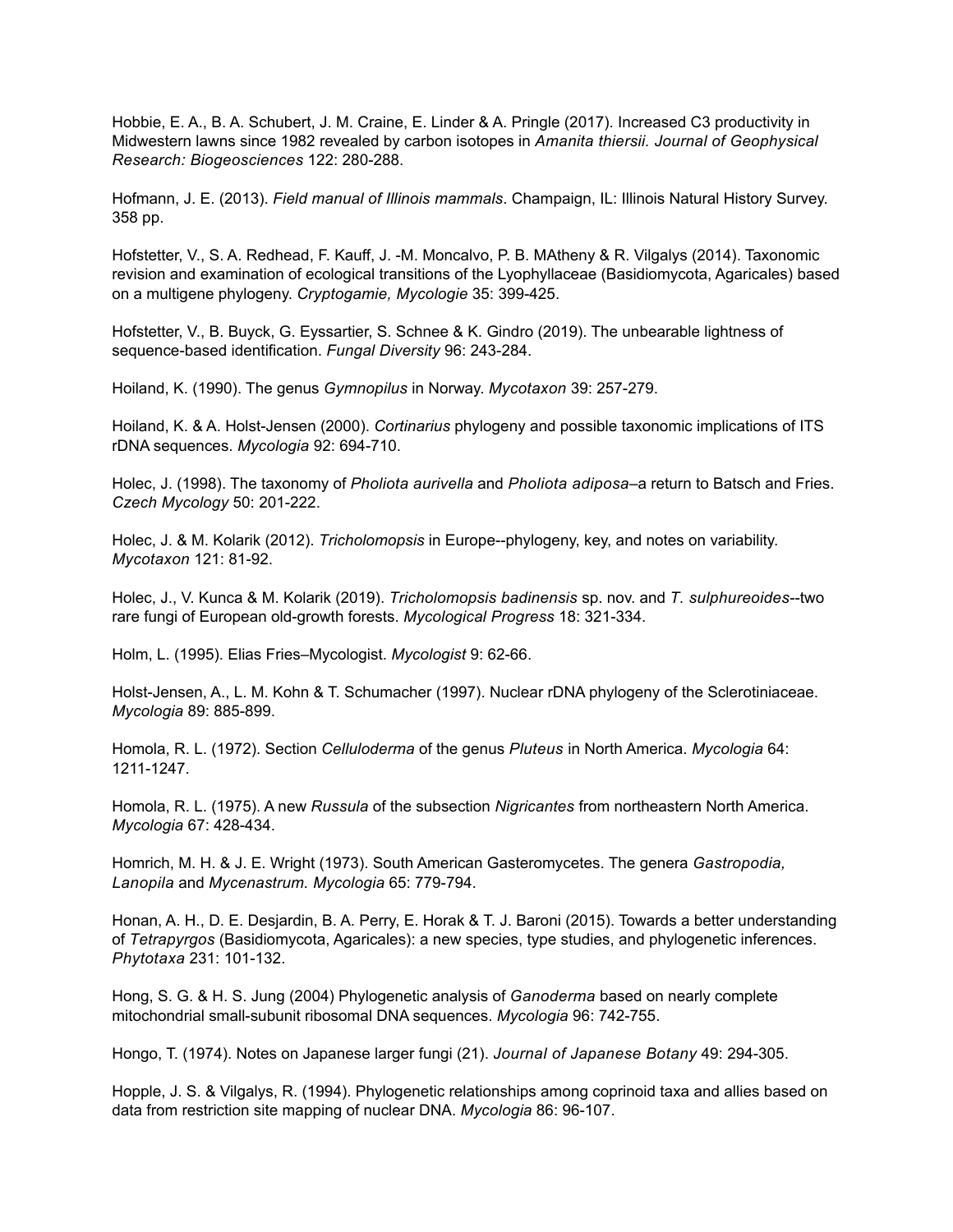Hopple, J. S. & Vilgalys, R. (1999). Phylogenetic relationships in the mushroom genus *Coprinus* and dark-spored allies based on sequence data from the nuclear gene coding for large ribosomal subunit RNA: Divergent domains, outgroups, and monophyly. *Molecular Phylogenetics and Evolution* 13: 1-19.

Horak, E. (1976). On cuboid-spored species of *Entoloma* (Agaricales). *Sydowia* 28: 171-236.

Horak, E. (1986). *Tetrapyrgos* Horak (nom. et gen. nov.) replacing *Pterospora* Metrod (1949; nom. preocc.). *Sydowia* 39: 101-103.

Horak, E. (1993). Distribution and ecology of Arctic-alpine species of *Galerina* and *Phaeogalera* in the northern and southern hemisphere. *Sydowia* 44: 346-376.

Horak, E., D. E. Desjardin & D. E. Hemmes (1996). Agaricales of the Hawaiian Islands. 3: The genus *Galerina* and selected other brown-spored agarics. *Mycologia* 88: 278-294.

Horak, E. & O. K. Miller, Jr. (1997). A new species of *Simocybe* from North America. *Mycotaxon* 62: 225-229.

Horak, E. & O. K. Miller, Jr. (2011). *Phaeogalera* and *Galerina* in artic-subarctic Alaska (U. S. A.) and the Yukon Territory (Canada). *Canadian Journal of Botany* 70: 414-433.

Horak, E., P. B. Matheny, D. E. Desjardin & K. Soytong (2015). The genus *Inocybe* (Inocybaceae, Agaricales, Basidiomycota) in Thailand and Malaysia. *Phytotaxa* 230: 201-238.

Horn, B., Kay, R. & Abel, D. (1993). *A Guide to Kansas Mushrooms*. Lawrence: University Press of Kansas.297 pp.

Horn, D. J. (2012). *Moths of Ohio field guide.* Ohio Division of Wildlife publication 5467. Retrieved July 26, 2017 from http://www.wildlife.ohiodnr.gov

Horton, T. R., T. D. Bruns & V. T. Parker (1999). Ectomycorrhizal fungi associated with *Arctostaphylos* contribute to *Pseudotsuga menziesii* establishment. *Canadian Journal of Botany* 77: 93-102.

Horton, T. R. & Bruns, T. D. (2001). The molecular revolution in ectomycorrhizal ecology: Peeking into the black-box. *Molecular Ecology* 10: 1855-1871.

Horton, T. R. (2002). Molecular approaches to ectomycorrhizal diversity studies: variation in ITS at a local scale. *Plant and Soil* 244: 29-39.

Hosaka, K., S. T. Bates, R. E. Beever, M. A. Castellano, W. Colgan III, L. S. Dominguez, E. R. Nouhra, J. Geml, A. J. Giachini, S. R. Kenney, N. B. Simpson, J. W. Spatafora & J. M. Trappe (2006). Molecular phylogenetics of the gomphoid-phalloid fungi with an establishment of the new subclass Phallomycetidae and two new orders. *Mycologia* 98: 949-959.

Hosaka, K. (2010). Preliminary list of Phallales (Phallomycetidae, Basidiomycota) in Taiwan. *Memoirs of the National Museum of Nature and Science*, Tokyo 46: 57-64.

Hosaka, K. (2012). Preliminary list of Phallales (Phallomycetidae, Basidiomycota) in Thailand. *Memoirs of the National Museum of Nature and Science*, Tokyo 48: 81-89.

Hosen, M. I., B. Feng, G. Wu, X. T. Zhu, Y. C. Li & Z. L. Yang (2013). *Boforutus*, a new genus of Boletaceae from tropical Asia: phylogeny, morphology and taxonomy. *Fungal Diversity* 58: 215-226.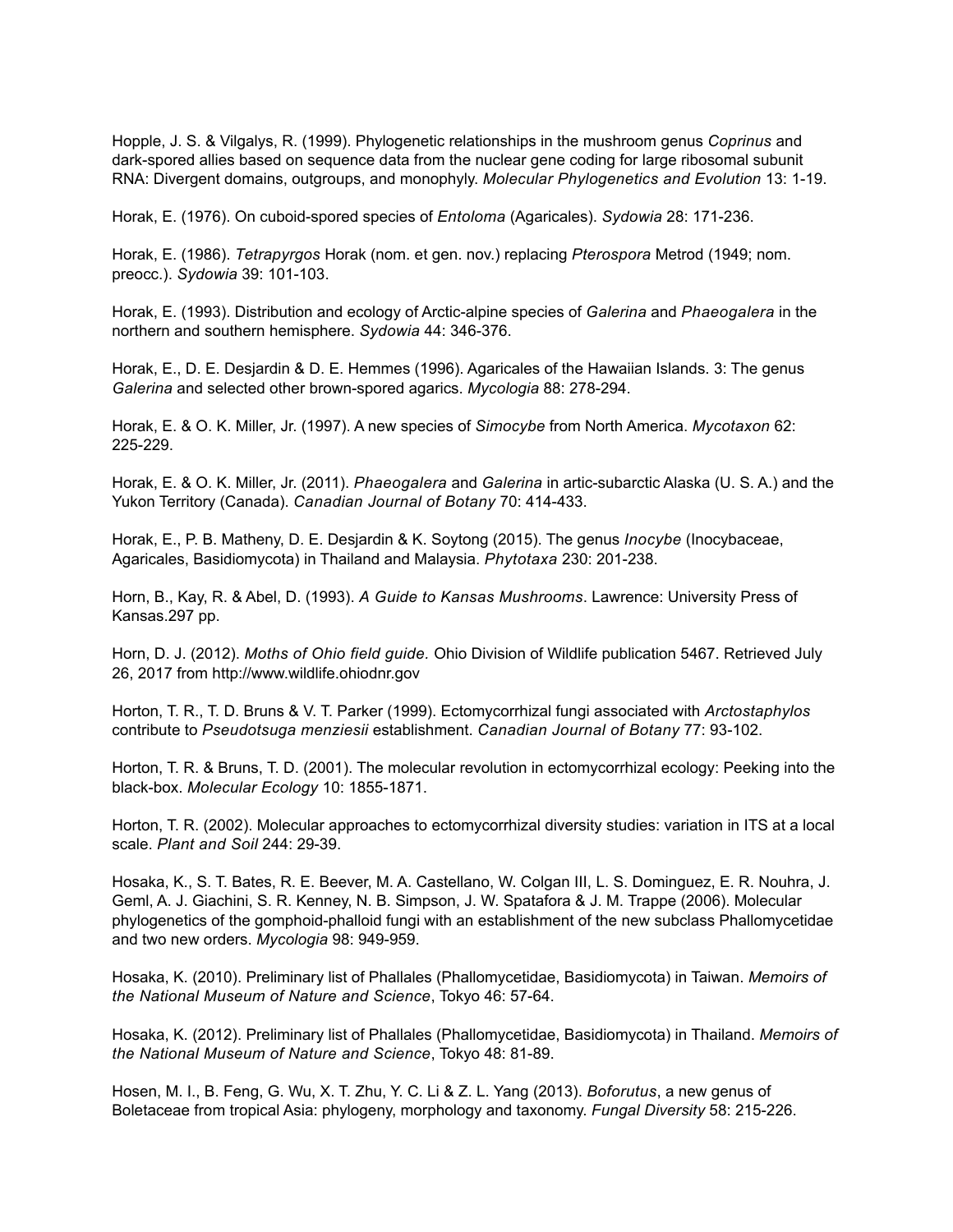Hosen, M. I., T. -H. Li, D. J. Lodge & A. Rockefeller (2016). The first ITS phylogeny of the genus *Cantharocybe* (Agaricales, Hygrophoraceae) with a new record of *C. virosa* from Bangladesh. *MycoKeys* 14: 37-50.

Hosford, D., Pilz, D., Molina, R. & Amaranthus, M. (1997). *Ecology and management of the commercially harvested American matsutake mushroom.* Portland, Oregon: USDA General Technical Report. 68 pp.

Hosoya, T., R. Sasagawa, K. Hosaka, S. Gi-Ho, Y. Hirayama, K. Yamaguchi, K. Toyama & M. Kakishima (2010). Molecular phylogenetic studies of *Lachnum* and its allies based on the Japanese material. *Mycoscience* 51: 170-181.

Hotson, J. W. & D. E. Stuntz (1938). The genus *Agaricus* in western Washington. *Mycologia* 30: 204-234.

Hoverman, J., Z. Olson, S. LaGrange, J. Grant & R. Williams (n.d.). *A guide to larval amphibian identification in the field and laboratory*. Purdue Extension FNR-496. 21 pp.

Hsiang, T. & X. L. Tian (2007). Sporulation and identity of tar spot of maple in Canada. *Acta Silvatica et Lignaria Hungarica*, special edition: 71-74.

Hudler, G. W., S. Jensen-Tracy & M. T. Banik (1998). Rhytisma americanum sp. nov.: a previously undescribed species of Rhytisma on maples (Acer spp.). Mycotaxon 68: 405-416.

Huelsenbeck, J. P. & Rannala, B. (1997). Phylogenetic methods come of age: Testing hypotheses in an evolutionary context. *Science* 276: 227-231.

Huffman, D. M, L. H. Tiffany, & G. Knaphus (1989). *Mushrooms & other fungi of the midcontinental United States.* Iowa State UP. 326 pp.

Huffman, D. M, L. H. Tiffany, G. Knaphus & R. A. Healy (2008). *Mushrooms and other fungi of the midcontinental United States*. Second edition. Iowa City: University of Iowa Press. 369 pp.

Hughes, K. W., L. L. MgGhee, A. S. Methven, J. E. Johnson & R. H. Petersen (1999). Patterns of geographic speciation in the genus *Flammulina* based on sequences of the ribosomal ITS1-5.8S-ITS2 area. *Mycologia* 91: 978-986.

Hughes, K. W., R. H. Petersen, J. E. Johnson, J.-M. Moncalvo, R. Vilgalys, S. A. Redhead, T. Thomas & L. L. McGhee (2001). Infrageneric phylogeny of *Collybia s. str.* based on sequences of ribosomal ITS and LSU regions. *Mycological Research* 105: 164-172.

Hughes, K. W., R. H. Petersen, J. L. Mata, N. V. Psurtseva, A. E. Kovalenko, O. V. Morozova, E. B. Lickey, J. C. Blanco, D. P. Lewis, E. Nagasawa, R. E. Halling, S. Takehashi, M. C. Aime, T. Bau & T. Henkel (2007). *Megacollybia* (Agaricales). *Reports of the Tottori Mycological Institute* 45: 1-57.

Hughes, K. W., D. A. Mather & R. H. Petersen (2010). A new genus to accommodate *Gymnopus acervatus* (Agaricales). *Mycologia* 102: 1463-1478.

Hughes, K. W., A. R. Segovia & R. H. Petersen (2014). Transatlantic disjunction in fleshy fungi. I. The *Sparassis crispa* complex*. Mycological Progress* 13: 407-427.

Hughey, B. D., G. C. Adams, T. D. Bruns & D. S. Hibbett (2000). Phylogeny of *Calostoma,* the gelatinous-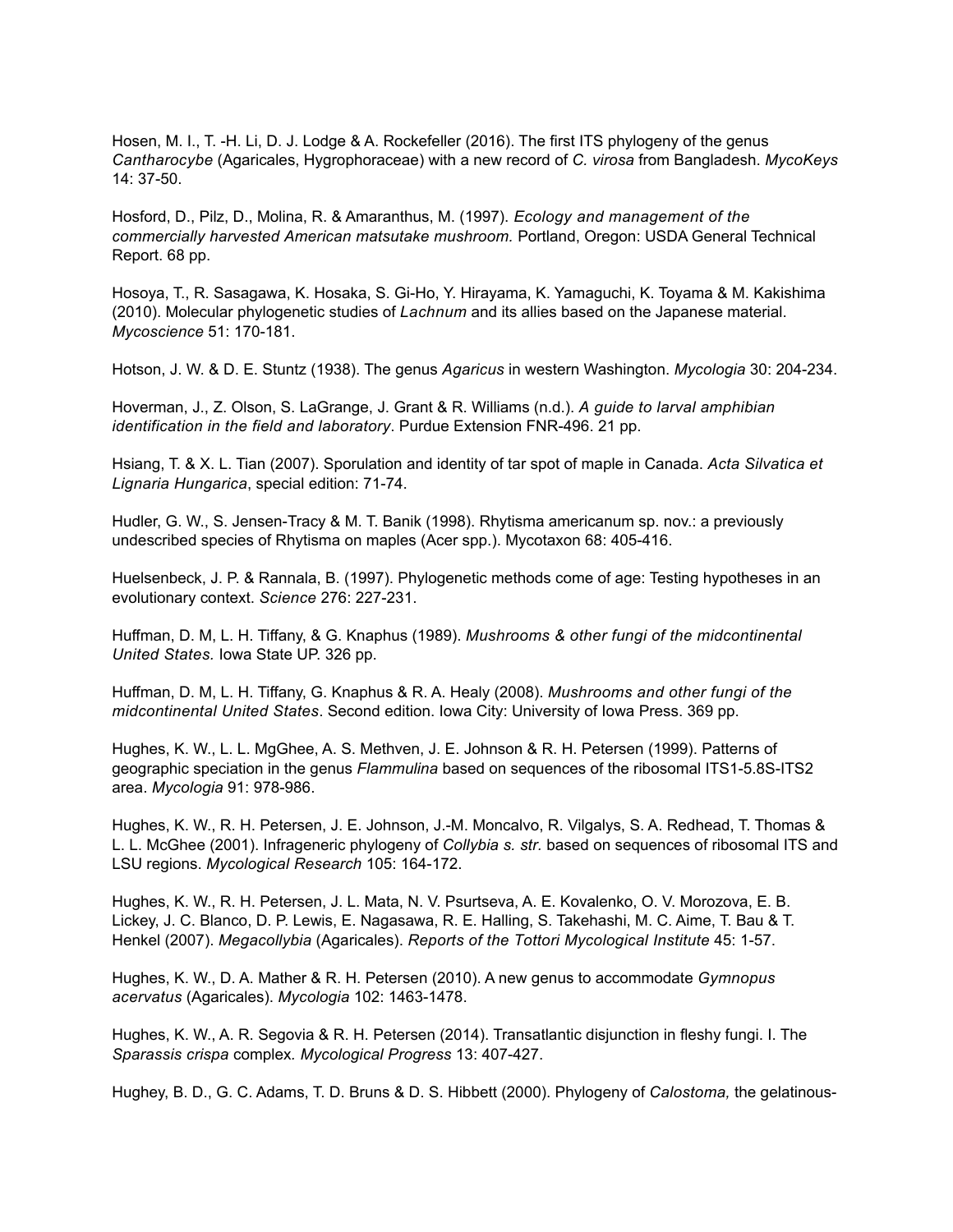stalked puffball, based on nuclear and mitochondrial ribosomal DNA sequences. *Mycologia* 92: 94-104.

Humpert, A. J., A. J. Giachini, M. A. Castellano & J. W. Spatafora (2001). Molecular phylogenetics of *Ramaria* and related genera: Evidence from nuclear large subunit and mitochondrial small subunit rDNA sequences. *Mycologia* 93: 465-477.

Husher, J., S., S. Cesarov, C. M. Davis, T. S. Fletcher, K. Mbuthia, L. Richey, R. Sparks, L. A. Turpin & N. P. Money (1999). Evaporative cooling of mushrooms. *Mycologia* 91: 351-352.

Hustad, V. P., A. N. Miller, B. T. M. Dentinger & P. F. Cannon (2013). Generic circumscriptions in *Geoglossomycetes. Persoonia* 31: 101-111.

Hustad, V. P., V. Kučera, N. Rybáriková, P. Lizon, J. Gaisler, T. J. Baroni & A. N. Miller (2014). *Geoglossum* simile of North America and Europe: distribution of a widespread earth tongue species and designation of an epitype. *Mycological Progress* 13: 857-866.

Hustad, V. P. & A. N. Miller (2015). Studies in the genus *Glutinoglossum*. *Mycologia* 107: 647-657.

Hustad, V. P. & A. N. Miller (2015). *Maasoglossum*, a basal genus in the Geoglossomycetes. *Mycoscience* 56; 572-579.

Hyde, K. D., et al. (2016). Fungal diversity notes 367-490: taxonomic and phylogenetic contributions to fungal taxa. *Fungal Diversity* 80: 1-270.

Iglesias, F. S. (2019). Algunos hongos interesantes del Parque Natural de Sierra de Aracena y Picos de Aroche (suroeste de España). *Micobotanica-Jaén* 14: 2.

Ing, B. (2020). *The Myxomycetes of Britain and Ireland: An identification handbook.* Great Britain: Richmond Publishing. 374 pp.

Ingleby, K. & P. A. Mason (1996). Ectomycorrhizas of *Thelephora terrestris* formed with E*ucalyptus globulus. Mycologia* 88: 548-553.

Ingold, C. T. & Zoberi, M. H. (1967). Grouping of spores in agaric spore-prints. *Mycologia* 59: 544-545.

Ingold, C. T. (1990). The ballistospore. *Mycologist* 4: 36-37.

Ingold, C. T. (1990). How did the active basidium arise? *Mycologist* 4: 149.

Ingold, C. T. (1991). *Itersonilia. Mycologist* 5: 35-37.

Ingold, C. T. (1992). The basidium: a spore gun of precise range. *Mycologist* 6: 111-113.

Iosifidou, P. & R. Agerer (2002). Die Rhizomorphen von *Gastrosporium* simplex und einige Gedanken zur systematischen Stellung der Gastrosporiaceae (Hymenomycetes, Basidiomycota). *Feddes Reportorium* 113: 11-23.

Iqbal, S. H. , T. Kasuya, A. N. Khalid & A. R. Niazi (2006). *Lysurus pakistanicus*, a new species of Phallales from Pakistan. *Mycotaxon* 98: 163-168.

Ivan, J. S., A. E, Seglund, R. L. Truex & E. S. Newkirk (2018). Mammalian responses to changed forest conditions resulting from bark beetle outbreaks in the southern Rocky Mountains. *Ecosphere* 9: e02369.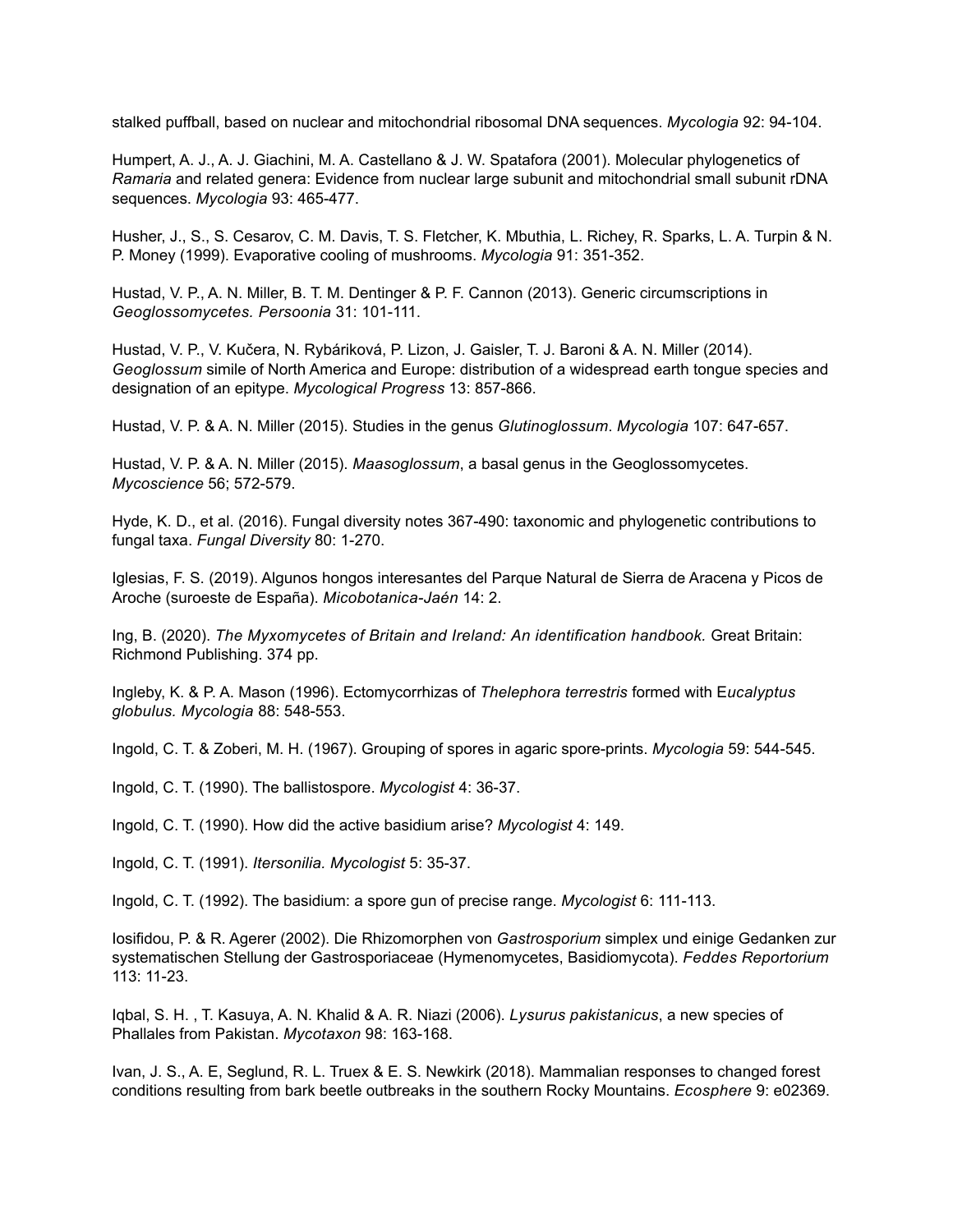Jackson, G. & J. Webster (1972). Growth of *Phallus aurantiacus* from cattle dung. *Transactions of the British Mycological Society* 59: 332-333.

Jackson, H. A. C. & Cazort, M., eds. (1979). *Mr. Jackson's mushrooms*. Ottawa: National Gallery of Canada. 163 pp.

Jacobsson, S. (1987). On the correct interpretation of *Pholiota adiposa* and a taxonomic survey of section *Adiposae. Windhalia* 17: 1-17.

Jacobsson, S. (1989). Studies on *Pholiota* in culture. *Mycotaxon* 36: 95-145.

Jacobson, S. & E. Larsson (2007). *Hemistropharia*, a new genus in Agaricales. *Mycotaxon* 102: 235-240.

Jacquetant, E. (1984). *Les morilles*. Paris: La Biblioteque des Arts. 114 pp.

Jacquetant, E. (1984). Typifications et mises au point nomenclaturales dans l'ouvrage "LES MORILLES" (de E. JACQUETANT), Nature-Piantanida 1984." *Documents Mycologique* 14: 1-2.

Jacquetant, E. (1992). Essai de mise au point taxonomique sur les amanites blanches mortelles. *Documents Mycologique* 22: 29-30.

Jaklitsch, W. M. & H. Voglmayr (2013). New combinations in *Trichoderma* (*Hypocreaceae*, *Hypocreales*). *Mycotaxon* 126: 143-153.

Jalink, L. M. (2010). Additional notes on the Lycoperdaceae of the Beartooth Plateau. *North American Fungi* 5: 173-179.

James, D. G., ed. (2017). *The book of caterpillars: A life-size guide to six hundred species from around the world.* Chicago: University of Chicago Press.656 pp.

James, T. Y., F. Kauff, C. L. Schoch, P. B. Matheny, V. Hofstetter, C. J. Cox, G. Celio, C. Gueidan, E. Fraker, J. Miadlikowska, H. T. Lumbsch, A. Rauhut, V. Reeb, E. A. Arnold, A. Amtoft, J. E. Stajich, K. Hosaka, G. -H. Sung, D. Johnson, B. O'Rourke, M. Crokett, M. Binder, J. M. Curtis, J. C. Slot, Z. Wang, A. W. Wilson, A. Schüßler, J. E. Longcore, K. O'Donnell, S. Mozley-Standridge, D. Porter, P. M. Lechter, M. J. Powell, J. W. Taylor, M. M. White, G. W. Griffith, D. R. Davies, R. A. Humber, J. B. Morton, J. Sugiyama, A. Y. Rossman, J. D. Rogers, D. H. Pfister, D. Hewitt, K. Hansen, S. Hambleton, R. A. Shoemaker, J. Kohlmeyer, B. Volkmann-Kohlmeyer, R. A. Spotts, M. Serdani, P. W. Crous, K. W. hughes, K. Matsuura, E. Langer, G. Langer, W. A. Untereiner, R. Lücking, B. Büdel, D. M. Geiser, A. Aptroot, P. Diederich, I. Schmitt, M. Schultz, R. Yahr, D. S. Hibbett, F. Lutzonia, D. J. McLaughlin, J. W. Spatafora & R. Vilgalys (2006). Reconstructing the early evolution of Fungi using a six-gene phylogeny. *Nature* 443: 818-822.

Janda, V. & M. Kriz (2016). Evropske druhy hribu rodu *Butyriboletus. Mykologicke Listy, Praha* 135: 11-51.

Janda, V., M. Kriz & M. Kolarik (2019). *Butyriboletus regius* and *Butyriboletus fechtneri*: typification of two well-known species. *Czech Mycology* 71: 1-32.

Janda, V., M. Kriz & J. Holec (2019). Addendum to the typification of *Butyriboletus regius. Czech Mycology* 71: 33-35.

Jargeat, P., F. Martos, F. Carriconde, H. Gryta, P. -A. Moreau & M. Gardes (2010). Phylogenetic species delimitation in ectomycorrhizal fungi and implications for barcoding: the case of the *Tricholoma*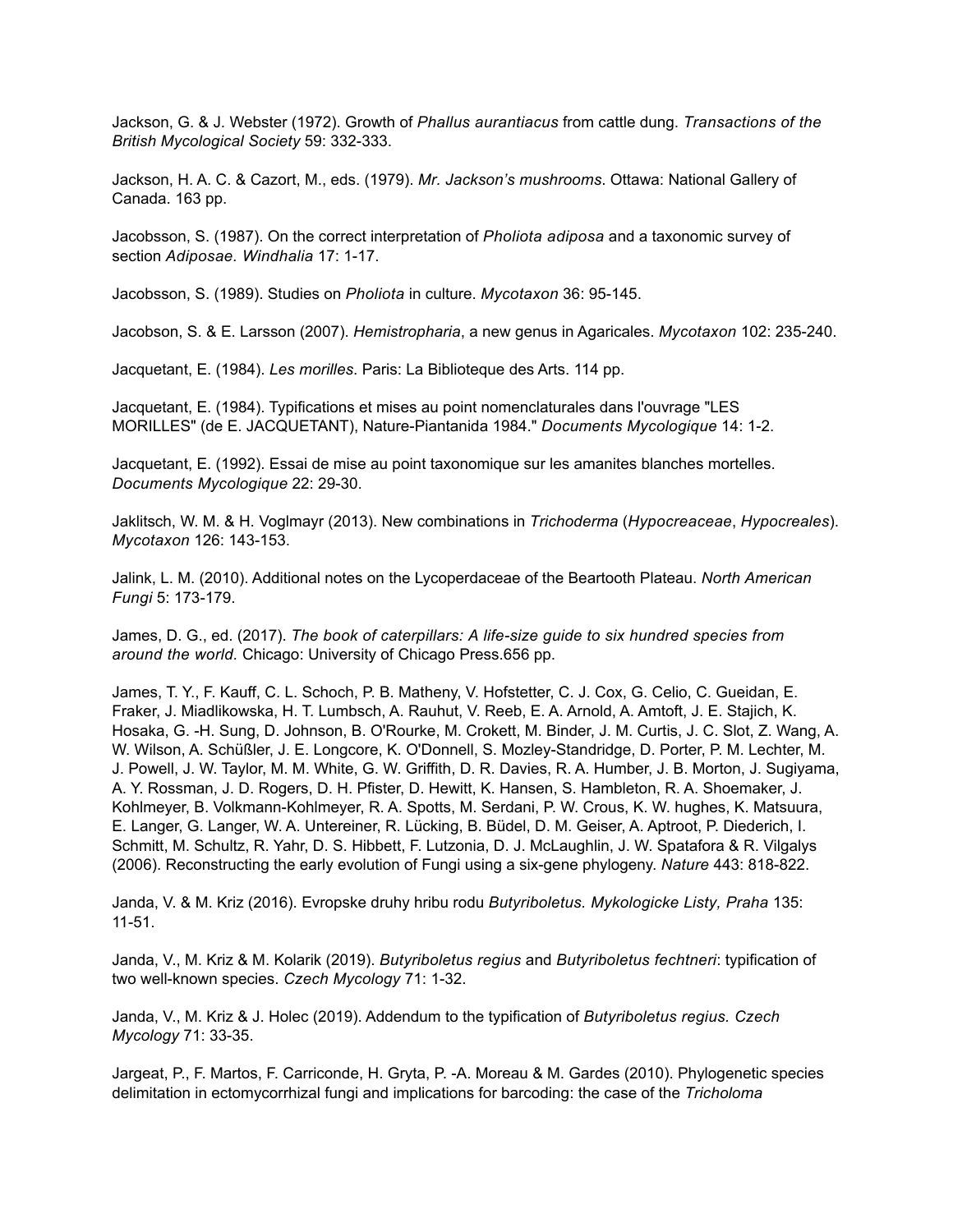*scalpturatum* complex (Basidiomycota). *Molecular Ecology* 19: 5216-5230.

Jarvis, S. S. (2014). *The Lycoperdaceae of California.* Ph. D. thesis, San Francisco State University. 336 pp.

Jaques, H. E. (1947). *How to know the land birds*. Dubuque, IA: Wm. C. Brown. 196 pp.

Jargeat, P., J.-P. Chaumeton, O. Navaud, A. Vizzini & H. Gryta (2014). The *Paxillus involutus* (*Boletales*, *Paxillaceae*) complex in Europe: Genetic diversity and morphological description of the new species *Paxillus cuprinus*, typification of *P*. *involutus s.s*., and synthesis of species boundaries. *Fungal Biology* 118: 12-31.

Jarosch, M. & A. Bresinsky (1999). Speciation and phylogenetic distances within *Paxillus* s. str. (Basidiomycetes, Boletales). *Plant Biology* 1: 701-706.

Jayasiri, S. C., K. D. Hyde, H. A. Ariyawansa, J. Bhat, B. Buyck, L. Cai, Y. -C. Dai, K. A. Abs-Elsalam, D. Ertz, I. Hidayat, R. Jeewon, E. B. G. Jones, A. H. Bahkali, S. C. Karunarathna, J. -K. Liu, J. J. Luagansaard, H. T. Lumbsch, S. S. N. Maharachchikumbura, E. H. C. McKenzie, J. -M. Moncalvo, M. Ghobad-Nejhad, H. Nilsson, K. -L. Pang, O. L. Pereira, A. J. L. Phillips, O. Raspé, A. W. Rollins, A. I. Romero, J. Etayo, F. Selçuk, S. L. Stephenson, S. Suetrong, J. E. Taylor, C. K. M. Tsui, A. Vizzini, M. A. Abdel-Wahab, T. -C. Wen, S. Boonmee, D. Q. Dai, D. A. Daranagama, A. J. Dissanayake, A. E. Ekanayaka, S. C. Fryar, S. Hongsanan, R. S. Jayawardena, W. -J. Li, R. H. Perera, R. Phookamsak, N. I. de Silva, K. M. Thambugala, Q. Tian, N. N. wijayawardene, R. -L. Zhao, Q. Zhao, J. -C. Kang & I.Promputtha (2015). The Faces of Fungi database: fungal names linked with morphology, phylogeny and human impacts. *Fungal Diversity* 74: 3-18.

Jeannerot, B. (2010). Notes on scutellinioid fungi in collections of the Vienna University herbarium (WU). *Österreichische Zeitschrift für Pilzkunde* 19: 19-29.

Jenkins, D. T. (1978). A study of *Amanita* types I. Taxa described by C. H. Peck. *Mycotaxon* 7: 23-44.

Jenkins, D. T. (1978). A study of *Amanita* types II. *A. ocreata* Peck. *Mycotaxon* 7: 371-372.

Jenkins, D. T. (1979). A study of *Amanita* types III. Taxa described by W. A. Murrill. *Mycotaxon* 10: 175-200.

Jenkins, D. T. & Parker, L. (1979). *Mushrooms: A separate kingdom*. Birmingham, AL: Oxmoor House. 101 pp.

Jenkins, D. T. & Vinopal, J. (1979). A new *Amanita* from Florida. *Mycotaxon* 8: 177-180.

Jenkins, D. T. (1979). A new species of *Amanita. Mycotaxon* 8: 174-176.

Jenkins, D. T. (1979). A new *Amanita* from Florida. *Mycotaxon* 8: 177-180.

Jenkins, D. T. (1980). A new species of *Amanita. Mycotaxon* 10: 296-298.

Jenkins, D. T. (1981). A new species of *Amanita. Mycotaxon* 13: 112-114.

Jenkins, D. T. (1982). A new species of *Amanita. Mycotaxon* 14: 233-236.

Jenkins, D. T. (1983). A new species of *Amanita. Mycotaxon* 16: 414-416.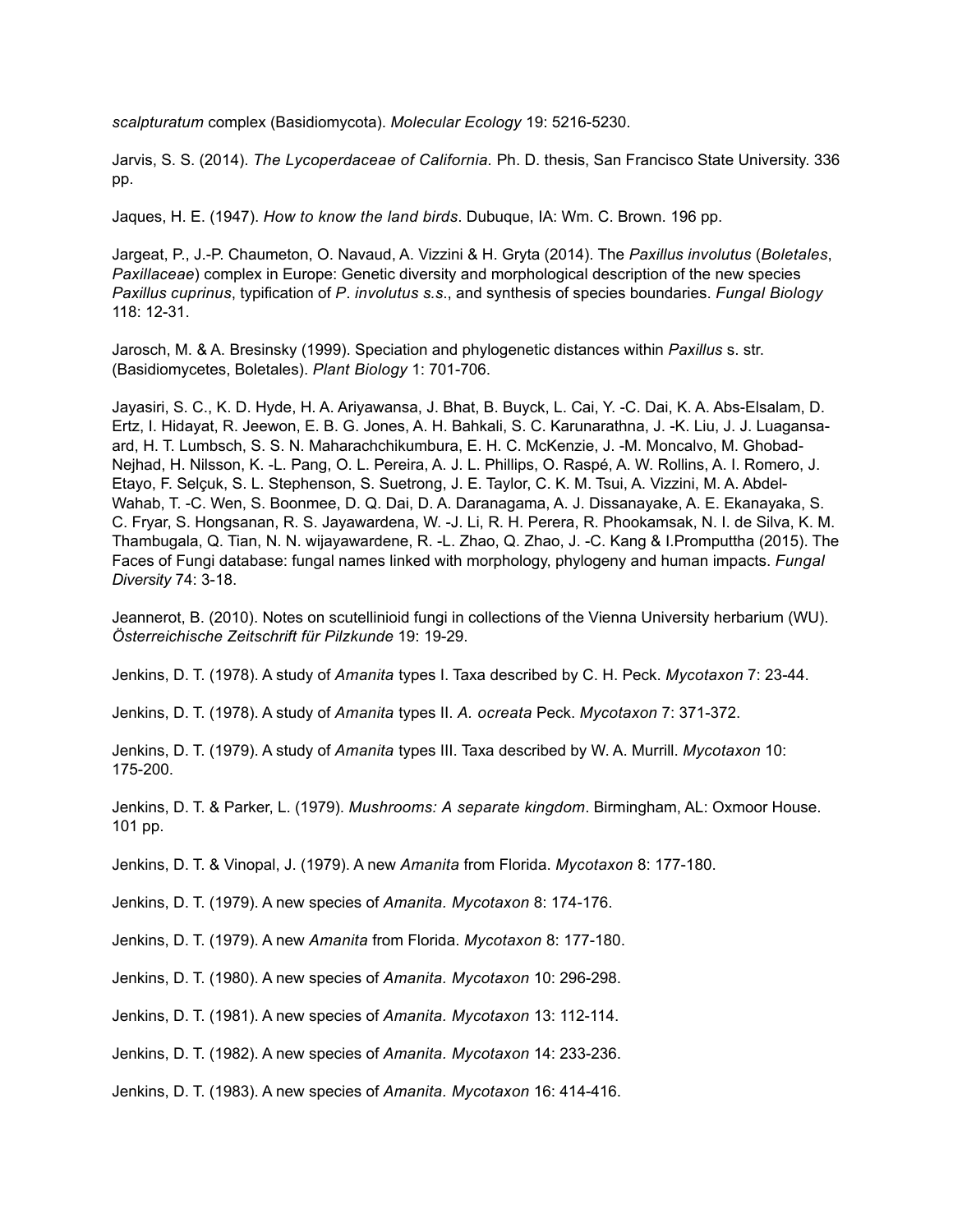Jenkins, D. T. (1984). A new species of *Amanita* IV*. Mycotaxon* 20: 315-317.

Jenkins, D. T. (1985). A new species of *Amanita* VII*. Mycotaxon* 24: 283-286.

Jenkins, D. T. (1986). *Amanita of North America.* Eureka, CA: Mad River Press. 197 pp.

Jenkins, D. T. (1988). A new species of *Amanita* from North America: *Amanita levistriata. Mycotaxon* 32: 415-419.

Jeppson, M., E. Larsson & M. P. Martín (2012). *Lycoperdon rupicola* and *L*. *subumbrinum*: two new puffballs from Europe. *Mycological Progress* 11: 887-897.

Jeppson, M., R. H. Nilsson & E. Larsson (2013). European earthstars in Geastraceae (Geastrales, Phallomycetidae)--a systematic approach using morphology and molecular sequence data. *Systematics and Biodiversity* 11: 437-465.

Jeppson, M. (2018). *Puffballs of Northern and Central Europe*. Göteborg: Sveriges Mykologiska Förening. 360pp.

Jian, S. -P., T. Bau, X. -T. Zhu, W. -Q. Deng, Z. L. Yang & Z. -W. Zhao (2020). *Clitopilus*, *Clitocella*, and *Clitopilopsis* in China. *Mycologia* 112: 371-399.

Jin, J., K. W. Hughes & R. H. Petersen (2001). Phylogenetic relationships of *Panellus* (Agaricales) and related species based on morphology and ribosomal large subunit DNA sequences. *Mycotaxon* 79: 7-21.

Johannesson, H., S. Ryman, H. Lundmark & E. Danell (1999). *Sarcodon imbricatus* and *S. squamosus*– two confused species. *Mycological Research* 103: 1447-1452.

Johannesson, H., T. Læssøe & J. Stenlid (2000). Molecular and morphological investigation of *Daldinia* in northern Europe. *Mycological Research* 104: 275-280.

Johnson, J. & Vilgalys, R. (1998). Phylogenetic systematics of *Lepiota sensu lato* based on nuclear large subunit rDNA evidence. *Mycologia* 90: 971-979.

Johnson, J. (1999). Phylogenetic relationships within *Lepiota sensu lato* based on morphological and molecular data. *Mycologia* 91: 443-458.

Johnson, J. E. & Methven, A. S. (1994). *Panus conchatus:* Cultural characters and missing data. *Mycologia* 86: 146-150.

Johnston, J. R. (1902). On *Cauloglossum transversarium. Proceedings of the American Academy of Arts and Sciences* 38: 61-74.

Jones, G. N. (1971). *Flora of Illinois.* Notre Dame, IN: U Notre Dame P. 401 pp.

Jones, R. L. (2005). *Plant life of Kentucky: an illustrated guide to the vascular flora.* Lexington, KY: University Press of Kentucky. 835 pp.

Jorgensen, P. M., S. Ryman, W. Gams & J. A. Stalpers (2001). Proposal to conserve the name *Coprinus* Pers. (Basidiomycota) with a conserved type. *Taxon* 50: 909-910. Ju, Y., J. D. Rogers & F, San Martin (1997). A revision of the genus *Daldinia. Mycotaxon* 61: 243-293.

Ju, Y. -M. & J. D. Rogers (2001). New and interesting *Biscogniauxia* taxa, with a key to the world species.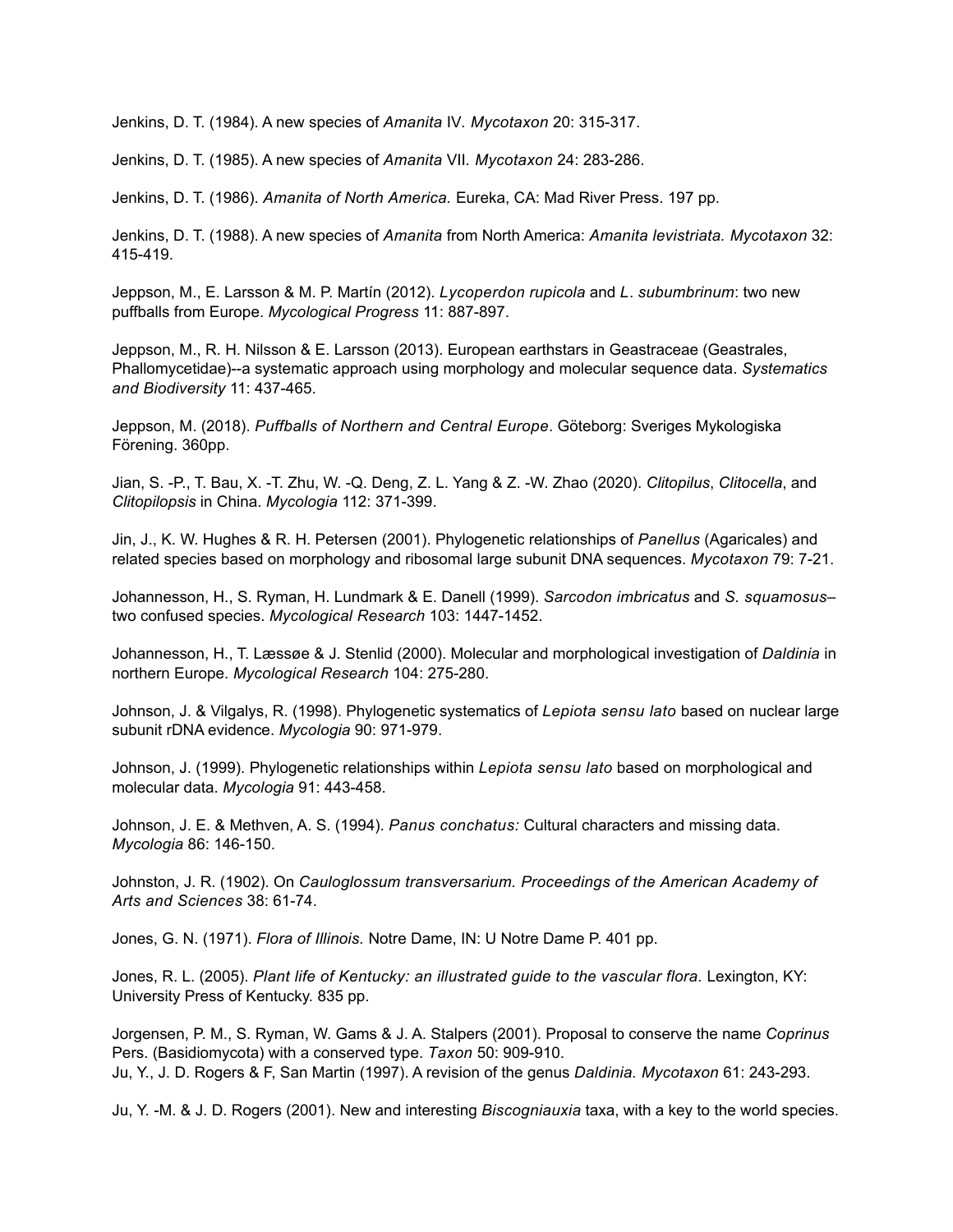*Mycological Research* 105: 1123-1133.

Ju, Y. -M., J. D. Rogers & H. -M. Hsieh (2004). New *Hypoxylon* species and notes on some names associated with or related to *Hypoxylon. Mycologia* 96: 154-161.

Ju, Y. -M., J. D. Rogers & H. -M. Hsieh (2018). Xylaria species associated with fallen fruits and seeds. Mycologia 110: 726-749.

Judge, B. S., J. F. Ammirati, G. H. Lincoff, J. H. Trestrail III & P. B. Matheny (2010). Ingestion of a newly described North American mushroom species from Michigan resulting in chronic renal failure: *Cortinarius orellanosus. Clinical Toxicology* 48: 545-549.

Jung, S. W., R. V. Gessner, K./ C. Keudell & M. A. Romano (1993). Systematics of *Morchella esculenta*  complex using enzyme-linked immunosorbent assay. *Mycologia* 85: 677-684.

Justo, A. & M. L. Castro (2010). The genus *Volvariella* in Spain: *V. dunensis* comb. & stat. nov. and observations on *V. earlei. Mycotaxon* 112: 261-270.

Justo, A., I. Morgenstern, H. E. Hallen-Adams & D. S. Hibbett (2010). Convergent evolution of sequestrate forms in *Amanita* under Mediterranean climate conditions. *Mycologia* 102: 675-688.

Justo, A., A. M. Minnis, S. Ghignone, N. Menolli Jr., M. Capelari, O. Rodriguez, E. Malysheva, M. Contu & A. Vizzini (2011). Species recognition in *Pluteus* and *Volvopluteus* (Pluteaceae, Agaricales): morphology, geography and phylogeny. *Mycological Progress* 10: 453-479.

Justo, A., A. Vizzini, A. M. Minnis, N. Menolli Jr., M. Capelari, O. Rodriguez, E. Malysheva, M. Contu, S. Ghignone & D. S. Hibbett (2011). Phylogeny of the *Pluteaceae* (*Agaricales*, *Basidiomycota*): taxonomy and character evolution. *Fungal Biology* 115: 1-20.

Justo, A. & D. S. Hibbett (2011). Phylogenetic classification of *Trametes* (Basidiomycota, Polyporales) based on a five-marker dataset. *Taxon* 60: 1567-1583.

Justo, A., A. Caballero, G. Munoz, A. M. Minnis & E. Malyesheva (2011). Taxonomy of *Pluteus eugraptus* and morphologically similar taxa. *Mycologia* 103: 646-655.

Justo, A., E. Malysheva, T. Bulyonkova, E. C. Vellinga, G. Cobian, N. Nguyen, A. M. Minnis & D. S. Hibbett (2014). Molecular phylogeny and phylogeography of Holarctic species of *Pluteus* section *Pluteus* (Agaricales: Pluteaceae), with description of twelve new species. *Phytotaxa* 180: 1-85.

Justo, A., O. Miettinen, D. Floudas, B. Ortiz-Santana, E. Skökvist, D. Lindner, K. Nakasone, T. Niemelä, K.-H. Larsson, L. Ryvarden & D. S. Hibbett (2017). A revised family-level classification of the *Polyporales* (*Basidiomycota*). *Fungal Biology* 121: 798-824.

Justo, A., C. Angelini, A. Bizzi, A. Tatti & A. Vizzini (2020). Three new cryptic Caribbean species in the *Leucocoprinus heinemannii* complex (Agaricaceae, Agaricales). *Mycological Progress* 19: 1445-1457.

Ka, K. -H., T. -C. Hur & C. -I. Ryoo (2004). A note on *Ileodictyon gracile* (Clathraceae) in Korea. *Mycobiology* 32: 54-56.

Kanouse, B. B. (1946). Some studies in the genus *Helvella. Papers of the Michigan Academy of Science, Arts and Letters* 32: 83-90.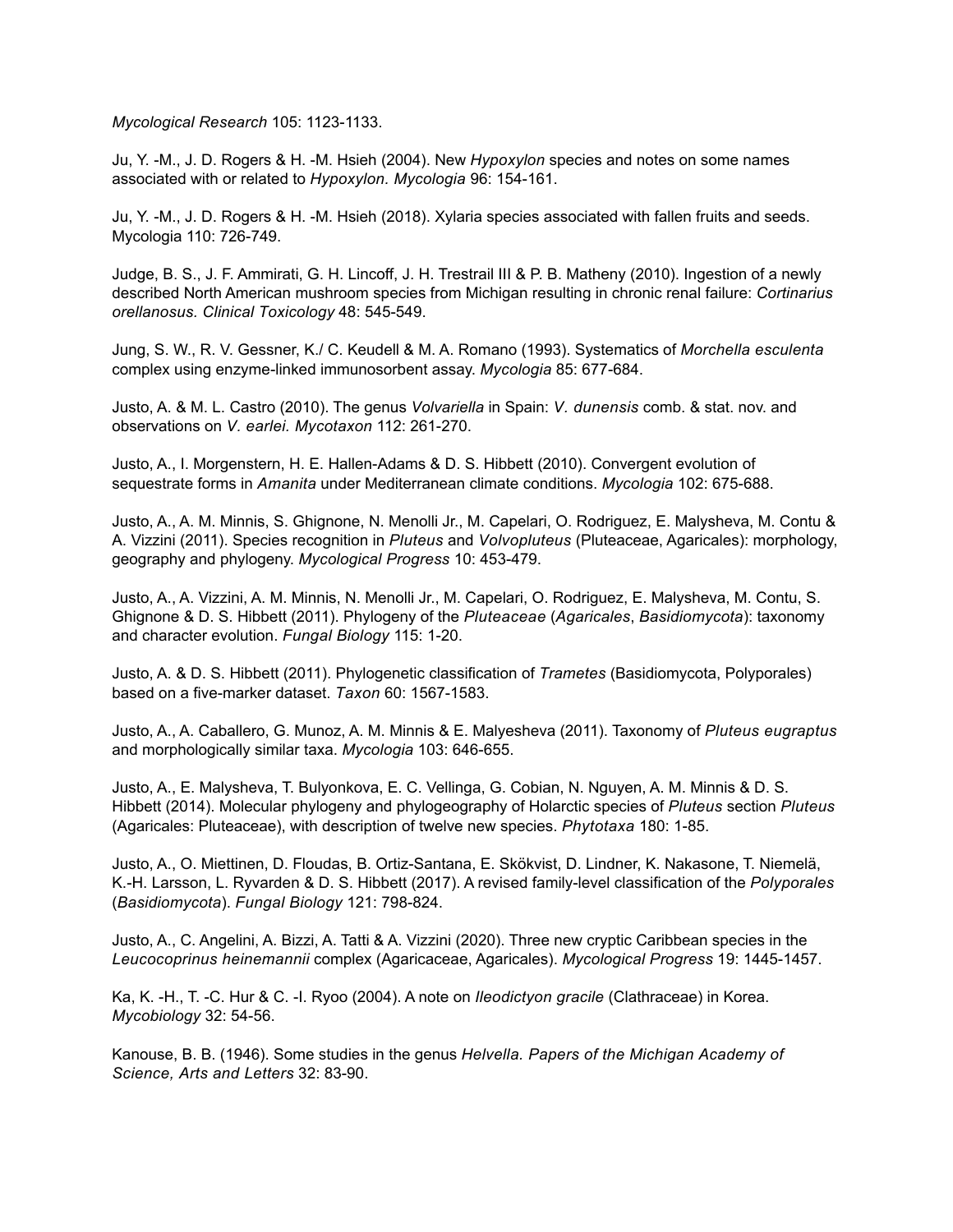Kanouse, B. B. (1948). The genus *Plectania* and its segregates in North America. *Mycologia* 40: 482-497.

Kanouse, B. B. (1949). Studies in the genus *Otidea. Mycologia* 41: 660-677.

Kanouse, B. B. (1950). A study of *Peziza bronca* Peck. *Mycologia* 42: 497-502.

Karlsen-Ayala, E. & M. E. Smith (2020). *Microcybe titans*: The mushroom giant of the Western Hemisphere. Institute of Food and Agricultural Sciences Extension publication PP356, University of Florida.

Karstedt, F., M. Capelari, T. J. Baroni, D. L. Largent & S. E. Bergemann (2019). Phylogenetic and morphological analyses of species of *Entolomataceae* (Agaricales, Basidiomycota) with cuboid basidiospores. *Phytotaxa* 391: 001-027.

Kaston, B. J. & E. Kaston (1953). *How to know the spiders.* Dubuque, IA: Wm. C. Brown. 220 pp.

Kasuya, T. (2007). Validation of *Aseroe coccinea* (Phallales, Phallaceae). *Mycoscience* 48: 309-311.

Kasuya, T. (2010). Lycoperdaceae (Agaricales) on the Beartooth Plateau, Rocky Mountains, U.S.A. *North American Fungi* 5: 159-171.

Kasuya, T., K. Hosaka, K. Uno & M. Kakishima (2012). Phylogenetic placement of *Geastrum melanocephalum* and polyphyly of *Geastrum triplex. Mycoscience* 53: 411-426.

Kauffman, C. H. (1906). Cortinarius as a mycorhiza-producing fungus. Botanical Gazette 42: 208-214.

Kauffman, C.H. (1918). *The gilled mushrooms (Agaricaceae) of Michigan and the Great Lakes region*, Volumes I and II. New York: Dover. 924 pp. (1971 Reprint.)

Kauffman, C. H. (1923). The mycological flora of the higher Rockies of Colorado. *Papers of the Michigan Academy of Science, Arts, and Letters* 1: 101-150.

Kauffman, C. H. (1924). The genus *Lepiota* in the United States. *Papers of the Michigan Academy of Science, Arts, and Letters* 4: 311-344.

Kauffman, C. H. (1924). *Inocybe. North American Flora* 10: 227-260.

Kauffman, C. H. (1925). The genus *Gomphidius* in the United States. *Mycologia* 17: 113-126.

Kauffman, C. H. (1927). The genus *Clitocybe* in the United States, with a critical study of all the north temperate species. *Papers of the Michigan Academy of Science, Arts, and Letters* 8: 153-211.

Kauffman, C. H. (1932). *Cortinarius. North American Flora* 10: 282-348.

Kauserud, H. & T. Schumacher (2003). Ribosomal DNA variation, recombination and inheritance in the basidiomycete *Trichaptum abietinum*: implications for reticulate evolution. *Heredity* 91: 163-172.

Kauserud, H. & T. Schumacher (2003). Regional and local population structure of the pioneer wood-decay fungus *Trichaptum abietinum*. *Mycologia* 95: 416-425.

Keirle, M. R., D. E. Hemmes & D. E. Desjardin (2004). Agaricales of the Hawaiian Islands. 8. Agaricaceae: *Coprinus* and *Podaxis;* Psathyrellaceae: *Coprinopsis, Coprinellus,* and *Parasola. Fungal*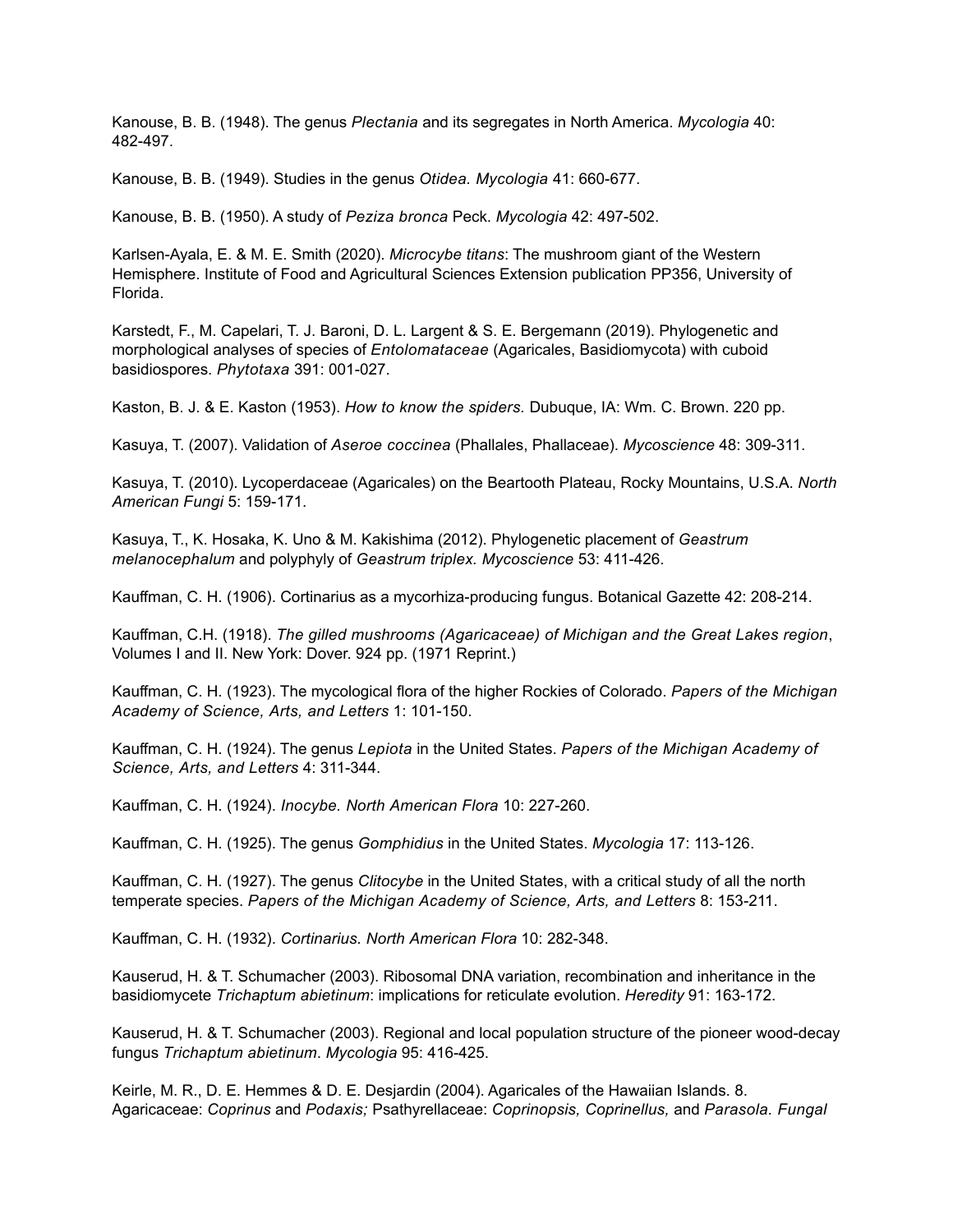*Diversity* 15: 33-124.

Kelley, M. B., M. K. Fierke & F. M. Steohen (2009). Identification and distribution of *Armillaria* species associated with an oak decline event in the Arkansas Ozarks. *Forest Pathology* 39: 397-404.

Kellner, H., Renker, C. & Buscot, F. (2005). Species diversity within the *Morchella esculenta* group (Ascomycota: Morchellaceae) in Germany and France. *Organisms, Diversity & Evolution* 5: 101-107.

Kellner, H., P. Luis & F. Buscot (2007). Diversity of laccase-like multicopper oxidase genes in *Morchellaceae*: identification of genes potentially involved in extracellular activities related to plant litter decay. *Microbiological Ecology* 61: 153-163.

Kempton, P. E. & V. L. Wells (1970). Studies on the fleshy fungi of Alaska. IV. A preliminary account of the genus *Helvella. Mycologia* 62: 940-959.

Kempton, P. E. & V. L. Wells (1973). Studies on the fleshy fungi of Alaska. VI. Notes on *Gyromitra*. *Mycologia* 65: 396-400.

Kendrick, B. (1992). *The Fifth Kingdom.* Second Edition. Newburyport, MA: Mycologue Publications. 406 pp.

Kennedy, L. L. (1958). The genera of Dacrymycetaceae. *Mycologia* 50: 874-895.

Kennedy, L. L. (1958). The genus *Dacrymyces. Mycologia* 50: 896-915.

Kennedy, L. L. (1964). The genus *Ditiola. Mycologia* 56: 298-308.

Kepler, R. M., J. J. Luangsa-ard, N. L. Hywel-Jones, C. A. Quandt, G. -H. Sung, S. A. Rehner, M. C. Aime, T. W. Henkel, T. Sanjuan, R. Zare, M. Chen, Z. Li, A. Y. Rossman, J. W. Spatafor & B. Shreshta (2017). A phylogenetically-based nomenclature for *Cordycipitaceae* (*Hypocreales*). *IMA Fungus* 8: 335-353. doi:10.5598/imafungus.2017.08.02.08

Kerekes, J. F. & D. E. Desjardin (2009). A monograph of the genera *Crinipellis* and *Moniliophthora* from Southeast Asia including a molecular phylogeny of the nrITS region. *Fungal Diversity* 37: 101-152.

Kernaghan, G., R. S. Currah & R. J. Bayer (1997). Russulaceous ectomycorrhizae of *Abies lasiocarpa* and *Picea engelmannii. Canadian Journal of Botany* 75: 1843-1850.

Kernaghan, G. & R. S. Currah (1998). Ectomycorrhizal fungi at tree line in the Canadian Rockies. *Mycotaxon* 69: 39-80.

Kerrigan, R. W. (1979). Studies in *Agaricus* I. *Agaricus pattersonae. Mycologia* 71: 612-620.

Kerrigan, R. W. (1985). Studies in *Agaricus* II: *Agaricus lilaceps* re-evaluated. *Mycologia* 77: 137-141.

Kerrigan, R. W. (1985). Studies in *Agaricus* III: New species from California. *Mycotaxon* 22: 419-434.

Kerrigan, R. W. (1986). *The Agaricales of California 6. Agaricaceae*. Eureka, CA: Mad River Press. 62 pp.

Kerrigan, R. W. (1989). Studies in *Agaricus* IV: New species from Colorado. *Mycotaxon* 34: 119-128.

Kerrigan, R. W., D. B. Carvalho, P. A. Horgen & J. B. Anderson (1995). Indigenous and introduced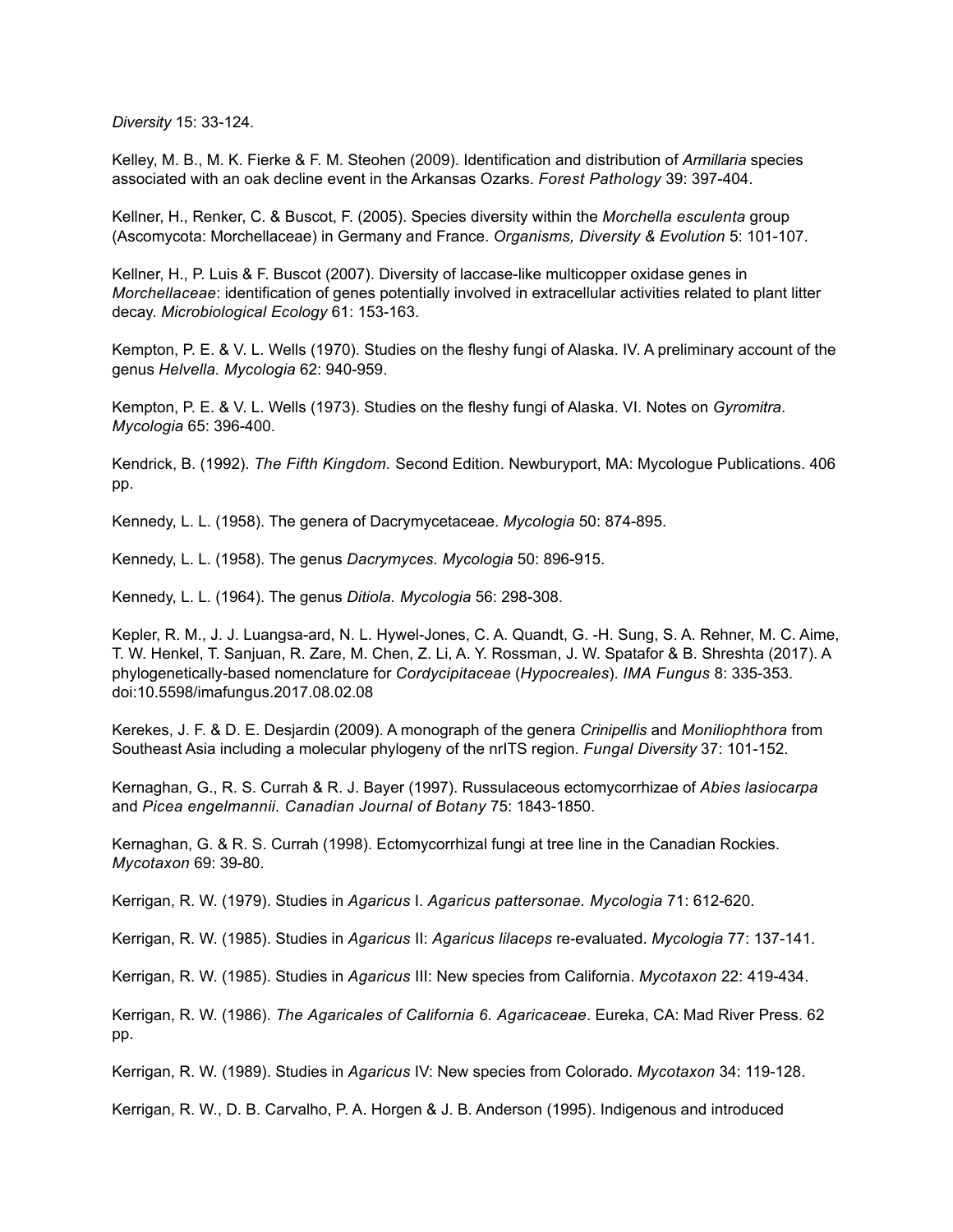populations of *Agaricus bisporus*, the cultivated button mushroom, in eastern and western Canada: Implications for population biology, resource management, and conservation of genetic diversity. *Canadian Journal of Botany* 73: 1925-1938.

Kerrigan, R. W., P. Callac, J. Xu & R. Noble (1999). Population and phylogenetic structure within the *Agaricus subfloccosus* complex. *Mycological Research* 103: 1515-1523.

Kerrigan, R. W. (2005). *Agaricus subrufescens*, a cultivated edible and medicinal mushroom, and its synonyms. *Mycologia* 97: 12-24.

Kerrigan, R. W., P. Callac, M. P. Challen & L. A. Parra (2005). *Agaricus* section *Xanthodermatei*: a phylogenetic reconstruction with commentary on taxa. *Mycologia* 97: 1292-1315.

Kerrigan, R. W. (2007). Lectotypification of *Agaricus brunnescens. Mycologia* 99: 906-915.

Kerrigan, R. W., P. Callac & L. A. Parra (2008). New and rare taxa in *Agaricus* section *Bivelares*  (*Duploannulati*). *Mycologia* 100: 876-892.

Kerrigan, R. W. (2009). Draft key to *Agaricus* of North America. Published by the author.

Kerrigan, R. W. (2016). Agaricus *of North America*. Memoirs of the New York Botanical garden, Volume 114. New York: New York Botanical Garden Press. 573 pp.

Kershaw, L. (2007). *Trees of Illinois.* Auburn, WA: Lone Pine Publishing. 304 pp.

Khalil, A. M. A, H. M. Lee, G. P. Sharples, P. Sihanonth, N. Suwannasai, E. Sangvichien, M. A. Whalley & A. J. S. Whalley (2015). *Daldinia:* The nature of its concentric zones. *Mycoscience* 56: 542-548.

Kibby, G. & Fatto, R. (1990). Keys to the species of *Russula* in northeastern North America. Somerville, NJ: Kibby-Fatto Enterprises. 70 pp.

Kibby, G. (2006) *Philip's guide to mushrooms and toadstools of Britain and northern Europe.* London: Philip's. 256 pp.

Kibby, G. (2006) *Leccinum* revisited: a new synoptic key to species. *Field Mycology* 7: 77-87.

Kibby, G. & D. McNeil (2012). *Phallus duplicatus* new to Britain. *Field Mycology* 13: 86-89.

Kibby, G. (2017). *British boletes with keys to species*. Published by the author. 79 pp.

Kim, C. S., J. W. Jo, Y. -N. Kwag, G. -H. Sung, J. -G. Han, B. Shrestha, S. -O. Oh, S. -Y. Kim, C. -H. Shin & S. -K. Han (2016). Two new *Lycoperdon* species collected from Korea: *L. albiperidium* and *L. subperlatum spp. nov. Phytotaxa* 260: 101-115.

Kim, M. -S., N. B. Klopfenstein, G. I. McDonald, K. Arumuganathan & A. K. Vidaver (2000). Characterization of North American *Armillaria* species by nuclear DNA content and RFLP analysis. *Mycologia* 92: 874-883.

Kim, M. -S., N. B. Klopfenstein, J. W. Hanna & G. I. McDonald (2006). Characterization of North American *Armillaria* species: genetic relationships determined by ribosomal DNA sequences and AFLP markers. *Forest Pathology* 36: 145-164.

Kim, M. -S. & N. B. Klopfenstein (2011). Molecular identification of *Armillaria gallica* from the Niobrara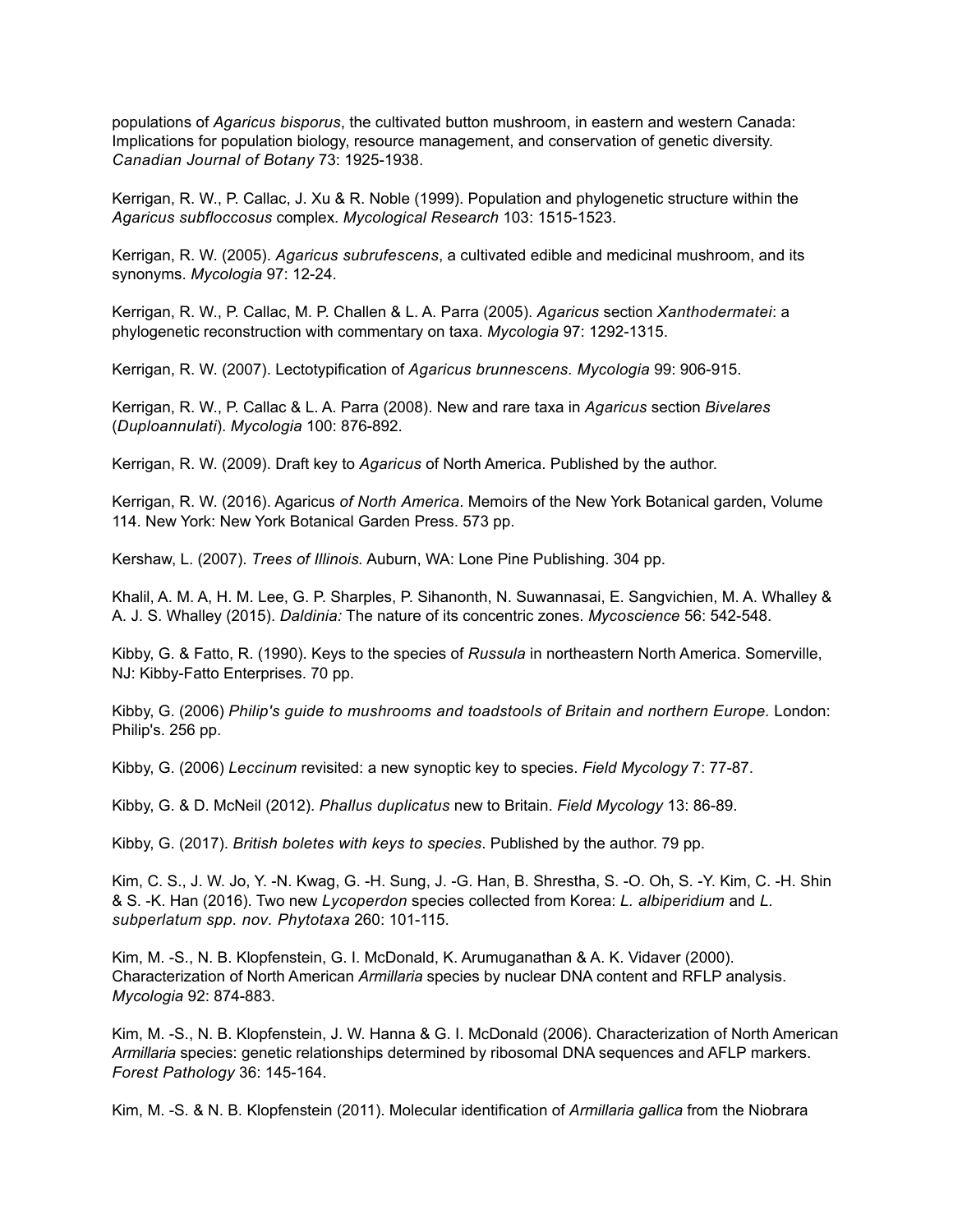Valley Preserve in Nebraska. *Journal of Phytopathology* 159: 69-71.

Kimbrough, J. W. (1970). Current trends in the classification of Discomycetes. *Botanical Review* 36: 91-161.

Kimbrough, J. W. (1991). Ultrastructural observations on Helvellaceae (Pezizales, Ascomycetes). V. Septal structures in *Gyromitra. Mycological Research* 95: 421-426.

Kirchmair, M. & R. Pöder (2002). Why *Omphalotus illudens* (Schwein.) Bresinsky et Besl is an independent species. *Revista Catalana de Micologia* 24: 215-223.

Kirchmair, M., R. Pöder, C. G. Huber & O. K. Miller, Jr. (2002). Chemotaxonomical and morphological observations in the genus *Omphalotus* (Omphalotaceae). *Persoonia* 17: 583-600

Kirchmair, M., S. Morandell, D. Stolz, R. Pöder & C. Sturmbauer (2004). Phylogeny of the genus *Omphalotus* based on nuclear ribosomal DNA-sequences. *Mycologia* 96: 1253-1260.

Kirk, P.M., P. F. Cannon, J. C. David & J. A. Stalpers, eds. (2001). *Ainsworth & Bisby's dictionary of the fungi*. 9th. edition. London: Biddles. 655 pp.

Kirk, P. M., P. F. Cannon, D. W. Minter & J. A. Stalpers, eds. (2008). *Ainsworth & Bisby's dictionary of the fungi.* 10th. edition. Oxon, UK: CAB International. 771 pp.

Kits van Waveren, E. (1971). Notes on the genus *Psathyrella*--I. *Psathyrella gracilis* and *P. microrrhiza. Persoonia* 6: 249-280.

Kits van Waveren, E. (1971). Notes on the genus *Psathyrella*--II. Three new species of *Psathyrella. Persoonia* 6: 295-312.

Kits van Waveren, E. (1972). Notes on the genus *Psathyrella*--III. Unorthodox approach and key to section Atomatae*. Persoonia* 7: 23-54.

Kits van Waveren, E. (1976). Notes on the genus *Psathyrella*--IV. Description of and key to the European species of section Psathyrella*. Persoonia* 8: 345-406.

Kits van Waveren, E. (1977). Notes on the genus *Psathyrella*--V. The sections Ammophilae, Bipellis and Subatratae*. Persoonia* 9: 199-231.

Kits van Waveren, E. (1977). Notes on the genus *Psathyrella*--VI. Four controversial species of *Psathyrella*: *P. fibrillosa, P. frustulenta, P. clivensis,* and *P. obtusata. Persoonia* 9: 281-304.

Kits van Waveren, E. (1980). Checklist of synonyms, varieties and forms of *Psathyrella candolleana. Transactions of the British Mycological Society* 75: 429-437.

Kits van Waveren, E. (1982). Notes on the genus *Psathyrella*--VIII. Description and key to the European species of section Hydrophilae*. Persoonia* 11: 473-508.

Kits van Waveren, E. (1985). The Dutch, French and British species of *Psathyrella. Persoonia Supplement* 2: 1-300.

Kits van Waveren, E. (1987). Additions to our monograph of *Psathyrella*: Thirteen new species, some revised keys, comments on other recently described species, and corrections and additions to our monograph. *Persoonia* 13: 327-368.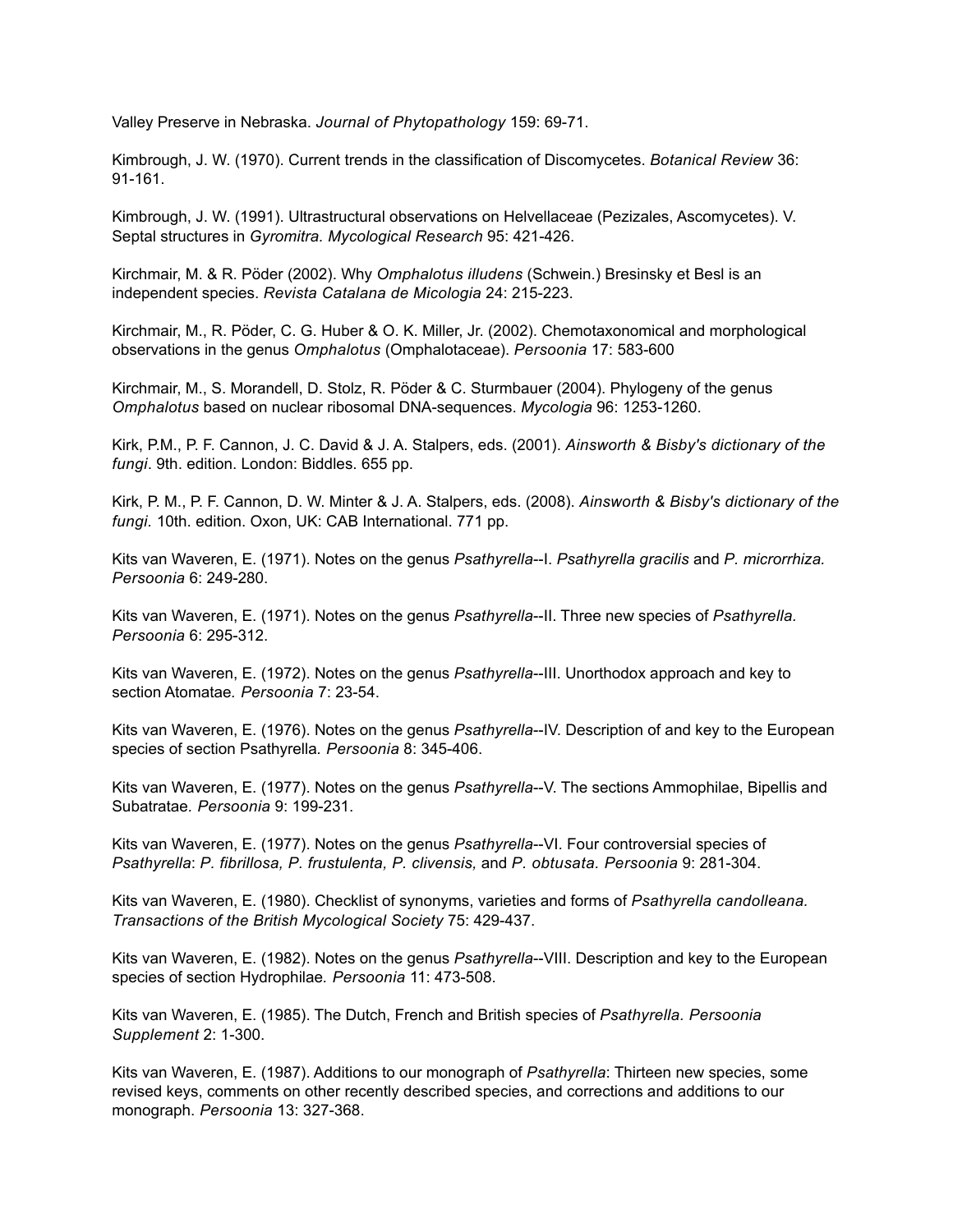Kits van Waveren, E. (1987). Notes on some British species of *Psathyrella. Transactions of the British Mycological Society* 89: 420-422.

Klan, J., D. Baudisova & I. Rulfova (1989). Cultural, enzymatic and cytological studies in the genus *Pholiota*. *Mycotaxon* 36: 249-271.

Klofac, W. (2010). The genus *Aureoboletus*, a world-wide survey. A contribution to a monographic treatment. *Österreichische Zeitschrift für Pilzkunder* 19: 133-174.

Klofac, W. (2013). A world-wide key to the genus *Suillus. Österreichische Zeitschrift für Pilzkunde* 22: 211-278.

Knapp, S., J. McNeill & N. J. Turland (2011). Changes to publication requirements made at the XVIII International Botanical Congress in Melbourne--what does e-publication mean for you? *Mycotaxon* 117: 1-7.

Knudsen, H. & J. Vesterholt, eds. (2008). *Funga Nordica: Agaricoid, boletoid and cyphelloid genera.* Copenhagen: Nordsvamp. 965 pp.

Knudsen, H. & J. Vesterholt, eds. (2018). *Funga Nordica: Agaricoid, boletoid, clavarioid, cyphelloid and gastroid genera.* Copenhagen: Nordsvamp. 1083 pp.

Ko, K. S., S. G. Hong & H. S. Jung (1997). Phylogenetic analysis of *Trichaptum* based on nuclear 18S, 5.8S and ITS ribosomal DNA sequences. *Mycologia* 89: 727-734.

Ko, K. S., H. S. Jung & L. Ryvarden (2001). Phylogenetic relationships of *Hapalopilus* and related genera inferred from mitochondrial small subunit ribosomal DNA sequences. *Mycologia* 93: 270-276.

Ko, K. S., Y. W. Lim, Y. H. Kim & H. S. Jung (2001). Phylogeographic divergences of nuclear ITS sequences in *Coprinus* species *sensu lato. Mycological Research* 105: 1519-1526.

Kobuski, C. E., C. V. Morton, M. Ownbey & R. M. Tyron (1958). Report of the committee: for recommendations on desirable procedures in herbarium practice and ethics. *Brittonia* 10: 93-95.

Komorowska, H. (2000). A new diagnostic character for the genus *Collybia* (Agaricales). *Mycotaxon* 75: 343-346.

Komura, D. L., F. Wartchow & C. E. Zartman (2015). *Sarcodon atroviridis* sensu lato, a stipitate hydnoid from Amazonian campinarana, Roraima, Brazil. *Check List: The Journal of Biodiversity Data* 11: 1603.

Kong, A., A. Montoya & A. Estrada-Torres (2002). *Russula herrerae,* a new species with marginal veil from Mexico. *Mycologia* 94: 290-296.

Kong, A., J. Cifuentes, A. Estrada-Torres, L. Guzmán-Dávalos, R. Faribay-Orijel & B. Buyck (2015). Russulaceae associated with mycoheterotroph *Monotropa uniflora* (Ericaceae) in Tlaxcala, Mexico: a phylogenetic approach. *Cryptogamie, Mycologie* 36: 479-512.

Kong, A., A. Montoya, S. G. de Jesús, A. Ramírez-Terrazo, R. Andrade, F. Ruan-Soto, M. M. Rodríguez-Palma & A. Estrada-Torres (2018). Hongos ectomicorrizógenos del Parque Nacional Lagunas de Montebello, Chiapas. *Revista Mexicana de Biodiversidad* 89: 741-756.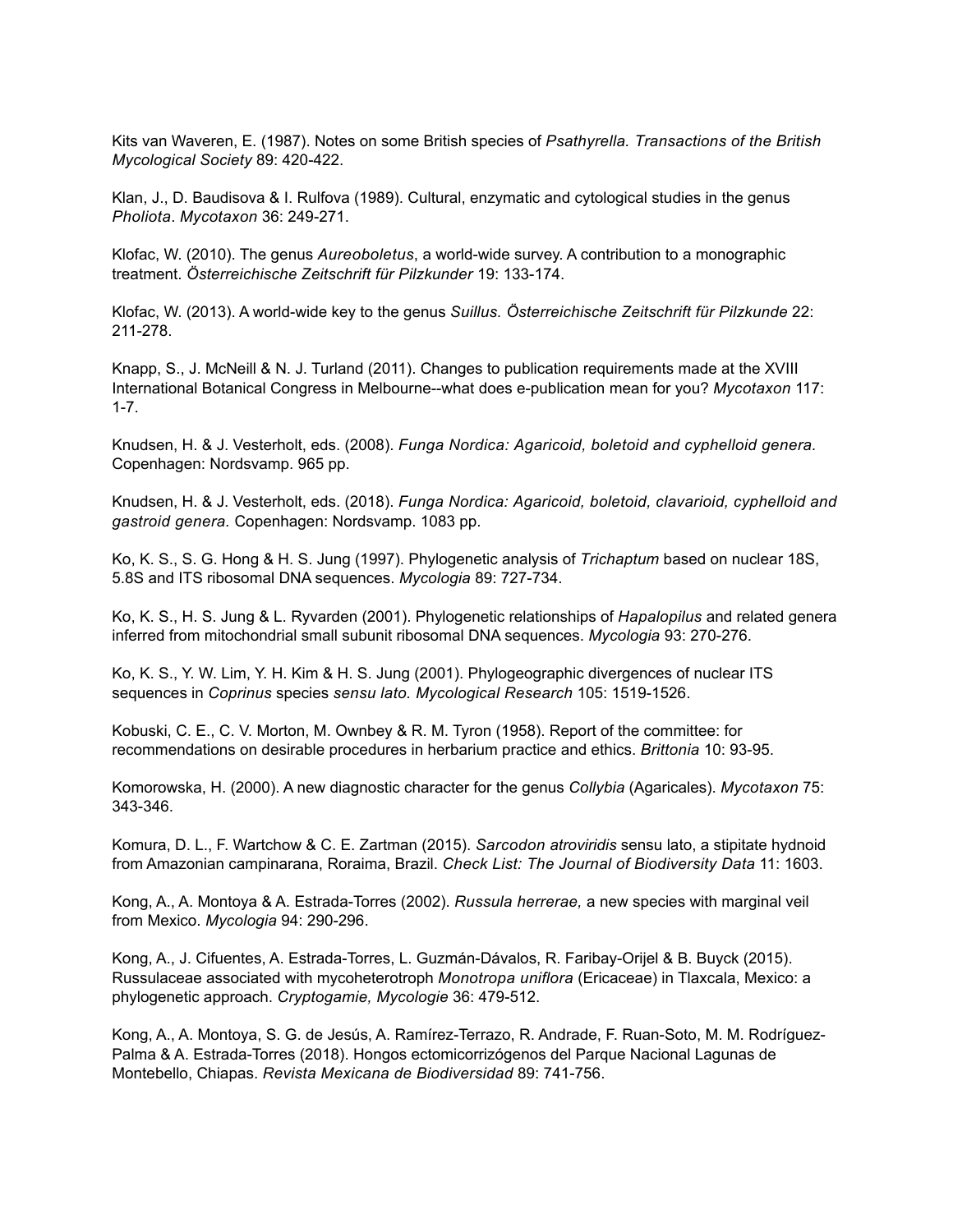Korf, R. P. (1954). Discomyceteae Exsiccatae, Fasc. I. *Mycologia* 46: 837-841.

Korf, R. P. (1960). *Jafnea*, a new genus of the Pezizaceae. *Nagaoa* 7: 3-8.

Korf, R. P. (1972). Synoptic key to the genera of the Pezizales. *Mycologia* 64: 937-994.

Korf, R. P. (2005). Reinventing taxonomy: a curmudgeon's view of 250 years of fungal taxonomy, the crisis in biodiversity, and the pitfalls of the phylogenetic age. *Mycotaxon* 93: 407-415.

Koski-Kotiranta, S. & T. Niemelä (1988). Hydnaceous fungi of the Heriaceae, Auriscalpiaceae and Climacodontaceae in northwest Europe. *Karstenia* 27: 43-70.

Kovacs, R. L. & Sundberg, W. J. (1999). *Syzygites megalocarpus (Mucorales, Zygomycetes)* in Illinois. *Transactions of the Illinois State Academy of Science* 92: 181-190.

Krah, F. -S., C. Bässler, C. Heibl, J. Soghigian, H. Schaefer & D. S. Hibbett (2018). Evolutionary dynamics of host specialization in wood-decay fungi. *BMC Evolutionary Biology* 18: 119.

Kramer, C. L. (1956). Notes on Kansas Fungi, I. *Transactions of the Kansas Academy of Science* 59: 233-235.

Kränzlin, F. (2005). *Fungi of Switzerland: A contribution to the knowledge of the fungal flora of Switzerland. Volume 6 Russulaceae.* Transl. Walters, V. L. & Walters, J. F. Lucern: Verlag Mykologia. 317 pp.

Kreisel, H. (1989). Studies in the *Calvatia* complex (Basidiomycetes). *Nova Hedwigia* 48: 281-296.

Kreisel, H. (1992) An emendation and preliminary survey of the genus *Calvatia* (Gasteromycetidae). *Persoonia* 14: 431-439.

Kreisel, H. (1993). A key to *Vascellum* (Gasteromycetidae) with some floristic notes. *Blyttia* 51: 125-129.

Kreisel, H. (1994). Studies in the *Calvatia* complex (Basidiomycetes) 2. *Feddes Repertorium* 105: 369-376.

Kreisel, H. (1996). A preliminary survey of the genus *Phallus* sensu lato. *Czech Mycology* 48: 273-281.

Kreisel, H. & A. Hausknecht (2009). The gasteral *Basidiomycetes* of Mascarenes and Seychelles 3. Some recent records. *Österreichische Zeitschrift für Pilzkunde* 18: 149-159.

Kretzer, A., Y. Li, T. Szaro & T. D. Bruns (1996). Internal transcribed spacer sequences from 38 recognized species of *Suillus* sensu lato: Phylogenetic and taxonomic implications. *Mycologia* 88: 776-785.

Kretzer, A. & Bruns, T. D. (1997). Molecular revisitation of the genus *Gastrosuillus. Mycologia* 89: 586-589.

Kricher, J. & Morrison, G. (1988). *A field guide to eastern forests.* (Peterson Field Guides.) New York: Houghton Mifflin. 488 pp.

Kricher, J. C. & G. Morrison (1993). *Ecology of western forests.* (Peterson Field Guides.) Boston: Houghton Mifflin. 554 pp.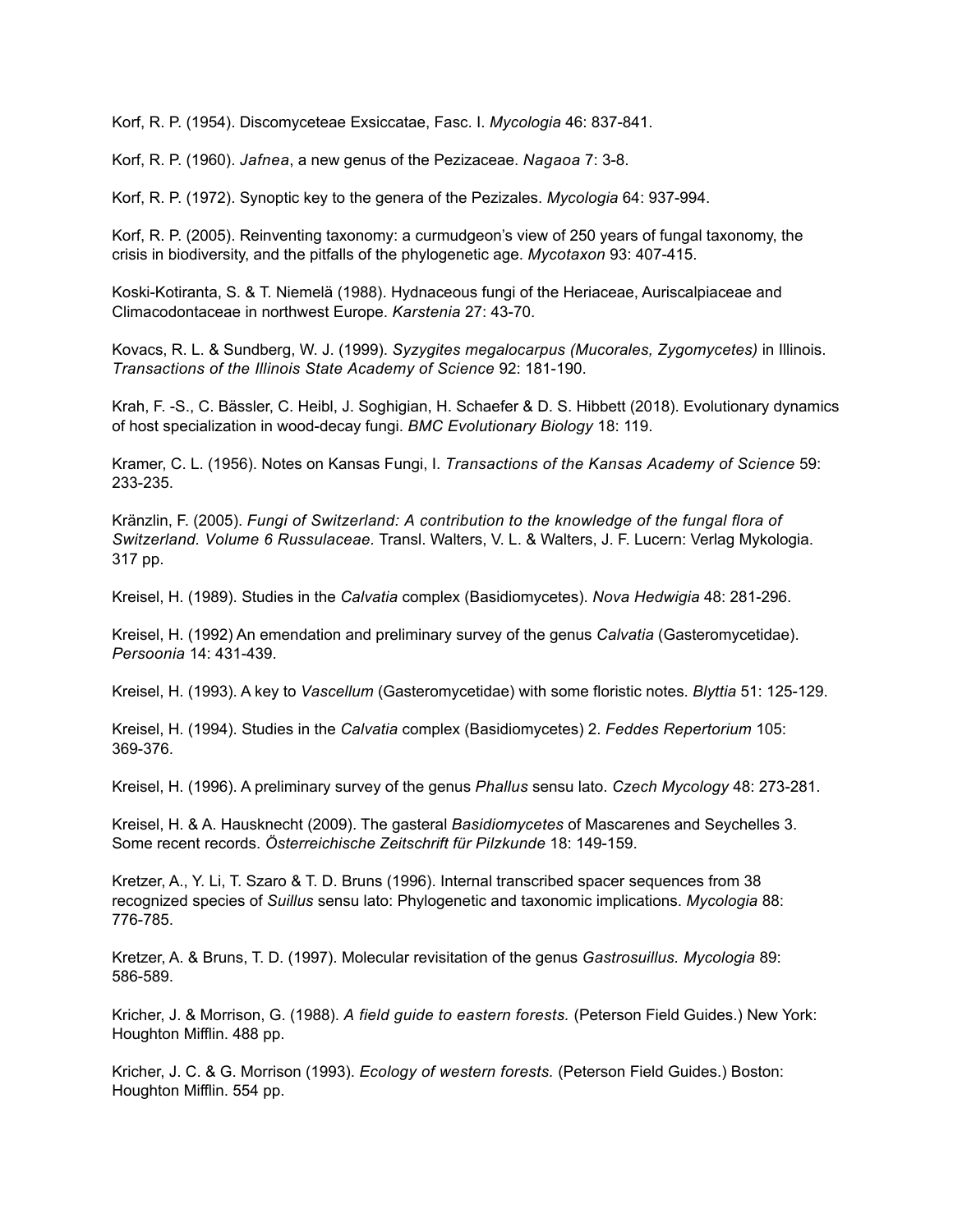Krieger, L. C. C. (1927). New or otherwise interesting Agaricaceae from the United States and Canada. *Mycologia* 19: 308-314.

Krieger, L. C. C. (1935). *A popular guide to the higher fungi (mushrooms) of New York state*. Albany: University of the State of New York; New York State Museum handbook 11. 538 pp.

Krieger, L. C. (1936). *The mushroom handbook*. New York: Dover Publications. 560 pp. (1967 reprint.)

Krombholz, J. V. (1834). Naturgereue Abbildungen und Beschreibungen der essbaren, schadlichen und verdachtigen Schwamme. Prague: J. G. Calve.

Kropp, B. R. (2016). Russulaceae in American Samoa: new species and further support for an Australasian for Samoan ectomycorrhizal fungi. *Mycologia* 108: 405-413.

Kruger, D., M. Binder, M. Fischer & H. Kreisel (2001). The Lycoperdales: A molecular approach to the systematics of some gasteroid mushrooms. *Mycologia* 93: 947-957.

Kruger, D. (2002). *Monographic studies in the genus Polyporus (Basidiomycotina).* Ph. D. thesis, The University of Tennessee. Knoxville, TN. 165 pp.

Kruger, D. & H. Kreisel (2003). Proposing *Morganella* subgen. *Apioperdon* subgen. nov. for the puffball *Lycoperdon pyriforme*. *Mycotaxon* 86: 169-177.

Kruger, D., R. H. Petersen & K. W. Hughes (2006). Molecular phylogenies and mating study data in *Polyporus* with special emphasis on group "Melanopus" (Basidiomycota). *Mycological Progress* 5: 185-206.

Kruger, D. & A. Gargas (2008). Secondary structure of ITS2 rDNA provides taxonomic characters for systematic studies--a case in *Lycoperdaceae (basidiomycota). Mycological Research* 112: 316-330.

Kruger, D. & A. Gargas (2010). Unusual polypore fungi--a taxonomic emendation of *Polyporus* (Basidiomycotina) after ribosomal spacer characters. *Cryptogamie, Mycologie* 31: 389-401.

Kučera, V. & P. Lizon (2012). Geoglossaceous fungi in Slovakia III. The genus *Geoglossum*. *Biologia* 67: 654-658.

Kučera, V. (2012). Geoglossaceous fungi in Slovakia IV. *Geoglossum alveolatum*, a new species for the country. *Catathelasma* 14: 11-14.

Kucera, V., M. Tomsovsky, J. Kucera & J. Gaisler (2014). Re-evaluation of the morphological variability of *Microglossum viride* and *M. griseoviride* sp. nov. *Mycologia* 106: 282-290.

Kučera, V., P. Lizon & M. Tomšovsky (2017). Taxonomic divergence of the green naked-stipe members of the genus *Microglossum* (Helotiales). *Mycologia* 109: 46-54.

Kühner, R. & H. Romagnesi (1947). Caractères et affinités du *Tricholoma guttatum* au sens de Lange. *Bulletin Mensuel de la Société Linnéenne de Lyon* 16: 134-137

Kühner, R. & H. Romagnesi (1953). *Flore analytique des champignons superieurs (agarics, bolets, chanterelles)*. Paris: Masson. 556 pp. .

Kuo, M. (2005). *Morels*. Ann Arbor: University of Michigan Press. 205 pp.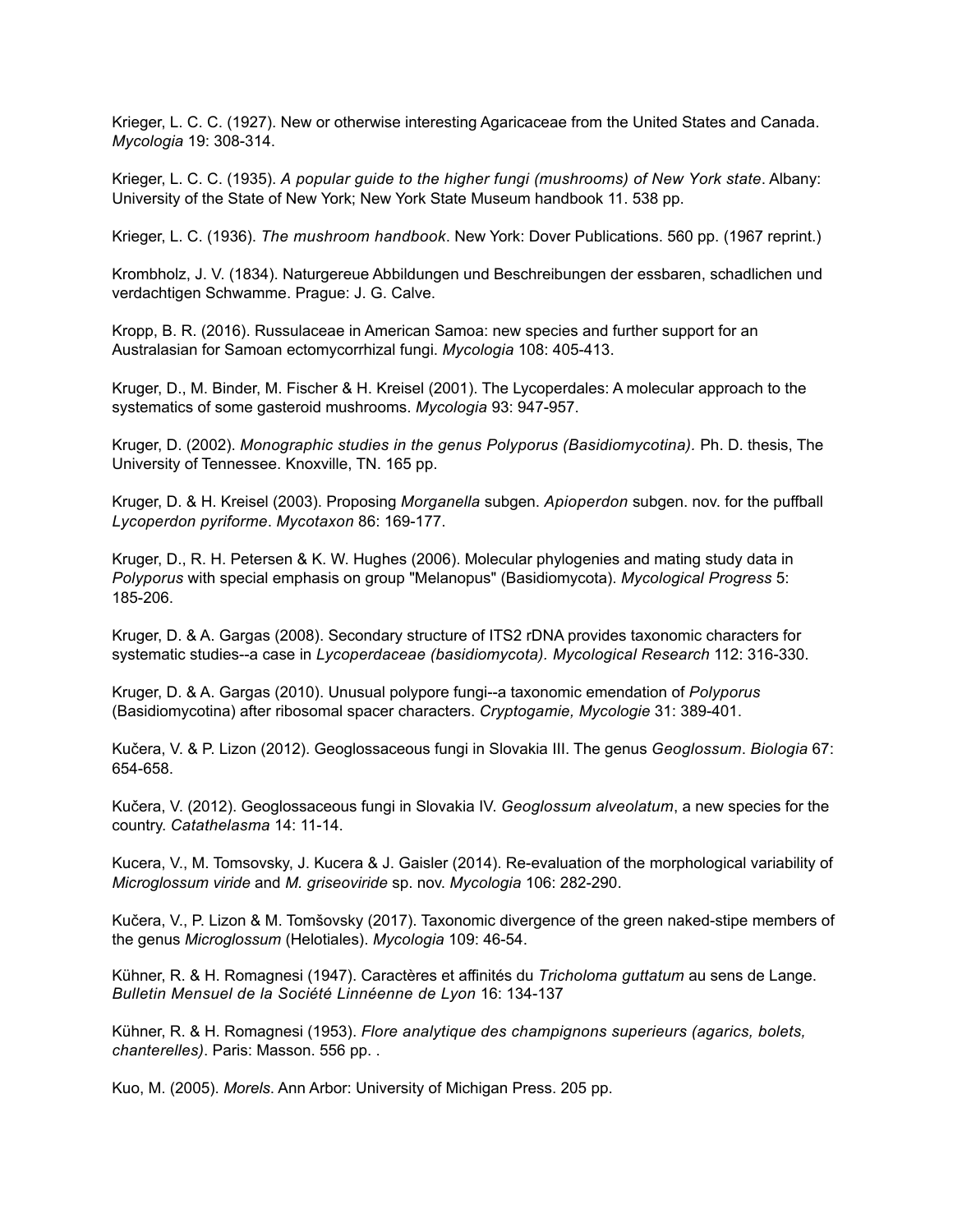Kuo, M. (2007). *100 Edible Mushrooms*. Ann Arbor: University of Michigan Press. 329 pp.

Kuo, M. (2007). Mushrooming in the age of DNA: Now comes the fun part. *McIlvainea* 17: 43-49.

Kuo, M. (2008). *Morchella tomentosa*, a new species from western North America, and notes on *M*. *rufobrunnea*. *Mycotaxon* 105: 441-446.

Kuo, M. & A. Methven (2010). *100 Cool Mushrooms*. Ann Arbor: University of Michigan Press. 210 pp.

Kuo, M., D. Dewsbury, K. O'Donnell, M. C. Carter, S. A. Rehner, J. D. Moore, J. -M. Moncalvo, S. A. Canfield, S. L. Stephenson, A. S. Methven & T. J. Volk (2012) Taxonomic revision of true morels (*Morchella*) in Canada and the United States. *Mycologia* 104: 1159-1177.

Kuo, M., A. S. Methven, A. M. Minnis & R. E. Halling (2013). Studies of North American macrofungi, 1. Validation of *Lactarius rubidus* comb. nov. and *Leccinellum quercophilum* sp. nov. *Mycotaxon* 124: 323-332.

Kuo, M. & A. S. Methven (2014). *Mushrooms of the Midwest.* Urbana, IL: University of Illinois Press. 427 pp.

Kuo, M. & P. B. Matheny (2015). Contemporary documentation of the rare eastern North American species *Inocybe insignis* (Inocybaceae, Agaricales). *MycoKeys* 11: 23-31.

Kuo, M. & B. Ortiz-Santana (2020). Revision of leccinoid fungi, with emphasis on North American taxa, based on molecular and morphological data. *Mycologia* 112: 197-211. DOI: 10.1080/00275514.2019.1685351

Kupfer, E. M. (1902). Studies on *Urnula* and *Geopyxis*. *Bulletin of the Torrey Botanical Club* 29: 137-144.

Kurz, D. (2014). *Illinois wildflowers.* Pettigrew, AR: Tim Ernst Publishing. 256 pp.

Kuyper, T. W. (1981). Notes on *Clitocybe*--I. *Persoonia* 11: 385-386.

Kuyper, T. W. (1981). Aantekeningen over *Clitocybe* 2. "*Lepista" albofragrans. Coolia* 24: 68-71.

Kuyper, T. W. (1982). Aantekeningen over *Clitocybe* III. De omgrenzing van *Clitocybe* en *Lepista. Coolia* 25: 39-47.

Kuyper, T. W. (1986). Aantekeningen over *Clitocybe*. IV. Wat is *Clitocybe brumalis*? *Coolia* 29: 32-35.

Kuyper, Th. W. & G. Tjallingii-Beukers (1986). Notes on *Pholiota. Persoonia* 13: 77-82.

Kyde, M. M. & J. L. Peterson (1986). A variant of *Lepiota cristata. Mycologia* 78: 851-853.

Kytovuori, I. (1989). The *Tricholoma caligatum* group in Europe and North Africa. *Karstenia* 28: 65-77.

Laessoe, T. & Lodge, D. J. (1994). Three host-specific *Xylaria* species. *Mycologia* 86: 436-446.

Laessoe, T. & Lincoff, G. (2002). *Mushrooms* (Smithsonian Handbooks). New York: Dorling Kindersley. 304 pp.

Laessoe, T. L. & J. H. Petersen (2019). *Fungi of Temperature Europe* (in 2 volumes). Princeton, NJ: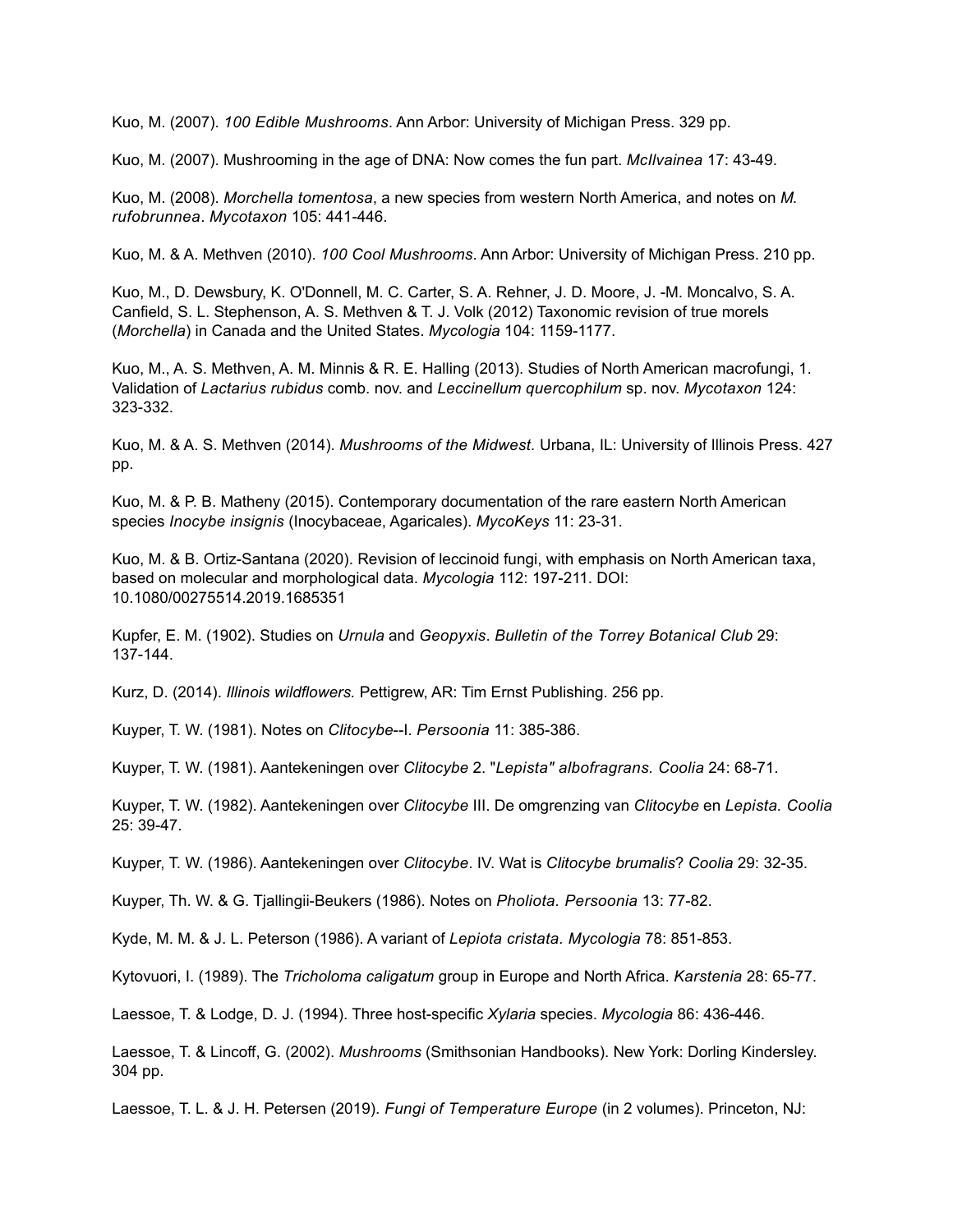Princeton University Press. 1715 pp.

Lalli, G. & G. Pacioni (1992). *Lactarius* sect. Lactifluus and allied species. *Mycotaxon* 44: 155-195.

Lamaison, J.-L. & J.-M. Polese (2005). *The Great Encyclopedia of Mushrooms*. Germany: Konemann. 240 pp.

Lambert, H., G. Fortin, R. Labbé, J. Labreque, J. A. Bérubé, J. Landry, E. Ilyukhin, S. Margaritescu, J. -M. Moncalvo & Y. Lamoureux (2018). Validation of two *Amanita* species from eastern North America: *A. rhacopus* sp. nov. and *A. variicolor* sp. nov. *MycoKeys* 38: 47-57.

Lander, C. A. (1934). The development of the fruiting body of *Arachnion album. Journal of the Elisha Mitchell Scientific Society* 50: 275-282.

Landeros, F., T. Iturriaga & L. Guzmán-Dávalos (2012). Type studies in *Helvella* (*Pezizales*) 1. *Mycotaxon* 119: 35-63.

Landeros, F. & L. Guzmán-Dávalos (2013). Revisión del género *Helvella* (Ascomycota: Fungi) en México. *Revista Mexicana de Biodiversidad*: S3-S20.

Landeros, F., J. Carranza & L. Guzmán-Dávalos (2014). Registros nuevos del género *Helvella* (Fungi: Ascomycota) para Costa Rica. *Revista Mexicana de Micología* 39: 13-19.

Landeros, F., T. Iturriaga, A. Rodríguez, G. Vargas-Amado & L. Guzmán-Dávalos (2015). Advances in the phylogeny of Helvella (Fungi: Ascomycota), inferred from nuclear ribosomal LSU sequences and morphological data. *Revista Mexicana de Biodiversidad* 86: 856-871.

Landeros, F., F. M. Ferrusca, E. U. Esquivel-Naranjo, J. A. Cervantes-Chávez & L. Guzmán-Dávalos (2019). Primer registro del género *Jafnea* (Pyronemataceae: Ascomycota) en México. *Revista Mexicana de Biodiversidad* 90: e902556.

Landeros, F., F. M. Ferrusca-Rico, L. Guzmán-Dávalos, E. U. Esquivel-Naranjo, N. Matías-Ferrer, C. Burrola-Aguilar, G. Viurcos-Martínez & R. Garibay-Orijel (2021). *Helvella jocatoi sp. nov*. (Pezizales, Ascomycota), a new species from *H. lacunosa* complex with cultural importance in Mexico *Abies religiosa* forests. *Phytotaxa* 498: 1-11.

Landvik, S. (1996). *Neolecta*, a fruit-body-producing genus of the basal ascomycetes, as shown by SSU and LSU rDNA sequences. *Mycological Research* 100: 199-202.

Landvik, S., K. N. Egger & T. Schumacher (1997). Towards a subordinal classification of the Pezizales (Ascomycota): Phylogenetic analyses of SSU rDNA sequences. *Nordic Journal of Botany 17: 403-418.* 

Landvik, S., R. Kristiansen & T. Schumacher (1999). *Pindara*: a miniature *Helvella. Mycologia* 91: 278-285.

Landvik, S., O. E. Eriksson & M. L. Merbee (2001). *Neolecta*–a fungal dinosaur? Evidence from Betatubulin amino acid sequences. *Mycologia* 93: 1151-1163.

Lange, J. E. (1921). Studies in the agarics of Denmark, part IV: *Pholiota, Marasmius, Rhodophyllus. Dansk Botanisk Arkiv* 2: 1-46.

Lange, M. & Smith, A. H. (1953). The *Coprinus ephemerus* group. *Mycologia* 45: 747-780.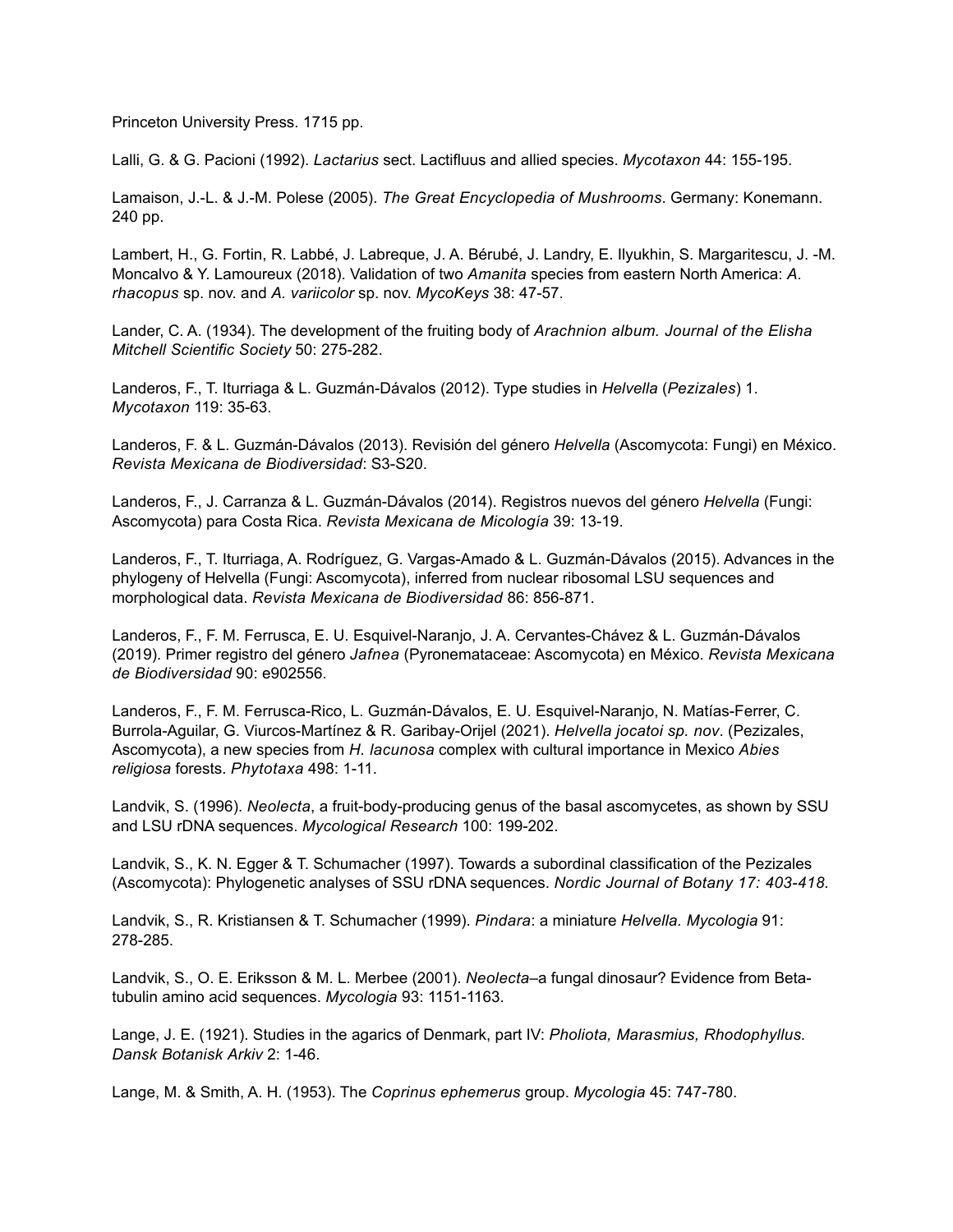Lange, M. (1981). Typification and delimitation of *Omphalina* Quel. *Nordic Journal of Botany* 1: 691-696.

Lange, M. (1990). Arctic Gasteromycetes II. *Calvatia* in Greenland, Svalbard and Iceland. *Nordic Journal of Botany* 9: 525-546.

Lange, M. (1993). Classifications in the *Calvatia* group. *Blyttia* 51: 141-144.

de Lange, R., S. Adamčik, K. Adamčikova, P. Asselman, J. Borovička, L. Delgat, F. Hampe & A. Verbeken (2021). Enlightening the black and white: species delimitation and UNITE species hypothesis testing in the *Russula albonigra* species complex. *IMA Fungus* 12: 20.

Lannoy, G. & A. Estades (1995). Monographie des *Leccinum* d'Europe. La Roche-sur-Foron, France: Federation Mycologique Dauphine-Savoie. 229 pp.

Lannoy, G. (2006). Un *Leccinum* proche de *L. nigellum* recolte en Sologne. *Bulletin de la Société Mycologique de France* 122: 375-379.

Lannoy, G. & A. Estades (2007). Corrigenda a l'article "*Leccinum durusculum* f. *tenerum* f. nov." *Bulletin de la Société Mycologique de France* 123: 45-47.

Lantz, H., P. R. Johnston, D. Park & D. W. Minter (2011). Molecular phylogeny reveals a core clade of Rhytismatales. *Mycologia* 103: 57-74.

Largent, D. L. & Benedict, R. G. (1970). Studies in the Rhodophylloid fungi II: *Alboleptonia*, a new genus. *Mycologia* 62: 437-452.

Largent, D. L. & Benedict, R. G. (1971). Studies in the Rhodophylloid fungi I: Generic concepts. *Madrono*  21: 32-39.

Largent, D. L. (1971). Rhodophylloid fungi of the Pacific Coast (United States) I: Type studies and new combinations of species described prior to 1968. *Brittonia* 23: 238-245.

Largent, D. L. (1973). *How to identify mushrooms to genus I: Macroscopic features*. Eureka, CA: Mad River Press. 86 pp.

Largent, D. L. & Thiers, H. D. (1973). *How to identify mushrooms to genus II: Field identification of genera*. Eureka, CA: Mad River Press. 32 pp.

Largent, D. L., D. Johnson & R. Watling (1973). *How to identify mushrooms to genus III: Microscopic features*. Eureka, CA: Mad River Press. 148 pp.

Largent, D. L. (1977). *The genus* Leptonia *on the Pacific Coast of the United States*. Vaduz, Germany: J. Cramer. 285 pp.

Largent, D. L., N. Sugihara & A. Brinitzer (1980). *Amanita gemmata*, a non-host-specific mycorrhizal fungus of *Arctostaphylos manzanita. Mycologia* 72: 435-439.

Largent, D. L. (1985). *The Agaricales (Gilled Fungi) of California. 5. Hygrophoraceae.* Eureka, California: Mad River Press. 208 pp.

Largent, D. L. & Baroni, T. J. (1988). *How to identify mushrooms to genus VI: Modern genera*. Eureka, CA: Mad River Press. 277 pp.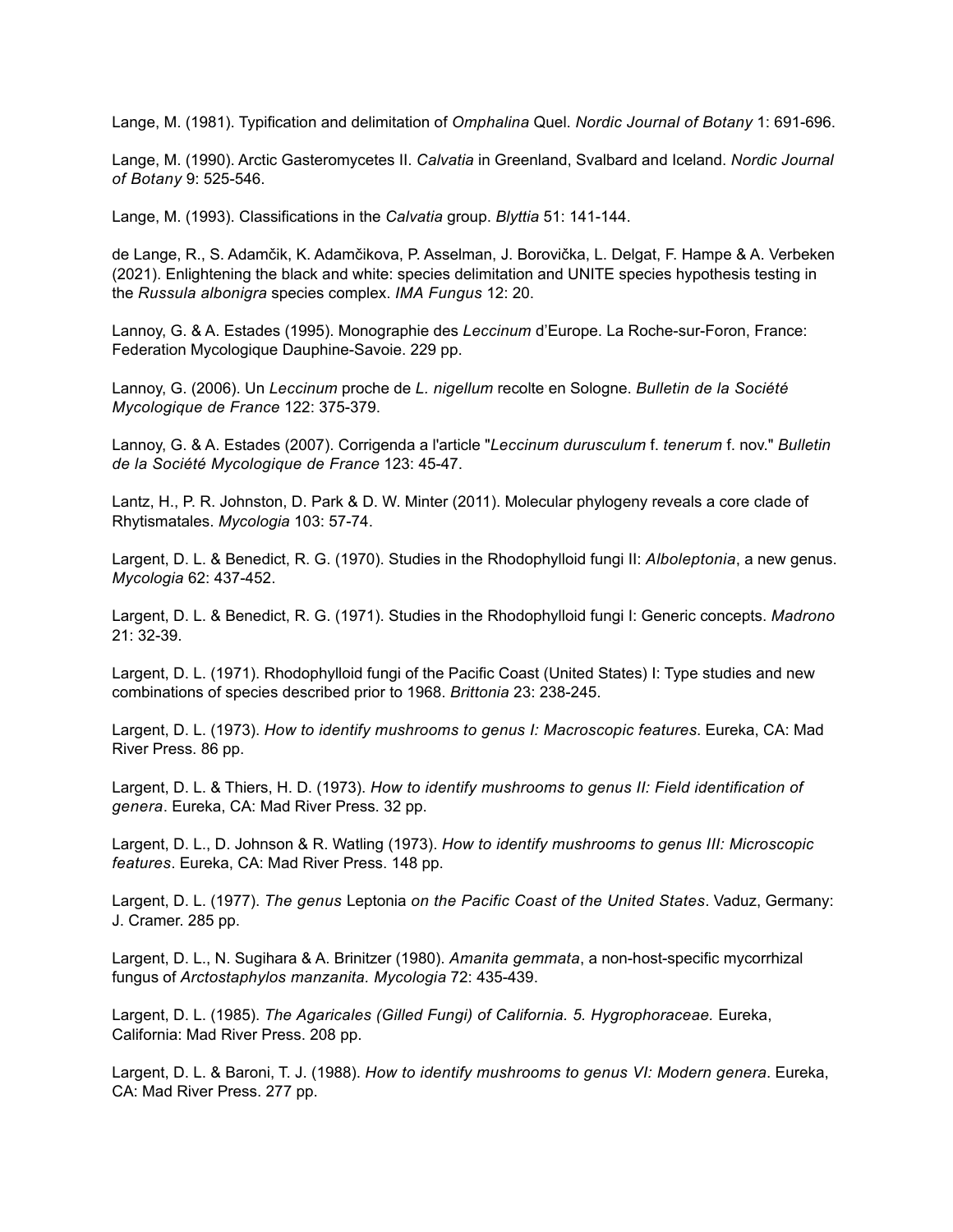Largent, D. L. (1994). *Entolomatoid fungi of the western United States and Alaska*. Eureka, CA: Mad River Press. 516 pp.

Larsen, M. J. & F. F. Lombard (1988). The status of *Meripilus giganteus* (Aphyllophorales, Polyporaceae) in North America. *Mycologia* 80: 612-621.

Larsen, M. J. & Melo, X. (1996). Neotypification of *Phellinus pini*. *Mycologia* 88: 839-843.

Larsson, E. & K. H. Larsson (2003). Phylogenetic relationships of russuloid basidiomycetes with an emphasis on aphyllophoralean taxa. *Mycologia* 95: 1037-1065.

Larsson, E. & Jacobsson, S. (2004). Controversy over *Hygrophorus costa* settled using ITS sequence data from 200 year-old type material. *Mycological Research* 108: 781-786.

Larsson, K. H., E. Parmasto, M. Fischer, E. Langer, K. K. Nakasone & S. A. Redhead (2006). Hymenochaetales: a molecular phylogeny for the hymenochaetoid clade. *Mycologia* 98: 926-936.

Larsson, E. & L. Orstadius (2008). Fourteen coprophilous species of *Psathyrella* identified in the Nordic countries using morphology and nuclear rDNA sequence data. *Mycological Research* 112: 1165-1185.

Larsson, E. & M. Jeppson (2008). Phylogenetic relationships among species and genera of *Lycoperdaceae* based on ITS and LSU sequence data from north European taxa. *Mycological Research* 112: 4-22.

Larsson, E., M. Jeppson & K. -H. Larsson (2009). Taxonomy, ecology and phylogenetic relationships of *Bovista pusilla* and *B. limosa* in North Europe. *Mycological Progress* 8: 289-299.

Larsson, K. -H., S. Svantesson, D. Miscevic, U. Koljalg & E. Larsson (2019). Reassessment of the generic limits for *Hydnellum* and *Sarcodon* (Thelephorales, Basidiomycota). *MycoKeys* 54: 31-47.

Latha, K. P. D., P. Manimohan & P. B. Matheny (2016). A new species of *Inocybe* representing the Nothocybe lineage. *Phytotaxa* 267: 40-50.

Launchbaugh, K. L. & P. J. Urness (1992). Mushroom consumption (mycophagy) by North American cervids. *Great Basin Naturalist* 52: 321-327.

Laursen, G. A., O. K. Miller, Jr. & H. E. Bigelow (1976). A new *Clitocybe* from the Alaskan arctic. *Canadian Journal of Botany* 54: 976-980.

Laursen, G. A. & R. D. Seppelt (2009). *Common Interior Alaska Cryptograms*. Fairbanks, AK: University of Alaska Press. 218 pp.

Lavorato, C. (2000). *Suillus lakei* var. *calabrus* var. nov. In: Associazione Micologica Bresadola, ed. *Micologia 2000*. Brescia, Italy: Grafica Sette, 285-288.

Leacock, P. R., J. Riddell, A. W. Wilson, R. Zhang, C. Ning & G. M. Mueller (2016). *Cantharellus chicagoensis* sp. nov. is supported by molecular and morphological analysis as a new yellow chanterelle in midwestern United States. *Mycologia* 108: 765-772.

Leal-Dutra, C., G. W. Griffith, M. A. Neves, D. J. McLaughlin, E. G. McLaughlin, L. A. Clasen & B. T. M. Dentinger (2020). Reclassification of *Pterulaceae* Corner (Basidiomycota: Agaricales) introducing the antassociated genus *Myrmecopterula* gen. nov., *Phaeopterula* Henn. and the corticoid *Radulomycetaceae*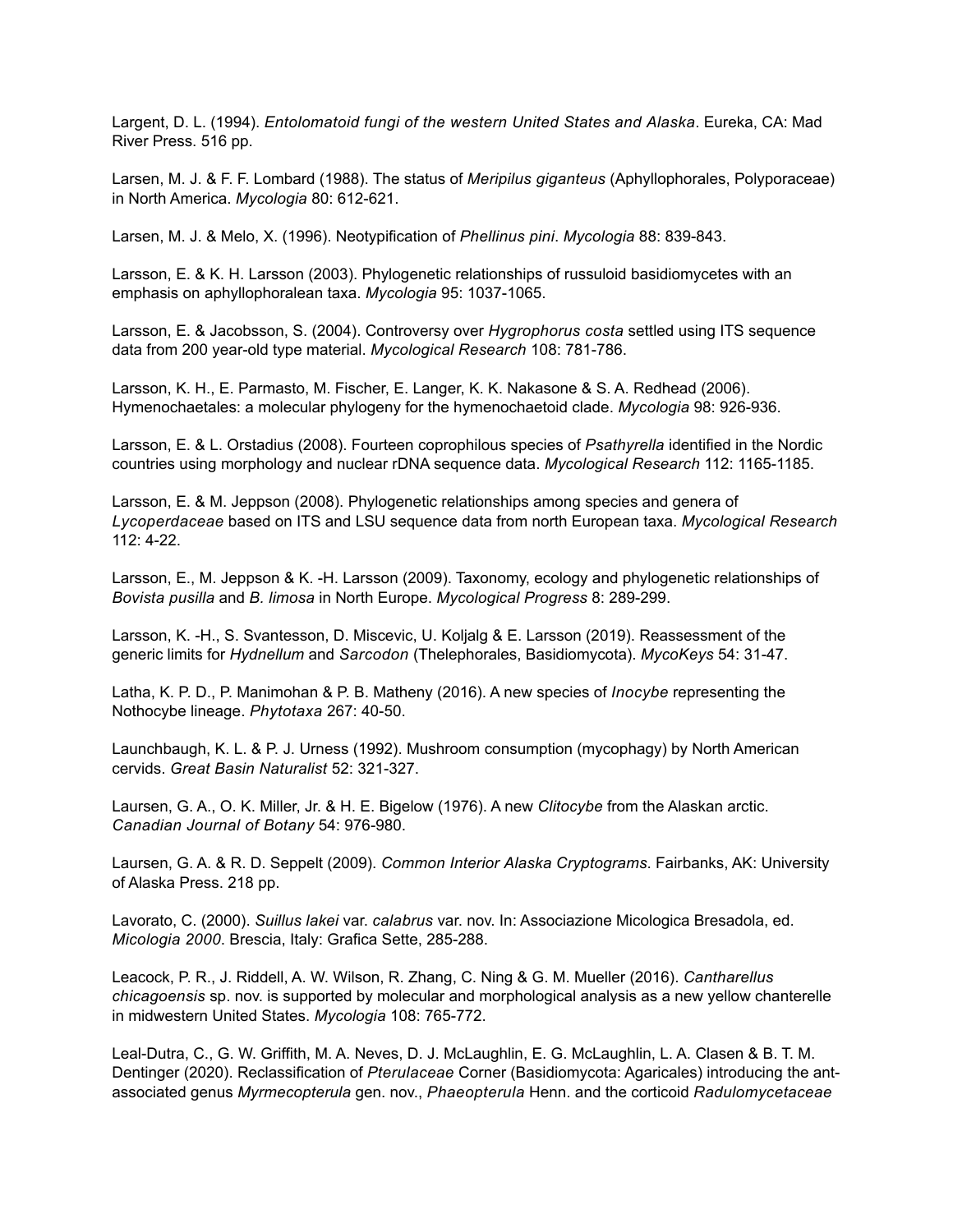fam. nov. *IMA Fungus* 11: 2.

Leathem, A. M. & T. J. Dorran (2007). Poisoning due to raw *Gyromitra esculenta* (false morels) west of the Rockies. *Canadian Journal of Emergency Medicine* 9: 127-130.

Leathers C. R. 1956. New Species and Varieties of *Clavaria* From Michigan. *Mycologia* 48: 278-287.

Leathers, C. R. & A. H. Smith (1967). Two new species of clavarioid fungi. *Mycologia* 59: 456-462.

Lebel, T. & J. M. Trappe (2000). Type studies of sequestrate Russulales. I. Generic type species. *Mycologia* 92: 1188-1205.

Lebel, T. & J. E. Tonkin (2007). Australian species of *Macowanites* are sequestrate species of *Russula* (Russulaceae, Basidiomycota). *Australian Systematic Botany* 20: 355-381.

Lebel, T., T. Orihara & N. Maekawa (2012). The sequestrate genus *Rosbeeva* T. Lebel & Orihara *gen*. *nov*. (Boletaceae) from Australasia and Japan: a new species and new combinations. *Fungal Diversity* 52: 49-71.

Lebel, T., T. Orihara & N. Maekawa (2012). Erratum to: The sequestrate genus *Rosbeevera* T. Lebel & Orihara *gen*. *nov*. (Boletaceae) from Australasia and Japan: a new species and new combinations. *Fungal Diversity* 52: 73.

Lebel, T. & A. Syme (2012). Sequestrate species of *Agaricus* and *Macrolepiota* from Australia: new species and combinations and their position in a calibrated phylogeny. *Mycologia* 104: 496-520.

Lebel, T., Pennycook, S. & M. Barrett (2018). Two new species of *Pisolithus* (Sclerodermataceae) from Australasia, and an assessment of the confused nomenclature of *P*. *tinctorius*. *Phytotaxa* 348: 163-186.

Lechner, B. E. (2015). Especies de Agaricales (Basidiomycota) halladas por primera vez en la Argentina: *Agrocybe molesta, Coprinopsis romagnesiana* y *Gymnopus villosipes. Boletín de la Sociedad Argentina de Botánica* 50: 303-307.

Lécuru, C., J. Mornand, J.-P. Fiard, P.-A. Moreau & R. Courtecuisse (2013). *Clathrus roseovolvatus,* a new phalloid fungus from the Caribbean. *Cryptogamie, Mycologie* 34: 35-44.

Leite, A. G., H. K. de Assis, B. D. B. da Silva, H. M. P. Sotão & I. G. Baseia (2011). *Geastrum* species from the Amazon Forest, Brazil. *Mycotaxon* 118: 383-392.

Lemke, P. A. (1964). The genus *Aleurodiscus* (*sensu stricto*) in North America. *Canadian Journal of Botany* 42: 213-282.

Lennox, J. W. (1979). Collybioid genera in the Pacific Northwest. *Mycotaxon* 9: 117-231.

Leonard, L. M. (2006). Melzer's, Lugol's or iodine for identification of white-spored Agaricales? *McIlvainea* 16: 43-51.

Leontyev, D. V., M. Schnittler, S. L. Stephenson, Y. K. Novozhilov & O. N. Shchepin (2019). Towards a phylogenetic classification of the Myxomycetes. *Phytotaxa* 399: 209-238.

Lewis, D. P. & J. L. McGraw, Jr. (1984). Studies on Big Thicket Agaricales. *The Southwestern Naturalist* 29: 257-264.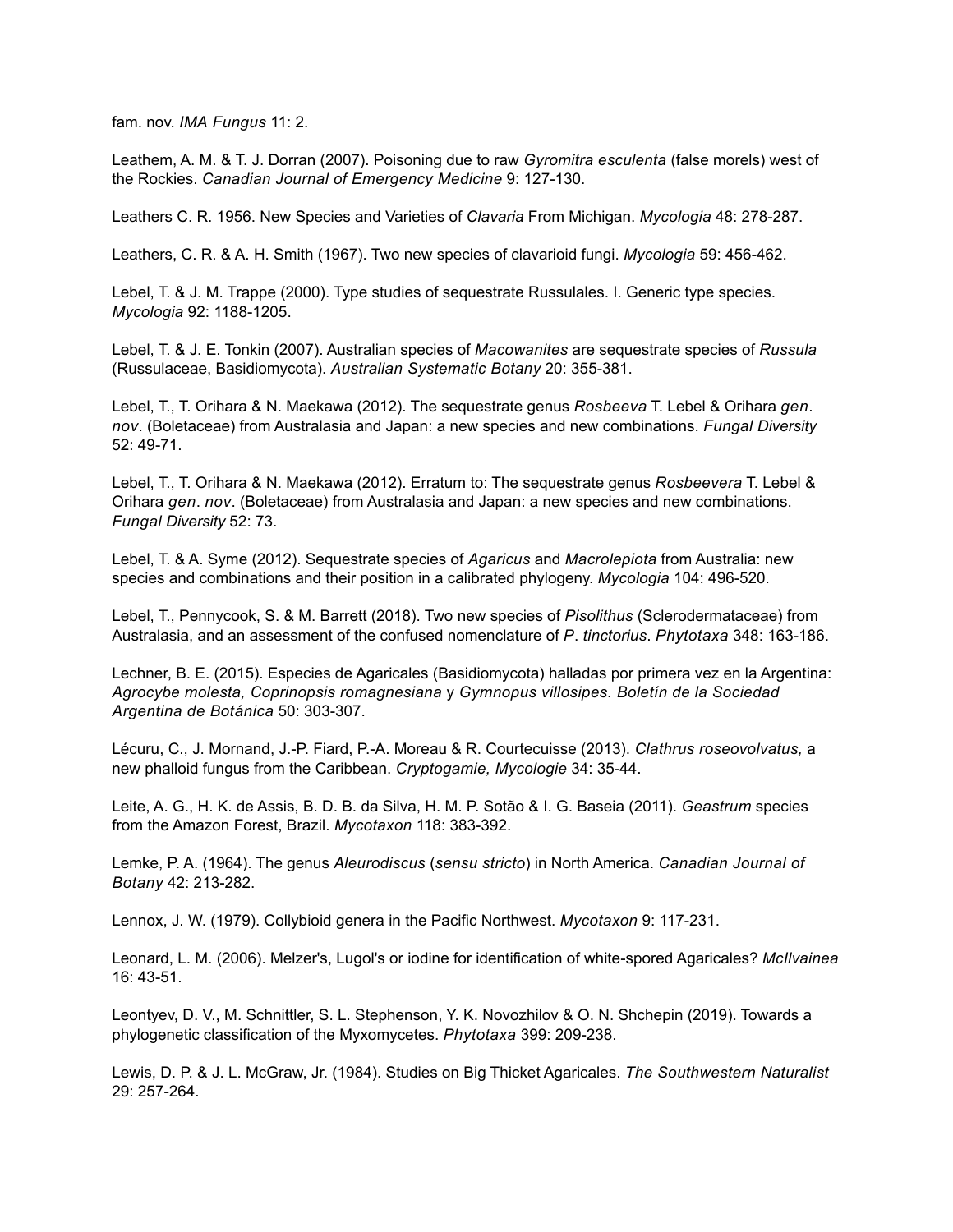Lewis, D. P. & W. C. Cibula (2000). Studies on Gulf Coast agarics (Basidiomycota: Agaricaceae); notes on some interesting and rare species. *Texas Journal of Science* 52(4), Supplement: 65-78.

Lewis, D. P. & C. L. Ovrebo (2009). Mycological literature on Texas fleshy Basidiomycota, two new combinations, and new fungal records for Texas. *Journal of the Botanical Research Institute of Texas*  3: 257-271.

Lewis, D. P., C. L. Ovrebo & N. Jay Justice (2020). Literature update for Texas fleshy Basidiomycota with new vouchered records for southeast Texas. *Journal of the Botanical Research Institute of Texas* 14: 465-479.

Li, G. J. et al. (2016). Fungal diversity notes 253-366: taxonomic and phylogenetic contributions to fungal taxa. *Fungal diversity* 78: 1-237.

Li, H., P. E. Mortimer, S. C. Karunarathna, J. Xu & K. D. Hyde (2014). New species of *Phallus* from a subtropical forest in Xishuangbanna, China. *Phytotaxa* 163: 91-103.

Li, H., X. Ma, P. E. Mortimer, S. C. Karunarathna, J. Xu & K. D. Hyde (2016). *Phallus haitangensis*, a new species of stinkhorn from Yunnan Province, China. *Phytotaxa* 280: 116-128.

Li, L. T. & Kimbrough, J. W. (1995). Spore ontogeny in species of *Sarcoscypha*. *Mycologia* 87: 749-758.

Li, Q., X. He, Y. Ren, C. Xiong, X. Jin, L. Peng & W. Huang (2020). Comparative mitogenome analysis reveals mitochondrial genome differentiation in ectomycorrhizal and asymbiotic *Amanita* species. *Frontiers in Microbiology* 11: 1382.

Li, S. H., Y. C. Zhao, H. M. Chai & M. H. Zhong (2006). Two new species in the genus *Morchella (Pezizales, Morchellaceae)* from China. *Mycotaxon* 95: 319-322.

Li, T. H., B. Song & B. Liu (2002). Three taxa of Phallaceae in HMAS, China. *Fungal Diversity* 11: 123-127.

Li, Y.-C., B. Ortiz-Santana, N.-K. Zeng, B. Feng & Z. L. Yang (2014). Molecular phylogeny and taxonomy of the genus *Veloporphyrellus. Mycologia* 106: 291-306.

Liang, J. F., Z. L. Yang, J. Xu & Z. W. Ge (2010). Two new unusual *Leucoagaricus* species (Agaricaceae) from tropical China with blue-green staining reactions. *Mycologia* 102: 1141-1152.

Lickey, E. B., K. W. Hughes & R. H. Petersen. (2002). Biogeographical patterns in *Artomyces pyxidatus. Mycologia* 94: 461-471.

Light, W. Woehrel, M. (2009). Clarification of the nomenclatural confusion of the genus *Sparassis* (Polyporales: Sparassidaceae) in North America. *Fungi* 2: 10-15.

Liimatainen, K., X. Carteret, B. Dima, I Kytövuori, A. Bidaud, P. Reumaux, T. Niskanen, J. F. Ammirati & J. -M. Bellanger (2017). *Cortinarius* section *Bicolores* and section *Saturnini* (Basidiomycota, Agaricales), a morphogenetic overview of European and North American species. *Persoonia* 39: 175-200.

Lilleskov, E. A. & Bruns, T. D. (2001). Nitrogen and ectomycorrhizal communities: What we know, what we need to know. *New Phytologist* 149: 154-158.

Lincoff, G. H., ed. (1981). *Simon & Schuster's guide to mushrooms*. New York: Simon & Schuster. 512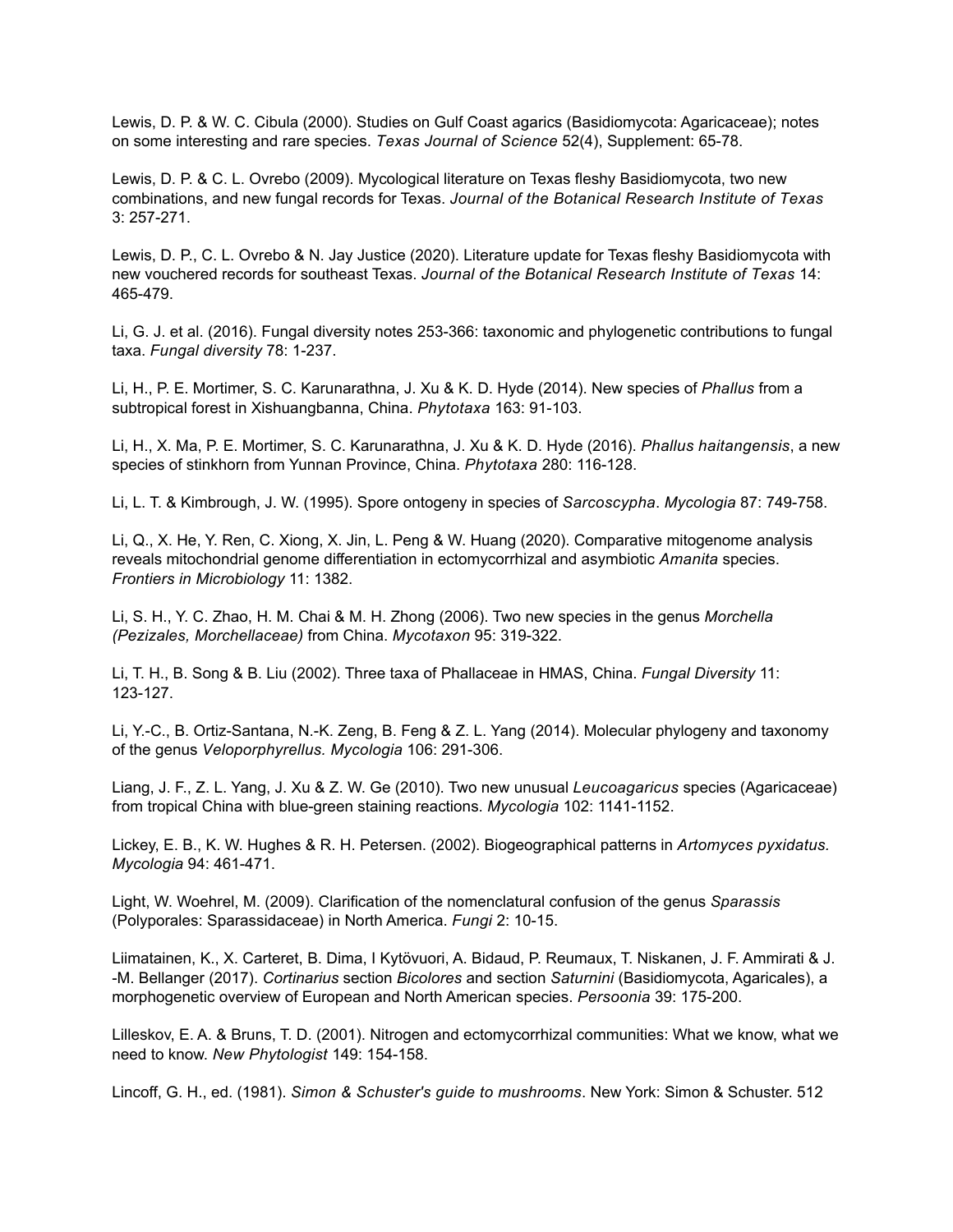Lincoff, G. H. (1992). *The Audubon Society field guide to North American mushrooms*. New York: Knopf. 926 pp.

Lindner, D. & M. T. Banik (2008). Molecular phylogeny of *Laetiporus* and other brown rot polypore genera in North America. *Mycologia* 100: 417-430.

Lindner, D. L. & M. T. Banik (2011). Intragenomic variation in the ITS rDNA region obscures phylogenetic relationships and inflates estimates of operational taxonomic units in genus *Laetiporus. Mycologia* 103: 731-740.

Littlefield, L. J. & P. M. Burns (2015). *Wildflowers of the northern and central mountains of New Mexico.* Albuquerque: University of New Mexico Press. 389 pp.

Liu, X. -Z., Q. -M. Wang, M. Göker, M. Groenewald, A. V. Kachalkin, H. T. Lumbsch, A. M. Millanes, M. Wedin, A. M. Yurkov, T. Boekhout & F. -Y. Bai (2016). Towards an integrated phylogenetic classification of the *Tremellomycetes. Studies in Mycology* 81: 85-147.

Liu, Y. J., S. O. Rogers & J. F. Ammirati (1997). Phylogenetic relationships in *Dermocybe* and related *Cortinarius* taxa based on nuclear ribosomal DNA internal transcribed spacers. *Canadian Journal of Botany* 75: 519-532.

Lloyd, C. G. (1909). Synopsis of the known phalloids. Bulletin of the Lloyd Library 13: 1-96.

Lloyd, C. G. & J. A. Stevenson (1929). *Mycological Writings of C. G. Lloyd.* Volume II. Cincinnati.

Lloyd, C. G. (1912). Mycological Writings*.* Volume IV. Cincinnati.

Lockwood, T. F. (2002). *Treasures from the kingdom of fungi.* Korea: Taylor Lockwood. 127 pp.

Lodge, D. J. & D. N. Pegler (1990). Hygrophoraceae of the Loquillo Mountains of Puerto Rico. *Mycological Research* 94: 443-456.

Lodge, D. J., M. Padamsee, P. B. Matheny, M. C. Aime, S. A. Cantrell, D. Boertmann, A. Kovalenko, A. Vizzini, B. T. M. Dentinger, P. M. Kirk, A. M. Ainsworth, J. -M. Moncalvo, R. Vilgalys, E. Larsson, R. Lucking, G. W. Griffith, M. E. Smith, L. L. Norvell, D. E. Desjardin, S. A. Redhead, C. L. Ovrebp, E. B. Lickey, E. Ercole, K. W. Hughes, R. Courtecuisse, A. Young, M. Binder, A. M. Minnis, D. L. Lindner, B. Ortiz-Santana, J. Haight, T. Laessoe, T. J. Baroni, J. Geml & T. Hattori (2013). Molecular phylogeny, morphology, pigment chemistry and ecology in Hygrophoraceae (Agaricales). *Fungal Diversity* 64: 1-99.

Lofgren, L., N. H. Nguyen & P. G. Kennedy (2018). Ectomycorrhizal host specificity in a changing world: can legacy effects explain anomalous current associations? *New Phytologist* 220: 1273-1284.

Loizides, M., P. Alvarado, P. Clowez, P. -A. Moreau, L.R. de la Osa & A. Palazón (2015). *Morchella tridenta, M. rufobrunnea,* and *M. Kakiicolor*: a study of three poorly known Mediterranean morels, with nomenclatural updates in section *Distantes. Mycological Progress* 14; 1-18.

Loizides, M., Z. Gonou-Zagou, G. Fransuas, P. Drakopoulos, C. Sammut, A. Martinis & J. -M. Bellanger (2021). Extended phylogeography of the ancestral *Morchella anatolica* supports preglacial presence in Europe and Mediterranean origin of morels. *Mycologia* 113: 559-573.

pp.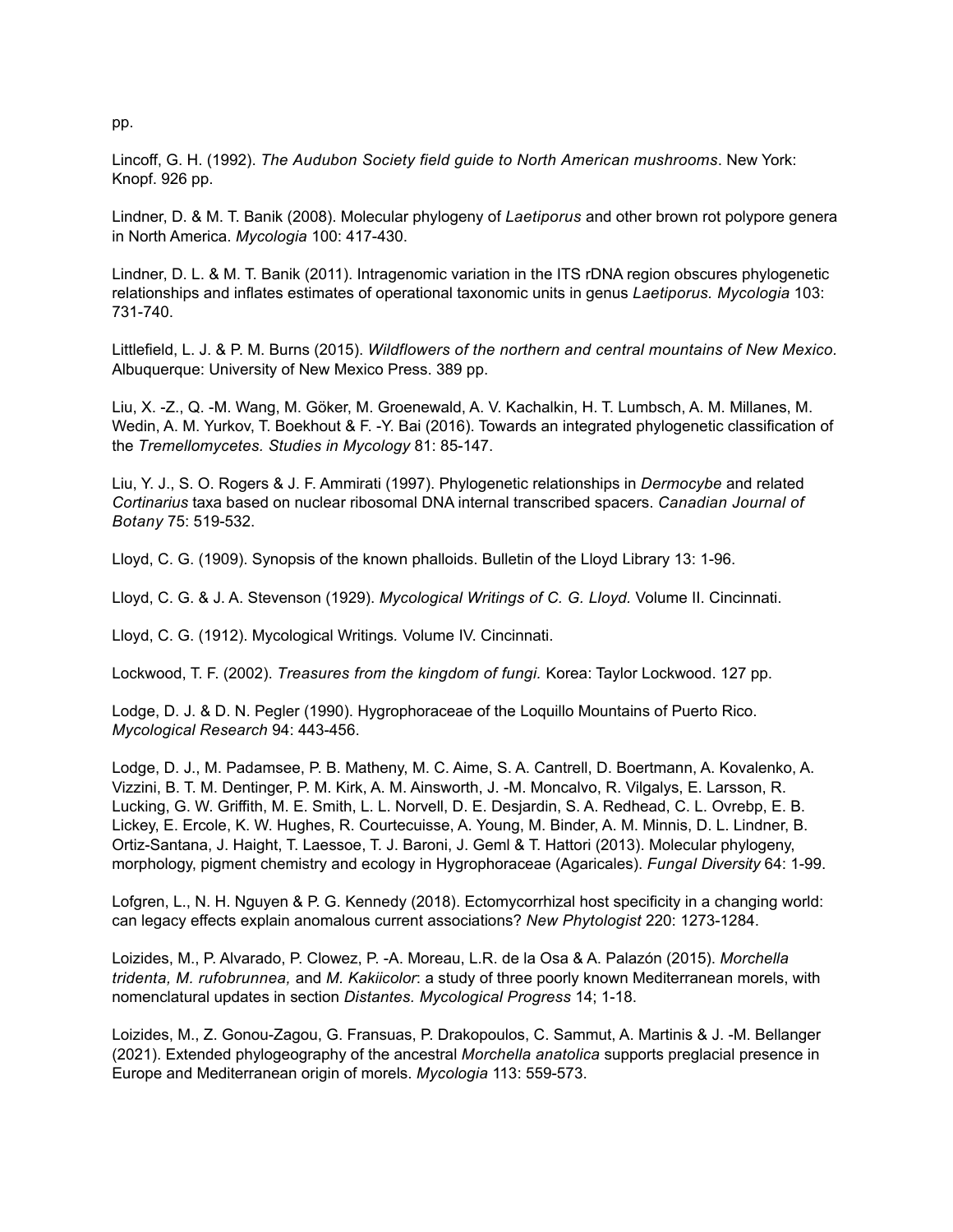Løken, S. B., I Skrede & T. Schumacher (2020). The *Helvella corium* species aggregate in Nordic countries--phylogeny and species delimitation. *Fungal Systematics and Evolution* 5: 169-186.

Long, W. H. (1907). The Phalloideae of Texas. *Journal of Mycology* 13: 102-114.

Long, W. H. (1943). Studies in the Gasteromycetes: VIII. *Battarrea laciniata. Mycologia* 35: 546-556.

Long, W. H. & D. J. Stouffer (1943). Studies in the Gasteromycetes: IX. The genus, *Itajahya,* in North America*. Mycologia* 35: 620-628.

Long, W. H. (1945). *Polyporus farlowii* and its rot. *Lloydia* 8: 231-237.

Long, W. H. (1946). Studies in the Gasteromycetes: XII. Five species of *Tylostoma* with membranous exoperidia*. Mycologia* 38: 77-90.

Lonik, L. (1985). *The curious morel: Mushroom hunters' recipes, lore & advice.* USA: RKT Publishing. 134 pp.

Looney, B. P., J. M. Birkebak & P. B. Matheny (2013). Systematics of the genus *Auricularia* with an emphasis on species from the southeastern United States. *North American Fungi* 8: 1-25.

Looney, B. P., S. Adamčik & P. B. Matheny (2020), Coalescent-based delimitation and species-tree estimations reveal Appalachian origin and Neogene diversification in *Russula* subsection *Roseinae*. *Molecular Phylogenetics and Evolution* 147: 106787.

López, A., D. Martínez & J. García (1981). Adiciones al conocimiento de los Phallales del estado de Veracruz. *Buletin de la Sociedad Mexicana de Micologia* 16: 109-116.

López, A., J. García & D. Martínez (1982). Primer registro de *Laternea pusilla* Berk. & Curt. y *L. triscapa* Turp. (Basidiomycetes, Clathraceae) en Mexico. *Buletin de la Sociedad Mexicana de Micologia* 17: 71-75.

López, A. R. & J. García (2005). *Helvella atra*. *Funga Veracruzana* 88.

López, A. R. & J. García (2008). *Clavulinopsis laeticolor*. *Funga Veracruzana* 96.

López, A. R. & J. García (2012). *Blumenavia rhacodes*--II. *Funga Veracruzana* 134.

López, A. R. & J. García (2018). *Tricholomopsis pteridicola*. *Funga Veracruzana* 167.

López, A. R. & J. García (2019). *Clathrus columnatus*. *Funga Veracruzana* 184.

López-Peña, D., A. Gutiérrez, E. Hernández-Navarro, R. Valenzuela & M. Esqueda (2016). Diversidad y distribución de *Ganoderma* (Polyporales: Ganodermataceae) en Sonora, México. *Botanical Sciences* 94: 431-439.

Lowy, B. (1958). Anomalous phalloids. *Mycologia* 50: 792-794.

Lowy, B. (1971). *Flora Neotropica Monograph No. 6:* Tremellales. New York: Hafner. 153 pp.

Loyd, A. L., J. A. Smith, B. S. Richter, R. A. Blanchette & M. E. Smith (2017). The laccate Ganoderma of the southeastern United States: A cosmopolitan and important genus of wood decay fungi. University of Florida IFAS Extension publication PP333.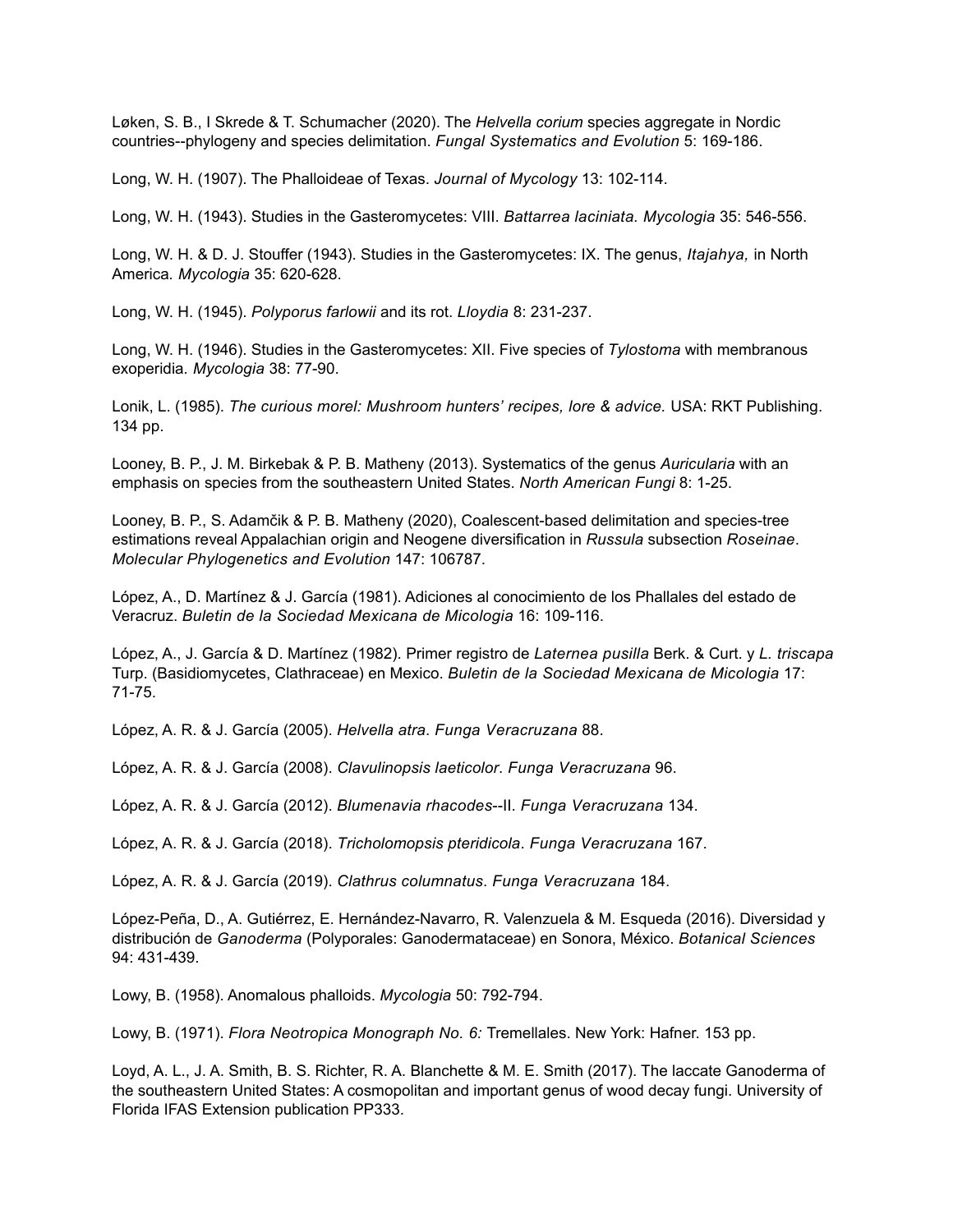Loyd, A. L., C. W. Barnes, B. W. Held, M. J. Schink, M. E. Smith, J. A. Smith & R. A. Blanchette (2018). Elucidating "lucidum": Distinguishing the diverse laccate *Ganoderma* species of the United States. *PLOS One* 13: e0199738.

Lücking, R., G. Thorn, I. Saar, M. Piercey-Normore, B. Moncada, J. Doering, H. Mann, R. Lebeuf, M. Voitk & A. Voitk (2017). *Lichenomphalia oreades* in eight chapters. *Omphalina* 8: 5-17.

Lücking, R. et al. (2020). Unambiguous identification of fungi: where do we stand and how accurate and precise is fungal DNA barcoding? *IMA Fungus* 11: 14.

Ludley, K. E. & C. H. Robinson (2008). 'Decomposer' Basidiomycota in Arctic and Antarctic ecosystems. *Soil Biology and Biochemistry* 40: 11-29.

Luo, H., Mo, M., Huang, X., Li, X. & Zhang, K. (2004). *Coprinus comatus*: A basidiomycete fungus forms novel spiny structures and infects nematode. *Mycologia* 96: 1218-1225.

Luther, B. S. & Redhead, S. A. (1981). *Crepidotus cinnabarinus* in North America. *Mycotaxon* 12: 417-430.

Lutzoni, F. M. (1997). Phylogeny of lichen- and non-lichen-forming omphalinoid mushrooms and the utility of testing for combinability among multiple data sets. *Systematic Botany* 46: 373-406.

Maas Geesteranus, R. A. (1967). Notes on hydnums--VII. *Persoonia* 5: 1-13.

Maas Geesteranus, R. A. & J. A. Nannfeldt (1969). The genus *Sarcodon* in Sweden in the light of recent investigations. *Svensk Botanisk Tidskrift* 63: 401-440.

Maas Geesteranus, R. A. (1971). Gasteromyceten van Nederland. *Coolia* 15: 49-92.

Maas Geesteranus, R. A. (1974). Studies in the genera *Irpex* and *Steccherinum*. *Persoonia* 7: 443-581.

Machnicki, N., L. L. Wright, A. Allen, C. P. Robertson, C. Meyer, J. M. Birkebak & J. F. Ammirati (2006). *Russula crassotunicata* identified as host for *Dendrocollybia racemosa*. *Pacific Northwest Fungi* 1.9: 1-7.

MacKinnon, A. & K. Luther (2021). *Mushrooms of British Columbia*. Victoria, BC: Royal British Columbia Museum. 498 pp.

Maekawa, N. (1993). Taxonomic study of Japanese Corticiaceae (Aphyllophorales) I. *Report of the Tottori Mycological Institute* 31: 1-149.

Magallon-Puebla, S. & S. R. S. Cevallos-Ferriz (1993). A fossil earthstar (Geastraceae; Gasteromycetes) from the late Cenozoic of Puebla, Mexico. *American Journal of Botany* 80: 1162-1167.

Magnago, A. C., L. Trierveiler-Pereira & M. A. Neves (2013). Phallales (Agaricomycetes, Fungi) from the tropical Atlantic forest of Brazil. *Journal of the Torrey Botanical Society* 140: 236-244.

Magnago, A. C., A. C. N. Muller, R. M. B. da Dilveira (2015). *Sarcodon atroviridis* (Bankeraceae, Thelephorales): new records for the southern Atlantic Forest, Brazil. *Brazilian Journal of Botany* 38: 193-197.

Mains, E. B. (1950). Entomogenous species of *Akanthomyces*, *Hymenostilbe* and *Insecticola* in North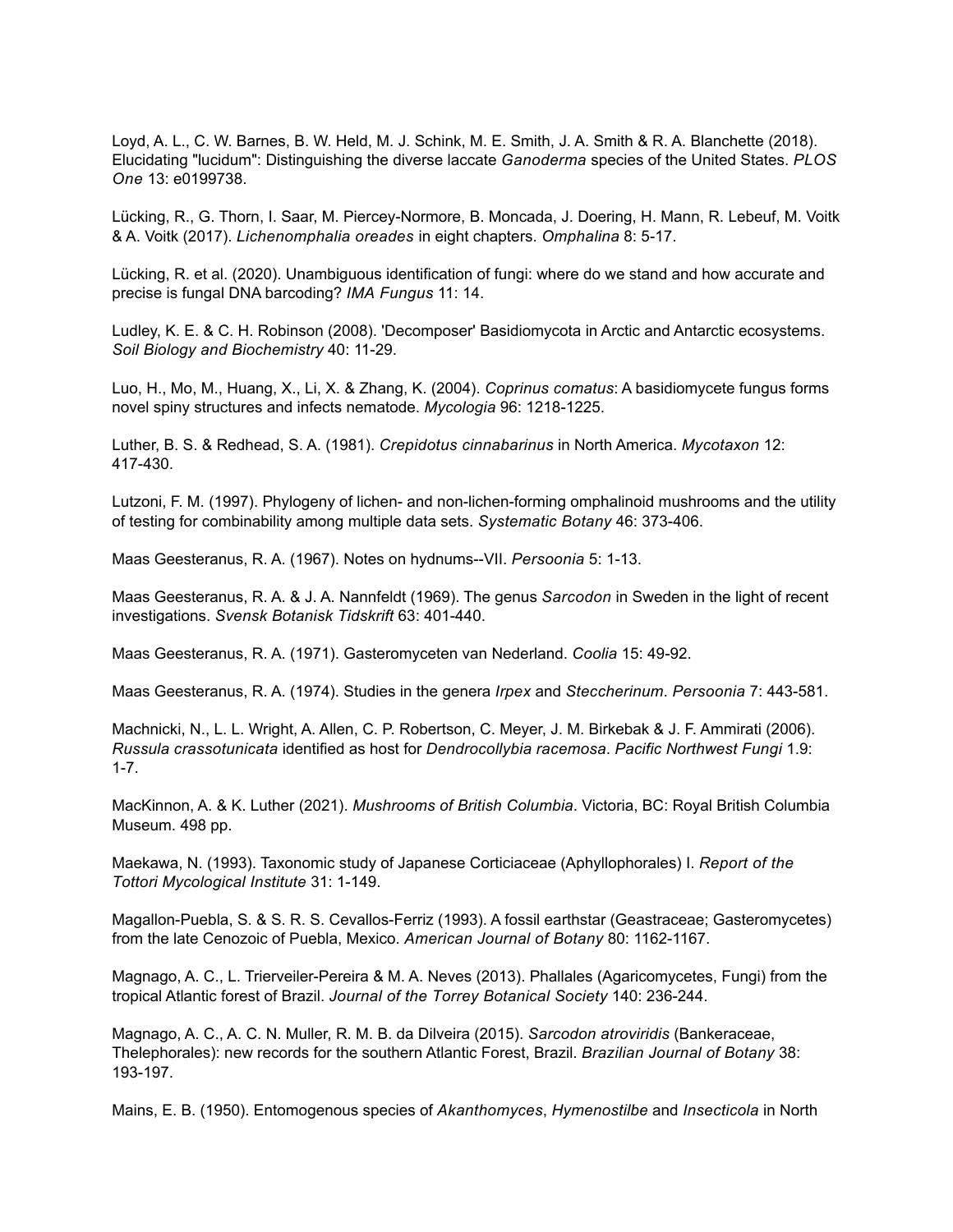America. *Mycologia* 42: 566-589.

Mains, E. B. (1954). North American species of *Geoglossum* and *Trichoglossum*. *Mycologia* 46: 586-631.

Mains, E. B. (1955). North American hyaline-spored species of the Geoglosseae. *Mycologia* 47: 846-877.

Mains, E. B. (1956). North American species of the Geoglossaceae, tribe Cudonieae. *Mycologia* 48: 694-710.

Mains, E. B. (1957). Species of *Cordyceps* parasitic on *Elaphomyces. Bulletin of the Torrey Botanical Club* 84: 243-251.

Mains, E. B. (1958). North American entomogenous species of *Cordyceps. Mycologia* 50: 169-222.

Maldonado-Ramirez, S. L. & H. Torres-Pratts (2005). First report of *Clathrus* cf. *crispus* (Basidiomycota: Clathraceae) occurring on decomposing leaves of *Rhizophora mangle* in Puerto Rico. *Caribbean Journal of Science* 41: 357-359.

Maloch, D. (1989). Notes on the genus *Protubera* (Phallales). *Mycotaxon* 34: 133-151.

Malysheva, E. F. & Morzova, O. V. (2009). Notes on *Hemimycena* from European Russia. *Czech Mycology* 61: 27-71.

Malysheva, E. F. & A. A. Kiyashko (2011). Contribution to the study of *Agrocybe pediades* complex (*Agaricales*) in Russia based on nrITS sequences. *Mycologia Balcanica* 8: 115-124.

Malysheva, E. F., O. V. Morozova & M. Contu (2011). New combinations in *Clitocybula*: a study of cystidiate *Pseudoomphalina* species (Basidiomycota, Agaricomycetes). *Sydowia* 63: 85-104.

Malysheva, E. F., G. Moreno, M. Villarreal, V. Malysheva & T. Svetasheva (2019). The secotioid genus *Galeropsis* (Agaricomycetes, Basidiomycota): a real taxonomic unit or ecological phenomenon? *Mycological Progress* 18: 805-831.

Maneval, W. E. (1937). A list of Missouri fungi with special reference to plant pathogens and wooddestroying species. T*he University of Missouri Studies* 12: 1-149.

Maneval, W. E. (1948). A supplementary list of Missouri fungi with special reference to plant pathogens and wood-destroying species. T*he University of Missouri Studies* 22: 1-65.

Mankel, A., Kost, G. & Kothe, E. (1998). Re-evaluation of the phylogenetic relationship among species of the genus *Tricholoma. Microbiological Research* 153: 377-388.

Mansur, M., M. E. Arias, J. L. Copa-Patiño, M. Flärdh & A. E. González (2003). The white-rot fungus *Pleurotus ostreatus* secretes laccase isozymes with different substrate specificities. *Mycologia* 95: 1013-1020.

Marincowitz, S., M. P. A. Coetzee, P. M. Wilken, B. D. Wingfield & M. J. Wingfield (2015). Phylogenetic placement of *Itajahya*: An unusual Jacaranda fungal associate. *IMA Fungus* 6: 257-262.

Marshall, N. L. (1902). *The mushroom book: A popular guide to the identification and study of our commoner fungi, with special emphasis on the edible varieties*. New York: Doubleday, Page & Co. 167 pp.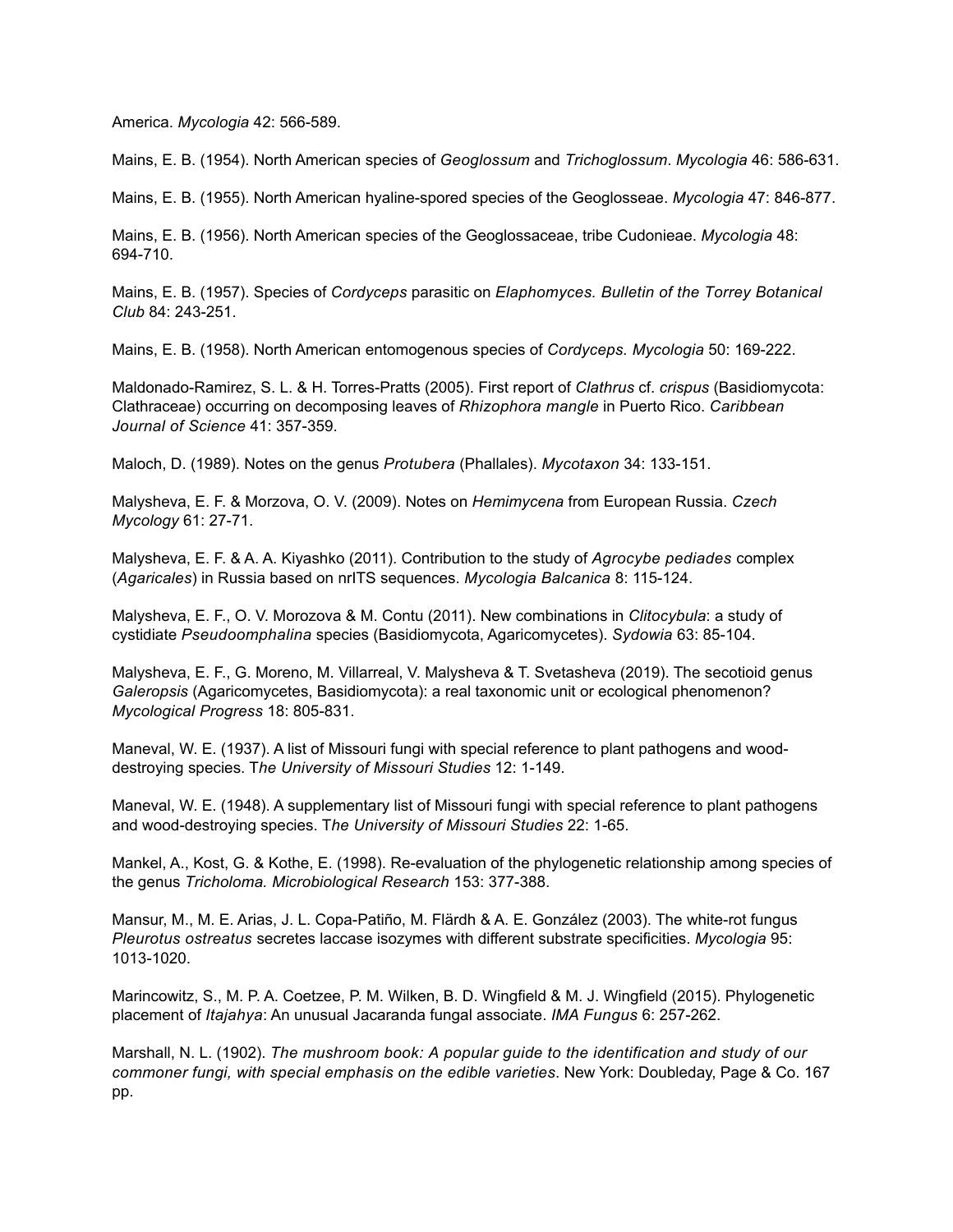Martin, F., J. Díez, B. Dell & C. Delaruelle (2002). Phylogeography of the ectomycorrhizal *Pisolithus* species as inferred from nuclear ribosomal DNA ITS sequences. *New Phytologist* 153: 345-357.

Martin, F. et al. (2008). The genome of *Laccaria bicolor* provides insights into mycorrhizal symbiosis. *Nature* 452: 88-92.

Martin, F., J. Díez, B. Dell & C. Delaruelle (2002). Phylogeography of the ectomycorrhizal *Pisolithus* species as inferred from nuclear ribosomal DNA ITS sequences. *New Phytologist* 153: 345-357.

Martin, G. W. (1932). On certain species of *Heterotextus. Mycologia* 24: 215-220.

Martin, G. W. (1952). Revision of the north central Tremellales. *State University of Iowa Studies in Natural History* 19: 1-122.

Martin, G. W. (1958). A new species of *Dacrymyces* from Honduras. *Mycologia* 50: 939-941.

Martin, K. J. & R. L. Gilbertson (1976). Cultural and other morphological studies of *Sparassis radicata* and related species. *Mycologia* 68: 622-639.

Martin, M. P. (1997). Exoperidium and spores of *Calvatia utriformis. Mycotaxon* 61: 381-387.

Martin, M. P. & H. Johannesson (2000). *Battarrea phalloides* and *B. stevenii*, insight into a long-standing taxonomic puzzle. *Mycotaxon* 76: 67-75.

Martín, M. P., F. Durán, C. Phosri & R. Watling (2013). A new species of *Pisolithus* from Spain. *Mycotaxon* 124: 149-154.

Martín, M. P., J. Ll. Siquer, J. C. Salom, M. T. Telleria & G. Finschow (2016). Barcoding sequences clearly separate *Chroogomphus mediterraneus* (Gomphidiaceae, Boletales) from *C. rutilus*, and allied species. *Mycoscience* 57: 384-392.

Martínez, S. & K, K, Nakasone (2005). The genus *Phanerochaete* (Corticiaceae, Basidiomycotina) sensu lato in Uruguay. *Sydowia* 57: 94-101.

Masaphy, S. (2005). External ultrastructure of fruit body initiation in *Morchella. Mycological Research* 109: 504-512.

Masaphy, S., L. Zabari & D. Goldberg (2009). New long-season ecotype of *Morchella rufobrunnea* from northern Israel. *Micologia Aplicada International* 21: 45-55.

Massicotte, H. B., R. Molina, D. L. Luoma & J. E. Smith (1994). Biology of the ectomycorrhizal genus *Rhizopogon*. II. Patterns of host-fungus specificity following spore inoculation of diverse hosts grown in monoculture and dual culture. *New Phytologist* 126: 677-690.

Mata, J. L., R. H. Petersen & K. W. Hughes (2001). The genus *Lentinula* in the Americas. *Mycologia* 93: 1102-1112.

Mata, J. L. & R. H. Petersen (2003). Type studies of neotropical *Collybia* species. *Mycotaxon* 86: 303-316.

Mata, J. L., R. E. Halling, K. W. Hughes & R. H. Petersen (2004). *Rhodocollybia* in neotropical montane forests. *Mycological Progress* 3: 337-351.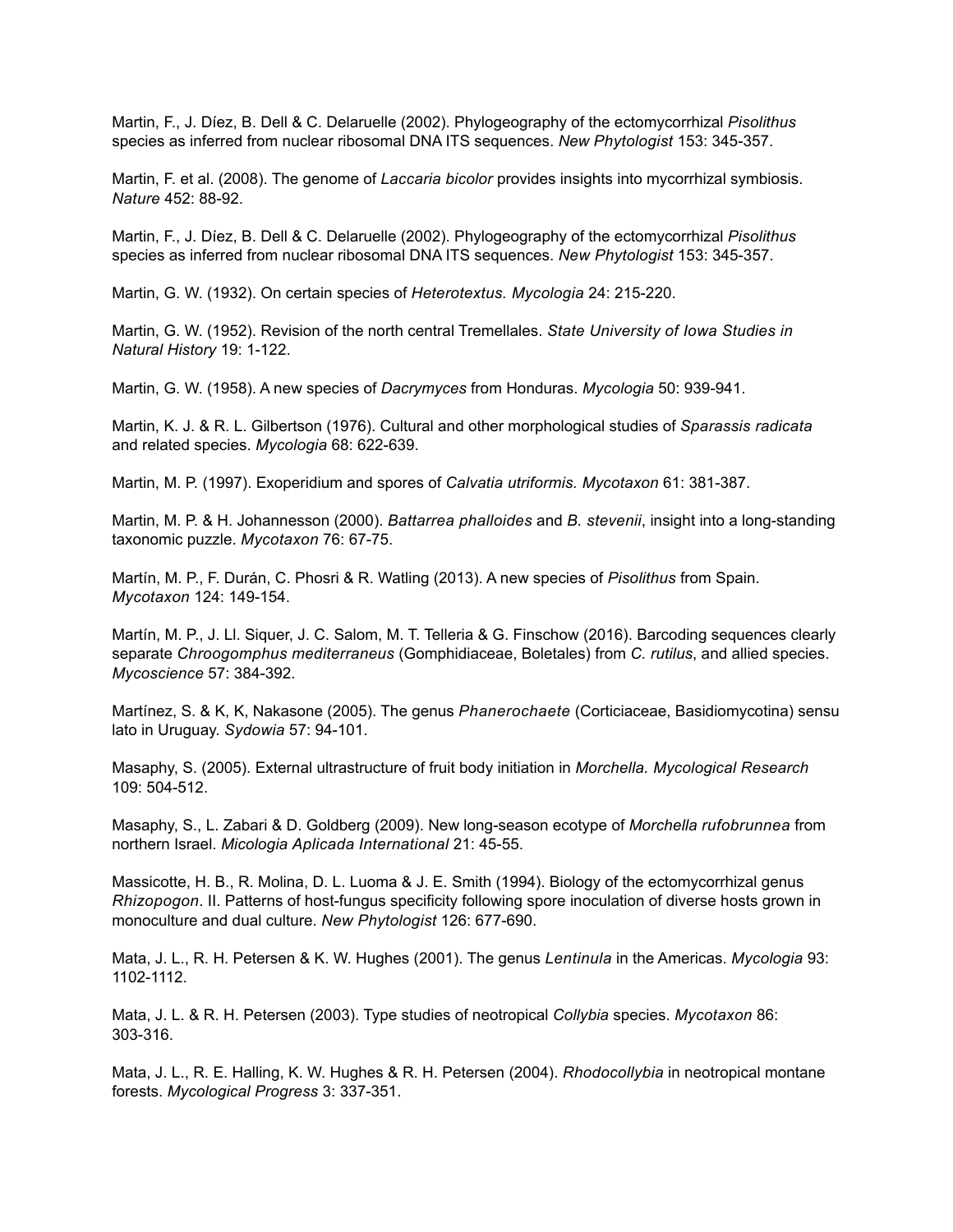Mata, J. L., R. E. Halling & R. E. Petersen (2004). New species and mating system reports in *Gymnopus*  (Agaricales) from Costa Rica. *Fungal Diversity* 16: 113-129.

Mata, J. L., K. W. Hughes & R. H. Petersen (2006). An investigation of /omphalotaceae (Fungi: Euagarics) with emphasis on the genus *Gymnopus. Sydowia* 58: 191-289.

Matheny, P. B. & Kropp, B. R. (2001). A revision of the *Inocybe lanuginosa* group and allied species in North America. *Sydowia* 53: 93-139.

Matheny, P. B., Liu, Y. J., Ammirati, J. F. & Hall, B. D. (2002). Using RPB1 sequences to improve phylogenetic inference among mushrooms (*Inocybe*, Agaricales). *American Journal of Botany* 89: 688-698.

Matheny, P. B. (2005). Improving phylogenetic inference of mushrooms with RPB1 and RPB2 nucleotide sequences (*Inocybe*; Agaricales). *Molecular Phylogenetics and Evolution* 35: 1-20.

Matheny, P. B., J. M. Curtis, V. Hofstetter, M. C. Aime, J. M. Moncalvo, Z. W. Ge, Z. L. Yang, J. C. Slot, J. F. Ammirati, T. J. Baroni, N. L. Bougher, K. W. Hughes, D. J. Lodge, R. W. Kerrigan, M. T. Seidl, D. K. Aanen, M. DeNitis, G. M. Daniele, D. E. Desjardin, B. R. Kropp, L. L. Norvell, A. Parker, E. C. Vellinga, R. Vilgalys & D. S. Hibbett (2006). Major clades of Agaricales: A phylogenetic overview. *Mycologia* 98: 982-995.

Matheny, P. B. & J. F. Ammirati (2006). *Cortinarius lucorum* (Fr.) Karst., a *Populus* associate from North America. *Pacific Northwest Fungi* 1.4: 1-10.

Matheny, P. B., E. C. Vellinga, N. L. Bougher, O. Ceska, P. -A. Moreau, M. A. Neves & J. F. Ammirati (2007). Taxonomy of displaced species of *Tubaria. Mycologia* 99: 569-585.

Matheny, P. B., E. A. Austin, J. M. Birkebak & A. D. Wolfenbarger (2010). *Craterellus fallax*, a Black Trumpet mushroom from eastern North America with a broad host range. *Mycorrhiza* 20: 569-575.

Matheny, P. B. & J. Horman, interviewer (2013). P. Brandon Matheny talks about *Inocybe unicolor* and other North American inocybes. *LI Sporeprint* 21: 1-6.

Matheny, P. B. (2017). Key to species of Inocybe from eastern North America--v03. Retrieved December 8, 2017 from the University of Tennessee website: http://mathenylab.utk.edu/Site/ The Inocybaceae Post files/Key Inocybe easternNA\_v03.pdf

Matheny, P. B., K. W. Hughes, J. Kalichman & R. Lebeuf (2020). *Pulverulina*, a new genus of Agaricales for *Clitocybe ulmicola. Southeastern Naturalist* 19: 447-459.

Matheny, P. B., A. M. Hobbs & F. Esteve-Raventós (2020). Genera of Inocybaceae: New skin for the old ceremony. *Mycologia* 112: 83-120.

Matočec, N., I. Kušan, D. Mrvoš & E. Raguzin (2014). The autumnal occurrence of the vernal genus *Morchella* (Ascomycota, Fungi). *Natura Croatica* 23: 163-178.

Matsumoto, T., Y. Obatake, Y. Fukumasa-Nakai & E. Nagasawa (2003). Phylogenetic position of *Pholiota nameko* in the genus *Pholiota* inferred from restriction analysis of ribosomal DNA. *Mycoscience* 44: 197-202.

Mattson, D. J., S. R. Podrunzy & M. A. Haroldson (2002). Consumption of fungal sporocarps by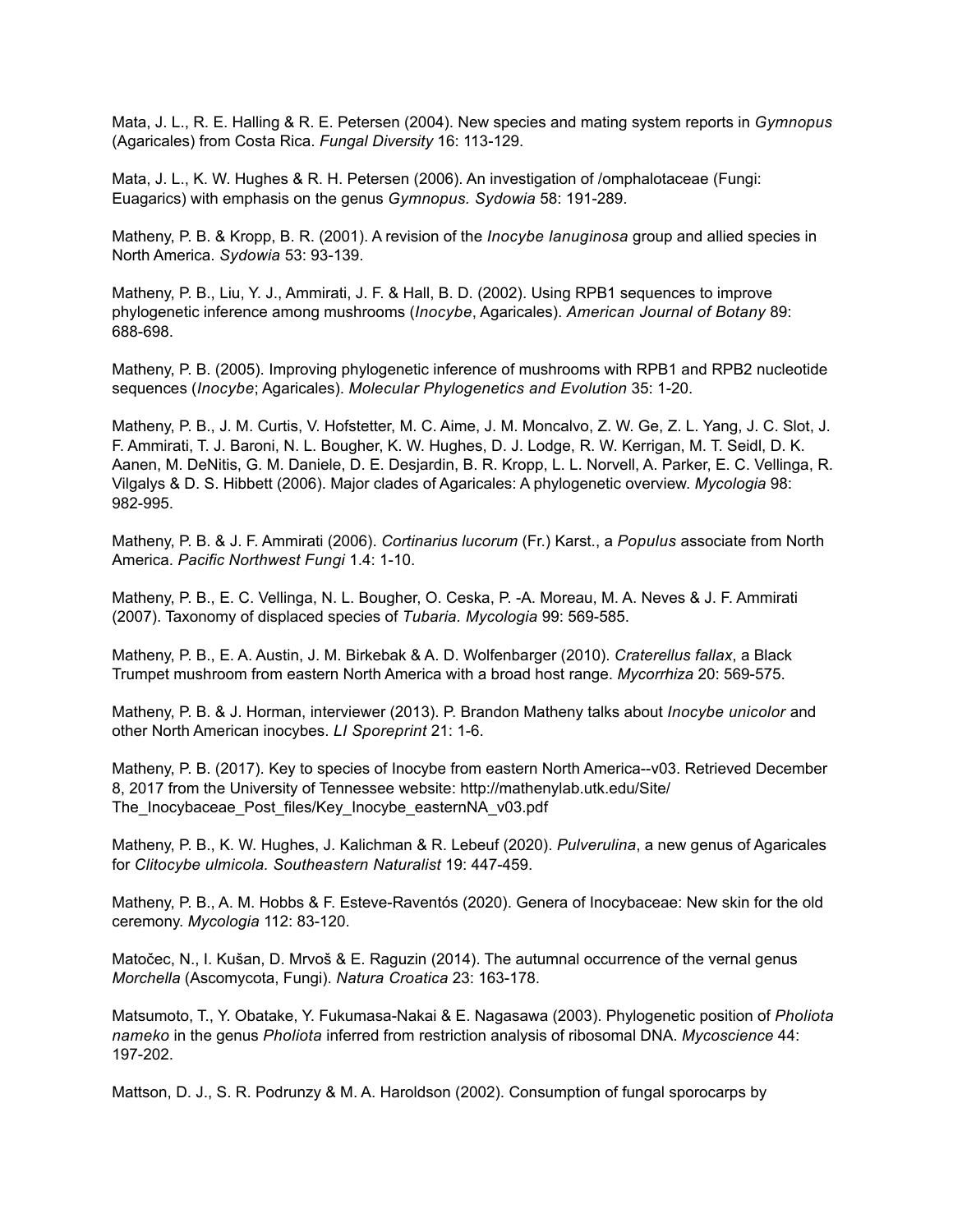Yellowstone grizzly bears. *Ursus* 13: 95-103.

Maubet, Y., M. Campo & G. Robledo (2020). Hymenochaetaceae from Paraguay: revision of the family and new records. *Current Research in Environmental & Applied Mycology* 10: 242-261.

Mazzer, S. J. & A. H. Smith (1967). New and interesting boletes from Michigan. *The Michigan Botanist* 6: 57-67.

McDonald, J. (2015). Morphological and molecular systematics of *Resupinatus* (Basidiomycota). Ph.D. thesis, the University of Western Ontario. 299 pp.

McFarland, J. & G. M. Mueller (2009). *Edible Wild Mushrooms of Illinois & Surrounding States*. Urbana, IL: University of Illinois Press. 212 pp.

McFarland, K. P. & Rimmer, C. C. (1996). Horsehair fungus, *Marasmius androsaceus*, used as nest lining by birds of the subalpine spruce-fir community in the northeastern United States. *The Canadian Field-Naturalist* 110: 541-543.

McFarlane, E. M., Pilz, D. & Weber, N. S. (2005). High-elevation gray morels and other *Morchella* species harvested as non-timber forest products in Idaho and Montana. *Mycologist* 19: 62-68.

McIlvaine, C. & R. K. Macadam (1900). *One Thousand American Fungi.* Revised edition. Indianapolis: Bowen-Merrill Company. 729 pp.

McKay, H. H. & P. L. Lentz (1960). Descriptions of some fungi associated with forest tree decay in Colorado. *Mycopathologia* 13: 265-286.

McKnight, K. B., K. H. McKnight & K. T. Harper (1990). Cation exchange capacities and mineral element concentrations of macrofungal stipe tissue. *Mycologia* 82: 91-98.

McKnight, K. H. (1969). A note on *Discina*. *Mycologia* 61: 614-630.

McKnight, K. H. (1971). On two species of false morels (*Gyromitra*) in Utah. *The Great Basin Naturalist*. 31: 35-47.

McKnight, K. H. (1973). Two misunderstood species of *Gyromitra* (false morel) in North America. *The Michigan Botanist* 12: 147-162.

McKnight, K. H. & Batra, L. R. (1974). Scanning electron microscopy in taxonomy of gyromitroid fungi. *The Michigan Botanist* 13: 51-63.

McKnight, K. H. & M. Stransky (1980). Notes on *Podaxis argentinum* from North America. *Mycologia* 72: 195-199.

McKnight, K. H. (1985). The small-spored species of *Podaxis. Mycologia* 77: 24-35.

McKnight, K. H. & McKnight, V. B. (1987). *Mushrooms* (Peterson Field Guides). New York: Houghton Mifflin. 429 pp.

McKnight, K. B., J. R. Rohrer, K. McKnight Ward & K. H. McKnight (2021). *Peterson Field Guide to Mushrooms of North America.* Second Edition. New York: Houghton Mifflin. 412 pp.

McLaughlin, D. J. & J. W. Spatafora, eds. (2014). *The mycota: A comprehensive treatise on fungi as*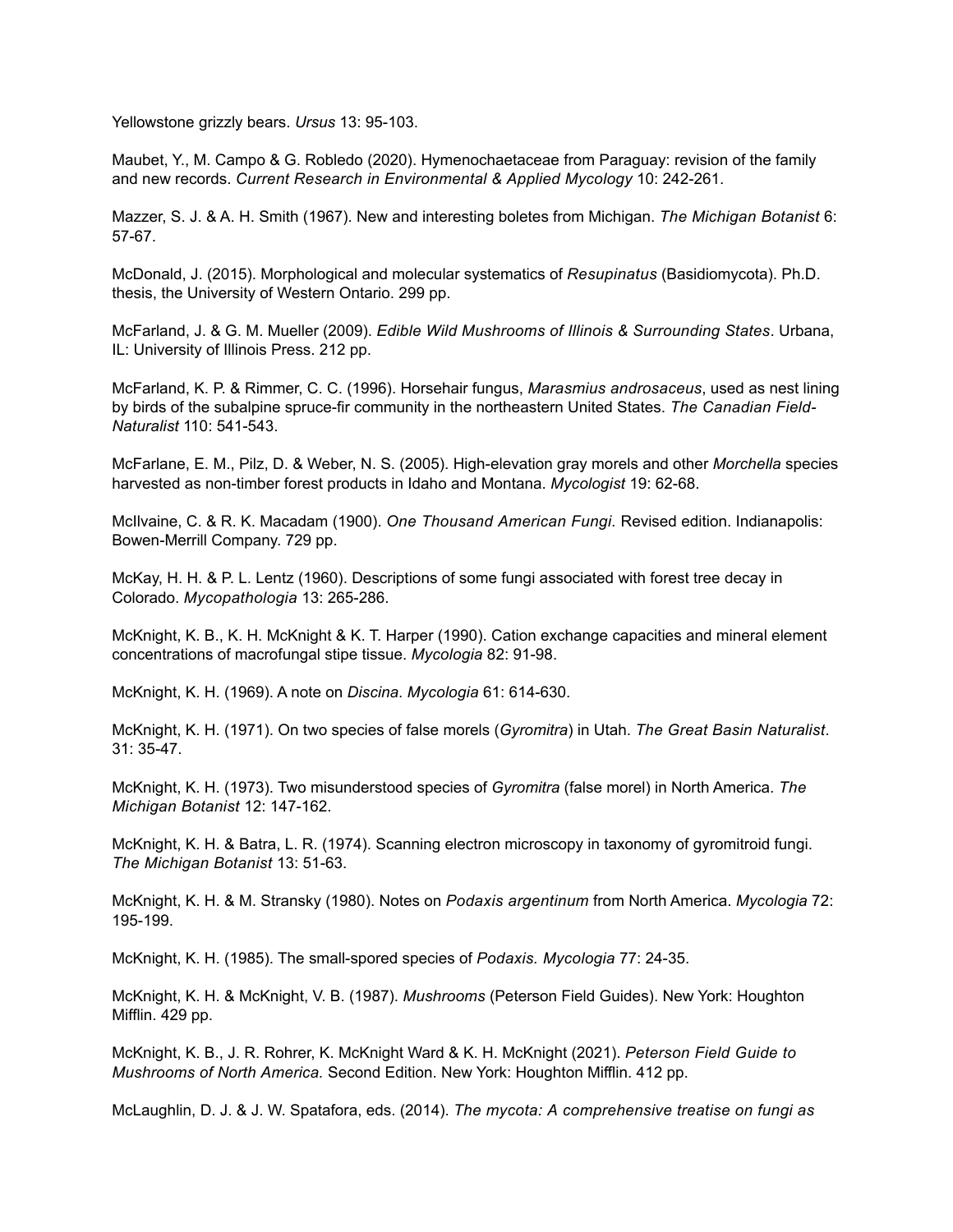*experimental systems for basic and applied research. Volume VII: Systematics and evolution. Part A*. Berlin: Springer-Verlag. 461 pp.

McNabb, R. F. R. (1965). Taxonomic studies on the Dacrymycetaceae II. *Calocera* (Fries) Fries. *New Zealand Journal of Botany* 3: 21-58.

McNabb, R. F. R. (1965). Taxonomic studies on the Dacrymycetaceae III. *Dacryopinax* Martin. *New Zealand Journal of Botany* 3: 59-72.

McNabb, R. F. R. (1965). Taxonomic studies on the Dacrymycetaceae VI. *Femsjonia* Fries. *New Zealand Journal of Botany* 3: 223-228.

McNabb, R. F. R. (1973). Taxonomic studies on the Dacrymycetaceae VIII. *Dacrymyces* Nees ex Fries. *New Zealand Journal of Botany* 11: 461-524.

McNeil, R. (2006). *Le grand livre des champignons du Quebec et de l'est du Canada*. Waterloo: Editions Michel Quintin. 575 pp.

Medeiros, G. S., A. C. M. Rodrigues, R. H. S. F. Cruz, G. C. S. Melanda, A. A. Carbalho Jr. & I. G. Baseia (2017). *Phallus fluminensis* (Phallaceae, Basidiomycota), a new species of stinkhorn from the Brazilian Atlantic rainforest. *Studies in Fungi* 2: 191-198.

Medeiros, P. S. & L. Ryvarden (2011). The genus *Microporellus* Murrill in South America. *Synopsis Fungorum* 29: 71-73.

Medel, R. (2005). A review of the genus *Gyromitra* (Ascomycota, *Pezizales, Discinaceae*) in Mexico. *Mycotaxon* 94: 103-110.

Medel, R. & J. Marmolejo (2005). Micromorfologia de esporas en algunas especies de *Gyromitra* s. l. (Ascomycotina, Pezizales, Discinaceae). *Revista Mexicana de Micología* 21: 15-21.

Medel, R., F. D. Calonge & G. Guzmán (2006). Nuevos registros de Pezizales (Ascomycota) de Veracruz. *Revista Mexicana de Micología* 23: 83-86.

Medel, R., R. Castillo & G. Guzmán (2008). Las especies de Xylaria (Ascomycota, Xylariaceae) conocidas de Vercruz, México y discusión de nuevos registros. *Revista Mexicana de Micología* 28: 101-118.

Medel, R., G. Guzmán & R. Castillo (2010). Adiciones al conocimiento de *Xylaria* (Ascomycota, Xylariales) en México. *Revista Mexicana de Micología* 31: 9-18.

Medel, R. (2013). Hongos ascomicetos del bosque mesófilo de montaña en México. *Acta Botanica Mexicana* 105: 87-107.

Medel, R., N. Palestina, G. Mata & L. A. Parra Sánchez (2018). An overview of tropical and subtropical species of *Agaricus* in Mexico. In Sánchez, J. E., G. Mata & D. J. Royse, eds. *Updates on Tropical Mushrooms. Basic and Applied Research.* San Cristóbal de Las Casas, Chiapas, México: El Colegio de la Frontera Sur. 39-47.

Melanda, G. C. S., T. Accioly, R. J. Ferreira, A. C. M. Rodrigues, T. S. Cabral, G. Coelho, M. A. Sulzbacher, V. G. Cortez, T. Grebenc, M. P. Martín & I. G. Baseia (2020). Diversity in trapped cages: Revision of *Blumenavia* Möller (Clathraceae, Basidiomycota) reveals three hidden species. *PLoS ONE*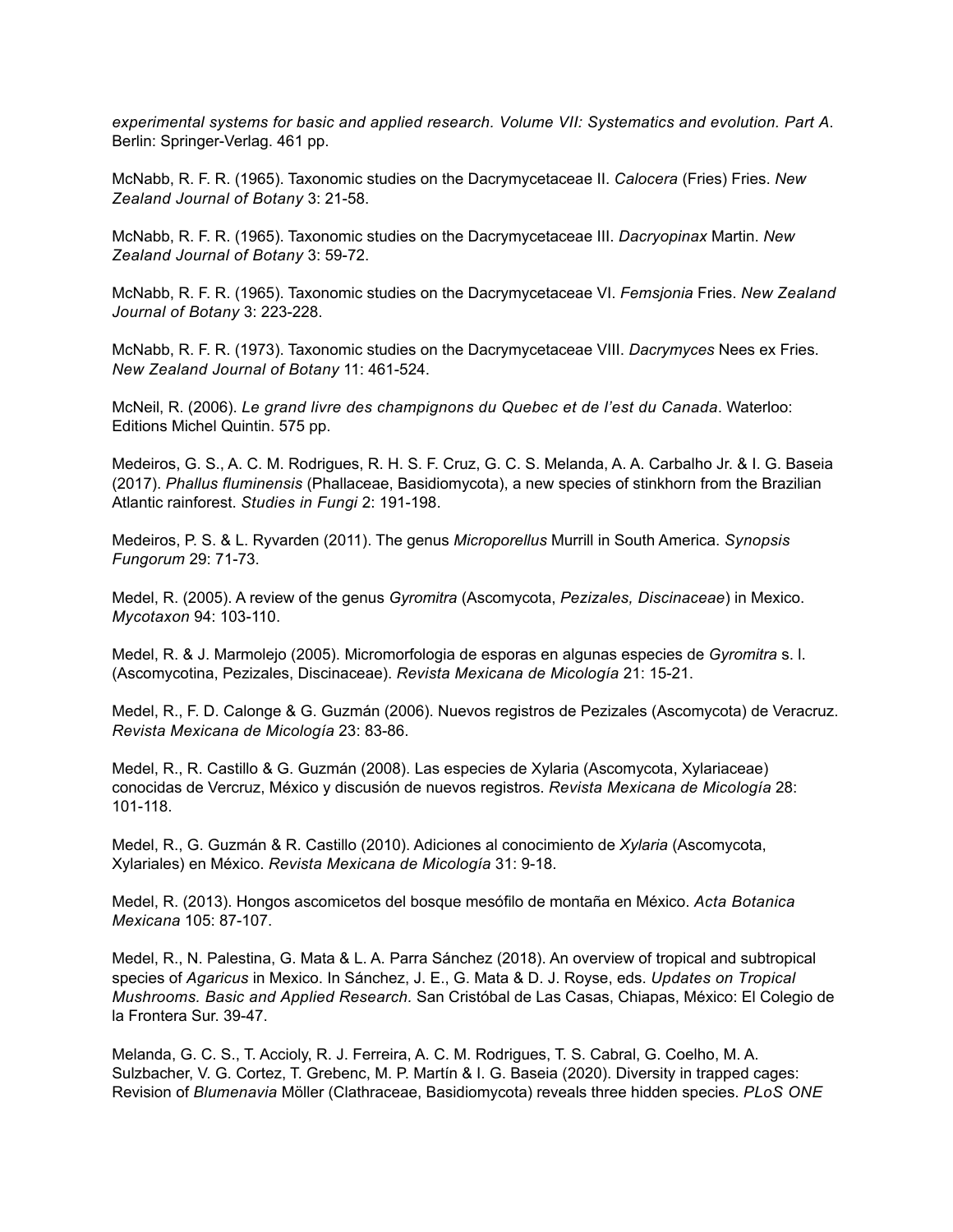15: e0232467.

Melanda, G. C. S., A. G. S. Silva-Filho, A. R. Lenz, N. Menolli Jr., A. A. de Lima, R. J. Ferreira, N. M. de Assis, T. S. Cabral, M. P. Martín & I. G. Baseia (2021). An overview of 24 years of molecular phylogenetic studies in Phallales (Basidiomycota) with notes on systematics, geographic distribution, lifestyle, and edibility. *Frontiers in Microbiology* 12: 689374.

Melera, S., C. Ostellari, N. Roemer, P. G. Avis, M. Tonolla, F. Barja & B. Narduzzi-Wicht (2017). Analysis of morphological, ecological and molecular characters of *Russula pectinatoides* Peck and *Russula praetervisa* Sarnari, with a description of the new taxon *Russula recondita* Melera & Ostellari. *Mycological Progress* 16: 117-134.

Mello, A., A. Vizzini, S. Longato, F. Rollo, P. Bonfante & J. M. Trappe (2000). *Tuber borchii* versus *Tuber maculatum*: Neotype studies and DNA analyses. *Mycologia* 92: 326-331.

Menolli Jr., N. & M. Capelari (2008). Records and two new species of *Volvariella* (*Pluteaceae*, *Agaricales*) from Brazil. *Mycotaxon* 106: 385-398.

Merino, D. M. (2014, October 1). *Spathularia flavida*. Retrieved 9 March 2019 from the *Micobotánico-Jaén* website: http://www.micobotanicajaen.com/Revista/Articulos/DMerinoA/Pirineos20142/ SpathulariaFlavida.pdf

Mešić, A., Z. Tkalčec, I. Kušan & N. Matočec (2016). New names and combinations in the genus *Entoloma* (Agaricales, Basidiomycota). *Phytotaxa* 289: 296-300.

Messuti, M. I. & L. E. Lorenzo (2015). Notes on rare clavarioid species (Fungi: Basidiomycota) in Patagonia, Argentina. *Check List* 11: 1612.

Methven, A. S. (n. d.). Field Key to Southern Appalachian Species of *Lactarius*. Published by the author.

Methven, A. S. (1985). New and interesting species of *Lactarius* from California. *Mycologia* 77: 472-482.

Methven, A. S. (1989). Notes on *Clavariadelphus*. I. New species from India and China. *Memoirs of the New York Botanical Garden* 49: 152-157.

Methven, A. S. (1989). Notes on *Clavariadelphus*. III. New and noteworthy species from North America. *Mycotaxon* 34: 153-179.

Methven, A. S. (1990). *The genus* Clavariadelphus *in North America.* Berlin: J. Cramer. 192 pp.

Methven, A. S. (1991). Notes on *Clavariadelphus*. IV. Cultural characters of C. ligula and C. sachaliensis. *Mycotaxon* 41: 9-18.

Methven, A. S. (1992). An introduction to the infrageneric classification of *Lactarius. McIlvainea* 10: 29-40.

Methven, A. S. (1993). Contributions to a study of the North American species of *Lactarius. McIlvainea*  $11: 26-34$ 

Methven, A. S. (1997). *The Agaricales of California. 10. Russulaceae II. Lactarius.* Eureka, CA: Mad River Press. 78 pp.

Methven, A. S., K. W. Hughes & R. H. Petersen (2000). *Flammulina* RFLP patterns identify species and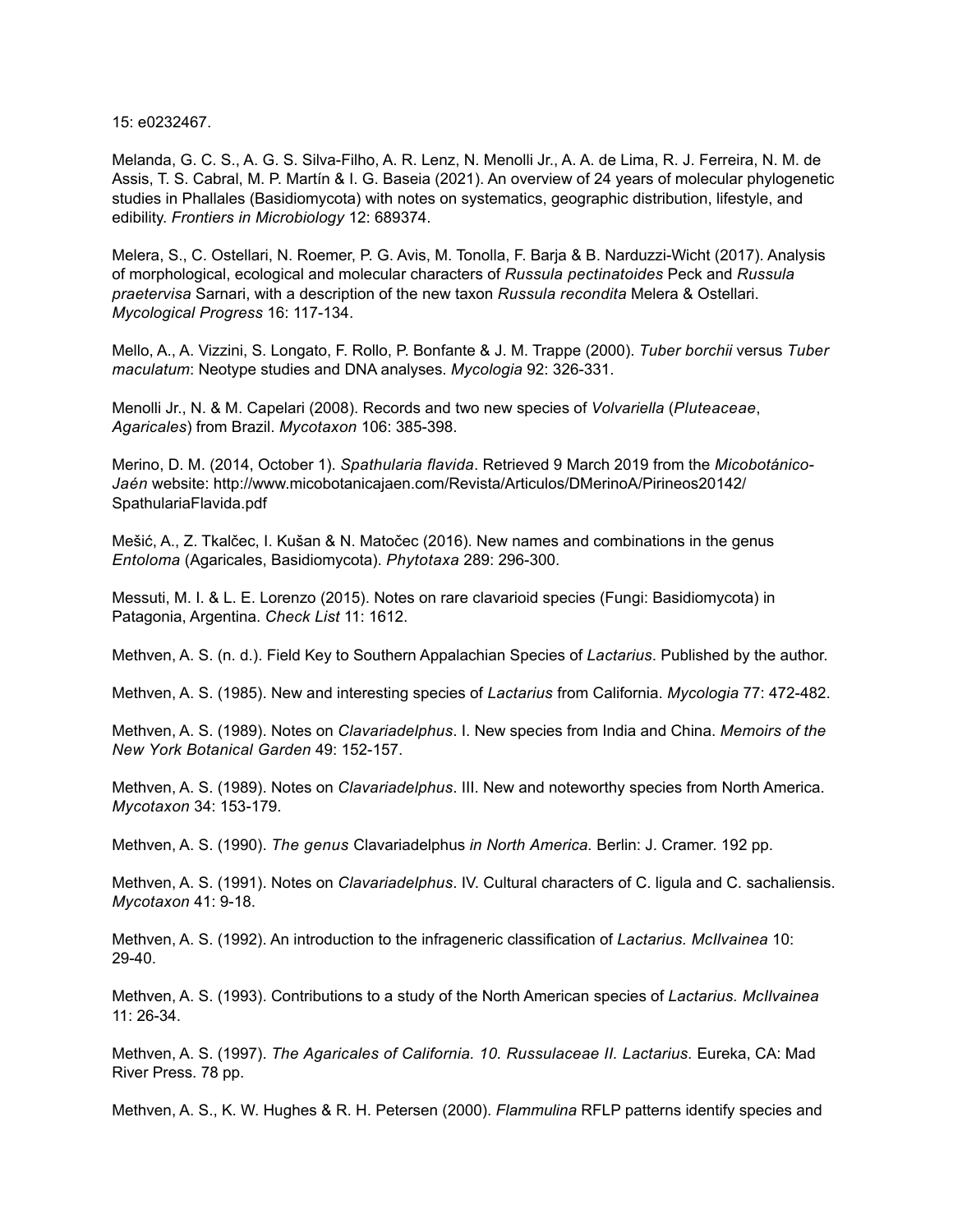show biogeographical patterns within species. *Mycologia* 92: 1064-1070.

Methven, A. S. (2008). Field key to southern Appalachian species of *Lactarius*. Retrieved December 1, 2008 from the *Asheville Mushroom Club* Web site: http://AshevilleMushroomClub.com/\_files/\_pdf/ DrAndyMethvenLactariusKey.pdf

Methven, A. S. (2013). North American and European species of *Lactarius*. *Scripta Botanica Belgica* 51: 91-105.

Methven, A. S., S. E. Zelski & A. N. Miller (2013). A molecular phylogenetic assessment of the genus *Gyromitra* in North America. *Mycologia* 105: 1306-1314.

Metzler, S. & Metzler, V. (1992). *Texas Mushrooms.* Austin: U Texas P.350 pp.

Micheli, P. A. (1729). *Nova plantarum genera*. Florence: Bernardi Paperini. 366 pp.

Michelot, D. & Toth, B. (1991). Poisoning by *Gyromitra esculenta*: A review. *Journal of Applied Toxicology* 11: 235-243.

Michelot, D. (1992). Poisoning by *Coprinus atramentarius. Natural Toxins* 1: 73-80.

Miettinen, O., E. Larsson, E. Sjökvist & K. -H. Larsson (2012). Comprehensive taxon sampling reveals unaccounted diversity and morphological plasticity in a group of dimitic polypores (Polyporales, Basidiomycota). *Cladistics* 28: 251-270.

Miettinen, O., V. Spirin, J. Vlasák, B. Rivoire, S. Stenroos & D. S. Hibbett (2016). Polypores and genus concepts in Phanerochaetaceae (Polyporales, Basidiomycota). *MycoKeys* 17: 1-46.

Mihail, J. D., J. N. Bruhn & P. Bonello (2007). Spatial and temporal patterns of morel fruiting. *Mycological Research* 111: 339-346.

Mihail, J. D. & J. N. Bruhn (2007). Dynamics of bioluminescence by *Armillaria gallica, A. mellea* and *A. tabescens. Mycologia* 99: 341-350.

Millanes, A. M., P. Diederich, S. Ekman & M. Wedin (2011). Phylogeny and character evolution in the jelly fungi (Tremellomycetes, Basidiomycota, Fungi). *Molecular Phylogenetics and Evolution* 61: 12-28.

Miller, A. N. & Methven, A. S. (2000). Biological species concepts in eastern North American populations of *Lentinellus. Mycologia* 92: 792-800.

Miller, A. N., A. Matlak, D. Raudabaugh, K. Pärtel, H. Tamm, A. S. Methven & A. Voitk (2015). The genus *Gyromitra* in NL. *Omphalina* 6: 4-15.

Miller, A. N., D. B. Raudabaugh, T. Iturriaga, P. B. Matheny, R. H. Petersen, K. W. Hughes, M. Gube, R. A. Powers, T. Y. James & K. O'Donnell (2017). First report of the post-fire morel *Morchella exuberans* in eastern North America. *Mycologia* 109: 710-714.

Miller, A. N., A. Yoon, G. Gulden, Ø. Stensholt, N. Van Vooren, E. Ohenoja & A. S. Methven (2020). Studies in *Gyromitra* I: the *Gyromitra gigas* species complex. *Mycological Progress* 19: 1459-1473.

Miller, G. L., L. F. Grand & L. P. Tredway (2011). Identification and distribution of fungi associated with fairy rings on golf putting greens. *Plant Disease* 95: 1131-1138.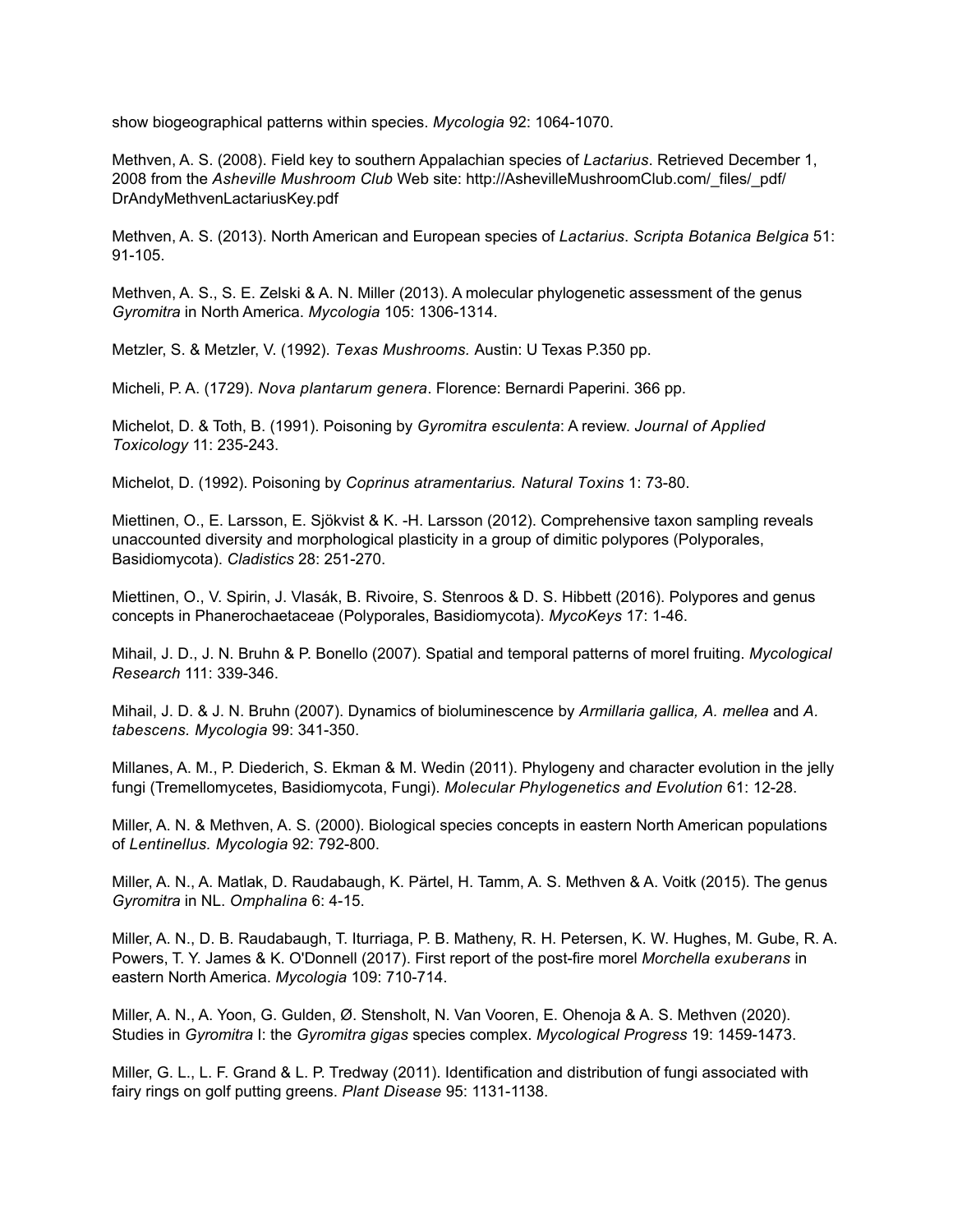Miller, H. A. & H. E. Jacques (1978). *How to know the trees.* USA: Wm. C. Brown. 263 pp.

Miller, L. W. (1934). The Hydnaceae of Iowa. III. The genera *Radulum, Mucronella, Caldesiella* and *Gloiodon. Mycologia* 26: 212-219.

Miller, O. K. Jr. (1964). Monograph of *Chroogomphus* (Gomphidiaceae). I. *Mycologia* 56: 526-549.

Miller, O. K. Jr. (1965). Three new lignicolous agarics in the Tricholomataceae. *Mycologia* 57: 933-945.

Miller, O. K. Jr. (1966). A new western species of *Chroogomphus. Mycologia* 58: 855-861.

Miller, O. K. Jr. (1967). Notes on western fungi. I. *Mycologia* 59: 504-512.

Miller, O. K. Jr. (1968). A revision of the genus *Xeromphalina. Mycologia* 60: 156-188.

Miller, O. K. Jr. (1969). A new species of *Pleurotus* with a coremioid imperfect stage. *Mycologia* 61: 887-893.

Miller, O. K. Jr. (1970). The genus *Panellus* in North America. *The Michigan Botanist* 9: 17-30.

Miller, O. K. Jr. & J. M. Trappe (1970). A new *Chroogomphus* with a loculate hymenium and a revised key to section *Floccigomphus. Mycologia* 62: 831-836.

Miller, O. K. & Stewart, L. (1971). The genus *Lentinellus. Mycologia* 63: 333-369.

Miller, O. K. Jr. (1971). The genus *Gomphidius* with a revised description of the Gomphidiaceae and a key to the genera. *Mycologia* 63: 1129-1163.

Miller, O. K.. Jr. (1972). *Mushrooms of North America.* New York: Dutton. 360 pp.

Miller, O. K. Jr. (1973). A new gastroid genus related to *Gomphidius. Mycologia* 65: 226-229.

Miller, O. K. Jr., J. G. Palmer & L. S. Gillman (1980). The fruiting and development of *Rhodotus palmatus*  in culture. *Mycotaxon* 11: 409-419.

Miller, O. K. Jr., H. H. Burdsall, Jr., G. A. Laursen & I. B. Sachs (1980). The status of *Calvatia cretacea* in arctic and alpine tundra. *Canadian Journal of Botany* 58: 2533-2542.

Miller, O. K. Jr. & W. B. Askew (1982). The genus *Gastrosporium* in North America. *Canadian Journal of Botany* 60: 364-368.

Miller, O. K. Jr. (1984). A new species of *Hygrophorus* from North America. *Mycologia* 76: 816-819.

Miller, O. K. Jr. & Watling, R. (1987). Whence cometh the Agarics? A reappraisal. In *Evolutionary biology of the fungi*. Rayner, A. D. M., C. M. Brasier & D. Moore, eds. New York: Cambridge UP.

Miller, O. K. & Miller, H. H. (1988). *Gasteromycetes: Morphological and developmental features with keys to the orders, families, and genera.* Eureka, CA: Mad River Press. 157 pp.

Miller, O. K.. Jr., Trueblood, E. & Jenkins, D. T. (1990). Three new species of *Amanita* from southwestern Idaho and southeastern Oregon. *Mycologia* 82: 120-128.

Miller, O. K. Jr., C. L. Ovrebo & W. R. Burk (1991). *Neolysurus*: a new genus in the Clathraceae.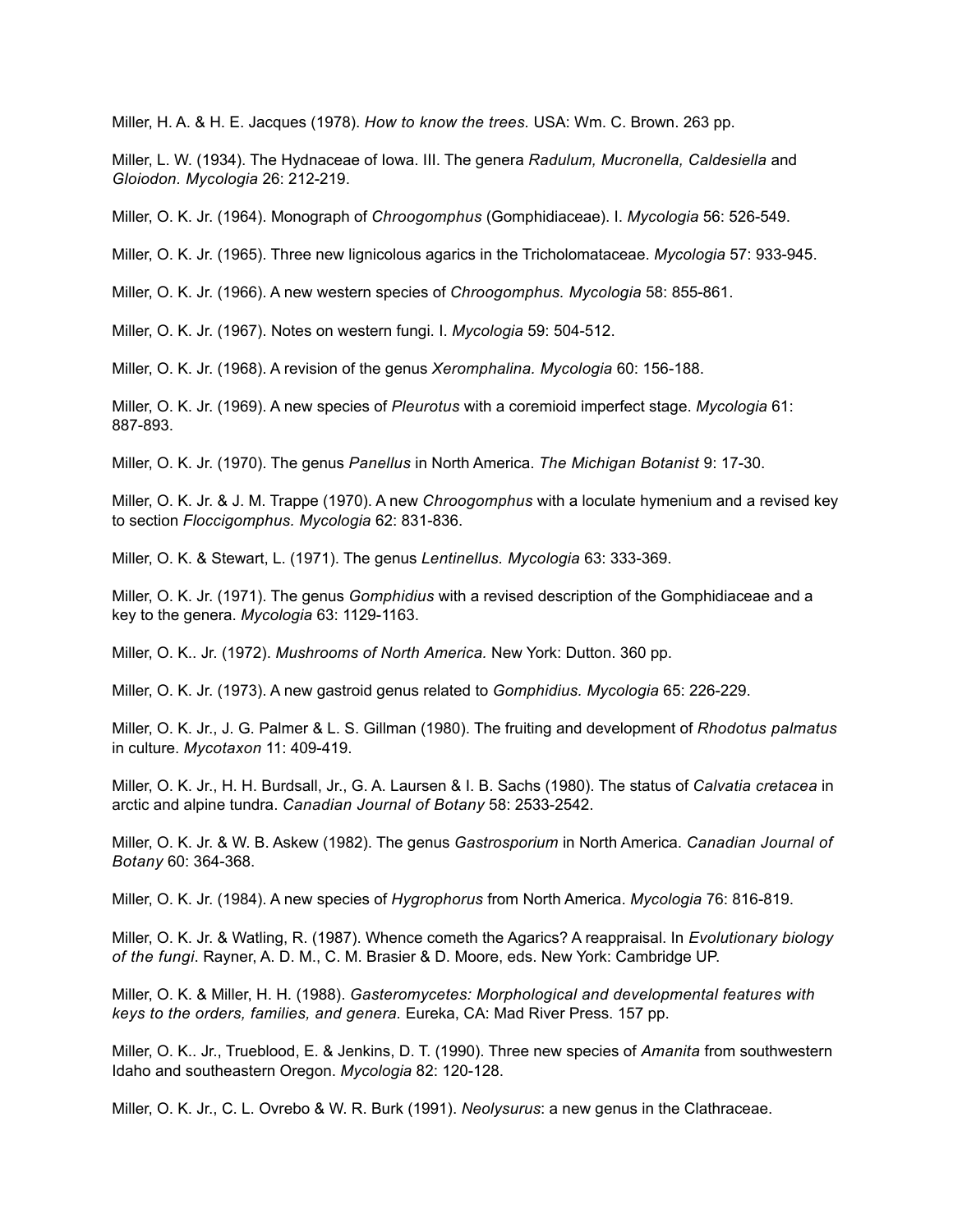*Mycological Research* 95: 1230-1234.

Miller, O. K.. Jr., T. J. Volk & A. E. Bessette (1996). A new genus, *Leucopholiota*, in the Tricholomataceae (Agaricales) to accommodate an unusual taxon. *Mycologia* 88: 137-139.

Miller, O. K. Jr., D. J. Lodge & T. J. Baroni (2000). New and interesting ectomycorrhizal fungi from Puerto Rico, Mona, and Guana Islands. *Mycologia* 92: 558-570.

Miller, O. K. Jr. & V. S. Evenson (2001). Observations on the alpine tundra species of *Hebeloma* in Colorado. *Harvard Papers in Botany* 6: 155-162.

Miller, O. K. Jr., M. C. Aime, F. J. Camaco & U. Peintner (2002). Two new species of *Gomphidius* from the western United States and eastern Siberia. *Mycologia* 94: 1044-1050.

Miller, O. K. Jr. (2003). The Gomphidiaceae revisited: a worldwide perspective. *Mycologia* 95: 176-183.

Miller, O. K. Jr., R-L. Brace & V. Evenson (2005). A new subspecies of *Mycenastrum corium* from Colorado. *Mycologia* 97: 530-533.

Miller, O. K. Jr. & H. H. Miller (2006) *North American Mushrooms: A Field Guide to Edible and Inedible Fungi*. Helena, Montana: Falconguide. 584 pp.

Miller, S. L., P. Torres & T. M. McClean (1993). Basidiospore viability and germination in ectomycorrhizal and saprotrophic basidiomycetes. *Mycological Research* 97: 141-149.

Miller, S. L., P. Torres & T. M. McClean (1994). Persistence of basidiospores and sclerotia of ectomycorrhizal fungi and *Morchella* in soil. *Mycologia* 86: 89-95.

Miller, S. L. & T. Lebel (1999). Hypogeous fungi from the southeastern United States. II. The genus *Zelleromyces. Mycotaxon* 62: 15-25.

Miller, S. L., T. M. McClean, J. F. Walker & B. Buyck (2001). A molecular phylogeny of the Russulales including agaricoid, gasteroid and pleurotoid taxa. *Mycologia* 93: 344-354.

Miller, S. L. (2004). New and interesting species of *Russula* from the southeastern United States 1. *Russula billsii. Mycotaxon* 89: 31-38.

Miller, S. L., E. Larsson, K. H. Larsson, A. Verbeken & J. Nuytinck (2006). Perspectives in the new Russulales. *Mycologia* 98: 960-970.

Miller, S. L., T. M. McClean & B. Buyck (n.d.). Molecular phylogeny of the genus *Russula* in Europe with a comparison of modern infrageneric classifications. Unpublished manuscript.

Mills, A. K., T. W. May, B. A. Fuhrer, D. A. Ratkowsy & A. V. Ratkowsky (1997). *Clastula*: the forgotten phalloid. *Mycologist* 11: 31-35.

Milne, L. & M. Milne (1980). *National Audubon Society field guide to North American insects and spiders.* New York: Alfred A. Knopf. 989 pp.

Minnis, A. M., W. J. Sundberg, A. S. Methven, S. D. Sipes & D. L. Nickrent. (2006). Annulate *Pluteus* species, a study of the genus *Chamaeota* in the United States. *Mycotaxon* 96: 31-39.

Minnis, A. M. & W. J. Sundberg (2010). *Pluteus* section *Celluloderma* in the U. S. A. *North American*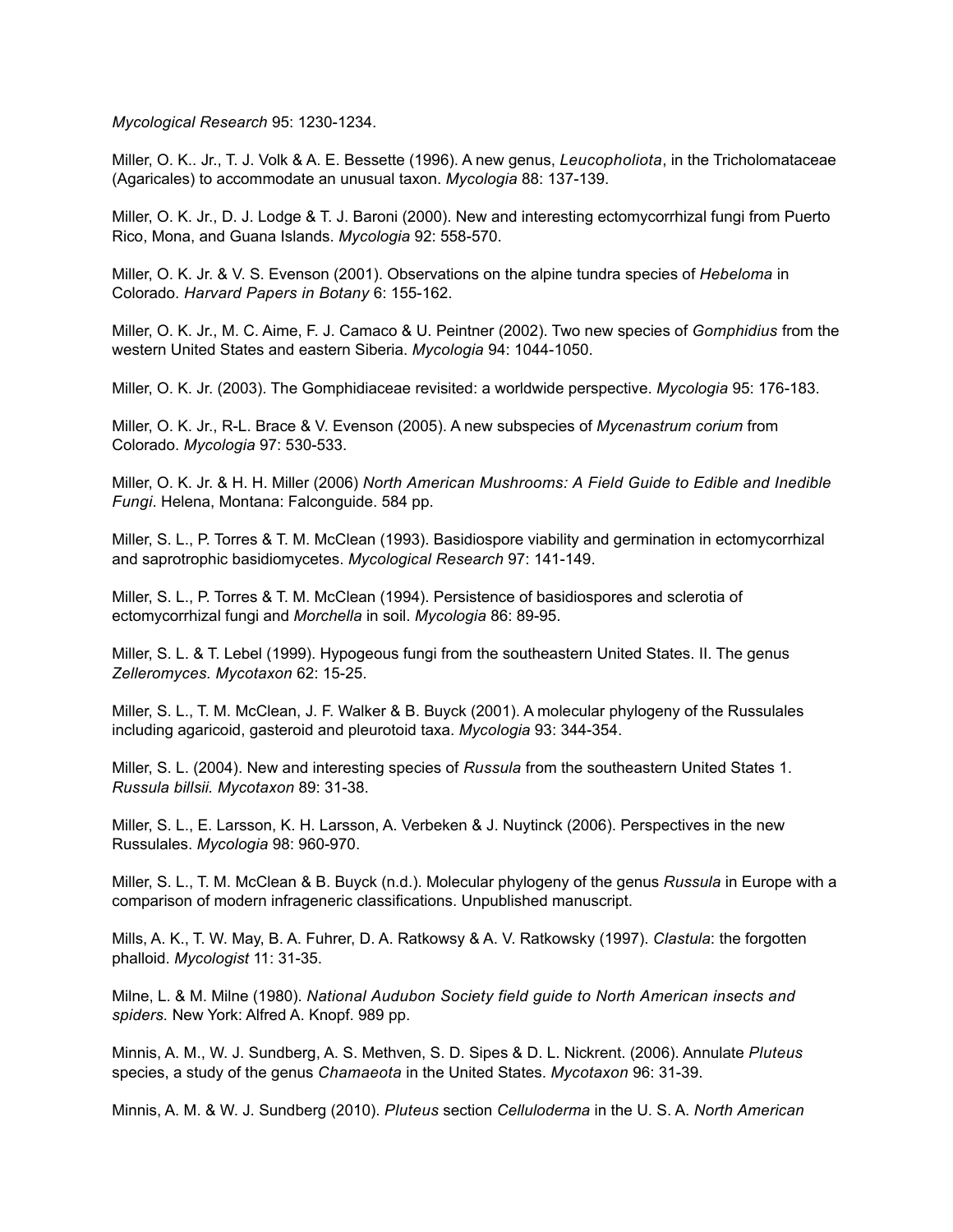*Fungi* 5: 1-107.

Minnis, A. M., A. R. McTaggart, A. Y. Rossman & M. C. Aime (2012). Taxonomy of mayapple rust: the genus *Allodus* resurrected. *Mycologia* 104: 942-950.

Minter, D. W. (1988). *Colpoma quercinum*. CMI descriptions of pathogenic fungi and bacteria no. 942. *Mycopathologia* 102: 53-54.

Mitchel, D. H. & Smith, A. H. (1976). Notes on Colorado fungi II. Species of *Armillaria* (Fr.) Kummer. (Agaricales) *Mycotaxon* 4: 513-533.

Mitchel, D. H. & Smith, A. H. (1978). Notes on Colorado fungi III: New and interesting mushrooms from the aspen zone. *Mycologia* 70: 1040-1063.

Mitchell, A. (1987). *Trees of North America.* San Diego: Thunder Bay Press. 208 pp.

Mitchell, A. D. & Brseinsky, A. (1999). Phylogenetic relationships of *Agaricus* species based on ITS-2 and 28S ribosomal DNA sequences. *Mycologia* 91: 811-819.

Mitchel, D. H. & Smith, A. H. (1975). Notes on Colorado fungi I. *Hygrophorus amarus. Mycologia* 67: 672-674.

Mitchel, D. H. & A. H. Smith (1976). Notes on Colorado fungi II. Species of *Armillaria* (Fr.) Kummer (Agaricales). *Mycotaxon* 4: 513-533.

Mitchel, D. H. & Smith, A. H. (1978). Notes on Colorado fungi III: New and interesting mushrooms from the aspen zone*. Mycologia* 70: 1040-1063.

Mitchell, J.I., P. J. Roberts & S. T. Moss (1995). Sequence or structure? A short review on the application of nucleic acid sequence information to fungal taxonomy. *Mycologist* 9, 67-75.

Mleczko, P. (2004). *Rhodocollybia butyracea* (Bull.:Fr.) Lennox (forma butyracea) + *Pinus sylvestris* L. In Agerer, R., R. M. Danielson, S. Egli, K. Ingleby, D. Luoma & R. Treu, eds. *Descriptions of Ectomycorrhizae* 7/8: 101-108.

Mleczko, P. & M. Ronikier (2007). Features of ectomycorrhizae confirm molecular phylogenetics of *Suillus* (Boletales) rather than carpophore-based systematics: insights from studies on *Suillus variegatus, S. plorans* and related species. *Nova Hedwigia* 84: 1-20.

Mleczko, P., M. Kozak, M. Ławrynowicz & A. Górszczk (2009). New localities of *Chamonixia caespitosa* (hypogeous *Boletaceae*) in central Europe. *Acta Mycologica* 44: 29-42.

Moberg, R. (1970). *Neogyromitra caroliniana* and *N. gigas* in Fennoscandia. *Friesia* 9: 341-343.

Moeller, F. H. (1951). Danish *Psalliota* species. Preliminary studies for a monograph of Dutch Psalliotae. Part II. *Friesia* 4: 1-60.

Mogrado, L. N., M. E. Noordeloos, Y. Lamoureux & J. Geml (2013). Multi-gene phylogenetic analyses reveal species limits, phylogeographic patterns, and evolutionary histories of key morphological traits in *Entoloma (Agaricales, Basidiomycota). Persoonia* 31: 159-178.

Mohlenbrock, R. H. (2006). *Forest trees of Illinois.* Springfield, IL: Illinois Department of Natural Resources. 331 pp.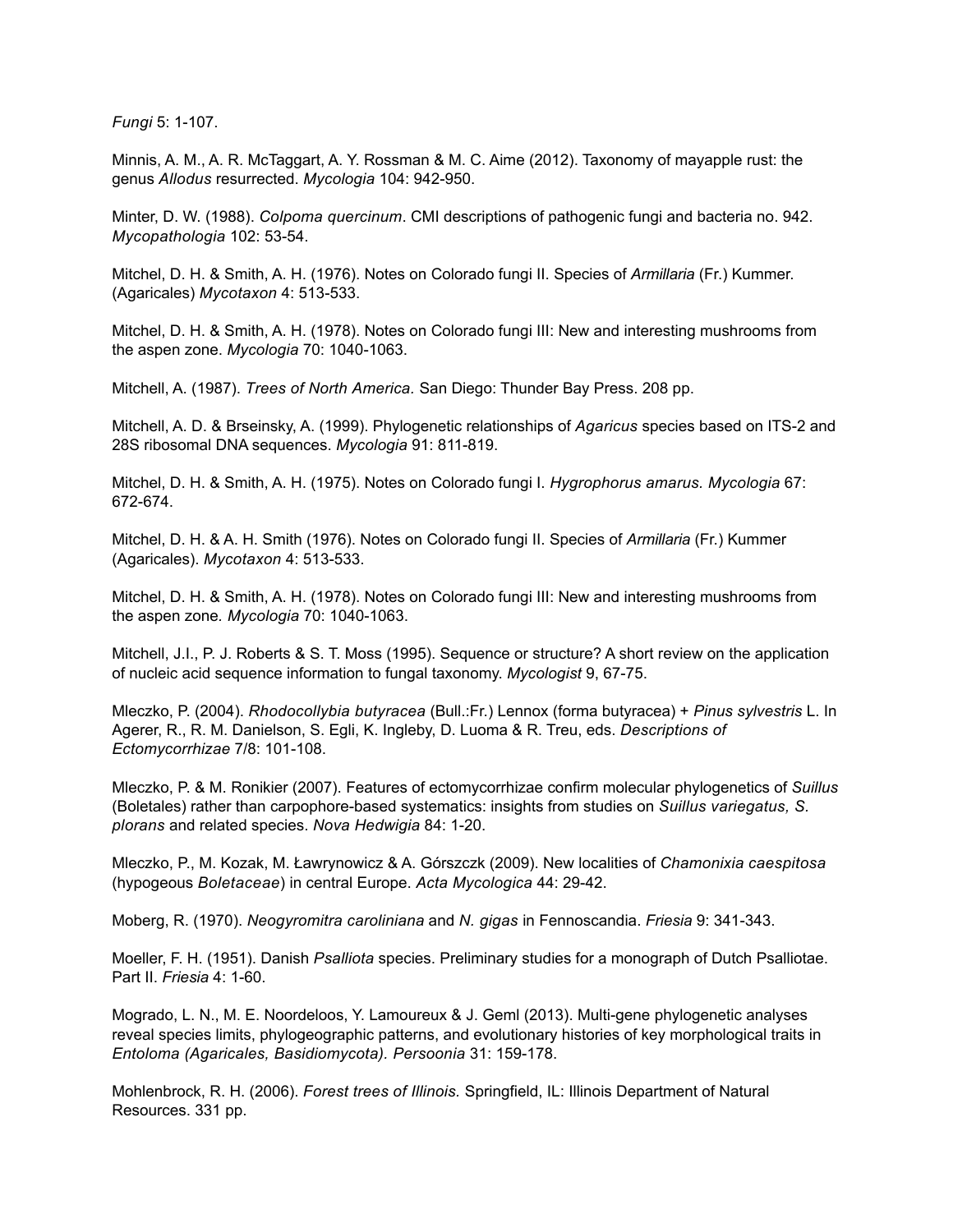Mohlenbrock, R. H. (2014). *Vascular flora of Illinois: A field guide*. Fourth edition. USA: Southern Illinois University Press. 536 pp.

Moiseenko, K, V., O. A. Glazunova, N. V. Shakhova, O. S. Savinova, D. V. Vasina, T. V. Tyazhelova, N. V. Psurtseva & T. V. Fedorova (2019). Fungal adaptation to the advanced stages of wood decomposition: Insights from the *Steccherinum ochraceum. Microorganisms* 7: 527.

Molina, R. & J. M. Trappe (1994). Biology of the ectomycorrhizal genus *Rhizopogon*. I. Host associations, host-specificity and pure culture syntheses. *New Phytologist* 126: 653-675.

Möller, A. (1895). *Brasilische pilzblumen.* Jena: Gustav Fischer. 319 pp.

Moncalvo, J. -M., S. A. Rehner & R. Vilgalys (1993). Systematics of *Lyophyllum* section *Difformia* based on evidence from culture studies and ribosomal DNA sequences. *Mycologia* 85: 788-794.

Moncalvo, J. -M., H. -H. Wang & R. -S. Hseu (1995). Phylogenetic relationships in *Ganoderma* inferred from the internal transcribed spacers and 25S ribosomal DNA sequences. *Mycologia* 87: 223-238.

Moncalvo, J. -M., Drehmel, D. & Vilgalys, R. (2000). Variations in modes and rates of evolution in nuclear and mitochondrial ribosomal DNA in the mushroom genus Amanita (Agaricales, Basidiomycota): Phylogenetic implications. *Molecular Phylogenetics and Evolution* 16: 48-63.

Moncalvo, J. -M., F. M. Lutzoni, S. A. Rehner, J. Johnson & R. Vilgalys (2000). Phylogenetic relationships of agaric fungi based on nuclear large subunit ribosomal DNA sequences. *Syst. Biol.* 49: 278-605.

Moncalvo, J. -M., R. Vilgalys, S. A. Redhead, J. E. Johnson, T. Y. James, M. C. Aime, V. Hofstetter, S. J. W. Verduin, E. Larsson, T. J. Baroni, R. G. Thorn, S. Jacobsson, H. Clemencon & O. K. Miller Jr. (2002). One hundred and seventeen clades of euagarics. *Molecular Phylogenetics and Evolution* 23: 357-400.

Moncalvo, J. -M., R. H. Nilsson, B. Koster, S. M. Dunham, T. Bernauer, P. B. Matheny, T. M. Porter, S. Margaritescu, M. Weiss, S. Garnica, E. Danall, G. Langer, E. Langer, E. Larsson, K. H. Larsson & R. Vilgalys (2006). The cantharelloid clade: dealing with incongruent gene trees and phylogenetic reconstruction methods. *Mycologia* 98: 937-948.

Mondiet, N., M.-P. Dubois & M.-A. Selosse (2007). The enigmatic *Squamanita odorata* (*Agaricales*, Basidiomycota) is parasitic on *Hebeloma mesophaeum. Mycological Research* 111: 599-602.

Money, N. P. (1998). More g's than the Space Shuttle: Ballistospore discharge. Mycologia 90: 547-558.

Money, N. P. (2002). *Mr. Bloomfield's orchard: The mysterious world of mushrooms, molds, and mycologists. New* York: Oxford UP. 208 pp.

Money, N. P. (2002). Mushroom stem cells. *BioEssays* 24: 949-952.

Money, N. P. (2004). *Carpet monsters and killer spores: A natural history of toxic mold.* New York: Oxford UP. 178 pp.

Money, N. P. (2004). The fungal dining habit: a biomechanical perspective. *Mycologist* 18: 71-76.

Money, N. P. (2005). Why picking wild mushrooms may be bad behaviour. *Mycological Research* 109: 131-135.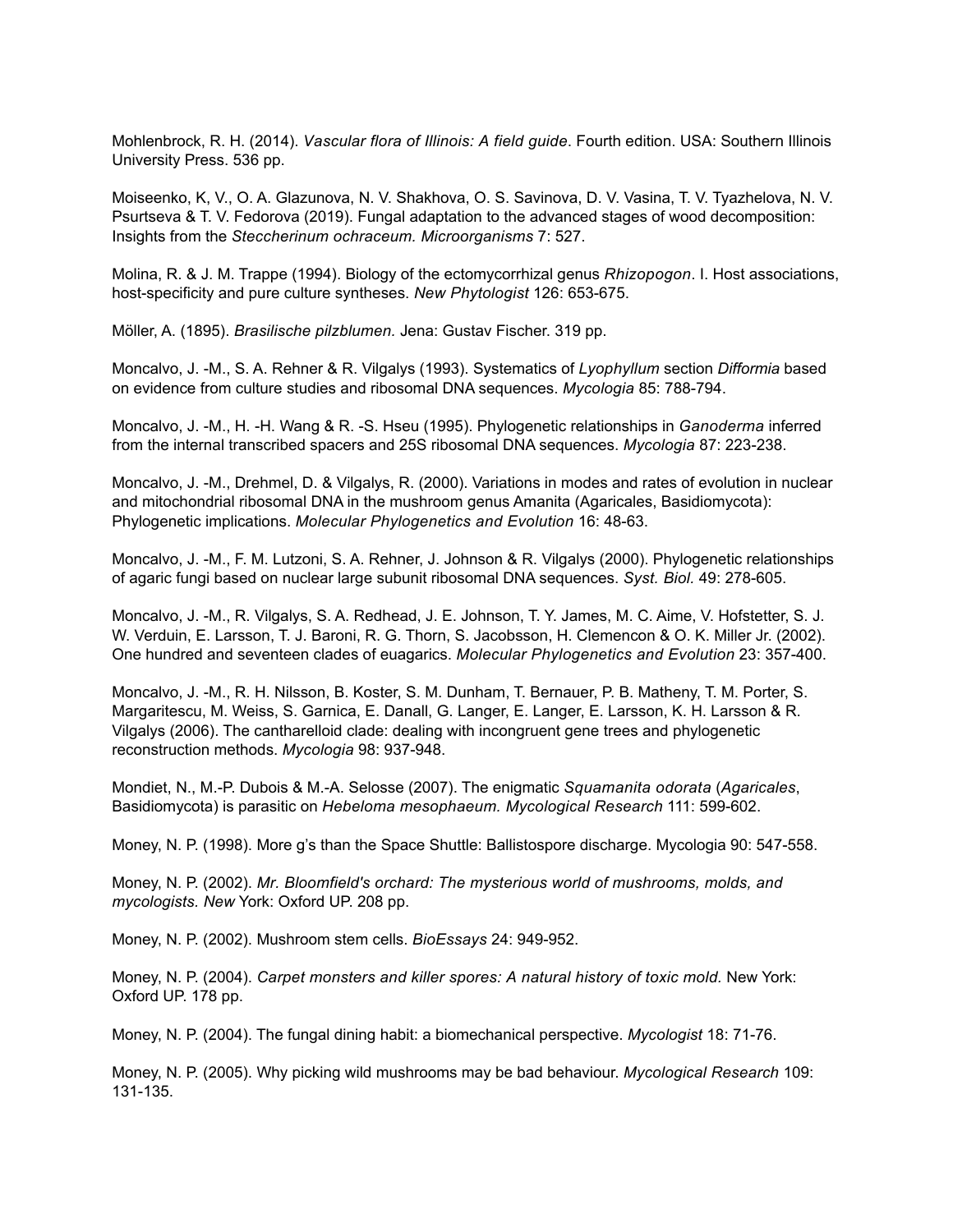Money, N. P. & J. P. Ravishankar (2005). Biomechanics of stipe elongation in the basidiomycete *Coprinopsis cinerea*. *Mycological Research* 109: 627-634.

Money, N. P. (2011). *Mushroom*. New York: Oxford UP. 201 pp.

Money, N. P. (2013). Against the naming of fungi. *Fungal Biology* 117: 463-465.

Money, N. P. (2016). Are mushrooms medicinal? *Fungal Biology* 120: 449-453.

Monoson, H. L., A. S. Methven & W. J. Sundberg (1993). Illinois species of *Volvariella* (Basidiomycetes, Agaricales, Pluteaceae). *Mycotaxon* 49: 269-278.

Montagne, J. F. C. (1856). *Sylloge generum specierumque cryptogamarum*. Paris: Bailliére. 498 pp.

Montecchio, L., S. Rossi, R. Causin & A. Grendene (2006). *Leccinum lepidum* (H. Bouchet ex Essette) Bon & Contu + *Quercus ilex* L. In Agerer, A., R. M. Danielson, S. Egli, K. Ingleby, D. Luoma & R. Treu, eds. *Descriptions of ectomycorrhizae* 9/10: 55-60.

Montoya, A., O. Hernández-Totomoch, A. Estrada-Torres, A. Kong & J. Caballero (2003). Traditional knowledge about mushrooms in a Nahua community in the state of Tlaxcala, Mexico. *Mycologia* 95: 793-806.

Montoya, L., G. Guzman & V. M. Bandala (1990). New records of *Lactarius* from Mexico and discussion of the known species. *Mycotaxon* 38: 349-395.

Montoya, L. & V. M. Bandala (1991). Studies on the genus *Phylloporus* in Mexico, I. Discussion of the known species and description of a new species and a new record. *Mycotaxon* 41: 471-482.

Montoya, L., V. M. Bandala & G. Guzman (1996). New and interesting species of *Lactarius* from Mexico including scanning electron microscope observations. *Mycotaxon* 57: 411-424.

Montoya, L. & V. M. Bandala (1996). Additional new records on *Lactarius* from Mexico. *Mycotaxon* 57: 425-450.

Montoya, L., N. Ayala, V. M. Bandala & G. Moreno (1998). Studies on *Lactarius* from Mexico: First report of *Lactarius rufulus. Documents Mycologiques* 28: 109-110.

Montoya, L., V. M. Bandala & G. Moreno (1998). Studies of *Lactarius* from Mexico: a new species in subgenus *Piperites. Persoonia* 17: 127-134.

Montoya, L., V. M. Bandala, S. Herrera & J. Ortiz (1998). An interesting record of *Lactarius* from the Gulf and Caribe. *Zeitschrift fur Mykologie* 64: 91-96.

Montoya, L., V. M. Bandala & R. Halling (2003). *Lactarius furcatus* in Mexico and Costa Rica. *Mycotaxon* 87: 311-316.

Montoya, L. & V. M. Bandala (2003). Studies on *Lactarius*: A new combination and two new species from Mexico. *Mycotaxon* 85: 393-407.

Montoya, L. & Bandala, V. M. (2004). *Lactarius* subgenus Piperites: A new species and a new name. *Mycotaxon* 89: 47-54.

Montoya, L. & V. M. Bandala (2004). Studies on *Lactarius*: A new species from the Gulf of Mexico area.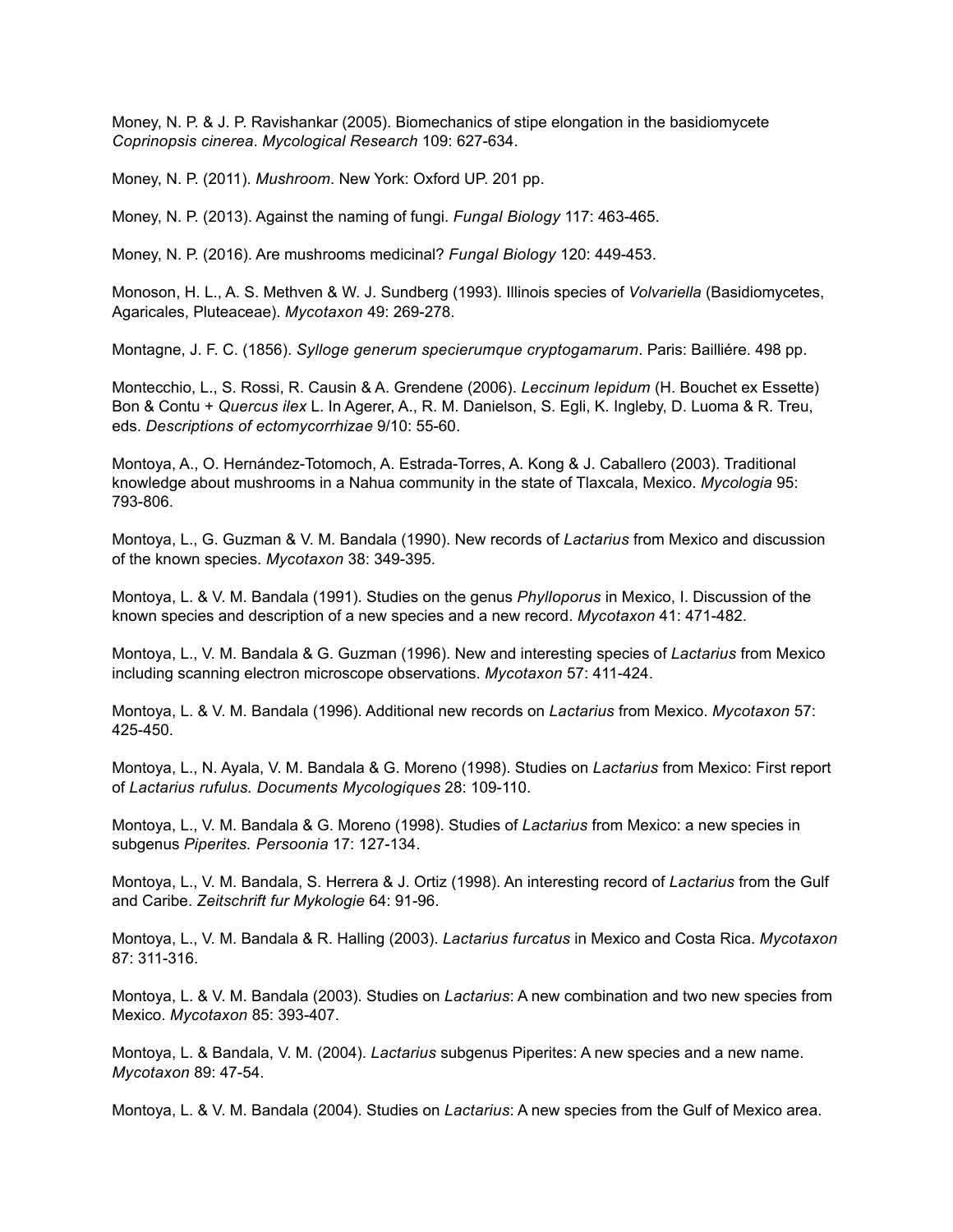*Cryptogamie, Mycologie* 25: 15-21.

Montoya, L., V. M. Bandala & D. Jarvio (2005). New records of *Hygrocybe* from the Gulf of Mexico area. *Mycotaxon* 91: 471-480.

Montoya, L. & V. M. Bandala (2005). A new species and a new record of *Lepiota* occurring in the Gulf of Mexico area. *Mycotaxon* 94: 111-125.

Montoya, L. & V. M. Bandala (2005). Revision of *Lactarius* from Mexico. Additional new records. *Persoonia* 18: 471-483.

Montoya, L., V. M. Bandala & M. Mata (2007). Studies on *Lactarius*: Two new records from Costa Rica and additional information from Mexico. *Mycotaxon* 99: 279-290.

Montoya, L. & V. M. Bandala (2007). *Hygrophorus virescens* is transferred to *Hygrocybe. Mycotaxon* 99: 345-346.

Montoya, L. & V. M. Bandala (2008). A new species and new records of *Lactarius* (subgenus *Russularia*) in a subtropical cloud forest from eastern Mexico. *Fungal Diversity* 29: 61-72.

Montoya, L., I. Haug & V. M. Bandala (2010). Two *Lactarius* species associated with a relict *Fagus grandifolia* var. *mexicana* population in a Mexican montane cloud forest. *Mycologia* 102: 153-162.

Montoya, L., E. Garay-Serrano & V. M. Bandala (2019). Two new species of *Phylloporus* (Fungi, Boletales) from tropical *Quercus* forests in eastern Mexico. *MycoKeys* 51: 107-123.

Montoya, L., V. M. Bandala & M. Esqueda (2021). *Volvopluteus canalipes* comb. nov. (Pluteaceae) from the Sonoran Desert of Mexico. *Phytotaxa* 505: 275-285.

Montoya, L., M. Herrera, V. M. Bandala & A. Ramos (2021). Two new species and a new record of yellow *Cantharellus* from tropical *Quercus* forests in eastern Mexico with the proposal of a new name for the replacement of *Craterellus confluens*. *MycoKeys* 80: 91-114.

Mooney, H. & E. Zavaleta, eds. (2016). *Ecosystems of California.* Oakland: University of California Press. 984 pp.

Moore, D., B. Hock, J. P. Greening, V. D. Kern, L. N. Frazer & J. Monzer (1996). Gravimorphogenesis in agarics. *Mycological Research* 100: 257-273.

Morales, M. I. & J. W. Kimbrough (1978). The Lycoperdaceae of North Central Florida. I. The genera *Calvatia* and *Disciseda. Revista de Biologia Tropical* 26: 227-236.

Morales-Torres, E., M. Villegas, J. Cifuentes & R. E. Tulloss (1999). Revision of *Amanita alexandri* and its similarity to *Amanita polypyramis. Mycotaxon* 73: 477-491.

Moravec, J. (1980). A new collection of *Aleuria cestrica* (Ell. et. Ev.) Seaver from Bulgaria and comments to *Aleuria dalhousiensis* Thind et Waraitch. *Česká Mykologie* 34: 217-221.

Moravec, J. (1985). A taxonomic revision of the genus *Sowerbyella* Nannfeldt (Discomycetes, Pezizales). *Mycotaxon* 23: 483-496.

Moravec, J. (1985). Czechoslovak records 26. *Aleuria rhenana* Fuckel. *Česká Mykologie* 39: 165-168.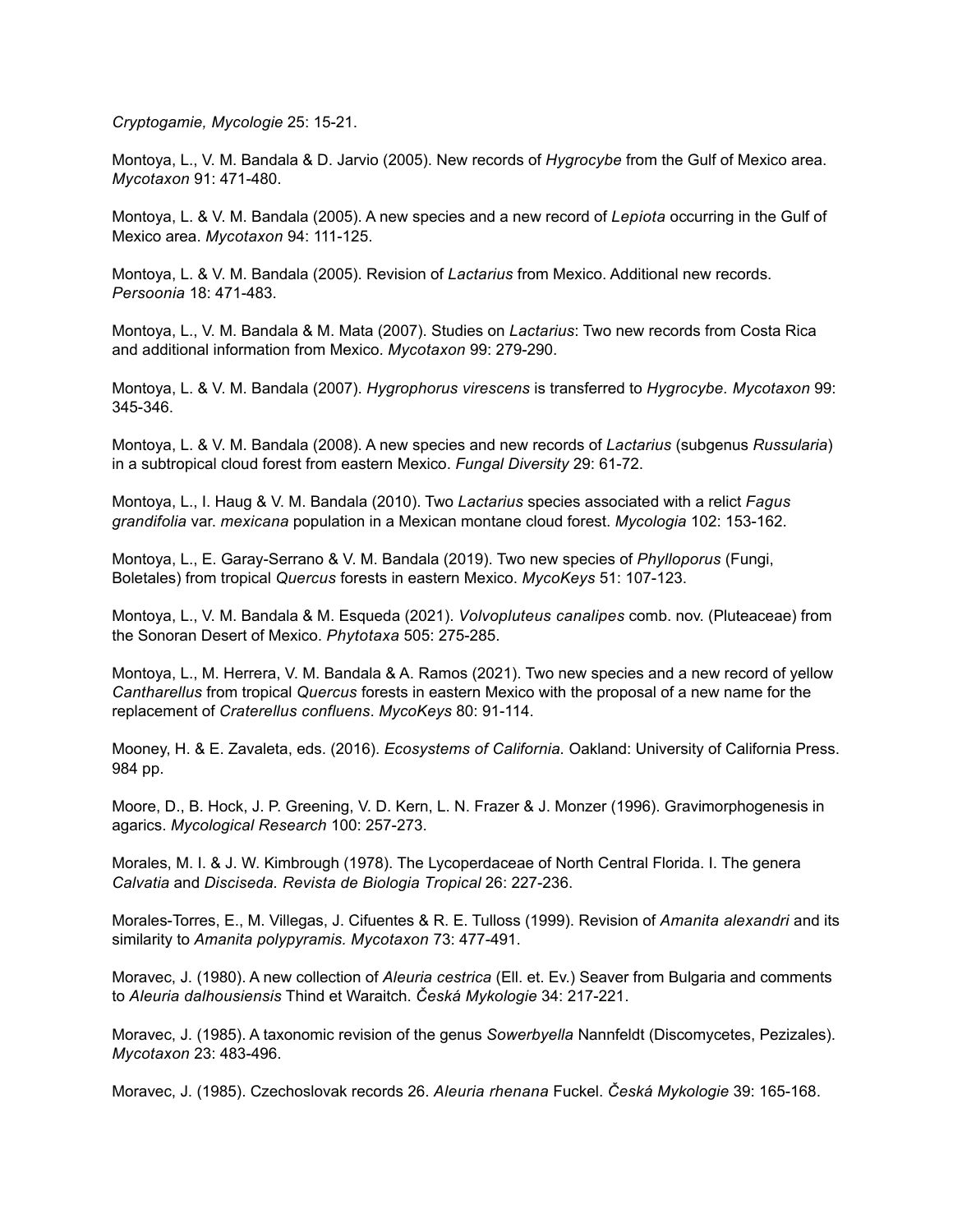Moravec, J. (1988). A key to the species of *Sowerbyella* (Discomycetes, Pezizales). *Česká Mykologie* 42: 193-199.

Moravec, J. (1994). Some new taxa and combinations in the Pezizales. *Česká Mykologie* 47: 261-269.

Moreau, P.-A. (2005). A nomenclatural revision of the genus *Alinicola* (Coarinariaceae). *Fungal Diversity* 20: 121-155.

Moreau, P. -A., U. Peintner & M. Gardes (2006). Phylogeny of the ectomycorrhizal mushroom genus *Alnicola* (Basidiomycota, Cortinariaceae) based on rDNA sequences with special emphasis on host specificity and morphological characters. *Molecular Phylogenetics and Evolution* 38: 794-807.

Moreno, G., A. Banares & M. Heykoop (1995). *Macrolepiota molybdites* (Meyer: Fr.) *comb. nov.,* new to the Canary Islands. *Mycotaxon* 55: 467-471.

Moreno, G. & M. Heykoop (1998). Type studies in the genus *Coprinus* (Coprinaceae, Agaricales). *Coprinus xerophilus* a new record in Europe. *Persoonia* 17: 97-111.

Moreno, G., N. Ayala & F. E. Raventós (1997). *Tricholoma albidulum sp. nov*. (Tricholomataceae, Agaricales) from Baja California, Mexico. *Mycotaxon* 63: 383-387.

Moreno, G. & M. Heykoop (1998). Type studies in the genus *Coprinus* (Coprinaceae, Agaricales): *Coprinus xerophilus,* a new record in Europe. *Persoonia* 17: 97-111.

Moreno, G., M. N. Blanco, I. Olariaga & J. Checa (2007). *Climacodon pulcherrimus* a badly known tropical species, present in Europe. *Cryptogamie, Mycologie* 28: 3-11.

Moreno, G., A. N. Khalid & P. Alvarado (2009). A new species of *Phallus* from Pakistan. *Mycotaxon* 108: 457-462.

Moreno, G., A. N. Khalid, P. Alvarado & H. Kreisel (2013). *Phallus hariani* and *P. roseus* from Pakistan. *Mycotaxon* 125: 45-51.

Moreno, G., M. Heykoo, M. Esqueda & I. Olariaga (2015). Another lineage of secotioid fungi is discovered: *Psathyrella secotioides* sp. nov. from Mexico. *Mycological Progress* 14: 1-8

Morgan, A. P. (1906, 1907). North American species of *Lepiota. The Journal of Mycology* 12: 154-159, 195-203, 242-248; 13: 1-18.

Morse, E. E. (1933). A study of the genus *Podaxis. Mycologia* 25: 1-33.

Morse, E. E. (1941). *Podaxis pistillaris*. II. *Mycologia* 33: 609-610.

Moser, M. (1949). Uber das massenauftreten von Formen der Gattung *Morchella* auf Waldbrandflachen. *Sydowia, Annales Mycologici* ser. II, 3: 174-195.

Moser, M. (1983). *Keys to Agarics and Boleti (Polyporales, Boletales, Agaricales, Russulales).* Ed. Kibby, G. Transl. Plant, S. London: Roger Phillips. 535 pp.

Moser, M. (1984). *Panaeolus alcidis*, a new species from Scandinavia and Canada. *Mycologia* 76: 551-554.

Moser, M. (1993). Studies on North American Cortinarii. III. The *Cortinarius* flora of dwarf and shrubby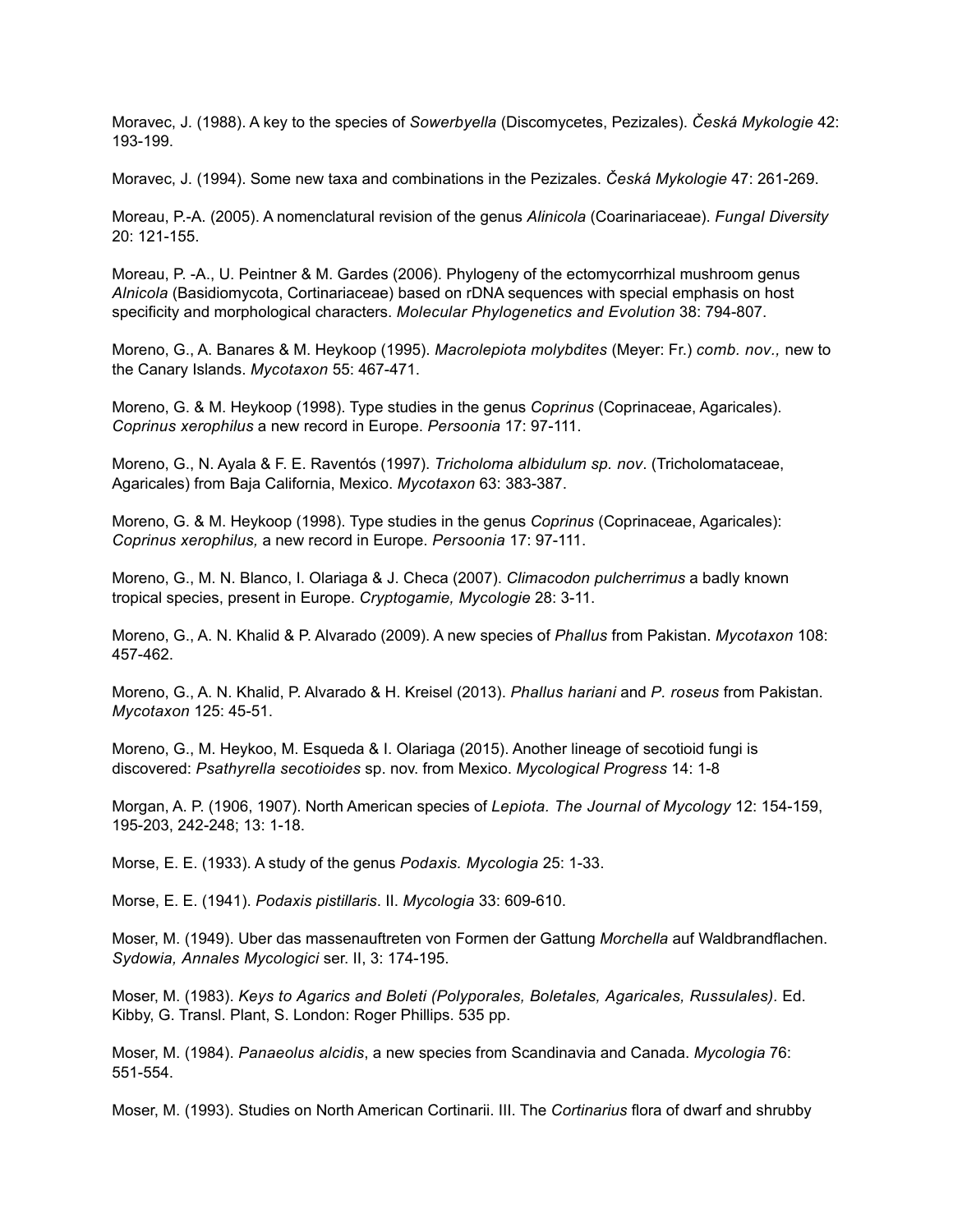*Salix* associations in the alpine zone of the Windriver Mountains, Wyoming, USA. *Sydowia* 45: 275-306.

Moser, M. M., K. H. McKnight & J. F. Ammirati (1995). Studies on North American *Cortinarii* I. New and interesting taxa from the greater Yellowstone area. *Mycotaxon* 55: 301-346.

Moser, M. M. & J. F. Ammirati (1996). Studies in North American *Cortinarii* II. Interesting and new species collected in the North Cascade Mountains, Washington. *Mycotaxon* 58: 387-412.

Moser, M. M. & J. F. Ammirati (1997). Studies on North American Cortinarii IV. New and interesting *Cortinarius* species (subgenus *Phlegmacium*) from oak forests in northern California. *Sydowia* 49: 25-48.

Moser, M. M. & J. F. Ammirati (1999). Studies in North American *Cortinarii* V. New and interesting *Phlegmacia* from Wyoming and the Pacific Northwest. *Mycotaxon* 72: 289-321.

Moser, M. M. (2002). Studies in the North American Cortinarii VII. New and interesting species of *Cortinarius* subgen. *Telamonia* (Agaricales, Basidiomycotina) from the Rocky Mountains. *Feddes Repertorium* 113: 48-62.

Motato-Vásquez, V. & A. de Mello Gugliotta (2016). The genus *Microporellus* (Basidiomycota, Polyporales) in the Neotropics. *Nova Hedwigia* 103: 225-238.

Moukha, S., C. Férandon, E. Beroard, J. Guinberteau, B.Castandet, P. Callac, E. Creppy & G. Barroso (2013). A molecular contribution to the assessment of the *Tricholoma equestre* complex. *Fungal Biology* 117: 145-155.

Mueller, G. M. (1984). New North American species of *Laccaria* (Agaricales). *Mycotaxon* 20: 101-116.

Mueller, G. M. (1987). Designation of type collections for *Laccaria proxima, L. tortilis*, and *L. trullissata*. *Mycotaxon* 28: 303-311.

Mueller, G. M. (1991). *Laccaria longipes*, a new North American species of the *Laccaria laccata* complex. *Mycotaxon* 40: 145-150.

Mueller, G. M. (1991). *Laccaria laccata* complex in North America and Sweden: Intercollection pairing and morphometric analyses. *Mycologia* 83: 578-594.

Mueller, G. M. (1997). The mushroom genus *Laccaria* in North America. Retrieved from the Field Museum of Natural History Web site: http://www.fieldmuseum.org/research\_collections/botany/ botany\_sites/fungi/index.html

Mueller, G. M., R. E. Halling, J. Carranza, M. Mata & J. P. Schmit (2006). Saprotrophic and ectomycorrhizal macrofungi of Costa Rican oak forests. In M. Kappelle, ed. *Ecological Studies, Vol. 185: Ecology and Conservation of Neotropical Montane Oak Forests*. 55-68.

Mueller, G. M., J. P. Schmit, P. R. Leacock, B. Buyck, J. Cifuentes, D. E. Desjardin, R. E. Halling, K. Hjortstam, T. Iturriaga, K. -H. larsson, D. J. Lodge, T. W. May, D. Minter, M. Rajchenberg, S. A. Redhead, L. Ryvarden, J. M. Trappe, R. Watling & Q. Wu (2007). Global diversity and distribution of macrofungi. *Biodiversity Conservation* 16: 37-48.

Murie, O. J. (1982). *A field guide to animal tracks.* Second edition. Boston: Houghton Mifflin. 375 pp.

Murata, H., K. Babasaki, Y. Miyazaki & A. Yamada (2002). Genetic evidence that two types of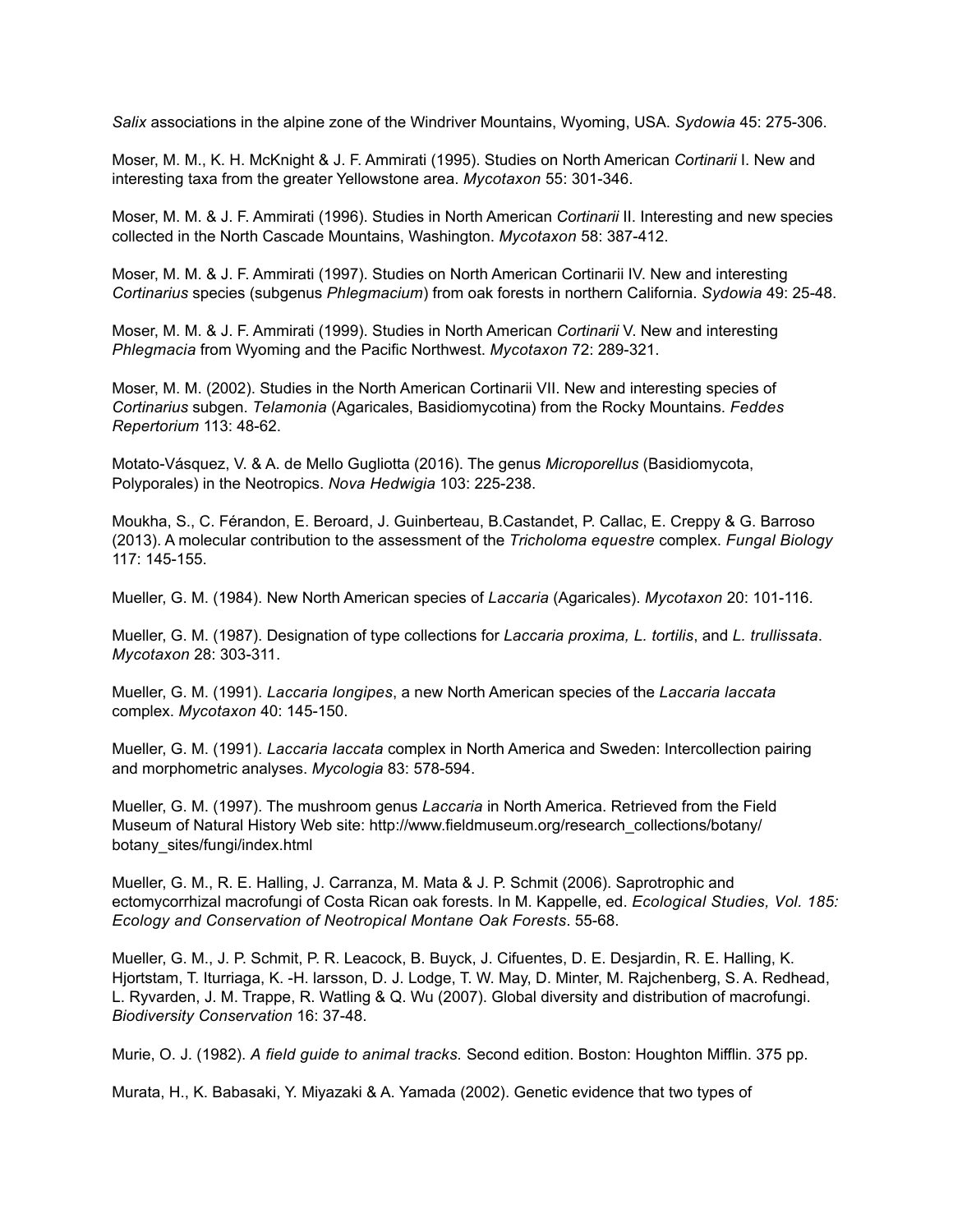retroelements evolved through different pathways in ectomycorrhizal Homobasidiomycetes *Tricholoma* spp. *Bioscience, Biotechnology, and Biochemistry* 66: 1880-1886.

Murata, H., Y. Ota, M. Yamaguchi, A. Yamada, S. Katahata, Y. Otsuka, K. Babasaki & H. Neda (2013). Mobile DNA distributions refine the phylogeny of "matsutake" mushrooms, *Tricholoma* sect. *Caligata. Mycorrhiza* 23: 447-461.

Murphy, J. F. (1997). Intersterility groups in *Collybia subnuda. Mycologia* 89: 566-577.

Murrill, W. A. (1904). The Polyporaceae of North America--VII. The genera *Hexagona, Grifola, Romellia, Coltricia* and *Coltriciella. Bulletin of the Torrey Botanical Club* 31: 325-348.

Murrill, W. A. (1904). The Polyporaceae of North America--VIII. *Hapalopilus, Pycnoporus*, and new monotypic genera*. Bulletin of the Torrey Botanical Club* 31: 415-428.

Murrill, W. A. (1905). The Polyporaceae of North America--XII. A synopsis of the white and bright-colored pileate species. *Bulletin of the Torrey Botanical Club* 32: 469-493.

Murrill, W. A. (1907-1916). *North American Flora*, Volume 9: (Agaricales) Polyporaceae-Agaricaceae. New York Botanical Garden.

Murrill, W. A. (1909). The Boletaceae of North America I. *Mycologia* 1: 4-18.

Murrill, W. A., (1911). The agaricaceae of tropical North America: II. *Mycologia* 3: 79-91.

Murrill, W. A. (1912). The Agaricaceae of the Pacific Coast--II. *Mycologia* 4: 231-262.

Murrill, W. A. (1912). The Agaricaceae of the Pacific Coast: III. *Mycologia* 4: 294-308.

Murrill, W. A. (1913). The Agaricaceae of tropical North America - VI. *Mycologia* 5: 18-36.

Murrill, W. A. (1913). The amanitas of eastern North America. *Mycologia* 5: 72-86.

Murrill, W. A. (1913). The Agaricaceae of the Pacific Coast - IV. New species of *Clitocybe* and *Melanoleuca. Mycologia* 5: 206-223.

Murrill, W. A. (1914). *American boletes.* New York: W. A. Murrill. 40 pp.

Murrill, W. A. (1915). The genus *Clitocybe* in North America. *Mycologia* 7: 256-283.

Murrill, W. A. (1915). *Western Polypores.* New York: W. A. Murrill. 36 pp.

Murrill, W. A. (1922). Dark-spored agarics: I. *Drosophila, Hypholoma,* and *Pilosace. Mycologia* 14: 61-76.

Murrill, W. A. (1938). New Florida agarics. *Mycologia* 30: 359-371.

Murrill, W. A. (1938). New boletes. *Mycologia* 30: 520-525.

Murrill, W. A. (1940). Additions to Florida fungi–II. *Bulletin of the Torrey Botanical Club* 67: 57-66.

Murrill, W. A. (1940). Additions to Florida fungi–III. *Bulletin of the Torrey Botanical Club* 67: 145-154.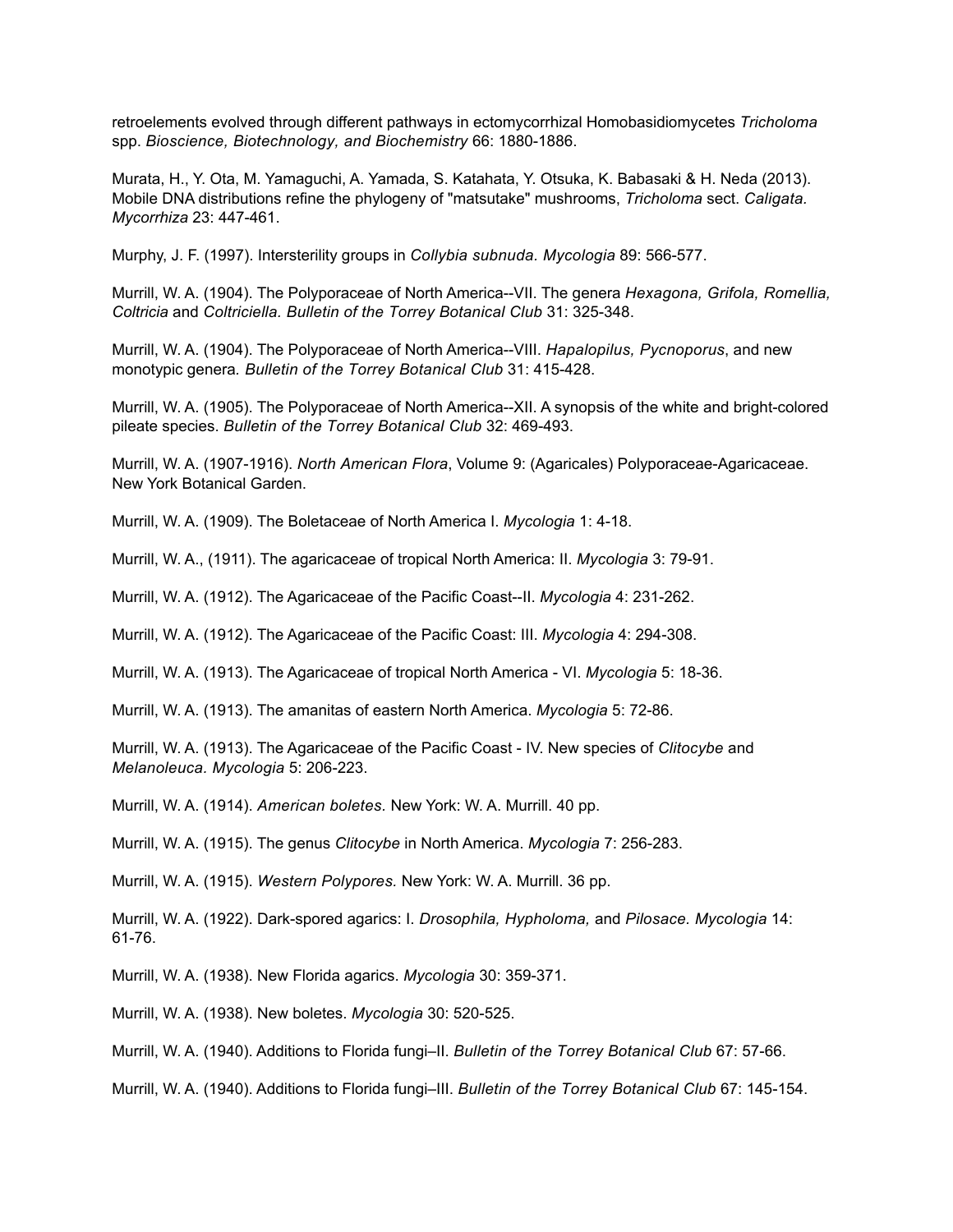Murrill, W. A. (1940). Additions to Florida fungi–V. *Bulletin of the Torrey Botanical Club* 67: 275-281.

Murrill, W. A. (1941). More Florida novelties. *Mycologia* 33: 434-448.

Murrill, W. A. (1945). More Florida fungi. *Lloydia* 8: 263-289.

Murrill, W. A. (1949). Terrestrial Basidiomycete fungi of Florida high-pine woods. *Ecology* 30: 377-382.

Murrill, W. A. (1972). Keys to the fleshy Basidiomycetes of Florida. Ed. J. W. Kimbrough. Gainesville, FL: Institute of Food and Agricultural Sciences, University of Florida. 199 pp.

Nagy, L. G., S. Kocsube, T. Papp & C. Vagvolgyi (2008). Phylogeny and character evolution of the coprinoid mushroom genus *Parasola* as inferred from LSU and ITS nrDNA sequence data. *Persoonia* 32: 28-37.

Nagy, L. G., G. Walther, J. Hazi, C. Vagvolgyi & T. Papp (2011). Understanding the evolutionary processes of fungal fruiting bodies: correlated evolution and divergence times in the Psathyrellaceae. *Systematic Biology* 60: 303-317.

Nagy, L. G., C. Vágvölgyi & T. Papp (2012). Morphological characterization of clades of the Psathyrellaceae (Agaricales) inferred from a multigene phylogeny. *Mycological Progress* 12: 505-517.

Nakasone, K. K. & H. H. Burdsall (1984). *Merulius*, a synonym of *Phlebia. Mycotaxon* 21: 241-246.

Nakasone, K. K. (2001). Taxonomy of the genus *Radulon. Harvard Papers in Botany* 6: 163-177.

Nannfeldt, J. A. (1942). The Geoglossaceae of Sweden (with regard also to the surrounding countries). *Arkiv för Botanik* 30: 1-67.

Nannfeldt, J. A. (1972). *Camarops* Karst. (Spheriales-Boliniaceae) with special regard to its European species. *Svensk Botanisk Tidskrift* 66: 335-376.

Nauta, M. M. (2003). A new *Agrocybe* on woodchips in northwestern Europe. *Persoonia* 18: 271-274.

Nauta, M. M. (2004). Notulae ad floram agaricinam Neerlandicam--XLIII. Notes on *Agrocybe*. *Persoonia* 18: 429-433.

Nealis, V., J. Ginns & W. I. Illman (1977). *Lysurus gardneri*, an uncommon stinkhorn observed in eastern Ontario. *The Canadian Field-Naturalist* 91: 194-196.

Nelsen, S. F. (2010). Bluing components and other pigments of boletes. *Fungi* 3: 11-14.

Nepal, M. P., M. H. Mayfield & C. J. Ferguson (2012). Identification of eastern North American *Morus*  (Moraceae): taxonomic status of *M. murrayana. Phytoneuron* 26: 1-6.

Neves, M. A. (2007). Key to *Phylloporus* (excluding Africa). Retrieved March 18, 2008 from the New York Botanical Garden Web site: http://www.nybg.org/bsci/res/hall/boletes/PhylloporusKey.pdf

Neves, M. A. & R. E. Halling (2010). Study on species of *Phylloporus* I: Neotropics and North America. *Mycologia* 102: 923-943.

Neves, M. A., M. Binder, R. Halling, D. Hibbett & K. Soytong (2012). The phylogeny of selected *Phylloporus* species, inferred from NUC-LSU and ITS sequences, and descriptions of new species from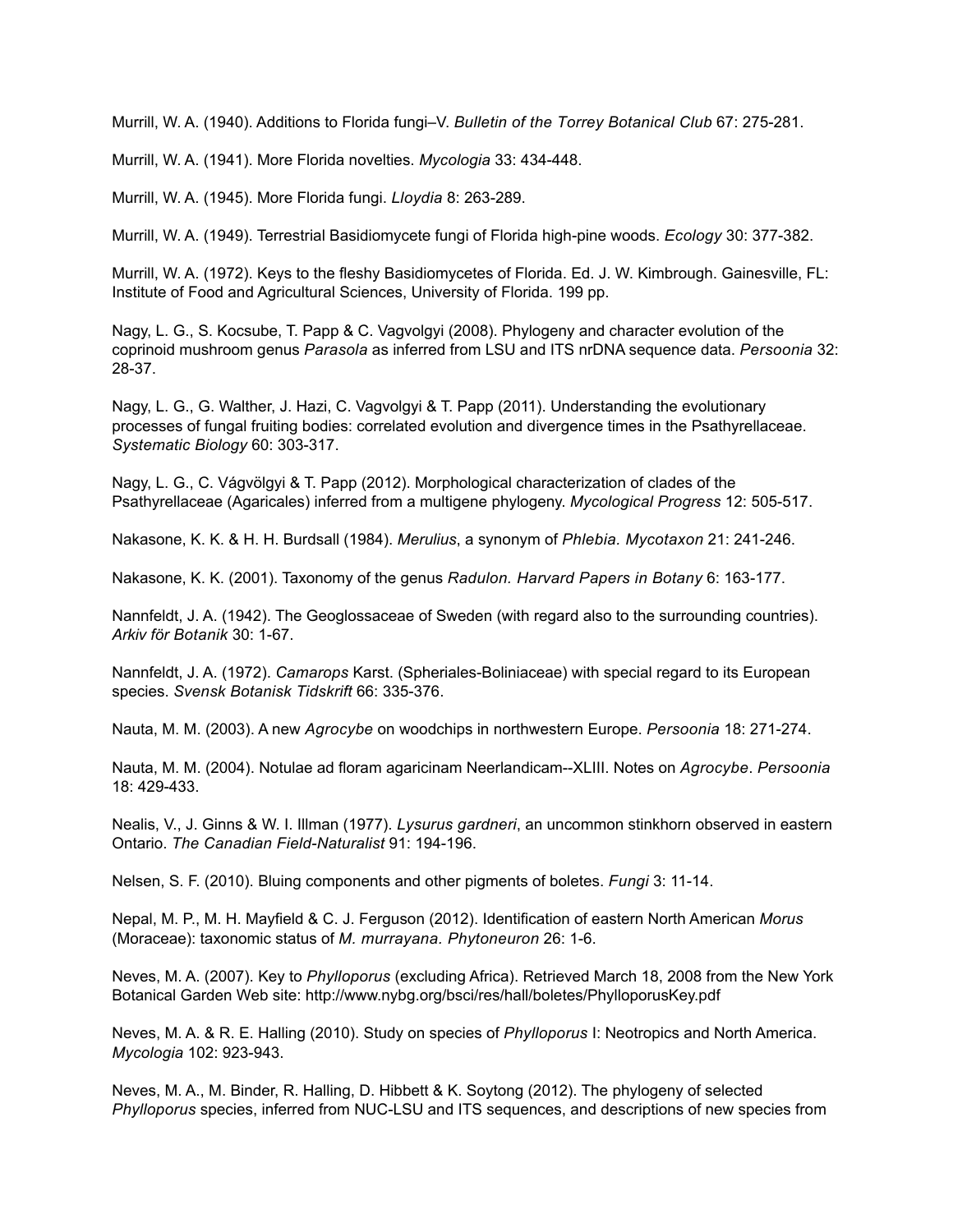the Old World. *Fungal Diversity* 55: 109-123.

Neville, P. & S. Poumarat (2004). *Amaniteae: Amanita, Limacella & Torrendia. Fungi Europaei* Vol. 9. Alassio, Italy: 1120 pp.

Nguyen, N. H., J. F. Kerekes, E. C. Vellinga & T. D. Bruns (2012). Synonymy of *Suillus imitatus*, the imitator of two species within the *S. caerulescens/ponderosus* complex. *Mycotaxon* 122: 389-398.

Nguyen, N. H., F. Landeros, R. Garibay-Orijel, K. Hansen & E. C. Vellinga (2013). The *Helvella lacunosa* species complex in western North America: cryptic species, misapplied names and parasites. *Mycologia* 105: 1275-1286.

Nguyen, N. H., D. Smith, K. Peay & P. Kennedy (2014). parsing ecological signal from noise in next generation amplicon sequencing. *New Phytologist* 205: 1389-1393.

Nguyen, N. H., E. C. Vellinga, T. D. Bruns & P. G. Kennedy (2016). Phylogenetic assessment of global *Suillus* ITS sequences supports morphologically defined species and reveals synonymous and undescribed taxa. *Mycologia* 108: 1216-1228.

Nguyen, N. H. (2018). Longevity of light- and dark-colored basidiospores from saprotrophic mushroomforming fungi. *Mycologia* 110: 131-135.

Niblett, C. (2017). *The Curious Observer's Guide to Slime Mold of UC Santa Cruz and Beyond.* USA: UCSC Natural Reserves. 77 pp.

Niemelä, T. & R. Saarenoksa (1989). On Fennoscandian polypores 10. *Boletopsis leucomelaena* and *B. grisea* described and illustrated. *Karstenia* 29: 12-28.

Niemelä, T. & O. Miettinen (2008). The identity of *Ganoderma applanatum* (*Basidiomycota*). *Taxon* 57: 963-966.

Nilsson, S. & O. Persson (1978). *Fungi of northern Europe 2: Gill-fungi.* Transl. D. Rush. D. Pegler & B. Spooner, eds. Middlesex: Penguin Books. 130 pp.

Nishida, F. H. Key to the species of *Inocybe* in California. *Mycotaxon* 34: 181-196.

Niskanen, T. (2008). *Cortinarius* subgenus *Telamonia* in North Europe. Doctoral dissertation, University of Helsinki. Helsinki, Finland.

Niskanen, T., I. Kytovuori & K. Liimatainen (2011). *Cortinarius* sect. *Armillati* in northern Europe. *Mycologia* 103: 1080-1101.

Niskanen, T., S. Laine, K. Liimatainen & I. Kytovuori (2012). *Cortinarius sanguineus* and equally red species in Europe with an emphasis on northern European material. *Mycologia* 104: 242-253.

Niskanen, T., K. Liimatainen, J. F. Ammirati & K. Hughes (2013). *Cortinarius* section *Sanguinei* in North America. *Mycologia* 105: 344-356.

Niskanen, T., K. Liimatainen, I. Kytövuori, H. Lindström, B. T. M. Dentiger & J. F. Ammirati (2016). *Cortinarius* subgenus *Callistei* in North America and Europe--type studies, diversity, and distribution of species. *Mycologia* 108: 1018-1027.

Niskanen, T., K. Liimatainen, J. Nuytinck, P. Kirk, I. O. Ibarguren, R. Garibay-Orijel, L. Norvell, S.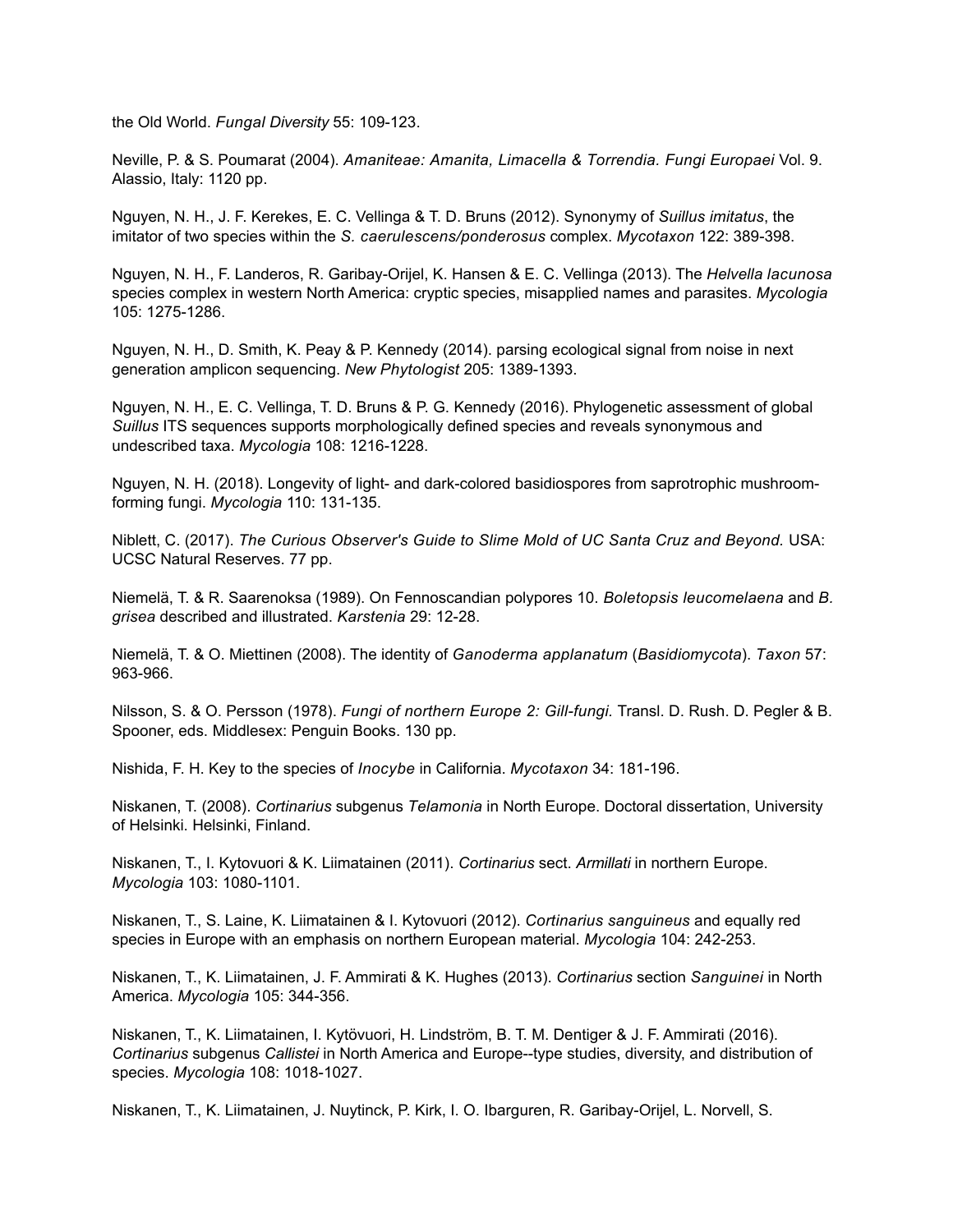Huhtinen, I. Kytövuori, J. Ruotsalainen, T. Niemelä, J. F. Ammirati & L. Tedersoo (2018). Identifying and naming the currently known diversity of the genus *Hydnum*, with an emphasis on European and North American taxa. *Mycologia* 110: 890-918.

Niveiro, N. & O. F. Popoff (2011). *Pseudohydnum gelatinosum* (Tremellales, Basidiomycota) en las Yungas Argentinas. *Boletín de la Sociedad Argentina de Botánica* 46: 223-226.

Niveiro, N., M. Uhart & E. Albertó (2020). Revision of the genera *Agrocybe* and *Cyclocybe* (Strophariaceae, Agaricales, Basidiomycota) in Argentina. *Rodriguésia* 71: e02272018.

Noffsinger, C., C. L. Cripps & E. Horak (2020). A 200-year history of arctic and alpine fungi in North America: Early sailing expeditions to the molecular era. *Arctic, Antarctic, and Alpine Research* 52: 323-340.

Nonis, U. (1979). *Lysurus mokusin* (Linn.) Fr. in Italia. *Micologia Italiana* 8: 39-41.

Nonis, U. (2001). *500 Funghi.* Ivrea, Italy: Priuli & Verlucca. 500 pp.

Noordeloos, M. E. (1979). *Entoloma* subgenus *Pouzaromyces* Emend. In Europe. *Persoonia* 10: 207-243.

Noordeloos, M. E. (1979). Type studies on Entolomatoid species in the Velenovsky Herbarium–I. *Persoonia* 10: 245-265.

Noordeloos, M. E. (1980). *Entoloma* subgenus *Nolanea* in the Netherlands and adjacent regions with a reconnaissance of its remaining taxa in Europe. *Persoonia* 10: 427-534.

Noordeloos, M. E. (1981). Introduction to the taxonomy of the genus *Entoloma sensu lato* (Agaricales). *Persoonia* 11: 121-151.

Noordeloos, M. E. (1981). *Entoloma* subgenera *Entoloma* and *Allocybe* in the Netherlands and adjacent regions with a reconnaissance of their remaining taxa in Europe. *Persoonia* 11: 153-256.

Noordeloos, M. E. (1981). *Entoloma* subgenus *Nolanea–*Additions. *Persoonia* 11: 257.

Noordeloos, M. E. (1982). *Entoloma* subgenus *Leptonia* in northwestern Europe–I. Introduction and a revision of its section *Leptonia*. *Persoonia* 11: 451-471.

Noordeloos, M. E. (1984). Studies in *Entoloma*–10-13. *Persoonia* 12: 195-223.

Noordeloos, M. E. (1981). *Entoloma in North America.* Stuttgart: Gustav Fischer Verlag. 164 pp.

Noordeloos, M. E., A. Hausknecht & A. Zuccherelli (1994). *Entoloma cettoi,* eine neue Art aus Italien. *Ost. Zeitschr. F. Pilzk.* 3: 25-28.

Noordeloos, M. E. (1994). Studies in *Entoloma* 14. Some new species and new records. *Ost. Zeitschr. F. Pilzk.* 3: 29-39.

Noordeloos, M. E. (1995). Notulae ad floram agaricinam Neerlandicam–XXIII. *Psilocybe and Pholiota*. *Persoonia* 16: 127-129. .

Noordeloos, M. E. (1999). An introduction to the genus *Tricholoma. Coolia* 42: 163-182.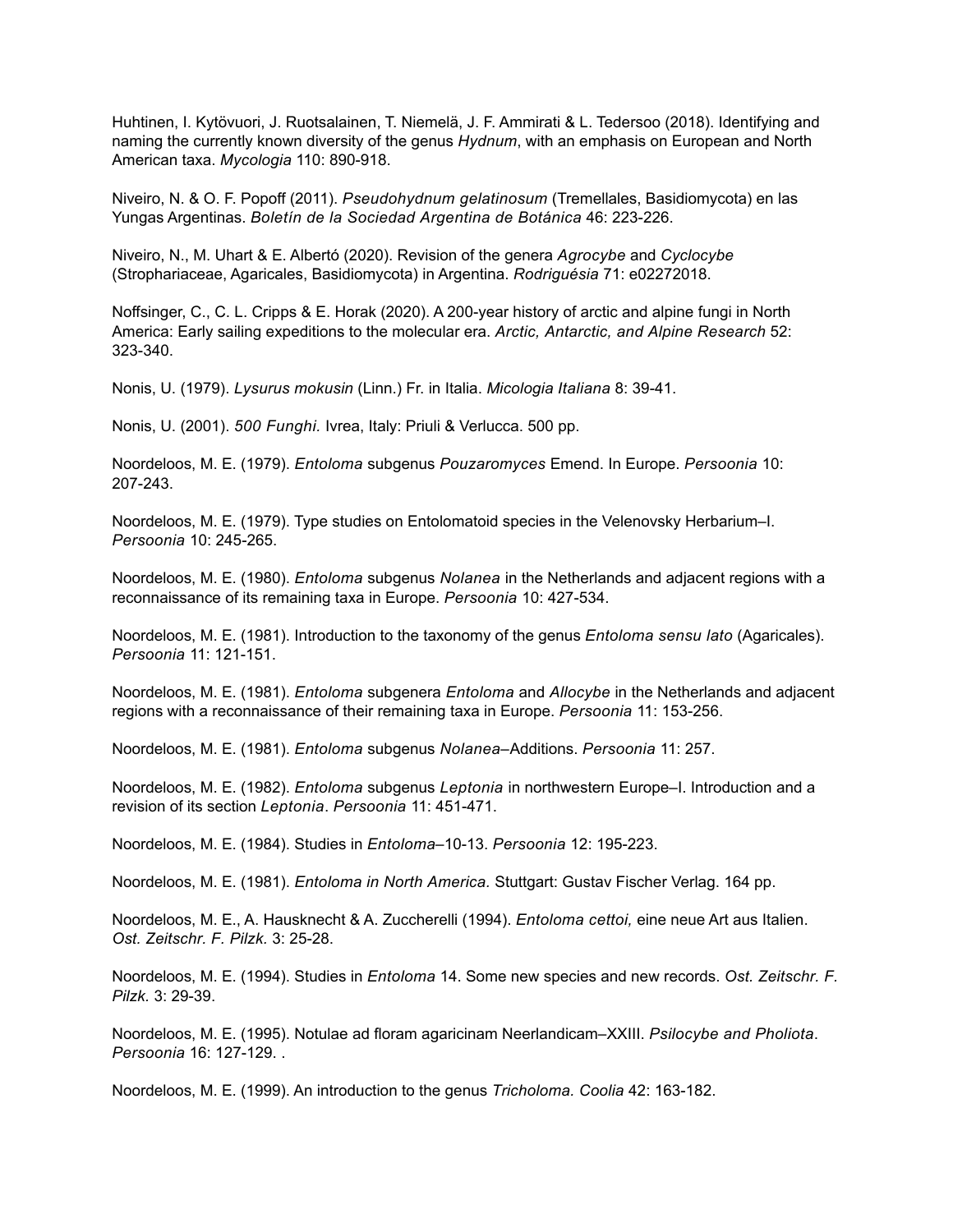Noordeloos, M. E. & T. W. Kuyper (1999). Notulae ad floram agaricinam Neerlandicam - XXXV: On the typification of *Lactarius necator*. *Persoonia* 17: 291-294.

Noordeloos, M. E. (2001). Studies in *Psilocybe* sect. *Psilocybe*. *Österreichische Zeitschrift für Pilzkunde*  10: 115-180.

Noordeloos, M. E., Th. W. Kuyper & E. C. Vellinga (2001). *Flora Agaricina Neerlandica: Critical monographs on families of agarics and boleti occurring in the Netherlands. Volume 5*. Lisse: A. A. Balkema. 169 pp.

Noordeloos, M. E. & A. Hausknecht (2002). Wetere neue *Entoloma--*Arten sus Sudeuropa. *Österreichische Zeitschrift für Pilzkunde* 11: 117-131.

Noordeloos, M. E., Th. W. Kuyper & E. C. Vellinga (2005). *Flora Agaricina Neerlandica: Critical monographs on families of agarics and boleti occurring in the Netherlands. Volume 6*. Boca Raton: Taylor & Francis. 227 pp.

Noordeloos, M. E. & A. Hausknecht (2007). The genus *Entoloma* (Basidiomycetes, *Agaricales*) of the Mascarenes and Seychelles. *Fungal Diversity* 27: 111-144.

Noordeloos, M. E. & V. Antonin (2008). Contribution to a monograph of marasmioid and collybioid fungi in Europe. *Czech Mycology* 60: 21-27.

Noordeloos, M. E. & O. V. Morozova (2010). New and noteworthy *Entoloma* species from the Primorsky Territory, Russian Far East. *Mycotaxon* 112: 231-255.

Noordeloos, M. E., T. W. Kuyper, I. Somhorst & E. C. Vellinga, eds. (2018). *Flora Agaricina Neerlandica: Critical revisions of families of agarics and boleti occurring in the Netherlands. Volume 7*. Orrigio, Italy: Candusso Editrice. 632 pp.

Norman, J. E. & Egger, K. N. (1999). Molecular phylogenetic analysis of *Peziza* and related genera. *Mycologia* 91: 820-829.

Norvell, L. L., S. A. Redhead & J. F. Ammirati (1994). *Omphalina sensu* lato in North America 1-2. 1: *Omphalina wynniae* and the genus *Chrysomphalina.* 2: *Omphalina sensu* Bigelow. *Mycotaxon* 50: 379-407.

Norvell, L. L. & S. A. Redhead (2000). *Stropharia albivelata* and its basionym *Pholiota albivelata. Mycotaxon* 76: 315-320.

Norvell, L. L., J. F. Ammirati & S. A. Redhead (2008). Woody desert puffballs of the Pacific Northwest 1: *Chlamydopus meyenianus. North American Fungi* 3: 127-138.

Norvell, L. L. & R. L. Exeter (2008). Phaeocollybia *of Pacific Northwest North America*. Salem, OR: United States Department of Interior.204 pp.

Norvell, L. (2017). The Regular Column: That nudum is a nuda? *Mushroom, The Journal of Wild Mushrooming* 4: 6-9.

Nouhra, E., M. A. Castellano & J. M. Trappe (2002). NATS truffle and truffle-like fungi 9: *Gastroboletus molinai sp. nov*. (Boletaceae, Basidiomycota), with a revised key to the species of *Gastroboletus. Mycotaxon* 83: 409-414.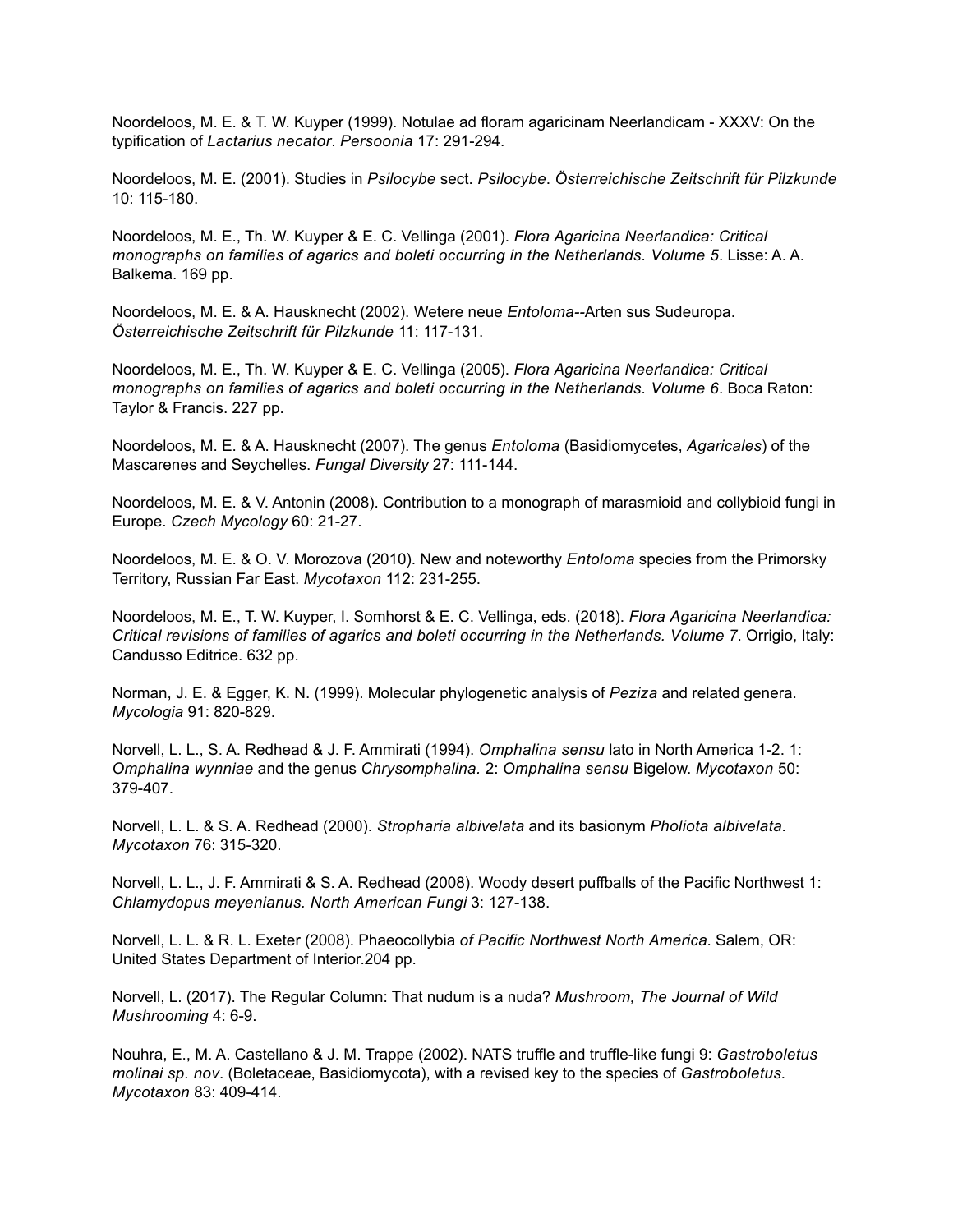Nuhn, M. E., M. Binder, A. F. S. Taylor, R. E. Halling & D. S. Hibbett (2013). Phylogenetic overview of the *Boletinae*. *Fungal Biology* 117: 479-511.

Nunez, M. & L. Ryvarden (1995). Polyporus (Basidiomycotina) and related genera. Oslo, Norway: J. Cramer. 85 pp.

Nuytinck, J., A. Verbeken, S. Delarue & R. Walleyn (2003). Systematics of European sequestrate lactarioid Russulaceae with spiny spore ornamentation. *Belgian Journal of Botany* 136: 145-153.

Nuytinck, J. & A. Verbeken. (2005). Morphology and taxonomy of the European species in *Lactarius* sect. *Deliciosi (Russulales). Mycotaxon* 92: 125-168.

Nuytinck, J., S. L. Miller & A. Verbeken (2006). A taxonomical treatment of the North and Central American species in *Lactarius* sect. *Deliciosi. Mycotaxon* 96: 261-307.

Nuytinck, J., A. Verbeken & S. L. Miller (2007). Worldwide phylogeny of *Lactarius* section *Deliciosi* inferred from ITS and glyceraldehyde-3-phosphate dehydrogenase gene sequences. *Mycologia* 99: 820-832.

Nuytinck, J. & A. Verbeken (2007). Species delimitation and phylogenetic relationships in *Lactarius* section *Deliciosi* in Europe. *Mycological Research* 111: 1285-1297.

Nuytinck, J. & A. Verbeken (2007). Key to the European species of *Lactarius* sect. *Deliciosi*. Retrieved from the *Russulales News* Web site: http://www.mtsn.tn.it/russulales-news/id\_deliciosi.asp

Nuytinck, J., E. Drooge & A. Verbeken (2010). *Lactarius* (Russulales) in Europe and North America: some look-alikes tested molecular- and morphologically. *Scripta Botanica Belgica* 51: 106-116.

Oberwinkler, F., K. Riess, R. Bauer & S. Garnica (2014). Morphology and molecules: the Sebacinales, a case study. *Mycological Progress* 13: 445-470.

Ochoa, C., N. Ayala, G. Guzman & L. Montoya (1990). Contribucion al conocimiento de los Gasteromycetes de la peninsula de Baja California, Mexico. *Brenesia* 33: 51-60.

Ochoa, C., G. Moreno, A. Altes & H. Kreisel (1998). *Calvatia pygmaea* (Gasteromycetes) in the deserts of Baja California Sur (Mexico). *Cryptogamie, Mycologie* 19: 131-137.

Ochoa, C., G. Guzmán & N. Ayala (1992). Short communication: *Lysurus gardneri* Berkeley en México. *Revista Mexicana de Micologia* 8: 121-123.

Oda, T., Tanaka, C. & Tsuda, M. Molecular phylogeny and biogeography of the widely distributed *Amanita* species, *A. muscaria* and *A. pantherina. Mycological Research* 108: 885-896.

O'Donnell, K. L. (1978). A new *Saccobolus* from Michigan. *Mycologia* 70: 189-192.

O'Donnell, K. O., E. Cigelnik, N. S. Weber & J. M. Trappe (1997). Phylogenetic relationships among ascomycetous truffles and the true and false morels inferred from 18S and 28S ribosomal DNA sequence analysis. *Mycologia* 89: 48-65.

O'Donnell, K., P. Rooney, G. L. Mills, M. Kuo, N. S. Weber & S. A. Rehner (2011). Phylogeny and historical biogeography of true morels (*Morchella*) reveals an early Cretaceous origin and high continental endemism and provincialism in the Holarctic. *Fungal Genetics and Biology* 48: 252-265.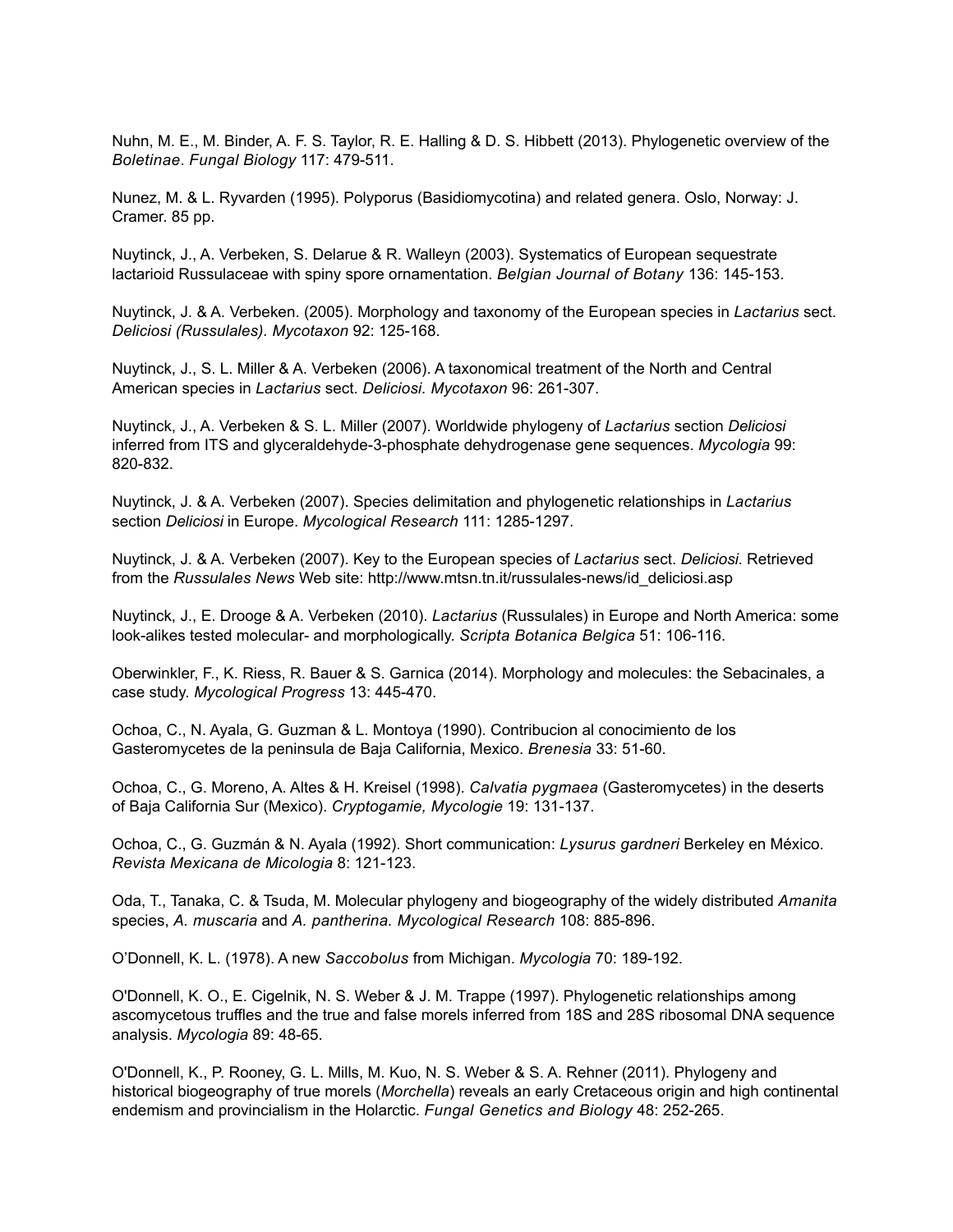Ohenoja, E. Ecological aspects of the larger fungi in northern Finnish Lapland and the adjacent parts of Norway. In: Associazione Micologica Bresadola, ed. *Micologia 2000*. Brescia, Italy: Grafica Sette, 397-405.

Ohm, R. A., et al. (31 coauthors) (2010). Genome sequence of the model mushroom *Schizophyllum commune*. *Nature Biotechnology* 28: 957-965.

Ola'h, G. M. (1969). *Le genre Panaeolus: Essai taxinomique et physiologique*. Paris: Herbier Louis Marie. 273 pp.

Olariaga, I. & I. Salcedo (2012). New combinations and notes in clavarioid fungi. *Mycotaxon* 121: 37-44.

Olariga, I., T. Grebenc, I. Salcedo & M. P. Martín (2012). Two new species of *Hydnum* with ovoid basidiospores: *H. ovoideisporum* and *H. vesterholtii. Mycologia* 104: 1443-1455.

Olariaga, I., N. van Vooren, M. Carbone & K. Hansen (2015). A monograph of *Otidea (Pyronemataceae, Pezizomycetes). Persoonia* 35: 166-229.

Olariaga, I., B. Buyck, F. Esteve-Raventós, V. Hofstetter, J. L. Manjón, G. Moreno & I. Salcedo (2015). Assessing the taxonomic identity of white and orange specimens of *Cantharellus*: occasional colour variants or independent species? *Cryptogamie, Mycologie* 36: 1-14.

Olariaga, I., X. Laskibar & J. Holec (2015). Molecular data reveal cryptic speciation within *Tricholomopsis rutilans*: description of *T. pteridicola* sp. nov. associated with *Pteridium aquilinum. Mycological Progress* 14: 21.

Olariaga, I., S. Huhtinen, T. Læssøe, J. H. Petersen & K. Hansen (2020). Phylogenetic origins and family classification of typhuloid fungi, with emphasis on *Ceratellopsis, Macrotyphula,* and *Typhula* (Basidiomycota). *Studies in Mycology* 96: 155-184.

Olive, L. S. (1946). Some taxonomic notes on the higher fungi. *Mycologia* 38: 534-547.

Olive, L. S. (1947). Notes on the Tremellales of Georgia. *Mycologia* 39: 90-108.

Olive, L. S. (1948). Notes on Louisiana fungi. II. Tremellales. *Mycologia* 40: 586-604.

Olive, L. S. (1950). A new genus of the Tremellales from Louisiana. *Mycologia* 42: 385-390.

Olive, L. S. (1951a). Taxonomic notes on Louisiana fungi. III. Additions to the Tremellales. *Mycologia* 43: 677-690.

Olive, L. S. (1951b). New or noteworthy species of Tremellales from the southern Appalachians. *Bulletin of the Torrey Botanical Club* 78: 103-112.

Olive, L. S. (1953). New or noteworthy species of Tremellales from the southern Appalachians--II. *Bulletin of the Torrey Botanical Club* 80: 33-42.

Olive, L. S. (1954). New or noteworthy species of Tremellales from the southern Appalachians--III. *Bulletin of the Torrey Botanical Club* 81: 329-339.

Oliver, P. M. & M. S. Y. Lee (2010). The botanical and zoological codes impede biodiversity research by discouraging publication of unnamed new species. *Taxon* 59: 1201-1205.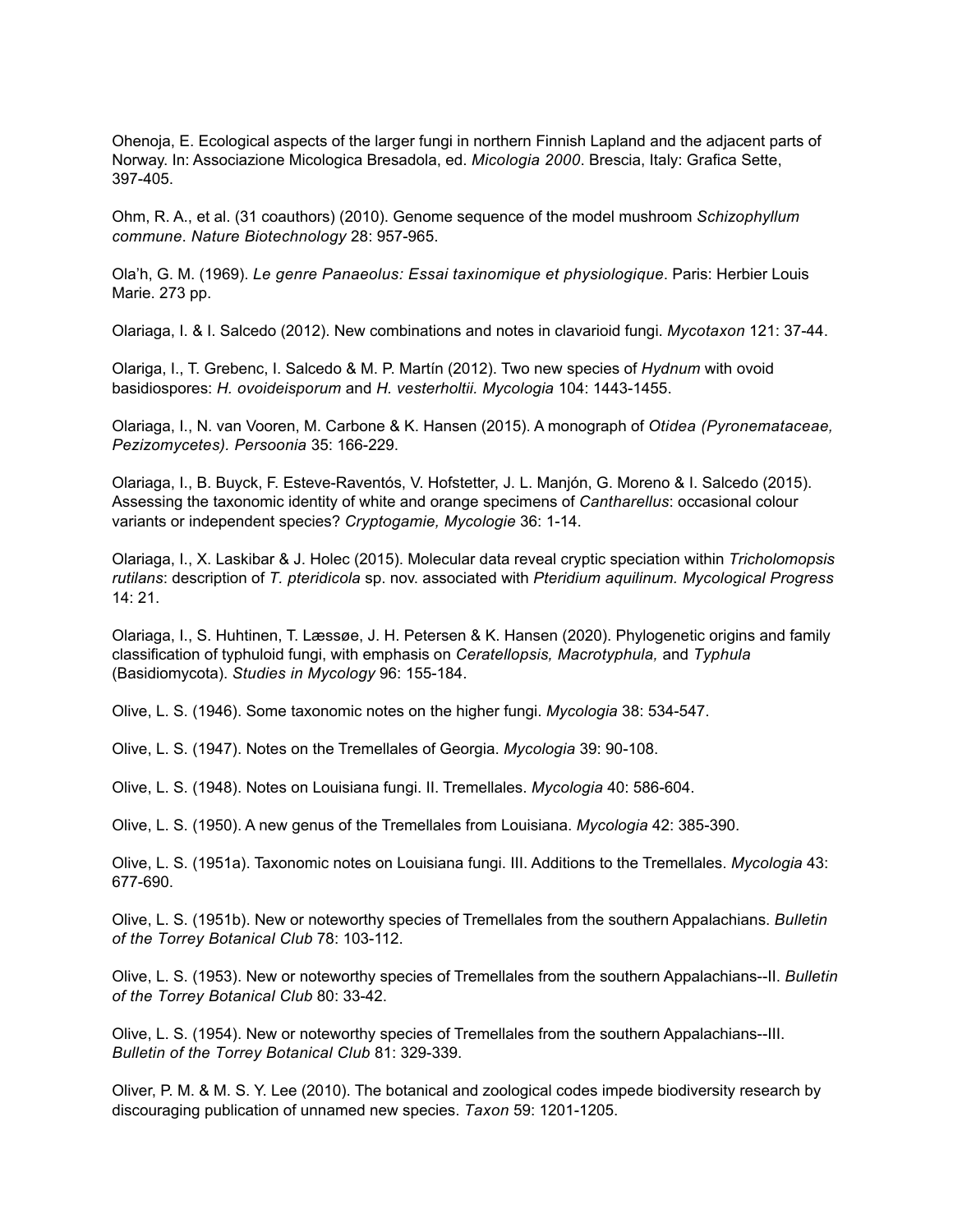Oliviera, J. J. S., R. Vargas-Isla, T. S. Cabral, D. P. Rodrigues & N. K. Ishikawa (2019). Progress on the phylogeny of the Omphalotaceae: *Gymnopus* s. str., *Marasmiellus* s. str., *Paragymnopus* gen. nov. and *Pusillomyces* gen. nov. *Mycological Progress* 18: 713-739.

Oliveira Sousa, J. de, B. D. B. da Silva & I. G. Baseia (2014). *Geastrum* from the Atlantic forest in northeast Brazill--new records for Brazil. *Mycotaxon* 129: 169-179.

Olsson, P. A., B. Münzenberger, S. Mahmood & S. Erland (2000). Molecular and anatomical evidence for a three-way association between *Pinus sylvestris* and the ectomycorrhizal fungi *Suillus bovinus* and *Gomphidius roseus. Mycological Research* 104: 1372-1378.

Orihara, T., F. Sawada, M. Yamato, C. Tanaka, N. Shimomura, M. Hashiya & K. Iwase (2010). Taxonomic reconsideration of a sequestrate fungus, *Octaviana columellidera*, with the proposal of a new genus, *Heliogaster*, and its phylogenetic relationships in the Boletales. *Mycologia* 102: 108-121.

Orihara, T., M. E. Smith, N. Shimomura, K. Iwase & N. Maekawa (2012). Diversity and systematics of the sequestrate genus *Octaviana* in Japan: two new subgenera and eleven new species. *Persoonia* 28: 85-112.

Orihara, T., M. E. Smith, Z. -W. Ge & N. Maekawa (2012). *Rossbeevera yunnanensis* (Boletaceae, Boletales), a new sequestrate species from southern China. *Mycotaxon* 120: 139-147.

Orihara, T., M. Ohmae & K. Yamamoto (2015). First report of *Chamonixia caespitosa* (Boletaceae, Boletales) from Japan and its phylogeographic significance. *Mycoscience* 57: 58-63./

Orihara, T., T. Lebel, Z. -W. Ge, M. E. Smith & N. Maekawa (2016). Evolutionary history of the sequestrate genus *Rossbeevera* (Boletaceae) reveals a new genus *Turmalinea* and highlights the utility of ITS minisatellite-like insertions for molecular identification. *Persoonia* 37: 173-198.

Orihara, T., R. Healy, A. Corrales & M. E. Smith (2021). Multilocus phylogenies reveal three new trufflelike taxa and the traces of interspecific hybridization in *Octaviania* (Boletaceae, Boletales). *IMA Fungus* 12: 14.

Ortega, A., V. Antonin & F. Esteve-Raventos (2003). Three interesting thermophilic taxa of *Gymnopus* (Basidiomycetes, Tricholomataceae): *G. pubipes sp. nov., G. pubipes* var. *pallidopileatus var. nov.* and *G. dryophilus var. lanipes comb. nov. Mycotaxon* 85: 67-75.

Ortiz-Santana, B., D. J. Lodge, T. J. Baroni & E. E. Both (2007). Boletes from Belize and the Dominican Republic. *Fungal Diversity* 27: 247-416.

Ortiz-Santana, B. & R. E. Halling (2009). A new species of *Leccinum* (Basidiomycota, Boletales) from Belize. *Brittonia* 61: 172-174.

Ortiz-Santana, B. & E. E. Both (2011). A preliminary survey of the genus *Buchwaldoboletus*. *Bulletin of the Buffalo Society of Natural Sciences* 40: 1-14.

Ortiz-Santana, B., D. L. Lindner, O. Miettinen, A. Justo & D. S. Hibbett (2013). A phylogenetic overview of the antrodia clade (Basidiomycota, Polyporales). *Mycologia* 105: 1391-1411.

Orton, P. D. & R. Watling (1979). *British Fungus Flora, Agarics and Boleti, 2: Coprinaceae Part 1: Coprinus*. Eds. D. M. Henderson, P. D. Orton & R. Watling. Edinburgh: Her Majesty's Stationery Office.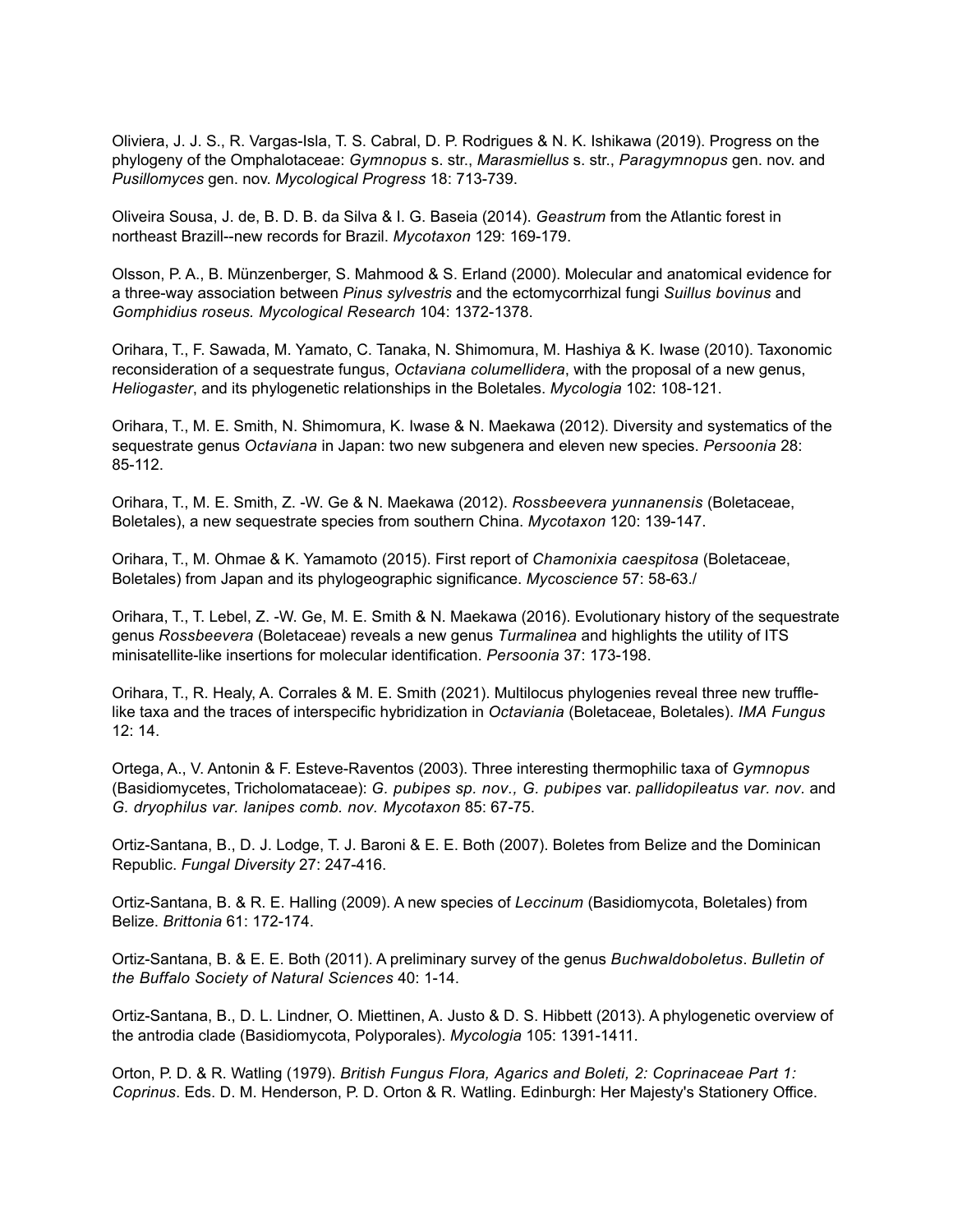149 pp.

Orton, P. D. (1980). Notes on British agarics: VII. *Notes from the Royal Botanic Garden, Edinburgh* 38: 315-330.

Orton, P. D. (1984). The genus Tephrocybe Donk in Britain. Bulletin of the British Mycological Society 18: 114-120.

Orton, P. D. (1993). *Gymnopilus*. In Watling, R., N. M. Gregory & P. D. Orton, eds. *British Fungus Flora, Agarics and Boleti, 7: Cortinariaceae*. UK: Royal Botanic Garden Edinburgh, pp. 58-72.

Osmundson, T. W., R. E. Halling & H. C. den Bakker (2007). Morphological and molecular evidence supporting an arbutoid mycorrhizal relationship in the Costa Rican paramo. *Mycorrhiza* (in press.)

Osmundson, T. W., Cl. L. Cripps & G. M. Mueller (2005). Morphological and molecular systematics of Rocky Mountain alpine *Laccaria*. *Mycologia* 97: 949-972.

Osmundson, T. W. & R. E. Halling (2010). *Tylopilus oradivensis* sp. nov.: a newly described member of the *Tylopilus balloui* complex from Costa Rica. *Mycotaxon* 113: 475-483.

Oso, B. A. (1975). Mushrooms and the Yoruba people of Nigeria. *Mycologia* 67: 311-319.

Oso, B. A. (1976). *Phallus aurantiacus* from Nigeria. *Mycologia* 68: 1076-1082.

Osono, T., Y. Fukasawa & H. Takeda (2003). Roles of diverse fungi in larch needle-litter decomposition. *Mycologia* 95: 820-826.

Osono, T. & H. Takeda (2006). Fungal decomposition of *Abies* needle and *Betula* leaf litter. *Mycologia* 98: 172-179.

Ota, Y., T. Yamanaka, H. Murata, H. Neda, A. Ohta, M. Kawai, A. Yamada, M. Konno & C. Tanaka (2012). Phylogenetic relationship and species delimitation of *matsutake* and allied species based on multilocus phylogeny and haplotype analyses. *Mycologia* 104: 1369-1380.

Ottoni, B. S. T., B. D. B. Silva, E. Fazolino P. & I. G. Baseia (2010). *Phallus roseus*, first record from the neotropics. *Mycotaxon* 112: 5-8.

Overall, A. (2017). *Tremella aurantia* & *T. mesenterica,* two British "Yellow Brain Fungi" compared. *Field Mycology* 18: 82-84.

Overholts, L. O. (1916). New or interesting species of gill fungi from Missouri. *Annals of the Missouri Botanical Garden* 3: 195-200.

Overholts, L. O. (1927). A monograph of the genus *Pholiota* in the United States. *Annals of the Missouri Botanical Garden* 14: 87-211.

Overholts, L. O. (1934). The morels of Pennsylvania. *Proceedings of the Pennsylvania Academy of Science* 8: 108-114.

Overholts, L. O. (1940). Mycological notes for 1936-38. *Mycologia* 32: 251-263.

Overholts, L. O. (1953). *The Polyporaceae of the United States, Alaska, and Canada.* Ann Arbor: University of Michigan Press. 466 pp.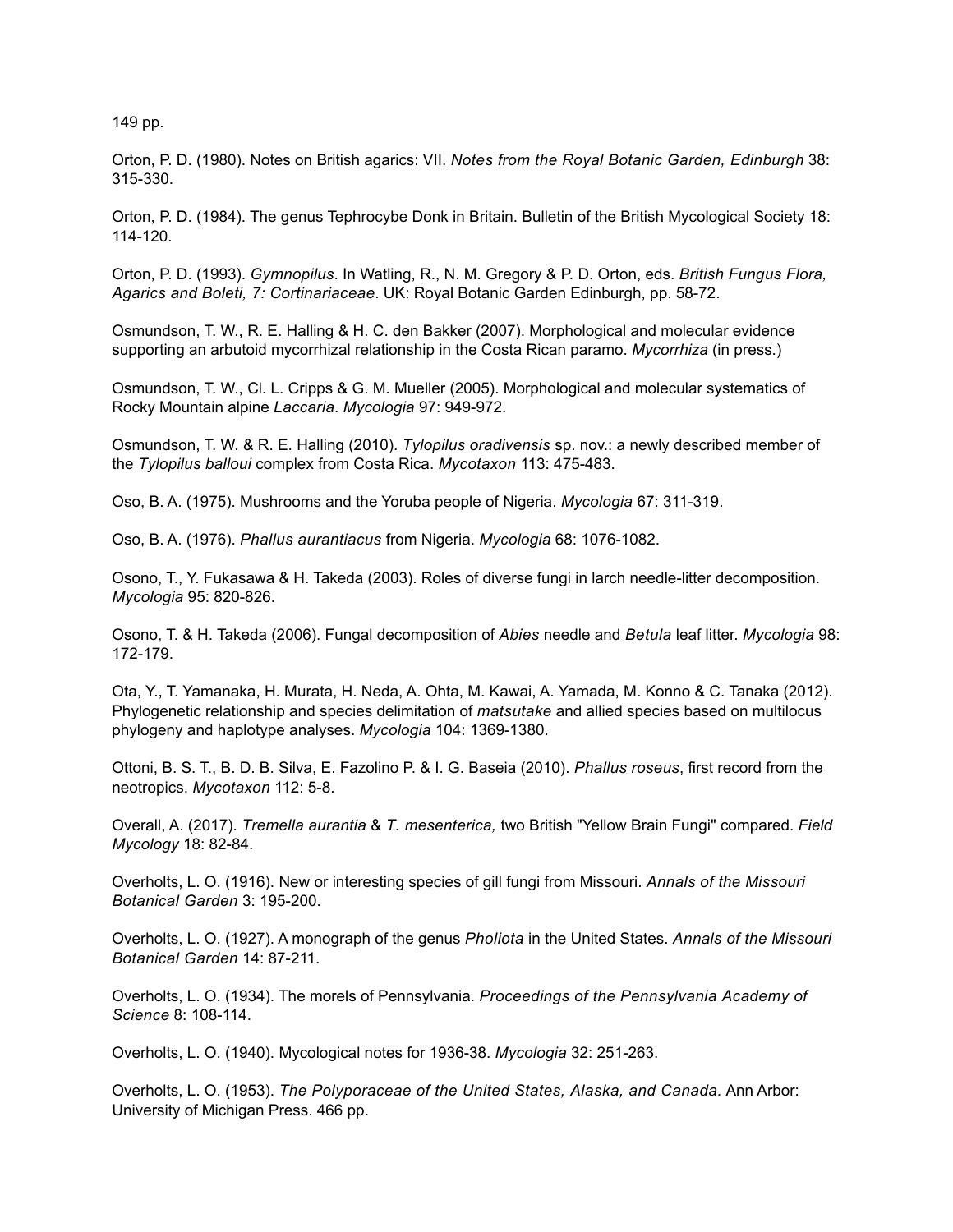Ovrebo, C. L. (1973). Taxonomy of the genus *Tricholoma* in the Pacific Northwest. Masters thesis, University of Idaho.

Ovrebo, C. L. & Tylutki, E. E. (1975). New species and a new combination of *Tricholoma* (Agaricales) from the Pacific Northwest. *Mycologia* 67: 75-82.

Ovrebo, C. L. (1980). A taxonomic study of the genus *Tricholoma* (Agaricales) in the Great Lakes Region. Ph. D. thesis, University of Toronto.

Ovrebo, C. L. (1986). Three new species of *Tricholoma* with a description of *Tricholoma luteomaculosum. Mycologia* 78: 418-425.

Ovrebo, C. L. (1988). Notes on the cultural characters, morphology and distribution of *Ripartitella brasiliensis*. *Mycotaxon* 31: 229-237.

Ovrebo, C. L. & T. J. Baroni (1988). Three new species of *Rhodocybe* from Costa Rica. *Mycologia* 80: 508-514.

Ovrebo, C. L. (1989). *Tricholoma*, subgenus *Tricholoma*, section *Albidogrisea*: North American species found principally in the Great Lakes region. *Canadian Journal of Botany* 67: 3134-3152.

Ovrebo, C. L. (1996). The agaric flora (Agaricales) of La Selva Biologival Station, Costa Rica. In *Fungi of Costa Rica: selected studies on biodiversity and ecology*, J. Carranza & G. M. Mueller, eds. *Revista Biologica Tropical* 44 (Supplement 4): 39-57.

Ovrebo, C. L., K. W. Hughes & R. E. Halling (2009). A preliminary phylogeny of *Tricholoma* based on the rRNA ITS region. *Inoculum* 60: 33.

Ovrebo, C. L. (2011). A new *Cantharocybe* from Belize with notes on the type of *Cantharocybe gruberi. Mycologia* 103: 1102-1109.

Ovrebo, C. L. & K. W. Hughes (2018). *Tricholoma smithii*, a new species in the Pardinicutis complex from New Mexico and Colorado. *North American Fungi* 13: 1-9.

Ower, R. (1982). Notes on the development of the morel ascocarp: *Morchella esculenta. Mycologia* 74: 142-144.

Ower, R. D., G. L. Mills & J. A. Malachowski (1985). United States Patent 4,594,809: Cultivation of *Morchella*. Retrieved March 7, 2004 from the United States Patent Office Web site.

Padamsee, M., P. B. Matheny, B. T. M. Dentinger & D. J. McLaughlin (2008). The mushroom family Psathyrellaceae: Evidence for large-scale polyphyly of the genus *Psathyrella. Molecular Phylogenetics and Evolution* 46: 415-429.

Paden, J. W. & E. E. Tylutki (1969). Idaho Discomycetes. II. *Mycologia* 61: 683-693.

Paden, J. W. (1973). The conidial state of *Peziza ammophila. Canadian Journal of Botany* 51: 2251-2252.

Paden, J. W., J. R. Sutherland & T. A. D. Woods (1978). *Caloscypha fulgens* (Ascomycetidae, Pezizales): the perfect state of the conifer seed pathogen *Geniculodendron pyriforme* (Deuteromycotina, Hyphomycetes). *Canadian Journal of Botany* 56: 2375-2379.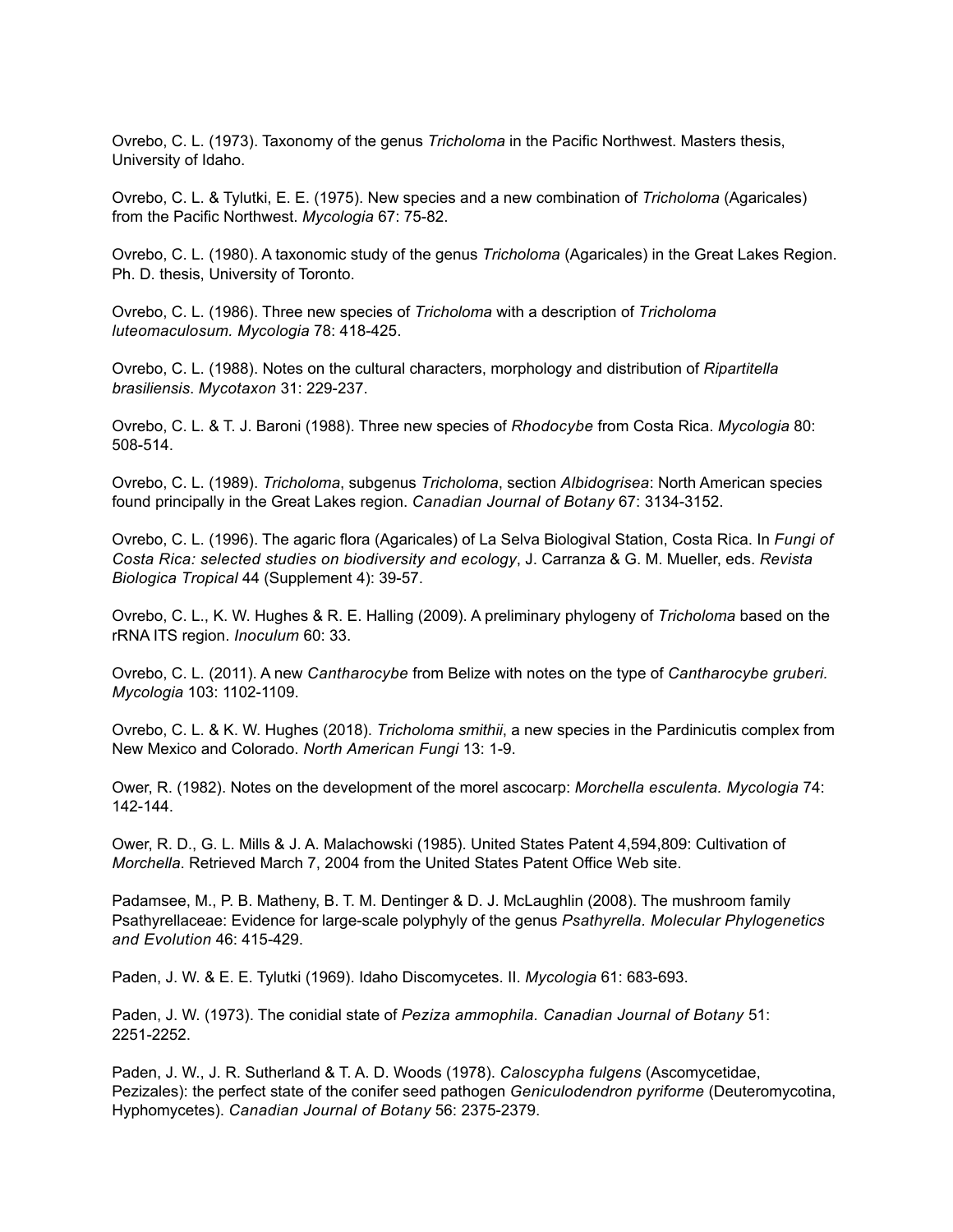Pagliaccia, D., G. W. Douhan, L. Douhan, T. L. Peever, L. M. Carris & J. L. Kerrigan (2011). Development of molecular markers and preliminary investigation of the population structure and mating system in one lineage of black morel (*Morchella elata*) in the Pacific Northwestern USA. *Mycologia* 103: 969-982.

Palacios-Pacheco, M. R., T. Raymundo & R. Valenzuela (2010). Primer registro de *Ischnoderma resinosum* (Schrad.) P. Karst. y *Tyromyces fissilis* (Berk. & M. A. Curtis) Donk (Polyporales, Basidiomycota) en México. *Polibotánica* 30: 35-41.

Palestina-Villa, E. N., L. A. Parra-Sánchez, M. Villegas, R. Garibay-Orijel, R. Medel-Ortiz (2020). The known species of *Agaricus* (Agaricales, Agaricaceae) in Mexico, an updated and nomenclatural review. *Scientia Fungorum* 50: e1269.

Palm, M. E. & Stewart, E. L. (1984). *Suillus neoalbidipes:* A new species for *Suillus albidipes. Mycologia* 76: 433-438.

Palm, M. E. & E. L. Stewart (1986). Typification and nomenclature of selected *Suillus* species. *Mycologia* 78: 325-333.

Parfitt, D., J. Hynes, H. J. Rogers & L. Boddy (2005). New PCR assay detects rare tooth fungi in wood where traditional approaches fail. *Mycological Research* 109: 1187-1194.

Parker, M. A. (1987). Pathogen impact on sexual vs. asexual reproductive success in *Arisaema triphyllum. American Journal of Botany* 74: 1758-1763.

Parmelee, J. R., M. G. Knutson & J. E. Lyon (2002). *A field guide to amphibian larvae and eggs of Minnesota, Wisconsin, and Iowa.* U. S. Geological Survey, Biological Resources Division, Information and Technology Report USGS/BRD/ITR-2002-0004. Washington, DC. 38 pp.

Parra, L. A., C. Angelini, B. Ortiz-Santana, G. Mata, C. Billette, C. Rojo, J. Chen & P. Callac (2018). The genus *Agaricus* in the Caribbean. Nine new taxa mostly based on collections from the Dominican Republic. *Phytotaxa* 345: 219-271.

Patel, R. S., A. M. Vasava & K. S. Rajput (2020). Studies on morphological and molecular identification of *Geastrum* from Gujarat, India. *Kavaka* 54: 50-54.

Patrick, W. W. Jr. (1977). Sectional nomenclature in the genus *Coprinus*. *Mycotaxon* 6: 341-355. Patrick, W. W. Jr. (1979). Comparative morphology and taxonomic disposition of *ebulbosus, quadrifidus,*  and *variegatus* in the genus *Coprinus* (Agaricales). *Mycotaxon* 10: 142-154.

Paulson, D. (2011). *Dragonflies and damselflies of the east.* Princeton, NJ: Princeton University Press. 538 pp.

Paz, A., J. -M. Bellanger, C. Lavoise, A. Molia, M. Ławrynowicz, E. Larsson, I. O. Ibarguren, M. Jeppson, T. Læssøe, M. Suave, F. Richard & P. -A. Moreau (2017). The genus *Elaphomyces* (*Ascomycota, Eurotiales*): a ribosomal DNA-based phylogeny and revised systematics of European "deer truffles." *Persoonia* 38: 197-239.

Pearson, A. A. (1950). *The genus Russula*. 2<sup>nd</sup>. Edition. London: Brown & Sons. 24 p.

Peattie, D. C. (1948/1991). *A natural history of trees of eastern and central North America*. Boston: Houghton Mifflin. 606 pp.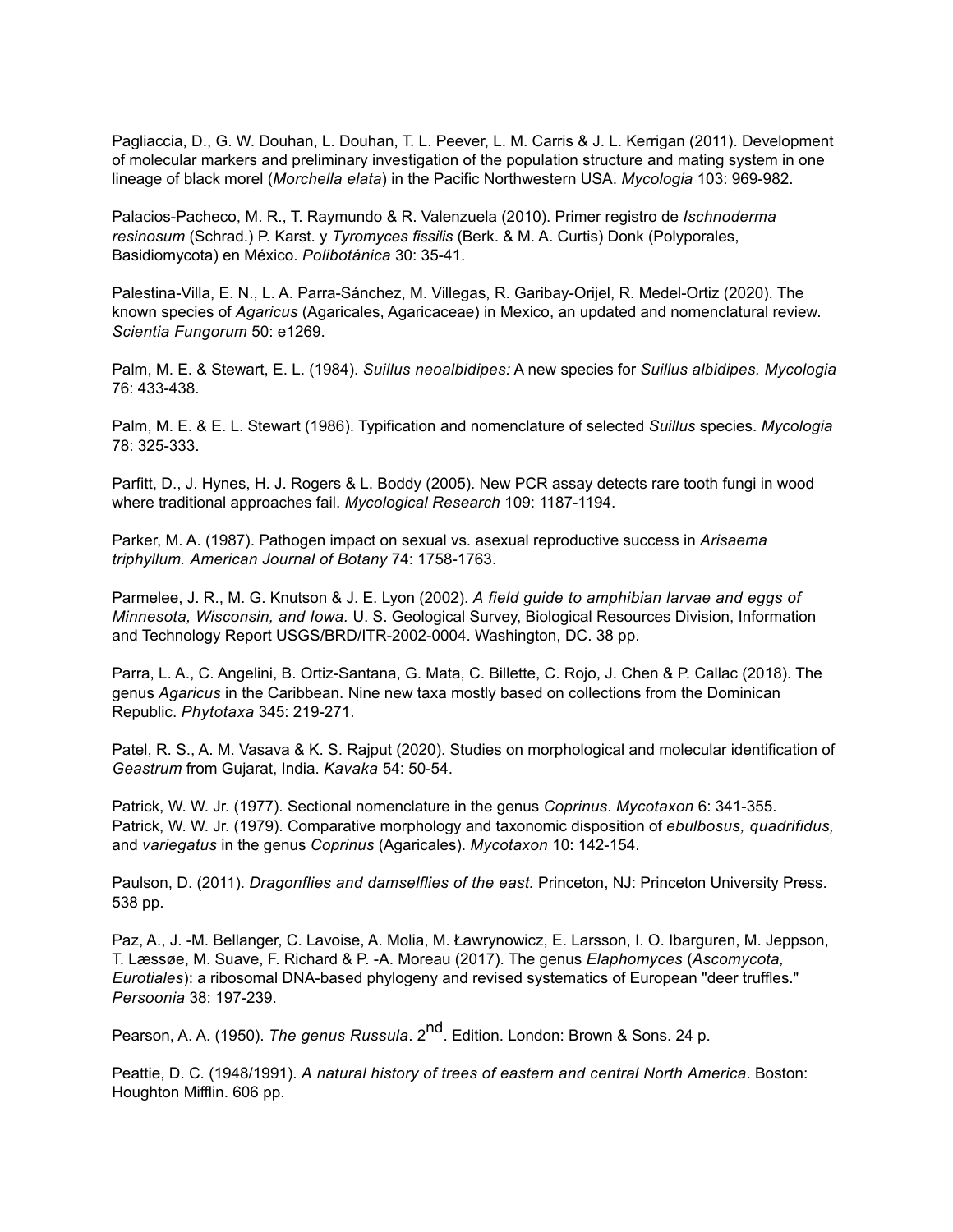Peattie, D. C. (1951/1991). *A natural history of western trees*. Boston: Houghton Mifflin. 746 pp.

Peattie, D. C. (2007). *A Natural History of North American Trees*. Boston: Houghton Mifflin. 490 pp.

Peck, C. H. (1895). New species of fungi. *Bulletin of the Torrey Botanical Club* 22: 485-493.

Peck, C. H. (1899). New species of fungi. *Bulletin of the Torrey Botanical Club* 26: 63-71.

Peck, C. H. (1900). *Report of the State Botanist on Edible Fungi of New York. Memoir of the New York State Museum* 4: 132-234.

Peck, C. H. (1902). New species of fungi. *Bulletin of the Torrey Botanical Club* 29: 69-74.

Peck, C. H. (1903). New species of fungi. *Bulletin of the Torrey Botanical Club* 30: 95-101.

Peck, C. H. (1906). New species of fungi. *Bulletin of the Torrey Botanical Club* 33: 213-221.

Peck, C. H. (1906). Report of the state botanist: New York species of *Russula*. *Bulletin of the New York State Museum* 116: 67-117.

Pegler, D. N. (1983). *The genus Lentinus: A world monograph*. London: Her Majesty's Stationery Office (Kew Bulletin Additional Series X). 281 pp.

Pegler, D. N. & T. W. K. Young (1987). Classification of *Oudemansiella* (Basidiomycota: Tricholomataceae), with special reference to spore structure. *Transactions of the British Mycological Society* 87: 583-602.

Pegler, D. N. & L. D. Gomez (1994). An unusual member of the cage fungus family. *Mycologist* 8: 54-59.

Pegler, D. N., D. J. Lodge & K. K. Nakasone (1998). The pantropical genus *Macrocybe* gen. nov. *Mycologia* 90: 494-504.

Peintner, U., N. L. Bougher, M. A. Castellano, J. -M. Moncalvo, M. M. Moser, J. M. Trappe & R. Vilgalys (2001). Multiple origins of sequestrate fungi related to *Cortinarius* (Cortinariaceae). *American Journal of Botany* 88: 2168-2179.

Peintner, U., E. Horak, M. Moser & R. Vilgalys (2002). Phylogeny of *Rozites, Cuphocybe* and *Rapacea* inferred from ITS and LSU rDNA sequences. *Mycologia* 94: 620-629.

Peintner, U., M. Moser & R. Vilgalys (2002). *Rozites, Cuphocybe* and *Rapacea* are taxonomic synonyms of *Cortinarius*: New combinations and new names. *Mycotaxon* 83: 447-451.

Peintner, U., H. Ladurner & G. Simonini (2003). *Xerocomus cisalpinus* sp. nov., and the delimitation of species in the *X. chrysenteron* complex based on morphology and rDNA-LSU sequences. *Mycological Research* 107: 659-679.

Peintner, U., Moncalvo, J. M., & Vilgalys, R. (2004). Toward a better understanding of infrageneric relationships in *Cortinarius* (Agaricales, Basidiomycota). *Mycologia* 96: 1042-1058.

Petiner, U., R. Kuhnert-Finkernagel, V. Wille, F. Biasioli, A. Shirayev & C. Perini (2019). How to resolve cryptic species of polypores: an example in *Fomes. IMA Fungus* 10: 17.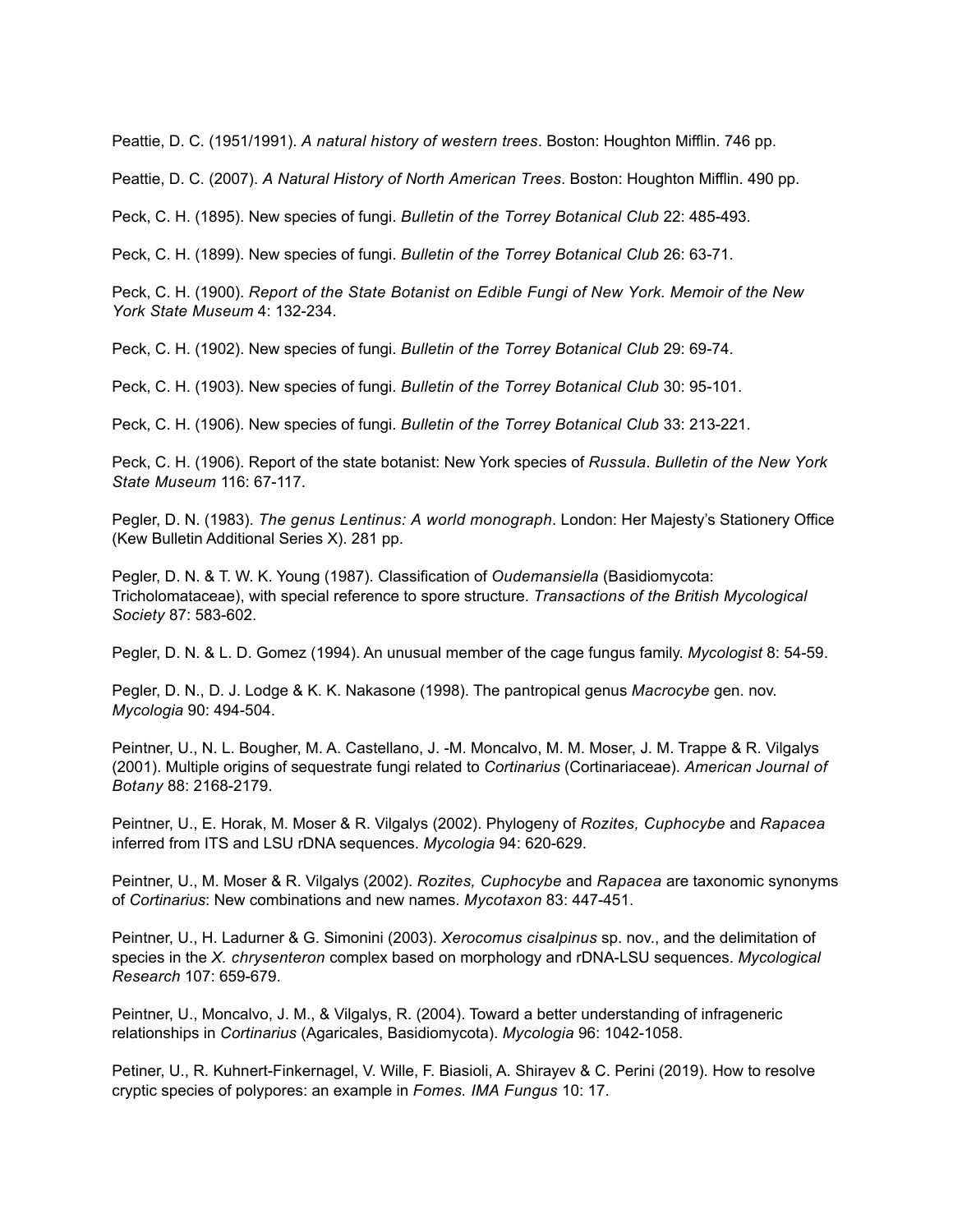Peñas, M. M., J. Aranguen, L. Ramírez & A. G. Pisabarro (2004). Structure of gene coding for the fruit body-specific hydrophobin Fbh1 of the edible basidiomycete *Pleurotus ostreatus. Mycologia* 96: 75-82.

Pennisi, E. (2008). Proposal to 'Wikify' GenBank meets stiff resistance. *Science* 319: 1598-1599.

Pennycook, S. R. (2006). An index to Fries's *Epicrisis Systematis Mycologici*, 1838 1: Agaricini. *Mycotaxon* 98: 1-73.

Pérez-Silva, E., T. Herrera & M. Esqueda-Valle (1999). Species of *Geastrum* (Basidiomycotina: Geastraceae) from Mexico. *Revista Mexicana de Micología* 15: 89-104.

Peršoh, D., M. Melcher, K. Graff, J. Fournier, M. Stadler & G. Rambold (2009). Molecular and morphological evidence for the delimitation of *Xylaria hypoxylon. Mycologia* 101: 256-268.

Perry, B. A. & Desjardin, D. E. (1999). *Mycena californiensis* resurrected. *Mycotaxon* 70: 87-97.

Perry, B. A. (2002). A taxonomic investigation of *Mycena* in California. MA thesis, San Francisco State University. 157 pp.

Perry, B. A., K. Hansen & D. H. Pfister (2007). A phylogenetic overview of the family *Pyronemataceae (Ascomycota, Pezizales). Mycological Research* 111: 549-571.

Persoon, C. H. (1801). *Helvella, Morchella. Synopsis Methodica Fungorum*. Gottingen. 614-621.

Persson, O. (1997). *The chanterelle book*. Berkeley: Ten Speed Press. 120 pp.

Petch, T. (1926). *Mutinus bambusinus* (Zoll.) Ed. Fischer. *Transactions of the British Mycological Society* 10: 272-282.

Petersen, J. H. (2012). *The kingdom of fungi.* Princeton: Princeton University Press.265 pp.

Petersen, R. H. (1963). Agarics and boletes from Mid-Ontario. *Bulletin of the Torrey Botanical Club* 90: 260-264.

Petersen, R.H. (1964). Notes on clavarioid fungi. I. The *Clavulina castaneopes* complex. *Mycologia* 56: 20-28.

Petersen, R. H. (1964). Notes on clavarioid fungi. II. Corrections in the genera *Ramariopsis* and *Clavaria. Bulletin of the Torrey Botanical Club* 91: 274-280.

Petersen, R. H. (1965). Notes on clavarioid fungi. III. *Clavaria inaequalis* Muller ex Fries. *Nova Hedwigia* 10: 261-268.

Petersen, R. H. (1965). Notes on clavarioid fungi. IV. Nomenclature and synonymy of *Clavulinopsis pulchra* and *Clavaria laeticolor. Mycologia* 57: 521-523.

Petersen, R. H. (1966). Notes on clavarioid fungi. V. Emendation and additions to *Ramariopsis. Mycologia* 58: 201-207.

Petersen, R. H. (1967). Type studies in the Clavariaceae. *Sydowia* 21: 105-122.

Petersen, R. H. (1967). Notes on clavarioid fungi – VI. New species and notes on the origin of *Clavulina. Mycologia* 59: 39-46.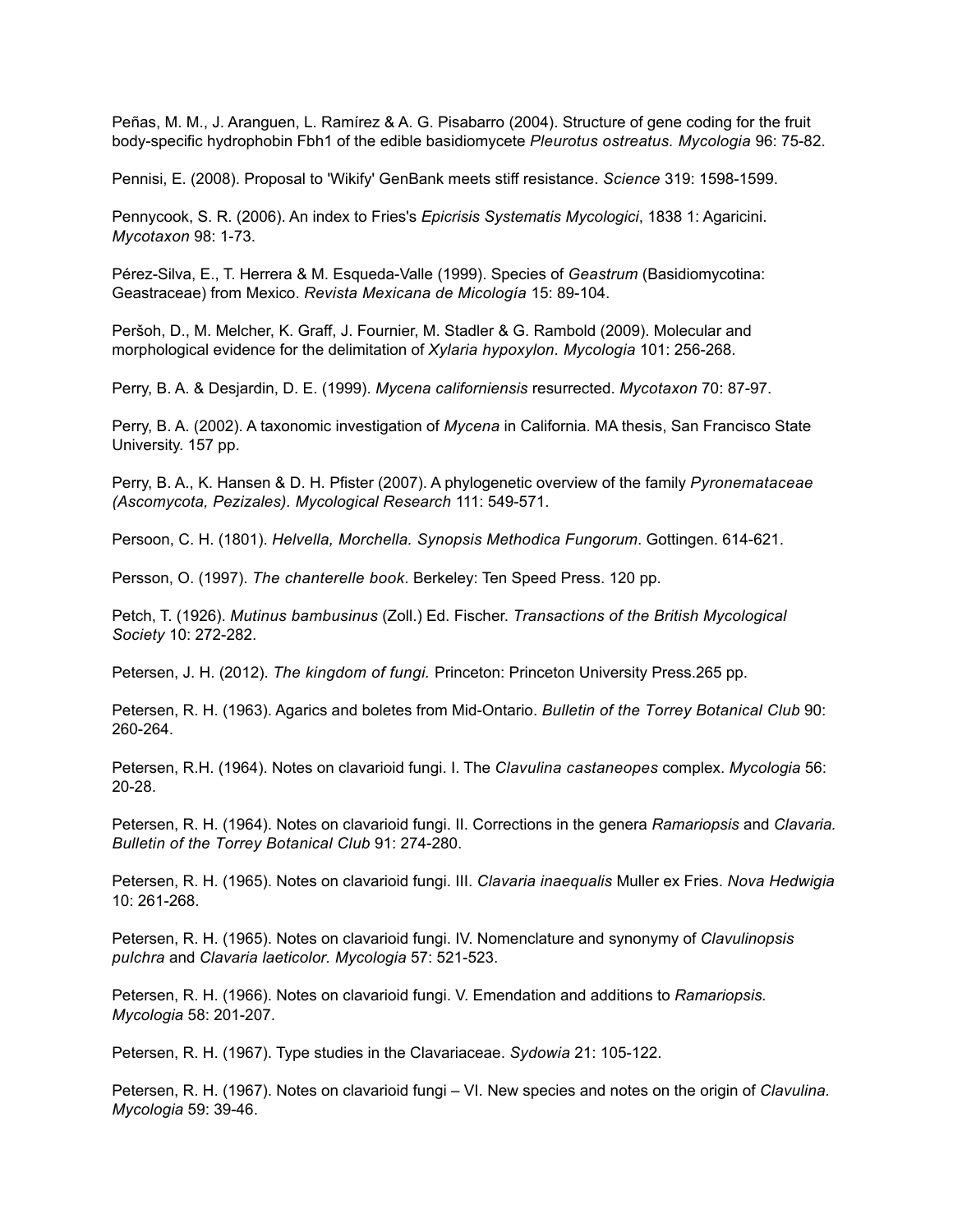Petersen, R. H. & Olexia, P. D. (1967). Type studies in the clavarioid fungi. I. The taxa described by Charles Horton Peck*. Mycologia* 59: 767-802.

Petersen, R. H. (1967). Notes on clavarioid fungi. VII. Redefinition of the *Clavaria vernalis-C. mucida* complex. *American Midland Naturalist* 77: 205-221.

Petersen, R. H. (1967). Notes on clavarioid fungi. VIII. *Clavaria pinicola* and *C. stillingeri. Bulletin of the Torrey Botanical Club* 94: 417-422.

Petersen, R. H. (1968) *The genus Clavulinopsis in North America*. (*Mycologia Memoir* No. 2.) New York: Hafner. 39 pp.

Petersen, R. H. (1968). Notes on cantharelloid fungi. I. *Gomphus* S. F. Gray, and some clues to the origin of ramarioid fungi. *Journal of the Elisha Mitchell Scientific Society* 84: 373-381.

Petersen, R. H. (1969). Notes on cantharelloid fungi – II. Some new taxa, and notes on *Pseudocraterellus. Persoonia* 5: 211-223.

Petersen R. H. (1969). Type studies in clavarioid fungi. III. The taxa described by J. B. Cleland. *Bulletin of the Torrey Botanical Club* 96: 457-466.

Petersen, R. H. (1969). Notes on clavarioid fungi. X. New species and type studies in *Ramariopsis*, with a key to species in North America. *Mycologia* 61: 549-559.

Petersen, R. H. (1971). The genera *Gomphus* and *Gloeocantharellus* in North America. *Nova Hedwigia* 21: 1-118.

Petersen, R. H. (1972). Notes on clavarioid fungi. XII. Miscellaneous notes on *Clavariadelphus*, and a new segregate genus*. Mycologia* 64: 137-152.

Petersen R. H. (1972). Cultural characters in *Ramaria* subg. *Lentoramaria*, and a new taxon. *American Journal of Botany* 59: 1041–1046.

Petersen, R. H. (1974). Contribution toward a monograph of *Ramaria*. I. Some classic species redescribed. *American Journal of Botany* 61: 739-748.

Petersen, R. H. (1974). Contribution toward a monograph of *Ramaria*. II. Exclusion of *Ramaria pinicola* (Burt) Corner. *Journal of the Elisa Mitchell Scientific Society* 90: 66-68.

Petersen, R. H. (1975). Notes on cantharelloid fungi. V. A new species of *Cantharellus. Nova Hedwigia* 51: 183-189.

Petersen, R. H. (1975). Notes on cantharelloid fungi. VI. New species of *Craterellus* and infrageneric rearrangement. *Ceska Mykologie* 29: 199-204.

Petersen, R. H. (1976). Notes on cantharelloid fungi. VII. The taxa described by Charles H. Peck. *Mycologia* 68: 304-326.

Petersen, R. H. (1976). Contribution toward a monograph of *Ramaria.* III. *R. sanguinea, R. formosa,* and two new species from Europe. *American Journal of Botany* 63: 309-316.

Petersen, R. H. (1978). Lexemuel Ray Hesler February 20, 1888-November 20, 1977. *Mycologia* 70: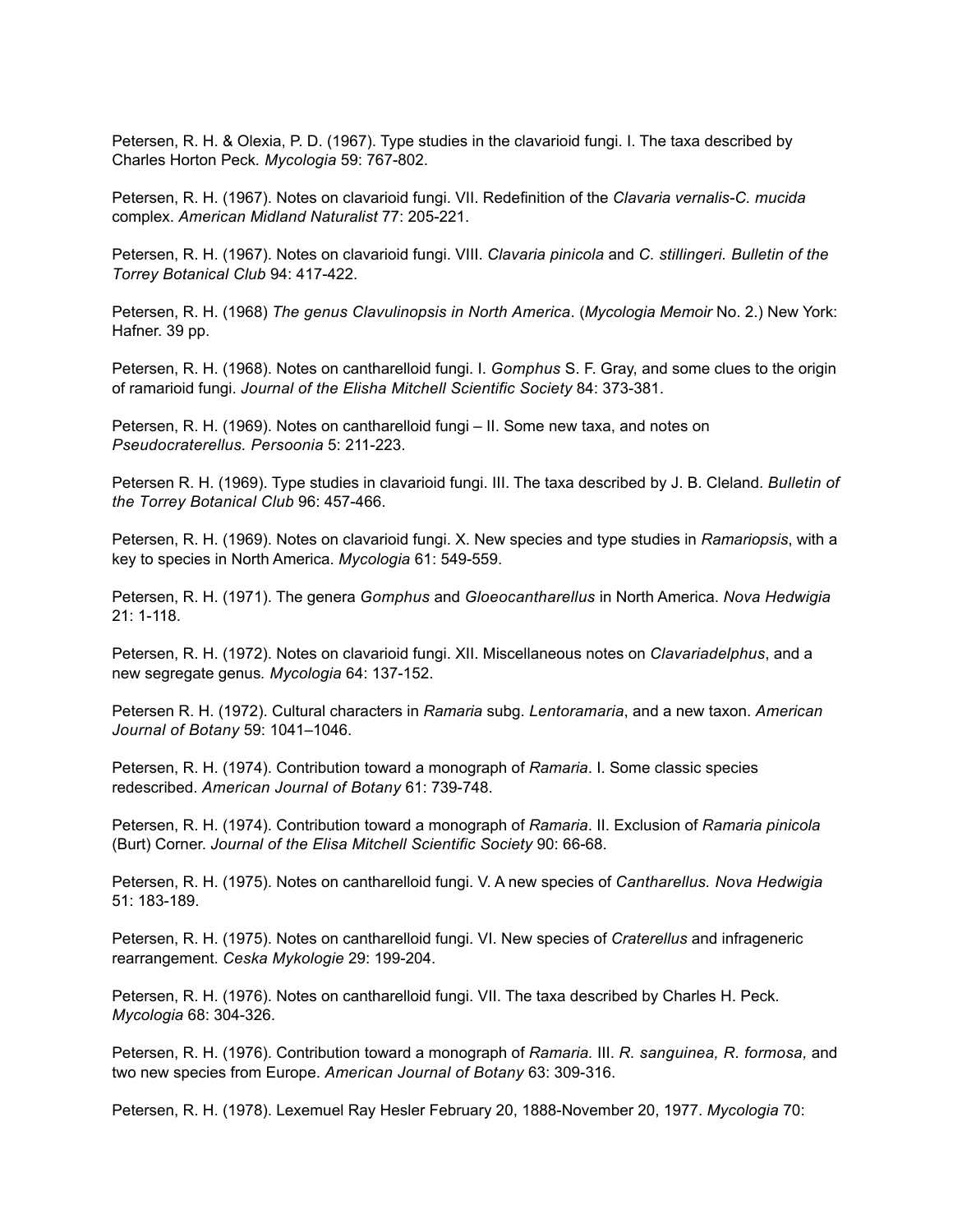757-765.

Petersen, R. H. (1978). Notes on clavarioid fungi. XV. Reorganization of *Clavaria, Clavulinopsis* and *Ramariopsis. Mycologia* 70: 660-671.

Petersen, R. H. (1979). Contribution to a monograph of *Ramaria* IV. *R. testaceo-flava* and *R. bataille. Nova Hedwigia* 31: 25-38.

Petersen, R. H. (1979). Notes on cantharelloid fungi. IX. Illustrations of new or poorly understood taxa. *Nova Hedwigia* 31: 1-23.

Petersen, R. H. (1979). Notes on cantharelloid fungi. X. *Cantharellus confluens* and *C. lateritius, Craterellus odoratus* and *C. aureus. Sydowia* 32: 198-208.

Petersen, R. H. (1980). *Gloeomucro* and a note on *Physalacria cincinna. Mycologia* 72: 301-311.

Petersen, R. H. (1982). Contributions toward a monograph of *Ramaria*. V. Type specimen studies of taxa described by W. C. Coker. *Sydowia* 35: 176-205.

Petersen, R. H. (1985). Notes on clavarioid fungi. XIX. Colored illustrations of selected taxa, with comments on *Cantharellus. Nova Hedwigia* 42: 151-160.

Petersen, R. H. (1985). Notes on clavarioid fungi. XX. New taxa and distributional records in *Clavulina* and *Ramaria. Mycologia* 77: 903-919.

Petersen, R. H. (1986). Some *Ramaria* taxa from Nova Scotia. *Canadian Journal of Botany* 64: 1786-1811.

Petersen, R. H. (1987). Contribution toward a monograph of *Ramaria.* VI. The *Ramaria fennica versitalis* complex. *Sydowia* 40: 197-226.

Petersen, R. H. (1988). Contribution toward a monograph of *Ramaria*. VII. New taxa and miscellany. *Mycologia* 80: 223-234.

Petersen, R. H. & C. Scates. (1988). Vernally fruiting taxa of *Ramaria* from the Pacific Northwest. *Mycotaxon* 33: 101-144.

Petersen, R. H. (1989). Contributions toward a monograph of *Ramaria*. VIII. Some taxa sheltered under the name *Ramaria flava*. *Persoonia* 14: 23-42.

Petersen, R. H. & Litten, W. (1989). A new species of *Clavaria* fruiting with *Vaccinium. Mycologia* 81: 325-327.

Petersen, R. H. & K. W. Hughes (1993). Intercontinental interbreeding collections of *Pleurotus pulmonarius*, with notes on *P. ostreatus* and other species. *Sydowia* 45: 139-152.

Petersen, R. H. & Methven, A. S. (1994). Mating systems in the Xerulaceae: *Xerula. Canadian Journal of Botany* 72: 1151-1163.

Petersen, R. H. (1995). There's more to a mushroom than meets the eye: Mating studies in the Agaricales. *Mycologia* 87: 1-17.

Petersen, R. H. & Krisai-Greilhuber, I. (1996). An epitype specimen for *Pleurotus ostreatus. Mycological*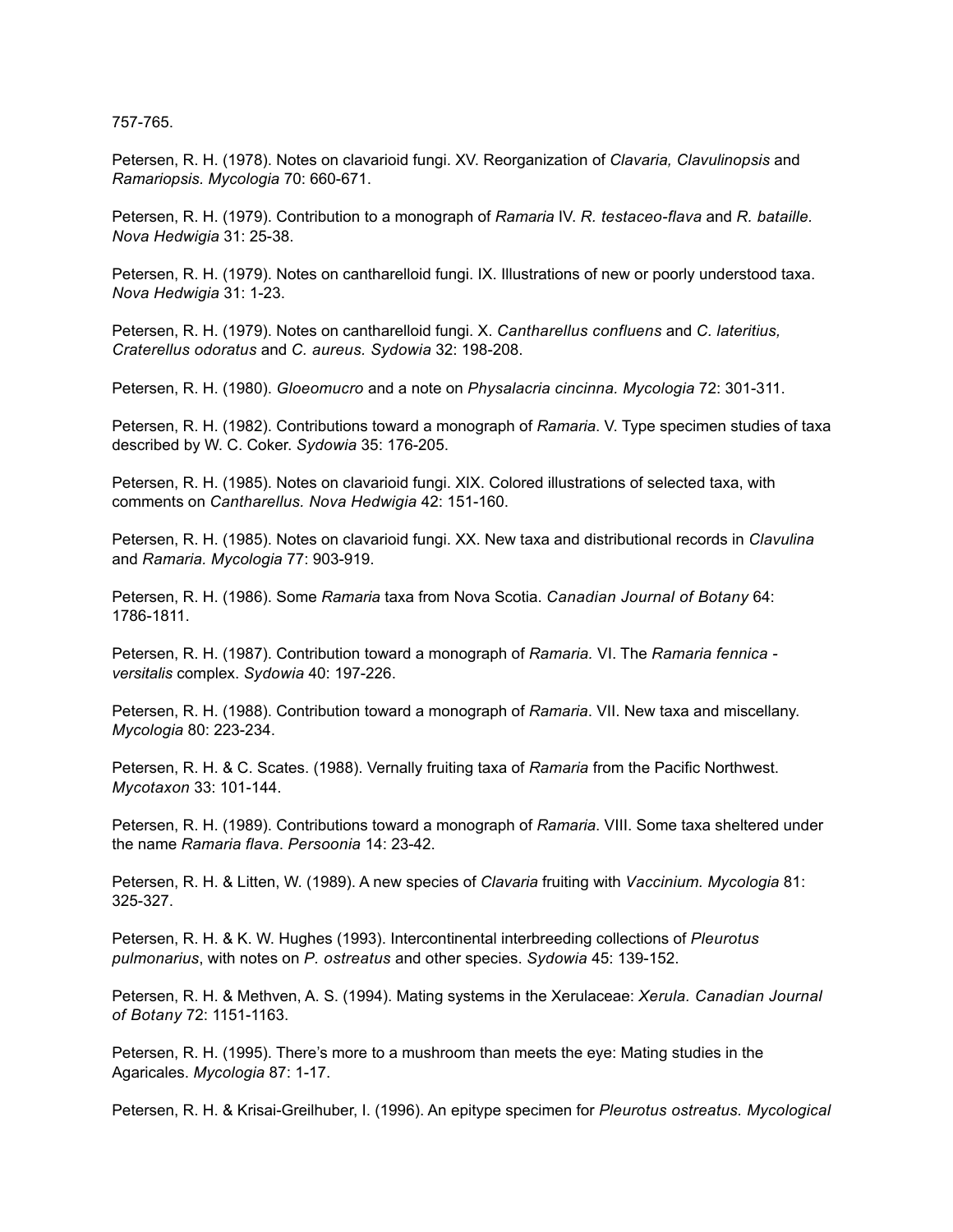*Research* 100: 229-235.

Petersen, R. H. & McCleneghan, S. C. (1997). Reports on long-distance sexual compatibility in Agaricales. *Nordic Journal of Botany* 17: 419-432.

Petersen, R. H. (1997). Mating systems in Hymenomycetes: New reports and taxonomic implications. *Mycotaxon* 63: 225-259.

Petersen, R. H. & C. Scates (2000). A new species of *Ramaria* subg. *Ramaria* from western North America. *Karstenia* 40: 139-142.

Petersen, R. H. (2000). *Rhizomarasmius, gen. nov.* (Xerulaceae, Agaricales). *Mycotaxon* 75: 333-342.

Petersen, R. H. & Hughes, K. W. (2004). *A preliminary monograph of Lentinellus (Russulales).* Germany: J. Cramer. 268 pp.

Petersen, R. H. & K. W. Hughes (2004). Une nouvelle espece de *Xerula, Xerula limonispora. Bulletin de la Société Mycologique de France* 120: 37-49.

Petersen, R. H. & T. J. Baroni (2007). *Xerula hispida* and *Xerula setulosa* (comb. nov.), two similar subtropical New World agarics. *Mycotaxon* 101: 113-136.

Petersen, R. H. & K. W. Hughes (2010). *The* Xerula/Oudemansiella *Complex (Agaricales)*. Stuttgart: J. Cramer. 625 pp.

Petersen, R. H., K. W. Hughes, S. Adamcik, Z. Tkalcec & A. Mesic (2012). Typification of three European species epithets attributable to *Strobilomyces* (Boletales). *Czech Mycology* 64: 141-163.

Petersen, R. H., J. Borovička, A. R. Segovia & K. W. Hughes (2015). Transatlantic disjunction in fleshy fungi. II. The *Sparassis spathulata-S. brevipes* complex*. Mycological Progress* 14: 30.

Petersen, R. H. & K. W. Hughes (2016). *Micromphale* sect. *Perforantia* (Agaricales, Basidiomycetes); expansion and phylogenetic placement. *MycoKeys* 18: 1-122.

Petersen, R. H. & K. W. Hughes (2017). An investigation on *Mycetinis* (Euagarics, Basidiomycota). *MycoKeys* 24: 1-138.

Petersen, R. H., K. W. Hughes & N. Psurtseva (n.d.) Key to biological species of *Pleurotus*. Retrieved from the University of Tennessee Web site: http://www.bio.utk.edu/mycology/Pleurotus/key.htm

Peterson, K. R., C. D. Bell, S. Kurogi & D. H. Pfister (2004). Phylogeny and biogeography of *Chorioactis geaster* (Pezizales, Ascomycota) inferred from nuclear ribosomal DNA sequences. *Harvard Papers in Botany* 8: 141-152.

Peterson, R. L. & Farquhar, M. L. (1994). Mycorrhizas–Integrated development between roots and fungi. *Mycologia* 86: 311-326.

Peterson, R. T. (1980). *A field guide to the birds of eastern and central North America*. Boston: Houghton Mifflin. 384 pp.

Pfister, D. H. (1973). The psilopezioid fungi. IV. The genus *Pachyella* (Pezizales). *Canadian Journal of Botany* 51: 2009-2023.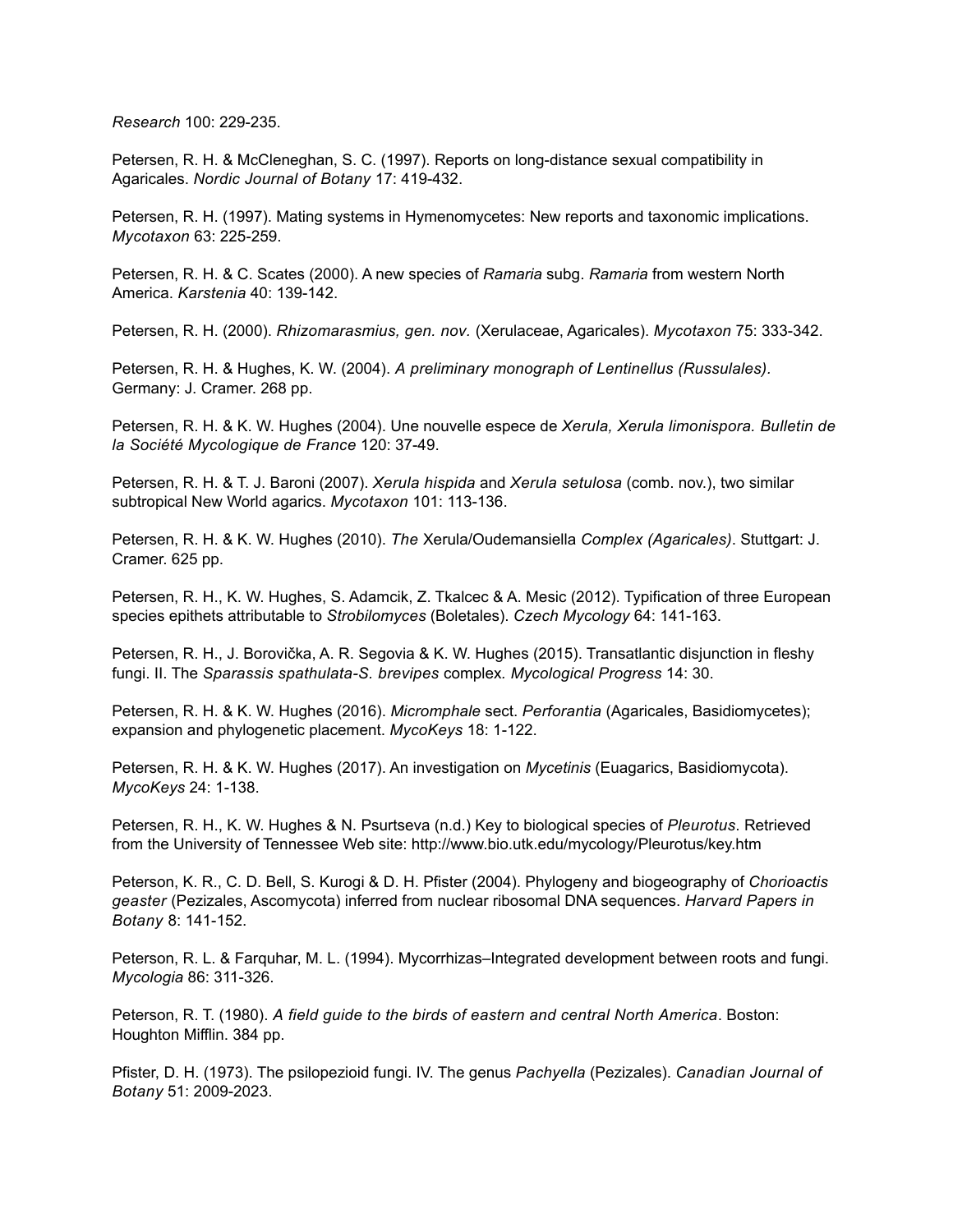Pfister, D. H. (1979). A monograph of the genus *Wynnea* (Pezizales, Sarcoscyphaceae). *Mycologia* 71: 144-159.

Pfister, D. H. (1979). Type studies in the genus *Peziza*. VI. Species described by C. H. Peck. *Mycotaxon* 8: 333-338.

Pfister, D. H. (1979). Type studies in the genus *Peziza*. VII. Miscellaneous species described by M. J. Berkeley and M. A. Curtis. *Mycotaxon* 8: 339-346.

Pfister, D. H. (1980). On *"Peziza" melaleucoides*--a species of *Gyromitra* from the western United States. *Mycologia* 72: 614-619.

Pfister, D. H. (1981). The psilopezioid fungi. VIII. Additions to the genus *Pachyella. Mycotaxon* 13: 457-464.

Pfister, D. H. (1987). *Peziza phyllogena:* An older name for *Peziza badioconfusa. Mycologia* 79: 634.

Pfister, D. H. (1995). The psilopezioid fungi. IX. *Pachyella harbospora*, a new species from Brazil. *Mycotaxon* 54: 393-396.

Pfister, D. H. & S. Kurogi (2004). A note on some morphological features of *Chorioactis geaster* (Pezizales, Ascomycota). *Mycotaxon* 89: 277-281.

Pfister, D. H., C. Slater & K. Hansen (2008) *Chorioactidaceae*: a new family in the *Pezizales* (*Ascomycota*) with four genera. *Mycological Research* 112: 513-527.

Pfister, J. (1984) Etudes des types de Peck et de Murrill appartenant ou ayant appartenu au genre *Melanoleuca*. *Mycotaxon* 19: 101-132.

Phillips, C. A., R. A. Brandon & E. O. Moll (1999). *Field Guide to Amphibians and Reptiles of Illinois.* Champaign, IL: Illinois Natural History Survey.

Phillips, R. (1981). *Mushrooms and other fungi of Great Britain & Europe*. In Finnish translation as *WSOY suuri sienikirja*. Helsinki: WSOY. 288 pp.

Phillips, R. (1986). A provisional multi-access key to American species of *Cortinarius, Inoloma* & *Telemonia* (including *Leprocybe, Sericeocybe* and *Hydrocybe*). Published by the author. 45 pp.

Phillips, R. (1991). *Mushrooms of North America*. Boston: Little, Brown and Company. 319 pp.

Phosri, C., R. Watling, M. P. Martín & A. J. S. Whalley (2004). The genus *Astraeus* in Thailand. *Mycotaxon* 89: 453-463.

Phosri, C., M. P. Martín, N. Suwannasai, P. Sihanonth & R. Watling (2012). *Pisolithus*: a new species from southeast Asia and a new combination. *Mycotaxon* 120: 195-208.

Pietras, M., M. Litkowiec & J. Golębiewska (2018). Current and potential distribution of the ectomycorrhizal fungus *Suillus lakei* ((Murrill) A. H. Sm. & Thiers) in its invasion range. *Mycorrhiza* 28: 467-475.

Pilz, D. & Molina, R., eds. (1996). *Managing forest ecosystems to conserve fungus diversity and sustain wild mushroom harvests.* Portland, Oregon: USDA General Technical Report. 104 pp.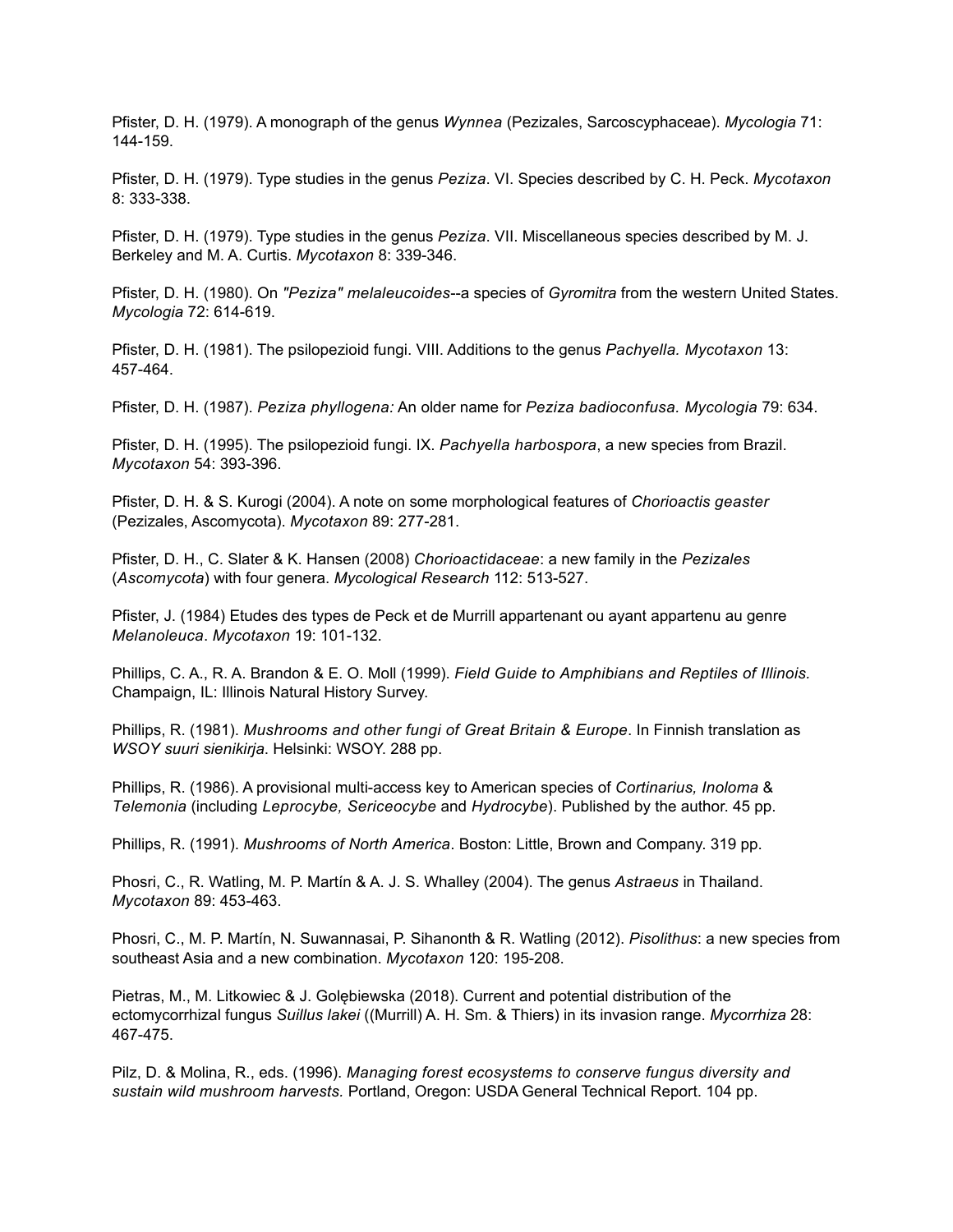Pilz, D. & R. Molina (2002). Commercial harvests of edible mushrooms from the forests of the Pacific Northwest United States: issues, management, and monitoring for sustainability. *Forest Ecology and Management* 155: 3-16.

Pilz, D., L. Norvell, E. Danell & R. Molina (2003). *Ecology and management of commercially harvested chanterelle mushrooms.* Portland, Oregon: USDA General Technical Report. 83 pp.

Pilz, D., N. S. Weber, M. C. Carter, C. G. Parks & R. Molina (2004). Productivity and diversity of morel mushrooms in healthy, burned, and insect-damaged forests of northeastern Oregon. *Forest Ecology and Management* 198: 367-386.

Pilz, D., R. McLain, S. Alexander, L. Villareal-Ruiz, S. Berch, T. L. Wurtz, C. G. Parks, E. McFarlane, B. Baker, R. Molina & J. E. Smith (2007). *Ecology and management of morels harvested from the forests of western North America*. Portland, Oregon: USDA General Technical Report. 161 pp.

Pine, E. M., D. S. Hibbett & M. J. Donoghue (1999). Phylogenetic relationships of cantharelloid and clavarioid Homobasidiomycetes based on mitochondrial and nuclear rDNA sequences. *Mycologia* 91: 944-963.

Pinheiro, F. G. B. & F. Wartchow (2013). *Cantharellus protectus,* a new species from Paraiba, Brazil. *Sydowia* 65: 27-31.

Pinzón Osorio, C. A., A. Castiblanco Zerda & J. Pinzón Osorio (2017). *Laternea pusilla* (Phallales, Phallaceae) una nueva especie para Colombia. *Acta Biológica Colombiana* 22: 101-104.

Pohl, R. W. (1954). *How to know the grasses.* USA: Wm. C. Brown Company Publishers. 200 pp.

Poldmaa, K. (2003). Three species of *Hypomyces* growing on basidiomata of Stereaceae. *Mycologia* 95: 921-933.

Pomerleau, R. & Smith, A. H. (1962). *Fuscoboletinus,* a new genus of the Boletales. *Brittonia* 14: 156-171.

Ponce de Leon, P. (1968). A revision of the family Geasteraceae. *Fieldiana: Botany* 31: 302-349.

Portman, R., R. Moseman & E. Levetin (1997). Ultrastructure of basidiospores in North American members of the genus *Calvatia. Mycotaxon* 62: 435-443.

Pouzar, Z. (1990). Additional notes on the taxonomy and nomenclature of *Ischnoderma* (Polyporaceae). *Česká Mykologie* 44: 92-100.

Preston, R. J. Jr. (1989). *North American trees exclusive of Mexico and tropical Florida*. Ames, IA: Iowa UP. 407 pp.

Pringle, A., R. I. Adams, H. B. Cross & T. D. Bruns (2009). The ectomycorrhizal fungus *Amanita phalloides* was introduced and is expanding its range on the west coast of North America. *Molecular Ecology* 18: 817-833.

Pringle, A., E. Vellinga & K. Peay (2015). The shape of fungal ecology: does spore morphology give clues to a species' niche? *Fungal Ecology* 17: 213-216.

Prydiuk, M. P. (2014). Some *Conocybe* species rare or new for Ukraine. 1. Section *Conocybe*.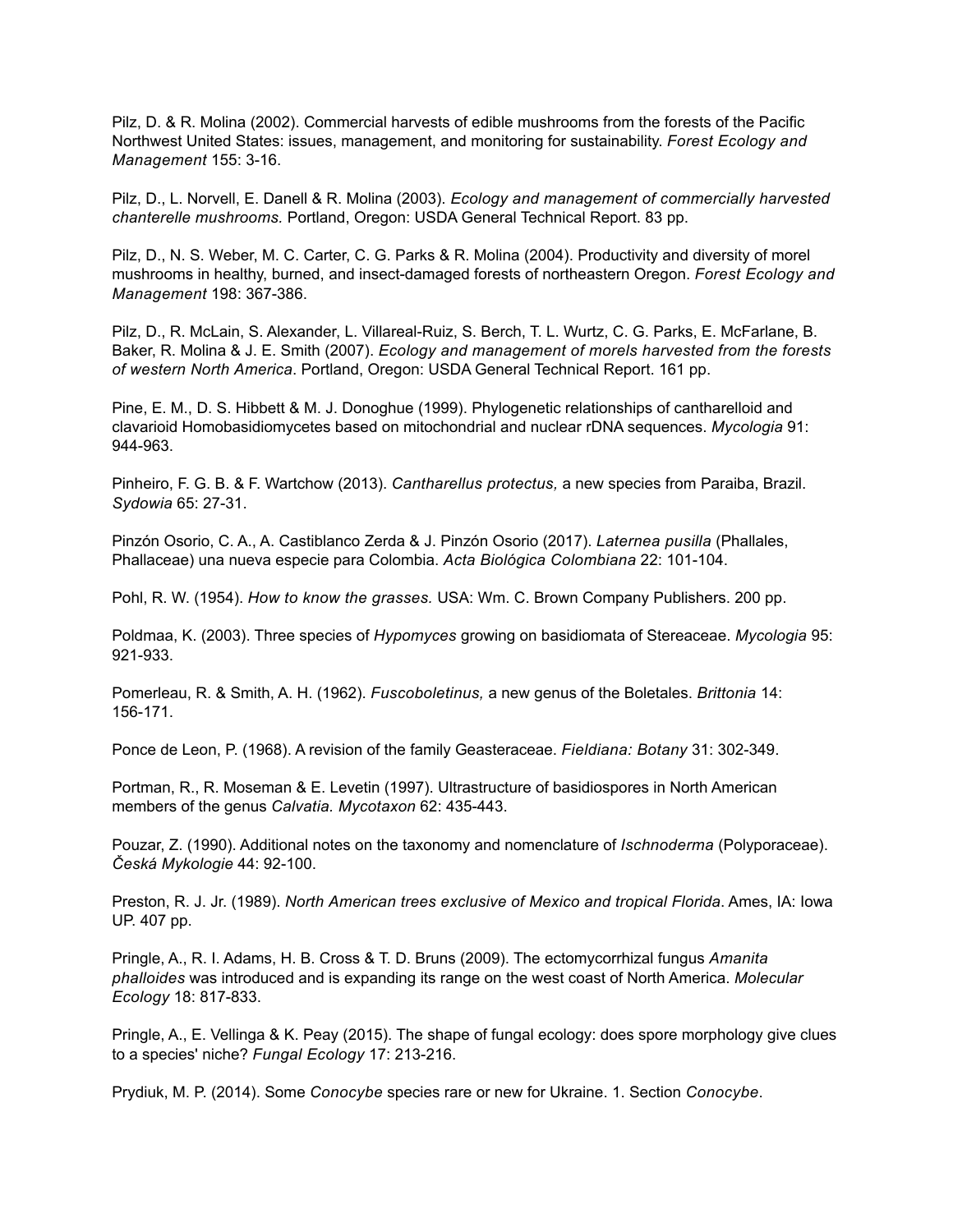*Österreichiesche Zeitschrift für Pilzkunde* 23: 1-19.

Puccinelli, C. & M. Capelari (2009). *Marasmius* do Parque Estadual das Fontes do Ipiranga, São Paulo, SP, Brasil: Seções *Globulares, Hygrometrici, Marasmius* e *Neosessiles. Hoehnea* 36: 249-258.

Pyysalo, H. & Niskanen, A. (1977). On the occurrence of N-Methyl-N-formylhydrazones in fresh and processed false morel, *Gyromitra esculenta*. *Journal of Agriculture & Food Chemistry*. 25: 644-647.

Quaedvlieg, W., M. Binder, J. Z. Groenewald, B. A. Summerell, A. J. Carnegie, T. I. Burgess & P. W.Crou (2014). Introducing the consolidated species concept to resolve species in the Teratosphaeriaceae. *Persoonia* 33: 1-40.

Rajchenberg, M., M. B. Pildain, D. C. Madriaga, A. de Errasti, C. Riquelme & J. Becerra (2019). New poroid Hymenochaetaceae (Basidiomycota, Hymenochaetales) from Chile. *Mycological Progress* 18: 865-877.

Raitviir, A. (1970). Once more on *Neogyromitra caroliniana. Transactions of the Tartu State University* 268, *Papers on Botany* 9: 364-373.

Ramamurthi, C. S., R. P. Korf & L. R. Batra (1957). A revision of the North American species of *Chlorociboria* (Sclerotiniaceae). *Mycologia* 49: 854-863.

Ramirez-Cruz, V., G. Guzman, A. R. Villalobos-Arambula, A. Rodriguez, P. B. Matheny, M. Sanchez-Garcia & L. Guzman-Davalos (2013). Phylogenetic inference and trait evolution of the psychedelic mushroom genus *Psilocybe* sensu lato (Agaricales). *Botany* 91: 573-591.

Ramírez-Cruz, V., A. Cortés-Pérez, J. Borovička, A. R. Villalobos-Arámbula, P. B. Matheny & L. Guzmán-Dávalos (2019). *Deconica cokeriana* (Agaricales, Strophariaceae), a new combination. *Mycoscience* (in press)

Ramírez-López, I., M. V. Ríos & Z. Cano-Santana (2013). Phenotypic plasticity of the basidiomata of *Thelephora* sp. (Thelephoraceae) in tropical forest habitats. *International Journal of Tropical Biology* 61: 343-350.

Ramírez-López, I., M. Villegas-Ríos, R. Salas Lizana, R. Garibay-Orijel & J. Alvarez-Manjarrez (2015). *Thelephora versatilis* and *Thelephora pseudoversatilis:* two new cryptic species with polymorphic basidiomes inhabiting tropical deciduous and sub-perennial forests of the Mexican Pacific coast. *Mycologia* 107: 346-358.

Ramos, A., V. M. Bandala & L. Montoya (2017). A new species and a new record of *Laccaria* (Fungi, Basidiomycota) found in a relict forest of the endangered *Fagus grandifolia* var. *mexicana. MycoKeys* 27: 77-94. doi: 10.3897/mycokeys.27.21326

Ramsbottom, J. (1946). *Poisonous fungi*. London: King Penguin Books.

Ramsey, R. W. (1980). *Lycoperdon nettyana,* a new puffball from western Washington State. *Mycotaxon* 11: 185-188.

Rapior, S., F. Fons & J.-M. Bessiere (2000). The fenugreek odor of *Lactarius helvus. Mycologia* 92: 305-308.

Rapior, S., S. Breheret, T. Talou, Y. Pélissier & J. M. Bessière (2002). The anise-like odor of *Clitocybe*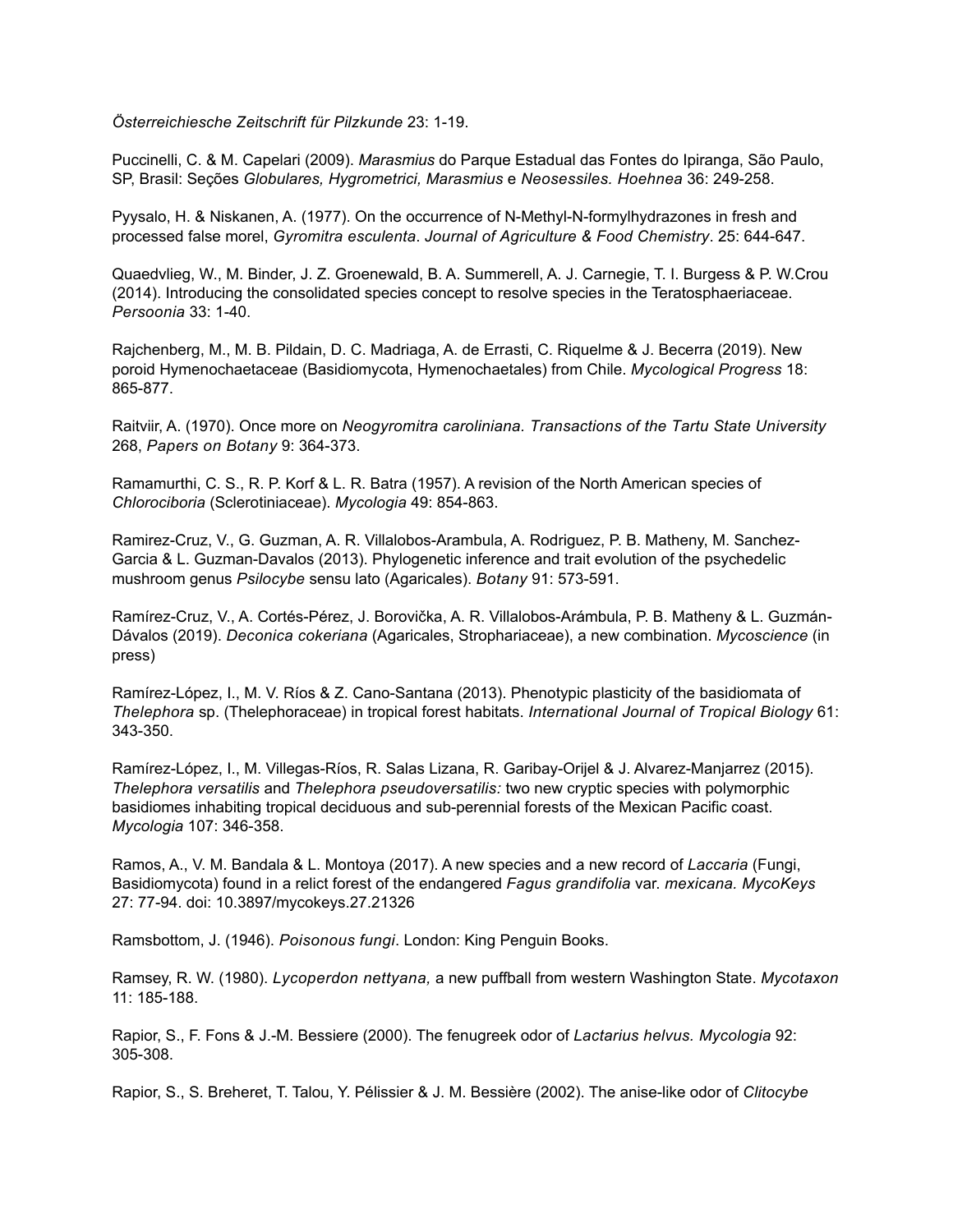*odora, Lentinellus cochleatus,* and *Agaricus essettei. Mycologia* 94: 373-376.

Raspé, O., S. Vadthanarat, A. de Kesel, J. Degreef, K. D. Hyde & S. Lumyong (2016). *Pulveroboletus fragrans*, a new Boletaceae species from northern Thailand, with a remarkable aromatic odor. *Mycological Progress* 15: 38.

Rauschert, S. (1985). Proposal to conserve *Leccinum* with *L. aurantiacum* as typ. cons. (Fungi: Boletaceae). *Taxon* 34: 713.

Rauschert, S. (1986). *Leccinum:* Once again. *Taxon* 35: 691-693.

Raymundo, T., R. Díaz-Moreno, S. Bautista-Hernández, E. Aguirre-Acosta & R. Valenzuela (2012). Diversidad de ascomicetes macroscópicos en Bosque Las Bayas, municipio de Pueblo Nuevo, Durango, México. *Revista Mexicana de Biodiversidad* 83: 1-14.

Raymundo, T., M. Contreras, S. Bautista-Hernández, R. Díaz-Moreno & R. Valenzuela (2012). Hongos tremeloides del Bosque Las Bayas, Municipio de Pueblo Nuevo, Durango, México. *Polibotánica* 33: 85-103.

Rea, C. (1912). New and rare British fungi. *Transactions of the British Mycological Society* 3: 376-380.

Rea, P. M. (1942). Fungi of southern California. I. *Mycologia* 34: 563-574.

Rea, P. M. & Heidenhain, B. (1955). The genus *Lysurus. Papers of the Michigan Academy of Science, Arts, and Letters* 40: 49-66.

Redecker, D., T. M. Szaro, R. J. Bowman & T. D. Bruns (2001). Small genets of *Lactarius xanthogalactus, Russula cremoricolor,* and *Amanita franchetii* in late-stage ectomycorrhizal successions. *Molecular Ecology* 10: 1025-1034.

Redhead, S. A. & Weresub, L. K. (1978). On *Omphalia* and *Omphalina. Mycologia* 70: 556-568.

Redhead, S. A. & R. Singer (1978). On *Calocybe* names. *Mycotaxon* 6: 500-502.

Redhead, S. A. & R. Watling (1979). A new psammophilic *Leccinum. Canadian Journal of Botany* 57: 117-119.

Redhead, S. A. (1979). The genus *Strobilurus* (Agaricales) in Canada with notes on extralimital species. *Canadian Journal of Botany* 58: 68-83.

Redhead, S. A. (1980). The genus *Strobilurus* (Agaricales) in Canada with notes on extralimital species. *Canadian Journal of Botany* 58: 68-83.

Redhead, S. A. & J. Ginns (1980). *Cyptotrama asprata* (Agaricales) from North America and notes on five other species of *Cyptotrama* sect. *Xerulina. Canadian Journal of Botany* 58: 731-740.

Redhead, S. A. & Traquair, J. A. (1981). *Coprinus* Sect. *Herbicolae* from Canada, notes on extralimital taxa, and the taxonomic position of a low temperature basidiomycete forage crop pathogen from western Canada. *Mycotaxon* 13: 373-404.

Redhead, S. A. (1982). The systematics of *Callistosporium luteo-olivaceum. Sydowia, Ser. II* 35: 223-235.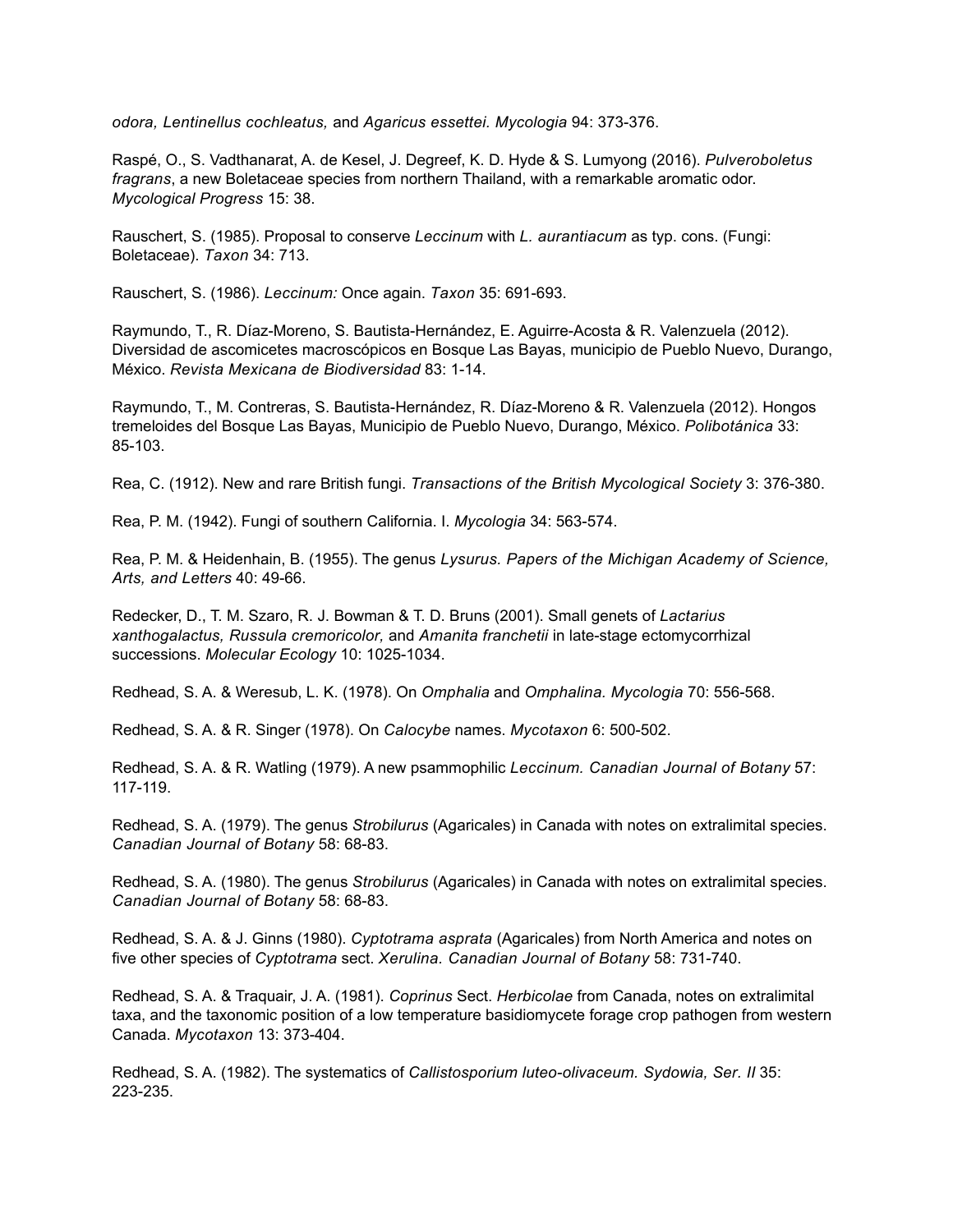Redhead, S. A. (1984). *Arrhenia* and *Rimbachia*, expanded generic concepts, and a reevaluation of *Leptoglossum* with emphasis on muscicolous North American taxa. *Canadian Journal of Botany* 62: 865-892.

Redhead, S. A. (1984). Mycological observations, 4-12: on *Kuehneromyces, Stropharia, Marasmius, Mycena, geopetalum, Omphalopsis, Phaeomarasmius, Naucoria,* and *Prunulus*. Sydowia 37: 246-270.

Redhead, S. A. & J. H. Ginns (1985). A reappraisal of agaric genera associated with brown rots of wood. *Transactions of the Mycological Society of Japan* 26: 349-381.

Redhead, S. A. (1986). Mycological observations 15-16: On *Omphalia* and *Pleurotus. Mycologia* 78: 522-528.

Redhead, S. A., J. Ginns & R. A. Shoemaker (1987). The *Xerula* (*Collybia, Oudesmansiella*) *radicata* complex in Canada. *Mycotaxon* 30: 357-405.

Redhead, S. A. (1987). The Xerulaceae (Basidiomycetes), a family with sarcodimitic tissues. *Canadian Journal of Botany* 65:1551-1562.

Redhead, S. A. (1989). A biogeographical overview of the Canadian mushroom flora. *Canadian Journal of Botany* 67: 3003-3062.

Redhead, S. A. & L. L. Norvell (1993). Notes on *Bondarzewia, Heterobasidion* and *Pleurogala*. Mycotaxon 68: 371-380.

Redhead, S. A., G. R. Walker, J. F. Ammirati & L. L. Norvell (1995). *Omphalina sensu lato* in North America 4: *O. rosella*. *Mycologia* 87: 880-885.

Redhead, S. A., L. L. Norvell & E. Danell. (1997). *Cantharellus formosus* and the Pacific Golden Chanterelle harvest in western North America. *Mycotaxon* 65: 285-322.

Redhead, S. A., R. H. Petersen & A. S. Methven (1998). *Flammulina* (Agaricales): *F. stratosa,* a new New Zealand species distantly related to the cultivated Enoki mushroom. *Canadian Journal of Botany* 76: 1589-1595.

Redhead, S. A. & R. H. Petersen (1999). New species, varieties and combinations in the genus *Flammulina. Mycotaxon* 71: 285-294.

Redhead, S. A., J. F. Ammirati, L. L. Norvell & M. T. Seidl (2000). Notes on western North American snowbank fungi. *Mycotaxon* 76: 321-328.

Redhead, S. A., R. Vilgalys, J-M. Moncalvo, J. Johnson & J S. Hopple, Jr. (2001) *Coprinus* Pers. and the disposition of *Coprinus* species sensu lato. *Taxon* 50: 203-241.

Redhead, S. A., J.-M. Moncalvo, R. Vilgalys & F. Lutzoni (2002). Phylogeny of agarics: Partial systematics solutions for bryophilous omphalinoid agarics outside of the Agaricales (Euagarics). *Mycotaxon* 82: 151-168.

Redhead, S. A., F. Lutzoni, J.-M. Moncalvo & R. Vilgalys (2002). Phylogeny of Agarics: Partial systematics solutions for core omphalinoid genera in the Agaricales (Euagarics). *Mycotaxon* 83: 19-57.

Redhead, S. A., L. L. Norvell, E. Danell & S. Ryman (2002). Proposals to conserve the names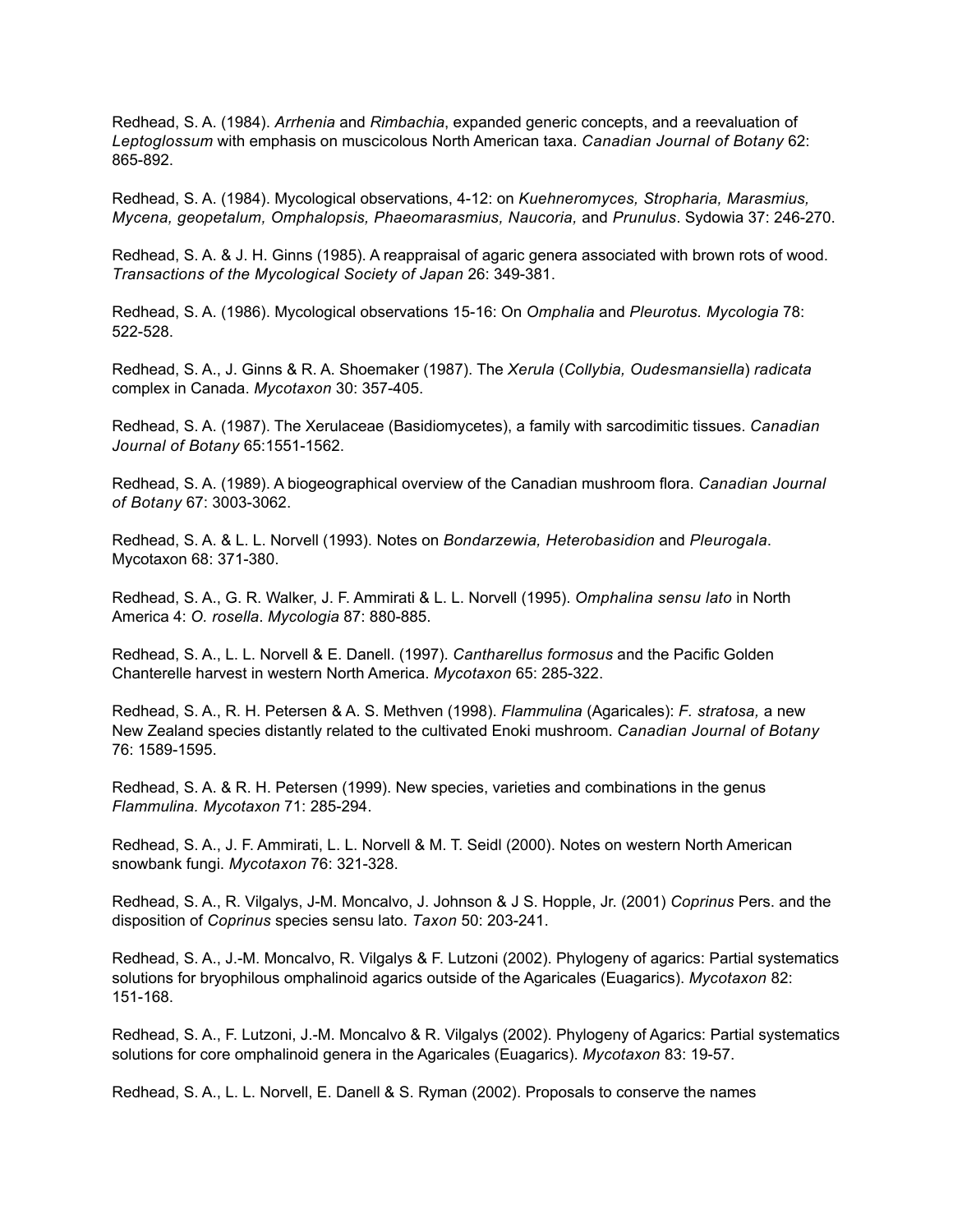*Cantharellus lutescens* Fr.: Fr. and *C*. *tubaeformis* Fr.: Fr. (*Basidiomycota*) with conserved types. *Taxon* 51: 559-562.

Redhead, S. A. & J. McNeill (2008). The generic name *Leratiomyces (Agaricales)* once again. *Mycotaxon* 105: 481-488.

Redhead, S. A., A. Vizzini, D. C. Drehmel & M. Contu (2016). *Saproamanita*, a new name for both *Lepidella* E.-J. Gilbert and *Aspidella* E.-J. Gilbert (*Amaniteae*, *Amanitaceae*). *IMA Fungus* 7: 119-129.

Redman, R. S., J. Ranson & R. J. Rodriguez (2006). Genetic structure of *Cantharellus formosus* populations in a second-growth temperate rain forest of the Pacific Northwest. *Pacific Northwest Fungi* 1: 1-13.

Reed, H. S. (1910). A note on two species of *Calostoma. The Plant World* 13: 246-248.

Rehm, H. (1904). Ascomycetes Americae borealis. I. A. Discomycetes. *Annales Mycologici* 2: 32-37.

Reid, D. A. (1965). New or interesting records of British Hymenomycetes. III. *Transactions of the British Mycological Society* 48: 513-537.

Reid, D. A. (1974). A monograph of the British Dacrymycetales. *Transactions of the British Mycological Society* 62: 433-494.

Reid, D. A. (1977). Some Gasteromycetes from Trinidad and Tobago. *Kew Bulletin* 31: 657-690.

Reid, D. A. (1983). Notes on Dacrymycetales. *Transactions of the British Mycological Society* 80: 483-486.

Reid, D. A. (1989). Notes on some Leucocoprinoid fungi from Britain. *Mycological Research* 93: 413-423.

Retter, M. L. P. (2017). *Field guide to birds of Illinois.* New York: Scott & Nix. 376 pp.

Rhine, L. (2020). *A pocket guide to common Kansas mushrooms*. Wichita, KS: Great Plains Nature Center. 69 pp.

Richard, F., J. -M. Bellanger, P. Clowez, K. Hansen, K. O'Donnell, A. Urban, M. Sauve, R. Courtecuisse & P. -A. Moreau (2015). True morels (*Morchella*, Pezizales) of Europe and North America: evolutionary relationships inferred from multilocus data and a unified taxonomy. *Mycologia* 107: 359-382.

Richter, C., K. Wittstein, P. M. Kirk & M. Stadler (2015). An assessment of the taxonomy and chemotaxonomy of *Ganoderma. Fungal Diversity* 71: 1-15.

Richter, D. L. & J. N. Bruhn (1989). *Pinus resinosa* ectomycorrhizae: seven host-fungus combinations synthesized in pure culture. *Symbiosis* 7: 211-228.

Richter, D. L. (2004). Rare and unusual fungi (Basidiomycota) of the Huron Mountains, Marquette County, Michigan. *The Michigan Botanist* 43: 65-80.

Rinaldi, A. & Tyndalo, V. (1974). The complete book of mushrooms. Transl. Italia & Alberto Mancinelli. New York: Crown Publishers. 332 pp.

Ritchie, D. (1948). The development of *Lycoperdon oblongisporum. American Journal of Botany* 35: 215-219.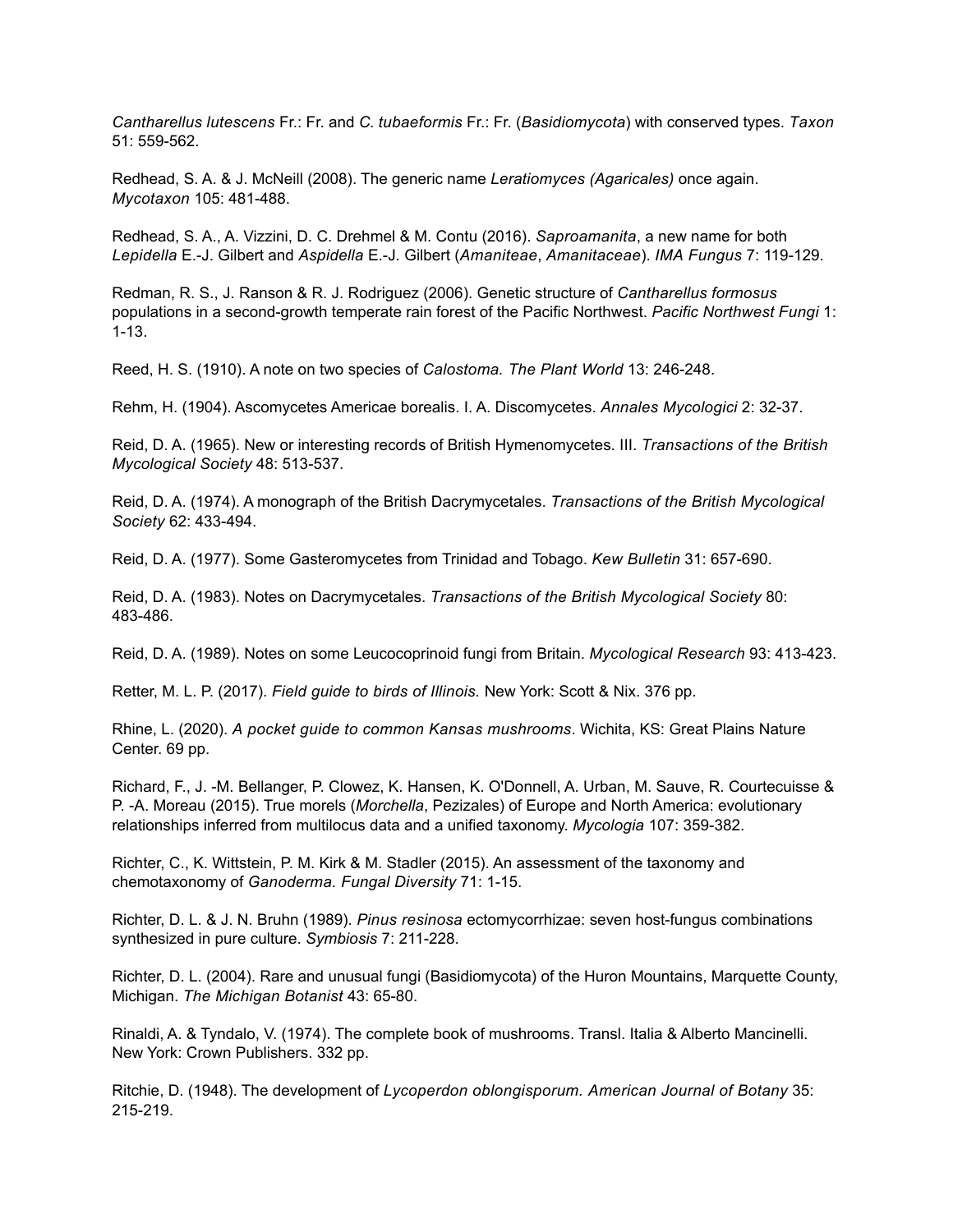Riva, A. (1988). *Tricholoma* (Fr.) Staude. (Fungi Europaei 3.) Milano: Massimo Candusso. 618 pp.

Rivera, Y., A. M. Kretzer & T. R. Horton (2015). New microsatellite markers for the ectomycorrhizal fungus *Pisolithus tinctorius sensu stricto* reveal the genetic structure of US and Puerto Rican populations. *Fungal Ecology* 13: 1-9.

Rizzo, D. M., P. T. Gieser & H. H. Burdsall Jr. (2003). *Phellinus coronadensis:* a new species from southern Arizona, USA. *Mycologia* 95: 74-79.

Roberts, C. (2007). Russulas of southern Vancouver Island coastal forests. Doctoral dissertation, University of Victoria. Victoria BC, Canada.

Roberts, P. (1995). British *Tremella* species I: *Tremella aurantia* & *T. mesenterica. Mycologist* 9: 110-114.

Robertson, C. P., L. Wright, S. Gamiet, N. Machnicki, J. Ammirati, J. Birkebak, C. Meyer & A. Allen (2006). *Cortinarius rubellus* Cooke from British Columbia, Canada and western Washington, USA. *Pacific Northwest Fungi* 1.6: 1-7.

Robbins, W. J. & Hervey, A. (1959). Wood extract and growth of *Morchella. Mycologia* 51: 356-363.

Robison, M. M., B. Chiang & P. A. Horgen (2001). A phylogeny of the genus *Agaricus* based on mitochondrial atp6 sequences. *Mycologia* 93: 30-37.

Robledo, G. L., M. Palacio, C. Urcelay, A. M. Vasco-Palacios, E. Crespo, O. Popoff, K. Põldmaa, L. Ryvarden & D. H. Costa-Rezende (2020). Mystery unveiled: *Diacanthodes* Singer--a lineage within the core polyporoid clade. *Systematics and Biodiversity* 0: 1-19.

Rochon, C., D. Pare, N. Pelardy, D. P. Khasa & J. A. Fortin (2011). Ecology and productivity of *Cantharellus cibarius* var. *roseocanus* in two eastern Canadian jack pine stands. *Botany* 89: 663-675.

Rodrigues, A. C. M. & I. G. Baseia (2013). *Blumenavia angolensis* (Clathraceae), a rare phalloid reported from northeastern Brazil. *Mycosphere* 4: 1066-1069.

Rogers, J. D. & J. M. Bonman (1978). A white variant of *Caloscypha fulgens* from northern Idaho. *Mycologia* 70: 1286-1287.

Rogers, J. D. (1979). *Xylaria magnoliae* sp. nov. and comments on several other fruit-inhabiting species. *Canadian Journal of Botany* 57: 941-945.

Rogers, J. D. (1983). *Xylaria bulbosa, Xylaria curta,* and *Xylaria longipes* in continental United States. *Mycologia* 75: 457-467.

Rogers, J. D. (1984). *Xylaria acuta, Xylaria cornu-damae,* and *Xylaria mali* in continental United States. *Mycologia* 76: 23-33.

Rogers, J. D. (1984). *Xylaria cubensis* and its anamorph *Xylocoremium flabelliforme, Xylaria allantoidea,* and *Xylaria poitei* in continental United States. *Mycologia* 76: 912-923.

Rogers, J. D. & Samuels, G. J. (1986). Ascomycetes of New Zealand 8. *Xylaria. New Zealand Journal of Botany* 24: 615-650.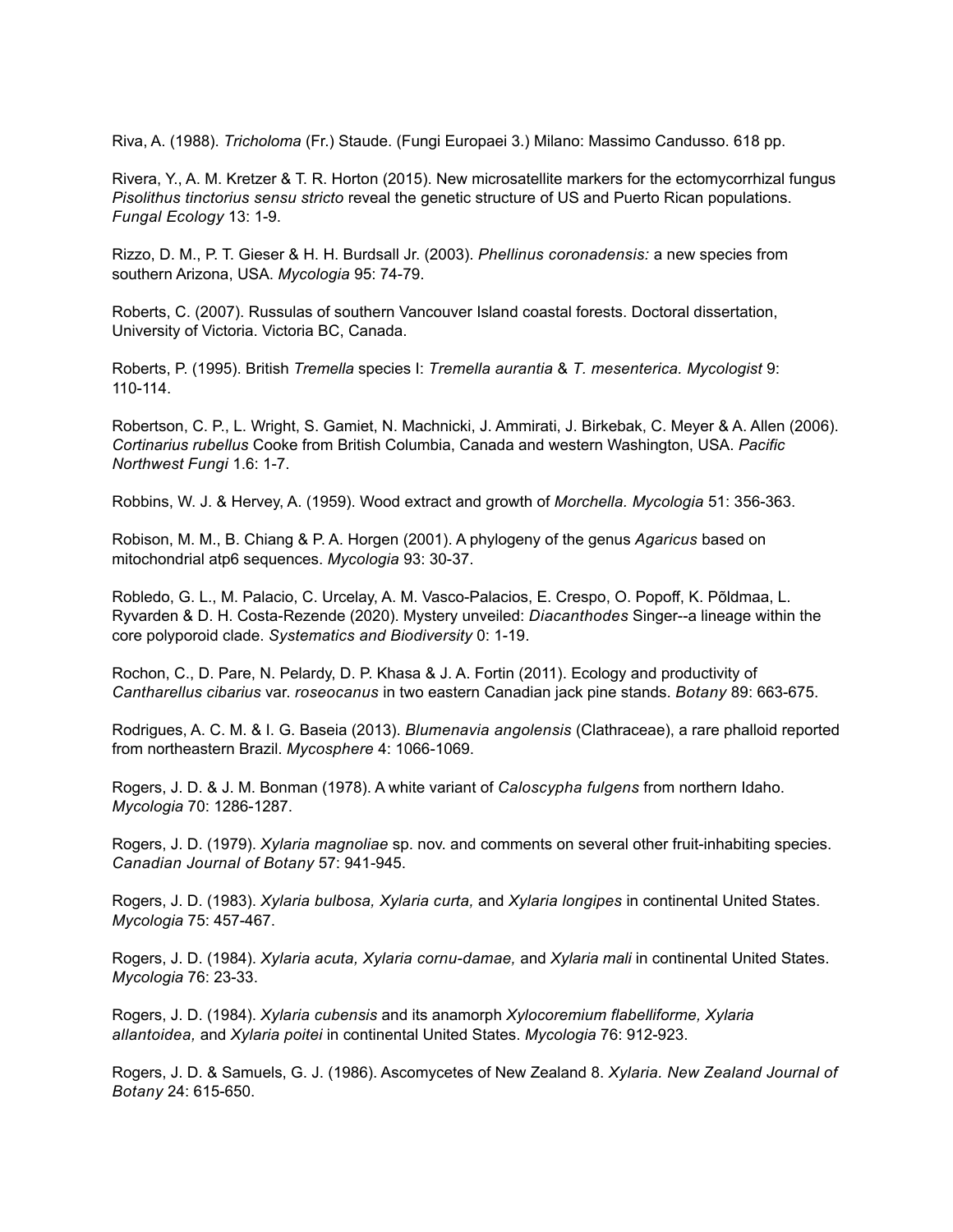Rogers, J. D. & B. E. Callan (1986). *Xylaria polymorpha* and its allies in continental United States. *Mycologia* 78: 391-400.

Rogers, J. D. (1986). Provisional keys to *Xylaria* species in continental United States. *Mycotaxon* 26: 85-97.

Rogers, J. D. & Y. -M. Ju (1998). The genus *Kretzschmaria. Mycotaxon* 68: 345-393.

Rogers, J. D., Y. -M. Ju, R. Watling & A. J. S. Whalley (1999). A reinterpretation of *Daldinia concentrica* based upon a recently discovered specimen. *Mycotaxon* 72: 507-519.

Rogers, J. D., F. San Martin & Y. -M. Ju (2002). A reassessment of the *Xylaria* on *Liquidambar* fruits and two new taxa on *Magnolia* fruits. *Sydowia* 54: 91-97.

Rogers, J. D., A.N. Miller & L. N. Vasilyeva (2008). Pyrenomycetes of the Great Smoky Mountains National Park. VI. *Kretzchmaria, Nemania, Rosellinia* and *Xylaria (Xylariaceae). Fungal Diversity* 29: 107-116.

Rogerson, C. T. & Simms, H. R. (1971). A new species of *Hypomyces* on *Helvella. Mycologia* 63: 416-421.

Rogerson, C. T. & Samuels, G. J. (1994). Agaricolous species of *Hypomyces. Mycologia* 86: 839-866.

Ronikier, A. & M. Ronikier (2010). Biogeographical patterns of artic-alpine fungi: Distribution analysis of *Marasmius epidryas*, a typical circumpolar species of cold environments. *North American Fungi* 5: 23-50.

Roody, W. C. (2003). *Mushrooms of West Virginia and the central Appalachians*. Korea: U Kentucky P. 520 pp.

Roper, M., A. Seminara, M. M. Bandi, A. Cobb, H. R. Dillard & A. Pringle (2010). Dispersal of fungal spores on a cooperatively generated wind. *Proceedings of the National Academy of Sciences* 107: 17474-17479.

Rosenblad, M. A., M. P. Martín, L. Tedersoo, M. Ryberg, A. Larsson, C. Wurzbacher, K.Abarenkov & R. H. Nilsson (2016). Detection of signal recognition particle (SRP) RNAs in the nuclear ribosomal internal transcribed spacer I (ITSI) of three lineages of ectomycorrhizal fungi (Agaricomycetes, Basidiomycota). *MycoKeys* 13: 21-33.

Rosinski, M. A. & A. D. Robison (1968). Hybridization of *Panus tigrinus* and *Lentodium squamulosum*. *American Journal of Botany* 55: 242-246.

Ross-Davis, A. L., J. W. Hanna, M. -S. Kim & N. B. Klopfenstein (2012). Advances toward DNA-based identification and phylogeny of North American *Armillaria* species using elongation factor-1 alpha gene. *Mycoscience* 53: 161-165.

Royse, D. J. & May, B. (1990). Interspecific allozyme variation among *Morchella* spp. and its inferences for systematics within the genus. *Biochemical Systematics and Ecology* 18: 475-479.

Rubel, W. & D. Arora (2008). A study of cultural bias in field guide determinations of mushroom edibility using the iconic mushroom, *Amanita muscaria*, as an example. *Economic Botany* 62: 223-243.

Ryoo, R., H. -D. Sou, K. -H. Ka & H. Park (2013). Phylogenetic relationships of Korean *Sparassis latifolia*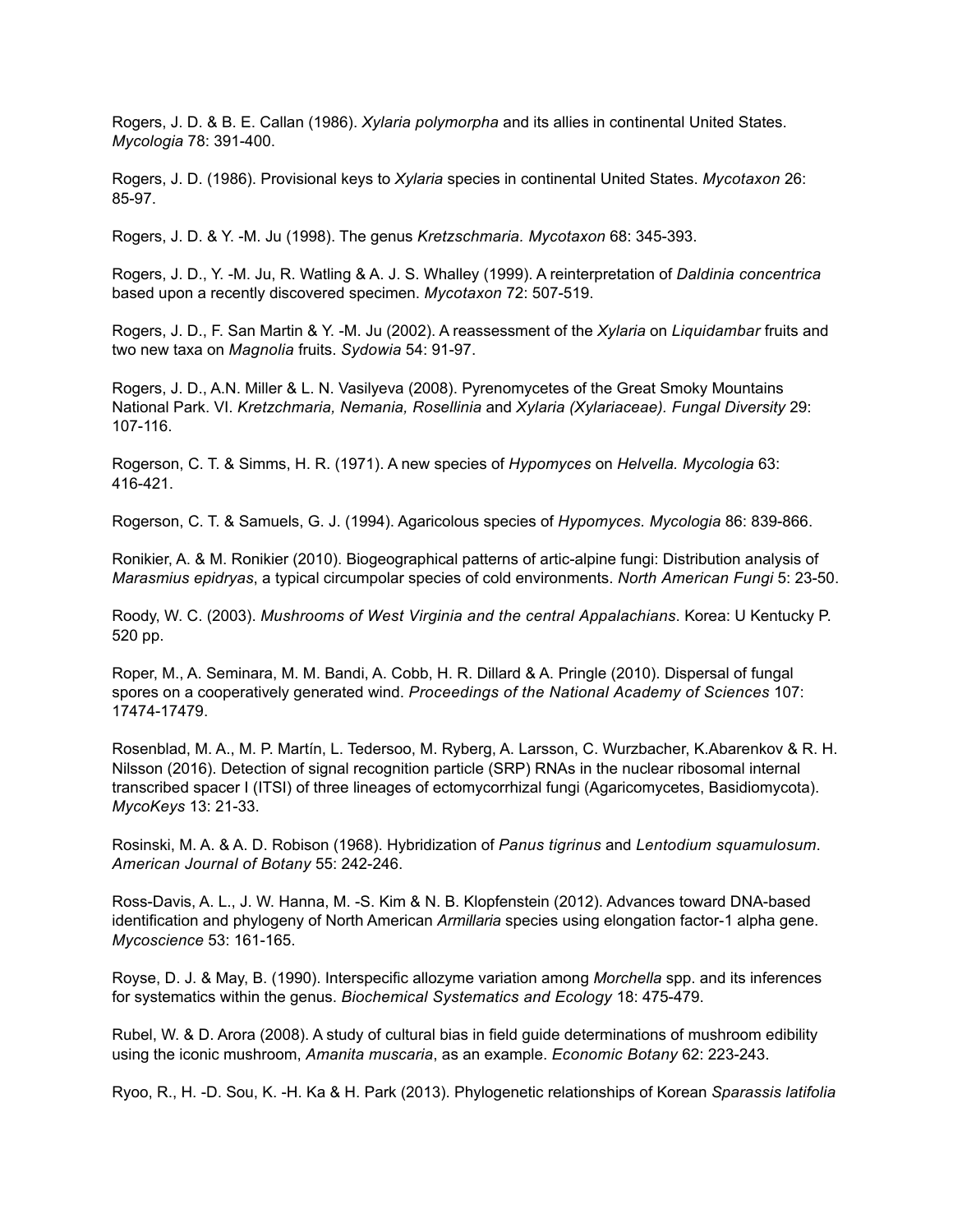based on morphological and ITS rDNA characteristics. *Journal of Microbiology* 51: 43-48.

Ryvarden, L. (1989). *Mycorrhaphium citrinum* sp. nov. (Basidiomycetes, Aphyllophorales). *Memoirs of the New York Botanical Garden* 49: 344-347.

Ryvarden, L. (2001). The genus *Auriscalpium*. *Harvard Papers in Botany* 6: 193-198.

Ryvarden, L. & T. Iturriaga (2003). Studies in neotropical polypores 10. New polypores from Venezuela. *Mycologia* 95: 1066-1077.

Sá, M. C. A. & F. Wartchow (2016). *Volvariella leucocalix* (Pluteaceae), a new species from Brazilian semiarid region. *Mycosphere* 7: 30-35.

Saar, I. (2003). The genera *Cystoderma* and *Cystodermella* (Tricholomataceae) in temperate Eurasia. *Mycotaxon* 86: 455-473.

Saar, I. & T. Laessoe (2006). Two new *Cystoderma* species from high Andean Ecuador. *Mycotaxon* 96: 123-127.

Saar, I. & A. Voitk (2013). *Cystoderma* & *Cystodermella* of Newfoundland and Labrador. *Omphalina* 4: 6-13.

Saar, I. & A. Voitk (2015). Type studies of two *Tricholomopsis* species described by Peck. *Mycological Progress* 14: 46.

Saccardo, P. A. (1889). Helvelleae; *Discina*. In *Sylloge Fungorum VIII.* Ann Arbor, Michigan: J. W. Edwards. 7-33; 99-105.

Sáenz, J. A. (1980). *Ligiella*, a new genus for the Clathraceae. *Mycologia* 72: 338-349.

Sáenz, J. A. & V. S. Gómez (1981). Estudio de esporas de seis especies de Falales (Phallales) al microscopio electrónico de barrido. *Revista de Biologia Tropical* 29: 299-303.

Sáenz, J. A. & Nassar, C. M. (1982). Hongos de Costa Rica: Familias Phallaceae y Clathraceae. *Revista de Biologia Tropical* 30: 41-52.

Saenz, J. A., G. S. Rawla & R. Sharma (1982). *Pseudocolus grandis* a new species for the Clathraceae. *Revista de Biologia Tropical* 30: 102-104.

Salmones, D., D. Martinez-Carrera & G. Guzman (1988). Estudio comparativo sobre el cultivo de *Volvariella bakeri* y *Volvariella bombycina* en diferentes desechos agroindustriales. *Biotica* 13: 7-16.

Samuels, G. J. (2008). *Fungicolous fungi of the mid Atlantic states*. Beltsville, MD: Published by the author.

Samuels, G. J. & A. Ismaiel (2011). *Hypocrea peltata*: a mycological Dr Jekyll and Mr Hyde? *Mycologia* 103: 616-630.

Samuelson, D. A. (1978). Asci of the Pezizales. VI. The apical apparatus of *Morchella esculenta, Helvella crispa*, and *Rhizina undulata*. General discussion. *Canadian Journal of Botany* 56: 3069-3082.

San Juan Mountains Association. (1999) *Trees native to the forests of Colorado*. Durango, CO: San Juan Mountains Association. 22 pp.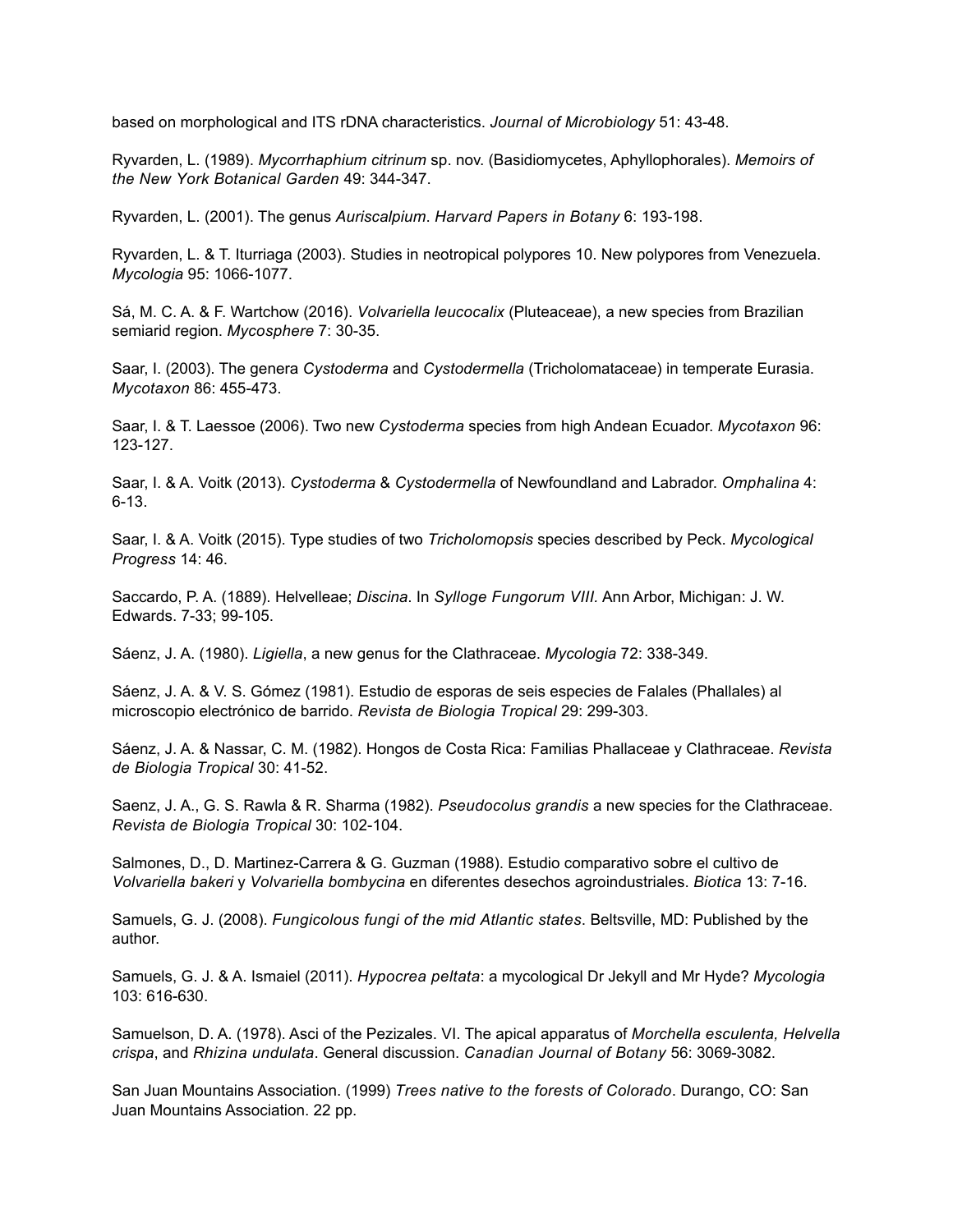San Martin, F., P. Lavin & J. D. Rogers. (2001). Some species of *Xylaria* (Hymenoascomycetes, Xylariaceae) associated with oaks in Mexico. *Mycotaxon* 79: 337-360.

Sánchez-García, M., P. B. Matheny, G. Palfner & D. J. Lodge (2014). Deconstructing the Tricholomataceae (Agaricales) and introduction of the new genera *Albomagister*, *Corneriella*, *Pogonoloma* and *Pseudotricholoma*. *Taxon* 63: 993-1007.

Sanchez-Garcia, M. & P. B. Matheny (2017). Is the switch to an ectomycorrhizal state an evolutionary key innovation in mushroom-forming fungi? A case study in the Tricholomataceae (Agaricales). *Evolution* 71: 51-65.

Sánchez-García, M., K. Adamčiková, P. -A. Moreau, A. Vizzini, S. Jančovičová, M. Kiran, M. Cabon, P. B. Matheny & S. Adamčik (2021). The genus *Dermoloma* is more diverse than expected and forms a monophyletic lineage in the Tricholomataceae. *Mycological Progress* 20: 11-25.

Sandoval-Leiva, P., Henríquez, J. L. & L. Trierveiler-Pereira (2014). Additions to Chilean phalloid mycota. *Mycotaxon* 128: 45-54.

Sarc, L. & M. Jamsek (2006). Is *Gyromitra esculenta* really a conditionally edible mushroom? - Case report. *Clinical Toxicology* 44: 519.

Sato, H., T. Yumoto & N. Murukami (2007). Cryptic species and host specificity in the ectomycorrhizal genus *Strobilomyces* (Strobilomycetaceae). *American Journal of Botany 94*: 1630-1641.

Sato, H., R. Ohta & N. Murakami (2020). Molecular prospecting for cryptic species of the *Hypholoma fasciculare* complex: toward the effective and practical delimitation of cryptic macrofungal species. *Scientific Reports* 10: 13224.

Saylor, H. (n.d.). Key to the genus *Arcangeliella* in California. Retrieved from the *MykoWeb* Web site: http://www.mykoweb.com/CAF/keys/Arcangeliella\_key.pdf

Schaechter, E. (1997). *In the Company of Mushrooms: A Biologist's Tale*. Cambridge: Harvard UP. 280 pp.

Schalkwijk-Barendsen, H. M. E. (1991). *Mushrooms of Northwest North America*. Redmond, WA: Lone Pine. 414 pp.

Schanzle, R. W. (1973). *Daedalea quercina* forma *trametea* in Illinois. *Mycologia* 65: 689-690.

Schause, D. (2021). *Cogumelos do Litoral do Paraná*. Curitiba, Brazil: Published by the author. 280 pp.

Schlosser, W. E. & Blatner, K. A. (1995). The wild edible mushroom industry of Washington, Oregon and Idaho: A 1992 survey. *Journal of Forestry* 93: 31-36.

Schmidt, E. L. (1979) Puffing in *Morchella*. 13: Journal?? (Trans. Brit. Myco. Soc. ?) 126-127.

Schmidt, E. L. (1983). Spore germination of and carbohydrate utilization by *Morchella esculenta* at different soil temperature. *Mycologia* 75: 870-875.

Schmit, J. P. (2002). Tradeoffs between reproduction and mycelium production in the unit-restricted decomposer *Coprinus cinereus. Mycologia* 94: 40-48.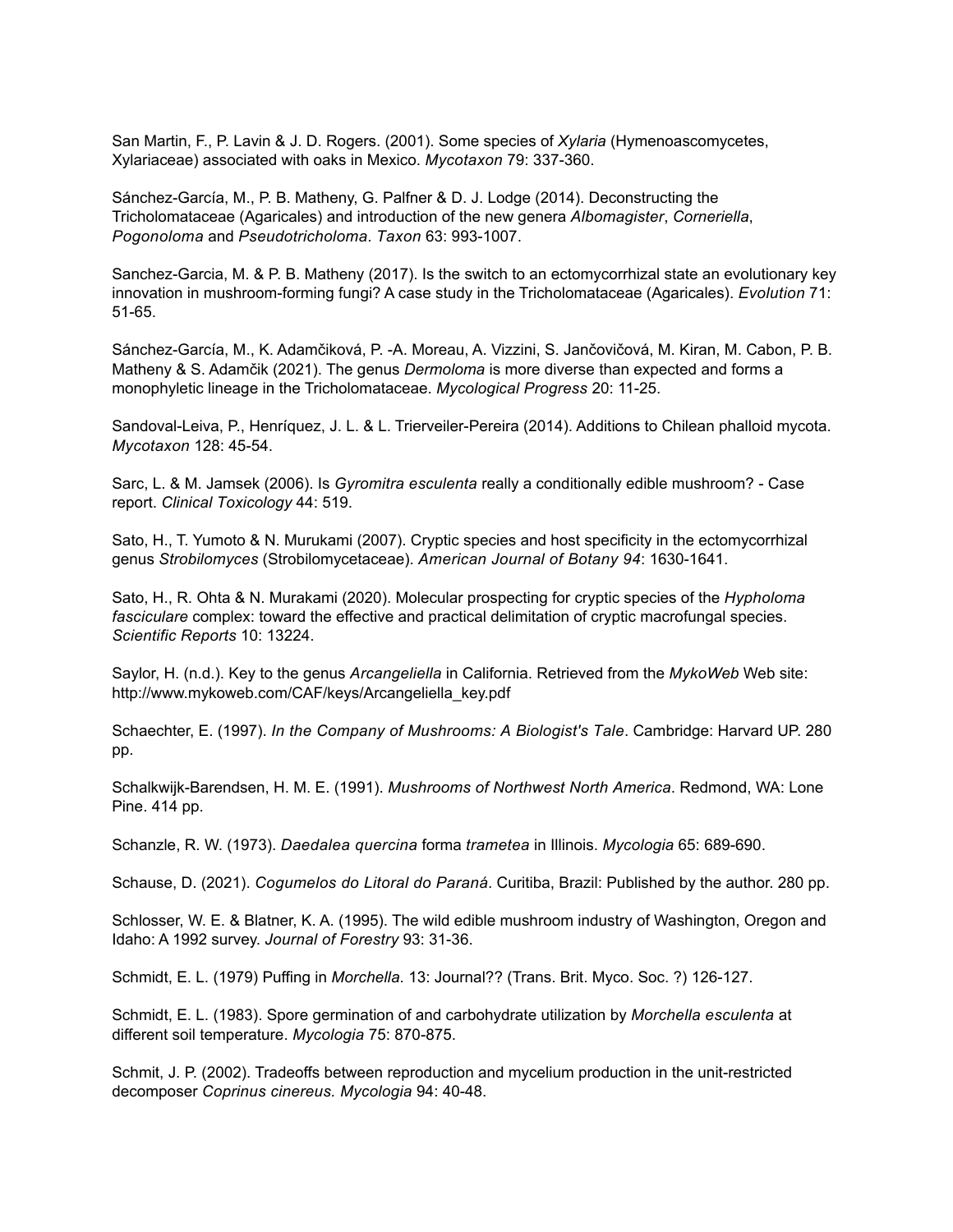Schmidt-Stohn, G., T. E. Brandrud & B. Dima (2018). *Cortinarius caesiocinctus* and *Cortinarius cobaltinus*, a poorly known pair of sister species. *Journal des JEC* 20: 3-21.

Schnabel, G., J. S. Ash & P. K. Bryson (2005). Identification and characterization of *Armillaria tabescens*  from the southeastern United States. *Mycological Research* 109: 1208-1222.

Schoch, C. L., K. A. Seifert, S. Huhndorf, V. Robert, J. L. Spouge, C. A. Levesque, W. Chen & Fungal Barcoding Consortium (2012). Nuclear ribosomal internal transcribed spacer (ITS) region as a universal DNA barcode marker for Fungi. *Proceedings of the National Academy of Sciences* 109: 6241-6246.

Schoch, C. L., B. Robbertse, V, Robert, D. Vu, G. Cardinali, L. Irinyi, W. Meyer, R. H. Nilsson, K. Hughes, A. N. Miller, P. M. Kirk, K. Abarenkov, M. C. Aime, H. A. Ariyawansa, M. Bidartono, T. Boekhout, B. Buyck, Q. Cai, J. Chen, A. Crespo, P. W. Crous, U. Damm, Z. W. De Beer, B. T. M. Dentinger, P. K. Divakar, M. Dueñas, N. Feau, K. Fliegerova, M. A. García, Z. -W. Ge, G. W. Griffith, J. Z. Groenewald, M. Groenewald, M. Grube, M. Gryzenhout, C. Gueidan, L. Guo, S. Hambleton, R. Hamelin, K. Hansen, V. Hofstetter, S. -B. Hong, J. Houbraken, K. D. Hyde, P. Inderbitzin, P. R. Johnston, S. M. Karunarathna, U. Kõljalg, G. M. Kovács, E. Kraichak, K. Krizsan, C. P. Kurtzman, K. -H. Larsson, S. Leavitt, P. M. Letcher, K. Liimatainen, J. -K. Liu, D. J. Lodge, J. J. Luangsa-ard, H. T. Lumbsch, S. S. N. Maharachchikumbura, D. Manamgoda, M. P. Martin, A. M. Minnis, J. -M. Moncalvo, G. Mulè, K. N. Nakasone, T. Niskanen, I. Olariaga, T. Papp, T. Petkovits, R. Pino-Bodas, M. J. Powell, H. A. Raja, D. Redecker, J. M. Sarmiento-Ramirez, K. A. Seifert, B. Shrestha, S. Stenroos, B. Stielow, S. -O. Suh, K. Tanaka, L. Tedersoo, M. T. Telleria, D. Uribeondo, K. V. Subbarao, C. Vágvölgyi, C. Visagie, K. Voigt, D. M. Walker, B. S. Weir, M. Weiß, N. N. Wijayawardene, M. J. Wingfield, J. P. Xu, Z. L. Yang, N. Zhang, W. -Y. Zhuang & S. Federhen (2014). Finding needles in haystacks: linking scientific names, reference specimens and molecular data for Fungi. *Database* 2014, 1, bau061.

Schumacher, T. (1990). The genus *Scutellinia* (Pyronemataceae). Copenhagen: Opera Botanica. 107 pp.

Scopoli, I. A. (1772). *Flora carniolica*. 2. Vienna, J. P. Krauss. 496 pp.

Scott, J. A. (1986). *The butterflies of North America.* Stanford, CA: Stanford University Press. 583 pp.

Seaver, F. J. (1942). *The North American cup-fungi (operculates)*. Supplemented edition. Lancaster, PA: Lancaster Press. 377 pp.

Seaver, F. J. (1951). *The North American cup-fungi (inoperculates)*. Lancaster, PA: Lancaster Press. 428 pp.

Seelan, J. S. S., A. Justo, L. G. Nagy, E. A. Grand, S. A. Redhead & D. Hibbett (2015). Phylogenetic relationships and morphological evolution in *Lentinus*, *Polyporellus* and *Neofavolus*, emphasizing southeastern Asian taxa. *Mycologia* 107: 460-474.

Seidl, M. T. (2000). Phylogenetic relationships within *Cortinarius* subgenus *Myxacium*, sections *Defibulati* and *Myxacium*. *Mycologia* 92: 1091-1102.

Seifert, K. A. (1983). Decay of wood by the Dacrymycetales. *Mycologia* 75: 1011-1018.

Selosse, M. A. (2003). Founder effect in a young *Leccinum duriusculum* (Schultzer) Singer population. *Mycorrhiza* 13: 143-149.

Senthilarasu, G., R. Sharma & S. K. Singh (2012). A new species of *Volvariella* from India. *Mycotaxon* 119: 467-476.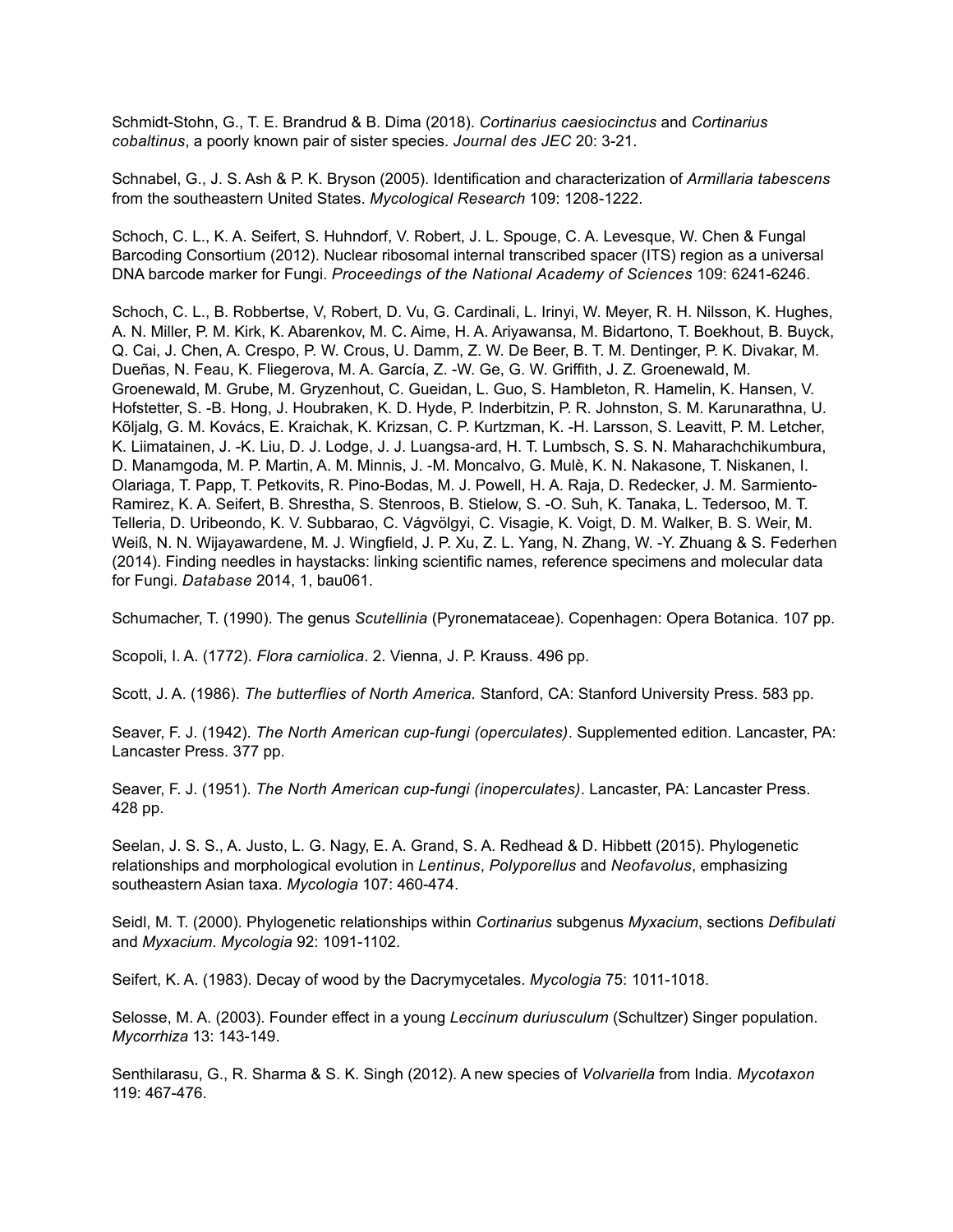Seok, S. J., Y. S. Kim, H. Y. Weon, K. H. Lee, K. M. Park, K. H. Min & K. H. Yoo (2002). Taxonomic study on *Volvariella* in Korea. *Mycobiology* 30: 183-192.

Sequiera, A. & N. Talice-Lacombe (2008). Hongos comestibles y venenosos del Uruguay. Banco de seguros del estado de Uruguay. Almanaque 2008: 26-37.

Shaffer, R. L. (1957). *Volvariella* in North America. *Mycologia* 49: 545-579.

Shaffer, R. L. (1962). Synonyms, new combinations, and new species in *Volvariella* (Agaricales). *Mycologia* 54: 563-572.

Shaffer, R. L. (1962). The subsection *Compactae* of *Russula. Brittonia* 14: 254-284.

Shaffer, R. L. (1964). The subsection *Lactarioideae* of *Russula. Mycologia* 56: 202-231.

Shaffer, R. L. (1968). *Keys to genera of higher fungi*. Ann Arbor: U Michigan Biological Station. 131 pp.

Shaffer, R. L. (1970). Notes on the subsection *Crassotunicatinae* and other species of *Russula. Lloydia* 33: 49-96.

Shaffer, R. L. (1972). North American russulas of the subsection *Foetentinae. Mycologia* 64: 1008-1053.

Shaffer, R. L. (1975). Some common North American species of *Russula* Subsect. Emeticinae. *Nova Hedwigia* 51: 207-237.

Shaffer, R. L. ( 1989). Four white-capped species of *Russula* (Russulaceae). *Memoirs of the New York Botanical Garden* 49: 348-354.

Shaffer, R. L. (1990). Notes on the Archaeinae and other russulas. *Contributions to the University of Michigan Herbarium* 17: 295-306.

Shanks, K. M. (1994). A systematic study of *Tricholoma* in California. Ph.D. thesis, San Francisco State University. 207 pp.

Shanks, K. M. (1996). New species of *Tricholoma* from California and Oregon. *Mycologia* 88: 497-508.

Shaw, T. M., J. Dighton & F. E. Sanders. Interactions between ectomycorrhizal and saprotrophic fungi on agar and in association with seedlings of lodgepole pine (*Pinus contorta*). *Mycological Research* 99: 159-165.

Shen, Q., D. M. Geiser & D. J. Royse (2002). Molecular phylogenetic analysis of *Grifola frondosa*  (maitake) reveals a species partition separating eastern North America and Asian isolates. *Mycologia* 94: 472-482.

Sherwood, M. A. (1980). Taxonomic studies in the Phacidiales: The genus *Coccomyces* (Rhytismataceae). *Occasional Papers of the Farlow Herbarium of Cryptogamic Botany* 15: 1-120.

Shirouzu, T., D. Hirose & S. Tokumasu (2009). Taxonomic study of Japanese Dacrymycetes. *Persoonia* 23: 16-34.

Shirouzu, T., D. Hirose, F. Oberwinkler, N. Shimomura, N. Maekawa & S. Tokumasu (2013). Combined molecular and morphological data for improving phylogenetic hypothesis in Dacrymycetes. *Mycologia*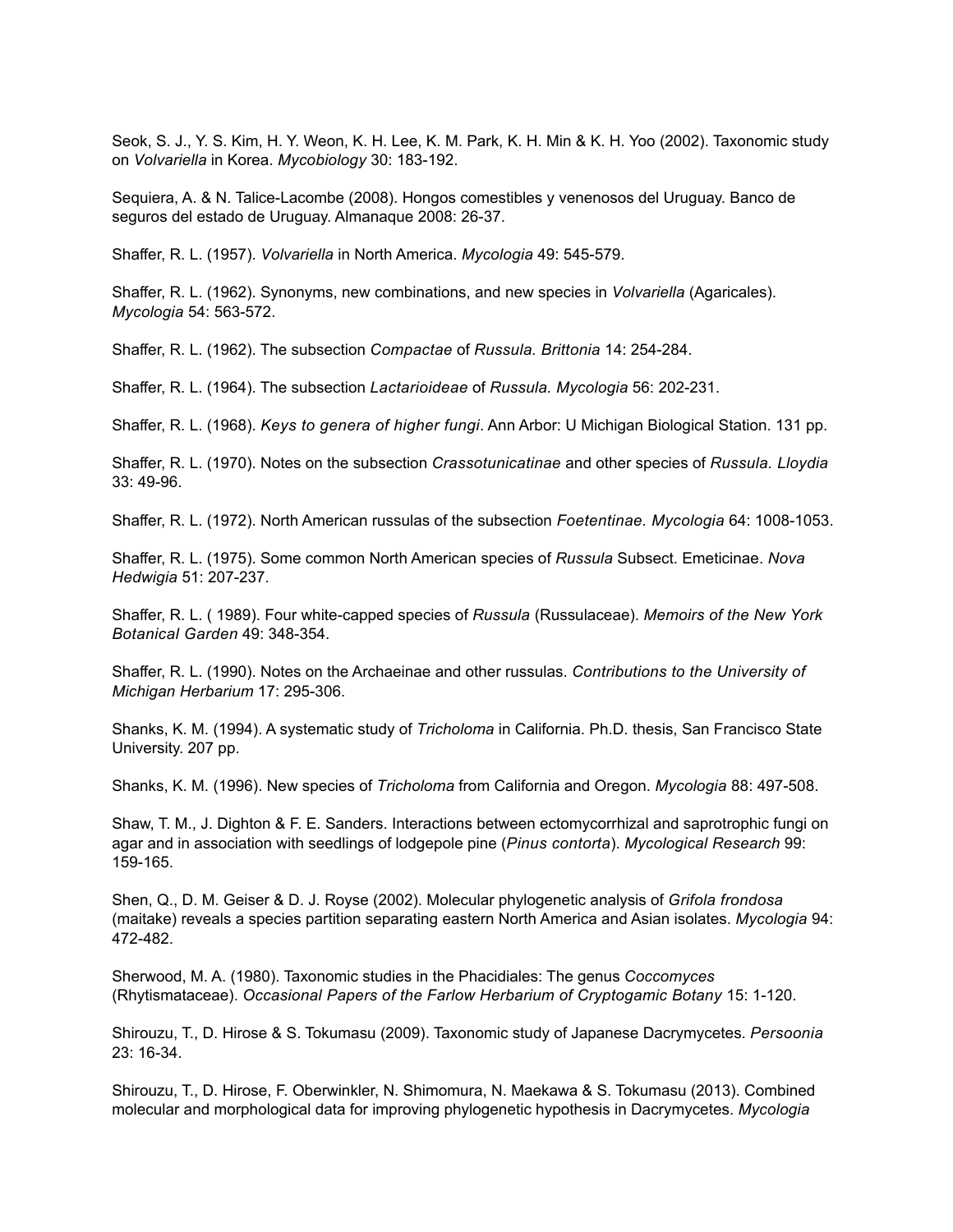105: 1110-1125.

Shirouzu, T., K. Hosaka, K. -O. Nam, B. S. Weir. P. R. Johnston & T. Hosoya (2017). Phylogenetic relationships of eight new Dacrymycetes collected from New Zealand. *Persoonia* 38: 156-169.

Shupe, S. (2019). Illinois wildlife encyclopedia: An illustrated guide to birds, fish, mammals, reptiles, and amphibians. New York: Skyhorse Publishing. 236 pp.

Sibley, D. A. (2009). *The Sibley guide to trees.* New York: Alfred A. Knopf. 425 p.

Sibley, D. A. (2014). *The Sibley guide to birds.* Second edition. New York: Alfred A. Knopf. 599 pp.

Siegel, N., N. H. Nguyen & E. C. Vellinga (2015). *Pholiota olivaceophylla*, a forgotten name for a common snowbank fungus, and notes on *Pholiota nubigena. Mycotaxon* 130: 517-532.

Siegel, N. & C. Schwarz (2016). *Mushrooms of the redwood coast: a comprehensive guide to the fungi of coastal northern California.* Berkeley: Ten Speed Press. 602 pp.

Siegel, N., E. C. Vellinga, C. Schwarz, M. A. Castellano & D. Ikeda (2019). *A field guide to the rare fungi of California's national forests.* Minneapolis, MN: Bookmobile. 313 pp.

da Silva, P. S., V. G. Cortez & R. M. B. da Silveira (2009). New species of *Stropharia* from *Araucaria angustifolia* forests of southern Brazil. *Mycologia* 101: 539-544.

da Silva, P. S., R. M. B. da Silveira & V. G. Cortez (2014). Notes on *Deconica* and *Psilocybe* (Agaricales) from the southern border of Atlantic forest and Pampa biomes of Brazil. *Sydowia* 66: 217-228.

da Silva, B. D. B., T. S. Cabral, M. P. Martín, P. Marinho, F. D. Calonge & I. G. Baseia (2015). *Mutinus albotruncatus* (Phallales, Agaricomycetes), a new phalloid from the Brazilian semiarid, and a key to the world species. *Phytotaxon* 236: 237-248.

Silva-Filho, A. G. S., C. C. Bottke, I. G. Baseia, V. G. Cortez & F, Wartchow (2019). Morphological description and new records of *Hygrocybe conica* var*. conica* and *H. nigrescens* var*. brevispora* (Hygrophoraceae) in Brazil. *Hoehnea* 46: e012019.

Simonds, R. L. & H. H. Tweedie (1978). *Wildflowers of the Great Lakes Region.* Chicago: Chicago Review Press. 96 pp.

Siquier, J. L. & J. C. Salom (2017). Il genere *Pholiotina* nelle Isole Baleari (Spagna)--I *Pholiotina mediterranea* sp. nov. *Rivista di Micologia* 60: 213-236.

Shimono, Y., M. Kato & S. Takamatsu (2004). Molecular phylogeny of Russulaceae (Basidiomycetes; Russulales) inferred from the nucleotide sequences of nuclear large subunit rDNA. *Mycoscience* 45: 303-316.

Shupe, S. (2019). *Illinois wildlife encyclopedia: An illustrated guide to birds, fish, mammals, reptiles, and amphibians.* New York: Skyhorse Publishing. 235 pp.

Sierra, S. & J. Cifuentes (2005). A new species of *Dacryopinax* from Mexico. *Mycotaxon* 92: 243-250.

Simberloff, D., J. -L. Martin, P. Genovesi, V. Maris, D. A. Wardle, J. Aronson, F. Courchamp, B. Galil, E. García-Berthou, M. Pascal, P. Pušek, R. Sousa, E. Tabacchi & M. Vilà (2013). *Trends in Ecology & Evolution* 28: 58-66.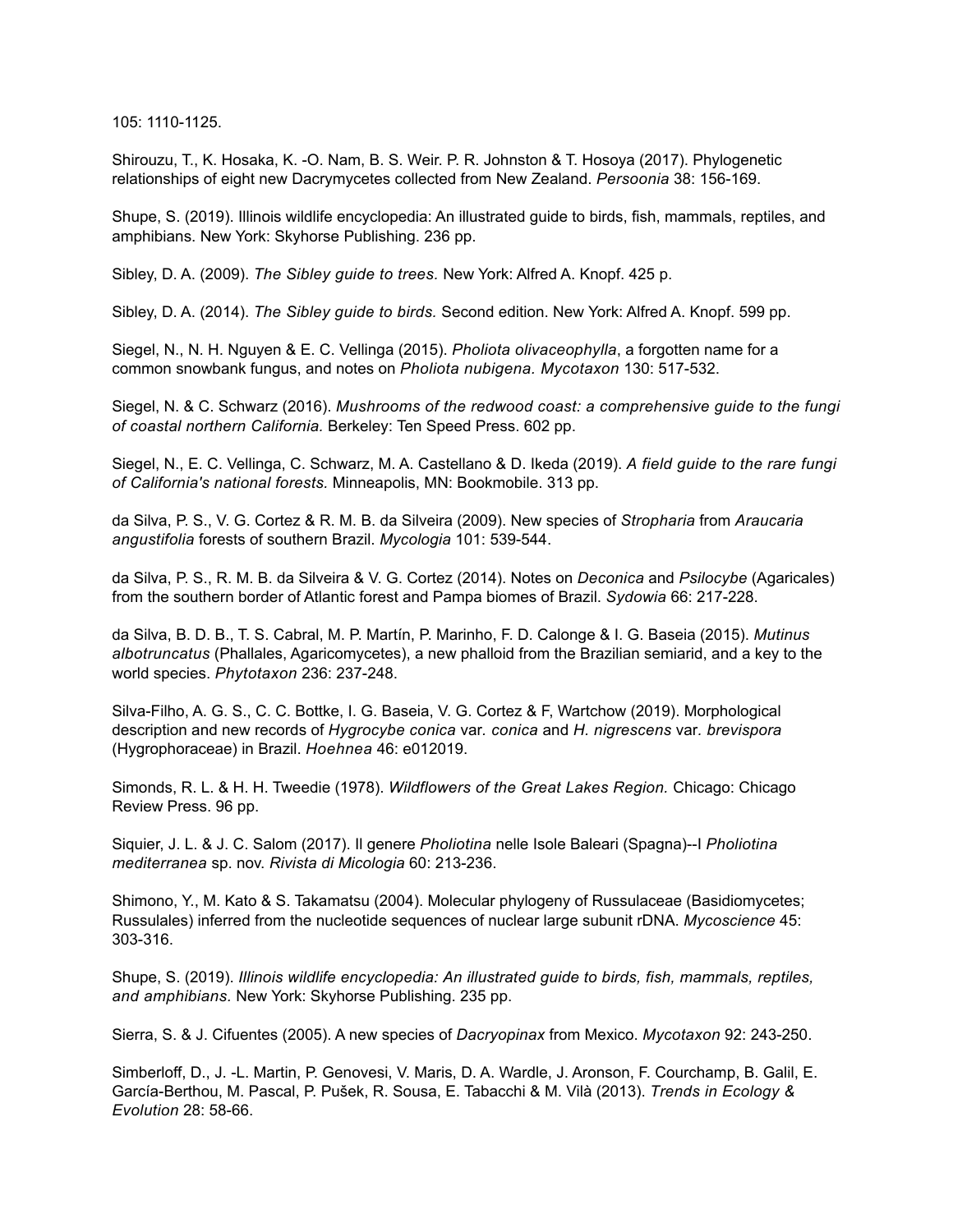Simonini, G., M. Floriani, M. Binder & H. Besl (2001). Two close extraeuropean boletes: *Boletus violaceofuscus* and *Boletus separans. Micologia e Vegetazione Mediterranea* 16: 148-170.

Simpson, W. Synonymy of North American *Russula.* A literature survey. *Russulales News* 5: 23-33.

Sims, K. P., R. Watling & P. Jeffries (1995). A revised key to the genus *Scleroderma. Mycotaxon* 56: 403-420.

Singer, R. (1942). A monographic study of the genera *Crinipellis* and *Chaetocalathus. Lilloa* 8: 441-533.

Singer, R. & Smith, A. H. (1943). A monograph on the genus *Leucopaxillus* Boursier. *Papers of the Michigan Academy of Science* 28: 85-132.

Singer, R. (1945). New Boletaceae from Florida (a preliminary communication). *Mycologia* 37: 797-799.

Singer, R. (1945). The Boletinae of Florida with notes on extralimital species. I. Strobilomycetaceae. *Farlowia* 2: 97-141.

Singer, R. (1945). The Boletinae of Florida with notes on extralimital species. II. The Boletaceae (Gyroporoideae). *Farlowia* 2: 223-303.

Singer, R. (1946). The Boletinae of Florida with notes on extralimital species. IV. The Lamellate families (Gomphidiaceae, Paxillaceae, and Jugasporaceae). *Farlowia* 2: 527-5670.

Singer, R. & Smith, A. H. (1946). The taxonomic position of *Pholiota mutabilis* and related species. *Mycologia* 38: 500-523.

Singer, R. (1947). New genera of fungi. III. *Mycologia* 39: 77-89.

Singer, R. (1947). The Boletinae of Florida with notes on extralimital species. III. *The American Midland Naturalist* 37: 1-263.

Singer, R. & Smith, A. H. (1947). Additional notes on the genus *Leucopaxillus*. *Mycologia* 39: 725-736.

Singer, R. (1948). New and interesting species of Basidiomycetes. II. *Papers of the Michigan Academy of the Sciences* 32: 103-150.

Singer, R. (1949). The genus *Gomphidius* Fries in North America. *Mycologia* 41: 462-489.

Singer, R. (1950). New and interesting species of Basidiomycetes III. *Sydowia* 4: 130-157.

Singer, R. (1952). *Porpoloma*. In: The agarics of the Argentine sector of Tierra del Fuego and limitrophous regions of the Magallanes area. Part I. White and pink spored groups. *Sydowia* 6: 198-201.

Singer, R. (1956). Contributions towards a monograph of the genus *Pluteus. Transactions of the British Mycological Society* 39: 145-232.

Singer, R. (1956). New genera of fungi. VII. *Mycologia* 48: 719-727.

Singer, R. (1957). New and interesting species of Basidiomycetes V. Sydowia 11: 141-272.

Singer, R. (1958,1959). Studies toward a monograph of the South American species of *Marasmius*.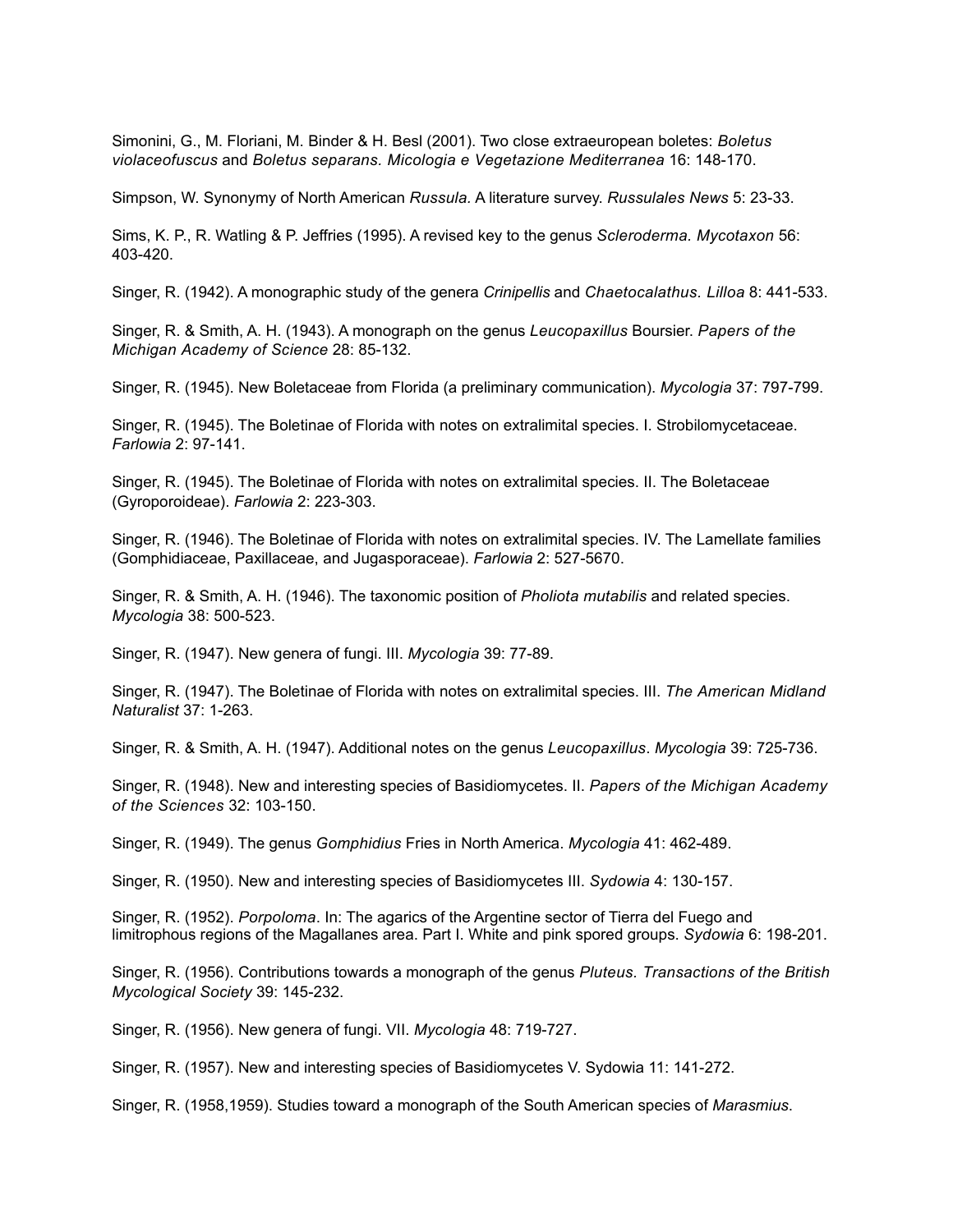*Sydowia* 12: 54-145.

Singer, R. (1960). Persoon's Synopsis 1801 as starting point for all fungi? *Taxon* 9: 35-37.

Singer, R. (1960). A marasmioid agaric with bilateral trama (New genera of fungi, XI). Lilloa 30: 375-379.

Singer, R. & A. H. Smith (1960). Studies on secotiaceous fungi. IX. The astrogastraceous series. *Memoirs of the Torrey Botanical Club* 21: 1-112.

Singer, R. (1962). The Agaricales in modern taxonomy. Second edition. Weinheim, Germany: J. Cramer. 915 pp.

Singer, R. (1964). Die Gattung *Gerronema. Nova Hedwigia* 7: 53-92.

Singer, R. (1973). The genera *Marasmiellus*, *Crepidotus* and *Simocybe* in the neotropics. Germany: J. Cramer. 517 pp.

Singer, R. (1974). *A monograph of* Favolaschia*.* Germany: Cramer. 108 pp.

Singer, R. (1977). *The Boletinae of Florida*. Germany: J. Cramer. 305 pp.

Singer, R. (1978). Keys for the identification of the species of Agaricales I. *Sydowia* 30: 192-279.

Singer, R. (1979). Keys for the identification of the species of Agaricales II. *Sydowia* 31: 193-237.

Singer, R. & P. Ponce de Leon (1982). Galeropsidaceae west of the Rocky Mountains. *Mycotaxon* 14: 82-90.

Singer, R. (1962). *The Agaricales in modern taxonomy*. 2nd. edition. Weinheim: J. Cramer. 915 pp.

Singer, R. (1986). Boletaceae Chevalier. In Singer, R. *The Agaricales in modern taxonomy.* 4th. edition. Koenigstein: Koeltz Scientific Books. 737-802.

Singer, R. (1989). New taxa and new combinations of Agaricales (Diagnoses fungorum nuovum Agaricalium IV). *Fieldiana Botany* 21: 1-133.

Singer, R. & R. Williams (1992). Some boletes from Florida. *Mycologia* 84: 724-728.

Singh, S. K., S. Kamal, M. Tiwari, M. Yadav & R. C. Upadhyay (2004). Arbitrary primer based RAPD–A useful genetic marker for species identification in morels. *Journal of Plant Biochemistry & Biotechnology* 13: 7-12.

Singh, S. K., M. Tiwari, S. Kamal & M. C. Yadav (2005). Morel phylogeny and diagnostics based on restriction fragment length polymorphism analysis of ITS region of 5.8S ribosomal RNA gene. *Journal of Plant Biochemistry and Biotechnology* 14: 179-183.

Skrede, I., T. Carlsen & T. Schumacher (2017). A synopsis of the saddle fungi (*Helvella: Ascomycota*) in Europe--species delimitation, taxonomy and typification. *Persoonia* 39: 201-253.

Skrede, I., L. Ballester Gonzalvo, C. Mathiesen & T. Schumacher (2020). The genera *Helvella* and *Dissingia* (*Ascomycota: Pezizomycetes*) in Europe--Notes on species from Spain. *Fungal Systematics and Evolution* 6: 65-93.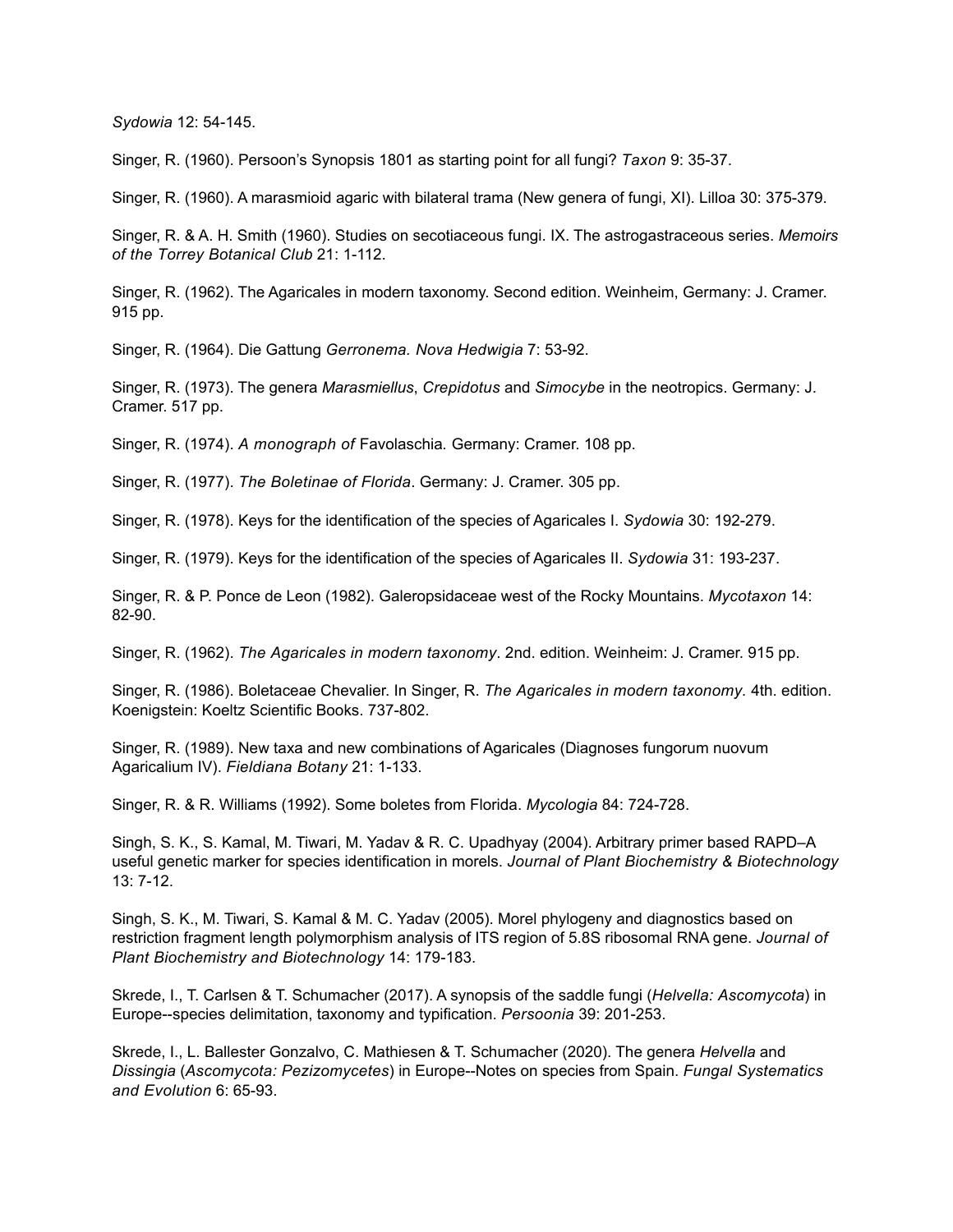Smith, A. H. (n.d.) *Amanita barrowsii*. From an unpublished manuscript on *Amanita*.

Smith, A. H. (1937). Notes on agarics from the western United States. *Bulletin of the Torrey Botanical Club* 64: 477-487.

Smith, A. H. (1938). *Common Edible and Poisonous Mushrooms of Southeastern Michigan.* (Cranfield Institute of Science Bulletin No. 14.) Bloomfield Hills, MI: Cranfield Institute of Science. 71 pp.

Smith, A. H. (1939). Studies in the genus *Cortinarius* I. *Contributions from the University of Michigan Herbarium* 2. 43 pp.

Smith, A. H. & L. R. Hesler (1940). New and unusual agarics from the Great Smoky Mountains National Park. *Journal of the Elisha Mitchell Scientific Society* 56: 302-324.

Smith, A. H. (1940). Studies in the genus *Agaricus. Paper from the University of Michigan Herbarium* 24: 107-138.

Smith, A. H. (1941). Studies of North American agarics–I. *Contributions from the University of Michigan Herbarium* 5: 1-73.

Smith, A. H. (1941). New and unusual agarics from North America. II. *Mycologia* 33: 1-16.

Smith, A. H. (1942). New and unusual agarics from Michigan III. *Papers of the Michigan Academy of Science, Arts, and Letters* 27: 57-74.

Smith, A. H. (1942). New and unusual *Cortinarii* from Michigan, with a key to the North American species of subgenus *Bulbopodium*. *Bulletin of the Torrey Botanical Club* 69: 44-64.

Smith, A. H. & L. R. Hesler (1943). New and interesting agarics from Tennessee and North Carolina. *Lloydia* 6: 248-266.

Smith, A. H. & M. B. Walters (1943). A new species of *Tricholoma. Mycologia* 35: 477-179.

Smith, A. H. (1944). New and interesting *Cortinarii* from North America. *Lloydia* 7: 163-235.

Smith, A. H. (1944). New North America agarics. *Mycologia* 36: 242-262.

Smith, A. H. (1944). Unusual North American agarics. *The American Midland Naturalist* 32: 669-698.

Smith, A. H. & P. M. Rea (1944). Fungi of southern California: II. *Mycologia* 36: 125-137.

Smith, A. H. & M. B. Walters (1944). A new species of *Crinipellis* from Ohio. *Mycologia* 36: 276-278.

Smith, A. H. & Singer, R. (1945). A monograph on the genus *Cystoderma. Papers of the Michigan Academy of Science* 30: 71-124.

Smith, A. H. & E. E. Morse (1947). The genus *Cantharellus* in the western United States. *Mycologia* 39: 497-534.

Smith, A. H. (1947). *North American species of Mycena*. Ann Arbor: U Michigan P. 521 pp.

Smith, A. H. & M. B. Walters (1947). Notes on the genus *Armillaria*. *Mycologia* 39: 622-625.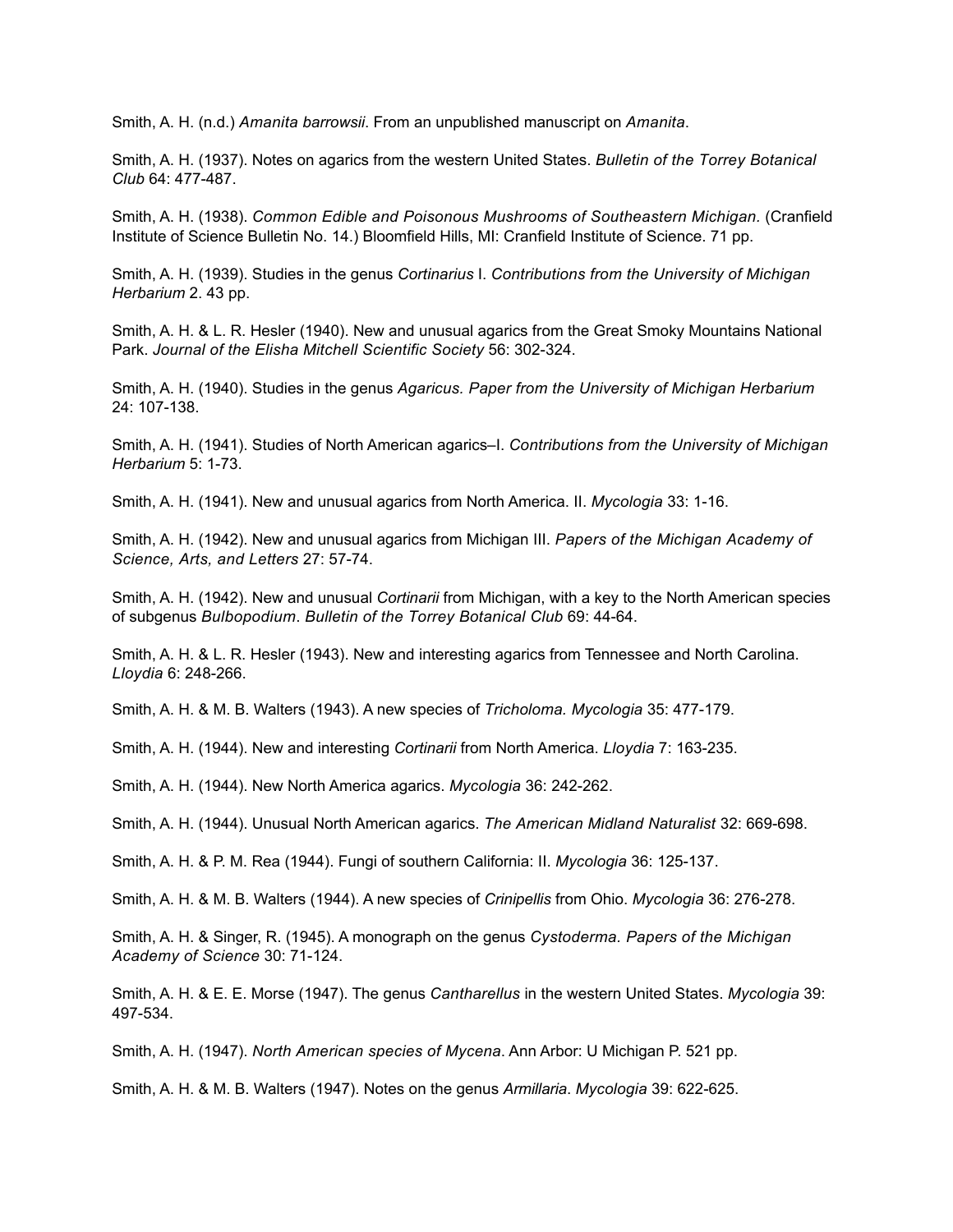Smith, A. H. (1948). Studies in the dark-spored agarics. *Mycologia* 40: 669-707.

Smith, A. H. (1949). *Mushrooms in their natural habitat*. New York: Hafner Press. 626 pp.

Smith, A. H. & Stuntz, D. E. (1950). New or noteworthy fungi from Mt. Rainier National Park. *Mycologia* 42: 80-134.

Smith, A. H. (1951). *Puffballs and their allies in Michigan*. Ann Arbor: University of Michigan Press. 131 pp.

Smith, A. H. (1951). North American species of *Naematoloma. Mycologia* 43: 466-521.

Smith, A. H. (1953). New and rare agarics from the Douglas Lake region and Tahquamenon Falls State Park, Michigan, and an account of the North American species of *Xeromphalina. Papers of the Michigan Academy of Science, Arts, and Letters* 38: 53-87.

Smith, A. H. (1957). A contribution toward a monograph of *Phaeocollybia. Brittonia* 9: 195-217.

Smith, A. H. (1958/1973). *The mushroom hunter's field guide*. Ann Arbor: U Michigan P. 264 pp.

Smith, A. H. & D. E. Stuntz (1958). Studies on the genus *Pluteus* I. Redescriptions of American species based on a study of type specimens. *Lloydia* 21: 115-136.

Smith, A. H. & R. Singer (1958). Studies on secotiaceous fungi. VIII. A new genus in the Secotiaceae related to *Gomphidius. Mycologia* 50: 927-938.

Smith, A. H. & R. Singer (1959). Studies on secotiaceous fungi–IV: *Gastroboletus, Truncocolumella*, and *Chamonixia*. *Brittonia* 11: 205-223.

Smith, A. H. (1960). *Tricholomopsis* (Agaricales) in the Western Hemisphere. *Brittonia* 12: 41-70.

Smith, A. H. (1962). Notes on astrogastraceous fungi. *Mycologia* 54: 626-639.

Smith, A. H. & L. R. Hesler (1962). Studies on *Lactarius*--III the North American species of section *Plinthogali. Brittonia* 14: 369-440.

Smith, A. H. (1963). New astrogastraceous fungi from the Pacific Northwest. *Mycologia* 55: 421-441.

Smith, A. H. & Singer, R. (1964). *A monograph on the genus Galerina Earle*. New York: Hafner Press. 384 pp.

Smith, A. H. & Thiers, H. D. (1964). *A contribution toward a monograph of North American species of Suillus*. Ann Arbor: U Michigan P. 116 pp.

Smith, A. H., Thiers, H. D. & Miller, O. K. (1965). The species of *Suillus* and *Fuscoboletinus* of the Priest River Experimental Forest and vicinity, Priest River, Idaho. *Lloydia* 28: 120-138.

Smith, A. H., H. D. Thiers & R. Watling (1966). A preliminary account of the North American species of *Leccinum*, Section *Leccinum. The Michigan Botanist* 5: 131-178.

Smith, A. H., H. D. Thiers & R. Watling (1967). A preliminary account of the North American species of *Leccinum*, Sections *Luteoscabra* and *Scabra. The Michigan Botanist* 6: 107-154.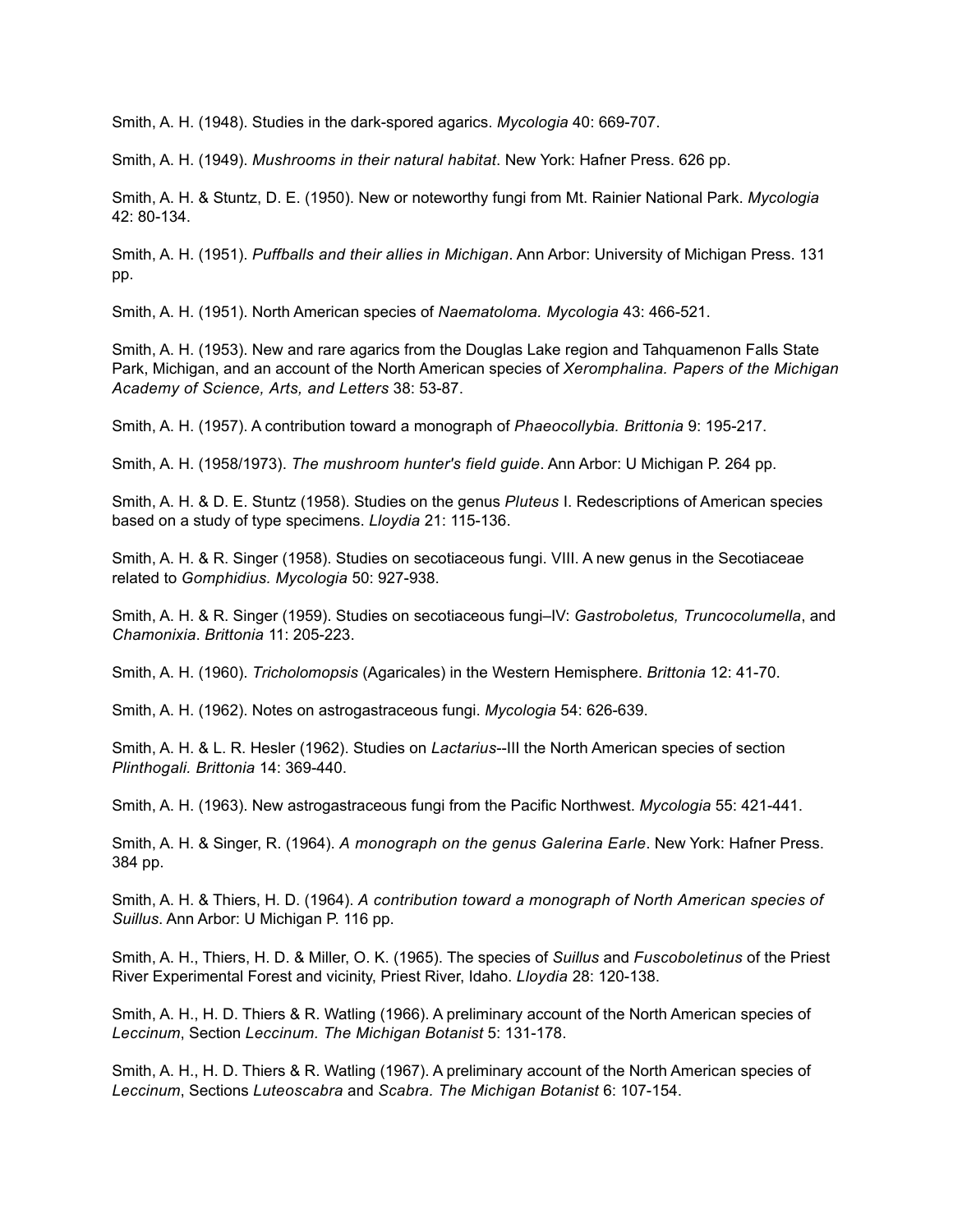Smith, A. H. & Thiers, H. D. (1967). Comments on *Suillus amabilis* and *Suillus lakei. Mycologia* 59: 361-367.

Smith, A. H. (1968). The Cantharellaceae of Michigan. *Michigan Botanist* 7: 143-183.

Smith, A. H. & L. R. Hesler (1968). *The North American Species of Pholiota*. New York: Hafner. 402 pp.

Smith, A. H., H. D. Thiers & R. Watling (1968). Notes on species of *Leccinum*. I. Additions to Section *Leccinum. Lloydia* 31: 252-267.

Smith, A. H. & Thiers, H. D. (1968). Notes on boletes–I. 1. The generic position of *Boletus subglabripes* and *Boletus chromapes.* 2. A comparison of four species of *Tylopilus. Mycologia* 60: 943-954.

Smith, A. H. & H. D. Thiers (1971). *The boletes of Michigan*. Ann Arbor: University of Michigan Press. 428 pp.

Smith, A. H. (1971). Some observations on selected species of *Clavariadelphus. Mycologia* 63: 1073-1076.

Smith, A. H. (1972). The North American species of *Psathyrella. Memoirs of the New York Botanical Garden* 24: 1-633.

Smith, A. H. & Trappe, J. M. (1972). The higher fungi of Oregon's Cascade Head Experimental Forest and vicinity - I. The genus *Phaeocollybia* (Agaricales) and notes and descriptions of other species in the Agaricales. *Mycologia* 64: 1138-1153.

Smith, A. H. (1975). *A field guide to western mushrooms*. Ann Arbor: University of Michigan Press. 280 pp.

Smith, A. H. (1977). Comments on hallucinogenic agarics and the hallucinations of those who study them. *Mycologia* 69: 1196-1200.

Smith, A. H., H. V. Smith & N. S. Weber (1979). *How to know the gilled mushrooms*. Dubuque, Iowa: Wm. C. Brown. 334 pp.

Smith, A. H. (1979). The stirps Caligata of *Armillaria* in North America. *Sydowia* 8: 368-377.

Smith, A. H. (1979). *Stropharia riparia*, a previously undescribed species suspected of occurring in Michigan. *The Michigan Botanist* 18: 107-108.

Smith, A. H., H. V. Smith & N. S. Weber (1981). *How to know the non-gilled mushrooms*. Dubuque, Iowa: Wm. C. Brown. 324 pp.

Smith, A. H., V. S. Evenson & D. H. Mitchel (1983). *The veiled species of Hebeloma in the western United States*. Ann Arbor: University of Michigan Press. 219 pp.

Smith, A. H. (1984). Studies of species of Hebeloma (Fr.) Kummer from the Great Lakes region of North America I. Sydowia 37: 271-283.

Smith, C. W. & P. Ponce de Leon (1982). Hawaiian geastroid fungi. *Mycologia* 74: 712-717.

Smith, E. C. (1930). *Trametes hispida* a destructive parasite in apple orchards. *Mycologia* 22: 221-222.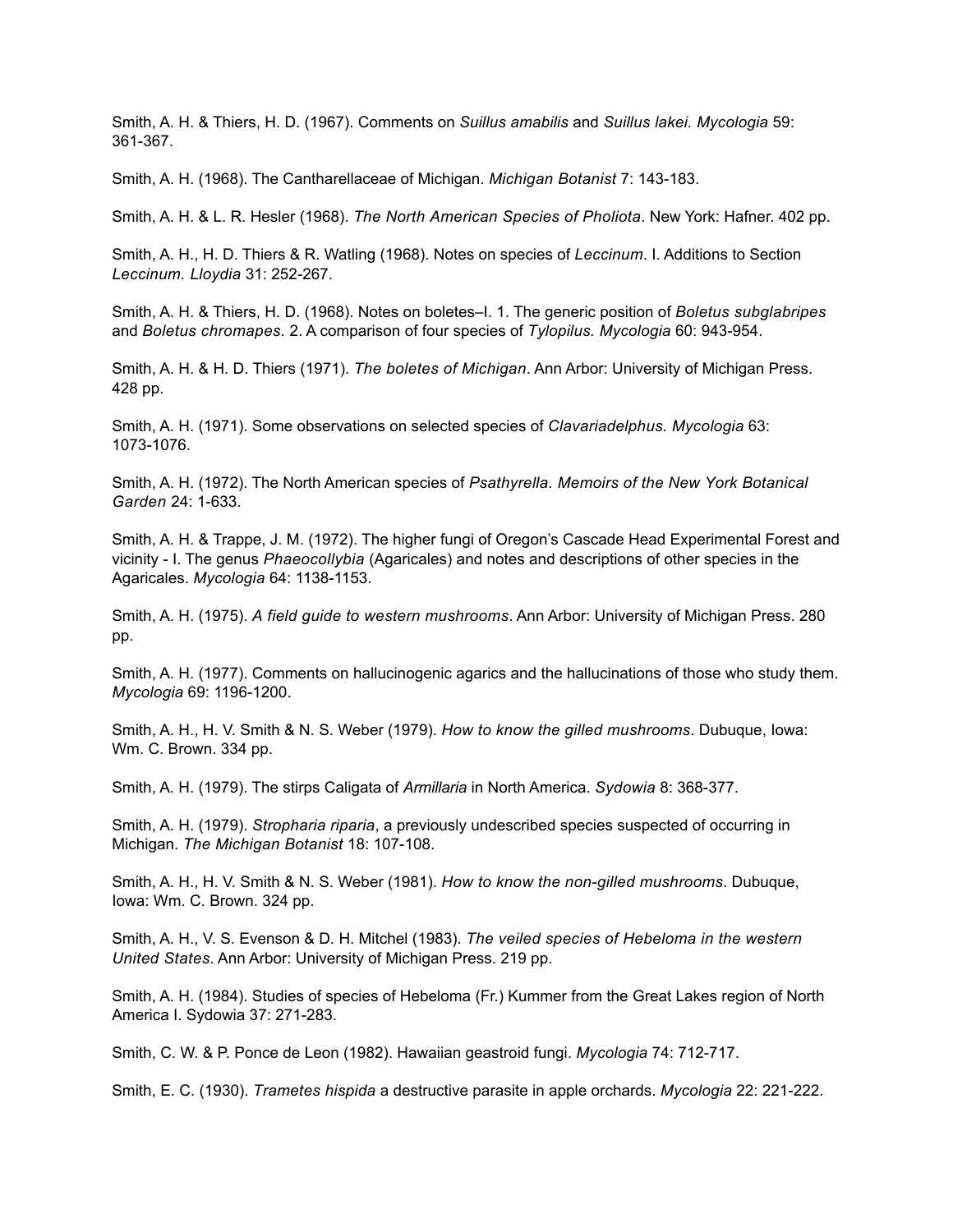Smith, H. V. (1945). The genus *Limacella* in North America. *Papers of the Michigan Academy of Science* 30: 125-147.

Smith, H. V. (1954). A revision of the Michigan species of *Lepiota. Lloydia* 17: 307-328.

Smith, H. V. (1966). Contributions toward a monograph on the genus *Lepiota*, I. Type studies in the genus *Lepiota. Mycopathologia et Mycologia Applicata* 29: 97-117.

Smith, H. V. & Sundberg, W. J. (1979). Studies on the Lepiotaceae of the Pacific Coast region. I. Two new species. *Mycotaxon* 8: 446-452.

Smith, H. V. (1981). Some species of *Leucocoprinus* which grow in greenhouses. *The Michigan Botanist* 20: 45-52.

Smith, H. V. & N. S. Weber (1982). Selected species of *Leucocoprinus* from the southeastern United States. *Contributions from the University of Michigan Herbarium* 15: 297-309.

Smith, P. W. (1961). *The amphibians and reptiles of Illinois.* Illinois Natural History Survey Bulletin 28: 298 pp.

Smith, T. W., C. Rothfels & E. Oberndorfer (2006). *COSEWIC assessment and update status report on the American columbo* Frasera caroliniensis *in Canada.* Ottawa. 27 pp. Retrieved 18 September 2019 from the Government of Canada website.

Snell, W. H., A. H. Smith & L. R. Hesler (1940). New species of boleti from Cades Cove in the Great Smokies. *Journal of the Elisa Mitchell Society* 56: 325-328.

Snell, W. H. & E. A. Dick (1941). Notes on boletes. VI. *Mycologia* 33: 23-37.

Snell, W. H. (1941). The genera of Boletaceae. *Mycologia* 33: 415-423.

Snell, W. H. (1942). New proposals relating to the genera of Boletaceae. *Mycologia* 34: 403-411.

Snell, W. H. & E. A. Dick (1961). Notes on boletes. XIV. *Mycologia* 53: 228-236.

Snell, W. H. & Dick, E. A. (1970). *The boleti of northeastern North America*. Germany: J. Cramer. 115 pp.

Snyder, L. C. (1938). The operculate Discomycetes of western Washington. University of Washington Publications in Biology 8: 1-64.

Song, B., T. Li, T. Li, Q. Huang & W. Deng (2018). *Phallus fuscoechinovolvatus* (Phallaceae, Basidiomycota), a new species with a dark spinose volva from southern China. *Phytotaxa* 334: 19-27.

Song, J. & B. -K. Cui (2017). Phylogeny, divergence time and historical biogeography of *Laetiporus* (Basidiomycota, Polyporales). *BMC Evolutionary Biology* 17: 102.

Soop, K. (1993). On *Cortinarius* in boreal pine forests. *Agarica* 12: 101-116.

Sotome, K., T. Hattori, Y. Ota, C. To-anun, B. Salleh & M. Kakishima (2008). Phylogenetic relationships of *Polyporus* and morphologically allied genera. *Mycologia* 100: 603-615.

Sotome, K., Y. Akagi, S. S. Lee, N. K. Ishikawa & T. Hattori (2013). Taxonomic study of *Favolus* and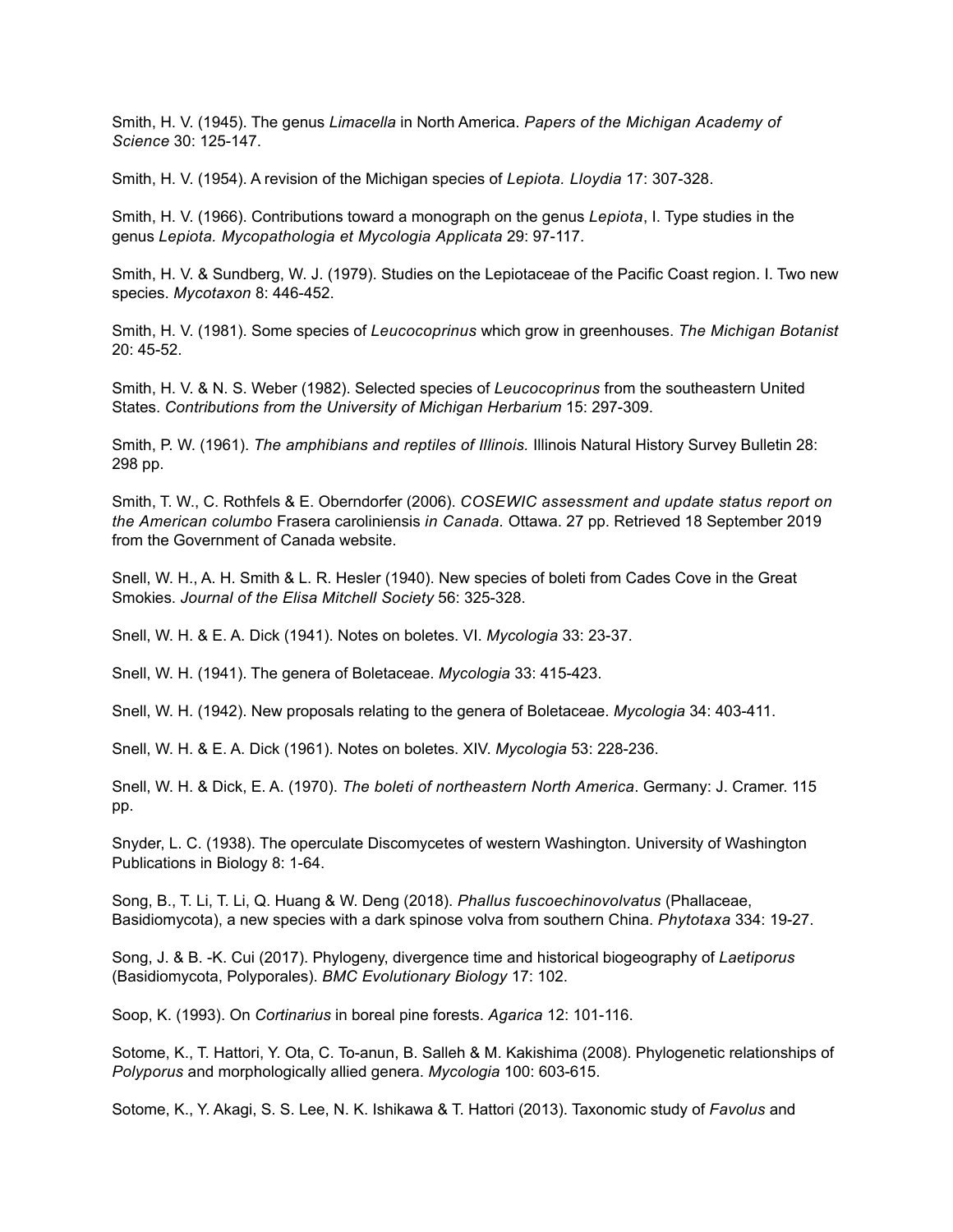*Neofavolus* gen. nov. segregated from *Polyporus* (Basidiomycota, Polyporales). *Fungal Diversity* 58: 254-266.

Spatafora, J. W., G. H. Sung, D. Johnson, C. Hesse, B. O'Rourke, M. Serdani, R. Spotts, F. Lutzoni, V. Hofstetter, J. Miadlikowska, V. Reeb, C. Gueidan, E. Fraker, T. Lumbsch, R. Lucking, I. Schmitt, K. Hosaka, A. Aptroot, C. Roux, A. N. Miller, D. M. Geiser, J. Hafellner, G. Hestmark, A. E. Arnold, B. Budel, A. Rauhut, D. Hewitt, W. A. Untereiner, M. S. Cole, C. Scheidegger, M. Schultz, H. Sipman & C. L. Schoch (2006). A five-gene phylogeny of Pezizomycotina. *Mycologia* 98: 1018-1028.

Spaulding, P. (1905). A disease of black oaks caused by *Polyporus obtusus* Berk. *Missouri Botanical Garden Annual Report* 1905: 109-116.

Spirin, V., S. Volobuev, M. Okun, O. Miettinen & K. -H. Larsson (2017). What is the type species of *Phanerochaete* (Polyporales, Basidiomycota)? *Mycological Progress* 16: 171-183.

Spirin, V., J. Vlasák, B. Rivoire, H. Kotiranta & O. Miettinan (2016). Hidden diversity in the *Antrodia malicola* group (Polyporales, Basidiomycota). *Mycological Progress* 15: 51.

Spirin, V., V. Malysheva, A. Yurkov, O. Miettinen & K. -H. Larsson (2018). Studies in the *Phaeotremella foliacea* group (Tremellomycetes, Basidiomycota). *Mycological Progress* 17: 451-466.

Spooner, B. M. & Y. -J. Yao (1995). Notes on British taxa referred to *Aleuria. Mycological Research* 99: 1515-1518.

Spooner, B. (2011). *Aleuria congrex* (Pezizales) new to Britain, with a key to British species of Aleuria. *Field Mycology* 12: 54-55.

Sridhar, K. R. & N. C. Karun (2013). On the basket stinkhorn mushroom *Phallus merulinus* (Phallaceae) in Mangalore, Karnataka, India. *Journal of Threatened Taxa* 5: 3958-3988.

Stadler, M., H. Wollweber, W. Jäger, M. Briegert, G. Venturella, J. M. Castro & H. V. Tichy (2004). Cryptic species related to *Daldinia concentrica* and *D. eschscholzii*, with notes on *D. bakeri*. *Mycological Research* 108: 257-273.

Stadler, M., T. L. Laessoe, J. A. Simpson, & H. Wollweber (2004). A survey of *Daldinia* species with large ascospores. *Mycological Research* 108: 1025-1041.

Stadler, M., T Læssøe, J. Fournier, C. Decock, B. Schmieschek, H. -V. Tichy & D. Peršoh (2014). A polyphasic taxonomy of *Daldinia (Xylariaceae). Studies in Mycology* 77: 1-143.

Stadler, M., D. L. Hawksworth & J. Fournier (2014). The application of the name *Xylaria hypoxylon*, based on *Clavaria hypoxylon* of Linnaeus. *IMA Fungus* 5: 57-66.

Stalpers, J. A. & I. Vlug (1983). *Confistulina*, the anamorph of *Fistulina hepatica. Canadian Journal of Botany* 61: 1660-1666.

Stalpers, J. A. (1992). *Albatrellus* and the Heriaceae. *Persoonia* 14: 537-541.

Stalpers, J. A. (1993). The aphyllophoraceous fungi I. Keys to the species of the Thelephorales. *Studies in Mycology* 35: 1-168.

Stalpers, J. A. (1996). The aphyllophoraceous fungi–II. Keys to the species of Hericiales. *Studies in*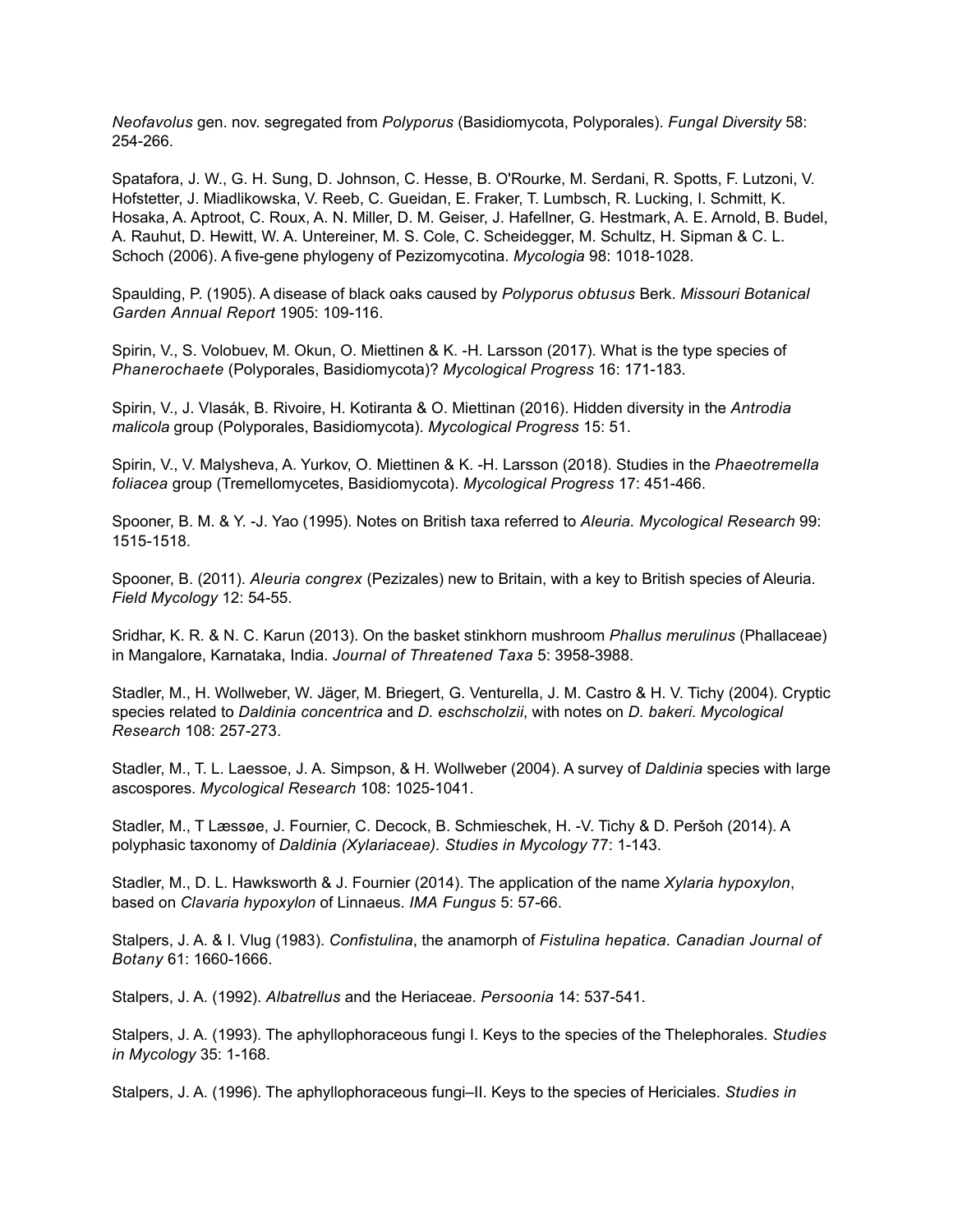*Mycology* 40: 1-185.

Stamets, P. E. (1978). *Psilocybe* mushrooms and their allies. Seattle: Homestead Book Company. 160 pp.

Stamets, P. E., M. W. Beug & J. E. Bigwood (1980). A new species and a new variety of *Psilocybe* from North America. *Mycotaxon* 11: 476-484.

States, J. S. (1990). *Mushrooms and truffles of the Southwest.* Tucson: Arizona UP. 233 pp.

Steffen, K. T., T. Cajthaml, J. Snajdr & P. Baldrian (2007). Differential degradation of oak (*Quercus petraea*) leaf litter by litter-decomposing basidiomycetes. *Research in Microbiology* 158: 447-455.

Stephenson, S. L. & Stempen, H. (2000). *Myxomycetes: A handbook of slime molds.* Portland: Timber Press. 183 pp.

Stephenson, S. L., R. W. Stauffacher & C. Rojas (2020). Myxomycetes collected in the eastern United States and patterns of relative biodiversity. *Mycology*. DOI: 10.1080/21501203.2019.1710302

Stewart, H. L. & Grund, D. W. (1974). Nova Scotian fungi. New species and records of amanitas for the province. *Canadian Journal of Botany* 52: 331-379.

Stevens, F. (n.d.). Key to common California puffballs. Retrieved October, 2008 from the MykoWeb Web site: http://mykoweb.com/CAF/keys/Puffball\_key.pdf

Stone, M. (2010). *Missouri's wild mushrooms*. Jefferson City, MO: Missouri Department of Conservation. 187 pp.

Stott, K., C. Desmerger & P. Holford (2005). Relationship among *Lepista* species determined by CAPS and RAPD. *Mycological Research* 109: 205-211.

Stubbe, D., J. Nuytinck & A. Verbeken (2010). Critical assessment of the *Lactarius gerardii* species complex (Russulales) *Fungal Biology* 114: 271-283.

Stuntz, D. E. (1947). Studies in the genus *Inocybe* I. New and noteworthy species from Washington. *Mycologia* 39: 21-55.

Stuntz, D. E. (Date not provided.) *How to identify mushrooms to genus IV: Keys to families and genera*. Eureka, California: Mad River Press. 94 pp.

Sturgeon, W. E. (2018). *Appalachian mushrooms: a field guide.* Athens: Ohio University Press.471 pp.

Sugiyama, J., K. Hosaka & S. O. Suh (2006). Early diverging Ascomycota: phylogenetic divergence and related evolutionary enigmas. *Mycologia* 98: 996-1005.

Suh, S-J. & Kim, J-G. (2002). Secondary structure and phylogenetic implications of ITS2 in the genus *Tricholoma. Journal of Microbiology and Biotechnology* 12: 130-136.

Sulzbacher, M. A., J. Putzke, M. T. L. Putzke & V. G. Cortez (2007). Nota sobre os fungos Agaricales (Basidiomycota) da estaçāo ecológica de Aracuri, Esmerelda, Rio Grande do Sul, Brasil. *Biociências* 15: 143-153.

Sulzbacher, M. A., T. Grebenc, T. S. Cabral, A. J. Giachini, B. T. Goto, M. E. Smith & I. G. Baseia (2016).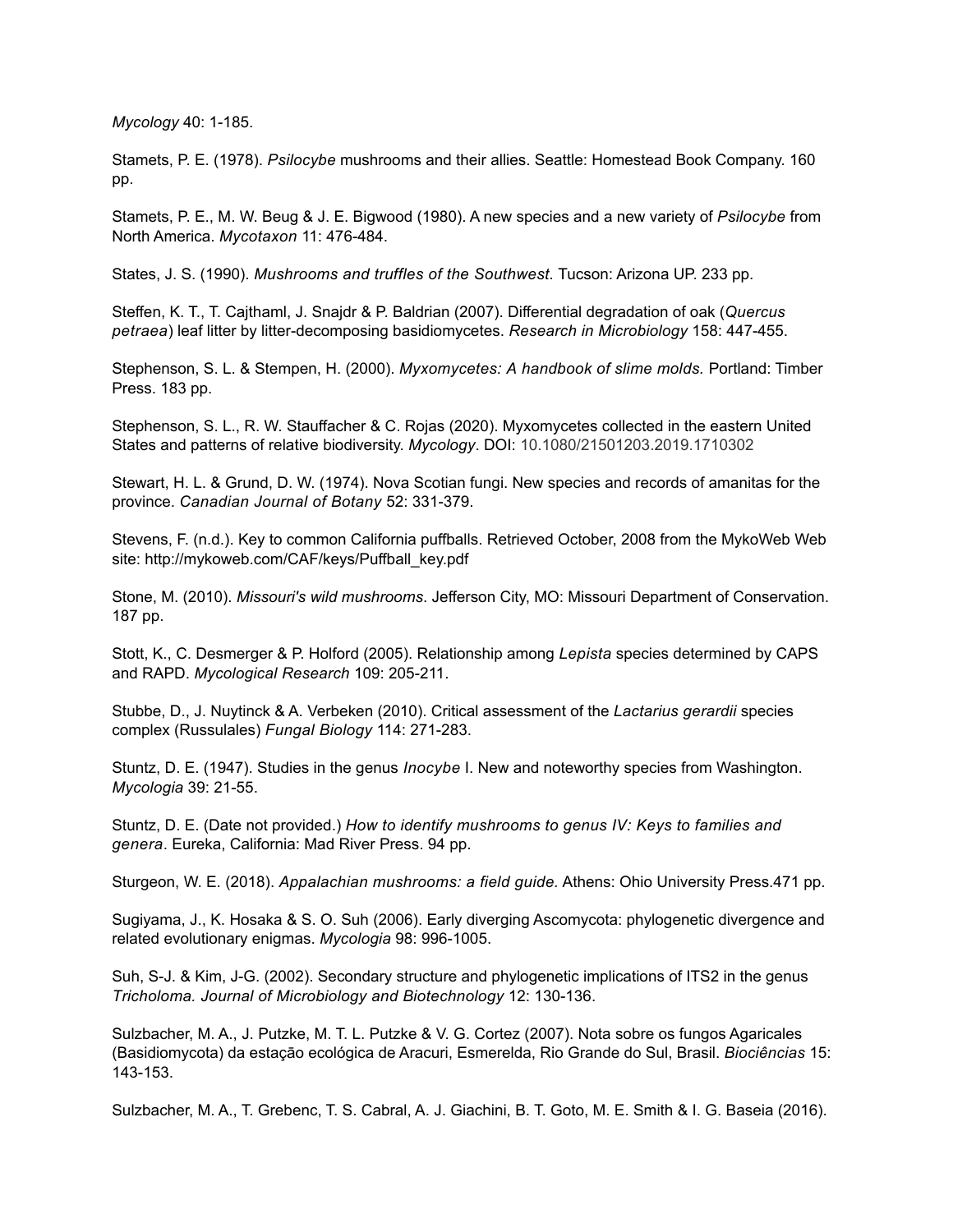*Restingomyces*, a new sequestrate genus from the Brazilian Atlantic rainforest that is phylogenetically related to early-diverging taxa in Trappeaceae (Phallales). *Mycologia* 108: 954-966.

Sundberg, W. J. (1971a). A new species of *Lepiota. Mycologia* 63: 79-82.

Sundberg, W. J. (1971b). The genus *Chlorophyllum* (Lepiotaceae) in California. *Madrono* 21: 15-20.

Sundberg, W. S. & J. M. Trappe (1975). Notes on *Zelleromyces cinnabarinus* (Basidiomycetes, Hydnangiales). *Mycologia* 67: 1176-1181.

Sundberg, W. J. (1976). *Lepiota* sensu lato in California. II. Type studies of *Lepiota cupressa* and *Lepiota marginata. Mycotaxon* 3: 381-386.

Sundberg, W. J. & J. A. Richardson (1980). *Mushrooms and Other Fungi of Land Between the Lakes*. Tennessee: Tennessee Valley Authority. 60 pp.

Sundberg, W. J., A. S. Methven & H. L. Monoson (1997). *Rhodotus palmatus* (Basidiomycetes, Agaricales, Tricholomataceae) in Illinois. *Mycotaxon* 65: 403-410.

Sung, G-H., N. L. Hywel-Jones, J-M. Sung, J. J. Luangsa-ard, B. Shrestha & J. W. Spatafora (2007). Phylogenetic classification of *Cordyceps* and the clavicipitaceous fungi. *Studies in Mycology* 57: 1-63.

Šutara, J. (1985). *Leccinum* and the question of superfluous names. *Taxon* 34: 678-686.

Šutara, J. (1989). The delimitation of the genus *Leccinum*. *Česká Mykologie* 43: 1-12.

Šutara, J. (1991). *Pseudoboletus*, a new genus of Boletales. *Česká Mykologie* 45: 1-9.

Šutara, J. & E. Skála (2007). *Boletus marekii*, a new species with truncate spores from the *Boletus chrysenteron* group. *Česká Mykologie* 59: 11-24.

Šutara, J. (2008). *Xerocomus* s. l. in the light of the present state of knowledge. *Česká Mykologie* 60: 29-62.

Šutara, J. (2014). Anatomical structure of pores in European species of genera *Boletus* s. str. and *Butyriboletus* (Boletaceae). *Česká Mykologie* 66: 157-170.

Suz, L. M., M. I. Bidartondo, S. van der Linde & T. W. Kuyper (2021). Ectomycorrhizas and tipping points in forest ecosystems. *New Phytologist*: 17547.

Svrček, M. (1974). New or less known Discomycetes. I. *Česká Mykologie* 28: 129-137.

Swanson, A. R., F. W. Spiegel & J. C. Cavender (2002). Taxonomy, slime molds, and the questions we ask. *Mycologia* 94: 968-979.

Swenie, R., Baroni, T. J. & P. B. Matheny (2018). Six new species and reports of *Hydnum* (Cantharellales) from eastern North America. *MycoKeys* 42: 35-72.

Szarkándi, J. G., G. Schmidt-Stohn, B. Dima, S. Hussain, S. Kocsubé, T. Papp, C. Vágvölgyi & L. G. Nagy (2017). The genus *Parasola*: phylogeny and the description of three new species. *Mycologia* 109: 620-629.

Takahashi, H. (2007). Five new species of the Boletaceae from Japan. *Mycoscience* 48: 90-99.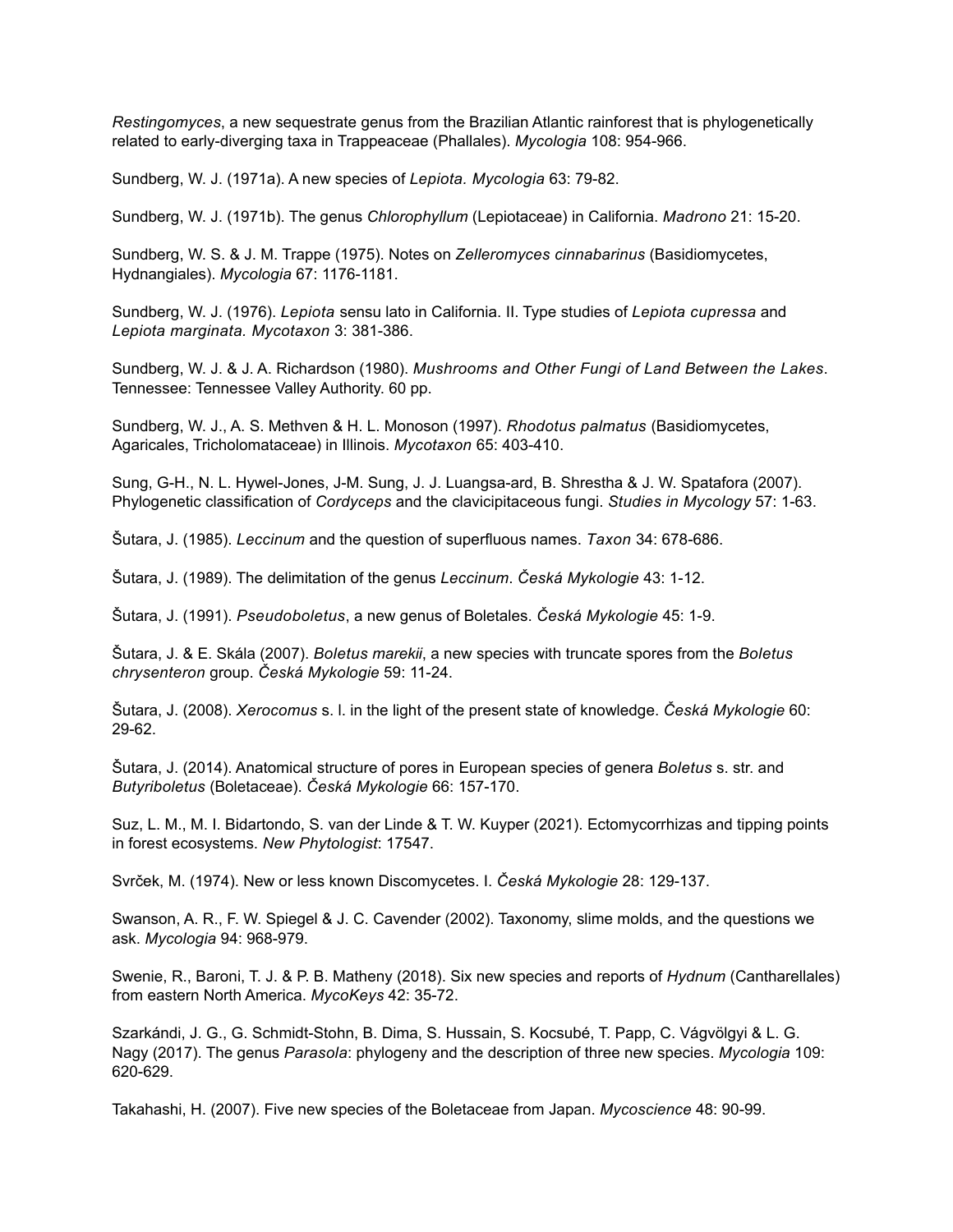Tanghe, L. J. & D. M. Simons (1973). *Amanita phalloides* in the eastern United States. *Mycologia* 65: 9-108.

Taskin, H., S. Bükükalaca, H. H. Gogan, S. A. Rehner & K. O'Donnell (2010). A multigene molecular phylogenetic assessment of true morels (*Morchella*) in Turkey. *Fungal Genetics and Biology* 47: 672-682.

Taskin, J., H. H. Dogan & S. Büyükalaca (2015). *Morchella galilea,* an autumn species from Turkey. *Mycotaxon* 130: 215-221.

Taskin, H., H. H. Dogan, S. Büyükalaga, P. Clowez, P. -A. Moreau & K. O'Donnell (2016). Four new morel (*Morchella*) species in the elata subclade (*M*. Sect. *Distantes*) from Turkey. *Mycotaxon* 131: 467-482.

Taylor, A. F. S., A. E. Hills, G. Simonini, E. E. Both & U. Eberhardt (2006). Detection of species within the *Xerocomus subtomentosus* complex in Europe using rDNA-ITS sequences. *Mycological Research* 110: 276-287.

Taylor, C. A. & G. A. Schuster (2004). *The crayfishes of Kentucky.* Illinois Natural History Survey special publication no. 28. Champaign: Illinois Natural History Survey. 219 pp.

Taylor, C. A., G.A. Schuster & D. B. Wylie (2015). *Field guide to crayfishes of the Midwest.* Illinois Natural History Survey manual 15. Champaign: Illinois Natural History Survey. 145 pp.

Taylor, J. W., D. J. Jacobson, S. Kroken, T. Kasuga, D. M. Geiser, D. S. Hibbett & M. C. Fisher (2000). Phylogenetic species recognition and species concepts in fungi. *Fungal Genetics and Biology* 31: 21-43.

Taylor, J. W. & M. L. Berbee (2006). Dating divergences in the Fungal Tree of Life: review and new analyses. *Mycologia* 98: 838-849.

Talbot, P. H. B. (1971). *Principles of fungal taxonomy.* New York: St Martin's Press.274 pp.

Tedersoo, L., K. Hansen, B. A. Perry & R. Kjoller (2006). Molecular and morphological diversity of pezizalean ectomycorrhiza. *New Phytologist* 170: 581-596.

Tedersoo, L., T. Suvi, K. Beaver & I. Saar (2007). Ectomycorrhizas of *Coltricia* and *Coltriciella* (Hymenochaetales, Basidiomycota) on Caesalpiniaceae, Dipterocarpaceae and Myrtaceae in Seychelles. *Mycological Progress* 6: 101-107.

Tedersoo, L., T. W. May & M. E. Smith (2010). Ectomycorrhizal lifestyle in fungi: global diversity, distribution, and evolution of phylogenetic lineages. Mycorrhiza 20: 217-263.

Thiers, H. D. (1957). The agaric flora of Texas. I. New species of agarics and boletes. *Mycologia* 49: 707-722.

Thiers, H. D. (1963). The bolete flora of the Gulf Coastal Plain. I. The Strobilomyceteae. J*ournal of the Elisha Mitchell Scientific Society* 79: 32-41.

Thiers, H. D. & A. H. Smith (1966). An undescribed bolete in the *B. rubellus* group. *The Michigan Botanist* 5: 117-118.

Thiers, H. D. (1966). California Boletes. II. *Mycologia* 58: 815-826.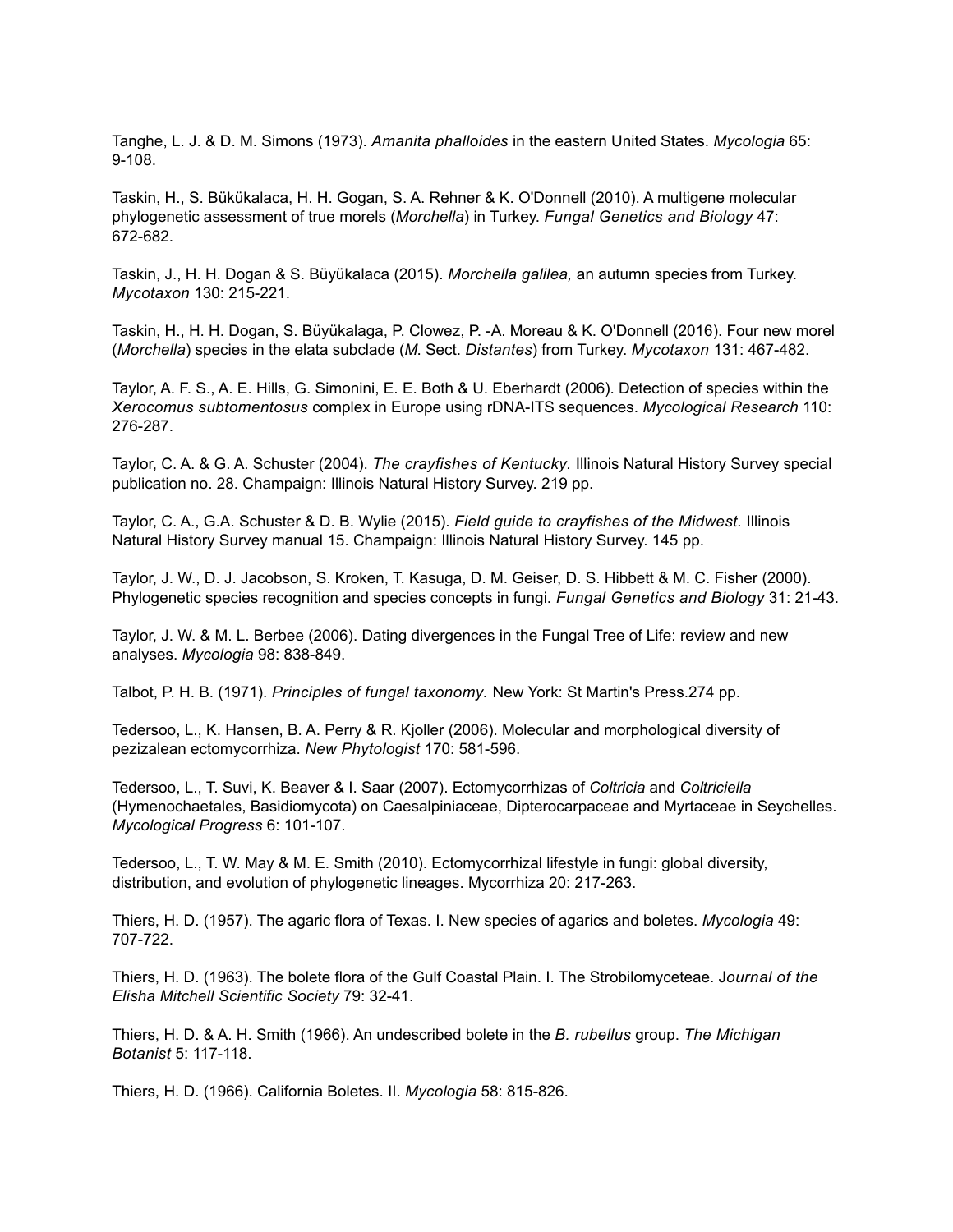Thiers, H. D. & J. M. Trappe (1969). Studies in the genus *Gastroboletus*. *Brittonia* 21: 244-254.

Thiers, H. D. (1971). California boletes. IV. The genus *Leccinum. Mycologia* 63: 261-276.

Thiers, H. D. (1976). Boletes of the southwestern United States. *Mycotaxon* 3: 261-273.

Thiers, H. D. & Sundberg, W. J. (1976). *Armillaria* (Tricholomataceae, Agaricales) in the western United States including a new species from California. *Madrono* 23: 448-453.

Thiers, H. D. (1979). The genus *Suillus* in the western United States. *Mycotaxon* 9: 285-296.

Thiers, H. D. & Ammirati, J. F. (1982). New species of *Amanita* from western North America. *Mycotaxon* 15: 155-166.

Thiers, H. D. (1982). *The Agaricales of California. 1. Amanitaceae.* Eureka, CA: Mad River Press. 42 pp.

Thiers, H. D. (1984). The secotioid syndrome. *Mycologia* 76: 1-9.

Thiers, H. D. (1984). The genus *Arcangeliella* Cav. In the western United States. *Sydowia* 37: 296-308.

Thiers, H. D. (1985). *The Agaricales of California. 2. Cantharellaceae.* Eureka, CA: Mad River Press. 34 pp.

Thiers, H. D. (1985). *The Agaricales of California. 3. Gomphidiaceae.* Eureka, CA: Mad River Press. 20 pp.

Thiers, H. D. (1985). *The Agaricales of California. 4. Paxillaceae.* Eureka, CA: Mad River Press. 9 pp.

Thiers, H. D. (1997). New species of *Russula* from California. *Mycotaxon* 63: 349-358.

Thiers, H. D. (1997). *The Agaricales (Gilled Fungi) of California. 9. Russulaceae I. Russula.* Eureka, CA: Mad River Press. 158 pp.

Thines, M., P. W. Crous, M. C. Aime, T. Aoki, L. Cai, K. D. Hyde, A. N. Miller, N. Zhang & M. Stadler (2018). Ten reasons why a sequence-based nomenclature is not useful for fungi anytime soon. *IMA Fungus* 9: 177-183.

Thomas, W. S. (1928). *Field book of common mushrooms.* New York: G. P. Putnam's Sons. 369 pp.

Thormann, M. N. & A. V. Rice (2007). Fungi from peatlands. *Fungal Diversity* 24: 241-299.

Thorn, R. G. & G. L. Barron (1984). Carnivorous mushrooms. *Science* 224: 76-78.

Thorn, R. G. (1986). The "*Pleurotus silvanus*" complex. *Mycotaxon* 25: 27-66.

Thorn, R. G. & Barron, G. L. (1986). *Nematoctonus* and the tribe Resupinateae in Ontario, Canada. *Mycotaxon* 25: 321-453.

Thorn, R. G., J.-M. Moncalvo, C. A. Reddy & R. Vilgalys (2000). Phylogenetic analyses and the distribution of nematophagy support a monophyletic Pleurotaceae within the polyphyletic pleurotoidlentinoid fungi. *Mycologia* 92: 241-252.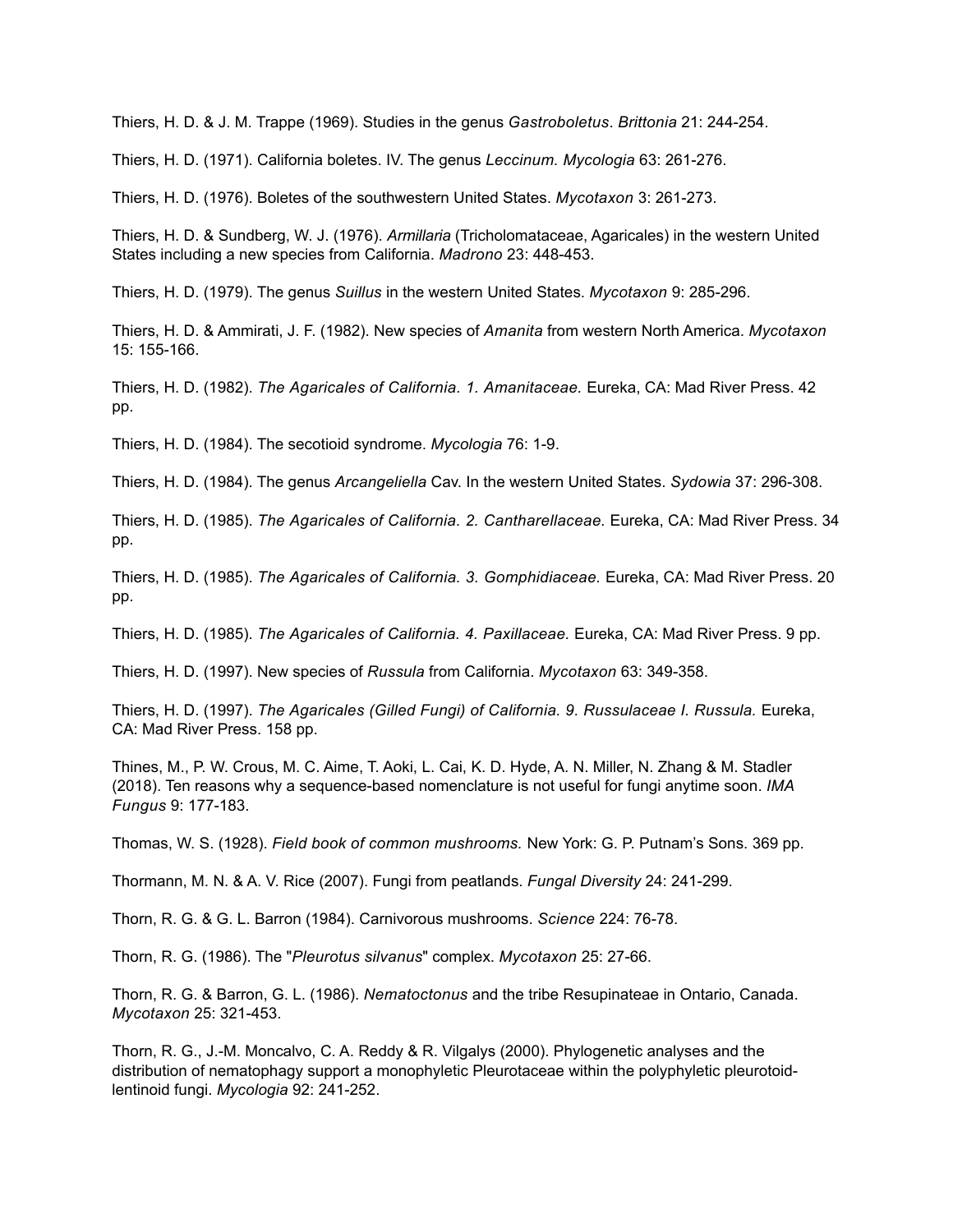Thorn, R. G., D. W. Malloch, I. Saar, Y. Lamoureux, E. Nagasawa, S. A. Redhead, S. Margaritescu & J. -M. Moncalvo (2020). New species in the *Gymnopilus junonius* group (Basidiomycota: Agaricales). *Botany* 98: 293-315.

Threadgill, P. F., J. M. Baskin & C. C. Baskin (1981). The ecological life cycle of *Frasera caroliniensis*, a long-lived monocarpic perennial. *The American Midland Naturalist* 105: 277-289.

Tiffany, L. H., G. Knaphus & D. M. Huffman (1998). Distribution and ecology of the morels and false morels of Iowa. *Journal of the Iowa Academy of Science* 105: 1-15.

Toledo, L. D. de & Petersen, R. H. (1989). A toxic *Ramaria* species from South America. *Mycologia* 81: 662-664.

Tomšovsky, M., M. Kolarík, S. Pažoutová & L. Homolka (2006). Molecular phylogeny of European *Trametes* (Basidiomycetes, Polyporales) species based on LSU and ITS (nrDNA) sequences. *Nova Hedwigia* 82: 269-280.

Tomšovsky, M. & L. Jankovsky (2008). Validation and typification of *Laetiporus montanus. Mycotaxon* 106: 289-295.

Tomšovsky, M. (2012). Delimitation of an almost forgotten species *Spongipellis litschaueri* Polyporales, Basidiomycota) and its taxonomic position within the genus*. Mycological Progress* 11: 415-424.

Torres-Torres, M. G., L. Ryvarden & L. Guzmán-Dávalos (2015). *Ganoderma* subgenus *Ganoderma* in Mexico. *Revista Mexicana de Micologia* 41: 27-45.

Tosco, U. & Fanelli, A. (1973). *Mushrooms & toadstools: How to find and identify them*. London: Orbis Publishing. 64 pp.

Toth, A., A. Hausknecht, I. Krisai-Greilhuber, T. Papp, C. Vágvölgyi & L. G. Nagy (2013). Iteratively refined guide trees help improving alignment and phylogenetic inference in the mushroom family *Bolbitiaceae. PLoS ONE* 8: e56143.

Toth, B. & Nagel, D. (1978). Tumors induced in mice by N-methyl-N-formylhydrazine of the false morel *Gyromitra esculenta. Journal of the National Cancer Institute* 60: 201-204.

Toth, B., K. Patil, H. Pyysalo, C. Stessman & P. Gannett (1992). Cancer induction in mice by feeding the raw false morel mushroom *Gyromitra esculenta. Cancer Research* 52: 2279-2284. (Abstract only.)

Toth, B & P Gannett (1994). *Gyromitra esculenta* mushroom: A comparative assessment of its carcinogenic potency. *In Vivo* 8: 999-1002.

Toth, B. T. (2004). Research interests. Retrieved March 6, 2004 from the University of Nebraska Medical Center Web site: http://www.unmc.edu/Eppley/faculty/f\_toth.html

Trappe, J. M. (1972). Parasitism of *Helvella lacunosa* by *Clitocybe sclerotoidea. Mycologia* 64: 1337-1340.

Trappe, J. M. (1975). The genus *Fischerula* (Tuberales). *Mycologia* 67: 934-941.

Trappe, J. M. (1975). The genus *Amylascus* (Tuberales). *Transactions of the British Mycological Society* 65: 496-499.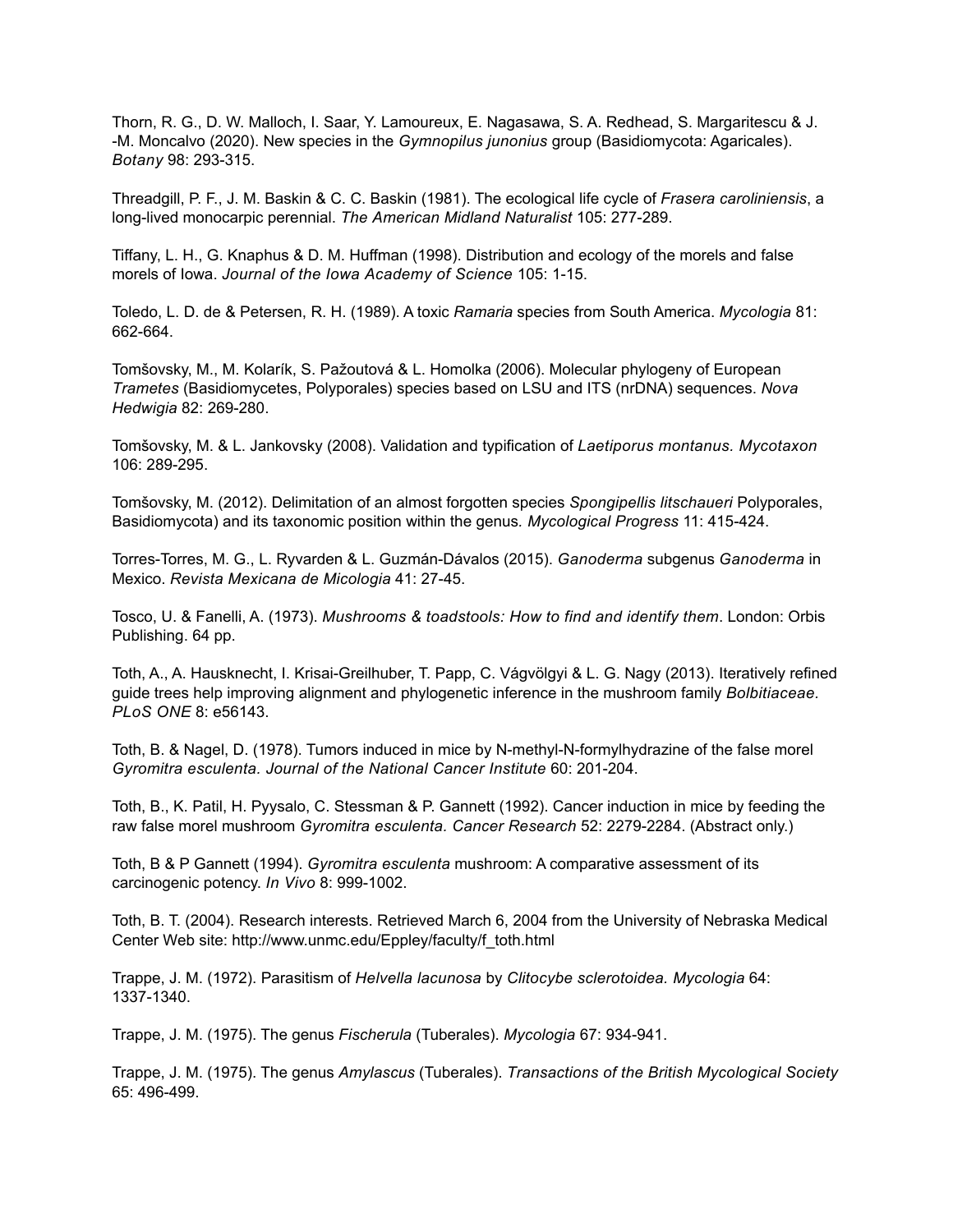Trappe, J. M., A. M. Jumpponen & E. Cázares (1996). NATS truffle and truffle-like fungi 5: *Tuber lyonii* (= *T*. *texense*), with a key to the spiny-spored *Tuber* species groups. *Mycotaxon* 60: 365-373.

Trappe, J. M. & M. A. Castellano (2000). New sequestrate Ascomycota and Basidiomycota covered by the Northwest Forest Plan. *Mycotaxon* 75: 153-179.

Trappe, J. M., T. Lebel & M. A. Castellano (2002). Nomenclatural revisions in the sequestrate russuloid genera. *Mycotaxon* 81: 195-214.

Trappe, M., F. Evans & J. Trappe (2007). *Field Guide to North American Truffles: Hunting, Identifying, and Enjoying the World's Most Prized Fungi.* Berkeley, CA: Ten Speed Press. 136 pp.

Trappe, M. J. (2004). Habitat and host associations of *Craterellus tubaeformis* in northwestern Oregon. *Mycologia* 96: 498-509.

Treu, R. (1993). Studies on *Boletus* Section *Luridi*. *Mycotaxon* 47: 367-377.

Trierveiler-Pereira, L., C. Loguercio-Leite, F. D. Calonge & I. G. Baseia (2009). An emendation of *Phallus glutinolens. Mycological Progress* 8: 377-380.

Trierveiler-Pereira, L., H. Kreisel & I. G. Baseia (2010). New data on puffballs (Agaricomycetes, Basidiomycota) from the northeast region of Brazil. *Mycotaxon* 111: 411-421.

Trierveiler-Pereira, L. & R. M. B. da Silveira (2012). Notes on *Xylophallus xylogenus* (*Phallaceae*, *Agaricomycetes*) based on Brazilian specimens. *Mycotaxon* 120: 309-316.

Trierveiler-Pereira, L., A. W. Wilson, R. M. B. da Silveira & L. S. Domínguez (2013). Costa Rican gasteromycetes (Basidiomycota, Fungi): Calostomataceae, Phallaceae and Protophallaceae. *Nova Hedwigia* 96: 533-544.

Trierveiler-Pereira, L. & N. P. Thao (2013). Update on the distribution of *Phallus drewesii* (Phallales, Basidiomycota): new record from Asia. *Mycosphere* 4: 994-997.

Trierveiler-Pereira, L., R. M. B. da Silva & K. Hosaka (2014). Multigene phylogeny of the *Phallales (Phallomycetidae, Agaricomycetes)* focusing on some previously unrepresented genera. *Mycologia* 106: 904-911.

Trierveiler-Pereira, L., C. R. Alves & R. M. B. Silveira (2014). The genus *Blumenavia* (Clathraceae, Phallales). *Mycosphere* 5: 496-501.

Trierveiler-Pereira, L., A. A. R. Meijer, K. Hosaka & R. M. B. Silveira (2014). Updates on *Protubera* (Protophallaceae, Phallales) and additional notes on *P. maracuja. Mycoscience* 55: 35-42.

Trierveiler-Pereira, L. (2015). Phalloid fungi (Phallales) of Brazil. Retrieved 2 March 2021 from the *Field Museum* website: https://fieldguides.fieldmuseum.org/guides/guide/716

Trierveiler-Pereira, L., J. M. Baltazar & R. M. B. da Silveira (2016). *Phallus campanulatus* Berk. (Phallaceae, Agaricomycetes), a poorly known species from South America and its synonym *P. granulosodenticulatus* B. Braun. *Phytotaxa* 286: 127-130.

Trieveiler-Periera, L. , A. A. R. de Meijer, M. A. Reck, K. Hosaka & R. M. B. da Silveria (2017). *Phallus aureolatus* (*Phallaceae*, *Agaricomycetes*), a new species from the Brazilian Atlantic forest. *Phytotaxa*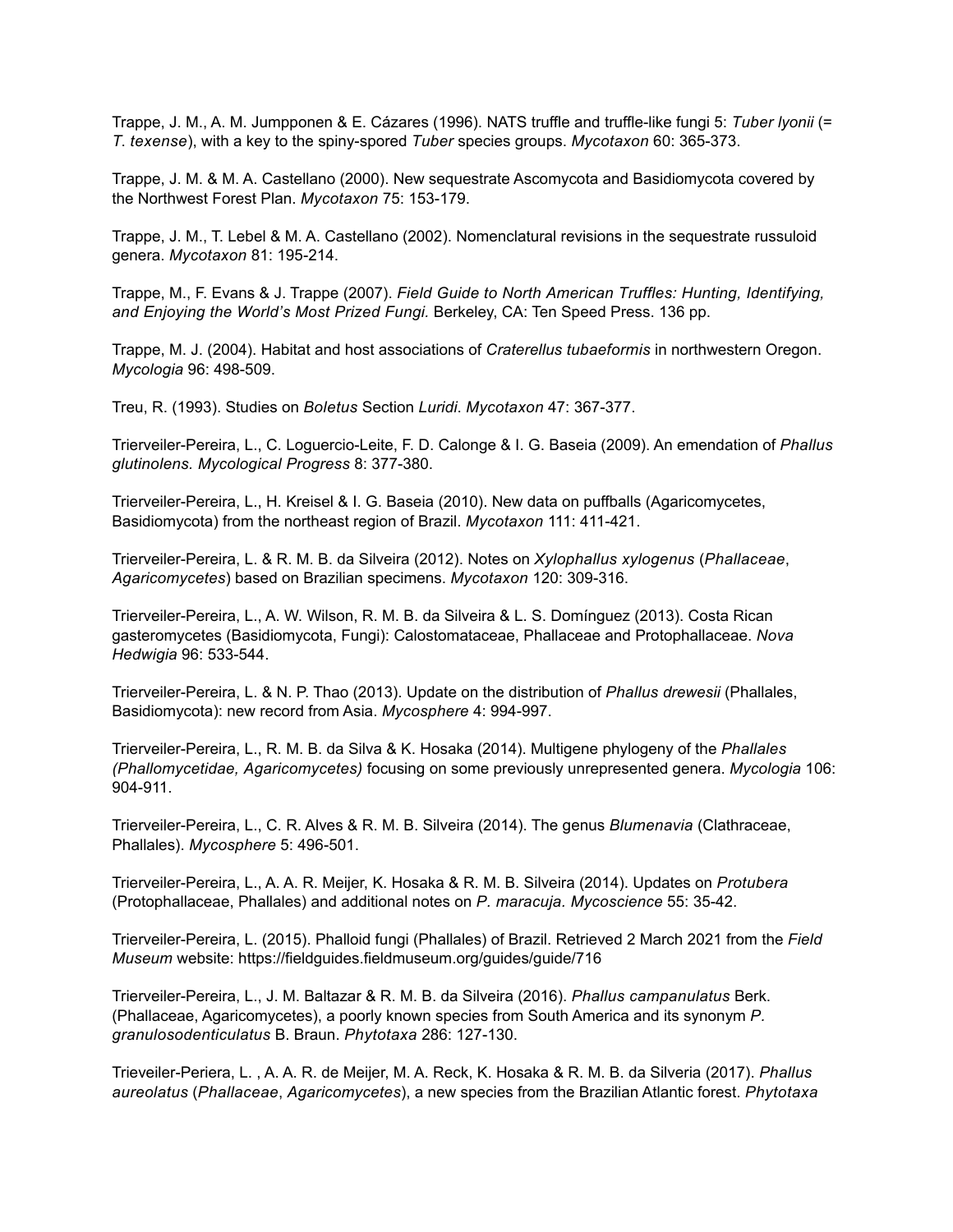327: 223-236.

Trudell, S. & J. Ammirati (2009). *Mushrooms of the Pacific Northwest*. Portland: Timber Press. 349 pp.

Trudell, S. (2012). The genus *Tricholoma* in North America. *Fungi* 5: 23-31.

Trudell, S., J. Xu, I. Saar, A. Justo & J. Cifuentes (2017). North American matsutake: names clarified and a new species described. *Mycologia* 109: 379-390.

Truong, C., A. B. Mujic, R. Healy, F. Kuhar, G. Furci, D. Torres, T. Niskanen, P. A. Sandoval-Leiva, N. Fernández, J. M. Escobar, A. Moretto, G. Palfner, D. Pfister, E. Nouhra, R. Swenie, M. Sánchez-García, P. B. Matheny & M. E. Smith (2017). How to know the fungi: combining field inventories and DNAbarcoding to document fungal diversity. *New Phytologist* 214: 913-919.

Truong, C., S. Sánchez-Ramírez, F. Kuhar, Z. Kaplan & M. E. Smith (2017). The Gondwanan connection-- Southern temperate *Amanita* lineages and the description of the first sequestrate species from the Americas. *Fungal Biology* 121: 638-651.

Tsykun, T., D. Rigling & S. Prospero (2013). A new multilocus approach for a reliable DNA-based identification of *Armillaria* species. *Mycologia* 105: 1059-1076.

Tulloss, R. E. (1984). Distribution and taxonomic notes on *Amanita mutabilis. Mycologia* 76: 555-558.

Tulloss, R. E. & Jenkins, D. T. (1986). Notes on distribution of *Amanita albocreata*. *Mycotaxon* 26: 81-83.

Tulloss, R. E. (1988). *Amanita sinicoflava–*a new species from eastern North America. *Mycotaxon* 32: 421-431.

Tulloss, R. E. & Wright, G. (1989). *Amanita protecta--*a new species from coastal southern California. *Mycotaxon* 34: 615-622.

Tulloss, R. E. (1989). *Amanita ristichii:* A new species from New England with basidia dominantly 2 spored. *Mycotaxon* 35: 363-369.

Tulloss, R. E. (1989). *Amanita eburnea–*a new species from Central America. *Mycotaxon* 36: 1-7.

Tulloss, R. E. (1990). *Amanita salmonescens–*a new species from the southeastern United States. *Mycotaxon* 38: 125-132.

Tulloss, R. E. (1990). *Amanita crenulata–*history, taxonomy, distribution, and poisonings. *Mycotaxon* 39: 393-405.

Tulloss, R. E. (1991). *Amanita morrisii–*history, taxonomy, and distribution. *Mycotaxon* 40: 281-286.

Tulloss, R. E. & H. R. Bhandary (1992). *Amanita chepangiana*--a new species from Nepal. *Mycotaxon* 43: 25-31.

Tulloss, R. E. & Lindgren, J. E. (1992). *Amanita smithiana–*taxonomy, distribution, and poisonings. *Mycotaxon* 45: 373-387.

Tulloss, R. E., Ovrebo, C. E. & Halling, R. E. (1992). Studies on Amanita (Amanitaceae) from Andean Colombia. *Memoirs of the New York Botanical Garden* 66: 1-46.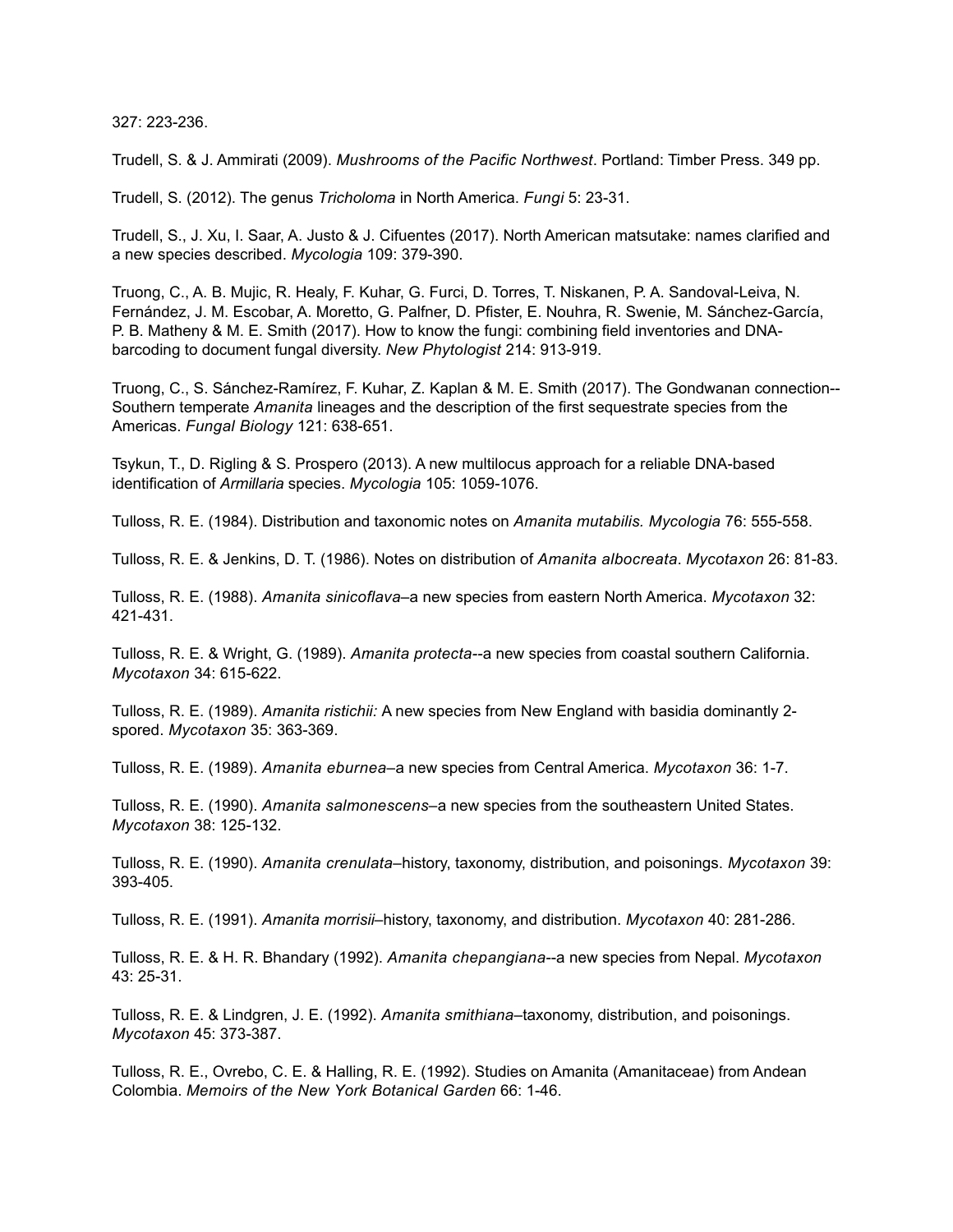Tulloss, R. E. (1993). *Amanita pachysperma, Amanita subvirginiana,* and *Amanita virginiana* (taxonomy and distribution) with notes on description of the lamella trama in *Amanita. Mycotaxon* 49: 449-475.

Tulloss, R. E. & Lewis, D. P. (1994). *Amanita westii*–taxonomy and distribution. A rare species from the states bordering the Gulf of Mexico. *Mycotaxon* 50: 131-138.

Tulloss, R. E. & Lindgren, J. E. (1994). *Amanita novinupta--*a rubescent, white species from the western United States and southwestern Canada. *Mycotaxon* 51: 179-190.

Tulloss, R. E. (1994). Type studies in *Amanita* section *Vaginatae* I: Some taxa described in this century (studies 1-23) with notes on description of spores and refractive hyphae in *Amanita. Mycotaxon* 52: 305-396.

Tulloss, R. E. & Moses, E. (1995). *Amanita populiphila--*a new species from the central United States. *Mycotaxon* 53: 455-466.

Tulloss, R. E. (1995). *Amanita longitibiale*–A new species of *Amanita* section *Phalloideae* from central Mexico and southeastern U.S.A. *Mycotaxon* 54: 195-202.

Tulloss, R. E., S. L. Stephenson, R. P. Bhatt & A. Kumar (1995). Studies on *Amanita* (Amanitaceae) in West Virginia and adjacent areas of the mid-Appalachians. Preliminary results. *Mycotaxon* 56: 243-293.

Tulloss, R. E., A. M. Young & A. E. Wood (1995). *Amanita murinoflammeum*--a new species from dry forests of eastern Australia. *Mycotaxon* 56: 295-302.

Tulloss, R. E. & T. Borgen (1996). *Amanita morteni*--A correction. Emendation was inappropriate. *Mycotaxon* 59: 419-425.

Tulloss, R. E. & R. E. Halling (1997). Type studies of *Amanita morenoi* and *Amanita pseudospreta* and a reinterpretation of crassospores in *Amanita. Mycologia* 89: 278-288.

Tulloss, R. E. (2000). Nomenclatural changes in *Amanita. Mycotaxon* 75: 329-332.

Tulloss, R. E. (2000). Le Amanita nel mondo: bellezza, pericolo e diversita. *Bolletino del Gruppo Micologico G. Bresadola* 43: 13-21.

Tulloss, R. E. (2000). Note sulla metodologia per lo studio del genere *Amanita* (Agaricales). *Bolletino del Gruppo Micologico G. Bresadola* 43: 41-59.

Tulloss, R. E. & M. Traverso (2000). Illustrazioni di una nuova specie di *Amanita* dedicata al dott. Cornelis Bas di Leiden. *Bolletino del Gruppo Micologico G. Bresadola* 43: 151-153.

Tulloss, R. E. & A. Gminder (2000). *Amanita lactea*: stato attuale delle conoscenze su una specie relativamente isolata della sezione Vaginatae. *Bolletino del Gruppo Micologico G. Bresadola* 43: 279-285.

Tulloss, R. E. & M. Traverso (2001). *Amanita basiana--*A new species from pure *Pinus* forest and resembling the *Alnus-*associated species *Amanita friabilis. Mycotaxon* 77: 47-55.

Tulloss, R. E., S. H. Iqbal, A. N. Khalid, R. P. Bhatt & V. K. Bhatt (2001). Studies in *Amanita* (Amanitaceae) from southern Aisa. I. Some species of Pakistan's northwest frontier province. *Mycotaxon* 77: 455-490.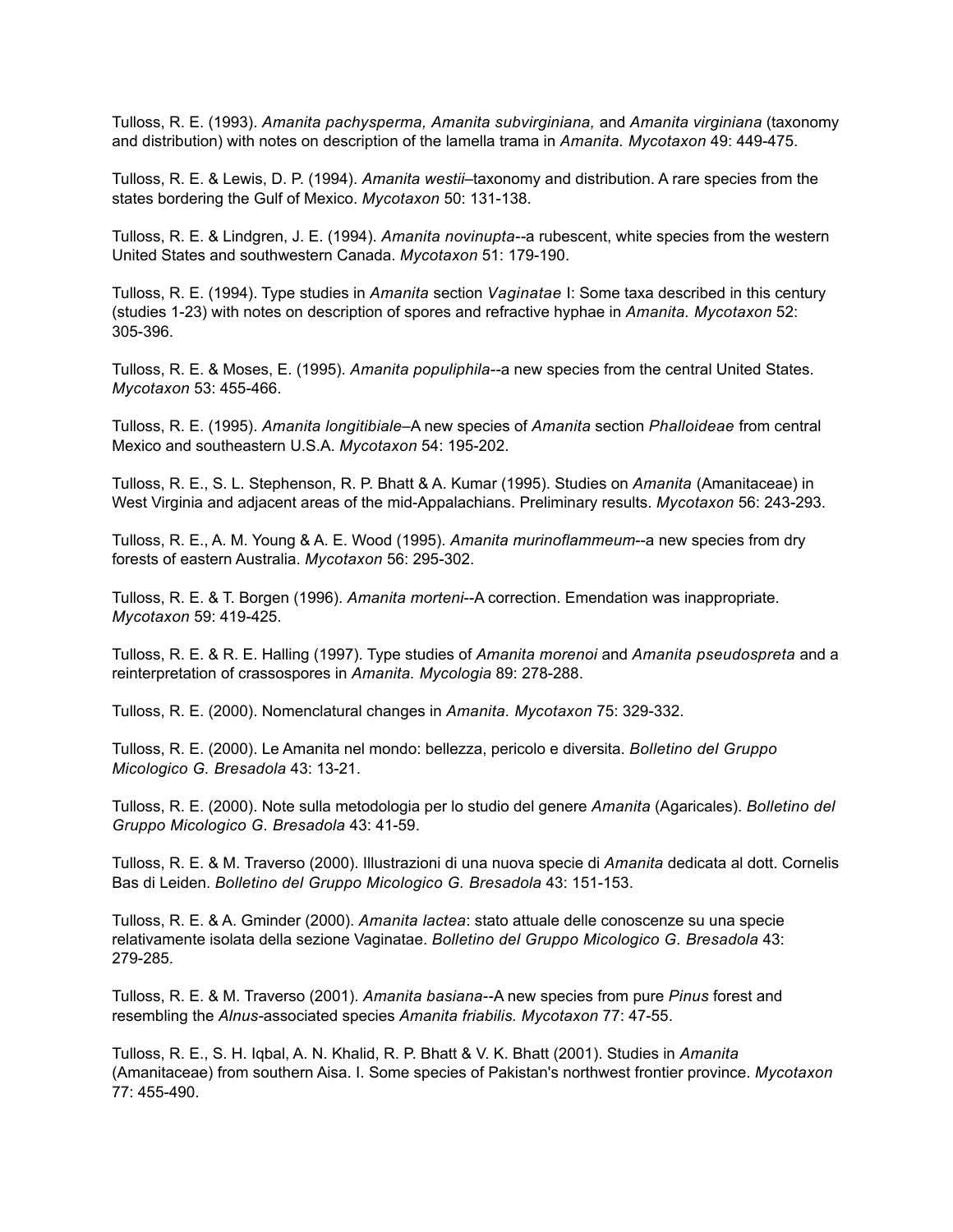Tulloss, R. E. (2003). Draft keys to species of *Amanita* occurring in the northeastern USA and eastern Canada. Retrieved August 20, 2004 from the *Studies in the Genus Amanita* Web site: http:// pluto.njcc.com/~ret/amanita/key.dir/nekey.pdf

Tulloss, R. E. (2003). Visual key to the sections of *Amanita*. Retrieved from the *Studies in the genus Amanita* Web site:http://pluto.njcc.com/~ret/amanita/key.dir/secttree.pdf

Tulloss, R. E. (2003). Draft keys to species of *Amanita* occurring in California, Idaho, Oregon, and Washington, U.S.A. and in neighboring regions of Canada and Mexico. Retrieved August 20, 2004 from the *Studies in the Genus Amanita* Web site: http://pluto.njcc.com/~ret/amanita/key.dir/pnwcakey.pdf

Tulloss, R. E. (2003). Tabular and nontabular keys to rubescent species of *Amanita* section *Validae*. Retrieved August 20, 2004 from the *Studies in the Genus Amanita* Web site: http://pluto.njcc.com/~ret/ amanita/key.dir/valirub.pdf

Tulloss, R. E. (2003). Provisional world key to species closely related to *Amanita hemibapha* with notes on the "slender Caesar's mushrooms" of eastern North America. Retrieved August 20, 2004 from the *Studies in the Genus Amanita* Web site: http://pluto.njcc.com/~ret/amanita/key.dir/hemibkey.html

Tulloss, R. E. (2003). Provisional key to *Amanita* stirps *Crocea*, stirps *Fulva*, and stirps *Romagnesiana*. Retrieved from the *Studies in the genus Amanita* Web site: http://pluto.njcc.com/~ret/amanita/key.dir/ crocekey.pdf

Tulloss, R. E. (2004). Species of section *Phalloideae* from North America having membranous, limbate to saccate volvas. Retrieved August 20, 2004 from the *Studies in the Genus Amanita* Web site: http:// pluto.njcc.com/~ret/amanita/key.dir/phallimb.html

Tulloss, R. E. (2004). List of Amanitaceae in Great Smoky Mountains National Park. Retrieved from the Studies in the genus Amanita Web site: http://pluto.njcc.com/~ret/amanita/key.dir/am\_gdmnp.html

Tulloss, R. E. & Lindgren, J. E. (2005). *Amanita aprica*–a new toxic species from western North America. *Mycotaxon* 91: 193-205.

Tulloss, R. E. (2008). Notes on *Amanita* section *Caesareae, Torrendia,* and *Amarrendia (Agaricales, Amanitaceae*) with provisional division into stirpes and world key to species of the section. Retrieved May 1, 2008 from the *Studies in the genus Amanita* Web site: http://pluto.njcc.com/~ret/amanita/key.dir/ hemibkey.pdf

Tulloss, R. E. (2009). *Amanita magniverrucata*--revision of an interesting species of *Amanita* section *Lepidella. Mycotaxon* 108: 93-104.

Tulloss, R. E., J. E. Lindgren, D. Arora, B. E. Wolfe & C. Rodriguez-Caycedo (2014). *Amanita pruittii*--a new, apparently saprotrophic species from US Pacific coastal states. *Amanitaceae* 1: 1-9.

Tulloss, R. E., Th. W. Kuyper, E. C. Vellinga, Z. L. Yang, R. E. Halling, J. Geml, S. Sánchez-Ramírez, S. C. Conçalves, J. Hess & A. Pringle (2016). The genus *Amanita* should not be split. *Amanitaceae* 1: 1-16.

Tulloss, R. E., L. V. Kudzma, M. K. Tulloss & A. Rockefeller (2021). *Amanita amerivirosa*--a new toxic North American species of *Amanita* section *Phalloideae. Amanitaceae* 1 (4): 1-15.

Twyman, E. S. (1946). Notes on the die-back of oak caused by *Colpoma quercinum* (Fr.) Wallr. *Transactions of the British Mycological Society* 29: 234-241.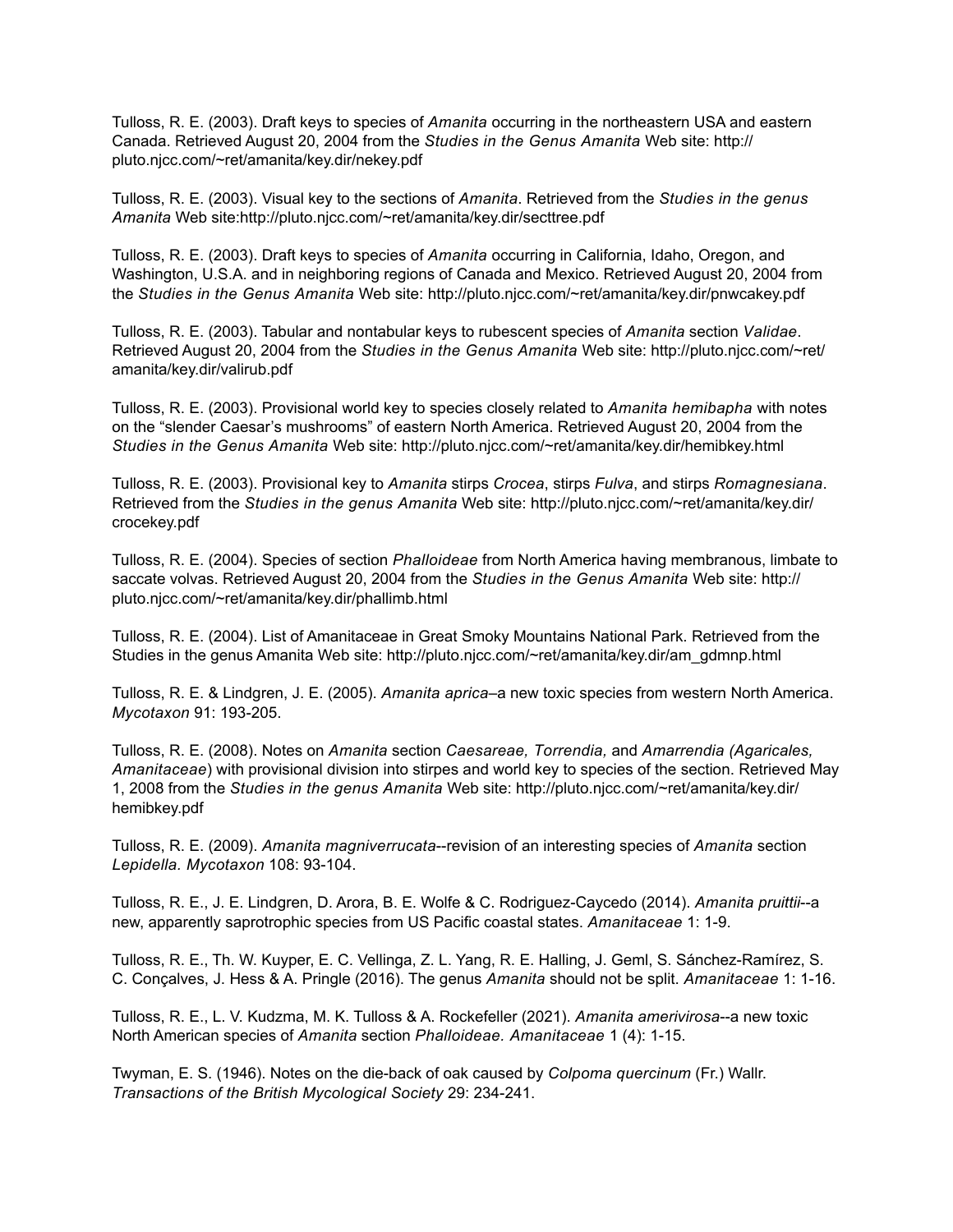Uhart, M. & E. Albertó (2007). Morphologic characterization of *Agrocybe cylindracea* (Basidiomycetes, Agaricales) from America, Europe and Asia. *Revista Mexicana de Micología* 24: 9-18.

Uhart, M. & E. Albertó (2009). Mating tests in *Agrocybe cylindracea* sensu lato. Recognition of *Agrocybe wrightii* as a novel species. *Mycological Progress* 8: 337-349.

Uitzil-Colli, M. O. & L. Guzmán-Dávalos (2019). El género *Morchella* (Pezizales, Ascomycota) en Jalisco, México. *Scientia Fungorum* 49: e1209.

Ulje, C. B. & C. Bas (1985). *Coprinus hercules*, spec. nov. *Persoonia* 12: 483-486.

Ulje, C. B. & C. Bas (1988). Studies in *Coprinus* - I. Subsections *Auricomi* and *Glabri* of *Coprinus* section *Pseudocoprinus. Persoonia* 13: 433-448.

Ulje, C. B. (1988). Four new species of *Coprinus* from the Netherlands. *Persoonia* 13: 479-488.

Ulje, C. B. & C. Bas (1991). Studies in *Coprinus* - II. Subsection *Setulosi* of section *Pseudocoprinus. Persoonia* 14: 275-339.

Ulje, C. B. & M. E. Noordeloos (1993). Studies in *Coprinus* III - *Coprinus* section *Veliformes.* Subdivision and revision of subsection *Nivei* emend. *Persoonia* 15: 257-301.

Ulje, C. B. & M. E. Noordeloos (1997). Studies in *Coprinus* IV - *Coprinus* section *Coprinus*. Subdivision and revision of subsection *Alachuani. Persoonia* 16: 265-333.

Ulje, C. B. & H. Bender (1997). Additional studies in *Coprinus* subsection *Glabri. Persoonia* 16: 373-381.

Ulje, C. B. & M. E. Noordeloos (1999). Studies in *Coprinus* V - *Coprinus* section *Coprinus*. Revision of subsection *Lanulati* Sing. *Persoonia* 17: 165-199.

Ulje, C. B., F. Dover & M. E. Noordeloos (2000). Additions to *Coprinus* subsection *Lanulati. Persoonia* 17: 465-471.

Ulje, K. (2000). Some rare but easily recognizable inkcaps. In: Associazione Micologica Bresadola, ed. *Micologia 2000*. Brescia, Italy: Grafica Sette, 533-542.

Ulje, C. B. & M. E. Noordeloos (2003). Notulae ad floram agaricinam Nerlandicam - XLII. Additions to *Coprinus* subsection *Setulosi. Persoonia* 18: 259-264.

Ulje, K. (2003). *All about inkcaps* Web site. Retrieved February, 2005 from the World Wide Web: http:// www.homepages.hetnet.nl/~idakees/index.html

Ulje, C. B. (n.d.) Studies on type collections of *Coprinus* species. Retrieved March 18, 2008 from the *Raketnet* Web server: http://users.raketnet.nl/keesuljee

Uzun, Y., K. Demirel, A. Kaya & F. Gücin (2010). Two new genus records for Turkish mycota. *Mycotaxon* 111: 477-480.

Uzun, Y., A. Kaya & S. Yakar (2019). A new record and new localities for the genus *Sclerogaster* R. Hesse in Turkey. *Süleyman Demirei University Journal of Natural and Applied Sciences* 23: 9-12.

Vadthanarat, S., O. Raspé & S. Lumyong (2018). Phylogenetic affinities of the sequestrate genus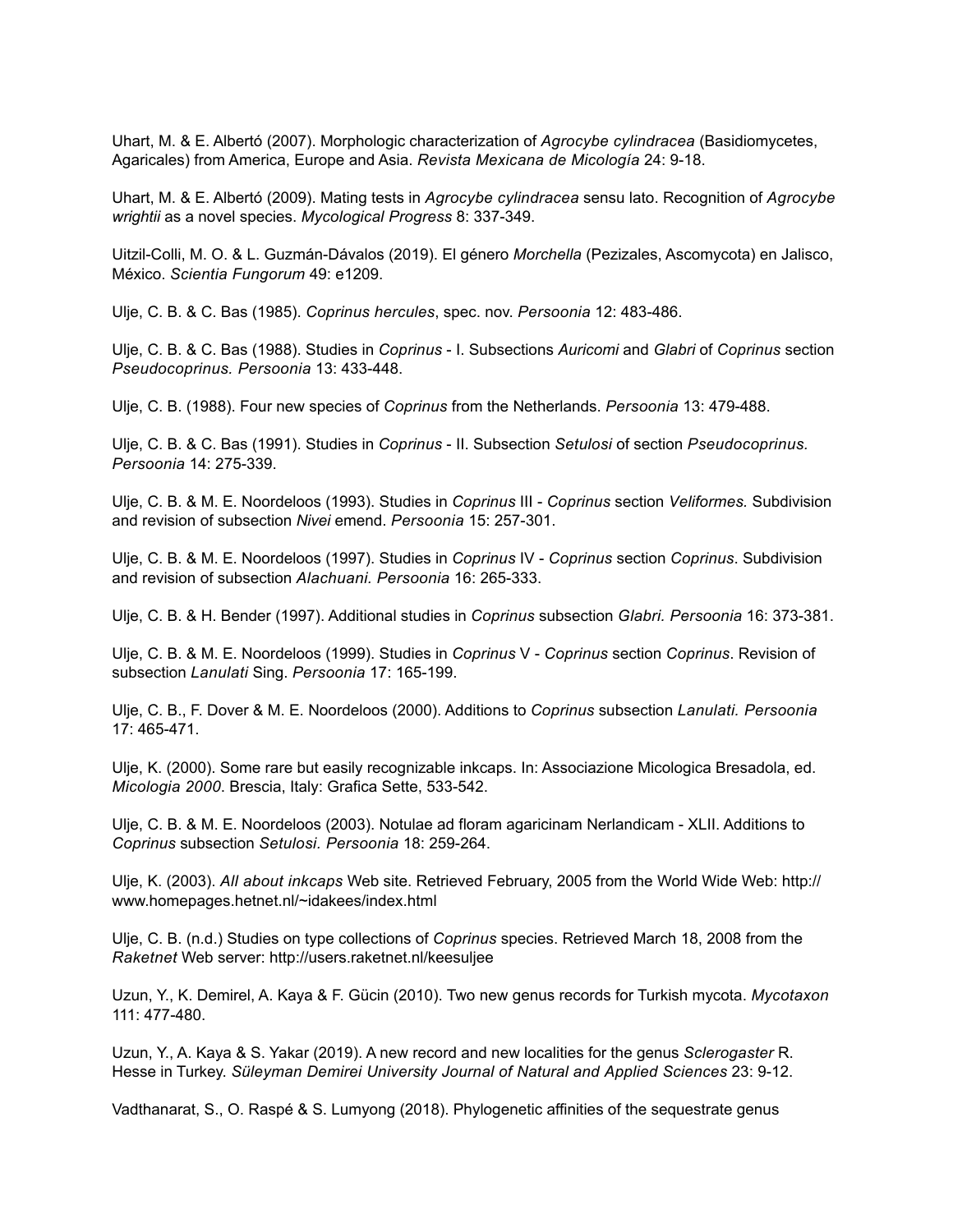*Rhodactina* (Boletaceae), with a new species, *R. rostratispora* from Thailand. *MycoKeys* 29: 63-80.

Vadthanarat, S., M. Amalfi, R. E. Halling, V. Bandala, S. Lumyong & O. Raspé (2019). Two new *Erythrophylloporus* species (Boletaceae) from Thailand, with two new combinations of American species. *MycoKeys* 55: 29-57.

Vadthanarat, S., S. Lumyong & O. Raspé (2019). *Cacaoporus*, a new Boletaceae genus, with two new species from Thailand. *MycoKeys* 54: 1-29.

Valenzuela, R., G. Guzmán & J. Castillo (1981). Descripciones de especies de maromicetos poco conocidas en México, con discusiones sobre su ecología y distribución. *Boletín de la Sociedad Mexicana de Micología* 15: 67-120.

Valenzuela, R., T. Raymundo & J. Cifuentes (2013). El género *Inonotus s. l.* (Hymenochaetales: Agaricomycetes) en México. *Revista Mexicana de Biodiversidad*: S70-S90.

van der Heijden, E. W., F. W. de Vries & Th. W. Kuyper (1999). Mycorrhizal associations of *Salix repens* L. communities in succession of dune ecosystems. I. Above-ground and below-ground views of ectomycorrhizal fungi in relation to soil chemistry. *Canadian Journal of Botany* 77: 1821-1832.

Van Vooren, N. (2002). *Helvella cupuliformis* Dissing & Nannfeldt. *Bulletin Mycologique et Botanique Dauphiné-Savoie* 164: 31-33.

Van Vooren, N. (2014). Notes sur le genre *Helvella* L. (Ascomycota, Pezizales). 2. Les sous-genres *Cupuliformes* et *Macropodes*. *Bulletin Mycologique et Botanique Dauphiné-Savoie* 212: 29-47.

Van Vooren, N. (2017). Typification of *Gyromitra perlata*, type species of the subgenus *Discina* (Discinaceae). *Ascomycete.org* 9: 19-22.

Van Vooren, N., M. Carbone, C. Sammut & A. C. Grupe (2019). Preliminary notes on the genus *Tarzetta* (*Pezizales*) with typifications of some species and description of six new species. *Ascomycete.Org* 11: 309-334.

Van Vooren, N. & M. Carbone (2019). Preliminary phylogenetic and morphological studies in the *Gyromitra gigas* lineage (Pezizales). 2. Typification of *Gyromitra fastigiata* and *Helvella grandis*. *Ascomycete.org* 11: 69-74.

Varga, T. et al. (2019). Megaphylogeny resolves global patterns of mushroom evolution. *Nature Ecology & Evolution* 3: 668-678.

Vargas, N., C. J. Pardo-de la Hoz, G. Danies, A. E. Franco-Molano, P. Jiménez, S. Restrepo & A. Grajales (2017). Defining the phylogenetic position of *Amanita* species from Andean Colombia. *Mycologia* 109: 261-276.

Vargas-Rodriguez, Y. L. & J. A. Vazquez-Garcia (2005). *Blumenavia toribiotalpaensis*: a new species of *Clathraceae* from Jalisco, Mexico. *Mycotaxon* 94: 7-14.

Vasilyeva, L. N., S. L. Stephenson & A. N. Miller (2007). Pyrenomycetes of the Great Smoky Mountains National Park. IV. Biscogniauxia, Camaropella, Camarops, Camillea, Peridoxylon and *Whalleya*. *Fungal Diversity* 25: 219-231

Vasilyeva, L. N., J. D. Rogers & A. N. Miller (2007). Pyrenomycetes of the Great Smoky Mountains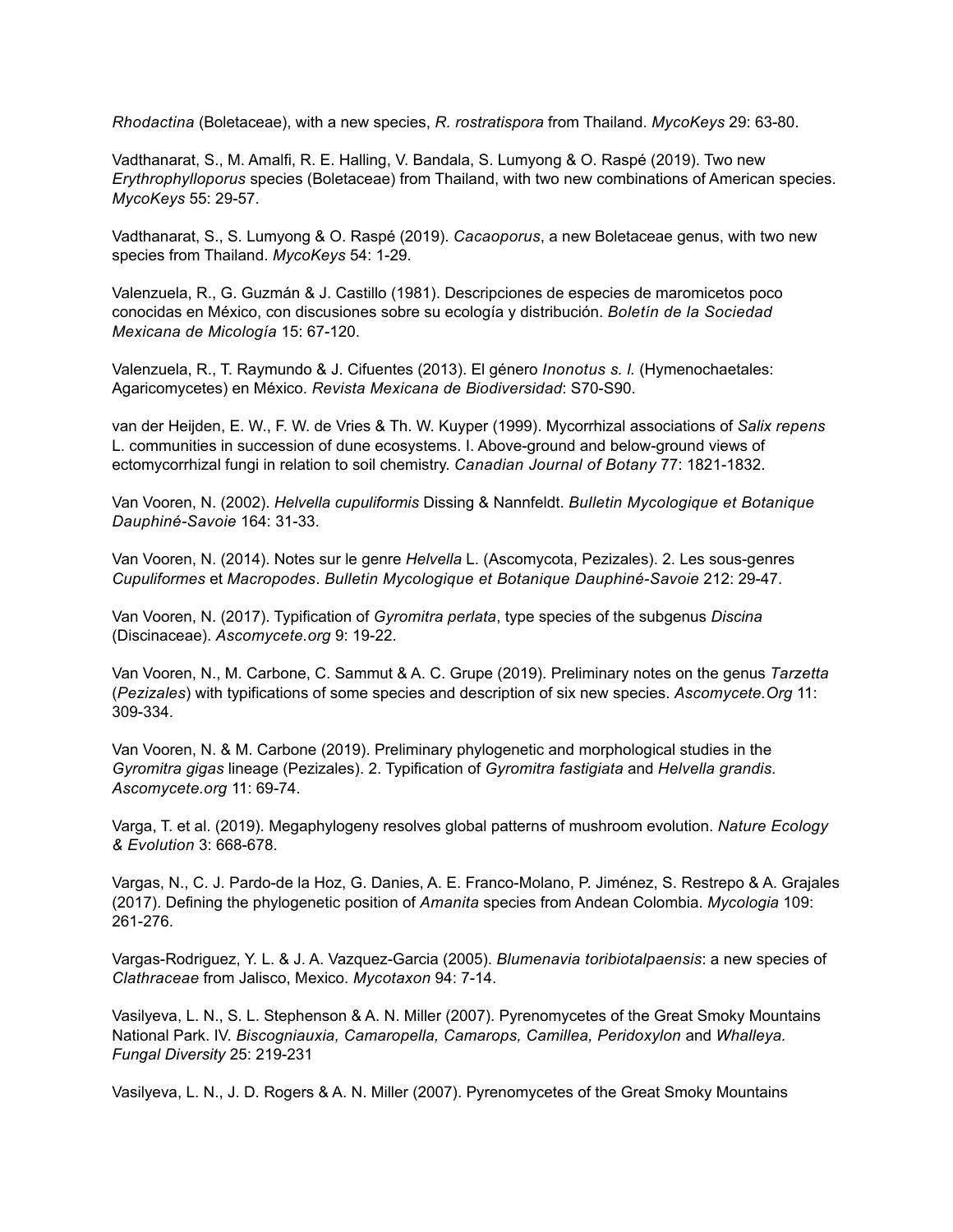National Park. V. *Annulohypoxylon* and *Hypoxylon* (Xylariaceae)*. Fungal Diversity* 27: 231-245.

Vasutova, M., V. Antonin & A. Urban (2008). Phylogenetic studies in *Psathyrella* focusing on sections *Pennatae* and *Spadiceae*--new evidence for the paraphyly of the genus. *Mycological Research* 112: 1153-1164.

Vašutová, M. (2008). Taxonomic studies on *Psathyrella* sect. *Spadiceae. Czech Mycology* 60: 137-171.

Vazquez, L. S., L. Guzman-Davalos & G. Guzman (1989). Contribucion al conocimiento de las especies del genero *Volvariella* en Jalisco. *Revista Mexicana de Micologia* 5: 169-179.

Vega, F. E. & M. Blackwell, eds. (2005). *Insect-fungal associations: ecology and evolution*. New York: Oxford UP. 333 pp.

Vellinga, E. C. & J. Schreurs (1985). Notulae ad floram agaricinam neerlandlicam - VIII. *Pluteus* Fr. In West-Europe. *Persoonia* 12: 337-373.

Vellinga, E. C. & H. A. Huijser (1997). *Lepiota xanthophylla* and its greenhouse counterpart. *Bollettino del Gruppo Micologico G. Bresadola* 40: 457-464.

Vellinga, E. C. & H. A. Huijser (1998). Studies in *Lepiota.* I. Species with a hymeniform pileus covering. *Belgian Journal of Botany* 131: 191-210.

Vellinga, E. C., A. E. Franco-Molano & C. Bas (1998). Studies in *Lepiota* II. - *Lepiota rubella. Sydowia* 50: 272-277.

Vellinga, E. C. (2000). Notes on *Lepiota* and *Leucoagaricus*. Type studies on *Lepiota magnispora, Lepiota barsii,* and *Agaricus americanus*. *Mycotaxon* 76: 429-438.

Vellinga, E. C. (2001a). Studies in *Lepiota* III. Some species from California, U.S.A. *Mycotaxon* 80: 285-295.

Vellinga, E. C. (2001b). Studies in *Lepiota* IV. *Lepiota cristata* and *L. castaneidisca. Mycotaxon* 80: 297-306.

Vellinga, E. C. (2002). New combinations in *Chlorophyllum. Mycotaxon* 83: 415-417.

Vellinga, E. C. & de Kok, R. P. J. (2002). Proposal to conserve the name *Chlorophyllum* Massee against *Endoptychum* Czern. (*Agaricaceae*). *Taxon* 51: 563-564.

Vellinga, E. C. (2003a). Type studies in Agaricaceae - *Chlorophyllum rachodes* and allies. *Mycotaxon* 85: 259-270.

Vellnga, E. C. (2003b). Phylogeny of *Lepiota* (Agaricaceae)–Evidence from nrITS and nrLSU sequences. *Mycological Progress* 2: 305-322.

Vellinga, E. C. (2003c). *Chlorophyllum* and *Macrolepiota* (Agaricaceae) in Australia. *Australian Systematic Botany* 16: 361-370.

Vellinga, E. C., R. P. J. de Kok & T. D. Bruns (2003). Phylogeny and taxonomy of *Macrolepiota*  (Agaricaceae). *Mycologia* 95: 442-456.

Vellinga, E. C. & Z. L. Yang (2003). *Volvolepiota* and *Macrolepiota* - *Macrolepiota velosa*, a new species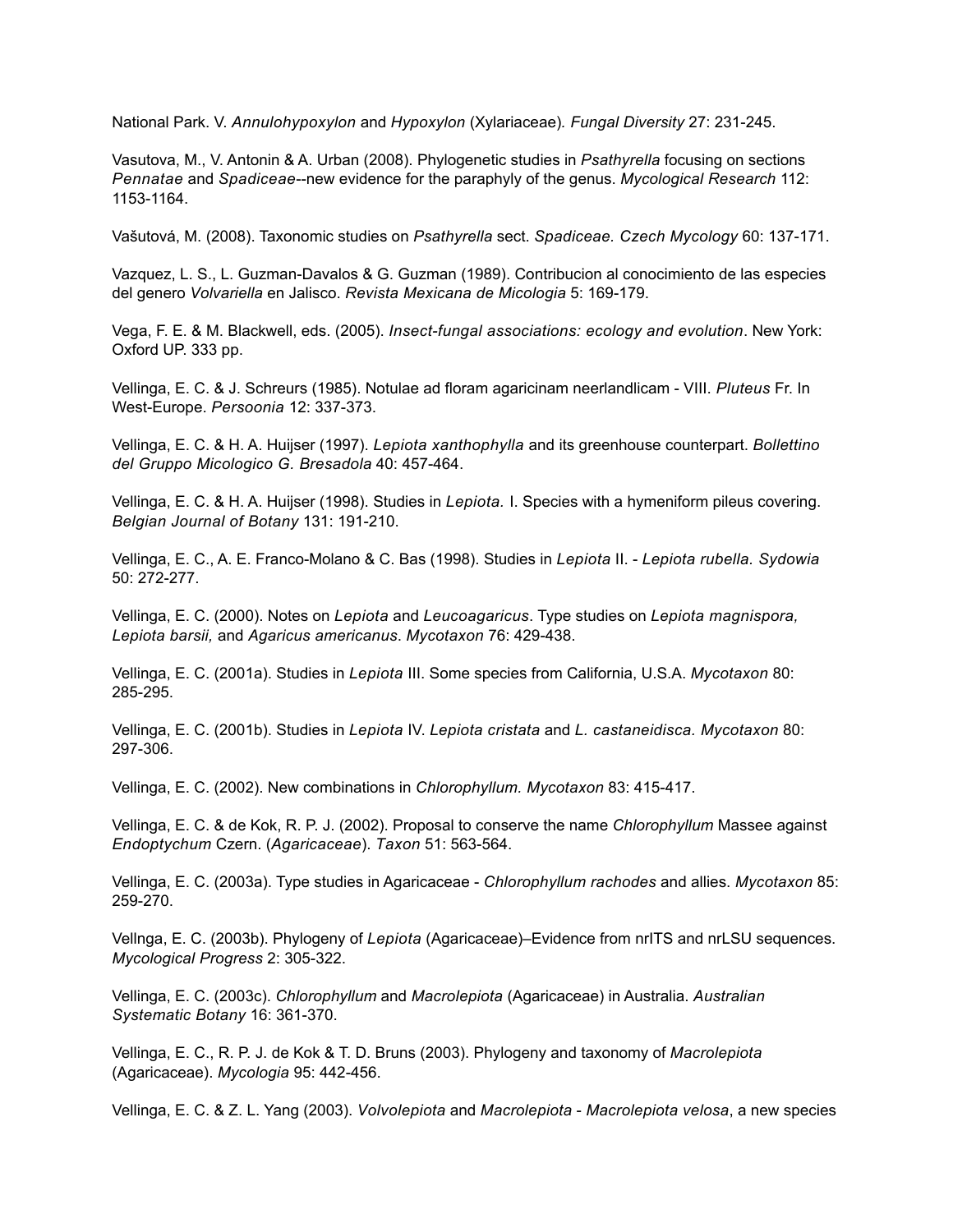from China. *Mycotaxon* 85: 183-186.

Vellinga, E. C. (2004). Genera in the family *Agaricaceae*: evidence from nrITS and nrLSU sequences. *Mycological Research* 108: 354-377.

Vellinga, E. C. (2004b). Ecology and distribution of Lepiotaceous fungi (Agaricaceae). A review. *Nova Hedwigia* 78: 273-299.

Vellinga, E. C. (2006a). *Chlorophyllum* in Great Britain. *Field Mycology* 7: 136-140.

Vellinga, E. C. (2006b). Lepiotaceous fungi in California, U. S. A. --2. *Lepiota rhodophylla* sp. nov. *Mycotaxon* 98: 205-211.

Vellinga, E. C. (2006c). Lepiotaceous fungi in California, U. S. A. --3. Pink and lilac species in *Leucoagaricus* sect. *Piloselli*. *Mycotaxon* 98: 213-224.

Vellinga, E. C. (2006d). Lepiotaceous fungi in California, U. S. A. --4. Type studies of *Lepiota fumosifolia*  and *L. petasiformis*. *Mycotaxon* 98: 225-232.

Vellinga, E. C. (2006e). *Lepiota spheniscispora*. Published by the author. Retrieved from the *University of California at Berkeley* Web site: http://nature.berkeley.edu/brunslab/ev/spheniscispora.pdf

Vellinga, E. C. (2006f). *Lepiota scaberula*. Published by the author. Retrieved from the *University of California at Berkeley* Web site: http://nature.berkeley.edu/brunslab/ev/lep\_scaberula.pdf

Vellinga, E. C. & R. M. Davis (2006). Lepiotaceous fungi in California, U. S. A. --1. *Lepiota amanitoides*  sp. nov. *Mycotaxon* 98: 197-204.

Vellinga, E. C., B. de la Houssaye, R. -L. Brace & V. Evenson (2006). *Paragyrodon sphaerosporus*: A Mid-western endemic? *McIlvainea* 16: 19-21.

Vellinga, E. C. (2007a). Key to the *Cystolepiota* species in western North America. Published by the author. Retrieved from the *University of California at Berkeley* Web site: http://nature.berkeley.edu/ brunslab/ev/vellinga\_2007\_cystolep\_key.pdf

Vellinga, E. C. (2007b). Lepiotaceous fungi in California, U. S. A. --5. *Lepiota oculata* and its look-alikes. *Mycotaxon* 102: 267-280.

Vellinga, E. C. (2007c). What ever happened to the Shaggy Parasol? *McIlvainea* 16: 11-17.

Vellinga, E. C. (2007d). *Lepiota castaneidisca*. Published by the author. Retrieved from the *University of California at Berkeley* Web site: http://nature.berkeley.edu/brunslab/ev/ vellinga\_2007\_castaneidisca\_v2.pdf

Vellinga, E. C. (2007e). *Lepiota decorata*. Published by the author. Retrieved from the *University of California at Berkeley* Web site: http://nature.berkeley.edu/brunslab/ev/vellinga\_2007\_decorata.pdf

Vellinga, E. C. (2008a). Bibliography of North American '*Lepiota*' species - v. 2.1. Published by the author. Retrieved July 5, 2015 from the Berkeley University website: http://nature.berkeley.edu/brunslab/ev/ americanlepiotaliterature\_2.1.pdf

Vellinga, E. C. (2008b). *Chlorophyllum*. Published by the author. Retrieved July 5, 2015 from the Berkeley University website: http://nature.berkeley.edu/brunslab/ev/CHLOROPHYLLUM.pdf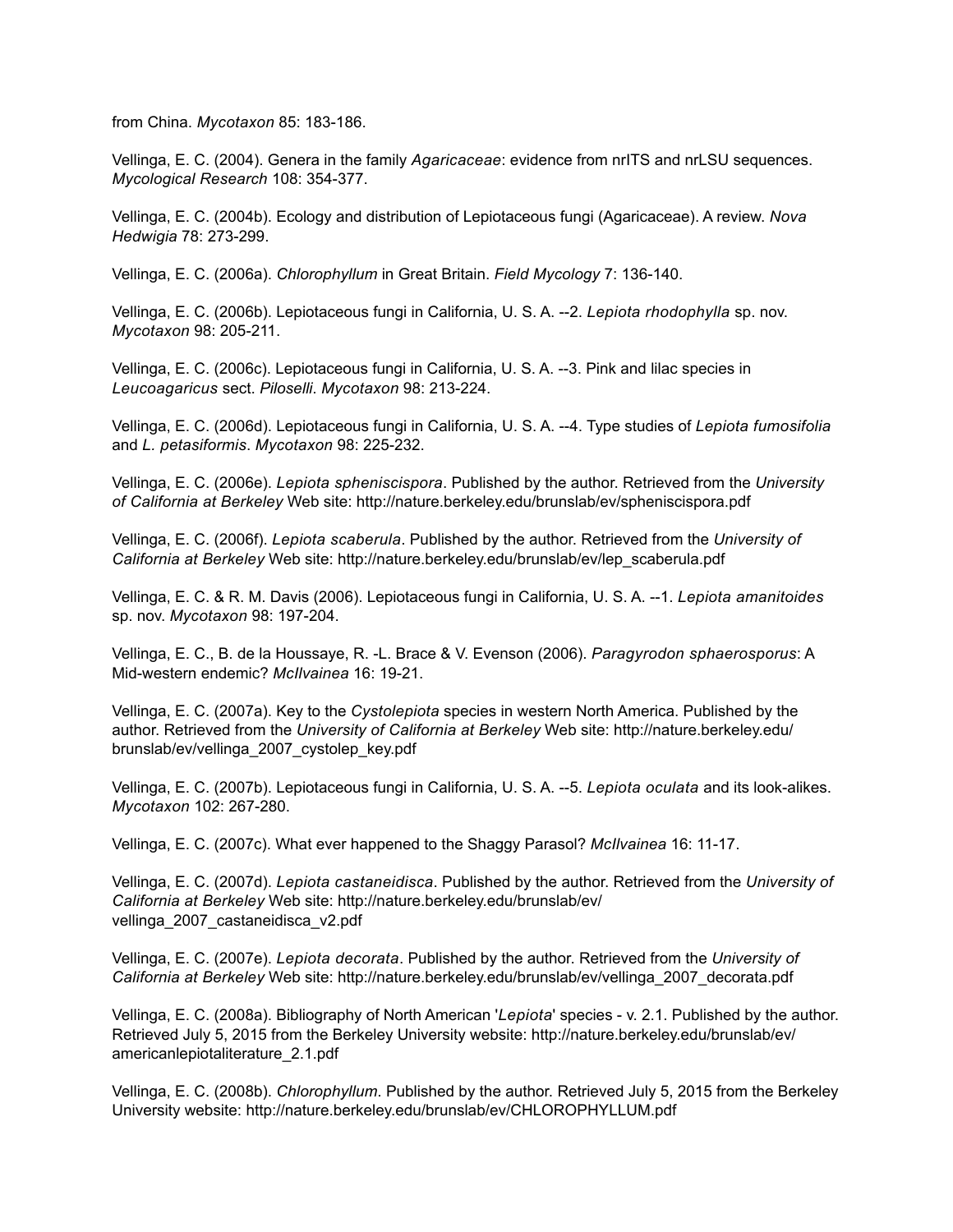Vellinga, E. C. & W. J. Sundberg (2008). Lepiotaceous fungi in California, U. S. A. 6. *Lepiota castanescens. Mycotaxon* 103: 97-108.

Vellinga, E. C., B. E. Wolfe & A. Pringle (2009). Global patterns of ectomycorrhizal introductions. *New Phytologist* 181: 960-973.

Vellinga, E. C. (2009). Nomenclatural overview of lepiotaceous fungi (Agaricaceae): Version 4.7. Published by the author. Retrieved July 5, 2015 from the Berkeley University website: http:// nature.berkeley.edu/brunslab/ev/vellinga\_nomencl\_v47\_feb2009.pdf

Vellinga, E. C. (2010a). *Lepiota* in California: species with a hymeniform pileus covering. *Mycologia* 102: 664-674.

Vellinga, E. C. (2010b). Lepiotaceous fungi in California, U. S. A.: *Leucoagaricus* sect. *Piloselli*. *Mycotaxon* 112: 393-444.

Vellinga, E. C. & S. R. Pennycook (2010). Making a case for the original spelling of an epithet: 'Correction' of the original spelling of *Agaricus rachodes* to *Agaricus rhacodes* (*Basidiomycota*) is unjustified. *Taxon* 59: 623-627.

Vellinga, E. C. & R. B. Balsley (2010). *Leucoagaricus dacrytus*--a new species from New Jersey, U. S. A. *Mycotaxon* 113: 73-80.

Vellinga, E. C., M. Contu & A. Vizzini (2010). *Leucoagaricus decipiens* and *La. erythrophaeus*, a new species pair in sect. *Piloselli. Mycologia* 102: 447-454.

Vellinga, E. C., P. Sysouphanthong & K. D. Hyde (2011). The family Agaricaceae: phylogenies and two new white-spored genera. *Mycologia* 103: 494-509.

Vellinga, E. C., E. P. Blanchard, S. Kelly & M. Contu (2012). *Paxillus albidulus, P. ammoniavirescens*, and *P. validus* revisited. *Mycotaxon* 119: 351-359.

Vellinga, E. C., T. W. Kuyper, J. Ammirati, D. E. Desjardin, R. E. Halling, A. Justo, T. Laessoe, T. Lebel, J. D. Lodge, P. B. Matheny, A. S. Methven, P. -A. Moreau, G. M. Mueller, M. E. Noordeloos, J. Nuytinck, C. L. Ovrebo & A. Verbeken (2015). Six simple guidelines for introducing new genera of fungi. *IMA Fungus* 6: 65-68.

Ventenat, E. P. (1798). Dissertation sur le genre *Phallus. Mémoires de l'Institut des Sciences et Arts* 1: 503-523.

Verbeken, A.,, R. Walleyn, M. E. Noordeloos, J. Vesterhot, J. Heilmann-Clausen & M. Florani (2000). On *Lactarius ruginosus* and *L. romagnesii* s. str. In: Associazione Micologica Bresadola, ed. *Micologia 2000*. Brescia, Italy: Grafica Sette, 569-576.

Verbeken, A. & J. Nuytinck (2010). Not every milkcap is a *Lactarius. Scripta Botanica Belgica* 51: 162-168.

Verbeken, A., J. Nuytinck & B. Buyck (2011). New combinations in Lactifluus. 1. L. subgenera Edules, Lactariopsis, and Russulopsis. Mycotaxon 118: 447-453.

Vesterholt, J. (2005). *The Genus Hebeloma*. (*Fungi of Northern Europe, Vol. 3*). Denmark: The Danish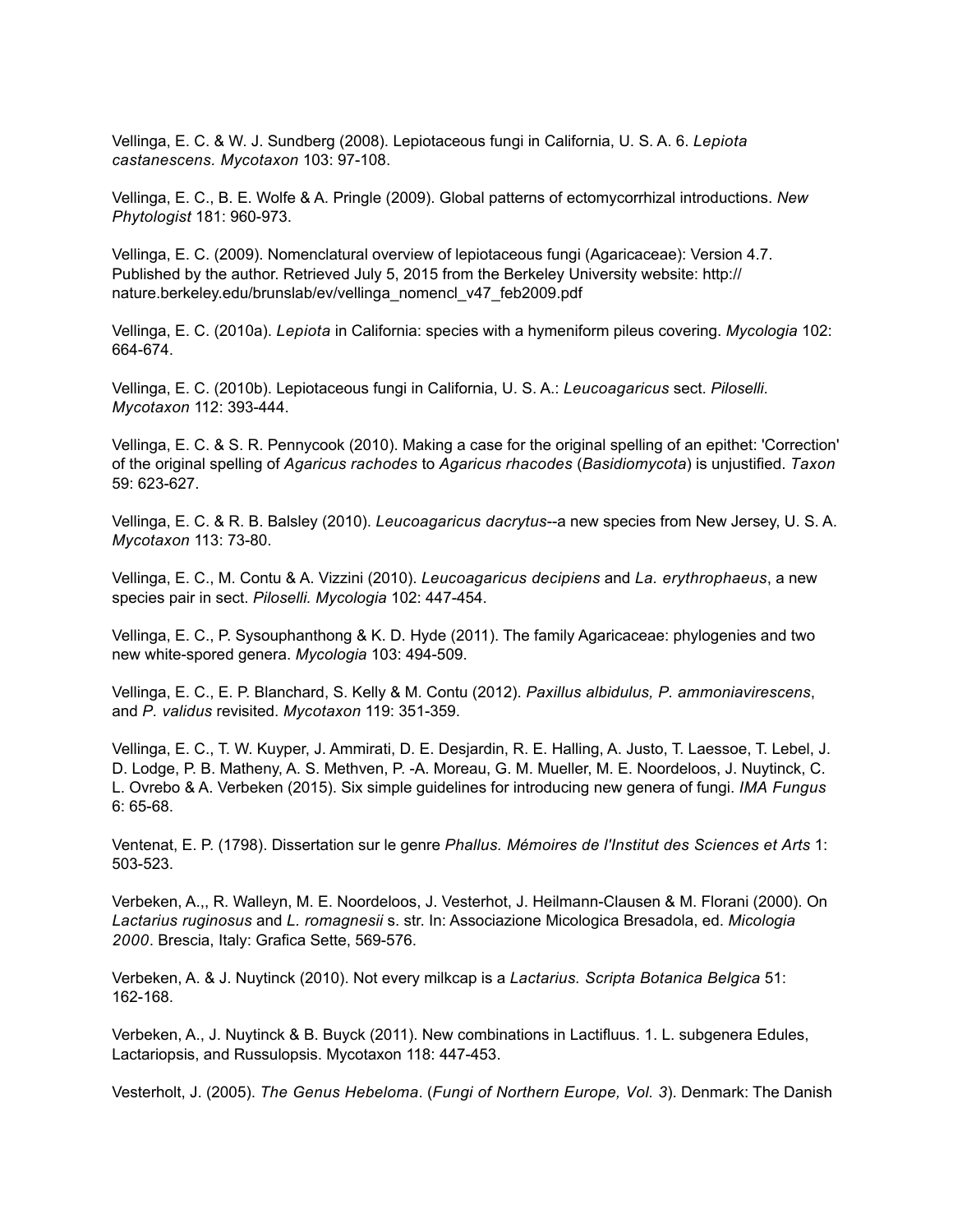Mycological Society. 146 pp.

Vidal, J. M. (2004). *Arcangeliella borziana* and *A. stephensii,* two gasteroid fungi often mistaken. A taxonomic revision of *Lactarius*-related sequestrate fungi. *Revista Catalana de Micologia* 26: 59-82.

Vidal, J. M., P. Alvarado, M. Loizides, G. Konstantinidis, P. Chachula, P. Mleczko, G. Moreno, A. Vizzini, M. Krakhmalnyi, A. Paz, J. Cabero, V. Kaounas, M. Slavova, B. Moreno-Arroyo & J. Llistosella (2019). A phylogenetic and taxonomic revision of sequestrate *Russulaceae* in Mediterranean and temperate Europe. *Persoonia* 42: 127-185.

Vila, J. & F. Esteve-Raventós (1998). *Dermoloma pseudocuneifolium, Entoloma lanicum* y *E. scabropellis (Basidiomycetes)* en el piso alpino del Valle de Núria (Pirineos, Cataluña). *Boletín de la Sociedad Micológica de Madrid* 23: 151-158.

Vila, J. (2006). Notas sobre el género *Craterellus* Pers. *Errotari* 3: 57-62.

Vilgalys, R. & O. K. Miller, Jr. (1982). Observations on sexuality in *Collybia butyracea* using a simplified crossing technique. *Mycotaxon* 14: 305-308.

Vilgalys, R. & Miller, O. K. Jr. (1983). Biological species in the *Collybia dryophila* group in North America. *Mycologia* 75: 707-722.

Vilgalys, R. & O. K. Miller, Jr. (1987). Morphological studies on the *Collybia dryophila* group in Europe. *Transactions of the British Mycological Society* 88: 461-472.

Vilgalys, R. & O. K. Miller, Jr. (1987). Mating relationships within the *Collybia dryophila* group in Europe. *Transactions of the British Mycological Society* 89: 295-300.

Vilgalys, R. (1991). Speciation and species concepts in the *Collybia dryophila* complex. *Mycologia* 83: 758-773.

Vilgalys, R. & Sun, B. L. (1994). Ancient and recent patterns of geographic speciation in the oyster mushroom *Pleurotus* revealed by phylogenetic analysis of ribosomal DNA sequences. *Proceedings of the National Academy of Sciences* 91: 4599-4603.

Vilgalys, R. & Sun, B. L. (1994). Assessment of species distribution in *Pleurotus* based on trapping of airborne basidiospores. *Mycologia* 86: 270-274.

Vilgalys, R., J. -M. Moncalvo, S. -R. Liou & M. Volovsek (1996). Recent advances in molecular systematics of the genus *Pleurotus*. In Royce, D. J., ed. *Mushroom biology and mushroom products: proceedings of the second international conference,* University Park, PA, June 9-12. 91-101.

Vilgalys, R. (2003). Taxonomic misidentification in public DNA databases. *New Phytologist* 160: 4-5.

Villarruel-Ordaz, J. L. & J. Cifuentes (1998). Primer registro de *Collybia cookei* (Tricholomataceae, Agaricales) en Mexico. *Revista Mexicana de Micologia* 14: 61-63.

Vincenot, L., F. Popa, F. Laso, K. Donges, K. -H. Rexer, G. Kost, Z. L. Yang, K. Nara & M. -A. Selosse (2017). Out of Asia: Biogeography of fungal populations reveals Asian origin of diversification of the *Laccaria amethystina* complex, and two new species of violet *Laccaria*. *Fungal Biology* 121: 939-955.

Vizzini, A., M. Contu & E. Musumeci (2010). A new species of *Hypholoma* from coastal grasslands of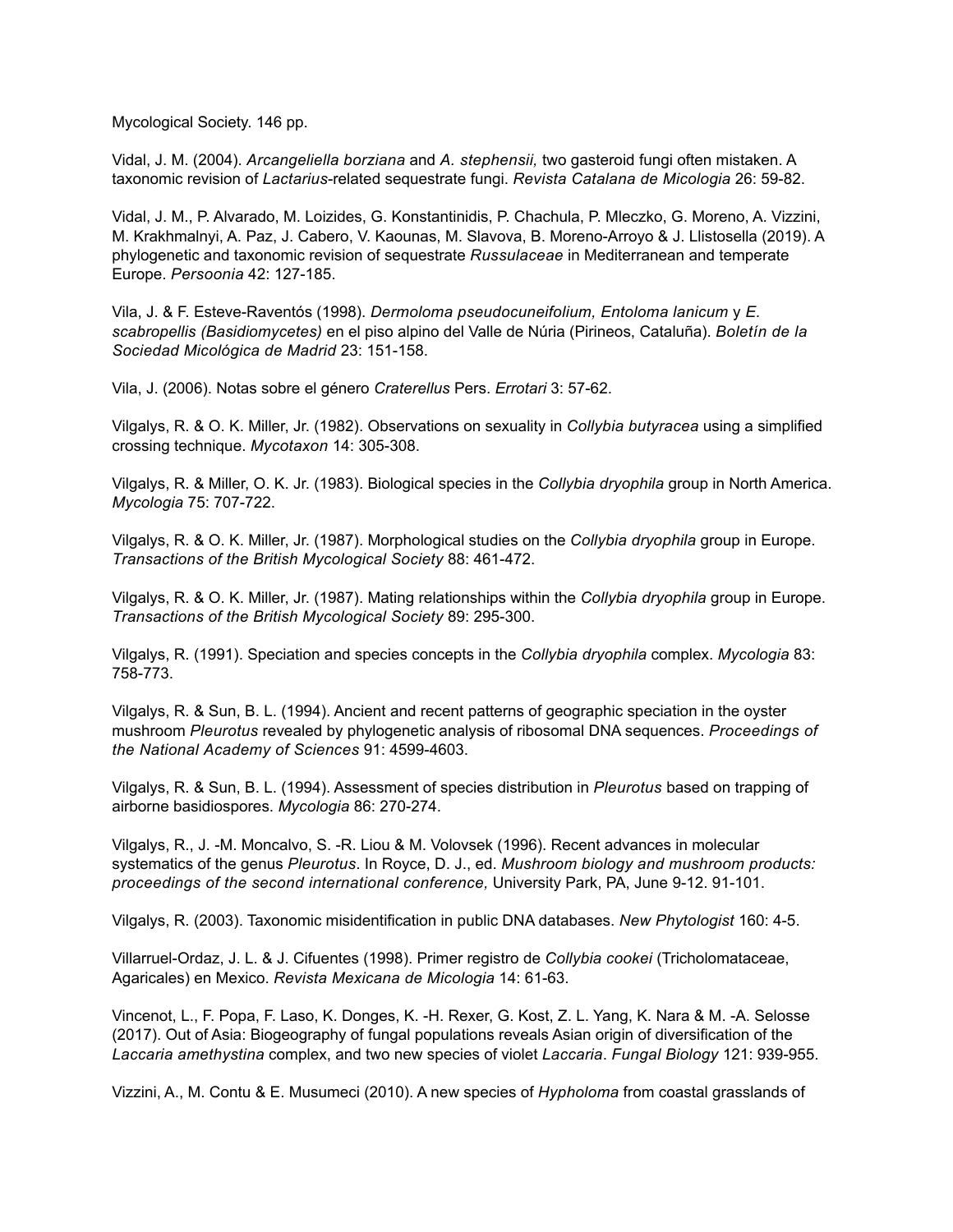Gallura (Sardinia, Italy). *Sydowia* 62: 317-323.

Vizzini, A., M. Contu & A. Justo (2011). Additional records of *Volvariella dunensis* (Basidiomycota, Agaricales): morphological and molecular characterization. *Mycotaxon* 117: 37-43.

Vizzini, A., M. Contu, S. Ghignone & E. Vellinga (2011). A new volvate *Macroleptota (Agaricomycetes, Agaricales)* from Italy, with observations on the *M. Procera* complex. *Mycotaxon* 117: 149-164.

Vizzini, A., E. Ercole & M. Contu (2012). A contribution to the ITS-LSU phylogeny of the genus *Leucopaxillus* (/tricholomatoid clade, *Agaricales*), with three new genera and notes on *Porpoloma*. *Mycosphere* 3: 79-90.

Vizzini, A., B. Picillo, E. Ercole, S. Voyron & M. Contu (2013). Detecting the variability of *Hydnum ovoideisporum* (*Agaricomycetes*, *Cantharellales*) on the basis of Italian collections, and *H*. *magnorufescens* sp. nov. *Mycosphere* 4: 32-44.

Vizzini, A., C. Angelini & E. Ercole (2014). Le sezioni *Velatae* e *Aporus* di *Agrocybe* sottogenere *Aporus*: rivalutazione del genere *Cyclocybe* Velen. ed una nuova specie. *Bollettino della Associazione Micologica ed Ecologica Romana* 92: 21-38.

Vizzini, A., G. Consiglio, E. Ercole & L. Setti (2016). *Pseudoporpoloma*, a new genus for *Agaricus pescaprae* (*Agaricales*, *Tricholomataceae*). *Phytotaxa* 243: 271-280.

Vizzini, A. & E. Ercole (2017). Detecting the phylogenetic position of *Bovista acuminata* (*Agaricales*, *Basidiomycota*) by an ITS-LSU combined analysis: the new genus *Bryoperdon* and revisitation of *Lycoperdon* subgen. *Apioperdon*. *Phytotaxa* 299: 077-086.

Vizzini, A., B. Picillo, L. Perrone & F. Dovana (2019). *Chrysomycena perplexa* gen. et sp. nov. (Agaricales, Porotheleaceae), a new entity from the Lazio region. *Rivista Micologica Romana. Bollettino dell'Associazione Micologica Ecologica Romana* 107: 96-107.

Vizzini, A., C. Cingarlini, D. Sartori, G. L. Maraia, L. Setti, S. Poumarat, L. Kudzma & F. Docana (2020). Assessing the taxonomic status of *Amanita citrina* var*. intermedia* (Basidiomycota, Agaricales). *Phytotaxa* 440: 055-068.

Vizzini, A., G. Consiglio, M. Marchetti & P. Alvarado (2020). Insights into the Tricholomatinae (Agaricales, Agaricomycetes): a new arrangement of Biannulariaceae and *Callistosporium*, Callistosporiaceae fam. nov., *Xerophorus* stat. nov., and *Pleurocollybia* incorporated into *Callistosporium*. *Fungal Diversity* 101: 211-259.

Vlasák, J., J. Vlasák Jr., P. G. Harvey, P. R. Leacock & V. Spirin (2017). *Pyrofomes juniperinus* comb. nova, the North American sibling of *P. demidoffii* (Polyporales, Basidiomycota). *Annales Botanici Fennici* 55: 1-6.

Voitk, A. (2007). *A Little Illustrated Book of Common Mushrooms of Newfoundland and Labrador.* Rocky Harbour, NL: Gros Morne Co-operating Association. 272 pp.

Voitk, A., M. W, Beug, K. O'Donnell & M. Burzynski (2016). Two new species of true morels from Newfounland and Labrador: cosmopolitan *Morchella eohespera* and parochial *M. Laurentiana*. *Mycologia* 108: 31-37.

Voitk, A., I. Saar, D. J. Lodge, D. Boertmann, S. M. Berch & E. Larsson (2020). New species and reports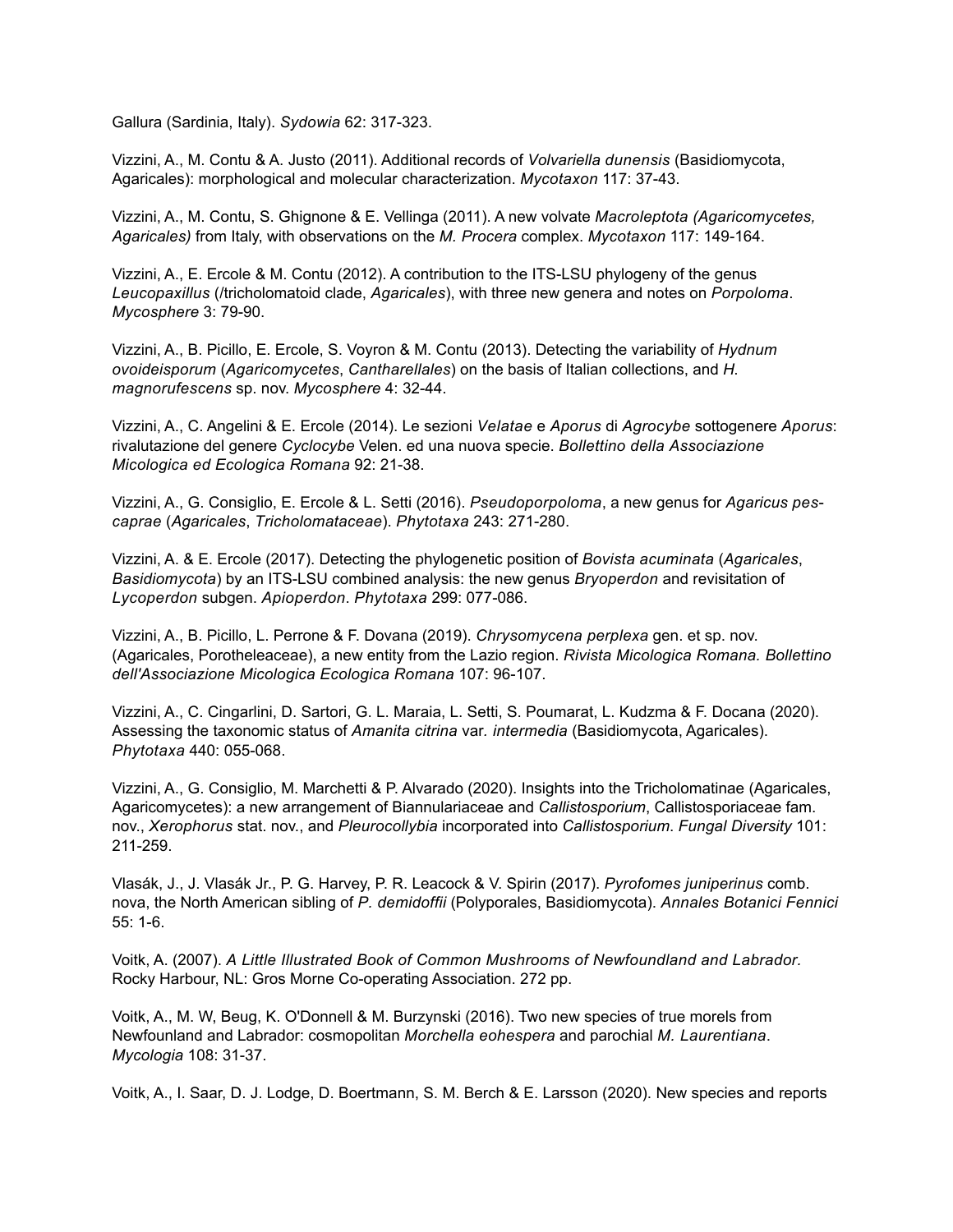of *Cuphophyllus* from northern North America compared with related European species. *Mycologia* XXXXXXX

Voitk, A., I. Saar, R. Lebeuf & P. Kennedy (2020). The *Pseudoomphalina kalchbrenneri* complex in North America. *Botany* 98: 91-101.

Voitk, A., I. Saar, R. Lebeuf & P. Kennedy (2020). *Pseudoomphalina* and *Pseudolaccaria* of NL. *Omphalina* 11: 6-15.

Voitk, A., I. Saar, D. J. Lodge, D. Boertmann, E. Larsson, S. Berch & R. Lebeuf (2020). From Esteri's to Bond's mushrooms--some new and old *Cupophylli* in NL. *Omphalina* 11: 71-80.

Volk, T. J. & Leonard, T. J. (1989). Experimental studies on the morel. I. Heterokaryon formation between monoascosporous strains of *Morchella. Mycologia* 81: 523-531.

Volk, T. J. & Leonard, T. J. (1990). Cytology of the life-cycle of *Morchella. Mycological Research* 94: 399-406.

Volk, T. J. & Burdsall, H. H. (1995). A nomenclatural study of *Armillaria* and *Armillariella* species (Basidiomycotina, Tricholomataceae). *Synopsis Fungorum* 8: 1-121.

Volk, T. J., H. H. Burdsall & M. T. Banik (1996). *Armillaria nabsnona*, a new species from western North America. *Mycologia* 88: 484-491.

Volk, T. J. & Burdsall, H. H. (n.d.) The state of taxonomy of the genus *Armillaria*. Retrieved March 26, 2007 from the *Tom Volk's Fungi* Web site: http://botit.botany.wisc.edu/toms\_fungi/arm.html

Volk, T. J. (n.d.) Key to North American *Armillaria* species. Retrieved January 29, 2008 from the *Tom Volk's Fungi* Web site: http://botit.botany.wisc.edu/toms\_fungi/armkey.html

Voss, E. G. (1972). *Michigan Flora: A Guide to the Identification and Occurrence of the Native and Naturalized Seed-Plants of the State. Part 1: Gymnosperms and Monocots.* Bloomfield Hills, MI: Cranbrook Institute of Science and University of Michigan Herbarium. 487 pp.

Voss, E. G. & A. A. Reznicek (2012). Field manual of Michigan flora. USA: University of Michigan Press. 990 pp.

Voto, P., F. Dovana & M. Garbelotto (2019). A revision of the genus *Psathyrella*, with a focus on section *Spadiceogriseae*. *Fungal Systematics and Evolution* 4: 97-170.

Vrålstad, T., A. Holst-Jensen & T. Schumacher (1998). The postfire discomycete *Geopyxis carbonari*a (Ascomycota) is a biotrophic root associate with Norway spruce (*Picea abies*) in nature. *Molecular Ecology* 7: 609-616.

Wagner, T. & Fischer, M. (2002). Proceedings towards a natural classification of the worldwide taxa *Phellinus* s. l. and *Ionotus* s. l., and phylogenetic relationships of allied genera. *Mycologia* 94: 998-1016.

Wald, P., S. Pitkanen & L. Boddy (2004). Interspecific interactions between the rare tooth fungi *Creolophus cirrhatus, Hericium erinaceus* and *H. coralloides* and other wood decay species in agar and wood. *Mycological Research* 108: 1447-1457.

Walker, L. M. & S. L. Stephenson (2016). The species problem in Myxomycetes revisited. *Protist* 167: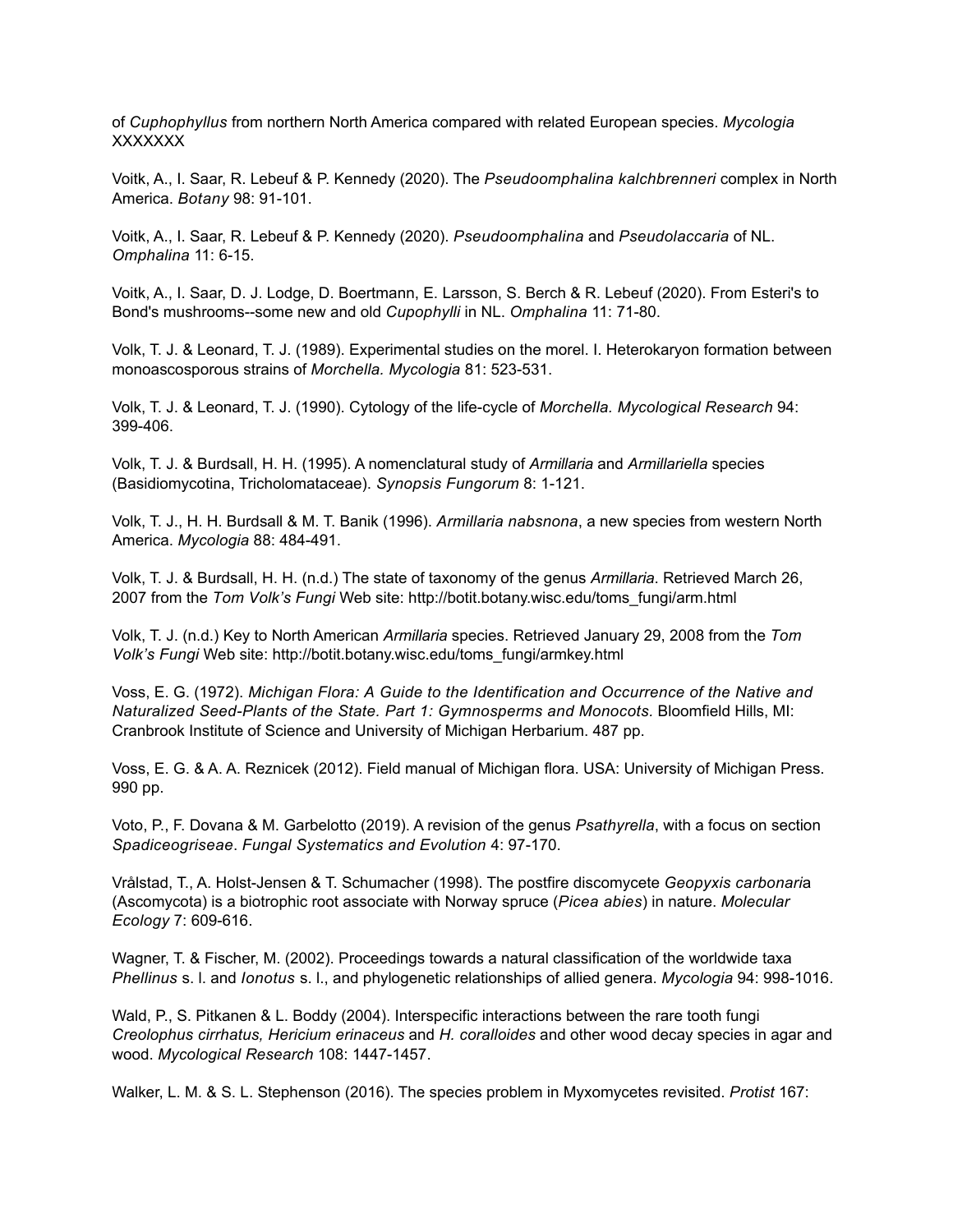319-338.

Wang, D. -M., S. -H. Wu & Y. -J Yao (2014). Clarification of the concept of *Ganoderma orbiforme* with high morphological plasticity. *PLoS ONE* 9(5): e98733.

Wang, X. -C., R. -J. Xi, D. -M. Wang & Y. -J. Yao (2012). The species identity of the widely cultivated *Ganoderma, G. lucidum* (Ling-zhi), in China. *PLoS ONE* 7: e40857.

Wang, X. -C. & W. -Y. Zhuang (2019). A three-locus phylogeny of *Gyromitra* (Discinaceae, Pezizales) and discovery of two cryptic species. *Mycologia* 111: 69-77.

Wang, X. -C., T. -Z. Liu, S. -L. Chen, Y. Li & W. -Y. Zhuang (2019). A four-locus phylogeny of rib-stiped cupulate species of *Helvella* (Helvellaceae, Pezizales) with discovery of three new species. *MycoKeys* 60: 45-67.

Wang, X. -H., S. Huhtinen & K. hansen (2016). Multilocus phylogenetic and coalescent-based methods reveal dilemma in generic limits, cryptic species, and a prevalent intercontinental disjunct distribution in *Geopyxis* (Pyronemataceae s. l., Pezizomycetes). *Mycologia* 108: 1189-1215.

Wang, X. -H., R. E. Halling, V. Hofstetter, T. Lebel & B. Buyck (2018). Phylogeny, biogeography and taxonomic re-assessment of *Multifurca* (Russulaceae, Russulales) using three-locus data. *PLoS ONE* 13: e0205840.

Wang, X. -H., K. Das, J. Horman, V. Antonin, A. Baghela, D. Chakraborty, M. E. Hembrom, K. Nakasone, B. Ortiz-Santana, A. Vizzini, V. Hofstetter & B. Buyck (2018). Fungal diversity profiles 51-60. *Cryptogamie, Mycologie* 39: 211-257.

Wang, Z., M. Biner & D. S. Hibbett (2002). A new species of *Cudonia* based on morphological and molecular data. *Mycologia* 94: 641-650.

Wang, Z., M. Binder, Y. C. Dai & D. S. Hibbett (2004). Phylogenetic relationships of *Sparassis* inferred from nuclear mitochondrial ribosomal DNA and RNA polymerase sequences. *Mycologia* 96: 1015-1029.

Wang, Z., P. R. Johnston, S. Takamatsu, J. W. Spatafora & D. S. Hibbett (2006). Toward a phylogenetic classification of the Leotiomycetes based on rDNA data. *Mycologia* 98: 1065-1075.

Wartchow, F. (2009). *Volvariella cubensis*: a rare neotropical agaric new to South America. *Mycotaxon* 107: 181-187.

Watling, R. & M. Jurand (1971). Two new coprophilous species of *Psathyrella*. *Notes from the Royal Botanic Garden* 31: 143-153.

Watling, R. (1979). Studies in the genera *Lacrymaria* and *Panaeolus*. *Notes from the Royal Botanical Garden of Edinburgh* 37: 369-379.

Watling, R. (1982). *British Fungus Flora, Agarics and Boleti, 3: Bolbitiaceae: Agrocybe, Bolbitius & Conocybe*. Edinburgh: Her Majesty's Stationery Office. 139 pp.

Watling, R. & H. E. Bigelow (1983). Observations on the Bolbitiaceae - 22. *Mycotaxon* 17: 377-397.

Watling, R. & Miller, O. K. Jr. (1987). Observations on the Bolbitiaceae – 30 *Agaricus callistus* Peck. *Mycologia* 79: 310-313.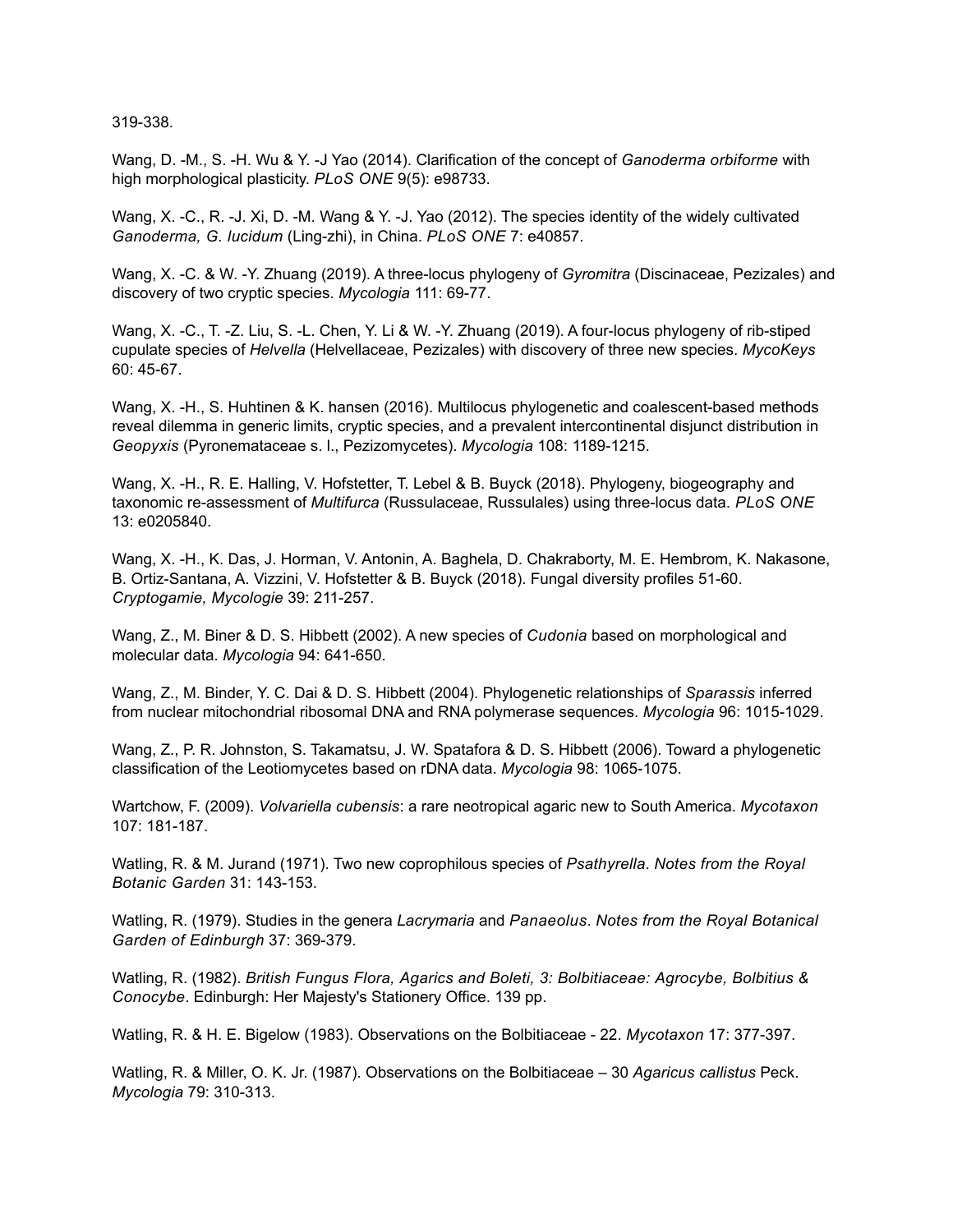Watling, R. & N. M. Gregory (1987). *British Fungus Flora, Agarics and Boleti 5: Strophariaceae & Coprinaceae pp*. Edinburgh: Royal Botanic Garden. 121 pp.

Watling, R. (1992). Observations on the Bolbitiaceae--30. Some Brazilian taxa. *Boletín de la Sociedad Argentina de Botánica* 28: 77-103.

Watling, R. & N. M. Gregory (1993). *British Fungus Flora, Agarics and Boleti 7: Cortinariaceae*. Edinburgh: Royal Botanic Garden.

Watling, R. & J. Milne (2008). The identity of European and North American *Boletopsis* spp. (Basidiomycota; Thelephorales, Boletopsidaceae). *North American Fungi* 3: 5-15.

Watling, R. & M. C. Aime (2013). The genus *Neopaxillus* (Crepidotaceae). *Mycotaxon* 126: 83-90.

Weber, N. S, (1972). The genus *Helvella* in Michigan. *The Michigan botanist* 11: 147-201.

Weber, N. S, (1975). Notes on western species of *Helvella*. I. *Beihefte Nova Hedwigia* 51: 25-38.

Weber, N. S. (1995). *A morel hunter's companion: A guide to true and false morels*. Lansing, MI: Thunder Bay Press. 209 pp.

Weber, N. S. (1995). Western American Pezizales. *Selenaspora guernisacii*, new to North America. *Mycologia* 87: 90-95.

Weber, N. S. & Smith, A. H. (1985). *A field guide to southern mushrooms*. Ann Arbor: U Michigan P. 280 pp.

Weber, N. S., J. M. Trappe & W. C. Denison (1997). Studies on western American Pezizales. Collecting and describing ascomata--macroscopic features. *Mycotaxon* 61: 153-176.

Weber, R. & Webster, J. (1996). *Volvariella surrecta*: An uncommon mycoparasite. *Mycologist* 10: 160.

Webster, J., R. A. Davey & J. C. R. Turner (1989). Vapor as the source of water in Buller's drop. *Mycological Research* 99: 297-302.

Wedin, M., J. C. Zamora & A. M. Millanes (2016). *Phaeotremella foliacea* comb. nov. (Tremellales, Tremellomycetes, Agaricomycotina). *Mycosphere* 7: 295-296.

Weir, J. R. (1917). *Sparassis radicata,* an undescribed fungus on the roots of conifers. *Phytopathology* 7: 166-177.

Weiss, M., Yang, Z-L. & Oberwinkler, F. (1998). Molecular phylogenetic studies in the genus *Amanita. Canadian Journal of Botany* 76: 1170- 1179.

Welden, A. J. (1971). An essay on *Stereum. Mycologia* 63: 790-799.

Wells, K. (1958). Studies of some Tremellaceae. II. The genus *Ductifera. Mycologia* 50: 407-416.

Wells, M. H. & D. H. Mitchel (1966). *Mushrooms of Colorado and Adjacent Areas.* Denver: Denver Museum of Natural History.79 pp.

Wells, K. (1994). Jelly fungi, then and now! *Mycologia* 86: 18-48.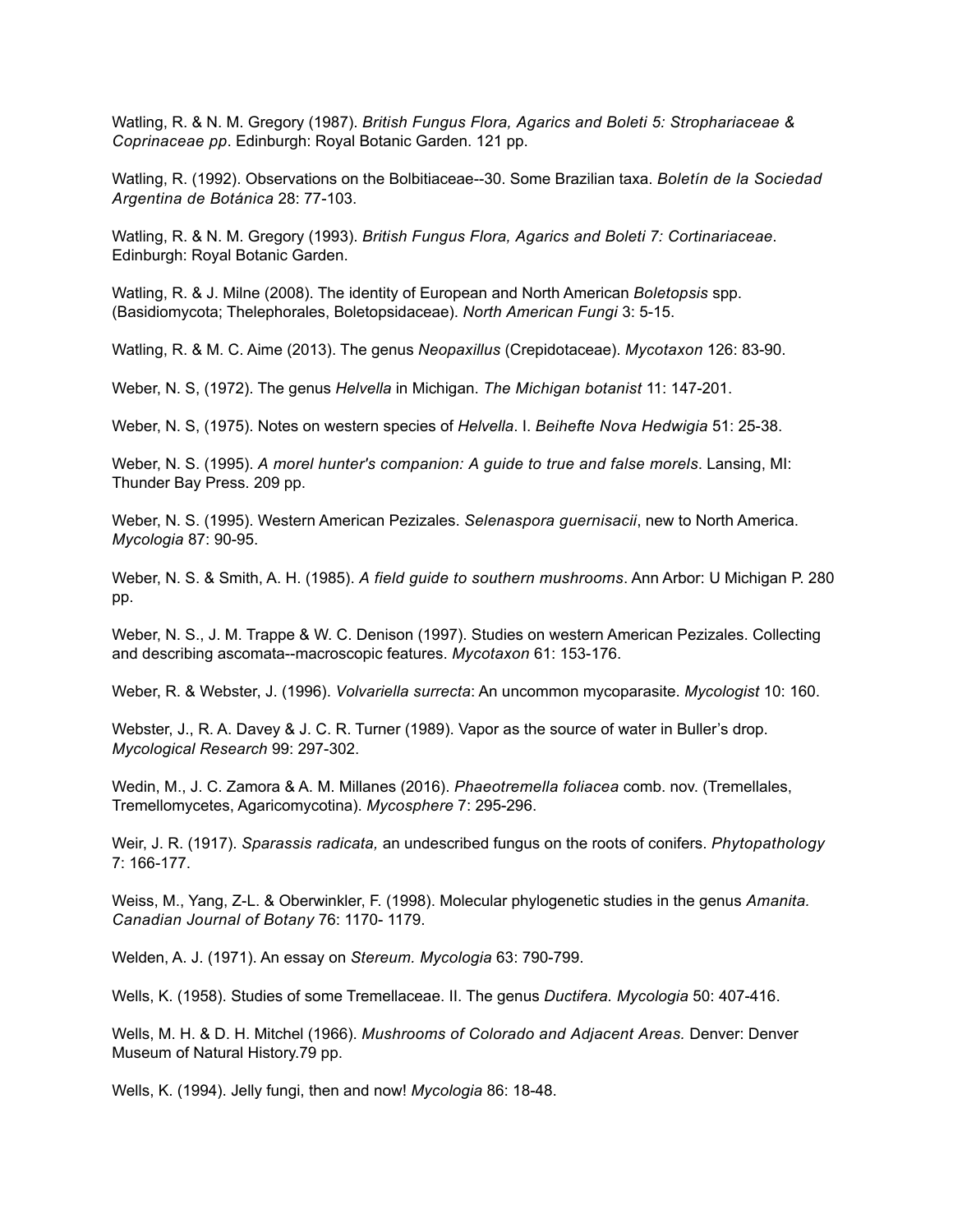Wells, V. L. & P. E. Kempton (1967). Studies on the fleshy fungi of Alaska. I. *Lloydia* 30: 258-268.

Wells, V. L. & P. E. Kempton (1968). Studies on the fleshy fungi of Alaska. II. *Mycologia* 60: 888-901.

Wells, V. L. & P. E. Kempton (1969). Studies on the fleshy fungi of Alaska. III. *Lloydia* 32: 369-387.

Wells, V. L. & Kempton, P. E. (1971). Studies on the fleshy fungi of Alaska. V. The genus *Strobilurus* with notes on extralimital species. *Mycologia* 63: 370-379.

Wells, V. L. & P. E. Kempton (1975). New and interesting fungi from Alaska. *Nova Hedwigia* 51: 347-358.

Welti, S., P. -A. Moreau, A. Favel, R. Courtecuisse, M. Haon, D. Navarro, S. Taussac & L. Lesage-Meessen (2012). Molecular phylogeny of *Trametes* and related genera, and description of a new genus *Leiotrametes*. *Fungal Diversity* 55: 47-64.

Wendt, L., E. B. Sir, E. Kuhnert, S. Heitkämper, C. Lambert, A. L. Hladki, A. L. Romero, J. J. Luangsa-ard, O. Srikitikulchai, D. Peršoh & M. Stadler (2017). Resurrection and emendation of the Hypoxylaceae, recognised from a multigene phylogeny of the Xylariales. Mycological Progress 17: 115-154.

Whalley, A. J. S. & R. Watling (1980). *Daldinia concentrica* versus *Daldinia vernicosa. Transactions of the British Mycological Society* 74: 399-406.

Whitaker, J. O. Jr. (1996). *National Audubon Society field guide to North American mammals.* New York: Alfred A. Knopf. 937 pp.

White, V. S. (1901). The Tylostomaceae of North America. *Bulletin of the Torrey Botanical Club* 28: 421-444.

Wicklow, D. T. & Hirschfield, B. J. (1979). Competitive hierarchy in postfire ascomycetes. *Mycologia* 71: 47-54.

Wilkinson, R. E. & H. E. Jaques (1972). *How to know the weeds*. Second edition. Dubuque, IA: Wm. C. Brown. 232 pp.

Wilson, A. W. & D. E. Desjardin (2005). Phylogenetic relationships in the gymnopoid and marasmioid fungi (Basidiomycetes, euagarics clade). *Mycologia* 97: 667-679.

Wilson, A. W. & D. S. Hibbett (2006). Molecular evolution and ecology of *Calostoma* (Sclerodermatinae, Boletales). Conference paper published by the authors.

Wilson, A. W., E. A. Hobbie & D. S. Hibbett (2007). The ectomycorrhizal status of *Calostoma cinnabarinum* determined using isotopic, molecular, and morphological methods. *Canadian Journal of Botany* 85: 385-393.

Wilson, A. W., M. C. Aime, J. Dierks, G. M. Mueller & T. W. Henkel (2012). Cantharellaceae of Guyana I: new species, combinations, and distribution records of *Craterellus* and a synopsis of known taxa. *Mycologia* 104: 1466-1477.

Wilson, A. E., M. Binder & D. S. Hibbett (2012). Diversity and evolution of mycorrhizal host associations in the Sclerodermatineae (Boletales, Basidiomycota). *New Phytologist* 194: 1079-1095.

Wilson, A. W., K. Hosaka & G. L. Mueller (2016). Evolution of ectomycorrhizas as a driver of diversification and biogeographic patterns in the model mycorrhizal mushroom genus *Laccaria*. *New*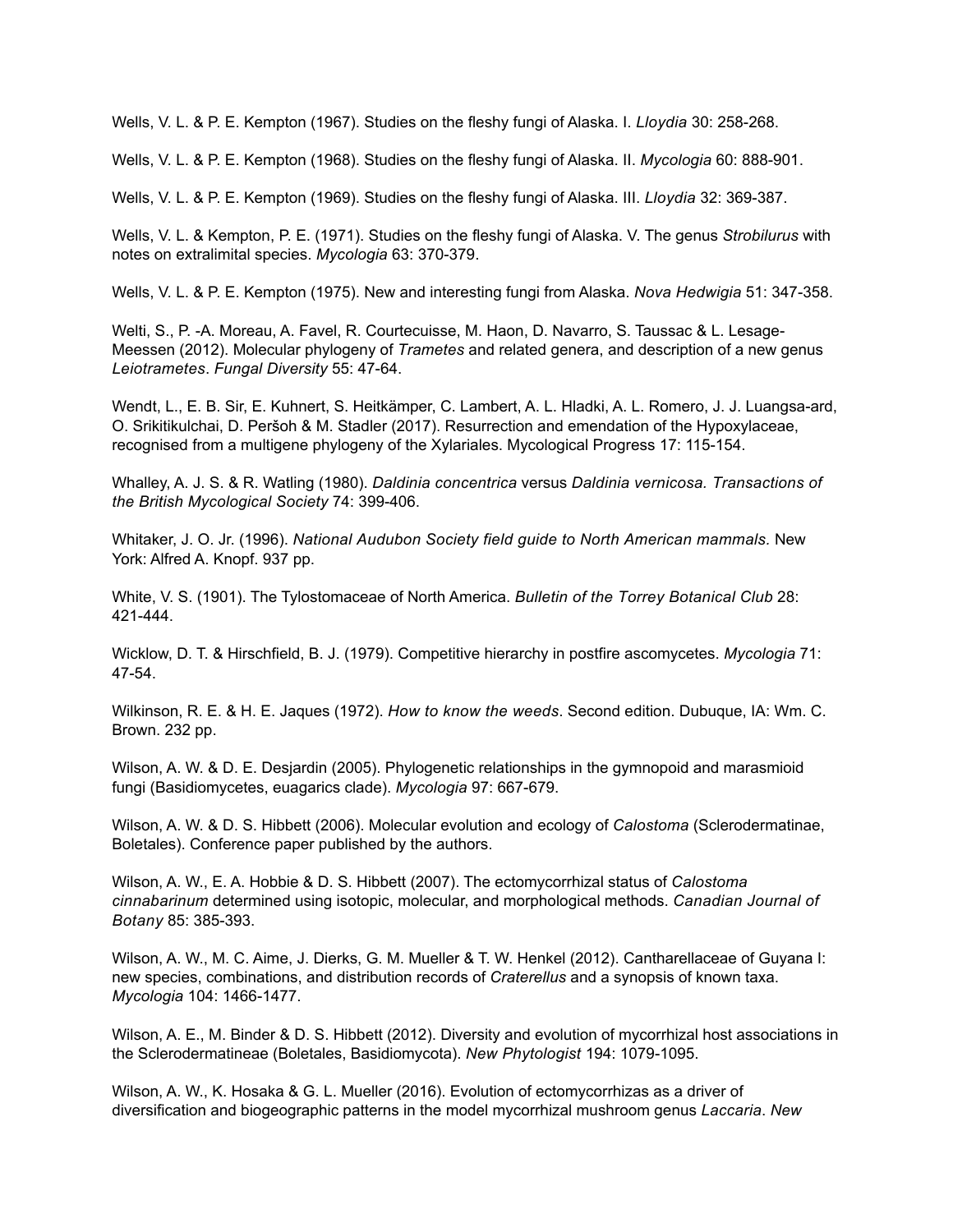*Phytologist* 213: 1862-1873.

Winder, R. S. (2006). Cultural studies of *Morchella elata*. *Mycological Research* 110: 612-623.

Winder, R. S. & M. E. Keefer (2008). Ecology of the 2004 morel harvest in the Rocky Mountain Forest District of British Columbia. Botany 86: 1152-1167.

Winka, K. (2000). Phylogenetic relationships within the Ascomycota based on 18S rDNA sequences. Ph.D. thesis, Umea University, Sweden. 25 pp.

Wipf, D., J. C. Munch, B. Botton & F. Buscot (1996). DNA polymorphism in morels: Complete sequences of the internal transcribed spacer of genes coding for rRNA in *Morchella esculenta* (yellow morel) and *Morchella conica* (black morel). *Applied and Environmental Microbiology* 62: 3541-3543.

Wipf, D., S. Koschinsky, P. Clowez, J. C. Munch, B. Botton & F. Buscot (1997). Recent advances in ecology and systematics of morels. *Cryptogamie, Mycologie* 18: 95-109.

Wipf, D., A. Fribourg, J. C. Munch, B. Botton & F. Buscot (1999). Diversity of the internal transcribed spacer of rDNA in morels. *Canadian Journal of Microbiology* 45: 769-778.

Woehrel, M. L. & W. H. Light (2017). *Mushrooms of the Georgia piedmont and southern Appalachians: a reference*. Athens, GA: University of Georgia Press. 647 pp.

Wolfe, B. E., M. Kuo & A. Pringle (2012). *Amanita thiersii* is a saprotrophic fungus expanding its range in the United States. *Mycologia* 104: 22-33.

Wolfe, C. B. (1979). *Austroboletus and Tylopilus subgenus Porphyrellus with emphasis on North American taxa.* Germany: J. Cramer. 148 pp.

Wolfe, C. B. (1981). Type studies in *Tylopilus*. I. Taxa described by Charles H. Peck. *Sydowia* 34: 199-213.

Wolfe, C. B. (1983). Taxonomic and nomenclatural notes on boletes. *Mycotaxon* 17: 398-404.

Wolfe, C. B. (1983). Type studies in *Tylopilus*. II. Taxa described by William A. Murrill. *Mycologia* 75: 699-706.

Wolfe, C. B. (1986). Type studies in *Tylopilus*. III. Taxa described by Walter H. Snell, Esther A. Dick, and co-workers. *Mycologia* 78: 22-31.

Wolfe, C. B. & R. E. Halling (1989). *Tylopilus griseocarneus*, a new species from the North American Atlantic and Gulf Coastal plain. *Mycologia* 81: 342-346.

Wolfe, C. B. (1990). Type studies in *Tylopilus*. IV. Taxa described by Rolf Singer. 1. *Mycotaxon* 38: 187-200.

Wolfe, C. B. (1991). Type studies in *Tylopilus* (Boletaceae). V. Taxa described by Alexander H. Smith, Harry D. Thiers, and Samuel J. Mazzer. *Canadian Journal of Botany* 69: 1833-1838.

Wolfe, C. B. & N. L. Bougher (1993). Systematics, mycogeography, and evolutionary history of *Tylopilus* subg. *Roseoscabra* in Australia elucidated by comparison with Asian and American species. *Australian Systematic Botany* 6: 187-213.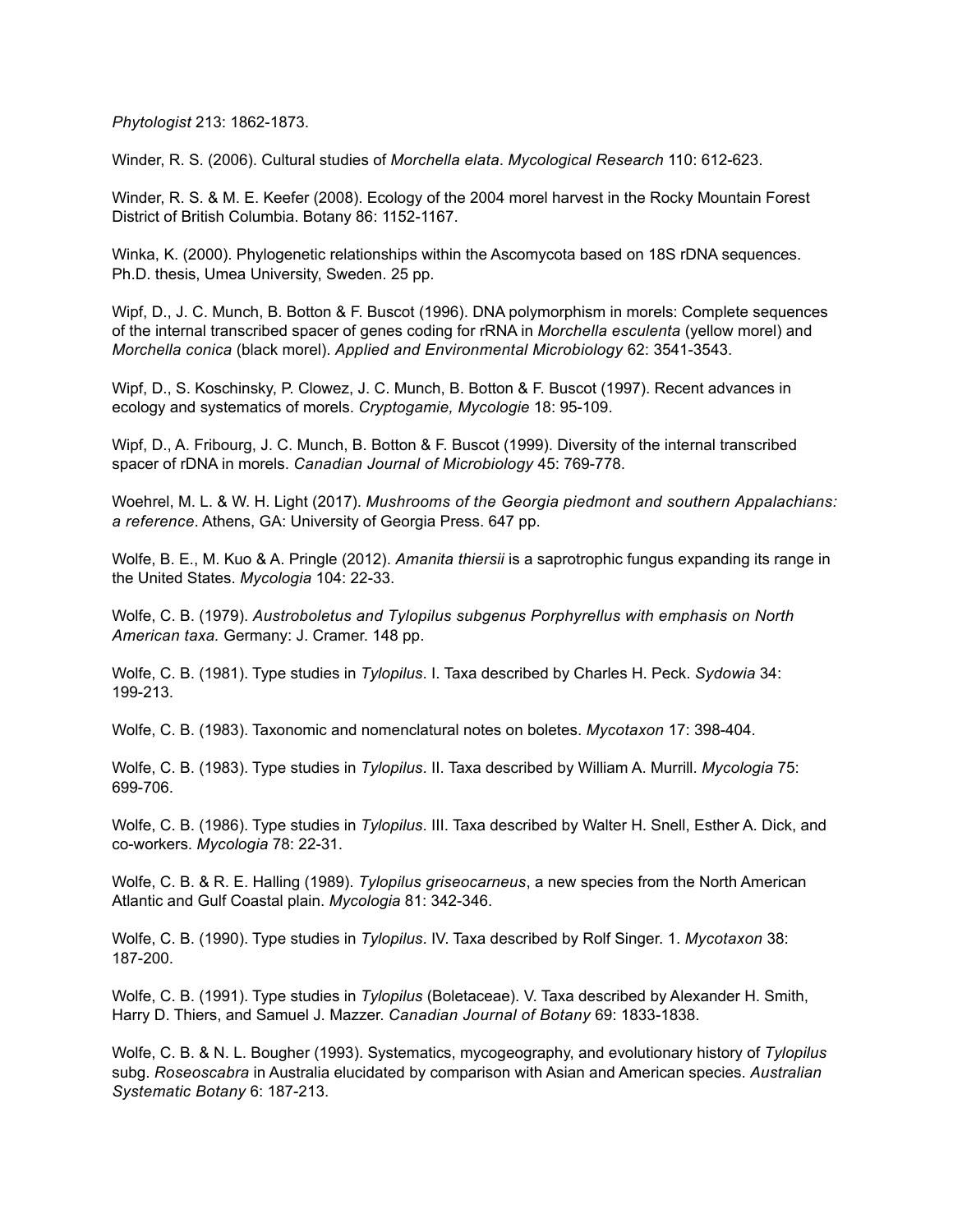Wolfel, G. & M. E. Noordeloos (1997). *Entoloma triste* und nahe verwandte Arten. *Ost. Zeitschr. F. Pilzk.*  6: 23-33.

Wolfel, G. & M. E. Noordeloos (2001). Neue oder bemerkenswerte *Entoloma–*Arten der Kanarischen Inseln. *Ost. Zeitschr. F. Pilzk.* 10: 185-200.

Wong, G. J., K. Wells & R. J. Bandoni (1985). Interfertility and comparative morphological studies of *Tremella mesenterica. Mycologia* 77: 36-49.

Wong, J. G. (1993). Mating and fruiting studies of *Auricularia delicata* and *A. fuscosuccinea. Mycologia* 85: 187-194.

Woo, J. Y. & A. D. Partridge (1969). The life history and cytology of *Rhytisma punctatum* on bigleaf maple. *Mycologia* 61: 1085-1095.

Wood, A. E. (1957). What, if anything, is a rabbit? *Evolution* 11: 417-425.

Wood, A. E. (2001). Studies in the genus *Galerina* (Agaricales) in Australia. *Australian Systematic Botany* 14: 615-676.

Wood, E. & J. Dunkelman (2017). *Grassland fungi: A field guide*.Monmouth, UK: Monmouthshire Meadows Group. 397 pp.

Wood, W. F., M. L. Brandes, R. L. Watson, R. L. Jones & D. L. Largent (1994). *trans*-2-Nonenal, the cucumber odor of mushrooms*. Mycologia* 86: 561-563.

Wood, W. F., J. Smith, K. Wayman & D. L. Largent (2003) Indole and 3-chloroindole: The source of the disagreeable odor of *Hygrophorus paupertinus. Mycologia* 95: 807-808.

Wood, W. F., T. J. Clark, D. E. Bradshaw, B. D. Foy, D. L. Largent & B. L. Thompson (2004). Clitolactone: a banana slug antifeedant from *Clitocybe flaccida. Mycologia* 96: 23-25.

Wood, W. F., J. A. Brandes, B. D. Foy, C. G. Morgan, T. D. Mann & D. A. DeShazer (2012). The maple syrup odour of the "candy cap" mushroom, *Lactarius fragilis* var. *rubidus. Biochemical Systematics and Ecology* 43: 51-53.

Worrall, J. J., S. E. Anagnost & R. A. Zabel (1997). Comparison of wood decay among diverse lignicolous fungi. *Mycologia* 89: 199-219.

Wright, J. (2007). *The River Cottage Mushroom Handbook*. London: Bloomsbury Publishing. 256 pp.

Wright, J. E. (1990). *Calvatia pachyderma* (Peck) Morgan is *Gastropila fragilis* (Lev.) Homrich & Wright. *Mycotaxon* 37: 187-189.

Wu, B., A. Knudson, A. Carlson, N. Chen, S. Kovaka, K. LaButti, A. Lipzen, C. Pennachio, R. Riley, W. Schakwitz, K. Umezawa, R. A. Ohm, I. V. Grigoriev, L. G. Nagy, J. Gibbons & D. Hibbett (2018). Genomics and development of *Lentinus tigrinus*: A white-rot wood-decaying mushroom with dimorphic fruiting bodies. *Genome Biology and Evolution* 10: 3250-3261.

Wu, F., Y. Yuan, S. -H. He, A. R. Bandara, K. D. Hyde, V. F. Malysheva, D. -W. Li & Y. -C. Dai (2015). Global diversity and taxonomy of the *Auricularia auricula-judae* complex (*Auriculariales*, Basidiomycota). *Mycological Progress* 14: 95.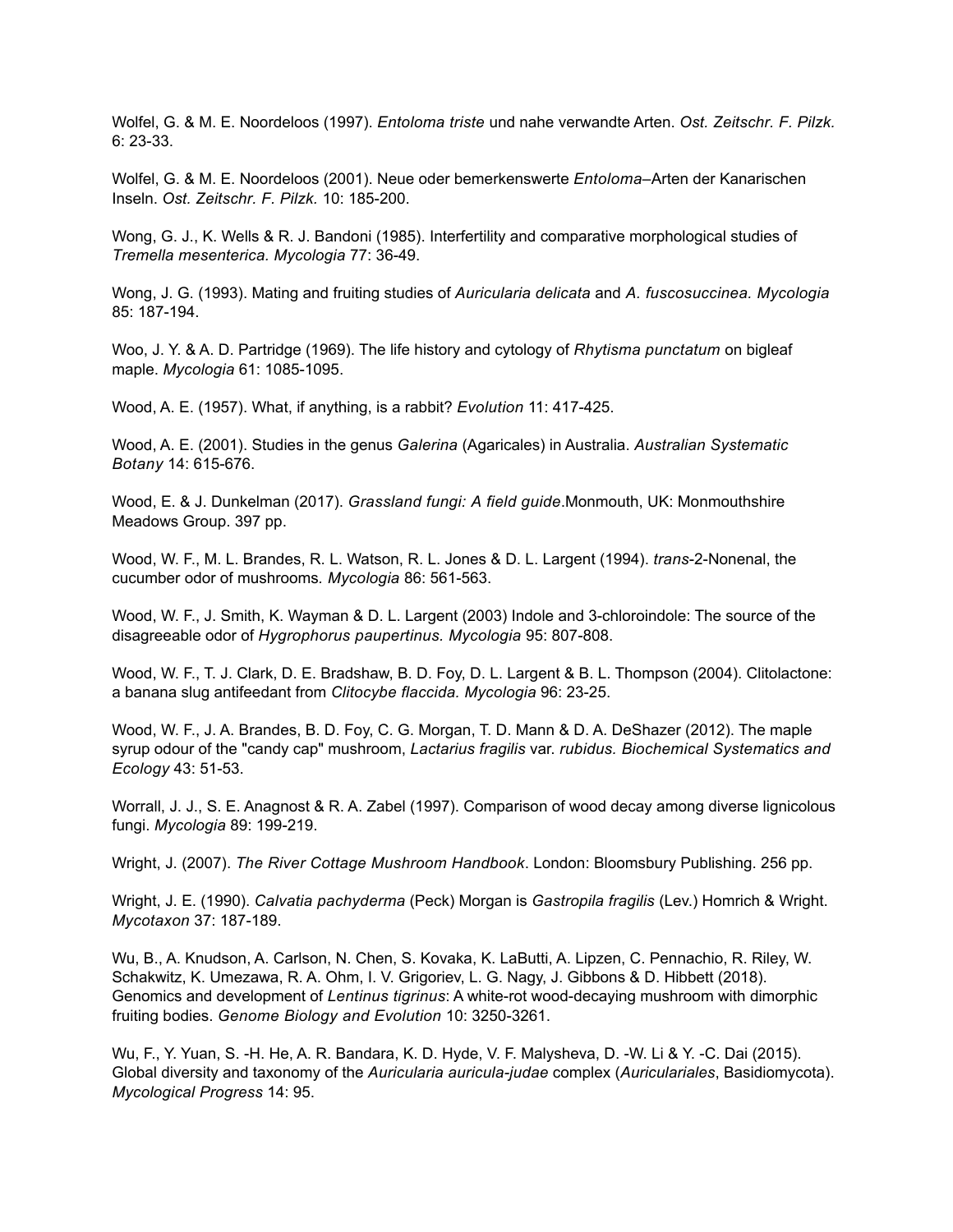Wu, F., J. Yang & L. -W. Zhou (2015). *Mensularia rhododendri* (Hymenochaetaceae, Basidiomycota) from southwestern China. *Phytotaxa* 212: 157-162.

Wu, F., S. -J. Dai, J. Vlasák, V. Spirin & Y. -C. Dai (2019). Phylogeny and global diversity of *Porodaedalea*, a genus of angiosperm pathogens in the Hymenochaetales. *Mycologia* 111: 40-53.

Wu, G., B. Feng, J. Xu, X.-T. Zhu, Y.-C. Li, N.-K. Zeng, Md. I. Hosen & Z. L. Yang (2014), Molecular phylogenetic analyses redefine seven major clades and reveal 22 new generic clades in the fungal family *Boletaceae. Fungal Diversity* 69: 93-115.

Wu, G., K. Zhao, Y.-C. Li, N.-K. Zeng, B. Feng, R. E. Halling & Z. L. Yang (2015). Four new genera of the fungal family *Boletaceae*. *Fungal Diversity* 81: 1-24.

Wu, G., Y. -C. Li, X. -T. Zhu, K. Zhao, L. -H. Han, Y. -Y. Cui, F. Li, J. -P. Xu & Z. L. Yang (2016). One hundred noteworthy boletes from Chinca. *Fungal Diversity* 81: 25-188.

Wu, G., K. Wu, L. -L. Qi, O. V. Morozova, A. V. Alexandrova, I. A. Gorbunova, Y. Li, J. -W. Liu & Z. L. Yang (2020). *Psiloboletinus* is an independent genus sister to *Suillus. Mycologia* 112: 185-196.

Wu, S. H., D. S. Hibbett & M. Binder (2001). Phylogenetic analyses of *Aleurodiscus* s.l. and allied genera. *Mycologia* 93: 720-731.

Wurz, T. L., A. L. Wiita, N. S. Weber & D. Pilz (2005). Harvesting morels after wildfire in Alaska. USDA: Research Note PNW-RN-546.

Xing, X., X. Ma, M. M. Hart, A. Wang & S. Guo (2013). Genetic diversity and evolution of Chinese traditional medicinal fungus *Polyporus umbellatus* (Polyporales, Basidiomycota). *PLOS ONE* 8 (3): e58807.

Yahr, R., C. L. Schoch & B. T. Dentinger (2016). Scaling up discovery of hidden diversity in fungi: impacts of barcoding approaches. *Philosophical Transactions of the Royal Society B Biological Sciences* 371: 20150336.

Yang, Z. L. & B. Feng (2013). What is the Chinese "lingzhi"?--a taxonomic mini-review. *Mycology* 4: 1-4.

Yao, Y. -J. & B. M. Spooner (1996). Notes on British species of *Scutellinia. Mycological Research* 100: 859-865.

Yao, Y. -J. & B. M. Spooner (1996). Notes on *Sphaerosporella* (Pezizales), with reference to British records*. Kew Bulletin* 51: 385-391.

Yao, Y. -J. & Spooner, B. M. (2002). Notes on British species of *Tazzetta* (Pezizales). *Mycological Research* 106: 1243-1246.

Yao, Y. -J. & Spooner, B. M. (2006). Species of *Sowerbyella* in the British Isles, with validation of *Pseudombrophila* sect. *Nannfeldtiella (Pezizales). Fungal Diversity* 22: 267-279,

Yoon, C. -S., R. V. Gessner & M. A. Romano (1990). Population genetics and systematics of the *Morchella esculenta* complex. *Mycologia* 82: 227-235.

Yuri, R. (2016). Gasteromycetes of the genus *Lycoperdon* in Russia. *Mikologiya I Fitopatologiya* 50: 302-312.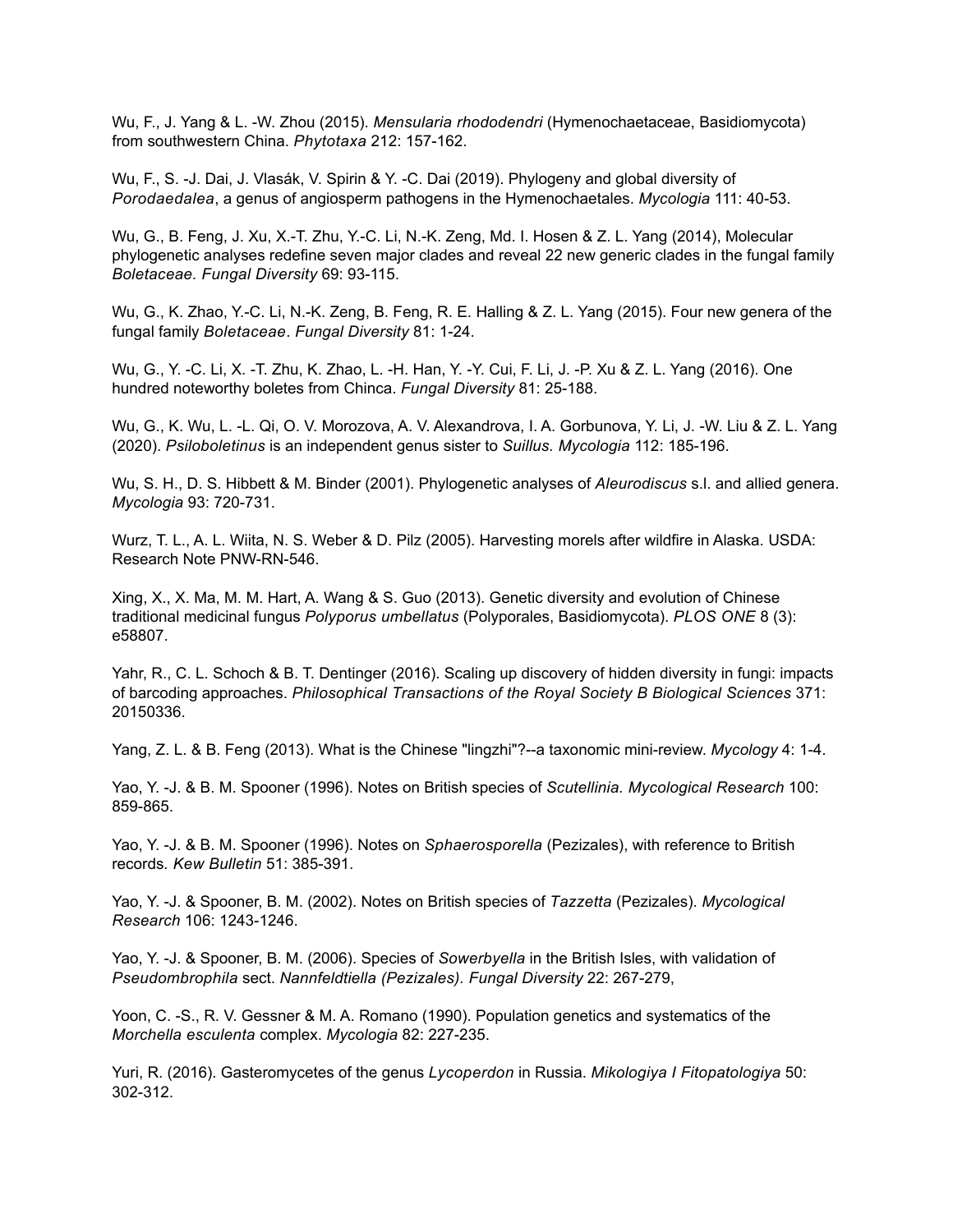Zamora, J. C., F. D. Calonge, K. Hosaka & M. P. Martín (2014). Systematics of the genus *Geastrum* (Fungi: Basidiomycota) revisited. *Taxon* 63: 477-497.

Zamora, J. C., F. D. Calonge & M. P. Martín (2015). Integrative taxonomy reveals an unexpected diversity in *Geastrum* section *Geastrum* (Geastrales, Basidiomycota). *Persoonia* 34: 130-165.

Zamora, J. C. et al. (2018). Considerations and consequences of allowing DNA sequence data as types of fungal taxa. *IMA Fungus* 9: 167-175.

Zamora, J. C. & S. Ekman (2020). Phylogeny and character evolution in the Dacrymycetes, and systematics of Unilacrymaceae and Dacryonaemataceae fam. nov. *Persoonia* 44: 161-205.

Zamora-Martinez, M. C. & de Pascual-Pola, C. N. (2004). Studies of *Tricholoma magnivelare* in Mexico. *Micologia Aplicada International 16*: 13-23.

Zang, M., D.-R. Zheng & Z.-X. Hu (1988). A new species of the genus *Dictyophora* from China. *Mycotaxon* 33: 145-148.

Zaya, D. N., I. S. Pearse & G. Spyreas (2017). Long-term trends in Midwestern milkweed abundances and their relevance to monarch butterfly declines. *Bioscience* 67: 343-356.

Zeller, S. M. (1922). Contributions to our knowledge of Oregon fungi: I. *Mycologia* 14: 173-199.

Zeller, S. M. (1934). A new species of *Lepiota. Mycologia* 26: 210-211.

Zeller, S. M. (1944). A white variety of *Mutinus caninus. Mycologia* 36: 263-265.

Zeller, S. M. (1947). More notes on gasteromycetes. *Mycologia* 39: 282-312.

Zeller, S. M. (1948). Notes on certain Gasteromycetes, including two new orders. *Mycologia* 15: 639-668.

Zeller, S. M. & Smith, A. H. (1964). The genus *Calvatia* in North America. *Lloydia* 27: 148-186.

Zeng, N. -K., Q. Cai & Z. L. Yang (2012). *Corneroboletus*, a new genus to accommodate the southeastern Asian *Boletus indecorus. Mycologia* 104: 1420-1432.

Zeng, N. -K., L. -P. tang, Y. -C. Li, B. Tolgor, X. -T. Zhu, Q. Zhao & Z. L. Yang (2013). The genus *Phylloporus* (*Boletaceae*, *Boletales*) from China: morphological and multilocus DNA sequence analyses. *Fungal Diversity* 58: 73-101.

Zeng, N. -K., Z. -Q. Liang, G. Wu, Y. -C. Li & Z. L. Yang (2016). The genus *Retiboletus* in China. *Mycologia* 108: 363-380.

Zervakis, G. & Balis, C. (1996). A pluralistic approach in the study of *Pleurotus* species with emphasis on compatibility and physiology of the European morphotaxa. *Mycological Research* 100: 717-731.

Zervakis, G. I., J. -M. Moncalvo & R. Vilgalys (2004). Molecular phylogeny, biogeography and speciation of the mushroom species *Pleurotus cystidiosus* and allied taxa. *Microbiology* 150: 715-726.

Zervakis, G. I. (2004). Molecular systematics, phylogeny, and evolution in Homobasidiomycota: The oyster-mushroom genus *Pleurotus*. In Sharma, A. K. & A. Sharma, eds. *Plant genome biodiversity and evolution. Volume 2, Part A. Lower Groups.* Enfield, NH: Science Publishers, Inc., 99-128.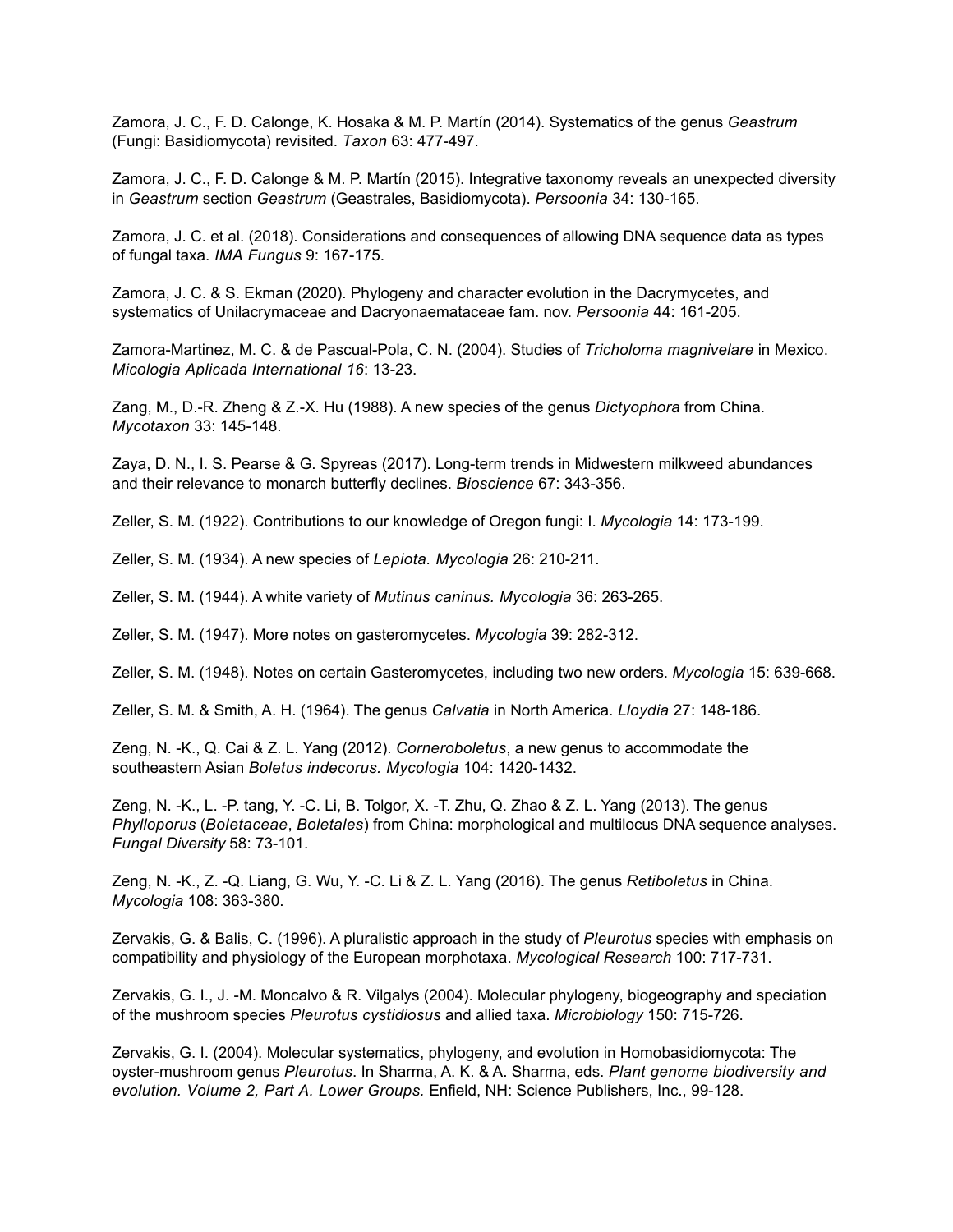Zhang, M., T. -H. Li, M. Gelardi, B. Song & X. J. Zhong (2017). A new species and a new combination of *Caloboletus* from China. *Phytotaxa* 309: 118-126.

Zhang, M., T. -H. Li, C. -Q. Wang, N. -K. Zeng & W. -Q. Deng (2019). Phylogenetic overview of *Aureoboletus* (Boletaceae, Boletales), with descriptions of six new species from China. *MycoKeys* 61: 111-145.

Zhang, N., L. A. Castlebury, A. N. Miller, S. M. Huhndorf, C. L. Schoch, K. A. Seifert, A. Y. Rossman, J. D. Rogers, J. Kohlmeyer, B. V. Kohlmeyer, G. H. Sung (2006). An overview of the systematics of the Sodariomycetes based on a four-gene phylogeny. *Mycologia* 98: 1076-1087.

Zhang, Y., P. W. Crous, C. L. Schoch, A. H. Bahkali, L. D. Guo & K. D. Hyde (2011). A molecular, morphological and ecological re-appraisal of Venturiales--a new order of Dothideomycetes. *Fungal Diversity* 51: 249-277.

Zhao, K., G. Wu & Z. L. Yang (2014). A new genus, *Rubroboletus*, to accommodate *Boletus sinicus* and its allies. *Phytotaxa* 188: 61-77.

Zhao, K., G. Wu, B. Feng & Z. L. Yang (2014). Molecular phylogeny of *Caloboletus* (Boletaceae) and a new species in East Asia. *Mycological Progress* 13: 1127-1136.

Zhao, K., G. Wu, R. E. Halling & Z. L. Yang (2015). Three new combinations of *Butyriboletus* (Boletaceae) *Phytotaxa* 234: 51-62.

Zhao, R. -L., R. Jeewon, D. E. Desjardin, K. Soytong & K. D. Hyde (2007). Ribosomal DNA phylogenies of *Cyathus*: Is the current infrageneric classification appropriate? *Mycologia* 99: 385-395.

Zhao, Q., B. Feng, Z. L. Yang, Y. -C. Dai, Z. Wang & B. Tolgor (2013). New species and distinctive geographical divergences of the genus *Sparassis* (Basidiomycota): evidence from morphological and molecular data. *Mycological Progress* 12: 445-454.

Zhao, Q., B. Tolgor, Y. Zhao, Z. L. Yang & K. D. Hyde (2015). Species diversity within the *Helvella crispa* group (Ascomycota: Helvellaceae) in China. *Phytotaxa* 239: 130-142.

Zheng, H. D. & P. G. Liu (2008). Additions to our knowledge of the genus *Albatrellus* (*Basidiomycota*) in China. *Fungal Diversity* 32: 157-170.

Zhou, W. & K. Zhang (2004). A new species of *Pseudoclathrus* from Yunnan, China. *Fungal Diversity* 16: 227-230.

Zhou, L.-W., Y. Cao, S.-H. Wu, J. Vlasák, D.-W. Li, M.-J. Li & Y.-C. Dai (2014). Global diversity of the *Ganoderma lucidum* complex (Ganodermataceae, Polyporales) inferred from morphology and multilocus phylogeny. *Phytochemistry* 114: 7-15.

Zhou, M., Y. -C. Dai, J. Vlasák & Y. Yuan (2021). Molecular phylogeny and global diversity of the genus *Haploporus* (Polyporales, Basidiomycota). *Journal of Fungi* 7: 96.

Zhu, X. -T., Y. -C. Li, G. Wu, B. Feng, K. Zhao, M. Gelardi, G. W. Kost & Z. L. Yang (2014). The genus *Imleria* (Boletaceae) in East Asia. *Phytotaxa* 191: 081-098.

Zhu, X. T., G. Wu, K. Zhao, R. E. Halling & Z. L. Yang (2015). *Hourangia*, a new genus of Boletaceae to accommodate *Xerocomus cheoi* and its allied species. *Mycological Progress* 14: 37.